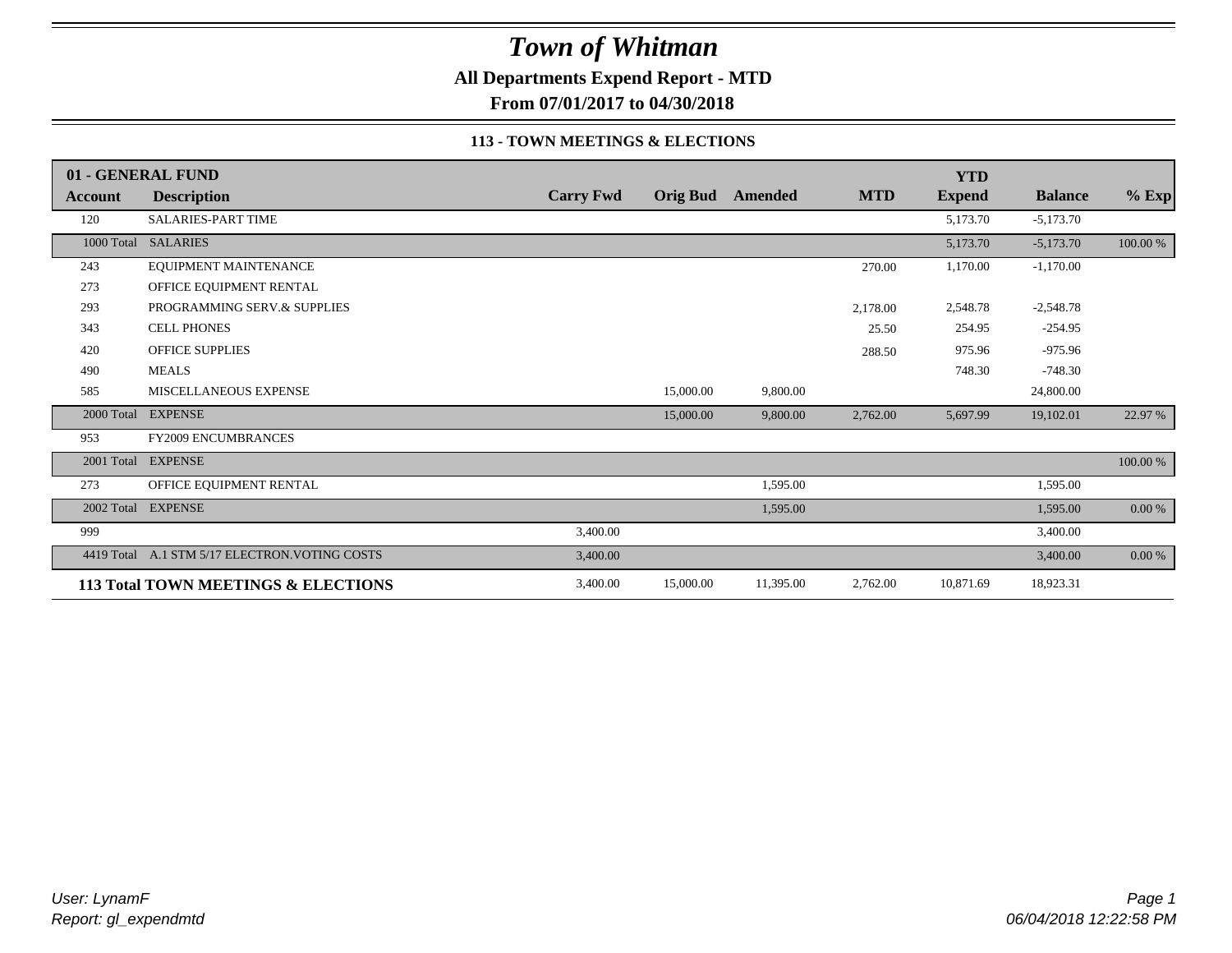### **All Departments Expend Report - MTD**

### **From 07/01/2017 to 04/30/2018**

#### **114 - MODERATOR**

|         | 01 - GENERAL FUND<br><b>Description</b> | <b>Carry Fwd</b> | <b>Orig Bud</b> Amended | <b>MTD</b> | <b>YTD</b><br><b>Expend</b> | <b>Balance</b> | $%$ Exp  |
|---------|-----------------------------------------|------------------|-------------------------|------------|-----------------------------|----------------|----------|
| Account |                                         |                  |                         |            |                             |                |          |
| 120     | SALARIES-PART TIME                      |                  |                         |            |                             |                |          |
|         | 1000 Total SALARIES                     |                  |                         |            |                             |                | 100.00 % |
|         | <b>114 Total MODERATOR</b>              |                  |                         |            |                             |                |          |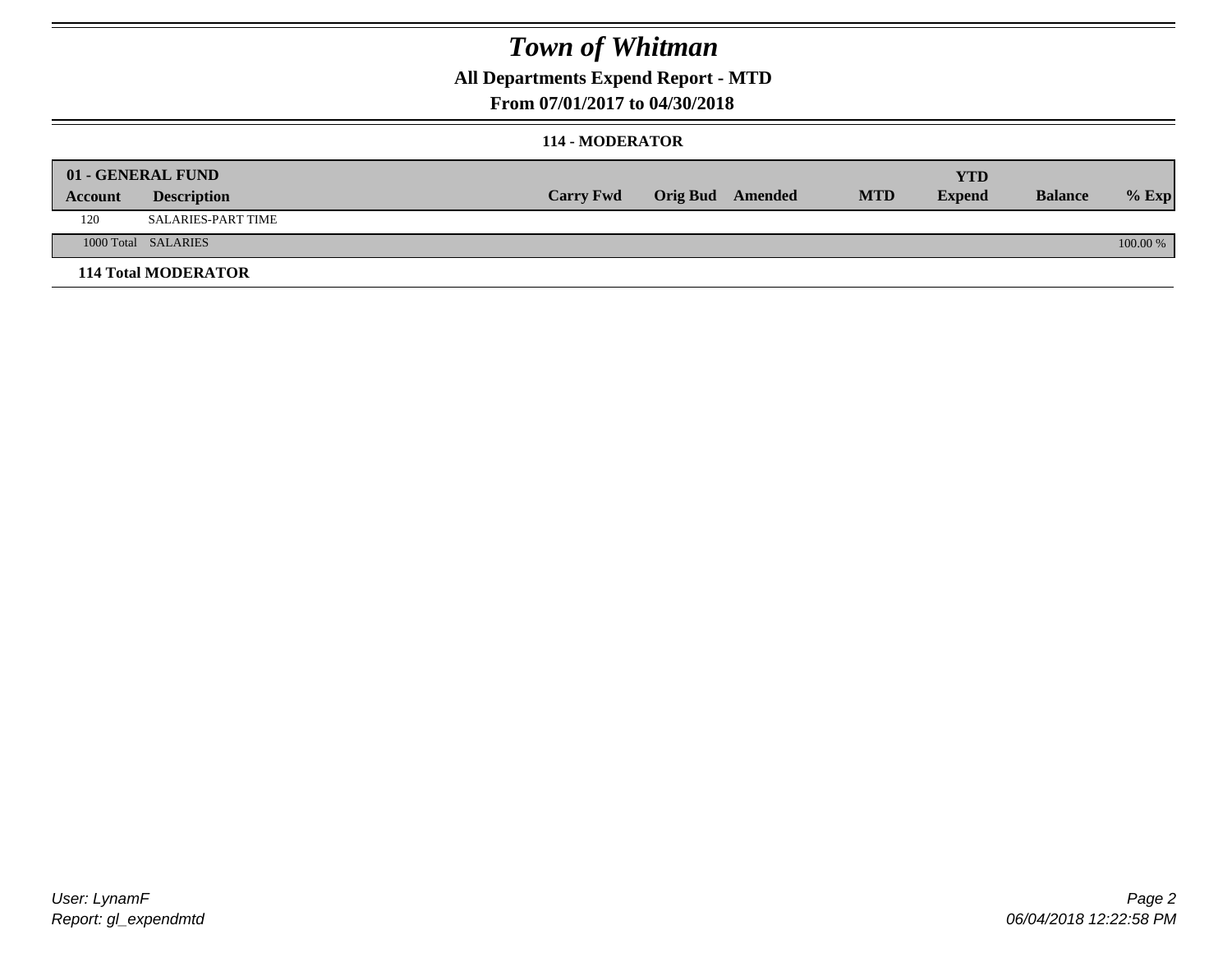### **All Departments Expend Report - MTD**

### **From 07/01/2017 to 04/30/2018**

#### **122 - SELECTMEN**

|                | 01 - GENERAL FUND            |                  |           |                         |            | <b>YTD</b>    |                |             |
|----------------|------------------------------|------------------|-----------|-------------------------|------------|---------------|----------------|-------------|
| <b>Account</b> | <b>Description</b>           | <b>Carry Fwd</b> |           | <b>Orig Bud</b> Amended | <b>MTD</b> | <b>Expend</b> | <b>Balance</b> | $%$ Exp     |
| 110            | SALARIES-BOARD MEMBERS       |                  |           |                         |            |               |                |             |
| 111            | SALARIES-ADMINSTRATIVE       |                  |           |                         |            |               |                |             |
|                | 1000 Total SALARIES          |                  |           |                         |            |               |                | $100.00~\%$ |
| 115            | SECRETARIAL                  |                  | 45,491.00 |                         | 3,654.04   | 37, 333. 15   | 8,157.85       |             |
|                | 1001 Total SALARIES          |                  | 45,491.00 |                         | 3,654.04   | 37, 333. 15   | 8,157.85       | 82.06 %     |
| 121            | <b>CLERICAL I</b>            |                  |           |                         |            |               |                |             |
| 123            | RECORDING SECRETARY          |                  | 1,648.00  |                         | 108.09     | 801.70        | 846.30         |             |
|                | 1003 Total SALARIES          |                  | 1,648.00  |                         | 108.09     | 801.70        | 846.30         | 48.64 %     |
| 211            | MUNICIPAL HEARINGS OFFICER   |                  | 2,500.00  |                         | 208.33     | 2,083.30      | 416.70         |             |
|                | 1004 Total SALARIES          |                  | 2,500.00  |                         | 208.33     | 2,083.30      | 416.70         | 83.33 %     |
| 244            | OFFICE EQUIPMENT MAINTENANCE |                  |           |                         |            |               |                |             |
| 304            | <b>ADVERTISING</b>           |                  |           |                         | 40.00      | 697.13        | $-697.13$      |             |
| 340            | <b>TELEPHONE</b>             |                  |           |                         |            |               |                |             |
| 605            | <b>CONSULTING SERVICES</b>   |                  |           |                         |            |               |                |             |
| 420            | OFFICE SUPPLIES              |                  |           |                         | 87.48      | 357.06        | $-357.06$      |             |
| 585            | MISCELLANEOUS EXPENSE        |                  | 10,400.00 |                         |            | 664.00        | 9,736.00       |             |
| 710            | IN STATE TRAVEL              |                  |           |                         | 297.09     | 1,468.61      | $-1,468.61$    |             |
| 730            | <b>ASSOCIATION DUES</b>      |                  |           |                         |            | 3,158.00      | $-3,158.00$    |             |
| 731            | <b>MEETINGS</b>              |                  |           |                         |            | 3,657.46      | $-3,657.46$    |             |
| 870            | OFFICE EQUIPMENT             |                  |           |                         |            |               |                |             |
|                | 2000 Total EXPENSE           |                  | 10,400.00 |                         | 424.57     | 10,002.26     | 397.74         | 96.17%      |
| 304            | <b>ADVERTISING</b>           |                  |           |                         |            |               |                |             |
|                | 2001 Total EXPENSE           |                  |           |                         |            |               |                | 100.00 %    |
| 306            | <b>BOOKBINDING</b>           |                  |           |                         |            |               |                |             |
| 946            | FY2010 ENCUMBRANCES          |                  |           |                         |            |               |                |             |
|                | 2002 Total EXPENSE           |                  |           |                         |            |               |                | 100.00 %    |
| 711            | EDUC.EXP.-SELECTMEN'S OFFICE |                  |           |                         |            |               |                |             |
|                | 2003 Total EXPENSE           |                  |           |                         |            |               |                | 100.00 %    |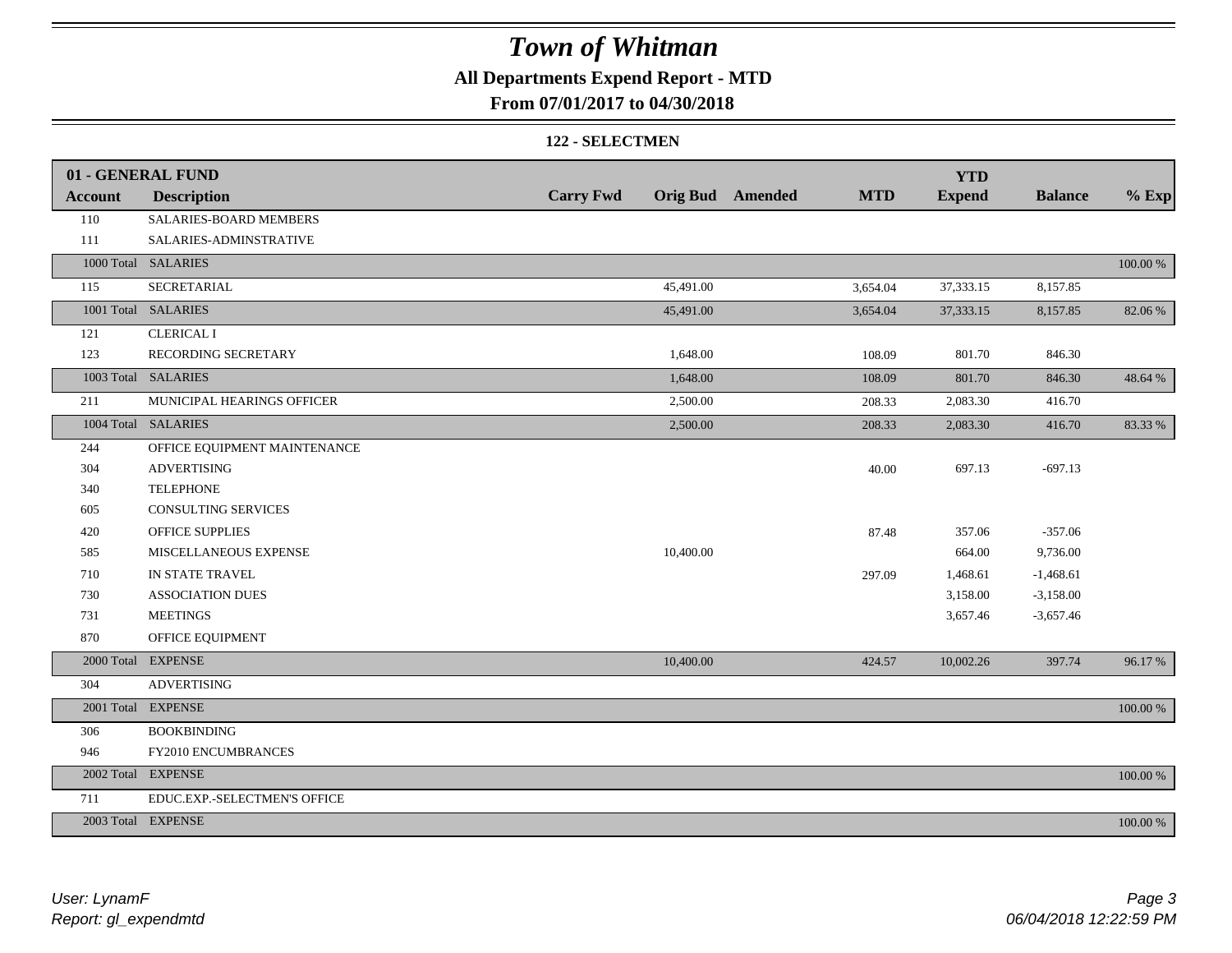## **All Departments Expend Report - MTD**

### **From 07/01/2017 to 04/30/2018**

#### **122 - SELECTMEN**

|                | 01 - GENERAL FUND                                   |                  |                 |                |            | <b>YTD</b>    |                |          |
|----------------|-----------------------------------------------------|------------------|-----------------|----------------|------------|---------------|----------------|----------|
| <b>Account</b> | <b>Description</b>                                  | <b>Carry Fwd</b> | <b>Orig Bud</b> | <b>Amended</b> | <b>MTD</b> | <b>Expend</b> | <b>Balance</b> | $%$ Exp  |
| 713            | SICK LEAVE BUY-BACK-ALL DEPTS                       |                  | 10,500.00       |                |            |               | 10,500.00      |          |
| 714            | SICK LEAVE BUY BACK -NON UNION                      |                  |                 |                |            |               |                |          |
| 715            | LONGEVITY-TOWN HALL & NON-UNIO                      |                  | 6,000.00        |                | 600.00     | 5,000.00      | 1,000.00       |          |
| 716            | ASST.DEPT.HEADS - STIPEND                           |                  | 2,500.00        |                |            | 2,500.00      |                |          |
| 712            | <b>EDUCATION EXPENSE - ALL DEPTS</b>                |                  | 8,000.00        |                |            | 3,133.45      | 4,866.55       |          |
| 949            | FY2014 ENCUMBRANCES                                 |                  |                 |                |            |               |                |          |
|                | 2004 Total EXPENSE                                  |                  | 27,000.00       |                | 600.00     | 10,633.45     | 16,366.55      | 39.38 %  |
| 940            | FY2016 ENCUMBRANCES                                 |                  |                 |                |            |               |                |          |
| 945            | FY2013 ENCUMBRANCES                                 |                  |                 |                |            |               |                |          |
| 948            | <b>FY07 ENCUMBRANCES</b>                            |                  |                 |                |            |               |                |          |
|                | 2006 Total EXPENSE                                  |                  |                 |                |            |               |                | 100.00 % |
| 999            |                                                     |                  |                 |                |            |               |                |          |
|                | 4403 Total A.14STM.5/16 DEMOLISH 215 SO.AVE.        |                  |                 |                |            |               |                | 100.00 % |
| 999            |                                                     |                  |                 |                |            |               |                |          |
|                | 4409 Total A.7 STM 1/12/15 DEMOLISH 36 EAST AVENUE  |                  |                 |                |            |               |                | 100.00 % |
| 123            | RECORDING SECRETARY                                 |                  |                 |                |            |               |                |          |
|                | 4424 Total ESTABLISH PETTY CASH - TOWN CLERK        |                  |                 |                |            |               |                | 100.00 % |
| 999            |                                                     |                  |                 |                |            |               |                |          |
|                | 4434 Total A45ATM5/06 MAINT/WHITMN ARMORY           |                  |                 |                |            |               |                | 100.00 % |
| 999            |                                                     |                  |                 |                |            |               |                |          |
|                | 4454 Total A20ATM5/14 PUR.PRNTR./SELECT.OFF.        |                  |                 |                |            |               |                | 100.00 % |
| 999            |                                                     | 20,000.00        |                 |                |            |               | 20,000.00      |          |
|                | 4549 Total A.22 ATM 5/16 cons.fees-solar ener.proj. | 20,000.00        |                 |                |            |               | 20,000.00      | 0.00 %   |
|                | <b>122 Total SELECTMEN</b>                          | 20,000.00        | 87,039.00       |                | 4,995.03   | 60,853.86     | 46,185.14      |          |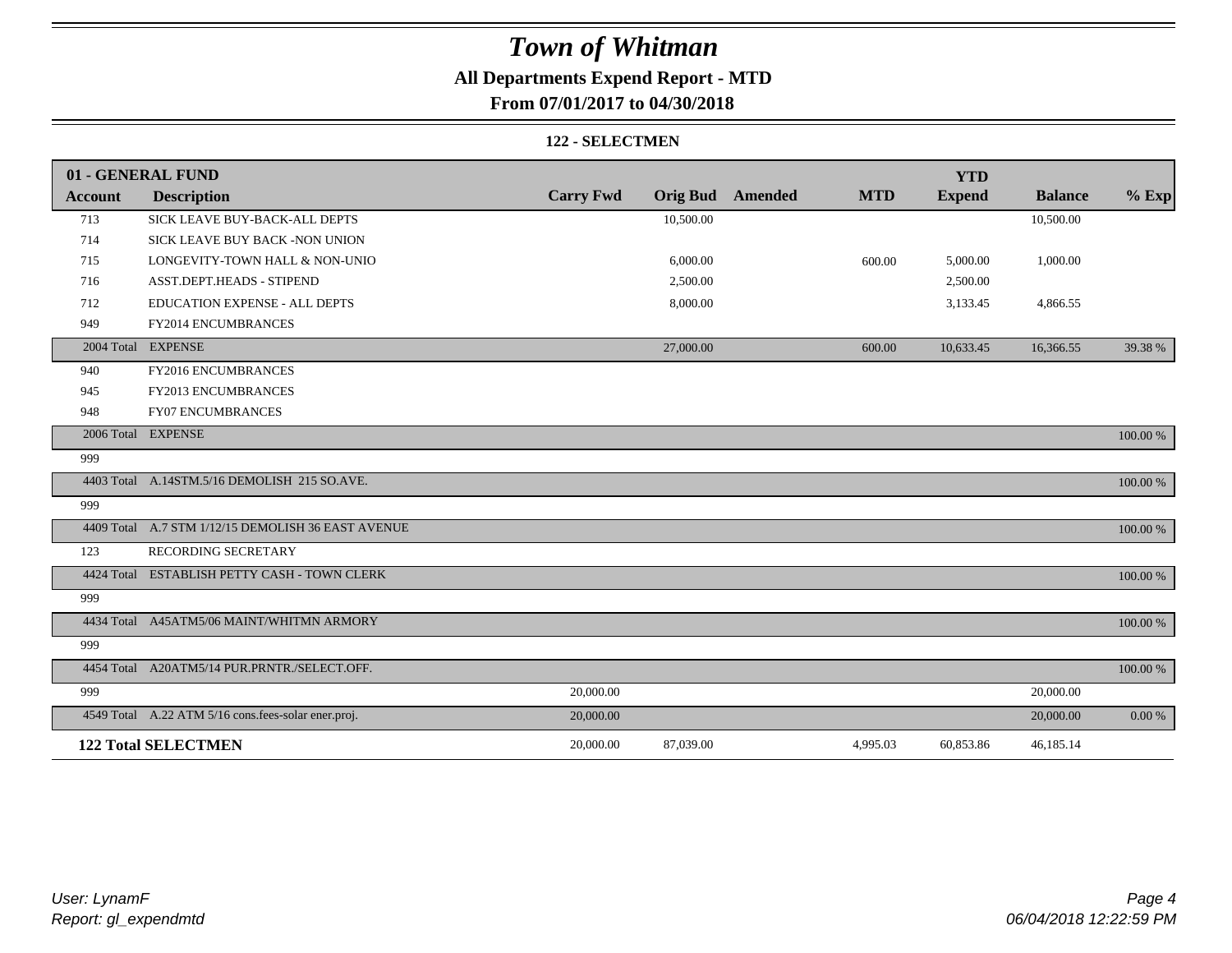**All Departments Expend Report - MTD**

**From 07/01/2017 to 04/30/2018**

#### **123 - TOWN ADMINISTRATOR**

|                | 01 - GENERAL FUND                                   |                  |            |                         |            | <b>YTD</b>    |                |             |
|----------------|-----------------------------------------------------|------------------|------------|-------------------------|------------|---------------|----------------|-------------|
| <b>Account</b> | <b>Description</b>                                  | <b>Carry Fwd</b> |            | <b>Orig Bud</b> Amended | <b>MTD</b> | <b>Expend</b> | <b>Balance</b> | $%$ Exp     |
| 111            | SALARIES-ADMINSTRATIVE                              |                  | 122,000.00 |                         | 9,384.60   | 98,538.30     | 23,461.70      |             |
|                | 1000 Total SALARIES                                 |                  | 122,000.00 |                         | 9,384.60   | 98,538.30     | 23,461.70      | 80.76 %     |
| 133            | <b>ASSISTANT</b>                                    |                  | 86,000.00  |                         | 6,615.40   | 69,461.70     | 16,538.30      |             |
|                | 1001 Total SALARIES                                 |                  | 86,000.00  |                         | 6,615.40   | 69,461.70     | 16,538.30      | 80.76%      |
| 420            | OFFICE SUPPLIES                                     |                  |            |                         |            |               |                |             |
| 585            | MISCELLANEOUS EXPENSE                               |                  |            |                         |            |               |                |             |
| 710            | IN STATE TRAVEL                                     |                  |            |                         |            |               |                |             |
| 730            | <b>ASSOCIATION DUES</b>                             |                  |            |                         |            |               |                |             |
| 731            | <b>MEETINGS</b>                                     |                  |            |                         |            |               |                |             |
|                | 2000 Total EXPENSE                                  |                  |            |                         |            |               |                | 100.00 %    |
| 945            | FY2013 ENCUMBRANCES                                 |                  |            |                         |            |               |                |             |
|                | 2001 Total EXPENSE                                  |                  |            |                         |            |               |                | 100.00 %    |
| 999            |                                                     |                  |            |                         |            |               |                |             |
|                | 4404 Total Res.Fnd. Board up Park Ave. School       |                  |            |                         |            |               |                | 100.00 %    |
| 999            |                                                     |                  |            |                         |            |               |                |             |
|                | 4405 Total RES.FND.TR-UPDATE STDY DPW BARN/GAR.     |                  |            |                         |            |               |                | $100.00~\%$ |
| 999            |                                                     |                  | 10,000.00  |                         | 217.63     | 292.50        | 9,707.50       |             |
|                | 4406 Total A.37ATM5/17MAINTAIN T.T/FORECL.PROPERTIE |                  | 10,000.00  |                         | 217.63     | 292.50        | 9,707.50       | 2.92 %      |
| 999            |                                                     |                  | 5,598.00   |                         | 5,746.59   | 5,746.59      | $-148.59$      |             |
|                | 4407 Total PILOT PMT.TO ROCKLAND                    |                  | 5,598.00   |                         | 5,746.59   | 5,746.59      | $-148.59$      | 102.65 %    |
| 999            |                                                     | 10,000.00        |            |                         |            |               | 10,000.00      |             |
|                | 4408 Total A.26ATM5/14SFTY.&COND.ASSESS.TN.BLDGS.   | 10,000.00        |            |                         |            |               | 10,000.00      | 0.00 %      |
| 999            |                                                     |                  | 28,000.00  |                         | 1,720.00   | 4,520.00      | 23,480.00      |             |
|                | 4575 Total A35ATM5/17INSTL.CARD ACCESS TN.BLDGS     |                  | 28,000.00  |                         | 1,720.00   | 4,520.00      | 23,480.00      | 16.14 %     |
| 999            |                                                     |                  |            |                         |            |               |                |             |
|                | 5620 Total A.31ATM5/07 WEB SITE DEVELOPMT           |                  |            |                         |            |               |                | 100.00 %    |
|                | <b>123 Total TOWN ADMINISTRATOR</b>                 | 10,000.00        | 251,598.00 |                         | 23,684.22  | 178,559.09    | 83,038.91      |             |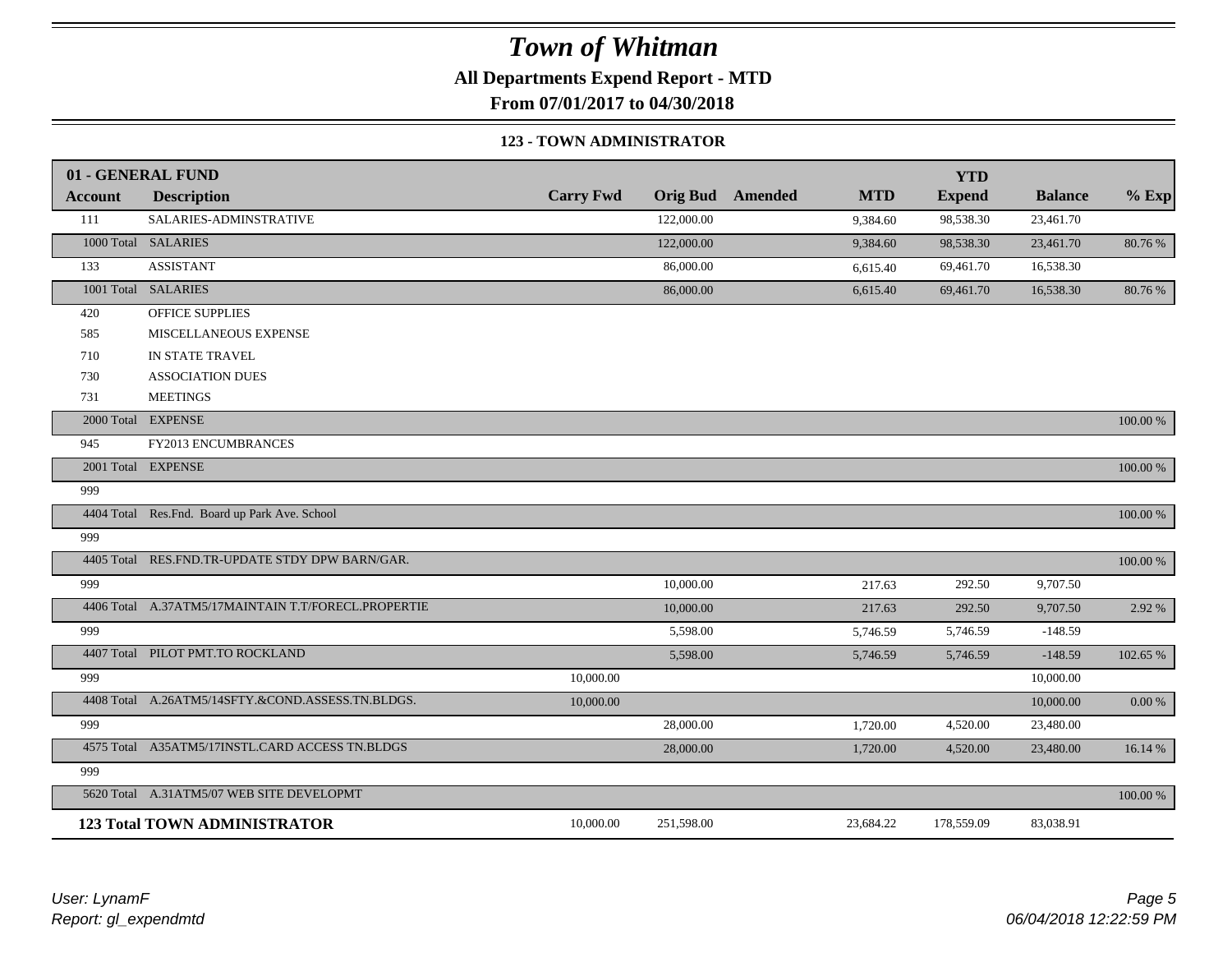**All Departments Expend Report - MTD**

### **From 07/01/2017 to 04/30/2018**

### **129 - BUSINESS MANAGER**

|            | 01 - GENERAL FUND                 |                  |                 |         |            | <b>YTD</b>    |                |          |
|------------|-----------------------------------|------------------|-----------------|---------|------------|---------------|----------------|----------|
| Account    | <b>Description</b>                | <b>Carry Fwd</b> | <b>Orig Bud</b> | Amended | <b>MTD</b> | <b>Expend</b> | <b>Balance</b> | $%$ Exp  |
| 111        | SALARIES-ADMINSTRATIVE            |                  |                 |         |            |               |                |          |
|            | 1000 Total SALARIES               |                  |                 |         |            |               |                | 100.00 % |
| 420        | OFFICE SUPPLIES                   |                  |                 |         |            |               |                |          |
| 585        | MISCELLANEOUS EXPENSE             |                  |                 |         |            |               |                |          |
| 710        | IN STATE TRAVEL                   |                  |                 |         |            |               |                |          |
| 730        | <b>ASSOCIATION DUES</b>           |                  |                 |         |            |               |                |          |
| 731        | <b>MEETINGS</b>                   |                  |                 |         |            |               |                |          |
| 2000 Total | <b>EXPENSE</b>                    |                  |                 |         |            |               |                | 100.00 % |
| 304        | <b>ADVERTISING</b>                |                  |                 |         |            |               |                |          |
| 2001 Total | <b>EXPENSE</b>                    |                  |                 |         |            |               |                | 100.00 % |
| 593        | <b>RECRUITING EXPENSE</b>         |                  |                 |         |            |               |                |          |
|            | 2002 Total EXPENSE                |                  |                 |         |            |               |                | 100.00 % |
| 948        | <b>FY07 ENCUMBRANCES</b>          |                  |                 |         |            |               |                |          |
|            | 2003 Total EXPENSE                |                  |                 |         |            |               |                | 100.00 % |
|            | <b>129 Total BUSINESS MANAGER</b> |                  |                 |         |            |               |                |          |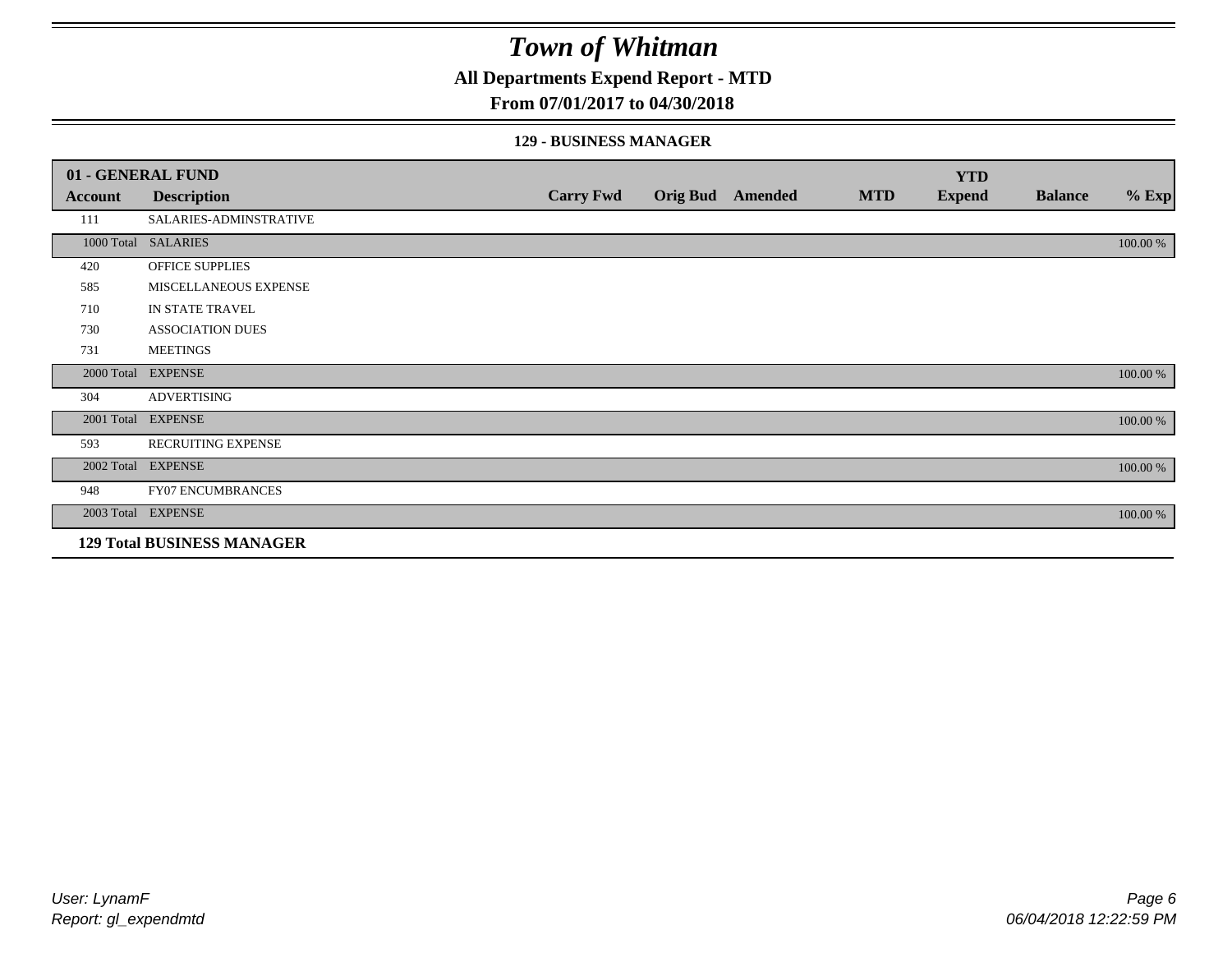**All Departments Expend Report - MTD**

**From 07/01/2017 to 04/30/2018**

#### **131 - FINANCE COMMITTEE**

|            | 01 - GENERAL FUND                  |                                     |                       | <b>YTD</b>    |                |          |
|------------|------------------------------------|-------------------------------------|-----------------------|---------------|----------------|----------|
| Account    | <b>Description</b>                 | <b>Carry Fwd</b><br><b>Orig Bud</b> | <b>MTD</b><br>Amended | <b>Expend</b> | <b>Balance</b> | $%$ Exp  |
| 116        | <b>CLERICAL</b>                    | 3,447.00                            | 683.52                | 1,704.69      | 1,742.31       |          |
| 1000 Total | <b>SALARIES</b>                    | 3,447.00                            | 683.52                | 1,704.69      | 1,742.31       | 49.45 %  |
| 949        | <b>FY2014 ENCUMBRANCES</b>         |                                     |                       |               |                |          |
|            | 1001 Total SALARIES                |                                     |                       |               |                | 100.00 % |
| 420        | <b>OFFICE SUPPLIES</b>             |                                     | 44.98                 | 322.17        | $-322.17$      |          |
| 585        | MISCELLANEOUS EXPENSE              | 695.00                              |                       |               | 695.00         |          |
| 730        | <b>ASSOCIATION DUES</b>            |                                     |                       | 210.00        | $-210.00$      |          |
| 731        | <b>MEETINGS</b>                    |                                     |                       | 110.00        | $-110.00$      |          |
| 2000 Total | <b>EXPENSE</b>                     | 695.00                              | 44.98                 | 642.17        | 52.83          | 92.39 %  |
|            | <b>131 Total FINANCE COMMITTEE</b> | 4,142.00                            | 728.50                | 2,346.86      | 1,795.14       |          |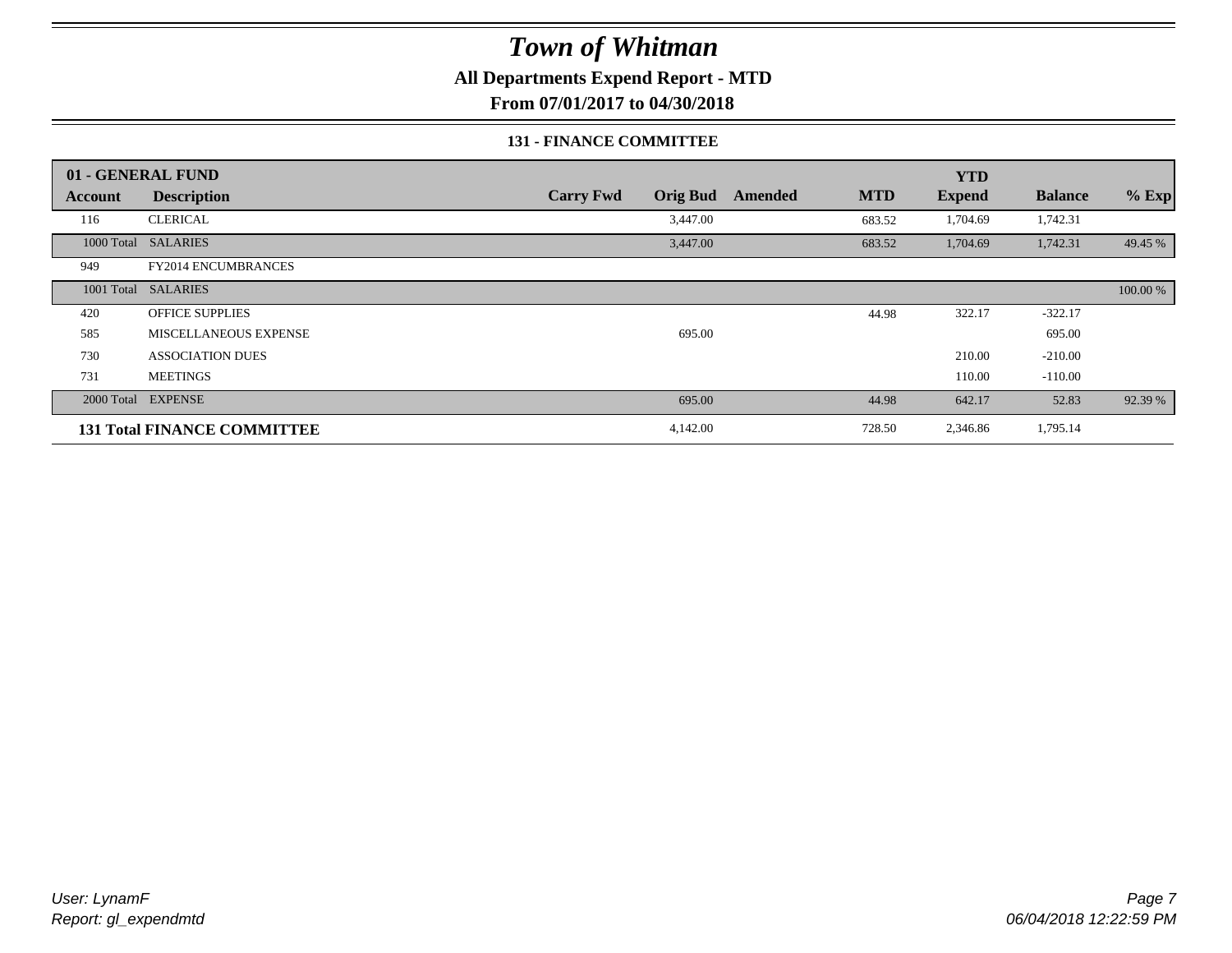### **All Departments Expend Report - MTD**

**From 07/01/2017 to 04/30/2018**

#### **132 - RESERVE FUND**

| 01 - GENERAL FUND                 |                  |           |              |            | <b>YTD</b>    |                |           |
|-----------------------------------|------------------|-----------|--------------|------------|---------------|----------------|-----------|
| <b>Description</b><br>Account     | <b>Carry Fwd</b> | Orig Bud  | Amended      | <b>MTD</b> | <b>Expend</b> | <b>Balance</b> | $%$ Exp   |
| 999                               |                  | 50,000.00 | $-19.095.00$ |            |               | 30,905.00      |           |
| 4301 Total RESERVE FUND TRANSFERS |                  | 50,000.00 | $-19,095,00$ |            |               | 30,905.00      | $0.00 \%$ |
| <b>132 Total RESERVE FUND</b>     |                  | 50,000.00 | $-19,095.00$ |            |               | 30,905.00      |           |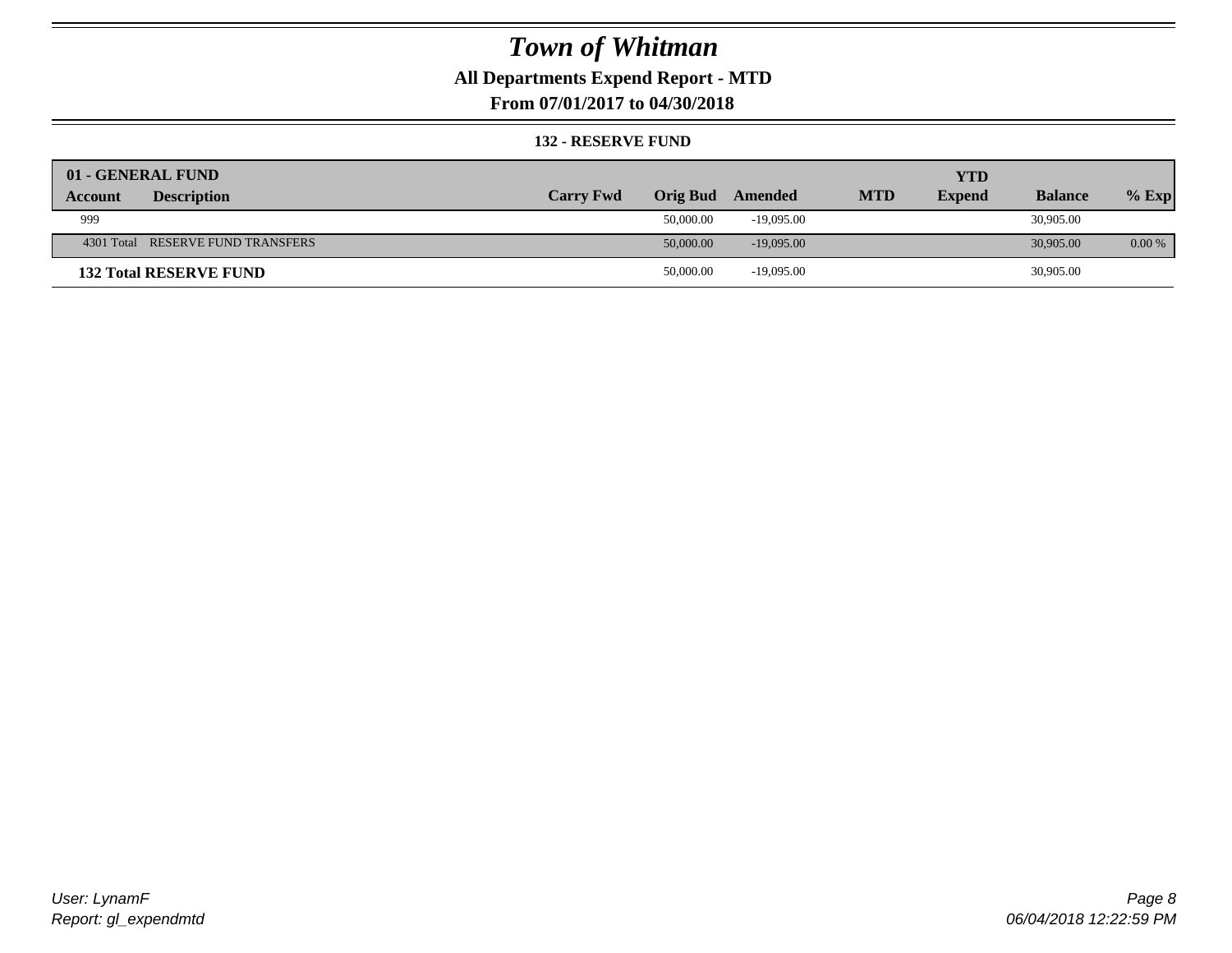### **All Departments Expend Report - MTD**

**From 07/01/2017 to 04/30/2018**

### **135 - ACCOUNTANT**

|                | 01 - GENERAL FUND            |                                     |                       | <b>YTD</b>    |                |          |
|----------------|------------------------------|-------------------------------------|-----------------------|---------------|----------------|----------|
| <b>Account</b> | <b>Description</b>           | <b>Carry Fwd</b><br><b>Orig Bud</b> | <b>MTD</b><br>Amended | <b>Expend</b> | <b>Balance</b> | $%$ Exp  |
| 112            | <b>SALARIES</b>              | 66,127.00                           | 5,086.68              | 53,410.14     | 12,716.86      |          |
| 146            | SALARIES-LONGEVITY           |                                     |                       |               |                |          |
|                | 1000 Total SALARIES          | 66,127.00                           | 5,086.68              | 53,410.14     | 12,716.86      | 80.76%   |
| 121            | <b>CLERICAL I</b>            |                                     |                       |               |                |          |
|                | 1001 Total SALARIES          |                                     |                       |               |                | 100.00 % |
| 116            | <b>CLERICAL</b>              | 40,409.00                           | 3,072.48              | 32,422.50     | 7,986.50       |          |
|                | 1002 Total SALARIES          | 40,409.00                           | 3,072.48              | 32,422.50     | 7,986.50       | 80.23 %  |
| 130            | SALARIES-OVERTIME            |                                     |                       |               |                |          |
|                | 1004 Total SALARIES          |                                     |                       |               |                | 100.00 % |
| 143            | SALARIES-COLLEGE INCENTIVE   |                                     |                       |               |                |          |
| 186            | <b>CERTIFICATION STIPEND</b> | 1,000.00                            |                       | 1,000.00      |                |          |
|                | 1005 Total SALARIES          | 1,000.00                            |                       | 1,000.00      |                | 100.00 % |
| 244            | OFFICE EQUIPMENT MAINTENANCE |                                     |                       |               |                |          |
| 304            | <b>ADVERTISING</b>           |                                     |                       |               |                |          |
| 340            | <b>TELEPHONE</b>             |                                     |                       |               |                |          |
| 420            | <b>OFFICE SUPPLIES</b>       |                                     |                       | 136.28        | $-136.28$      |          |
| 585            | MISCELLANEOUS EXPENSE        | 1,100.00                            | 5.58                  | 52.18         | 1,047.82       |          |
| 710            | IN STATE TRAVEL              |                                     |                       | 123.17        | $-123.17$      |          |
| 730            | <b>ASSOCIATION DUES</b>      |                                     |                       | 215.00        | $-215.00$      |          |
| 731            | <b>MEETINGS</b>              |                                     |                       | 40.00         | $-40.00$       |          |
| 870            | OFFICE EQUIPMENT             |                                     |                       |               |                |          |
|                | 2000 Total EXPENSE           | 1,100.00                            | 5.58                  | 566.63        | 533.37         | 51.51 %  |
|                | <b>135 Total ACCOUNTANT</b>  | 108,636.00                          | 8,164.74              | 87,399.27     | 21,236.73      |          |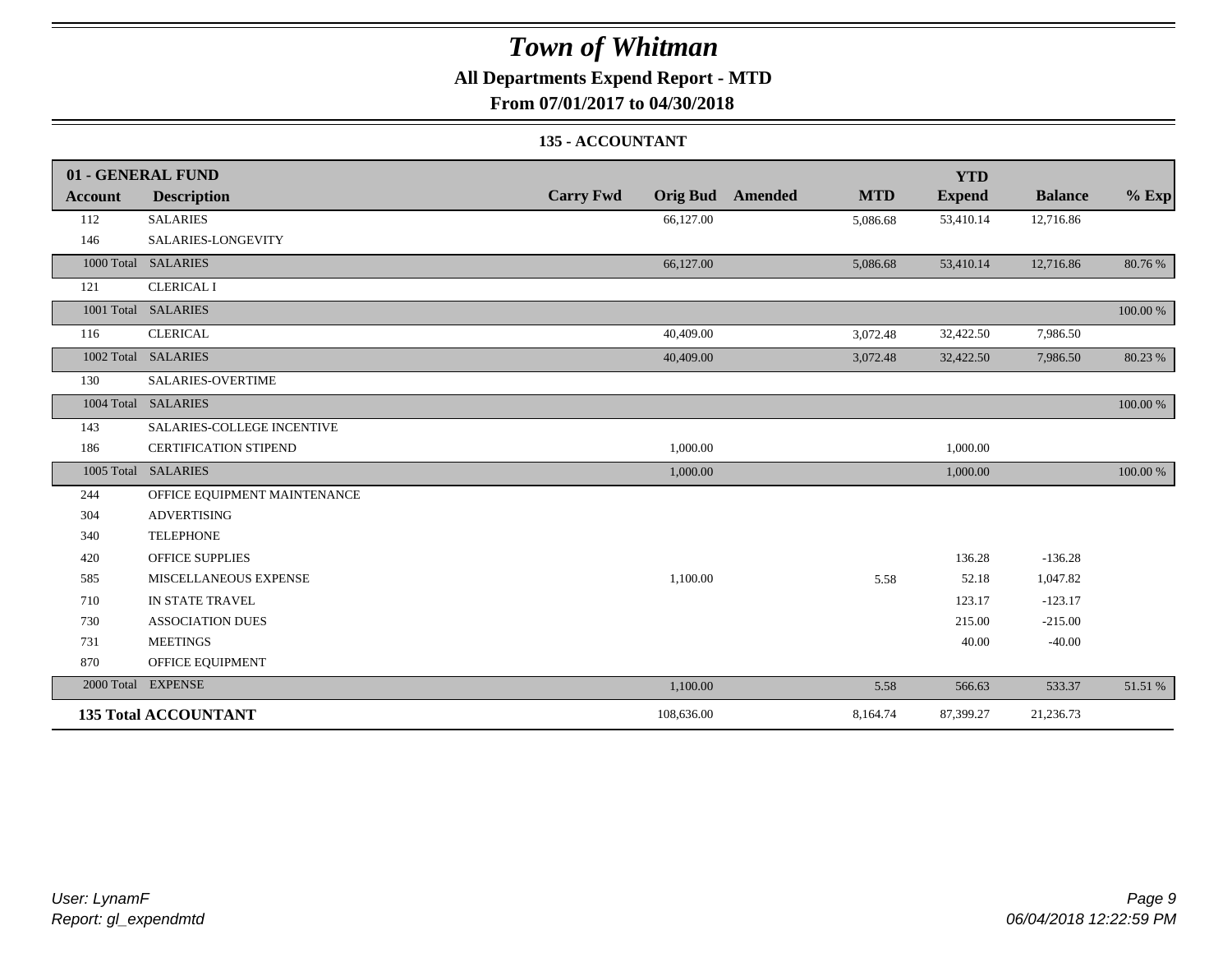**All Departments Expend Report - MTD**

**From 07/01/2017 to 04/30/2018**

### **136 - AUDIT MUNICIPAL ACCOUNTS**

|            | 01 - GENERAL FUND                         |                  |                 |                |            | <b>YTD</b>    |                |          |
|------------|-------------------------------------------|------------------|-----------------|----------------|------------|---------------|----------------|----------|
| Account    | <b>Description</b>                        | <b>Carry Fwd</b> | <b>Orig Bud</b> | <b>Amended</b> | <b>MTD</b> | <b>Expend</b> | <b>Balance</b> | $%$ Exp  |
| 252        | <b>SERVICES</b>                           |                  | 45,000.00       |                | 255.00     | 34,755.00     | 10,245.00      |          |
|            | 2000 Total EXPENSE                        |                  | 45,000.00       |                | 255.00     | 34,755.00     | 10,245.00      | 77.23 %  |
| 939        | <b>FY2015 ENCUMBRANCES</b>                | 2,215.00         |                 |                |            | 2,215.00      |                |          |
| 940        | <b>FY2016 ENCUMBRANCES</b>                | 6,190.00         |                 |                | 4,745.00   | 6,190.00      |                |          |
| 945        | FY2013 ENCUMBRANCES                       |                  |                 |                |            |               |                |          |
| 948        | <b>FY07 ENCUMBRANCES</b>                  |                  |                 |                |            |               |                |          |
| 949        | <b>FY2014 ENCUMBRANCES</b>                |                  |                 |                |            |               |                |          |
| 953        | <b>FY2009 ENCUMBRANCES</b>                |                  |                 |                |            |               |                |          |
| 958        | <b>FY2005 ENCUMBRANCES</b>                |                  |                 |                |            |               |                |          |
| 959        | <b>FY2006 ENCUMBRANCES</b>                |                  |                 |                |            |               |                |          |
|            | 2001 Total EXPENSE                        | 8,405.00         |                 |                | 4,745.00   | 8,405.00      |                | 100.00 % |
| 999        |                                           |                  |                 |                |            |               |                |          |
| 4421 Total | A.39ATM5/02GASB34FIX.ASSET SYS            |                  |                 |                |            |               |                | 100.00 % |
| 999        |                                           |                  |                 |                |            |               |                |          |
|            | 4552 Total A.11 STM 5/05 GASB34 FIX.ASSET |                  |                 |                |            |               |                | 100.00 % |
|            | <b>136 Total AUDIT MUNICIPAL ACCOUNTS</b> | 8,405.00         | 45,000.00       |                | 5,000.00   | 43,160.00     | 10,245.00      |          |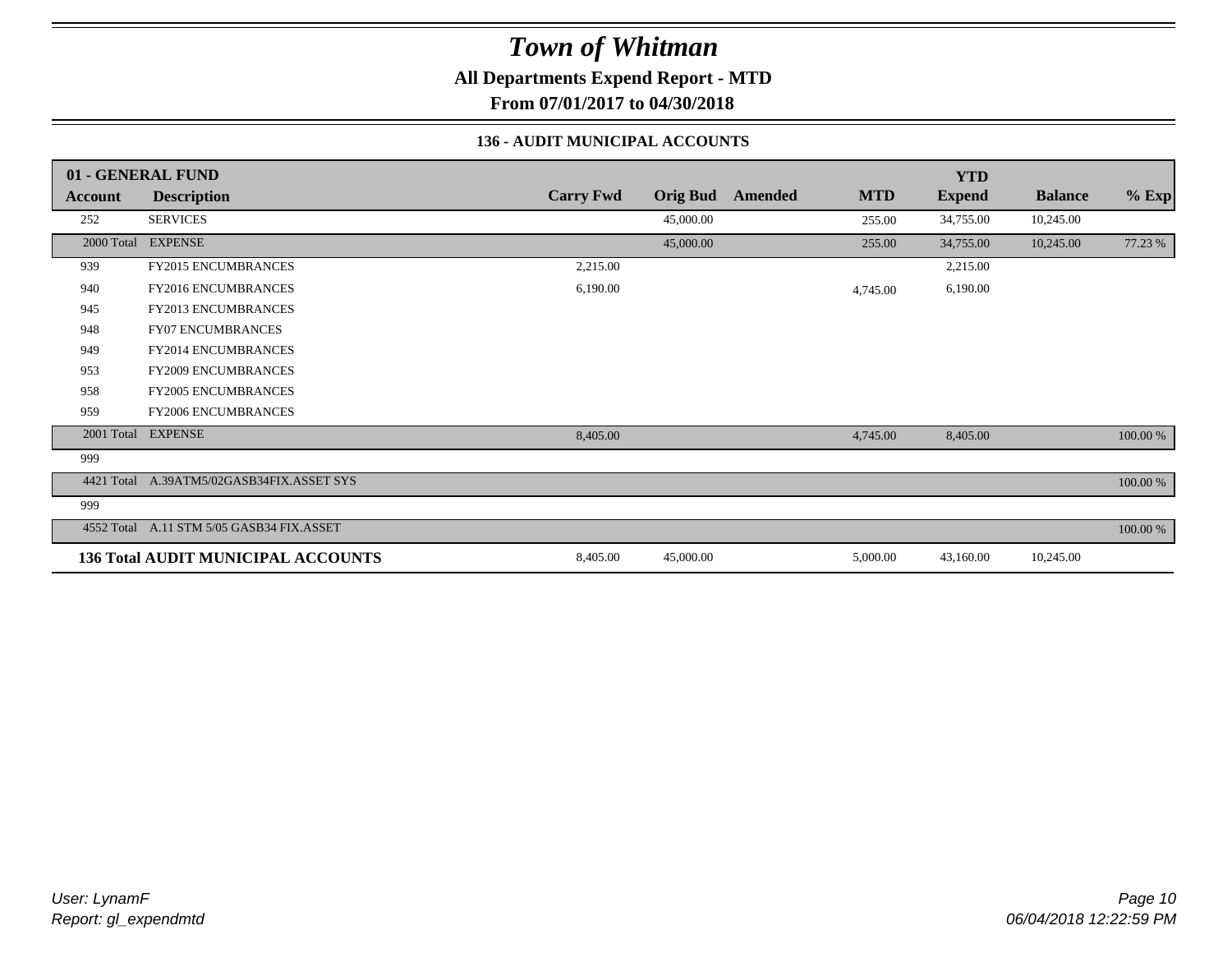**All Departments Expend Report - MTD**

**From 07/01/2017 to 04/30/2018**

#### **137 - CAPITAL IMPROV.ADVISORY COMM.**

|            | 01 - GENERAL FUND                       |                                     |         |            | <b>YTD</b>    |                |          |
|------------|-----------------------------------------|-------------------------------------|---------|------------|---------------|----------------|----------|
| Account    | <b>Description</b>                      | <b>Orig Bud</b><br><b>Carry Fwd</b> | Amended | <b>MTD</b> | <b>Expend</b> | <b>Balance</b> | $%$ Exp  |
| 123        | <b>RECORDING SECRETARY</b>              | 1,500.00                            |         |            |               | 1,500.00       |          |
| 959        | <b>FY2006 ENCUMBRANCES</b>              |                                     |         |            |               |                |          |
| 1001 Total | <b>SALARIES</b>                         | 1,500.00                            |         |            |               | 1,500.00       | $0.00\%$ |
| 585        | MISCELLANEOUS EXPENSE                   | 200.00                              |         |            |               | 200.00         |          |
|            | 2000 Total EXPENSE                      | 200.00                              |         |            |               | 200.00         | 0.00 %   |
| 940        | <b>FY2016 ENCUMBRANCES</b>              |                                     |         |            |               |                |          |
|            | 2001 Total EXPENSE                      |                                     |         |            |               |                | 100.00 % |
|            | 137 Total CAPITAL IMPROV.ADVISORY COMM. | 1,700.00                            |         |            |               | 1,700.00       |          |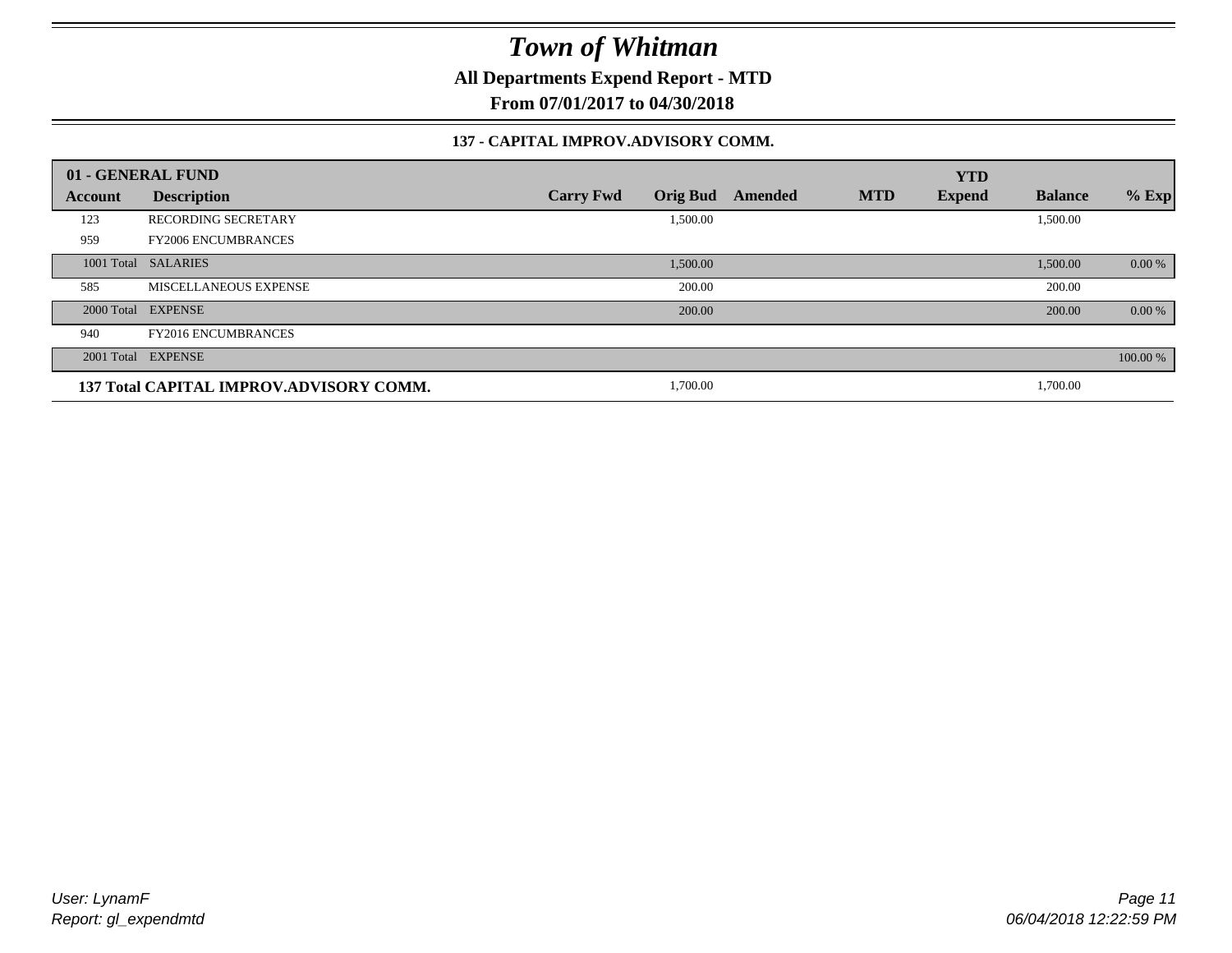**All Departments Expend Report - MTD**

**From 07/01/2017 to 04/30/2018**

#### **138 - BY-LAW STUDY COMMITTEE**

|         | 01 - GENERAL FUND                         |                  |        |                  |            | <b>YTD</b>    |                |          |
|---------|-------------------------------------------|------------------|--------|------------------|------------|---------------|----------------|----------|
| Account | <b>Description</b>                        | <b>Carry Fwd</b> |        | Orig Bud Amended | <b>MTD</b> | <b>Expend</b> | <b>Balance</b> | $%$ Exp  |
| 585     | MISCELLANEOUS EXPENSE                     |                  | 800.00 |                  |            |               | 800.00         |          |
|         | 2000 Total EXPENSE                        |                  | 800.00 |                  |            |               | 800.00         | $0.00\%$ |
| 999     |                                           |                  |        |                  |            |               |                |          |
|         | 4516 Total A.13 ATM 5/00 PUR.BY-LAW BOOKS |                  |        |                  |            |               |                | 100.00 % |
|         | <b>138 Total BY-LAW STUDY COMMITTEE</b>   |                  | 800.00 |                  |            |               | 800.00         |          |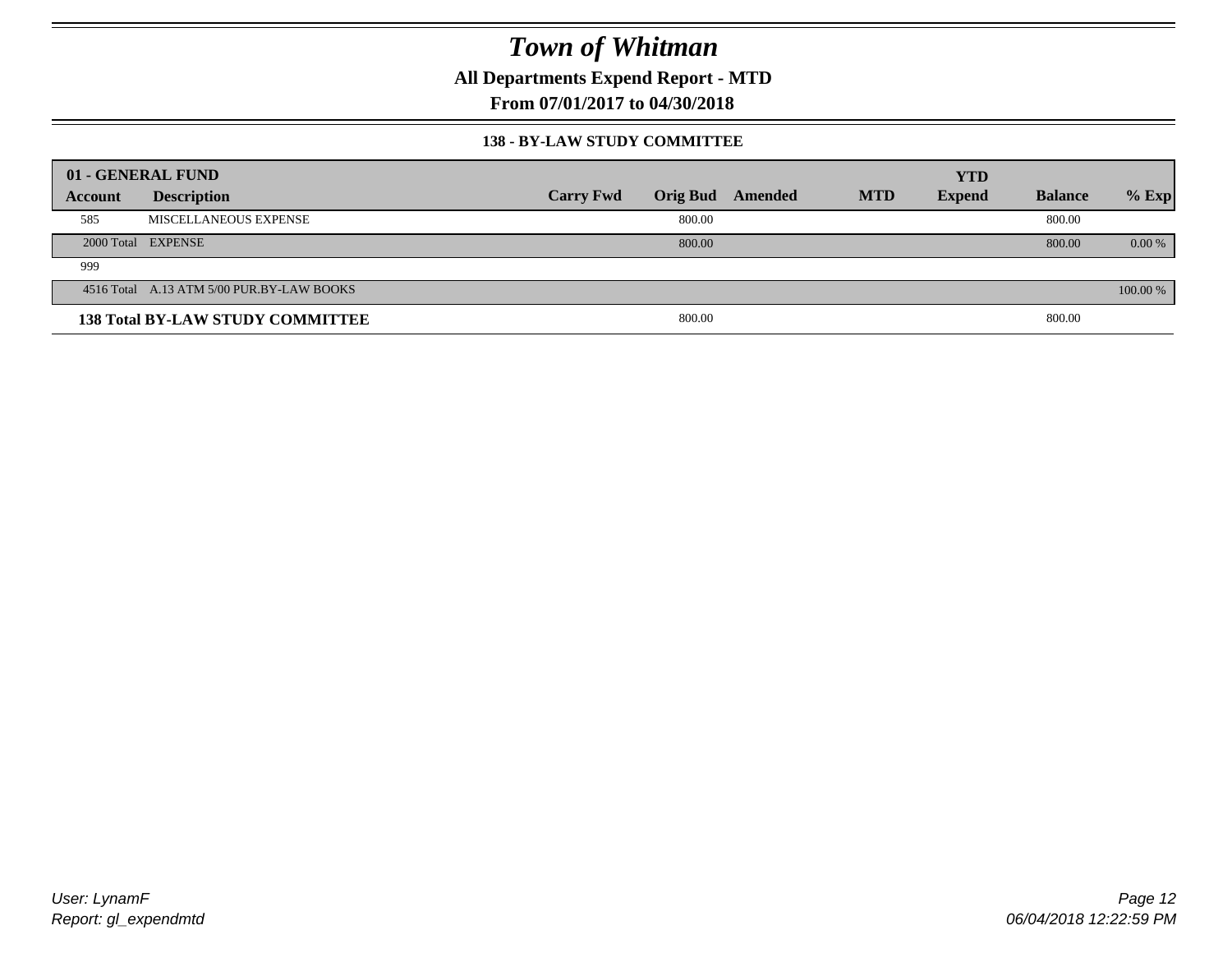### **All Departments Expend Report - MTD**

### **From 07/01/2017 to 04/30/2018**

#### **141 - ASSESSORS**

|                | 01 - GENERAL FUND            |                  |           |                         |            | <b>YTD</b>    |                |             |
|----------------|------------------------------|------------------|-----------|-------------------------|------------|---------------|----------------|-------------|
| <b>Account</b> | <b>Description</b>           | <b>Carry Fwd</b> |           | <b>Orig Bud</b> Amended | <b>MTD</b> | <b>Expend</b> | <b>Balance</b> | $%$ Exp     |
| 110            | SALARIES-BOARD MEMBERS       |                  |           |                         |            |               |                |             |
|                | 1000 Total SALARIES          |                  |           |                         |            |               |                | 100.00 %    |
| 112            | <b>SALARIES</b>              |                  | 66,127.00 |                         | 5,086.68   | 53,410.14     | 12,716.86      |             |
| 146            | SALARIES-LONGEVITY           |                  |           |                         |            |               |                |             |
|                | 1001 Total SALARIES          |                  | 66,127.00 |                         | 5,086.68   | 53,410.14     | 12,716.86      | 80.76 %     |
| 116            | <b>CLERICAL</b>              |                  | 40,409.00 |                         | 3,108.36   | 32,386.62     | 8,022.38       |             |
|                | 1002 Total SALARIES          |                  | 40,409.00 |                         | 3,108.36   | 32,386.62     | 8,022.38       | 80.14 %     |
| 121            | <b>CLERICAL I</b>            |                  | 37,707.00 |                         | 2,930.20   | 30,180.12     | 7,526.88       |             |
|                | 1003 Total SALARIES          |                  | 37,707.00 |                         | 2,930.20   | 30,180.12     | 7,526.88       | 80.03%      |
| 123            | RECORDING SECRETARY          |                  |           |                         |            |               |                |             |
| 126            | <b>CLERICAL II</b>           |                  |           |                         |            |               |                |             |
|                | 1004 Total SALARIES          |                  |           |                         |            |               |                | 100.00 %    |
| 123            | RECORDING SECRETARY          |                  |           |                         |            |               |                |             |
|                | 1005 Total SALARIES          |                  |           |                         |            |               |                | $100.00~\%$ |
| 186            | <b>CERTIFICATION STIPEND</b> |                  |           |                         |            |               |                |             |
|                | 1006 Total SALARIES          |                  |           |                         |            |               |                | 100.00 %    |
| 244            | OFFICE EQUIPMENT MAINTENANCE |                  |           |                         |            |               |                |             |
| 306            | <b>BOOKBINDING</b>           |                  |           |                         |            | 303.50        | $-303.50$      |             |
| 311            | <b>COMPUTER SERVICES</b>     |                  |           |                         |            |               |                |             |
| 313            | <b>DEEDS &amp; PROBATE</b>   |                  |           |                         | 3.00       | 25.00         | $-25.00$       |             |
| 340            | <b>TELEPHONE</b>             |                  |           |                         |            |               |                |             |
| 420            | OFFICE SUPPLIES              |                  |           |                         | 77.77      | 672.40        | $-672.40$      |             |
| 585            | MISCELLANEOUS EXPENSE        |                  | 4,500.00  |                         | 7.98       | 167.69        | 4,332.31       |             |
| 710            | IN STATE TRAVEL              |                  |           |                         |            | 210.73        | $-210.73$      |             |
| 730            | <b>ASSOCIATION DUES</b>      |                  |           |                         |            | 420.00        | $-420.00$      |             |
| 731            | <b>MEETINGS</b>              |                  |           |                         | 705.96     | 930.96        | -930.96        |             |
|                | 2000 Total EXPENSE           |                  | 4,500.00  |                         | 794.71     | 2,730.28      | 1,769.72       | 60.67 %     |
| 312            | <b>REVALUATION</b>           |                  | 24,700.00 |                         |            | 24,700.00     |                |             |
|                | 2001 Total EXPENSE           |                  | 24,700.00 |                         |            | 24,700.00     |                | 100.00 %    |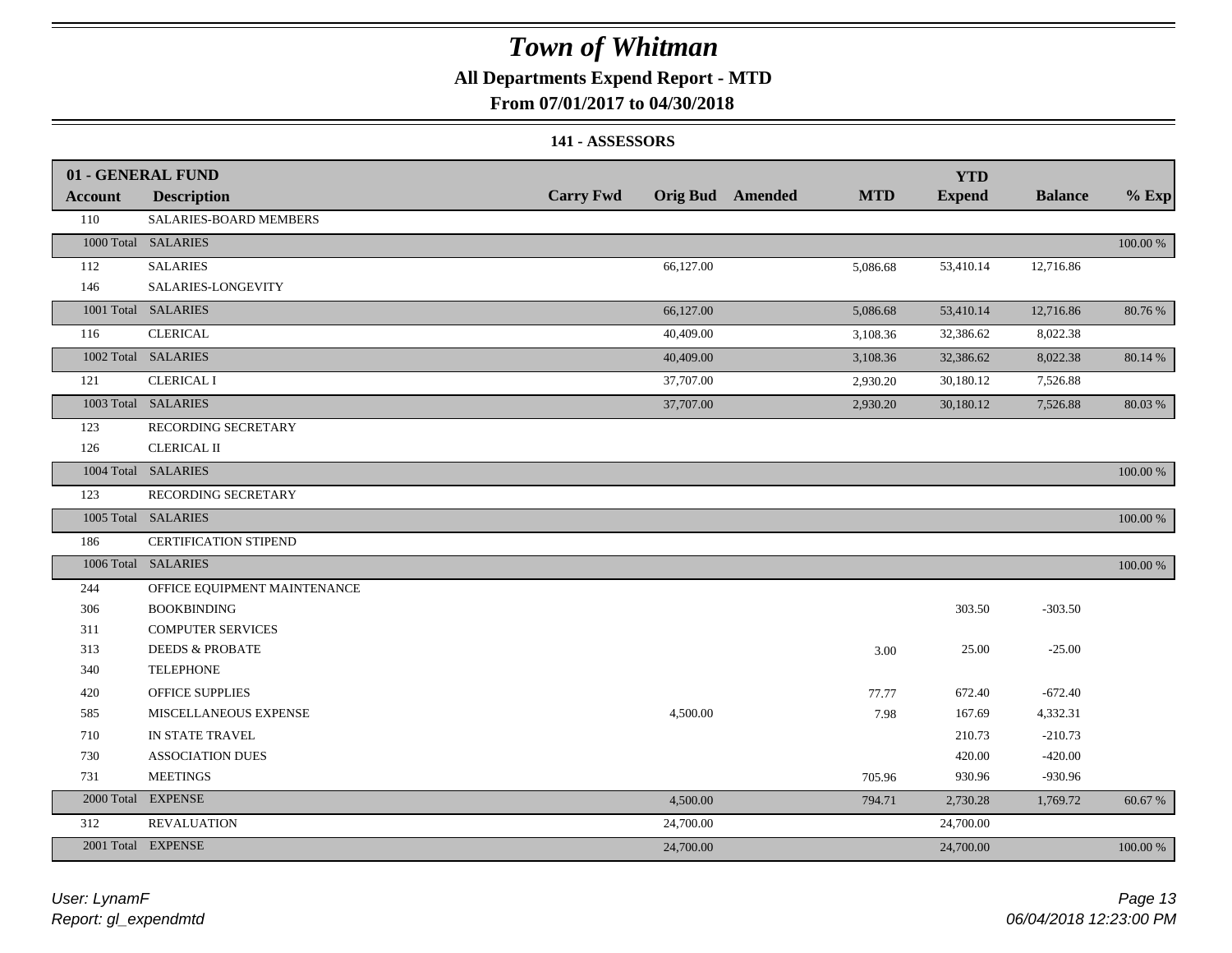### **All Departments Expend Report - MTD**

### **From 07/01/2017 to 04/30/2018**

### **141 - ASSESSORS**

|         | 01 - GENERAL FUND                                  |                  |                 |         |            | <b>YTD</b>    |                |          |
|---------|----------------------------------------------------|------------------|-----------------|---------|------------|---------------|----------------|----------|
| Account | <b>Description</b>                                 | <b>Carry Fwd</b> | <b>Orig Bud</b> | Amended | <b>MTD</b> | <b>Expend</b> | <b>Balance</b> | $%$ Exp  |
| 939     | <b>FY2015 ENCUMBRANCES</b>                         |                  |                 |         |            |               |                |          |
| 943     | <b>FY2012 ENCUMBRANCES</b>                         |                  |                 |         |            |               |                |          |
| 946     | <b>FY2010 ENCUMBRANCES</b>                         |                  |                 |         |            |               |                |          |
| 949     | <b>FY2014 ENCUMBRANCES</b>                         |                  |                 |         |            |               |                |          |
|         | 2002 Total EXPENSE                                 |                  |                 |         |            |               |                | 100.00 % |
| 999     |                                                    |                  |                 |         |            |               |                |          |
|         | 4410 Total A.15 ATM 5/16 PUR.COPIER-ASSESSORS OFF. |                  |                 |         |            |               |                | 100.00 % |
|         | 141 Total ASSESSORS                                |                  | 173,443.00      |         | 11,919.95  | 143,407.16    | 30,035.84      |          |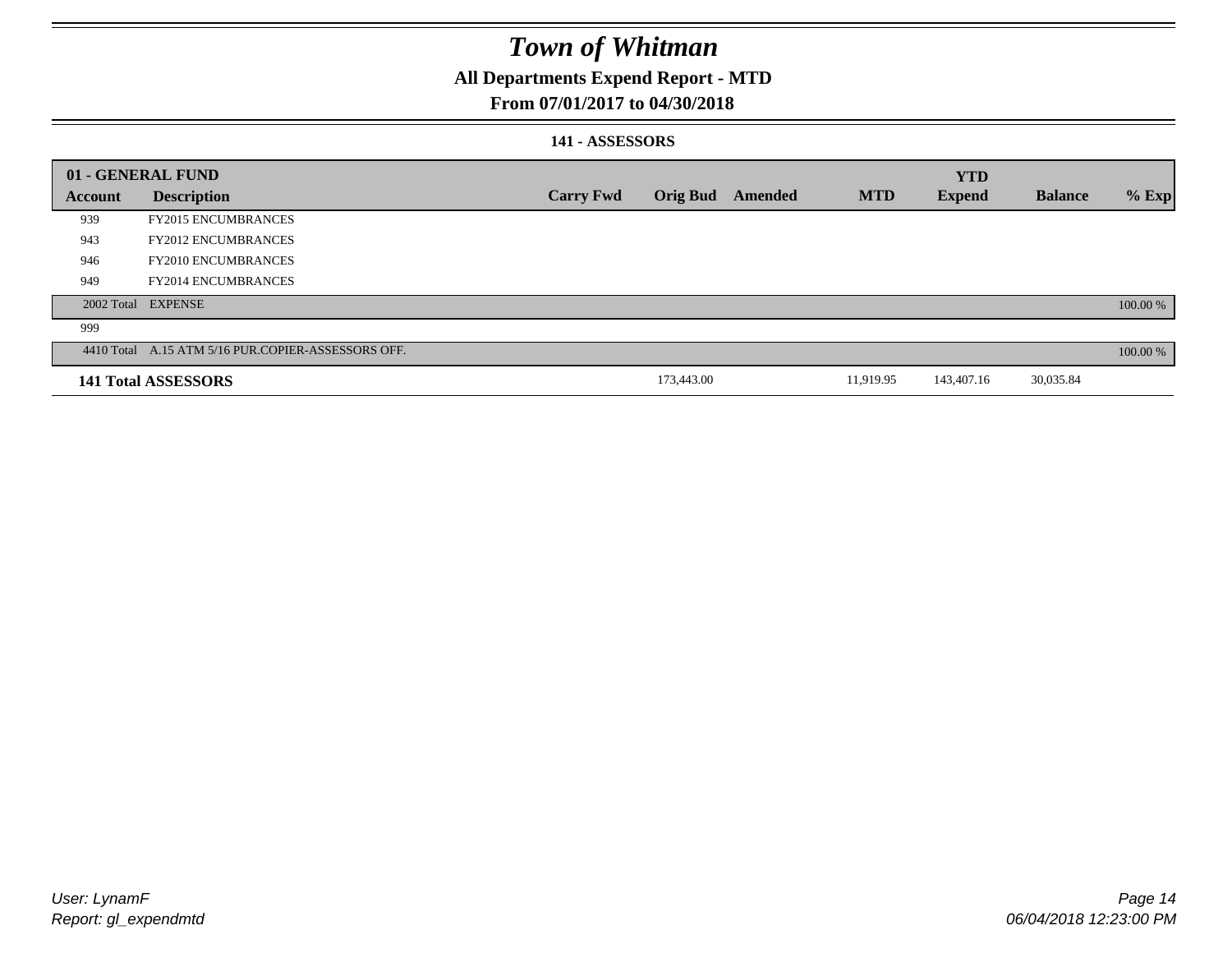### **All Departments Expend Report - MTD**

**From 07/01/2017 to 04/30/2018**

#### **145 - TREASURER**

|                | 01 - GENERAL FUND            |                  |                                       | <b>YTD</b>    |                |           |
|----------------|------------------------------|------------------|---------------------------------------|---------------|----------------|-----------|
| <b>Account</b> | <b>Description</b>           | <b>Carry Fwd</b> | <b>MTD</b><br><b>Orig Bud</b> Amended | <b>Expend</b> | <b>Balance</b> | $%$ Exp   |
| 112            | <b>SALARIES</b>              | 88,717.00        | 6,824.40                              | 71,656.20     | 17,060.80      |           |
| 146            | SALARIES-LONGEVITY           |                  |                                       |               |                |           |
|                | 1000 Total SALARIES          | 88,717.00        | 6,824.40                              | 71,656.20     | 17,060.80      | 80.76 %   |
| 116            | <b>CLERICAL</b>              | 35,740.00        | 2,763.80                              | 28,576.71     | 7,163.29       |           |
|                | 1001 Total SALARIES          | 35,740.00        | 2,763.80                              | 28,576.71     | 7,163.29       | 79.95 %   |
| 121            | <b>CLERICAL I</b>            | 30,687.00        | 2,195.25                              | 24,716.85     | 5,970.15       |           |
|                | 1002 Total SALARIES          | 30,687.00        | 2,195.25                              | 24,716.85     | 5,970.15       | 80.54 %   |
| 126            | <b>CLERICAL II</b>           | 39,260.00        | 3,031.58                              | 31,512.04     | 7,747.96       |           |
|                | 1003 Total SALARIES          | 39,260.00        | 3,031.58                              | 31,512.04     | 7,747.96       | 80.26 %   |
| 139            | CERTIFICATION STIPEND        | 2,000.00         |                                       | 2,000.00      |                |           |
|                | 1004 Total SALARIES          | 2,000.00         |                                       | 2,000.00      |                | 100.00 %  |
| 244            | OFFICE EQUIPMENT MAINTENANCE |                  |                                       |               |                |           |
| 310            | NOTE CERTIFICATION           |                  |                                       |               |                |           |
| 311            | <b>COMPUTER SERVICES</b>     |                  | 1,667.37                              | 6,457.52      | $-6,457.52$    |           |
| 340            | <b>TELEPHONE</b>             |                  |                                       |               |                |           |
| 343            | <b>CELL PHONES</b>           |                  | 50.99                                 | 509.90        | $-509.90$      |           |
| 420            | OFFICE SUPPLIES              |                  | 740.26                                | 2,091.92      | $-2,091.92$    |           |
| 585            | MISCELLANEOUS EXPENSE        | 19,200.00        | 93.90                                 | 1,294.21      | 17,905.79      |           |
| 710            | IN STATE TRAVEL              |                  |                                       | 318.65        | $-318.65$      |           |
| 730            | <b>ASSOCIATION DUES</b>      |                  |                                       | 75.00         | $-75.00$       |           |
| 731            | <b>MEETINGS</b>              |                  |                                       | 130.00        | $-130.00$      |           |
| 741            | <b>SURETY BONDS</b>          |                  |                                       |               |                |           |
| 870            | OFFICE EQUIPMENT             |                  |                                       | 450.00        | $-450.00$      |           |
|                | 2000 Total EXPENSE           | 19,200.00        | 2,552.52                              | 11,327.20     | 7,872.80       | 58.99%    |
| 308            | <b>BANK CHARGES</b>          | 500.00           |                                       |               | 500.00         |           |
| 953            | FY2009 ENCUMBRANCES          |                  |                                       |               |                |           |
|                | 2001 Total EXPENSE           | 500.00           |                                       |               | 500.00         | $0.00 \%$ |
| 946            | FY2010 ENCUMBRANCES          |                  |                                       |               |                |           |
| 959            | FY2006 ENCUMBRANCES          |                  |                                       |               |                |           |
|                | 2002 Total EXPENSE           |                  |                                       |               |                | 100.00 %  |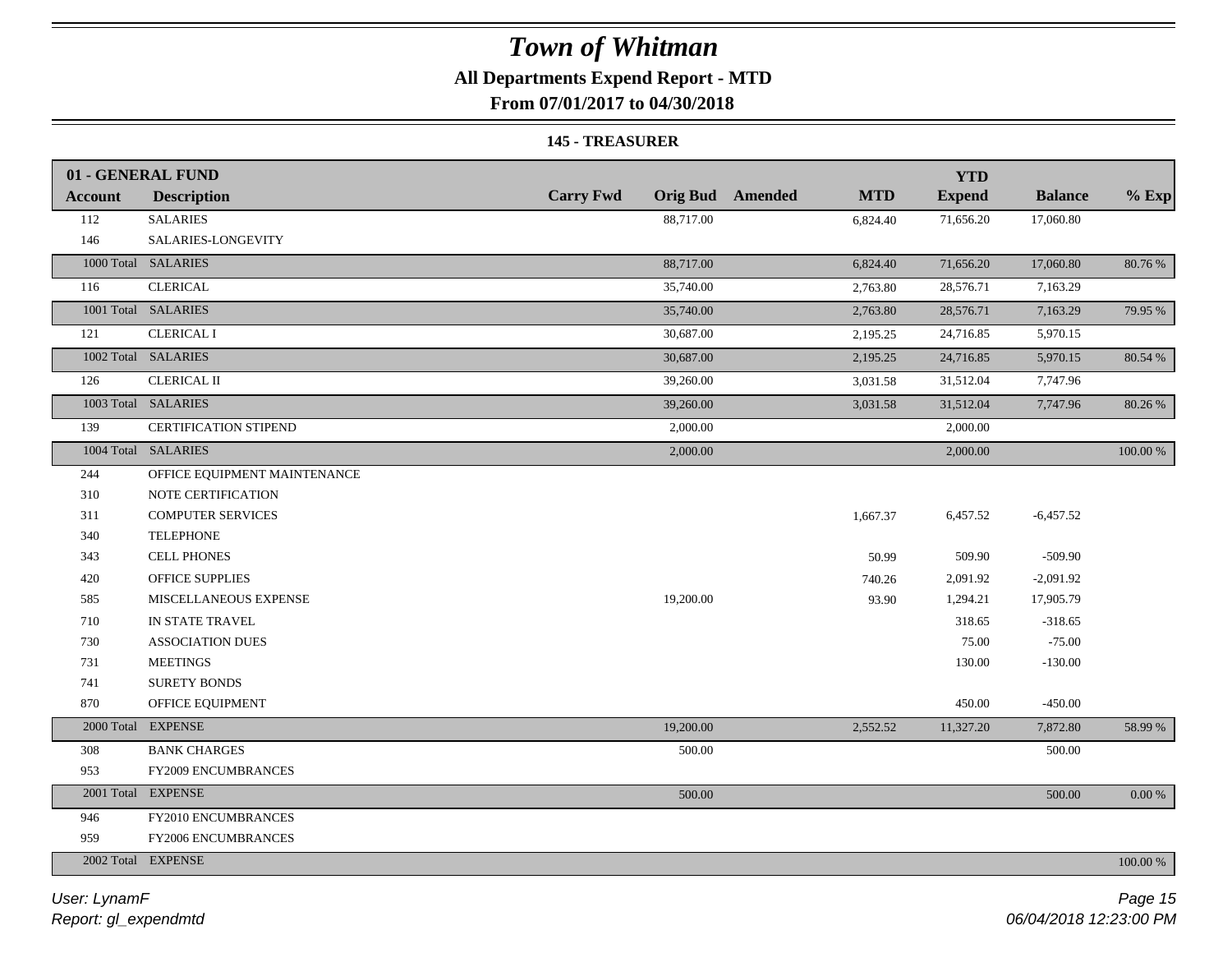### **All Departments Expend Report - MTD**

### **From 07/01/2017 to 04/30/2018**

#### **145 - TREASURER**

|         | 01 - GENERAL FUND                          |                  |                 |         |            | <b>YTD</b>    |                |          |
|---------|--------------------------------------------|------------------|-----------------|---------|------------|---------------|----------------|----------|
| Account | <b>Description</b>                         | <b>Carry Fwd</b> | <b>Orig Bud</b> | Amended | <b>MTD</b> | <b>Expend</b> | <b>Balance</b> | $%$ Exp  |
| 744     | PENALTY & INTEREST ON PR TAXES             |                  |                 |         |            |               |                |          |
|         | 2003 Total EXPENSE                         |                  |                 |         |            |               |                | 100.00 % |
| 999     |                                            |                  | 7,100.00        |         |            | 7,100.00      |                |          |
|         | 4572 Total A13ATM5/17 GASB45 ACTUARY SERV. |                  | 7,100.00        |         |            | 7.100.00      |                | 100.00 % |
|         | <b>145 Total TREASURER</b>                 |                  | 223,204.00      |         | 17,367.55  | 176,889.00    | 46,315.00      |          |
|         |                                            |                  |                 |         |            |               |                |          |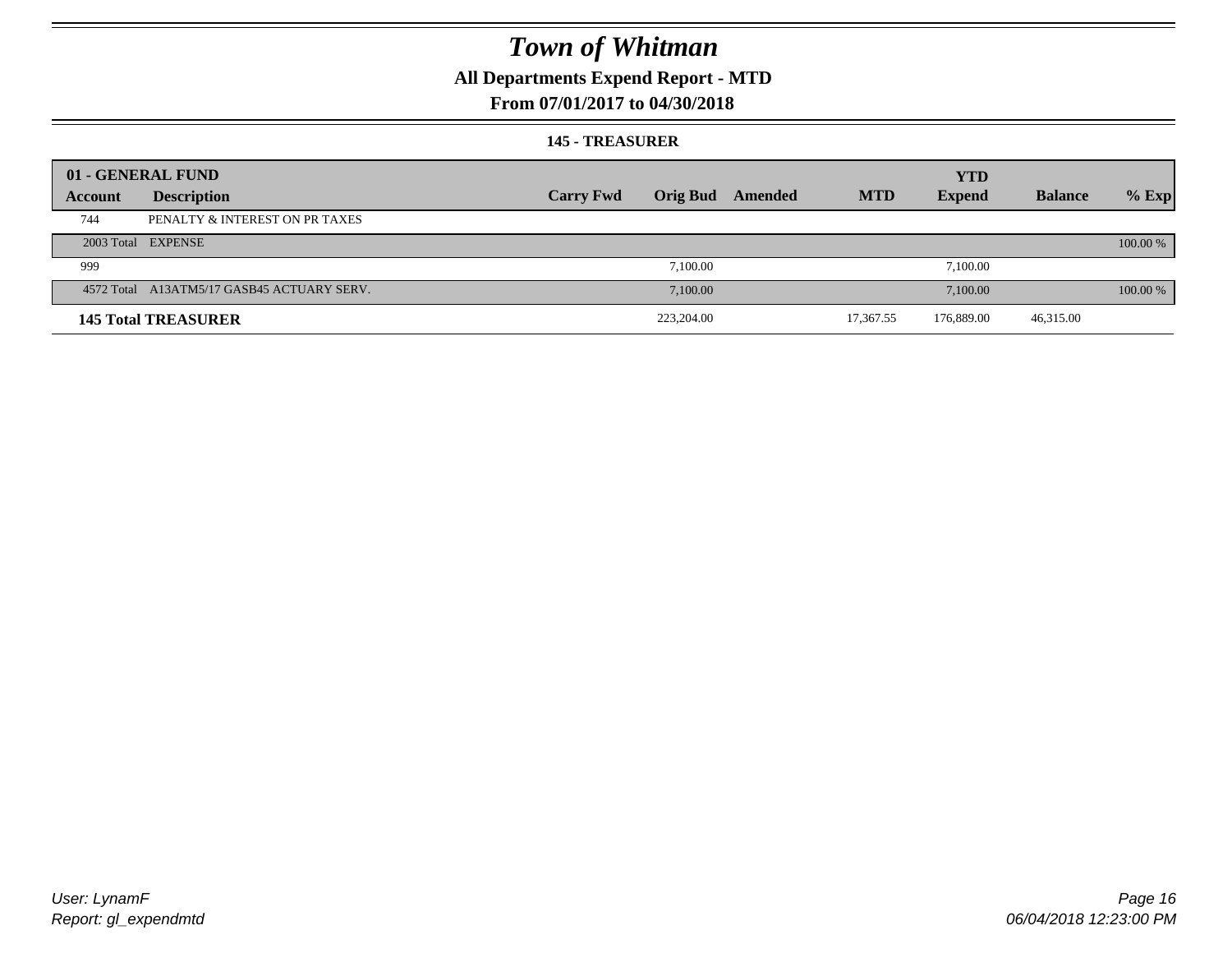### **All Departments Expend Report - MTD**

### **From 07/01/2017 to 04/30/2018**

#### **146 - COLLECTOR**

|                | 01 - GENERAL FUND            |                  |                         |            | <b>YTD</b>    |                |          |
|----------------|------------------------------|------------------|-------------------------|------------|---------------|----------------|----------|
| <b>Account</b> | <b>Description</b>           | <b>Carry Fwd</b> | <b>Orig Bud</b> Amended | <b>MTD</b> | <b>Expend</b> | <b>Balance</b> | $%$ Exp  |
| 112            | <b>SALARIES</b>              |                  |                         |            |               |                |          |
| 146            | SALARIES-LONGEVITY           |                  |                         |            |               |                |          |
|                | 1000 Total SALARIES          |                  |                         |            |               |                | 100.00 % |
| 116            | <b>CLERICAL</b>              | 40,409.00        |                         | 3,108.36   | 32,386.62     | 8,022.38       |          |
|                | 1001 Total SALARIES          | 40,409.00        |                         | 3,108.36   | 32,386.62     | 8,022.38       | 80.14 %  |
| 121            | <b>CLERICAL I</b>            | 39,260.00        |                         | 3,019.96   | 31,465.56     | 7,794.44       |          |
|                | 1002 Total SALARIES          | 39,260.00        |                         | 3,019.96   | 31,465.56     | 7,794.44       | 80.14 %  |
| 126            | <b>CLERICAL II</b>           |                  |                         |            |               |                |          |
|                | 1003 Total SALARIES          |                  |                         |            |               |                | 100.00 % |
| 130            | SALARIES-OVERTIME            | 2,000.00         |                         |            | 1,288.06      | 711.94         |          |
|                | 1004 Total SALARIES          | 2,000.00         |                         |            | 1,288.06      | 711.94         | 64.40 %  |
| 186            | CERTIFICATION STIPEND        |                  |                         |            |               |                |          |
|                | 1005 Total SALARIES          |                  |                         |            |               |                | 100.00 % |
| 244            | OFFICE EQUIPMENT MAINTENANCE |                  |                         |            |               |                |          |
| 340            | <b>TELEPHONE</b>             |                  |                         |            |               |                |          |
| 343            | <b>CELL PHONES</b>           |                  |                         |            |               |                |          |
| 420            | OFFICE SUPPLIES              |                  |                         |            |               |                |          |
| 585            | MISCELLANEOUS EXPENSE        |                  |                         |            |               |                |          |
| 710            | IN STATE TRAVEL              |                  |                         |            |               |                |          |
| 730            | <b>ASSOCIATION DUES</b>      |                  |                         |            |               |                |          |
| 731            | <b>MEETINGS</b>              |                  |                         |            |               |                |          |
| 741            | <b>SURETY BONDS</b>          |                  |                         |            |               |                |          |
| 870            | OFFICE EQUIPMENT             |                  |                         |            |               |                |          |
|                | 2000 Total EXPENSE           |                  |                         |            |               |                | 100.00 % |
| 311            | <b>COMPUTER SERVICES</b>     |                  |                         |            |               |                |          |
|                | 2001 Total EXPENSE           |                  |                         |            |               |                | 100.00 % |
| 958            | FY2005 ENCUMBRANCES          |                  |                         |            |               |                |          |
| 939            | FY2015 ENCUMBRANCES          |                  |                         |            |               |                |          |
| 943            | FY2012 ENCUMBRANCES          |                  |                         |            |               |                |          |
| 948            | FY07 ENCUMBRANCES            |                  |                         |            |               |                |          |
|                |                              |                  |                         |            |               |                |          |

*Report: gl\_expendmtd User: LynamF*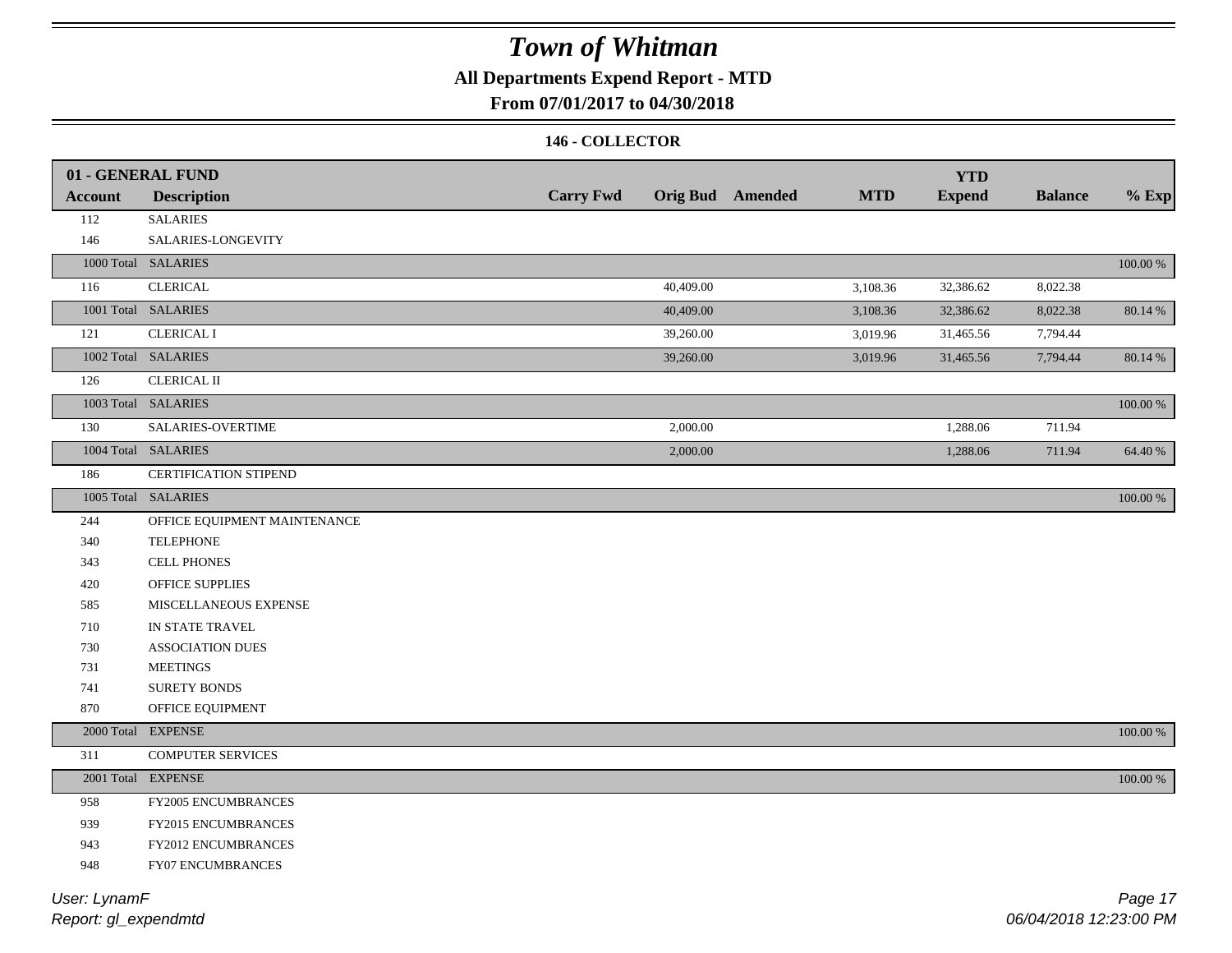### **All Departments Expend Report - MTD**

### **From 07/01/2017 to 04/30/2018**

### **146 - COLLECTOR**

|         | 01 - GENERAL FUND                     |                  |           |                  |            | <b>YTD</b>    |                |          |
|---------|---------------------------------------|------------------|-----------|------------------|------------|---------------|----------------|----------|
| Account | <b>Description</b>                    | <b>Carry Fwd</b> |           | Orig Bud Amended | <b>MTD</b> | <b>Expend</b> | <b>Balance</b> | $%$ Exp  |
| 959     | <b>FY2006 ENCUMBRANCES</b>            |                  |           |                  |            |               |                |          |
|         | 2002 Total EXPENSE                    |                  |           |                  |            |               |                | 100.00 % |
| 999     |                                       |                  |           |                  |            |               |                |          |
|         | 4570 Total A.1 STM 5/07 THEFT REFUNDS |                  |           |                  |            |               |                | 100.00 % |
|         | <b>146 Total COLLECTOR</b>            |                  | 81,669.00 |                  | 6,128.32   | 65,140.24     | 16,528.76      |          |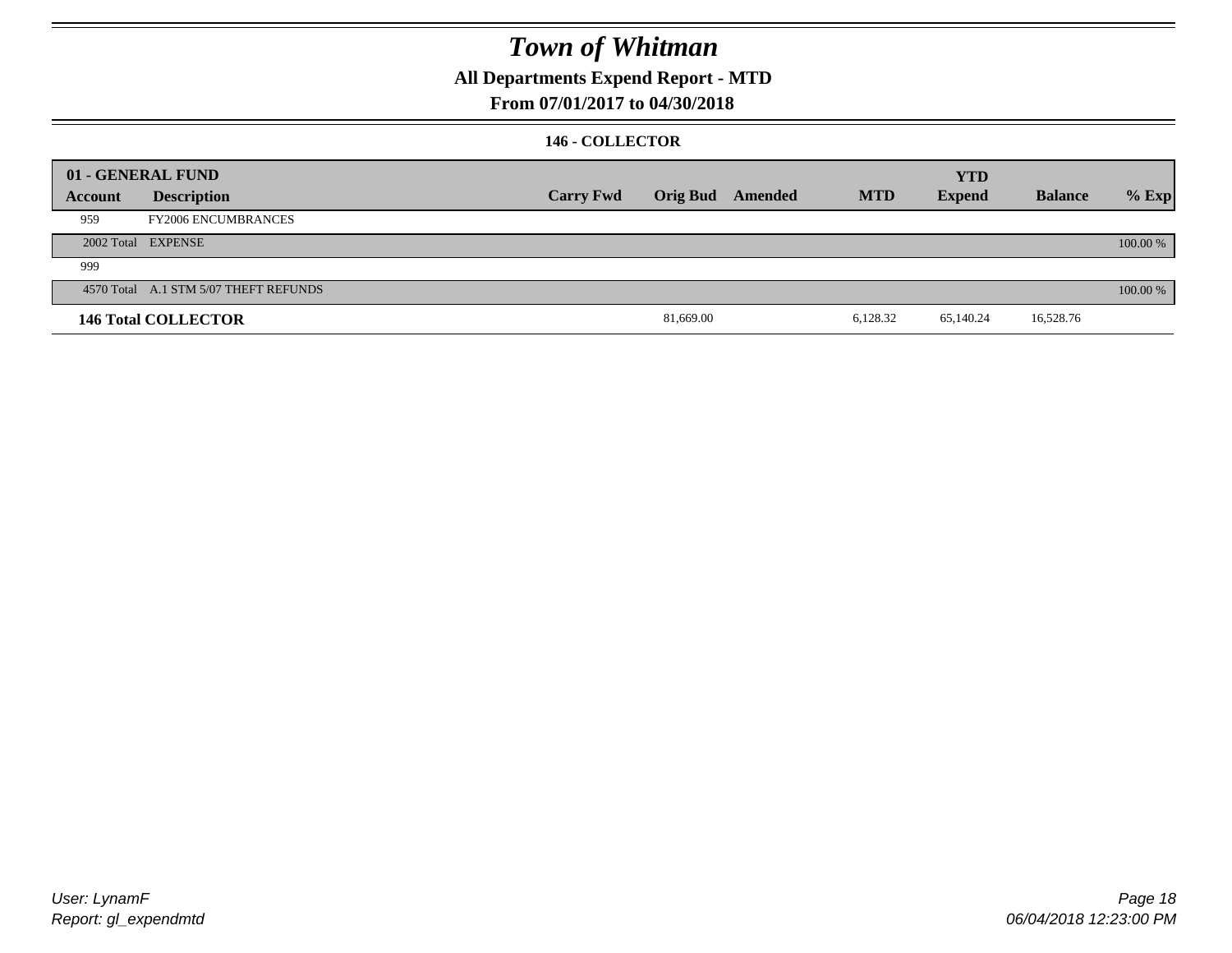### **All Departments Expend Report - MTD**

**From 07/01/2017 to 04/30/2018**

#### **151 - LAW DEPARTMENT**

|         | 01 - GENERAL FUND               |                                     |                       | <b>YTD</b>    |                |          |
|---------|---------------------------------|-------------------------------------|-----------------------|---------------|----------------|----------|
| Account | <b>Description</b>              | <b>Orig Bud</b><br><b>Carry Fwd</b> | <b>MTD</b><br>Amended | <b>Expend</b> | <b>Balance</b> | $%$ Exp  |
| 301     | <b>LEGAL SERVICES</b>           | 145,000.00                          | 34,212.50             | 134,210.09    | 10,789.91      |          |
| 585     | <b>MISCELLANEOUS EXPENSE</b>    | 15,000.00                           | 4,334.03              | 6,698.26      | 8,301.74       |          |
|         | 2000 Total EXPENSE              | 160,000.00                          | 38,546.53             | 140,908.35    | 19,091.65      | 88.06%   |
| 302     | <b>CLAIMS SETTLEMENT</b>        | 5,000.00                            |                       |               | 5,000.00       |          |
|         | 2001 Total EXPENSE              | 5,000.00                            |                       |               | 5,000.00       | 0.00 %   |
| 943     | <b>FY2012 ENCUMBRANCES</b>      |                                     |                       |               |                |          |
| 940     | <b>FY2016 ENCUMBRANCES</b>      |                                     |                       |               |                |          |
| 945     | <b>FY2013 ENCUMBRANCES</b>      |                                     |                       |               |                |          |
|         | 2002 Total EXPENSE              |                                     |                       |               |                | 100.00 % |
|         | <b>151 Total LAW DEPARTMENT</b> | 165,000.00                          | 38,546.53             | 140,908.35    | 24,091.65      |          |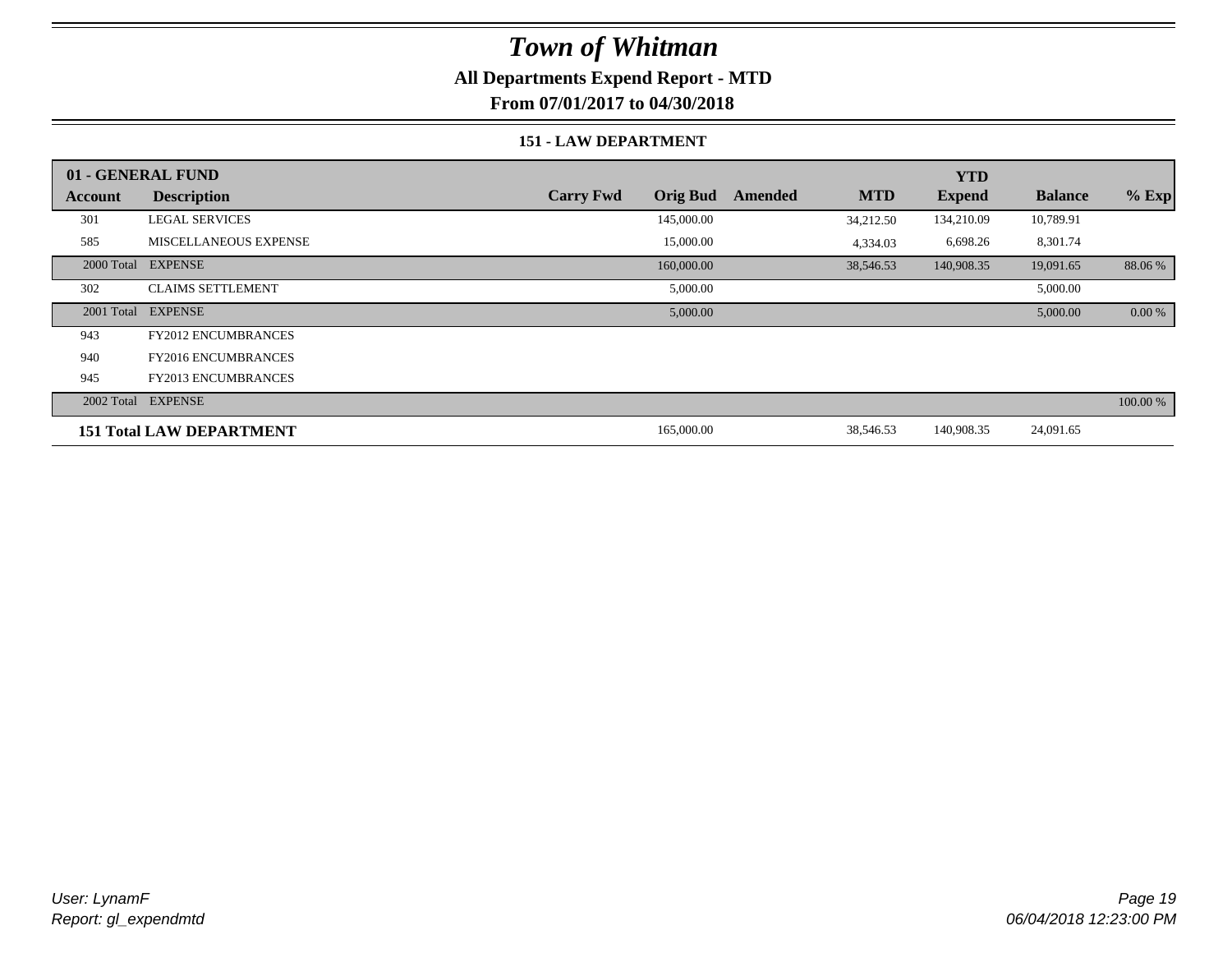**All Departments Expend Report - MTD**

**From 07/01/2017 to 04/30/2018**

#### **155 - DATA PROCESSING**

|                | 01 - GENERAL FUND                                |                  |                 |                |            | <b>YTD</b>    |                |             |
|----------------|--------------------------------------------------|------------------|-----------------|----------------|------------|---------------|----------------|-------------|
| <b>Account</b> | <b>Description</b>                               | <b>Carry Fwd</b> | <b>Orig Bud</b> | <b>Amended</b> | <b>MTD</b> | <b>Expend</b> | <b>Balance</b> | $%$ Exp     |
| 112            | <b>SALARIES</b>                                  |                  | 123,850.00      |                | 9,526.92   | 100,032.66    | 23,817.34      |             |
|                | 1000 Total SALARIES                              |                  | 123,850.00      |                | 9,526.92   | 100,032.66    | 23,817.34      | 80.76 %     |
| 116            | <b>CLERICAL</b>                                  |                  |                 |                |            |               |                |             |
|                | 1001 Total SALARIES                              |                  |                 |                |            |               |                | $100.00~\%$ |
| 243            | EQUIPMENT MAINTENANCE                            |                  |                 |                |            | 6,000.93      | $-6,000.93$    |             |
| 280            | SUPPORT SERVICES                                 |                  |                 |                |            |               |                |             |
| 311            | <b>COMPUTER SERVICES</b>                         |                  |                 |                | 2,142.90   | 57,897.50     | $-57,897.50$   |             |
| 340            | <b>TELEPHONE</b>                                 |                  |                 |                |            | 1,062.80      | $-1,062.80$    |             |
| 343            | <b>CELL PHONES</b>                               |                  |                 |                | 92.18      | 1,349.99      | $-1,349.99$    |             |
| 420            | <b>OFFICE SUPPLIES</b>                           |                  |                 |                |            |               |                |             |
| 585            | MISCELLANEOUS EXPENSE                            |                  | 172,427.00      |                | 848.94     | 1,472.85      | 170,954.15     |             |
| 269            | DATA PROCESSING SOFTWARE                         |                  |                 |                | 1,999.00   | 52,966.99     | $-52,966.99$   |             |
| 276            | DATA PROCESSING EQUIP.                           |                  |                 |                | 4,111.67   | 8,884.34      | $-8,884.34$    |             |
|                | 2000 Total EXPENSE                               |                  | 172,427.00      |                | 9,194.69   | 129,635.40    | 42,791.60      | 75.18%      |
| 940            | FY2016 ENCUMBRANCES                              |                  |                 |                |            |               |                |             |
| 941            | FY 2017 ENCUMBRANCES                             | 850.28           |                 |                |            | 850.28        |                |             |
| 943            | FY2012 ENCUMBRANCES                              |                  |                 |                |            |               |                |             |
| 948            | FY07 ENCUMBRANCES                                |                  |                 |                |            |               |                |             |
| 949            | FY2014 ENCUMBRANCES                              |                  |                 |                |            |               |                |             |
| 953            | FY2009 ENCUMBRANCES                              |                  |                 |                |            |               |                |             |
| 958            | <b>FY2005 ENCUMBRANCES</b>                       |                  |                 |                |            |               |                |             |
| 945            | FY2013 ENCUMBRANCES                              |                  |                 |                |            |               |                |             |
| 946            | FY2010 ENCUMBRANCES                              |                  |                 |                |            |               |                |             |
|                | 2001 Total EXPENSE                               | 850.28           |                 |                |            | 850.28        |                | $100.00~\%$ |
| 281            | <b>GIS SYSTEM MAINTENANCE</b>                    |                  | 15,000.00       |                | 2,600.00   | 10,100.00     | 4,900.00       |             |
| 941            | FY 2017 ENCUMBRANCES                             |                  |                 |                |            |               |                |             |
|                | 2002 Total EXPENSE                               |                  | 15,000.00       |                | 2,600.00   | 10,100.00     | 4,900.00       | 67.33 %     |
| 999            |                                                  |                  |                 |                |            |               |                |             |
|                | 4402 Total A.16ATM5/16 PUR. WIRELESS NTWK CNTRLR |                  |                 |                |            |               |                | 100.00 %    |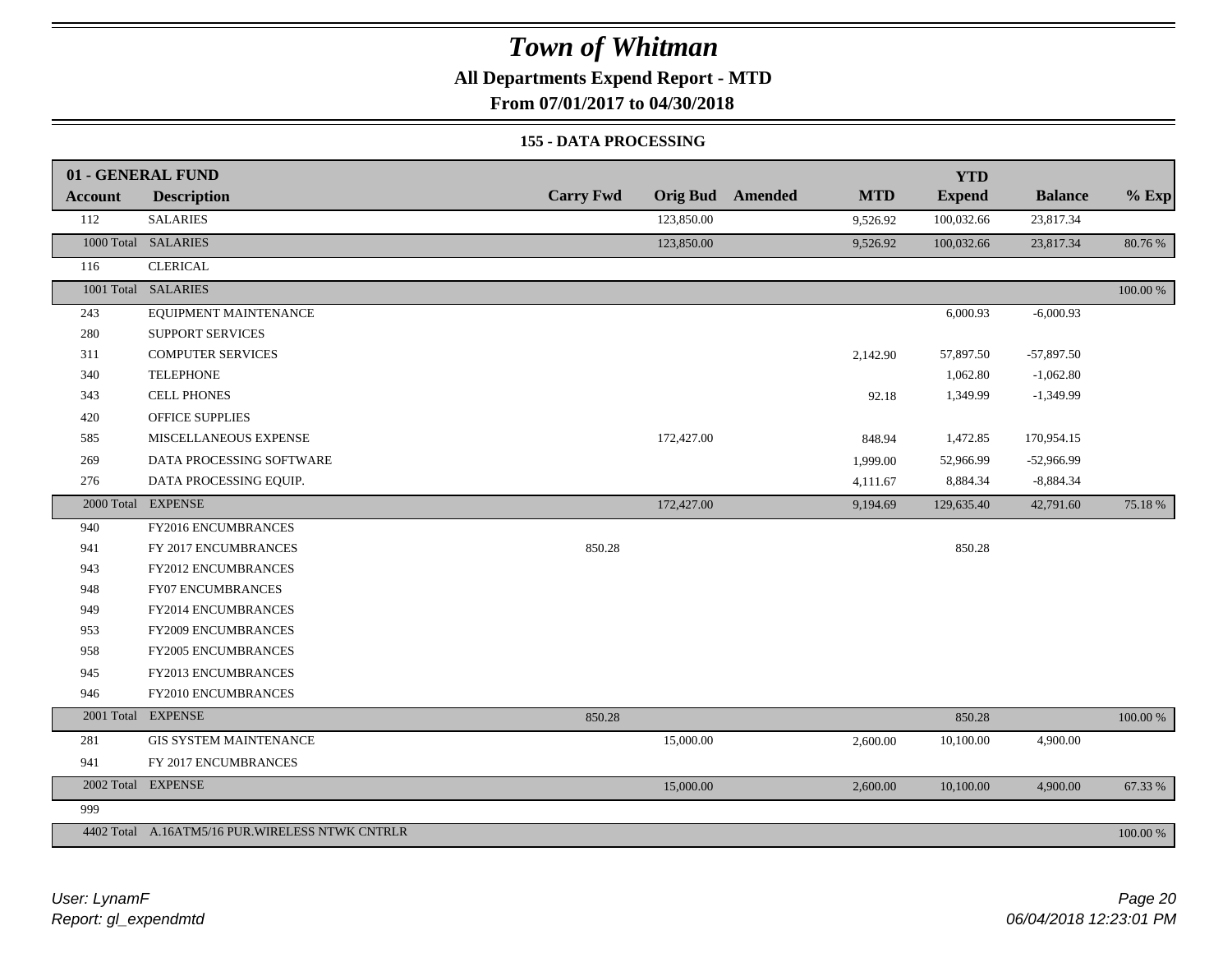**All Departments Expend Report - MTD**

**From 07/01/2017 to 04/30/2018**

#### **155 - DATA PROCESSING**

|            | 01 - GENERAL FUND                                  |                  |                 |         |            | <b>YTD</b>    |                |           |
|------------|----------------------------------------------------|------------------|-----------------|---------|------------|---------------|----------------|-----------|
| Account    | <b>Description</b>                                 | <b>Carry Fwd</b> | <b>Orig Bud</b> | Amended | <b>MTD</b> | <b>Expend</b> | <b>Balance</b> | $%$ Exp   |
| 999        |                                                    | 1,455.00         |                 |         |            | 172.47        | 1,282.53       |           |
|            | 4411 Total A.17ATM5/16 PUR.BATT.-POLICE NTWRK      | 1,455.00         |                 |         |            | 172.47        | 1,282.53       | 11.85 %   |
| 999        |                                                    |                  |                 |         |            |               |                |           |
|            | 4512 Total A.37ATM 5/15 PUR.2 COPIERS/TOWN OFFICES |                  |                 |         |            |               |                | 100.00 %  |
| 999        |                                                    |                  | 11,000.00       |         |            | 10,995.00     | 5.00           |           |
| 4519 Total | A.34ATM 5/17 PUR.MULTI-FUNCTION PRINTER            |                  | 11,000.00       |         |            | 10,995.00     | 5.00           | 99.95 %   |
| 999        |                                                    |                  | 3,500.00        |         |            | 3,500.00      |                |           |
|            | 4520 Total A33ATM 5/17 PUR.FIREWALLS               |                  | 3,500.00        |         |            | 3,500.00      |                | 100.00 %  |
| 999        |                                                    | 3,413.38         |                 |         |            |               | 3,413.38       |           |
|            | 4526 Total A.36 ATM5/15PUR.POW.SUPPLY/NETWK.EQ.    | 3,413.38         |                 |         |            |               | 3,413.38       | $0.00 \%$ |
| 999        |                                                    | 8,000.00         |                 |         |            |               | 8,000.00       |           |
|            | 4527 Total A.14ATM5/16 PUR.SFTWR NET.SECURITY      | 8,000.00         |                 |         |            |               | 8,000.00       | 0.00 %    |
| 999        |                                                    |                  | 15,000.00       |         |            | 2,699.85      | 12,300.15      |           |
| 4564 Total | A36ATM5/17PUR.COMP.EQ.TN.BLDGS                     |                  | 15,000.00       |         |            | 2,699.85      | 12,300.15      | 17.99 %   |
|            | <b>155 Total DATA PROCESSING</b>                   | 13,718.66        | 340,777.00      |         | 21,321.61  | 257,985.66    | 96,510.00      |           |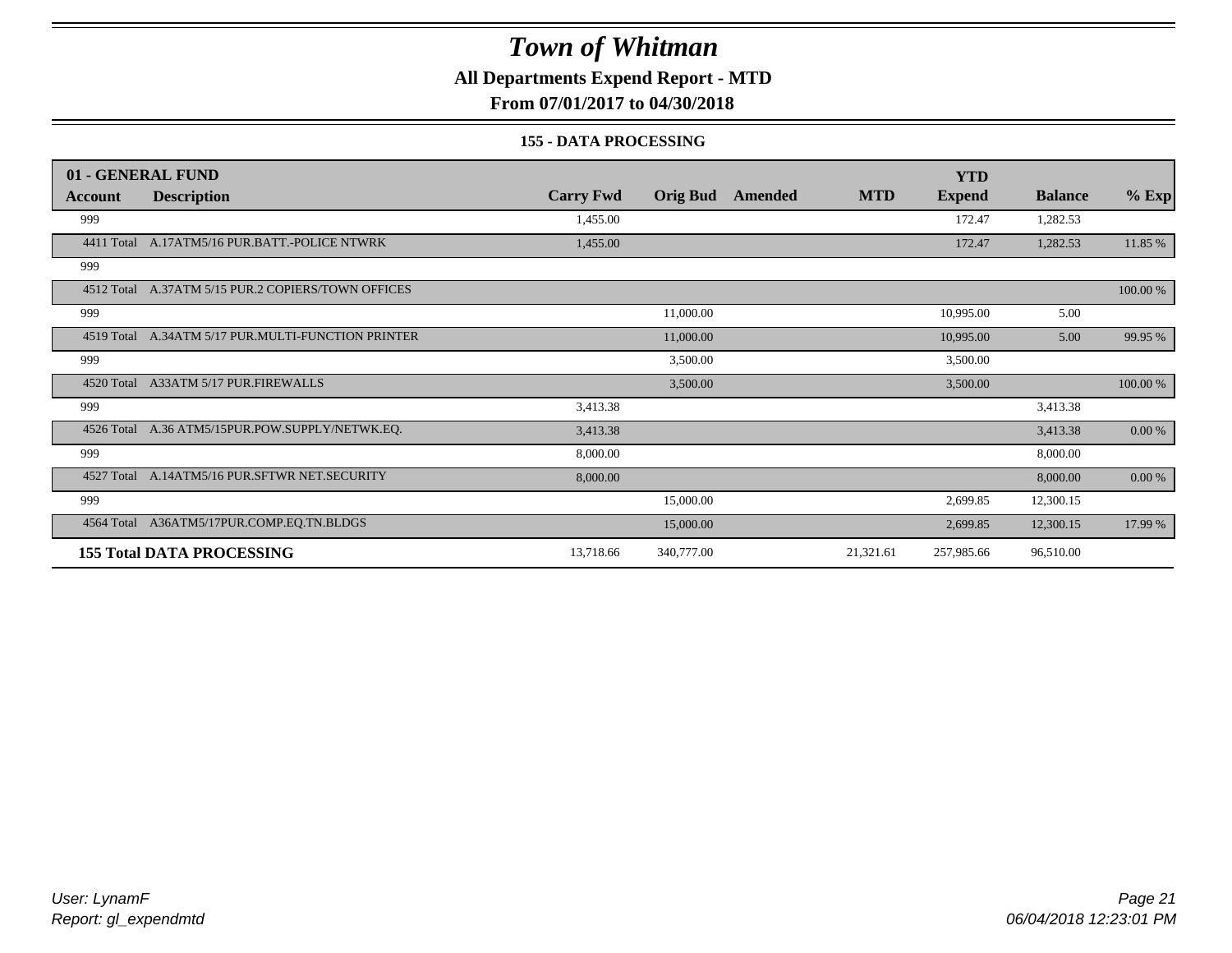**All Departments Expend Report - MTD**

**From 07/01/2017 to 04/30/2018**

#### **158 - TAX TITLE FORECLOSURE-TREAS.**

|         | 01 - GENERAL FUND                             |                  |                 |         |            | <b>YTD</b>    |                |          |
|---------|-----------------------------------------------|------------------|-----------------|---------|------------|---------------|----------------|----------|
| Account | <b>Description</b>                            | <b>Carry Fwd</b> | <b>Orig Bud</b> | Amended | <b>MTD</b> | <b>Expend</b> | <b>Balance</b> | $%$ Exp  |
| 252     | <b>SERVICES</b>                               |                  | 40,000.00       |         | 518.50     | 19,393.13     | 20,606.87      |          |
|         | 2000 Total EXPENSE                            |                  | 40,000,00       |         | 518.50     | 19.393.13     | 20,606.87      | 48.48%   |
| 948     | <b>FY07 ENCUMBRANCES</b>                      |                  |                 |         |            |               |                |          |
|         | 2001 Total EXPENSE                            |                  |                 |         |            |               |                | 100.00 % |
|         | <b>158 Total TAX TITLE FORECLOSURE-TREAS.</b> |                  | 40,000.00       |         | 518.50     | 19,393.13     | 20,606.87      |          |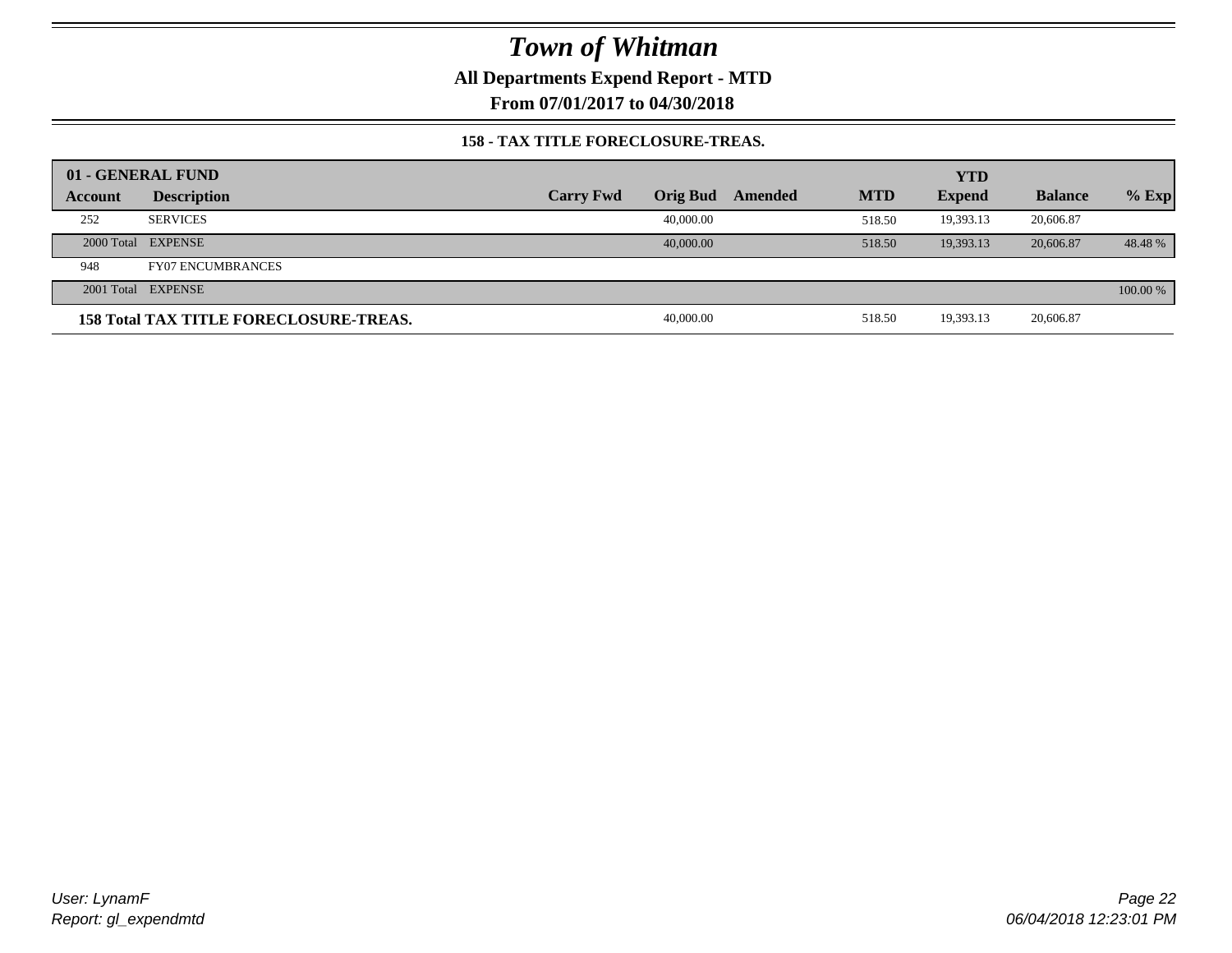**All Departments Expend Report - MTD**

**From 07/01/2017 to 04/30/2018**

### **159 - TAX TITLE EXPENSE-COLLECTOR**

|         | 01 - GENERAL FUND                            |                  |                         |            | YTD           |                |          |
|---------|----------------------------------------------|------------------|-------------------------|------------|---------------|----------------|----------|
| Account | <b>Description</b>                           | <b>Carry Fwd</b> | <b>Orig Bud</b> Amended | <b>MTD</b> | <b>Expend</b> | <b>Balance</b> | $%$ Exp  |
| 252     | <b>SERVICES</b>                              |                  |                         |            |               |                |          |
|         | 2000 Total EXPENSE                           |                  |                         |            |               |                | 100.00 % |
|         | <b>159 Total TAX TITLE EXPENSE-COLLECTOR</b> |                  |                         |            |               |                |          |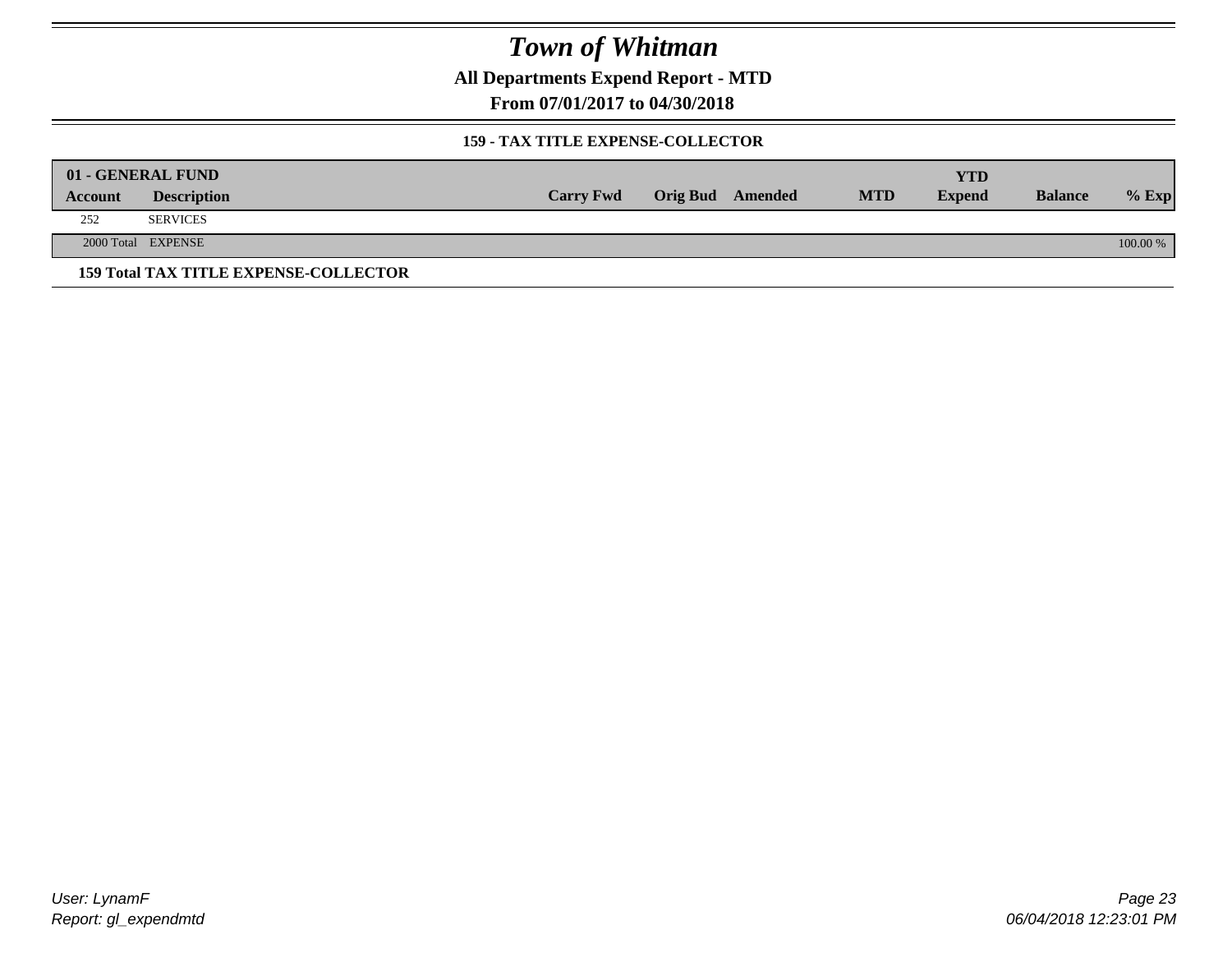### **All Departments Expend Report - MTD**

**From 07/01/2017 to 04/30/2018**

#### **161 - TOWN CLERK**

|                | 01 - GENERAL FUND            |                  |                                       | <b>YTD</b>    |                |           |
|----------------|------------------------------|------------------|---------------------------------------|---------------|----------------|-----------|
| <b>Account</b> | <b>Description</b>           | <b>Carry Fwd</b> | <b>Orig Bud</b> Amended<br><b>MTD</b> | <b>Expend</b> | <b>Balance</b> | $%$ Exp   |
| 112            | <b>SALARIES</b>              | 66,127.00        | 5,086.68                              | 53,410.14     | 12,716.86      |           |
| 146            | SALARIES-LONGEVITY           |                  |                                       |               |                |           |
|                | 1000 Total SALARIES          | 66,127.00        | 5,086.68                              | 53,410.14     | 12,716.86      | 80.76 %   |
| 116            | <b>CLERICAL</b>              | 40,409.00        | 3,072.48                              | 32,326.82     | 8,082.18       |           |
|                | 1001 Total SALARIES          | 40,409.00        | 3,072.48                              | 32,326.82     | 8,082.18       | 79.99 %   |
| 126            | <b>CLERICAL II</b>           | 38,663.00        | 3,019.96                              | 30,913.45     | 7,749.55       |           |
|                | 1002 Total SALARIES          | 38,663.00        | 3,019.96                              | 30,913.45     | 7,749.55       | 79.95 %   |
| 130            | SALARIES-OVERTIME            | 1,000.00         | 23.23                                 | 771.37        | 228.63         |           |
|                | 1004 Total SALARIES          | 1,000.00         | 23.23                                 | 771.37        | 228.63         | 77.13 %   |
| 142            | <b>CERTIFICATION STIPEND</b> |                  |                                       |               |                |           |
|                | 1005 Total SALARIES          |                  |                                       |               |                | 100.00 %  |
| 244            | OFFICE EQUIPMENT MAINTENANCE |                  |                                       | 184.80        | $-184.80$      |           |
| 306            | <b>BOOKBINDING</b>           |                  |                                       |               |                |           |
| 314            | <b>MICRO FILM STORAGE</b>    |                  |                                       | 264.00        | $-264.00$      |           |
| 340            | <b>TELEPHONE</b>             |                  |                                       |               |                |           |
| 343            | <b>CELL PHONES</b>           |                  | 25.49                                 | 254.95        | $-254.95$      |           |
| 736            | TOWN RECORDS RESTORATION     |                  |                                       |               |                |           |
| 420            | OFFICE SUPPLIES              |                  |                                       | 396.70        | $-396.70$      |           |
| 585            | MISCELLANEOUS EXPENSE        | 3,950.00         |                                       | 93.95         | 3,856.05       |           |
| 732            | DOG LICENSES & SUPPLIES      |                  | 376.84                                | 376.84        | $-376.84$      |           |
| 710            | IN STATE TRAVEL              |                  |                                       | 374.25        | $-374.25$      |           |
| 730            | <b>ASSOCIATION DUES</b>      |                  |                                       | 420.00        | $-420.00$      |           |
| 731            | <b>MEETINGS</b>              |                  | 277.02                                | 1,346.90      | $-1,346.90$    |           |
| 741            | <b>SURETY BONDS</b>          |                  |                                       |               |                |           |
| 870            | OFFICE EQUIPMENT             |                  |                                       |               |                |           |
|                | 2000 Total EXPENSE           | 3,950.00         | 679.35                                | 3,712.39      | 237.61         | 93.98%    |
| 736            | TOWN RECORDS RESTORATION     | 2,500.00         |                                       |               | 2,500.00       |           |
|                | 2001 Total EXPENSE           | 2,500.00         |                                       |               | 2,500.00       | $0.00 \%$ |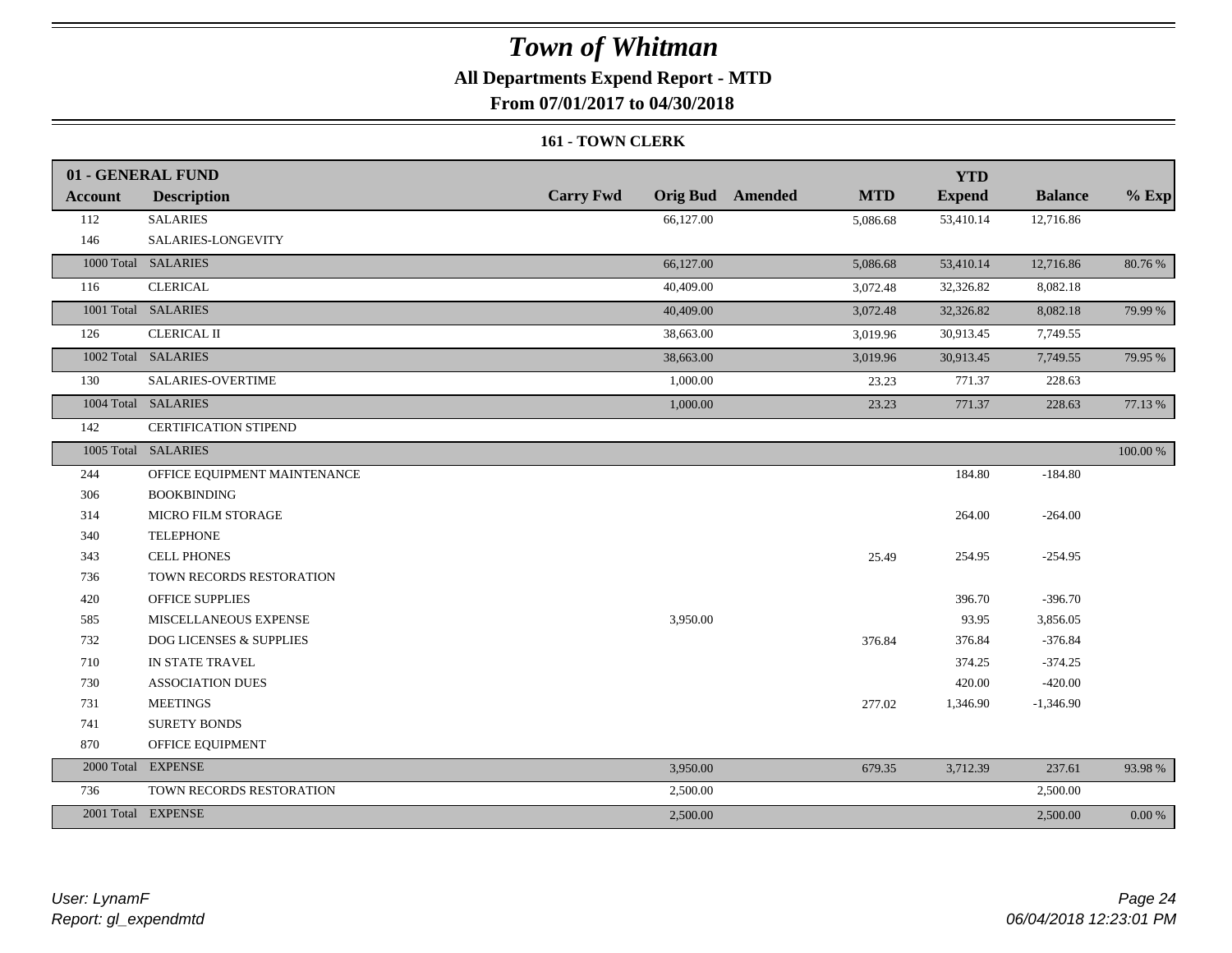### **All Departments Expend Report - MTD**

### **From 07/01/2017 to 04/30/2018**

#### **161 - TOWN CLERK**

|            | 01 - GENERAL FUND                         |                  |                 |         |            | <b>YTD</b>    |                |          |
|------------|-------------------------------------------|------------------|-----------------|---------|------------|---------------|----------------|----------|
| Account    | <b>Description</b>                        | <b>Carry Fwd</b> | <b>Orig Bud</b> | Amended | <b>MTD</b> | <b>Expend</b> | <b>Balance</b> | $%$ Exp  |
| 946        | FY2010 ENCUMBRANCES                       |                  |                 |         |            |               |                |          |
| 953        | FY2009 ENCUMBRANCES                       |                  |                 |         |            |               |                |          |
|            | 2002 Total EXPENSE                        |                  |                 |         |            |               |                | 100.00 % |
| 732        | <b>DOG LICENSES &amp; SUPPLIES</b>        |                  |                 |         |            |               |                |          |
|            | 2003 Total EXPENSE                        |                  |                 |         |            |               |                | 100.00 % |
| 999        |                                           |                  |                 |         |            |               |                |          |
| 4422 Total | A30ATM5/07PURCHASE PRINTER                |                  |                 |         |            |               |                | 100.00 % |
| 999        |                                           |                  |                 |         |            |               |                |          |
| 4424 Total | ESTABLISH PETTY CASH - TOWN CLERK         |                  |                 |         |            |               |                | 100.00 % |
| 999        |                                           |                  |                 |         |            |               |                |          |
|            | 4425 Total A.36ATM5/06MICROF.TN.REC.93-05 |                  |                 |         |            |               |                | 100.00 % |
|            | <b>161 Total TOWN CLERK</b>               |                  | 152,649.00      |         | 11,881.70  | 121,134.17    | 31,514.83      |          |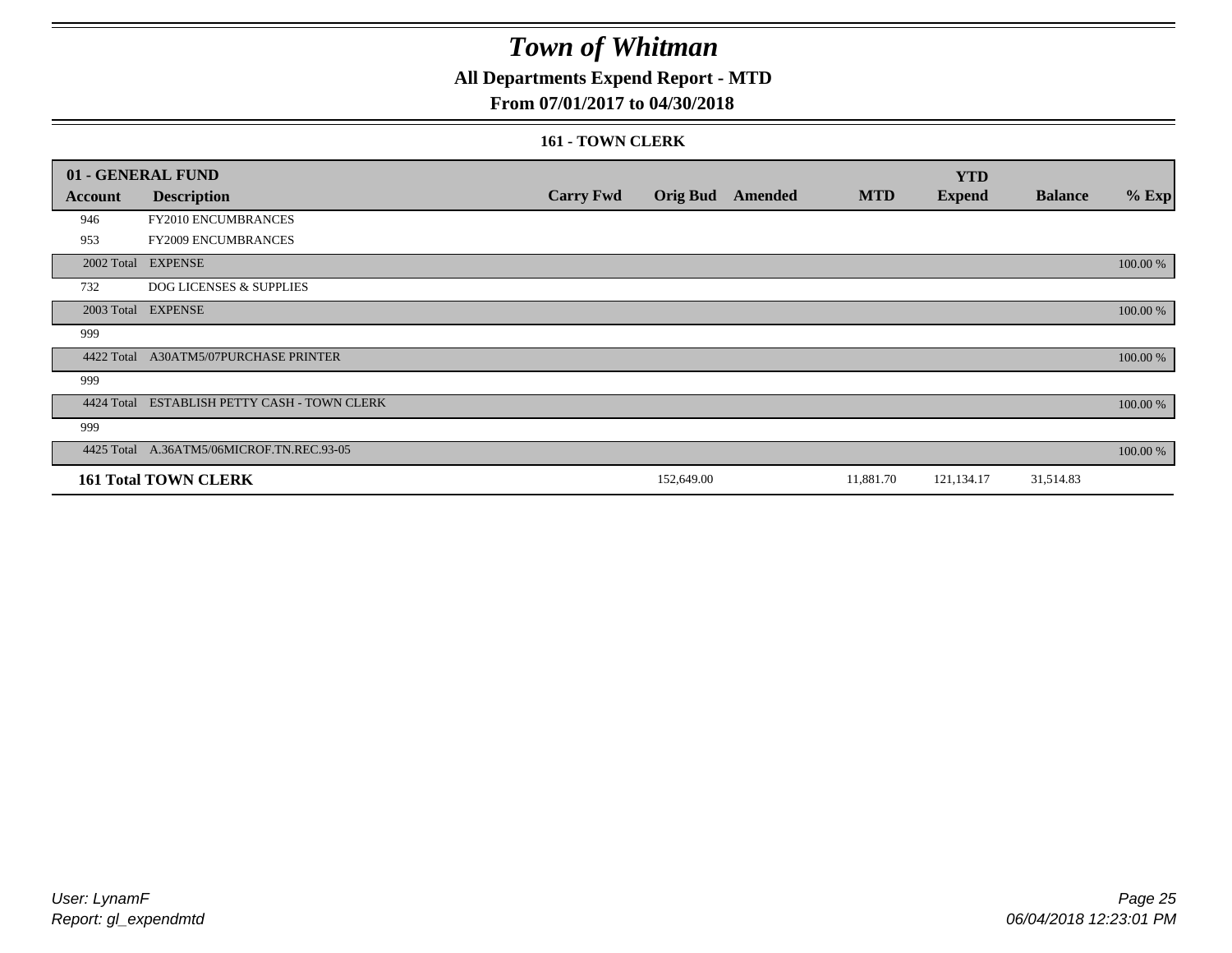### **All Departments Expend Report - MTD**

**From 07/01/2017 to 04/30/2018**

#### **163 - REGISTRARS**

|                | 01 - GENERAL FUND            |                                     |                              | <b>YTD</b>    |                |            |
|----------------|------------------------------|-------------------------------------|------------------------------|---------------|----------------|------------|
| <b>Account</b> | <b>Description</b>           | <b>Carry Fwd</b><br><b>Orig Bud</b> | <b>MTD</b><br><b>Amended</b> | <b>Expend</b> | <b>Balance</b> | $%$ Exp    |
| 110            | SALARIES-BOARD MEMBERS       | 3,708.00                            | 309.00                       | 3,090.00      | 618.00         |            |
| 128            | <b>TOWN CLERK</b>            | 709.00                              |                              | 709.00        |                |            |
|                | 1000 Total SALARIES          | 4,417.00                            | 309.00                       | 3,799.00      | 618.00         | 86.00 %    |
| 121            | <b>CLERICAL I</b>            |                                     |                              |               |                |            |
|                | 1001 Total SALARIES          |                                     |                              |               |                | 100.00 %   |
| 122            | <b>CANVAS LIST SERVICES</b>  | 4,096.00                            |                              | 4,096.00      |                |            |
|                | 1002 Total SALARIES          | 4,096.00                            |                              | 4,096.00      |                | 100.00 %   |
| 244            | OFFICE EQUIPMENT MAINTENANCE |                                     |                              |               |                |            |
| 340            | <b>TELEPHONE</b>             |                                     |                              |               |                |            |
| 420            | <b>OFFICE SUPPLIES</b>       | 400.00                              |                              |               | 400.00         |            |
| 731            | <b>MEETINGS</b>              |                                     | 120.00                       | 120.00        | $-120.00$      |            |
| 2000 Total     | <b>EXPENSE</b>               | 400.00                              | 120.00                       | 120.00        | 280.00         | 30.00 %    |
| 342            | <b>PRINTING</b>              | 2,000.00                            |                              |               | 2,000.00       |            |
|                | 2001 Total EXPENSE           | 2,000.00                            |                              |               | 2,000.00       | $0.00\ \%$ |
| 590            | <b>CENSUS SUPPLIES</b>       | 1,900.00                            |                              | 1,350.10      | 549.90         |            |
| 2002 Total     | <b>EXPENSE</b>               | 1,900.00                            |                              | 1,350.10      | 549.90         | 71.05 %    |
| 943            | <b>FY2012 ENCUMBRANCES</b>   |                                     |                              |               |                |            |
| 945            | <b>FY2013 ENCUMBRANCES</b>   |                                     |                              |               |                |            |
| 946            | FY2010 ENCUMBRANCES          |                                     |                              |               |                |            |
|                | 2003 Total EXPENSE           |                                     |                              |               |                | 100.00 %   |
|                | <b>163 Total REGISTRARS</b>  | 12,813.00                           | 429.00                       | 9,365.10      | 3,447.90       |            |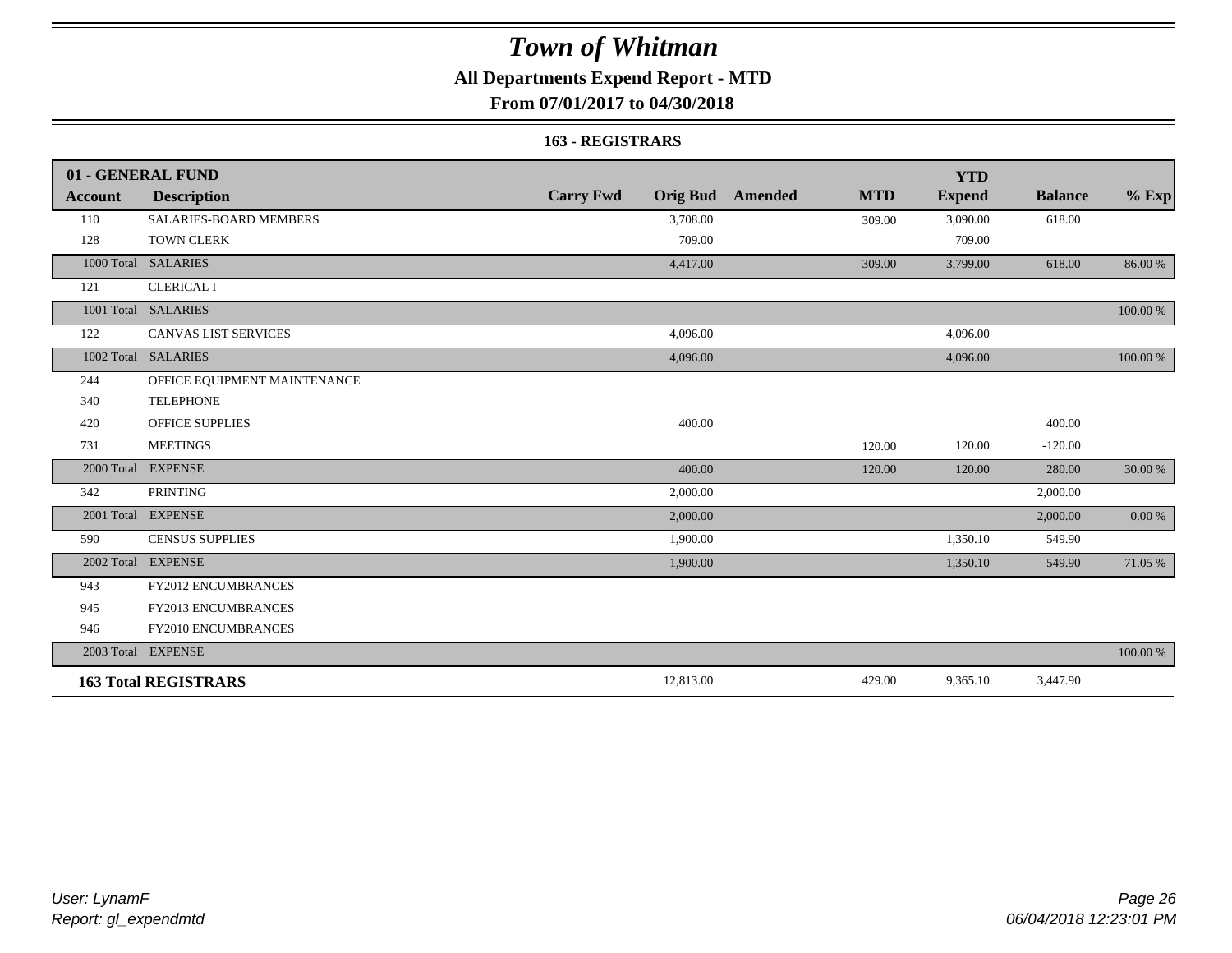**All Departments Expend Report - MTD**

**From 07/01/2017 to 04/30/2018**

### **171 - CONSERVATION COMMISSION**

|                | 01 - GENERAL FUND                              |                  |          |                         |            | <b>YTD</b>    |                |          |
|----------------|------------------------------------------------|------------------|----------|-------------------------|------------|---------------|----------------|----------|
| <b>Account</b> | <b>Description</b>                             | <b>Carry Fwd</b> |          | <b>Orig Bud</b> Amended | <b>MTD</b> | <b>Expend</b> | <b>Balance</b> | $%$ Exp  |
| 121            | <b>CLERICAL I</b>                              |                  | 1,340.00 |                         | 250.95     | 1,051.61      | 288.39         |          |
|                | 1000 Total SALARIES                            |                  | 1,340.00 |                         | 250.95     | 1,051.61      | 288.39         | 78.47 %  |
| 949            | FY2014 ENCUMBRANCES                            |                  |          |                         |            |               |                |          |
| 1001 Total     | <b>SALARIES</b>                                |                  |          |                         |            |               |                | 100.00 % |
| 304            | <b>ADVERTISING</b>                             |                  |          |                         |            |               |                |          |
| 307            | ENGINEERING/ARCHITECTURAL                      |                  |          |                         |            |               |                |          |
| 420            | <b>OFFICE SUPPLIES</b>                         |                  |          |                         |            |               |                |          |
| 585            | MISCELLANEOUS EXPENSE                          |                  | 580.00   |                         |            | 150.54        | 429.46         |          |
| 710            | <b>IN STATE TRAVEL</b>                         |                  |          |                         |            |               |                |          |
| 730            | <b>ASSOCIATION DUES</b>                        |                  |          |                         |            | 409.00        | $-409.00$      |          |
| 731            | <b>MEETINGS</b>                                |                  |          |                         |            |               |                |          |
| 2000 Total     | <b>EXPENSE</b>                                 |                  | 580.00   |                         |            | 559.54        | 20.46          | 96.47 %  |
| 733            | CONS. N.O.I. FEES APPROPRIATED                 |                  |          |                         |            |               |                |          |
| 2001 Total     | <b>EXPENSE</b>                                 |                  |          |                         |            |               |                | 100.00 % |
| 943            | <b>FY2012 ENCUMBRANCES</b>                     |                  |          |                         |            |               |                |          |
|                | 2002 Total EXPENSE                             |                  |          |                         |            |               |                | 100.00 % |
| 999            |                                                |                  |          | 5,000.00                |            | 2,900.00      | 2,100.00       |          |
|                | 4401 Total A.12STM12/17PHS1 ASSESS.HOBART POND |                  |          | 5,000.00                |            | 2,900.00      | 2,100.00       | 58.00 %  |
|                | 171 Total CONSERVATION COMMISSION              |                  | 1,920.00 | 5,000.00                | 250.95     | 4,511.15      | 2,408.85       |          |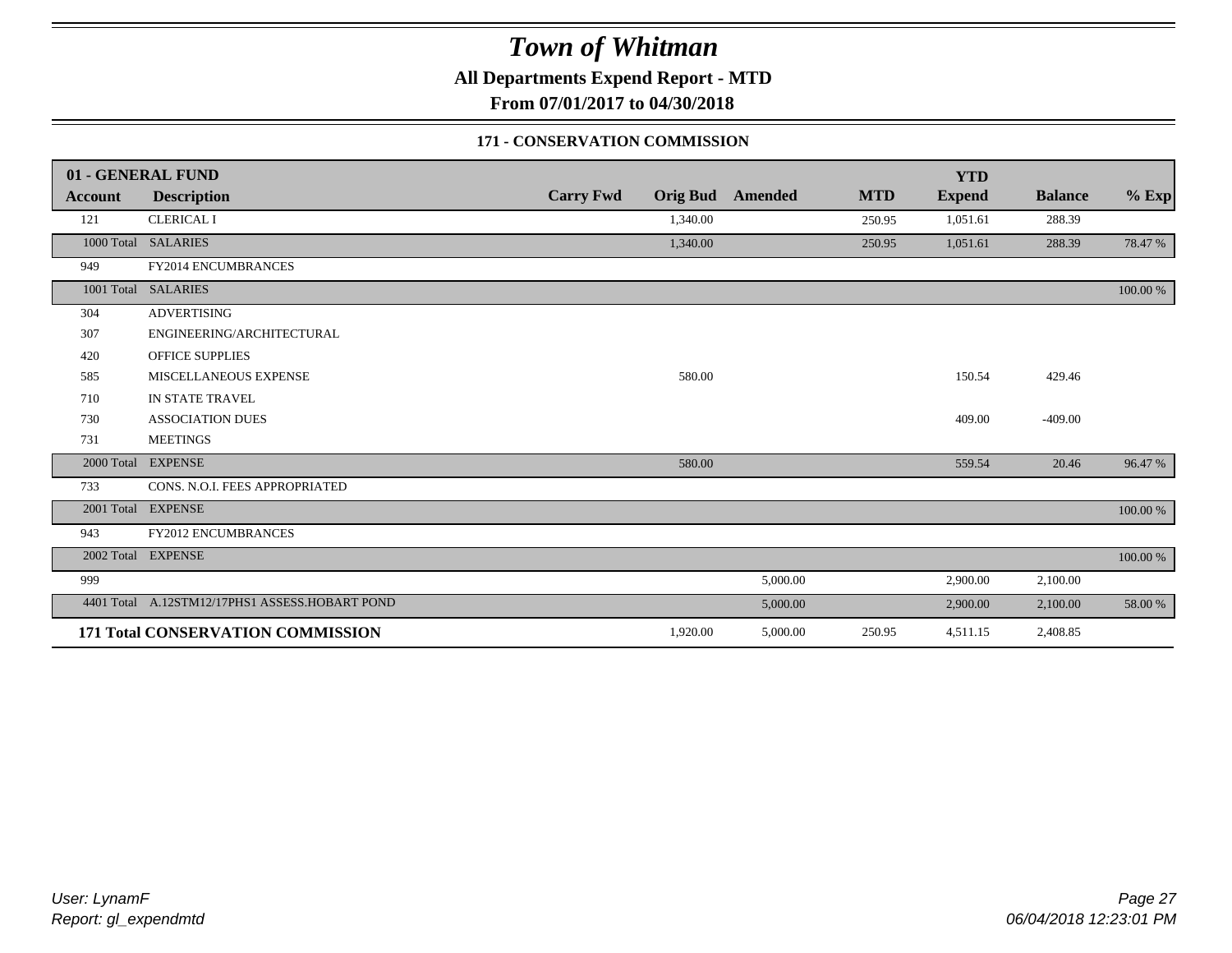**All Departments Expend Report - MTD**

**From 07/01/2017 to 04/30/2018**

#### **175 - PLANNING BOARD**

|                | 01 - GENERAL FUND               |                                     |                       | <b>YTD</b>    |                |          |
|----------------|---------------------------------|-------------------------------------|-----------------------|---------------|----------------|----------|
| <b>Account</b> | <b>Description</b>              | <b>Carry Fwd</b><br><b>Orig Bud</b> | <b>MTD</b><br>Amended | <b>Expend</b> | <b>Balance</b> | $%$ Exp  |
| 121            | <b>CLERICAL I</b>               | 6,805.00                            | 210.60                | 1,825.20      | 4,979.80       |          |
| 1000 Total     | <b>SALARIES</b>                 | 6,805.00                            | 210.60                | 1,825.20      | 4,979.80       | 26.82 %  |
| 939            | <b>FY2015 ENCUMBRANCES</b>      |                                     |                       |               |                |          |
| 1001 Total     | <b>SALARIES</b>                 |                                     |                       |               |                | 100.00 % |
| 304            | <b>ADVERTISING</b>              |                                     |                       |               |                |          |
| 420            | <b>OFFICE SUPPLIES</b>          |                                     |                       |               |                |          |
| 585            | MISCELLANEOUS EXPENSE           | 400.00                              |                       | 325.60        | 74.40          |          |
| 730            | <b>ASSOCIATION DUES</b>         |                                     |                       |               |                |          |
| 2000 Total     | <b>EXPENSE</b>                  | 400.00                              |                       | 325.60        | 74.40          | 81.40 %  |
| 121            | <b>CLERICAL I</b>               |                                     |                       |               |                |          |
| 852            | A.21STM11/00 TOWN MASTER PLAN   |                                     |                       |               |                |          |
|                | 2001 Total EXPENSE              |                                     |                       |               |                | 100.00 % |
|                | <b>175 Total PLANNING BOARD</b> | 7,205.00                            | 210.60                | 2,150.80      | 5,054.20       |          |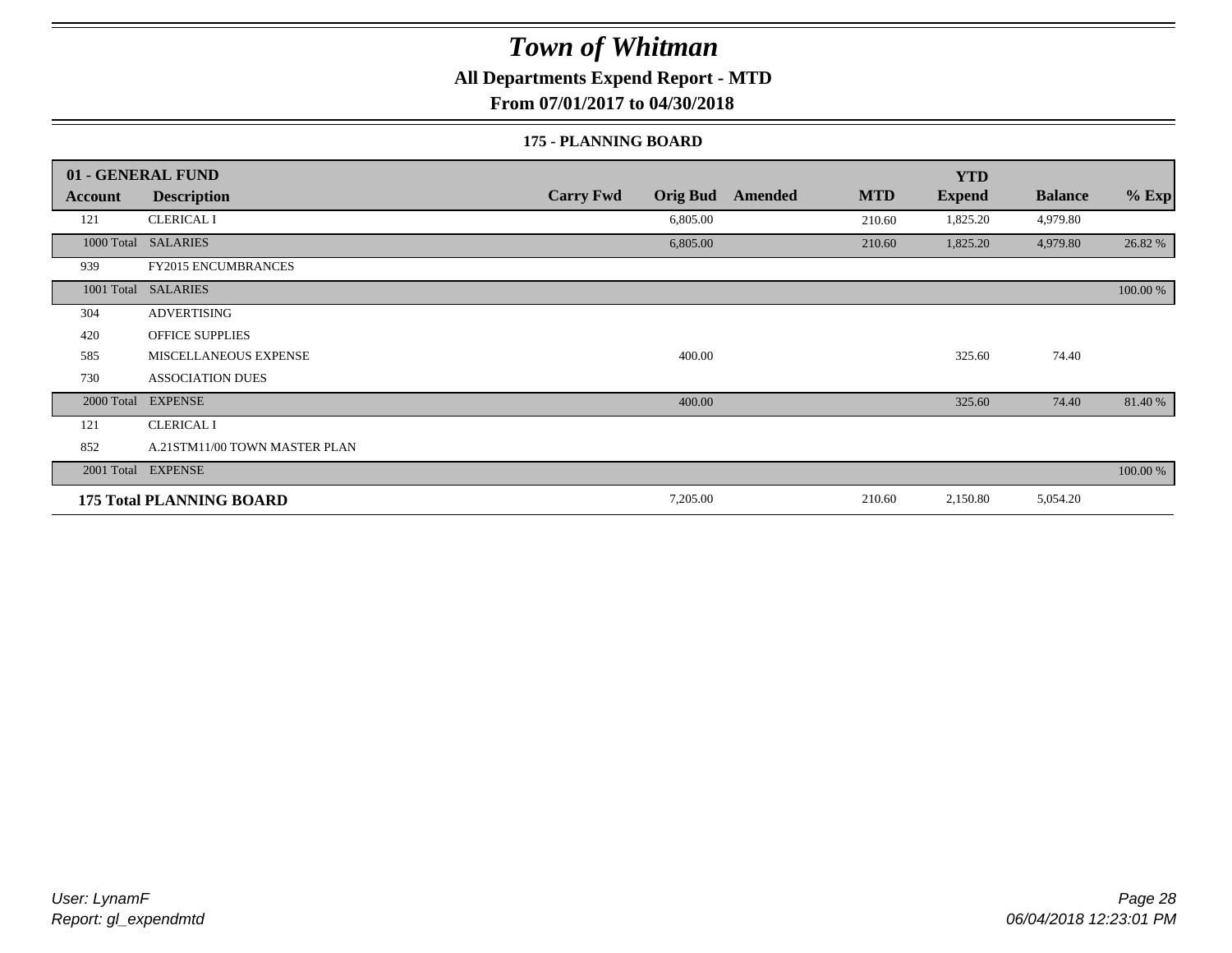**All Departments Expend Report - MTD**

**From 07/01/2017 to 04/30/2018**

### **176 - ZONING BOARD OF APPEALS**

|            | 01 - GENERAL FUND                 |                                     |                              | <b>YTD</b>    |                |          |
|------------|-----------------------------------|-------------------------------------|------------------------------|---------------|----------------|----------|
| Account    | <b>Description</b>                | <b>Carry Fwd</b><br><b>Orig Bud</b> | <b>MTD</b><br><b>Amended</b> | <b>Expend</b> | <b>Balance</b> | $%$ Exp  |
| 110        | SALARIES-BOARD MEMBERS            |                                     |                              |               |                |          |
|            | 1000 Total SALARIES               |                                     |                              |               |                | 100.00 % |
| 121        | <b>CLERICAL I</b>                 | 5,100.00                            | 238.00                       | 3,094.00      | 2,006.00       |          |
| 1001 Total | <b>SALARIES</b>                   | 5,100.00                            | 238.00                       | 3,094.00      | 2,006.00       | 60.66 %  |
| 304        | <b>ADVERTISING</b>                |                                     |                              |               |                |          |
| 420        | <b>OFFICE SUPPLIES</b>            |                                     |                              | 130.99        | $-130.99$      |          |
| 585        | MISCELLANEOUS EXPENSE             | 500.00                              |                              | 32.95         | 467.05         |          |
| 710        | IN STATE TRAVEL                   |                                     |                              |               |                |          |
| 730        | <b>ASSOCIATION DUES</b>           |                                     |                              |               |                |          |
| 731        | <b>MEETINGS</b>                   |                                     |                              |               |                |          |
| 2000 Total | <b>EXPENSE</b>                    | 500.00                              |                              | 163.94        | 336.06         | 32.78 %  |
|            | 176 Total ZONING BOARD OF APPEALS | 5,600.00                            | 238.00                       | 3,257.94      | 2,342.06       |          |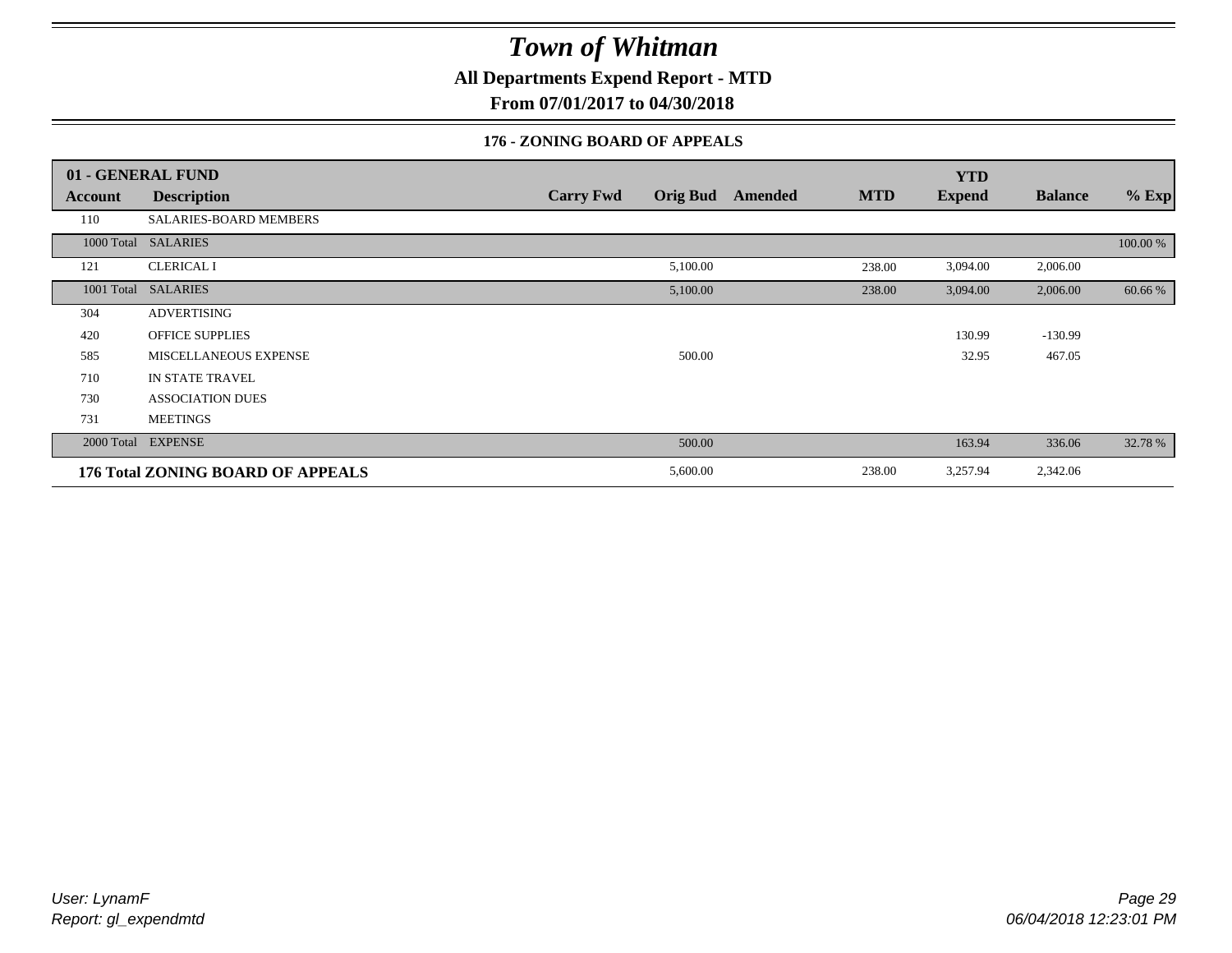**All Departments Expend Report - MTD**

**From 07/01/2017 to 04/30/2018**

#### **189 - AFFIRMATIVE ACTION OFFICER**

|         | 01 - GENERAL FUND                           |                  |        |                         |            | <b>YTD</b>    |                |          |
|---------|---------------------------------------------|------------------|--------|-------------------------|------------|---------------|----------------|----------|
| Account | <b>Description</b>                          | <b>Carry Fwd</b> |        | <b>Orig Bud</b> Amended | <b>MTD</b> | <b>Expend</b> | <b>Balance</b> | $%$ Exp  |
| 112     | <b>SALARIES</b>                             |                  |        |                         |            |               |                |          |
| 167     | <b>INTERPRETIVE SERVICES</b>                |                  |        |                         |            |               |                |          |
|         | 1000 Total SALARIES                         |                  |        |                         |            |               |                | 100.00 % |
| 167     | <b>INTERPRETIVE SERVICES</b>                |                  | 500.00 |                         |            |               | 500.00         |          |
|         | 2000 Total EXPENSE                          |                  | 500.00 |                         |            |               | 500.00         | $0.00\%$ |
|         | <b>189 Total AFFIRMATIVE ACTION OFFICER</b> |                  | 500.00 |                         |            |               | 500.00         |          |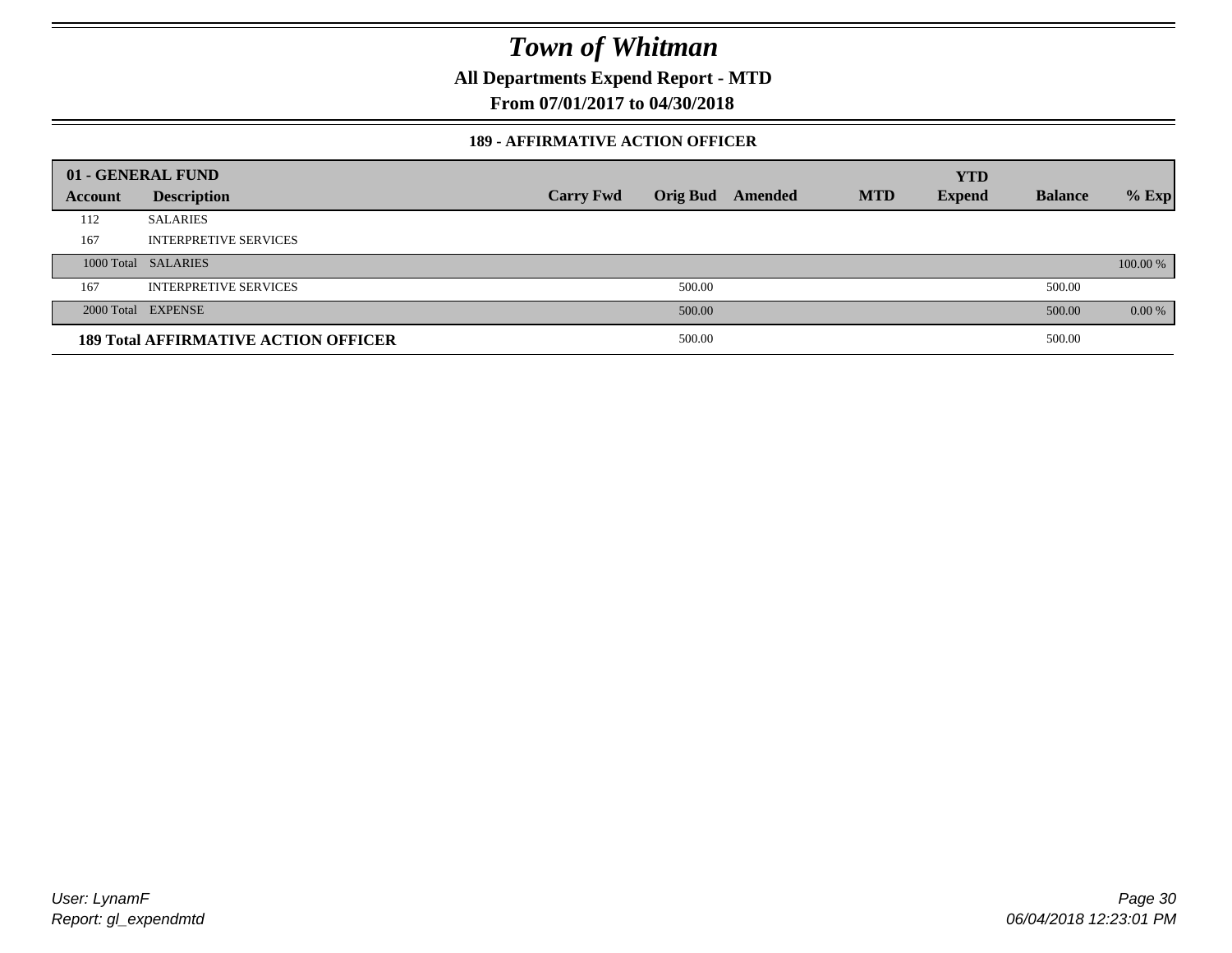**All Departments Expend Report - MTD**

**From 07/01/2017 to 04/30/2018**

### **192 - TOWN HALL MAINTENANCE**

|                | 01 - GENERAL FUND                        |                  |           |                         |            | <b>YTD</b>    |                |             |
|----------------|------------------------------------------|------------------|-----------|-------------------------|------------|---------------|----------------|-------------|
| <b>Account</b> | <b>Description</b>                       | <b>Carry Fwd</b> |           | <b>Orig Bud</b> Amended | <b>MTD</b> | <b>Expend</b> | <b>Balance</b> | $%$ Exp     |
| 112            | <b>SALARIES</b>                          |                  | 49,130.00 |                         | 3,779.20   | 39,681.60     | 9,448.40       |             |
| 117            | <b>CUSTODIAL</b>                         |                  |           |                         |            |               |                |             |
|                | 1000 Total SALARIES                      |                  | 49,130.00 |                         | 3,779.20   | 39,681.60     | 9,448.40       | 80.76%      |
| 120            | SALARIES-PART TIME                       |                  | 5,000.00  |                         |            | 53.15         | 4,946.85       |             |
| 130            | SALARIES-OVERTIME                        |                  | 4,000.00  |                         | 141.73     | 2,179.00      | 1,821.00       |             |
| 188            | MAINTENANCE TECHNICIAN                   |                  | 23,300.00 |                         | 2,026.80   | 19,334.61     | 3,965.39       |             |
|                | 1001 Total SALARIES                      |                  | 32,300.00 |                         | 2,168.53   | 21,566.76     | 10,733.24      | 66.77 %     |
| 943            | <b>FY2012 ENCUMBRANCES</b>               |                  |           |                         |            |               |                |             |
|                | 1002 Total SALARIES                      |                  |           |                         |            |               |                | 100.00 %    |
| 130            | SALARIES-OVERTIME                        |                  |           |                         |            |               |                |             |
|                | 1003 Total SALARIES                      |                  |           |                         |            |               |                | $100.00~\%$ |
| 210            | <b>ELECTRICITY</b>                       |                  |           |                         | 6,642.89   | 36,553.54     | $-36,553.54$   |             |
| 212            | <b>GAS (NATURAL)</b>                     |                  |           |                         | 4,243.50   | 22,642.86     | $-22,642.86$   |             |
| 214            | OIL (HEATING)                            |                  |           |                         |            |               |                |             |
| 243            | EQUIPMENT MAINTENANCE                    |                  |           |                         |            | 2,343.53      | $-2,343.53$    |             |
| 340            | <b>TELEPHONE</b>                         |                  |           |                         |            |               |                |             |
| 343            | <b>CELL PHONES</b>                       |                  |           |                         | 50.99      | 659.89        | $-659.89$      |             |
| 430            | <b>BUILDING MAINTENANCE &amp; REPAIR</b> |                  |           |                         |            | 5,432.00      | $-5,432.00$    |             |
| 450            | <b>CUSTODIAL SUPPLIES</b>                |                  |           |                         | 598.56     | 6,144.39      | $-6,144.39$    |             |
| 481            | <b>GASOLINE</b>                          |                  |           |                         |            | 53.51         | $-53.51$       |             |
| 585            | MISCELLANEOUS EXPENSE                    |                  | 90,000.00 |                         | 426.09     | 1,815.97      | 88,184.03      |             |
|                | 2000 Total EXPENSE                       |                  | 90,000.00 |                         | 11,962.03  | 75,645.69     | 14,354.31      | 84.05 %     |
| 221            | <b>CUSTODIAL SERVICES</b>                |                  | 45,320.00 |                         | 6,539.79   | 32,903.83     | 12,416.17      |             |
| 239            | ELEVATOR MAINTENANCE                     |                  | 7,000.00  |                         | 600.00     | 4,000.00      | 3,000.00       |             |
|                | 2001 Total EXPENSE                       |                  | 52,320.00 |                         | 7,139.79   | 36,903.83     | 15,416.17      | 70.53 %     |
| 948            | <b>FY07 ENCUMBRANCES</b>                 |                  |           |                         |            |               |                |             |
| 949            | <b>FY2014 ENCUMBRANCES</b>               |                  |           |                         |            |               |                |             |
| 941            | FY 2017 ENCUMBRANCES                     | 9.50             |           |                         |            | 9.50          |                |             |
| 939            | <b>FY2015 ENCUMBRANCES</b>               |                  |           |                         |            |               |                |             |
| 940            | FY2016 ENCUMBRANCES                      |                  |           |                         |            |               |                |             |
|                |                                          |                  |           |                         |            |               |                |             |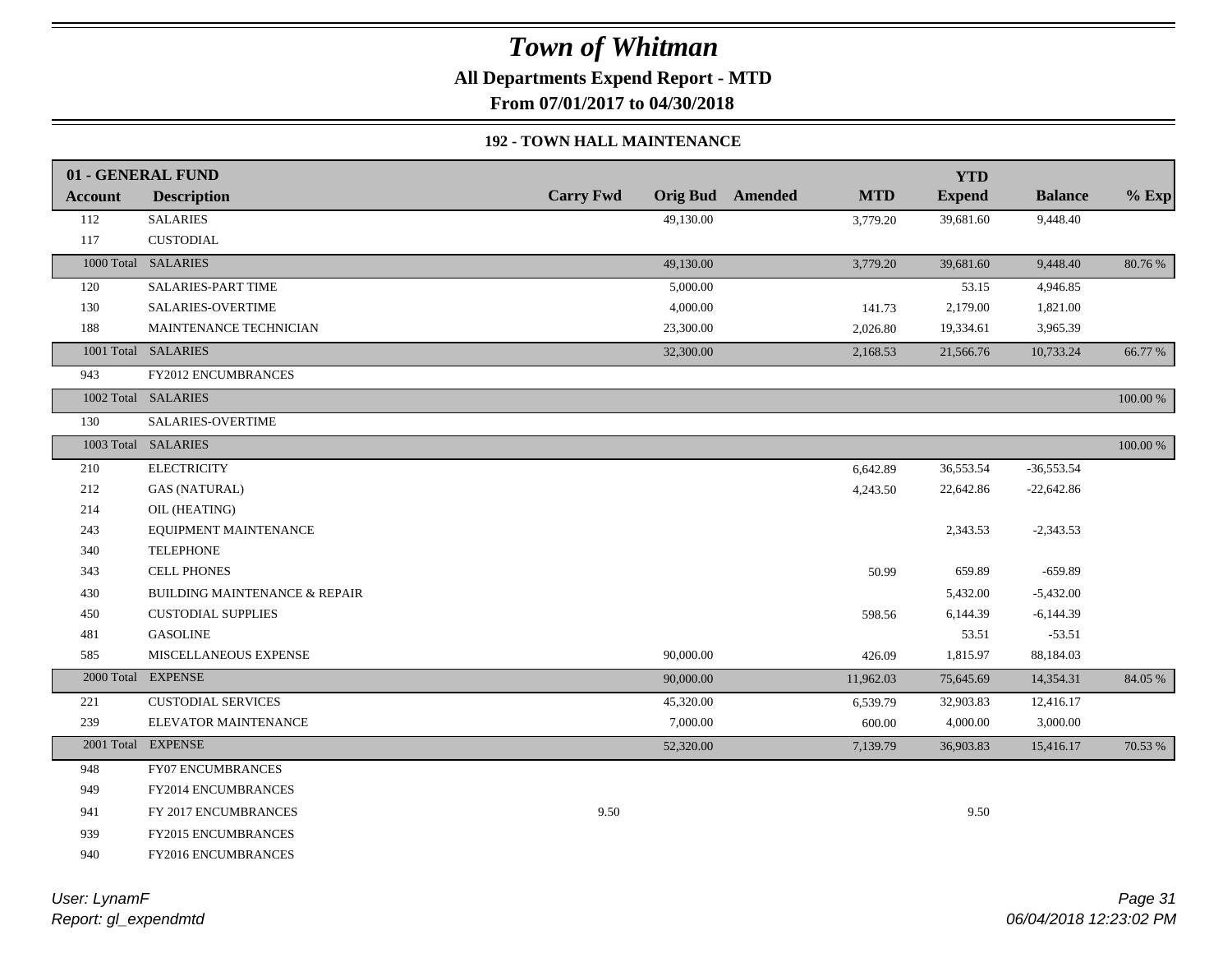**All Departments Expend Report - MTD**

**From 07/01/2017 to 04/30/2018**

#### **192 - TOWN HALL MAINTENANCE**

|         | 01 - GENERAL FUND                                   |                  |            |                         |            | <b>YTD</b>    |                |             |
|---------|-----------------------------------------------------|------------------|------------|-------------------------|------------|---------------|----------------|-------------|
| Account | <b>Description</b>                                  | <b>Carry Fwd</b> |            | <b>Orig Bud</b> Amended | <b>MTD</b> | <b>Expend</b> | <b>Balance</b> | $%$ Exp     |
| 943     | <b>FY2012 ENCUMBRANCES</b>                          |                  |            |                         |            |               |                |             |
|         | 2002 Total EXPENSE                                  | 9.50             |            |                         |            | 9.50          |                | 100.00 %    |
| 999     |                                                     |                  |            |                         |            |               |                |             |
|         | 4400 Total A.41ATM 5/05T.HALL BRICK REPOI           |                  |            |                         |            |               |                | $100.00~\%$ |
| 999     |                                                     |                  | 18,000.00  |                         | 18,000.00  | 18,000.00     |                |             |
|         | 4415 Total A.15ATM5/17REPLACE T.HALL FIRE PANEL     |                  | 18,000.00  |                         | 18,000.00  | 18,000.00     |                | 100.00 %    |
| 999     |                                                     |                  |            |                         |            |               |                |             |
|         | 4417 Total A.6STM9/15/03PAVE T.H.PKG.LOT            |                  |            |                         |            |               |                | $100.00~\%$ |
| 999     |                                                     |                  |            |                         |            |               |                |             |
| 999     |                                                     |                  |            |                         |            |               |                |             |
|         | 4418 Total A.37B ATM5/03REPLACE T.H.DOOR            |                  |            |                         |            |               |                | 100.00 %    |
| 999     |                                                     |                  |            |                         |            |               |                |             |
|         | 4420 Total A.2STM 5/6/02REPLACE T/H DOORS           |                  |            |                         |            |               |                | $100.00~\%$ |
| 999     |                                                     |                  |            |                         |            |               |                |             |
|         | 4435 Total A27A ATM5/16TN.KEN.-REP.FLR.INST.FENC    |                  |            |                         |            |               |                | 100.00 %    |
| 999     |                                                     |                  |            |                         |            |               |                |             |
|         | 4462 Total A.32ATM5/5/13 Pur/Install T.H. Generator |                  |            |                         |            |               |                | $100.00~\%$ |
| 999     |                                                     |                  |            |                         |            |               |                |             |
|         | 4468 Total A.28ATM5/16PUR.DOCMT.STOR.SYS-TN.HALL    |                  |            |                         |            |               |                | 100.00 %    |
| 999     |                                                     |                  |            |                         |            |               |                |             |
|         | 4553 Total A.16 STM 5/05 RE-KEY ACCESS TO           |                  |            |                         |            |               |                | 100.00 %    |
|         | <b>192 Total TOWN HALL MAINTENANCE</b>              | 9.50             | 241,750.00 |                         | 43,049.55  | 191,807.38    | 49,952.12      |             |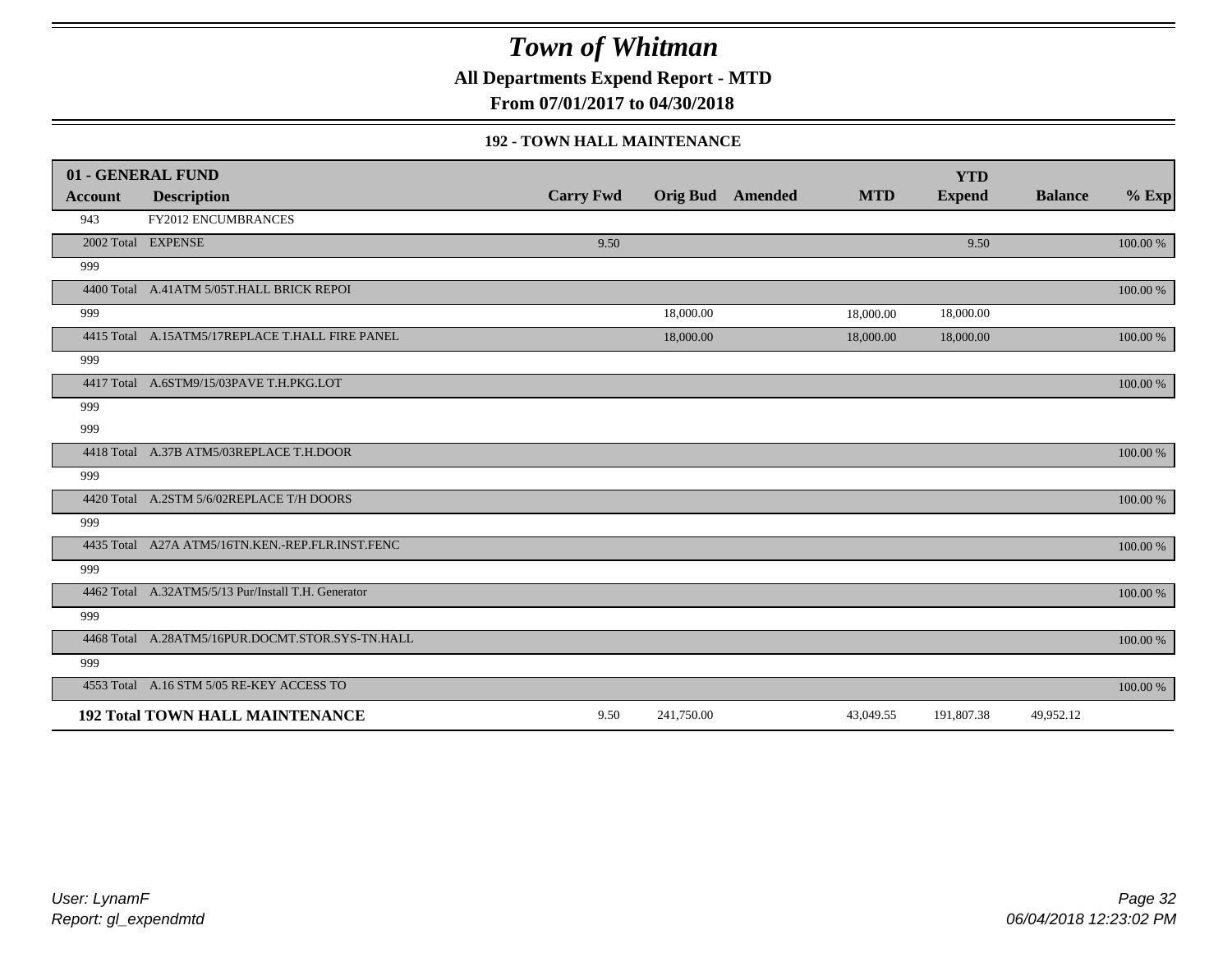**All Departments Expend Report - MTD**

**From 07/01/2017 to 04/30/2018**

#### **193 - FACILITIES MANAGER**

|         | 01 - GENERAL FUND                   |                  |                 |         |            | YTD           |                |         |
|---------|-------------------------------------|------------------|-----------------|---------|------------|---------------|----------------|---------|
| Account | <b>Description</b>                  | <b>Carry Fwd</b> | <b>Orig Bud</b> | Amended | <b>MTD</b> | <b>Expend</b> | <b>Balance</b> | $%$ Exp |
| 137     | <b>FACILITIES MANAGER</b>           |                  | 13.422.00       |         | 1.032.48   | 10.841.04     | 2,580.96       |         |
|         | 1000 Total SALARIES                 |                  | 13,422.00       |         | 1.032.48   | 10.841.04     | 2,580.96       | 80.77 % |
|         | <b>193 Total FACILITIES MANAGER</b> |                  | 13,422.00       |         | 1,032.48   | 10.841.04     | 2,580.96       |         |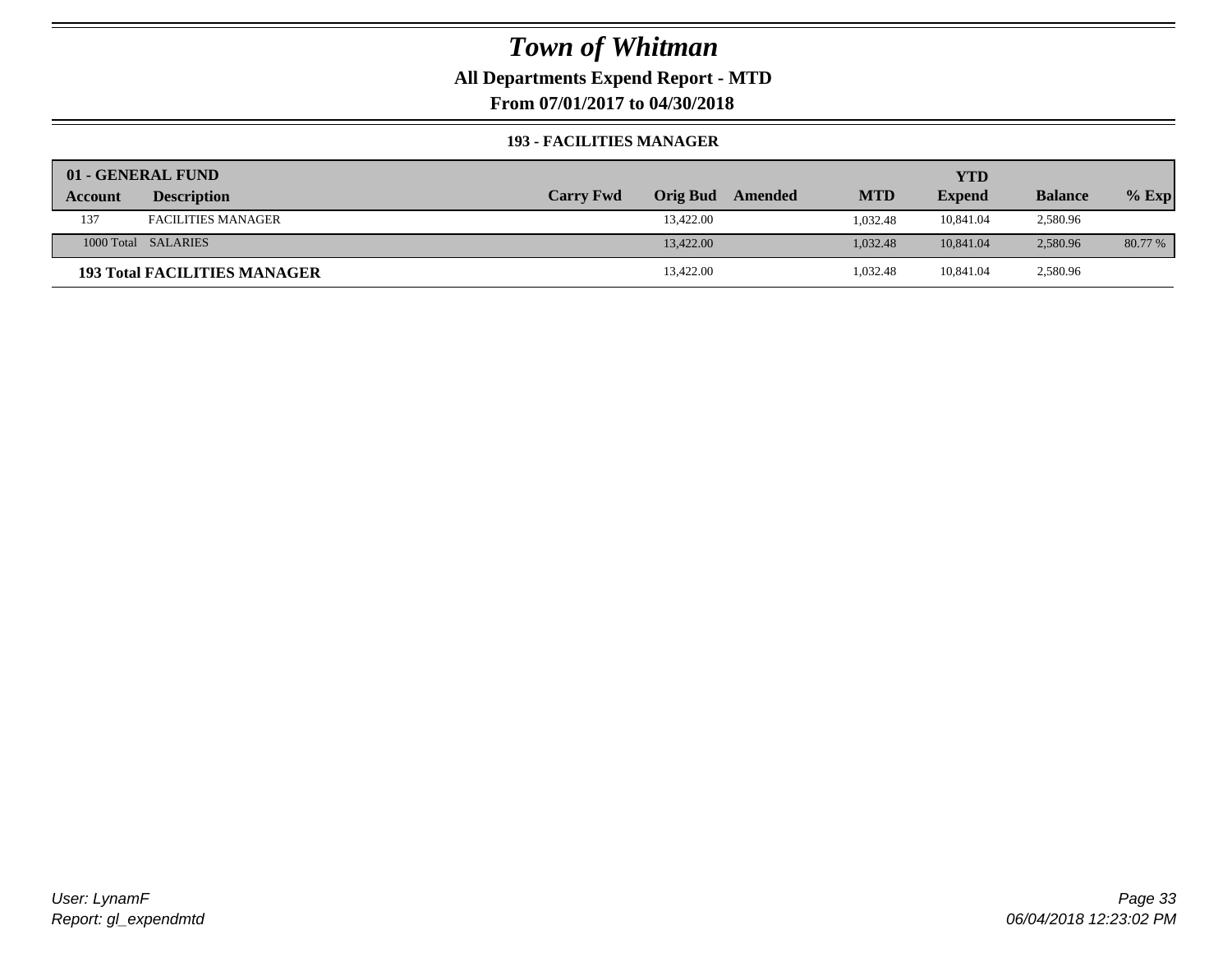### **All Departments Expend Report - MTD**

### **From 07/01/2017 to 04/30/2018**

#### **195 - TOWN REPORTS**

|         | 01 - GENERAL FUND             |                  |                 |         |            | <b>YTD</b>    |                |          |
|---------|-------------------------------|------------------|-----------------|---------|------------|---------------|----------------|----------|
| Account | <b>Description</b>            | <b>Carry Fwd</b> | <b>Orig Bud</b> | Amended | <b>MTD</b> | <b>Expend</b> | <b>Balance</b> | $%$ Exp  |
| 252     | <b>SERVICES</b>               |                  |                 |         |            |               |                |          |
| 342     | PRINTING                      |                  | 7,000.00        |         | 4,037.14   | 4,037.14      | 2,962.86       |          |
|         | 2000 Total EXPENSE            |                  | 7,000.00        |         | 4,037.14   | 4,037.14      | 2,962.86       | 57.67 %  |
| 945     | <b>FY2013 ENCUMBRANCES</b>    |                  |                 |         |            |               |                |          |
| 958     | <b>FY2005 ENCUMBRANCES</b>    |                  |                 |         |            |               |                |          |
|         | 2001 Total EXPENSE            |                  |                 |         |            |               |                | 100.00 % |
|         | <b>195 Total TOWN REPORTS</b> |                  | 7,000.00        |         | 4,037.14   | 4,037.14      | 2,962.86       |          |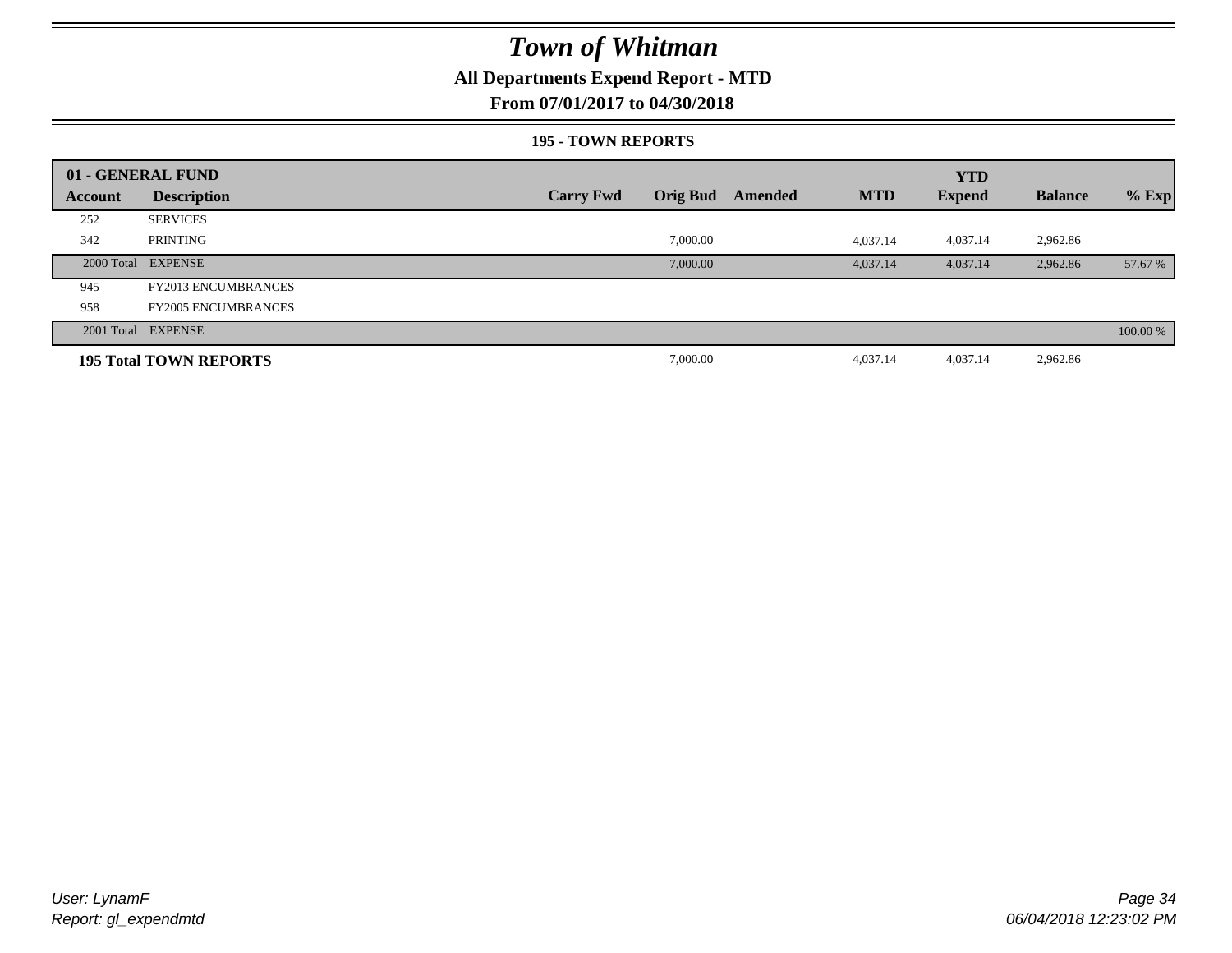### **All Departments Expend Report - MTD**

**From 07/01/2017 to 04/30/2018**

### **196 - MAILING & DUPLICATING**

|            | 01 - GENERAL FUND                          |                  |                 |         |            | <b>YTD</b>    |                |          |
|------------|--------------------------------------------|------------------|-----------------|---------|------------|---------------|----------------|----------|
| Account    | <b>Description</b>                         | <b>Carry Fwd</b> | <b>Orig Bud</b> | Amended | <b>MTD</b> | <b>Expend</b> | <b>Balance</b> | % Exp    |
| 277        | POSTAGE METER RENTAL                       |                  |                 |         |            |               |                |          |
| 279        | MAILING EQUIPMENT MAINTENANCE              |                  | 4,200.00        |         |            | 2,914.47      | 1,285.53       |          |
| 344        | POSTAGE                                    |                  | 39,000.00       |         | 4,749.25   | 30,657.36     | 8,342.64       |          |
| 585        | MISCELLANEOUS EXPENSE                      |                  |                 |         | 60.39      | 528.72        | $-528.72$      |          |
| 2000 Total | <b>EXPENSE</b>                             |                  | 43,200.00       |         | 4,809.64   | 34,100.55     | 9,099.45       | 78.93 %  |
| 278        | LEASE/PUR.MAINT.POSTAL METER               |                  |                 |         |            |               |                |          |
| 2001 Total | <b>EXPENSE</b>                             |                  |                 |         |            |               |                | 100.00 % |
| 275        | PHOTOCOPIER MAINTENANCE                    |                  |                 |         |            | 2,355.00      | $-2,355.00$    |          |
| 421        | <b>DUPLICATING SUPPLIES</b>                |                  | 9,000.00        |         | $-55.50$   | 2,937.80      | 6,062.20       |          |
| 2002 Total | <b>EXPENSE</b>                             |                  | 9,000.00        |         | $-55.50$   | 5,292.80      | 3,707.20       | 58.80 %  |
| 940        | FY2016 ENCUMBRANCES                        |                  |                 |         |            |               |                |          |
| 941        | FY 2017 ENCUMBRANCES                       |                  |                 |         |            |               |                |          |
|            | 2003 Total EXPENSE                         |                  |                 |         |            |               |                | 100.00 % |
|            | <b>196 Total MAILING &amp; DUPLICATING</b> |                  | 52,200.00       |         | 4,754.14   | 39,393.35     | 12,806.65      |          |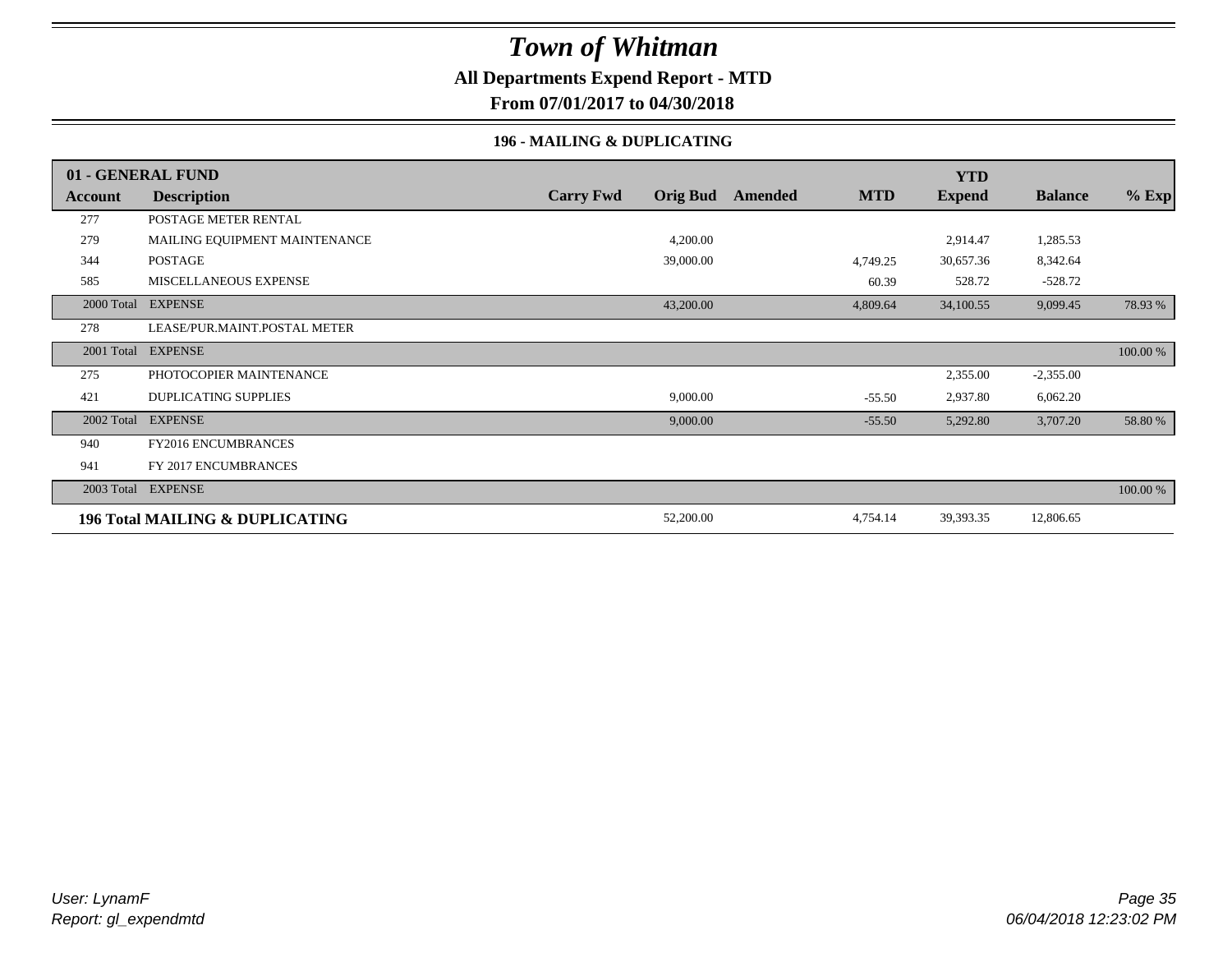**All Departments Expend Report - MTD**

**From 07/01/2017 to 04/30/2018**

### **197 - CENTRAL TELEPHONE SYSTEM**

|            | 01 - GENERAL FUND                         |                  |                 |         |            | <b>YTD</b>    |                |          |
|------------|-------------------------------------------|------------------|-----------------|---------|------------|---------------|----------------|----------|
| Account    | <b>Description</b>                        | <b>Carry Fwd</b> | <b>Orig Bud</b> | Amended | <b>MTD</b> | <b>Expend</b> | <b>Balance</b> | $%$ Exp  |
| 340        | <b>TELEPHONE</b>                          |                  | 36,000.00       |         | 1,328.94   | 21,270.07     | 14,729.93      |          |
| 343        | CELL PHONES                               |                  |                 |         | 140.97     | 913.37        | $-913.37$      |          |
| 2000 Total | <b>EXPENSE</b>                            |                  | 36,000.00       |         | 1,469.91   | 22,183.44     | 13,816.56      | 61.62%   |
| 340        | <b>TELEPHONE</b>                          |                  |                 |         |            |               |                |          |
| 939        | FY2015 ENCUMBRANCES                       |                  |                 |         |            |               |                |          |
| 946        | FY2010 ENCUMBRANCES                       |                  |                 |         |            |               |                |          |
|            | 2001 Total EXPENSE                        |                  |                 |         |            |               |                | 100.00 % |
| 939        | FY2015 ENCUMBRANCES                       |                  |                 |         |            |               |                |          |
| 940        | <b>FY2016 ENCUMBRANCES</b>                |                  |                 |         |            |               |                |          |
| 943        | <b>FY2012 ENCUMBRANCES</b>                |                  |                 |         |            |               |                |          |
| 945        | <b>FY2013 ENCUMBRANCES</b>                |                  |                 |         |            |               |                |          |
| 948        | FY07 ENCUMBRANCES                         |                  |                 |         |            |               |                |          |
| 949        | FY2014 ENCUMBRANCES                       |                  |                 |         |            |               |                |          |
| 953        | <b>FY2009 ENCUMBRANCES</b>                |                  |                 |         |            |               |                |          |
| 959        | FY2006 ENCUMBRANCES                       |                  |                 |         |            |               |                |          |
| 941        | FY 2017 ENCUMBRANCES                      |                  |                 |         |            |               |                |          |
|            | 2002 Total EXPENSE                        |                  |                 |         |            |               |                | 100.00 % |
|            | <b>197 Total CENTRAL TELEPHONE SYSTEM</b> |                  | 36,000.00       |         | 1,469.91   | 22,183.44     | 13,816.56      |          |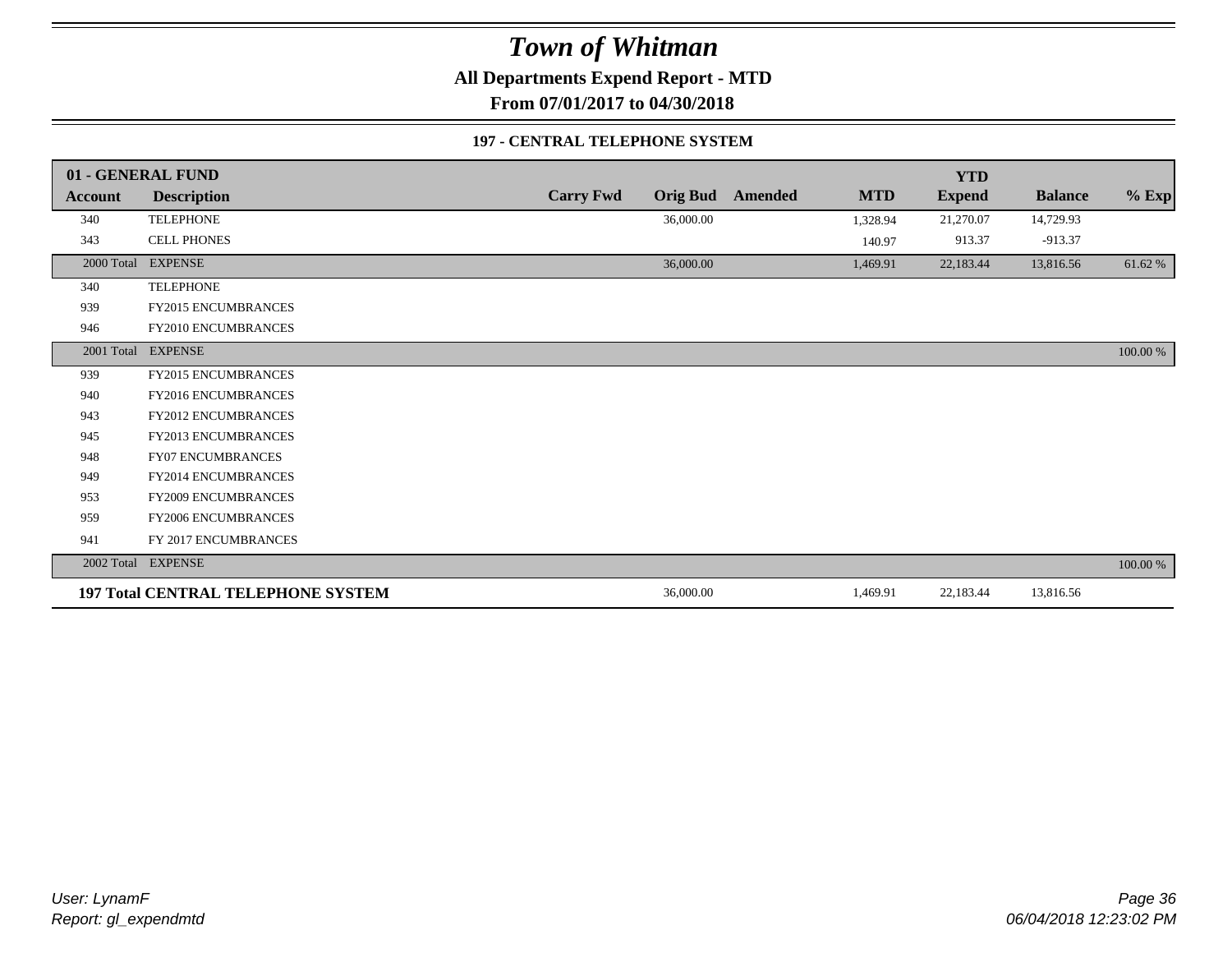**All Departments Expend Report - MTD**

### **From 07/01/2017 to 04/30/2018**

### **199 - FAIR HOUSING COMMITTEE**

|         | 01 - GENERAL FUND                       |                  |                         |            | <b>YTD</b>    |                |          |
|---------|-----------------------------------------|------------------|-------------------------|------------|---------------|----------------|----------|
| Account | <b>Description</b>                      | <b>Carry Fwd</b> | <b>Orig Bud</b> Amended | <b>MTD</b> | <b>Expend</b> | <b>Balance</b> | $%$ Exp  |
| 111     | SALARIES-ADMINSTRATIVE                  |                  |                         |            |               |                |          |
|         | 1000 Total SALARIES                     |                  |                         |            |               |                | 100.00 % |
| 121     | <b>CLERICAL I</b>                       |                  |                         |            |               |                |          |
|         | 1001 Total SALARIES                     |                  |                         |            |               |                | 100.00 % |
| 420     | <b>OFFICE SUPPLIES</b>                  |                  |                         |            |               |                |          |
| 585     | MISCELLANEOUS EXPENSE                   |                  |                         |            |               |                |          |
|         | 2000 Total EXPENSE                      |                  |                         |            |               |                | 100.00 % |
|         | <b>199 Total FAIR HOUSING COMMITTEE</b> |                  |                         |            |               |                |          |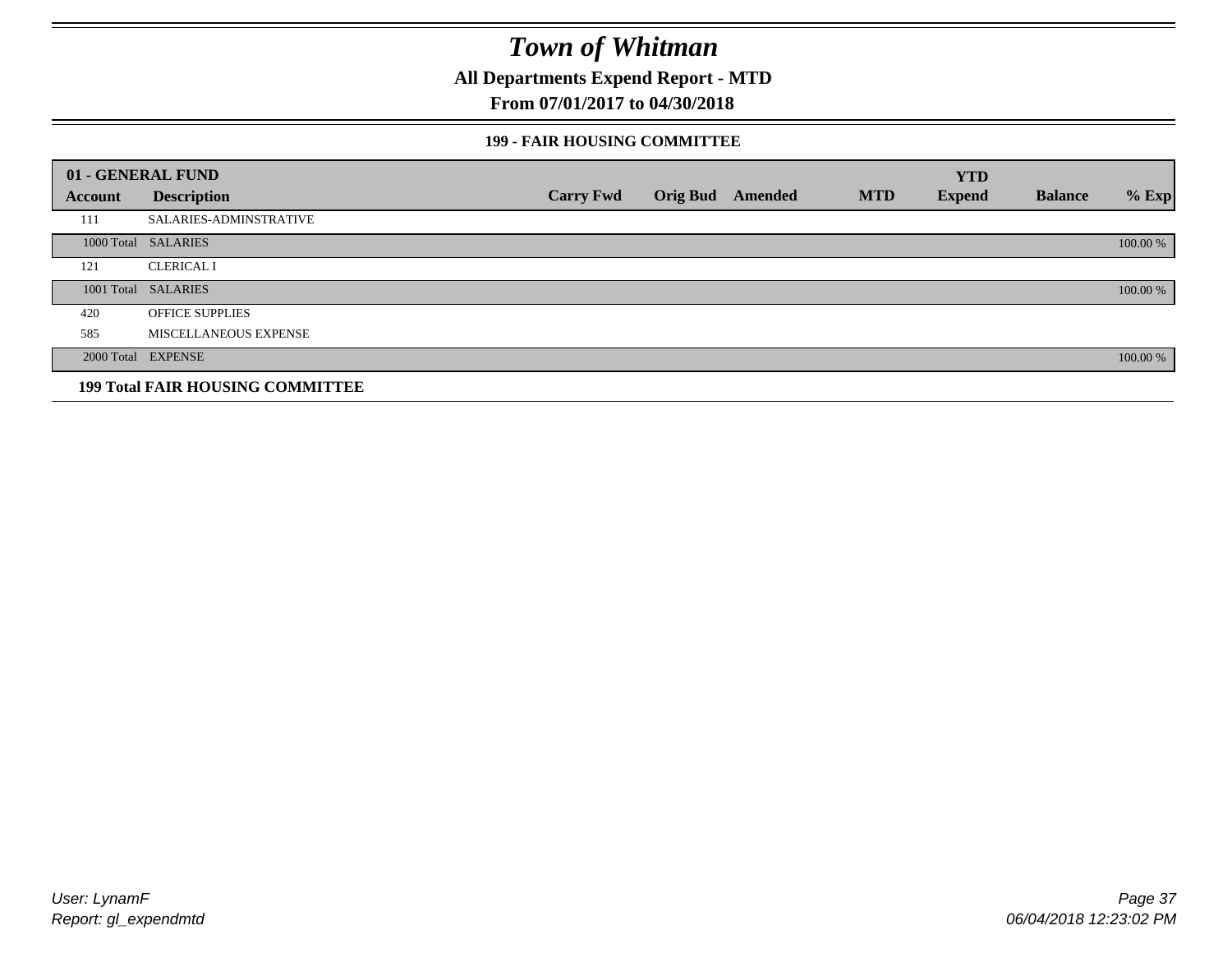### **All Departments Expend Report - MTD**

### **From 07/01/2017 to 04/30/2018**

|                | 01 - GENERAL FUND              |                  |                 |                |            | <b>YTD</b>    |                |             |
|----------------|--------------------------------|------------------|-----------------|----------------|------------|---------------|----------------|-------------|
| <b>Account</b> | <b>Description</b>             | <b>Carry Fwd</b> | <b>Orig Bud</b> | <b>Amended</b> | <b>MTD</b> | <b>Expend</b> | <b>Balance</b> | $%$ Exp     |
| 111            | SALARIES-ADMINSTRATIVE         |                  | 169,958.00      |                | 13,037.88  | 137,363.38    | 32,594.62      |             |
| 282            | DEPUTY CHIEF-SALARY            |                  | 133,551.00      |                | 10,245.00  | 107,938.39    | 25,612.61      |             |
|                | 1000 Total SALARIES            |                  | 303,509.00      |                | 23,282.88  | 245,301.77    | 58,207.23      | 80.82 %     |
| 112            | <b>SALARIES</b>                |                  | 2,441,276.00    | 66,000.00      | 118,668.56 | 1,247,417.05  | 1,259,858.95   |             |
| 130            | SALARIES-OVERTIME              |                  |                 |                | 24,011.32  | 366,767.84    | $-366,767.84$  |             |
| 132            | SALARIES-RESERVE SERVICES      |                  |                 |                |            |               |                |             |
| 134            | <b>SALARIES-DPW COVERAGE</b>   |                  |                 |                |            |               |                |             |
| 135            | SALARIES-COURT TIME            |                  |                 |                | 2,448.93   | 26,450.86     | $-26,450.86$   |             |
| 143            | SALARIES-COLLEGE INCENTIVE     |                  |                 |                | 15,681.30  | 174,574.41    | $-174,574.41$  |             |
| 145            | SALARIES-HOLIDAY               |                  |                 |                |            | 29,550.30     | $-29,550.30$   |             |
| 146            | SALARIES-LONGEVITY             |                  |                 |                |            |               |                |             |
| 147            | SALARIES-SHIFT DIFFERENTIAL    |                  |                 |                | 7,381.26   | 73,617.73     | $-73,617.73$   |             |
| 148            | SERVICE TRAINING               |                  |                 |                | 9,149.96   | 72,097.83     | $-72,097.83$   |             |
| 149            | SERVICE TRAINING-COLLEGE INCEN |                  |                 |                |            |               |                |             |
| 188            | MAINTENANCE TECHNICIAN         |                  |                 |                |            |               |                |             |
|                | 1001 Total SALARIES            |                  | 2,441,276.00    | 66,000.00      | 177,341.33 | 1,990,476.02  | 516,799.98     | 79.38%      |
| 130            | SALARIES-OVERTIME              |                  |                 |                |            |               |                |             |
|                | 1002 Total SALARIES            |                  |                 |                |            |               |                | $100.00~\%$ |
| 132            | SALARIES-RESERVE SERVICES      |                  |                 |                |            |               |                |             |
|                | 1003 Total SALARIES            |                  |                 |                |            |               |                | 100.00 %    |
| 134            | <b>SALARIES-DPW COVERAGE</b>   |                  |                 |                |            |               |                |             |
|                | 1004 Total SALARIES            |                  |                 |                |            |               |                | 100.00 %    |
| 135            | <b>SALARIES-COURT TIME</b>     |                  |                 |                |            |               |                |             |
|                | 1005 Total SALARIES            |                  |                 |                |            |               |                | 100.00 %    |
| 140            | SALARIES-CHIEF-COLLEGE INCENT. |                  |                 |                |            |               |                |             |
| 284            | DEPUTY CHIEF-COLLEGE INCENTIVE |                  |                 |                |            |               |                |             |
|                | 1006 Total SALARIES            |                  |                 |                |            |               |                | $100.00~\%$ |
| 141            | SALARIES-CHIEF-HOLIDAY         |                  |                 |                |            |               |                |             |
| 283            | DEPUTY CHIEF-HOLIDAY PAY       |                  |                 |                |            |               |                |             |
|                | 1007 Total SALARIES            |                  |                 |                |            |               |                | $100.00~\%$ |
|                |                                |                  |                 |                |            |               |                |             |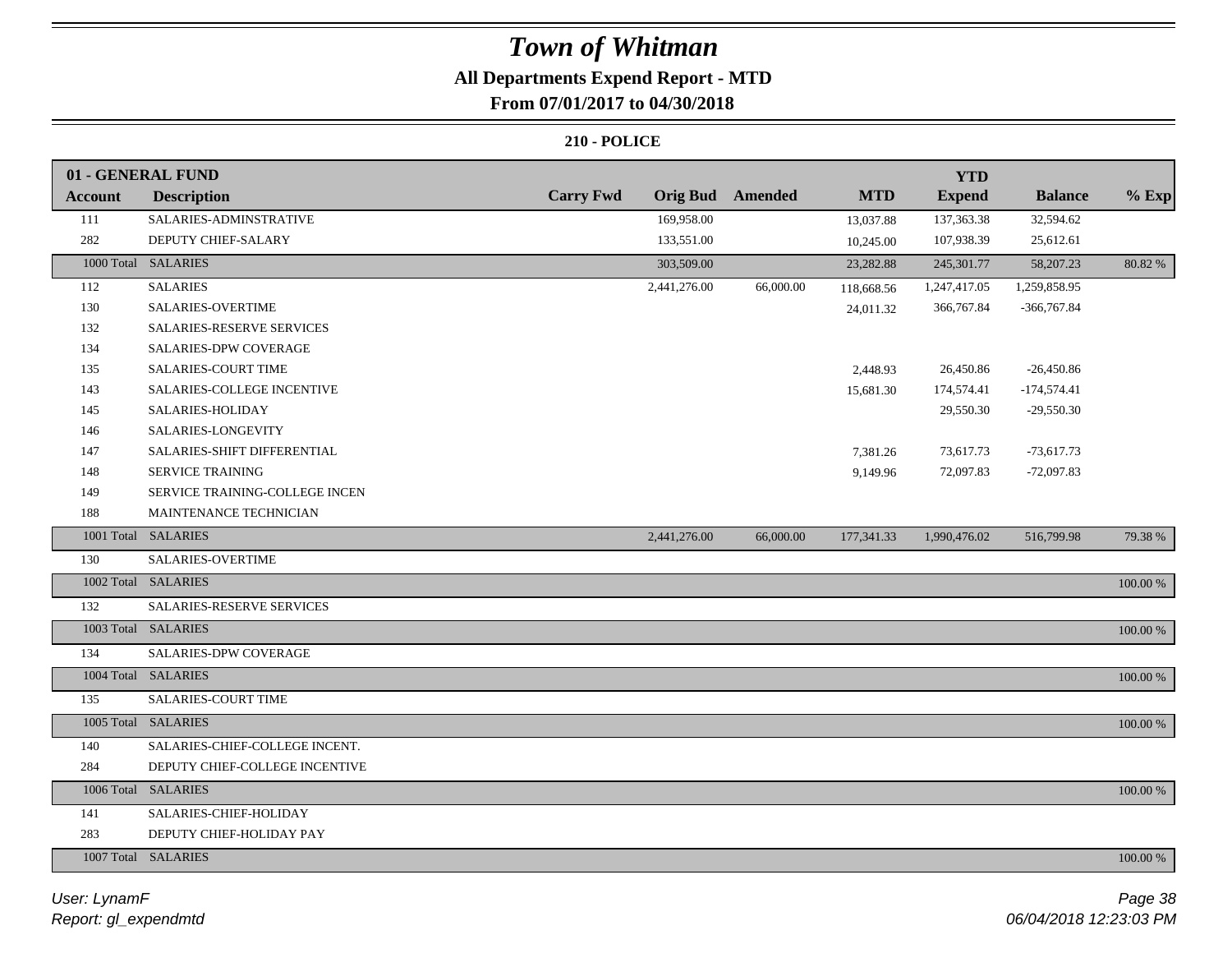### **All Departments Expend Report - MTD**

### **From 07/01/2017 to 04/30/2018**

|                | 01 - GENERAL FUND              |                  |           |                         |            | <b>YTD</b>    |                |          |
|----------------|--------------------------------|------------------|-----------|-------------------------|------------|---------------|----------------|----------|
| <b>Account</b> | <b>Description</b>             | <b>Carry Fwd</b> |           | <b>Orig Bud</b> Amended | <b>MTD</b> | <b>Expend</b> | <b>Balance</b> | $%$ Exp  |
| 143            | SALARIES-COLLEGE INCENTIVE     |                  |           |                         |            |               |                |          |
|                | 1008 Total SALARIES            |                  |           |                         |            |               |                | 100.00 % |
| 145            | SALARIES-HOLIDAY               |                  |           |                         |            |               |                |          |
|                | 1009 Total SALARIES            |                  |           |                         |            |               |                | 100.00 % |
| 146            | SALARIES-LONGEVITY             |                  |           |                         |            |               |                |          |
|                | 1010 Total SALARIES            |                  |           |                         |            |               |                | 100.00 % |
| 147            | SALARIES-SHIFT DIFFERENTIAL    |                  |           |                         |            |               |                |          |
|                | 1011 Total SALARIES            |                  |           |                         |            |               |                | 100.00 % |
| 148            | SERVICE TRAINING               |                  |           |                         |            |               |                |          |
|                | 1012 Total SALARIES            |                  |           |                         |            |               |                | 100.00 % |
| 149            | SERVICE TRAINING-COLLEGE INCEN |                  |           |                         |            |               |                |          |
|                | 1013 Total SALARIES            |                  |           |                         |            |               |                | 100.00 % |
| 152            | <b>CELL WATCH</b>              |                  |           |                         |            |               |                |          |
|                | 1014 Total SALARIES            |                  |           |                         |            |               |                | 100.00 % |
| 158            | KEEPER OF THE JAILS            |                  |           |                         |            |               |                |          |
|                | 1015 Total SALARIES            |                  |           |                         |            |               |                | 100.00 % |
| 116            | <b>CLERICAL</b>                |                  | 47,015.00 |                         | 3,616.52   | 37,973.46     | 9,041.54       |          |
| 120            | <b>SALARIES-PART TIME</b>      |                  | 20,914.00 |                         | 1,619.12   | 16,865.91     | 4,048.09       |          |
|                | 1016 Total SALARIES            |                  | 67,929.00 |                         | 5,235.64   | 54,839.37     | 13,089.63      | 80.73 %  |
| 117            | <b>CUSTODIAL</b>               |                  |           |                         |            |               |                |          |
|                | 1017 Total SALARIES            |                  |           |                         |            |               |                | 100.00 % |
| 210            | <b>ELECTRICITY</b>             |                  |           |                         |            |               |                |          |
| 242            | <b>VEHICLE MAINTENANCE</b>     |                  |           |                         | 2,732.70   | 32,829.11     | $-32,829.11$   |          |
| 243            | EQUIPMENT MAINTENANCE          |                  |           |                         | 2,409.18   | 12,606.93     | $-12,606.93$   |          |
| 275            | PHOTOCOPIER MAINTENANCE        |                  |           |                         |            |               |                |          |
| 303            | RESERVE OFFICERS - STIPEND     |                  |           |                         | 366.63     | 24,305.82     | $-24,305.82$   |          |
| 305            | <b>INSTRUCTIONAL</b>           |                  |           |                         | 150.00     | 2,256.95      | $-2,256.95$    |          |
| 311            | <b>COMPUTER SERVICES</b>       |                  |           |                         | 710.35     | 14,783.68     | $-14,783.68$   |          |
| 340            | <b>TELEPHONE</b>               |                  |           |                         |            |               |                |          |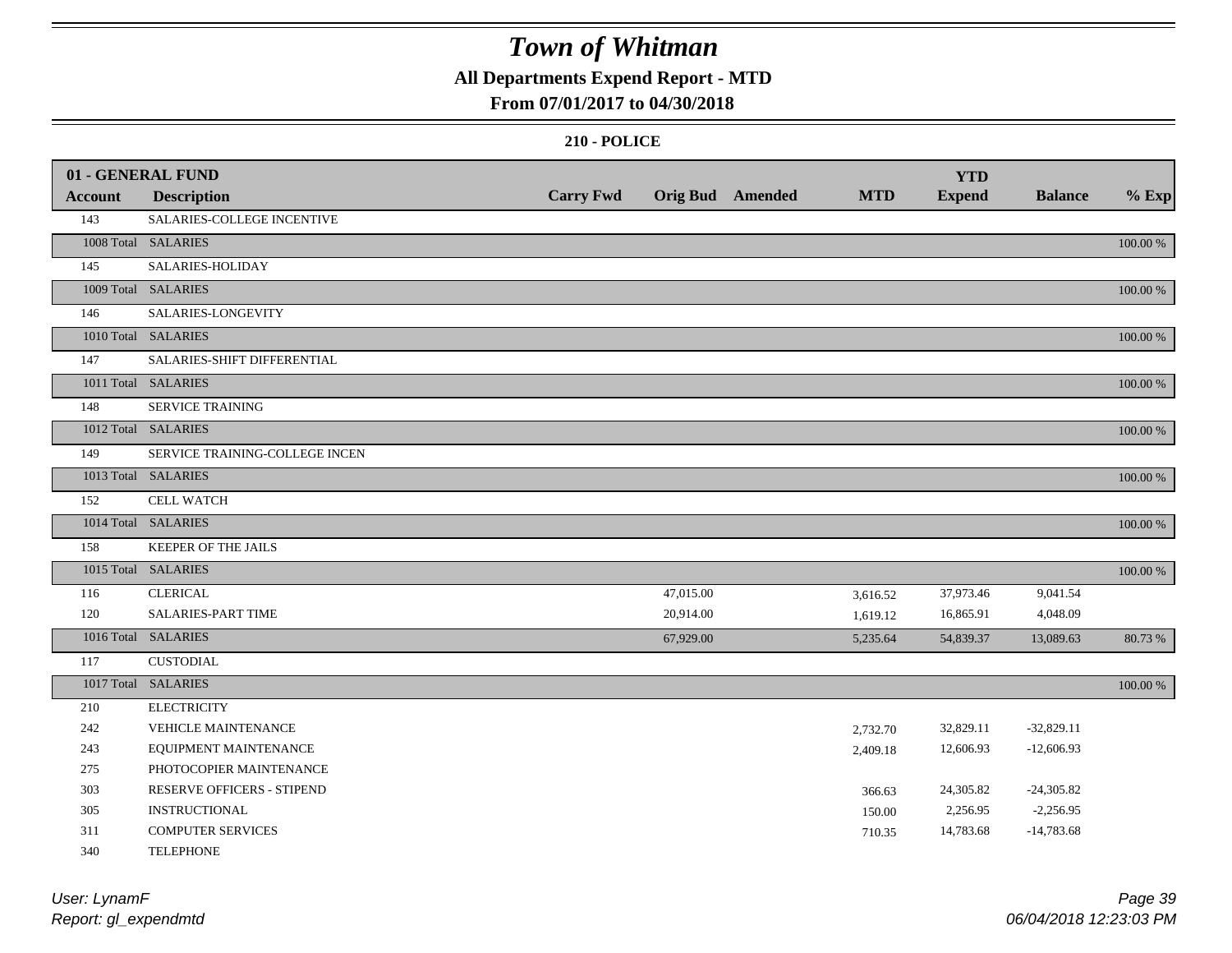### **All Departments Expend Report - MTD**

### **From 07/01/2017 to 04/30/2018**

|                | 01 - GENERAL FUND                                 |                  |            |                         |            | <b>YTD</b>    |                |          |
|----------------|---------------------------------------------------|------------------|------------|-------------------------|------------|---------------|----------------|----------|
| <b>Account</b> | <b>Description</b>                                | <b>Carry Fwd</b> |            | <b>Orig Bud</b> Amended | <b>MTD</b> | <b>Expend</b> | <b>Balance</b> | $%$ Exp  |
| 343            | <b>CELL PHONES</b>                                |                  |            |                         | 986.76     | 9,883.61      | $-9,883.61$    |          |
| 420            | <b>OFFICE SUPPLIES</b>                            |                  |            |                         | 126.88     | 2,489.55      | $-2,489.55$    |          |
| 430            | <b>BUILDING MAINTENANCE &amp; REPAIR</b>          |                  |            |                         | 1,812.50   | 16,689.55     | $-16,689.55$   |          |
| 450            | <b>CUSTODIAL SUPPLIES</b>                         |                  |            |                         | 95.94      | 2,582.43      | $-2,582.43$    |          |
| 481            | <b>GASOLINE</b>                                   |                  |            |                         | 2,645.37   | 26,339.84     | $-26,339.84$   |          |
| 582            | <b>UNIFORMS</b>                                   |                  |            |                         | 2,833.89   | 19,530.15     | $-19,530.15$   |          |
| 583            | <b>CRIME PREVENTION</b>                           |                  |            |                         |            | 10,443.54     | $-10,443.54$   |          |
| 585            | MISCELLANEOUS EXPENSE                             |                  | 215,000.00 |                         | 591.36     | 21,294.80     | 193,705.20     |          |
| 320            | HEALTH CLUB MEMBERSHIPS                           |                  |            |                         | 900.00     | 2,400.00      | $-2,400.00$    |          |
| 596            | <b>OCCUPANCY-UTILITIES</b>                        |                  |            |                         |            |               |                |          |
| 730            | <b>ASSOCIATION DUES</b>                           |                  |            |                         |            | 6,219.00      | $-6,219.00$    |          |
| 731            | <b>MEETINGS</b>                                   |                  |            |                         |            | 190.00        | $-190.00$      |          |
| 2000 Total     | <b>EXPENSE</b>                                    |                  | 215,000.00 |                         | 16,361.56  | 204,844.96    | 10,155.04      | 95.27 %  |
| 596            | OCCUPANCY-UTILITIES                               |                  | 57,200.00  |                         | 9,198.64   | 41,710.18     | 15,489.82      |          |
| 595            | DRUG ENFORCEMENT EXPENSE                          |                  |            |                         |            |               |                |          |
|                | 2001 Total EXPENSE                                |                  | 57,200.00  |                         | 9,198.64   | 41,710.18     | 15,489.82      | 72.91 %  |
| 939            | <b>FY2015 ENCUMBRANCES</b>                        |                  |            |                         |            |               |                |          |
| 953            | FY2009 ENCUMBRANCES                               |                  |            |                         |            |               |                |          |
| 958            | FY2005 ENCUMBRANCES                               |                  |            |                         |            |               |                |          |
| 948            | <b>FY07 ENCUMBRANCES</b>                          |                  |            |                         |            |               |                |          |
| 959            | <b>FY2006 ENCUMBRANCES</b>                        |                  |            |                         |            |               |                |          |
| 949            | FY2014 ENCUMBRANCES                               |                  |            |                         |            |               |                |          |
| 940            | FY2016 ENCUMBRANCES                               |                  |            |                         |            |               |                |          |
| 945            | FY2013 ENCUMBRANCES                               |                  |            |                         |            |               |                |          |
|                | 2002 Total EXPENSE                                |                  |            |                         |            |               |                | 100.00 % |
| 739            | <b>AUXILIARY POLICE</b>                           |                  | 3,833.00   |                         | 2,139.99   | 3,199.78      | 633.22         |          |
|                | 2003 Total EXPENSE                                |                  | 3,833.00   |                         | 2,139.99   | 3,199.78      | 633.22         | 83.47 %  |
| 999            |                                                   |                  | 63,557.66  |                         |            | 62,355.12     | 1,202.54       |          |
|                | 4426 Total A.20ATM5/17PUR26MOTOROLA POLICE RADIOS |                  | 63,557.66  |                         |            | 62,355.12     | 1,202.54       | 98.10%   |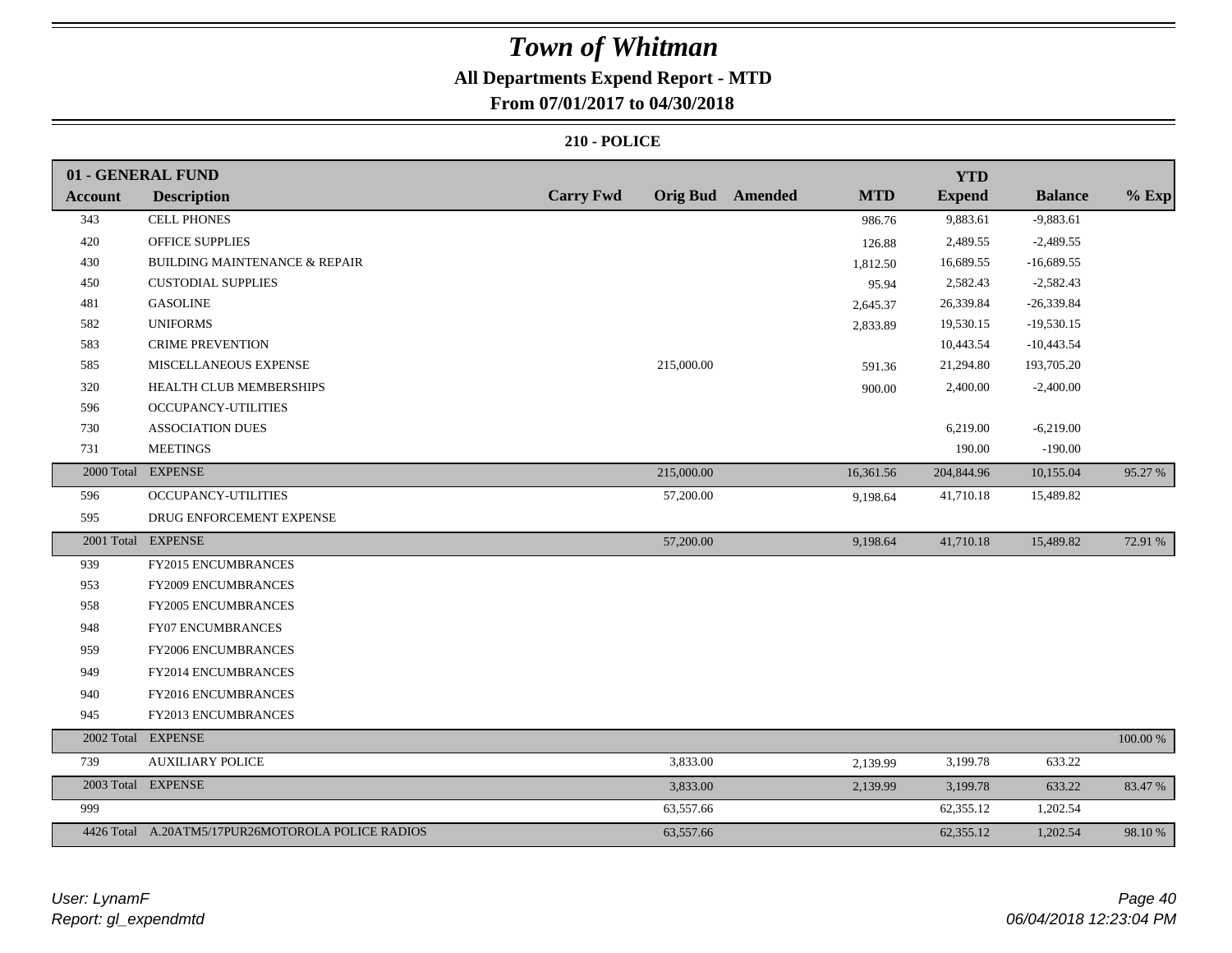### **All Departments Expend Report - MTD**

### **From 07/01/2017 to 04/30/2018**

|                | 01 - GENERAL FUND                                 |                  |                         |            | <b>YTD</b>    |                |             |
|----------------|---------------------------------------------------|------------------|-------------------------|------------|---------------|----------------|-------------|
| <b>Account</b> | <b>Description</b>                                | <b>Carry Fwd</b> | <b>Orig Bud</b> Amended | <b>MTD</b> | <b>Expend</b> | <b>Balance</b> | $%$ Exp     |
| 999            |                                                   |                  |                         |            |               |                |             |
|                | 4427 Total A24ATM5/15LEA/PUR CRUIS(3RD OF 3)      |                  |                         |            |               |                | 100.00 %    |
| 999            |                                                   |                  |                         |            |               |                |             |
|                | 4428 Total A25ATM5/15 LEA/PUR CRUIS.1OF3          |                  |                         |            |               |                | 100.00 %    |
| 999            |                                                   | 3,285.00         |                         |            | 3,285.00      |                |             |
|                | 4429 Total A34ATM5/16PUR.45 BULLET PROOF VESTS    | 3,285.00         |                         |            | 3,285.00      |                | 100.00 %    |
| 999            |                                                   |                  | 10,080.00               |            | 10,080.00     |                |             |
|                | 4430 Total A22ATM5/17 PUR.BODY ARMOR KITS         |                  | 10,080.00               |            | 10,080.00     |                | 100.00 %    |
| 999            |                                                   |                  |                         |            |               |                |             |
|                | 4431 Total A17 ATM5/11BULLET PROOF VESTS          |                  |                         |            |               |                | 100.00 %    |
| 999            |                                                   |                  |                         |            |               |                |             |
|                | 4432 Total A.14ATM5/14PUR.ELECTROSHOCK WEAPONS    |                  |                         |            |               |                | $100.00~\%$ |
| 999            |                                                   |                  |                         |            |               |                |             |
|                | 4433 Total A23ATM5/13 LEA/PUR AN.CNTRL.VEH.(3/3)  |                  |                         |            |               |                | 100.00 %    |
| 999            |                                                   |                  |                         |            |               |                |             |
|                | 4444 Total A25 ATM5/14 PUR. VOICE RECORD. SYS.    |                  |                         |            |               |                | 100.00 %    |
| 999            |                                                   |                  | 11,050.54               |            | 11,050.54     |                |             |
|                | 4445 Total A.21ATM5/17 PUR.6 TASERS-POLICE        |                  | 11,050.54               |            | 11,050.54     |                | 100.00 %    |
| 999            |                                                   |                  |                         |            |               |                |             |
|                | 4446 Total A12 ATM5/16 PUR.6 POLICE TASERS        |                  |                         |            |               |                | 100.00 %    |
| 999            |                                                   |                  |                         |            |               |                |             |
|                | 4513 Total A7 STM5/14PUR&INSTL.3VidTac VIDEO SYS. |                  |                         |            |               |                | 100.00 %    |
| 999            |                                                   |                  |                         |            |               |                |             |
|                | 4514 Total A26 ATM 5/15 LEASE MOTORCYCLE          |                  |                         |            |               |                | 100.00 %    |
| 999            |                                                   |                  | 4,400.00                |            | 4,400.00      |                |             |
|                | 4524 Total A18ATM5/17LEASE / HARLEY-DAV (1YR)     |                  | 4,400.00                |            | 4,400.00      |                | 100.00 %    |
| 999            |                                                   |                  | 30,260.77               |            | 30,260.57     | 0.20           |             |
|                | 4544 Total A.16ATM 5/17L/P 2016 FORD SUV(2)2ND/3  |                  | 30,260.77               |            | 30,260.57     | 0.20           | 99.99 %     |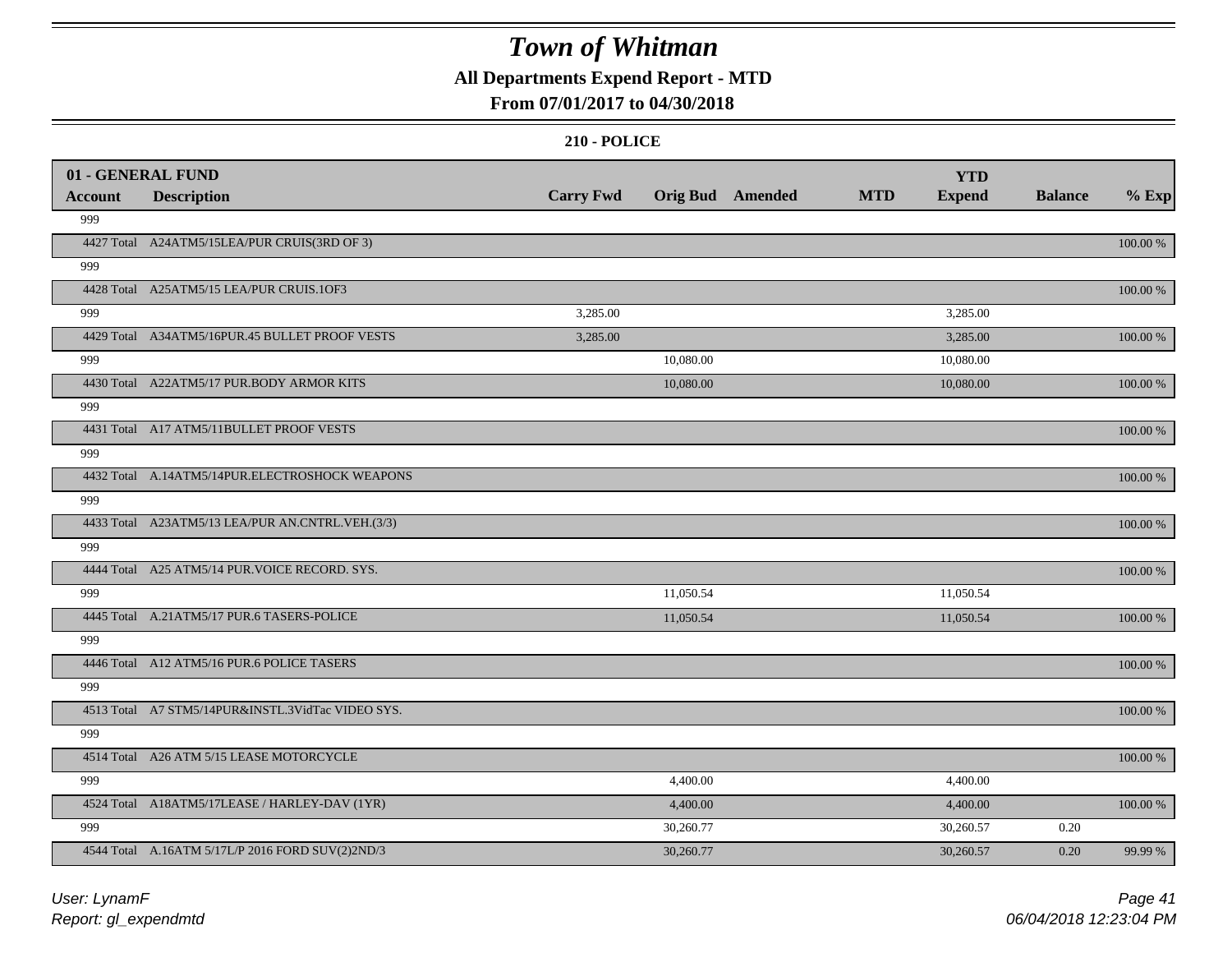### **All Departments Expend Report - MTD**

### **From 07/01/2017 to 04/30/2018**

|         | 01 - GENERAL FUND                              |                  |                 |           |            | <b>YTD</b>    |                |          |
|---------|------------------------------------------------|------------------|-----------------|-----------|------------|---------------|----------------|----------|
| Account | <b>Description</b>                             | <b>Carry Fwd</b> | <b>Orig Bud</b> | Amended   | <b>MTD</b> | <b>Expend</b> | <b>Balance</b> | $%$ Exp  |
| 999     |                                                |                  |                 |           |            |               |                |          |
|         | 4545 Total A.33ATM 5/16 L/P 2014CRUIS.3RD/3    |                  |                 |           |            |               |                | 100.00 % |
| 999     |                                                |                  |                 |           |            |               |                |          |
|         | 4546 Total A13ATM5/16PUR 2 MOBILE DATA TERM    |                  |                 |           |            |               |                | 100.00 % |
| 999     |                                                |                  |                 |           |            |               |                |          |
|         | 4550 Total A.24 ATM 5/15 L/P CRUISER 2ND 0F 3  |                  |                 |           |            |               |                | 100.00 % |
| 999     |                                                |                  | 13,732.91       |           |            | 13,732.91     |                |          |
|         | 4551 Total A.19 ATM 5/17 L/P FORD EXPLORER 1/3 |                  | 13,732.91       |           |            | 13,732.91     |                | 100.00 % |
| 999     |                                                |                  | 11,332.69       |           |            | 11,332.69     |                |          |
|         | 4571 Total A.17ATM5/17L/P 2015 CRUIS.3/3       |                  | 11,332.69       |           |            | 11,332.69     |                | 100.00 % |
|         | <b>210 Total POLICE</b>                        | 3,285.00         | 3,233,161.57    | 66,000.00 | 233,560.04 | 2,686,868.91  | 615,577.66     |          |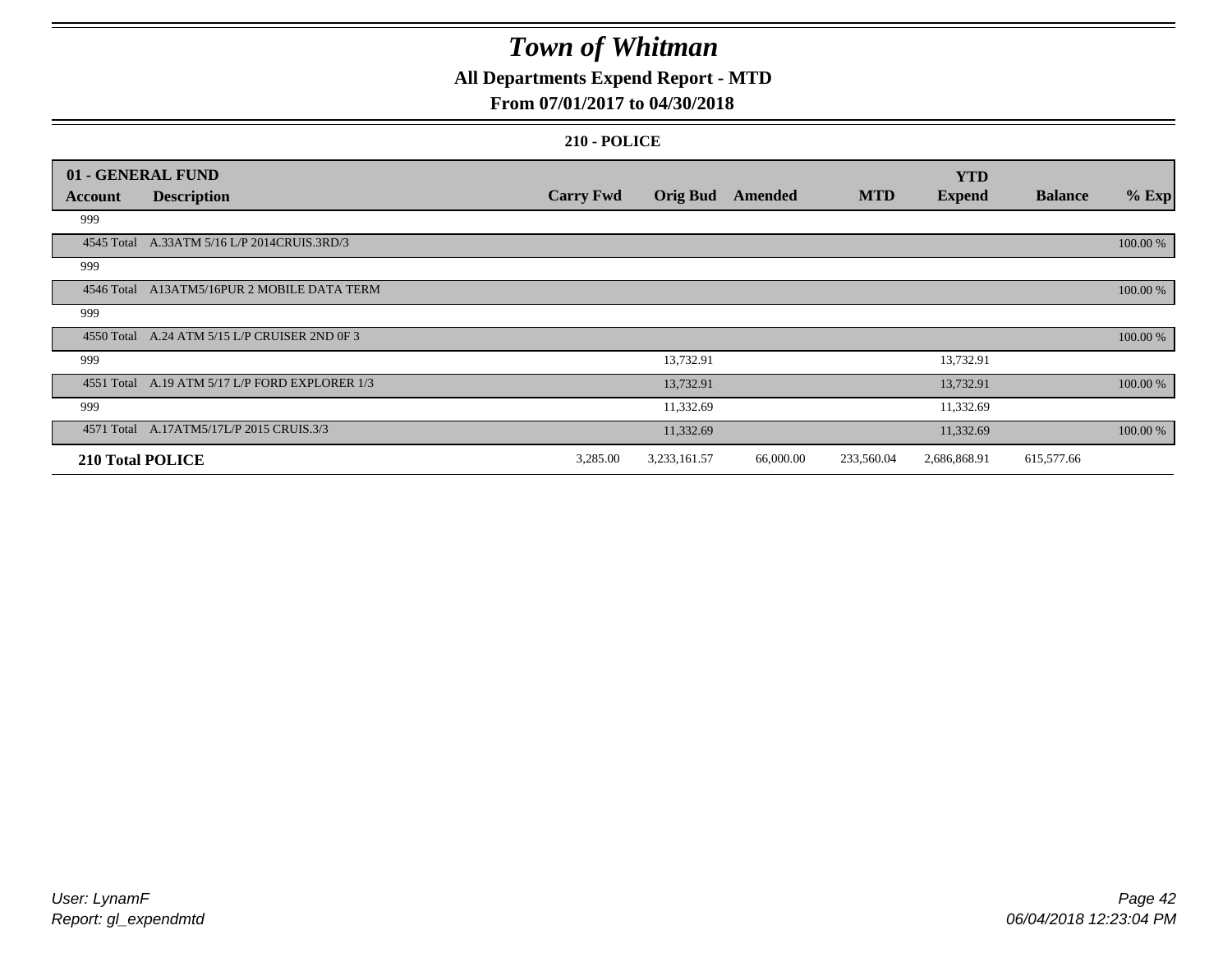### **All Departments Expend Report - MTD**

### **From 07/01/2017 to 04/30/2018**

|                | 01 - GENERAL FUND              |                  |              |                  |            | <b>YTD</b>    |                |             |
|----------------|--------------------------------|------------------|--------------|------------------|------------|---------------|----------------|-------------|
| <b>Account</b> | <b>Description</b>             | <b>Carry Fwd</b> |              | Orig Bud Amended | <b>MTD</b> | <b>Expend</b> | <b>Balance</b> | $%$ Exp     |
| $111\,$        | SALARIES-ADMINSTRATIVE         |                  | 157,500.00   |                  | 12,082.20  | 127,294.61    | 30,205.39      |             |
|                | 1000 Total SALARIES            |                  | 157,500.00   |                  | 12,082.20  | 127,294.61    | 30,205.39      | 80.82 %     |
| 112            | <b>SALARIES</b>                |                  | 2,887,814.00 | 96,500.00        | 145,103.44 | 1,457,922.40  | 1,526,391.60   |             |
| 130            | SALARIES-OVERTIME              |                  |              |                  | 40,143.48  | 637,897.73    | $-637,897.73$  |             |
| 138            | SICK LEAVE BUY-BACK            |                  |              |                  |            |               |                |             |
| 143            | SALARIES-COLLEGE INCENTIVE     |                  |              |                  |            |               |                |             |
| 145            | SALARIES-HOLIDAY               |                  |              |                  |            | 35,304.50     | $-35,304.50$   |             |
| 146            | SALARIES-LONGEVITY             |                  |              |                  |            |               |                |             |
| 940            | FY2016 ENCUMBRANCES            |                  |              |                  |            |               |                |             |
| 941            | FY 2017 ENCUMBRANCES           | 18,645.62        |              |                  |            | 17,941.33     | 704.29         |             |
| 949            | FY2014 ENCUMBRANCES            |                  |              |                  |            |               |                |             |
| 959            | FY2006 ENCUMBRANCES            |                  |              |                  |            |               |                |             |
|                | 1001 Total SALARIES            | 18,645.62        | 2,887,814.00 | 96,500.00        | 185,246.92 | 2,149,065.96  | 853,893.66     | 71.56 %     |
| 140            | SALARIES-CHIEF-COLLEGE INCENT. |                  |              |                  |            |               |                |             |
|                | 1002 Total SALARIES            |                  |              |                  |            |               |                | $100.00~\%$ |
| 141            | SALARIES-CHIEF-HOLIDAY         |                  |              |                  |            |               |                |             |
|                | 1003 Total SALARIES            |                  |              |                  |            |               |                | $100.00~\%$ |
| 121            | <b>CLERICAL I</b>              |                  | 40,439.00    |                  | 3,110.40   | 32,659.20     | 7,779.80       |             |
|                | 1004 Total SALARIES            |                  | 40,439.00    |                  | 3,110.40   | 32,659.20     | 7,779.80       | 80.76 %     |
| 130            | SALARIES-OVERTIME              |                  |              |                  |            |               |                |             |
|                | 1005 Total SALARIES            |                  |              |                  |            |               |                | 100.00 %    |
| 138            | SICK LEAVE BUY-BACK            |                  |              |                  |            |               |                |             |
|                | 1007 Total SALARIES            |                  |              |                  |            |               |                | 100.00 %    |
| 210            | <b>ELECTRICITY</b>             |                  |              |                  | 2,453.21   | 14,137.68     | $-14,137.68$   |             |
| 212            | <b>GAS (NATURAL)</b>           |                  |              |                  | 2,400.90   | 6,872.49      | $-6,872.49$    |             |
| 214            | OIL (HEATING)                  |                  |              |                  |            |               |                |             |
| 242            | <b>VEHICLE MAINTENANCE</b>     |                  |              |                  | 3,179.82   | 44,203.45     | $-44,203.45$   |             |
| 243            | EQUIPMENT MAINTENANCE          |                  |              |                  | 364.48     | 5,060.22      | $-5,060.22$    |             |
| 271            | <b>VEHICLE RENTAL</b>          |                  |              |                  |            |               |                |             |
| 305            | <b>INSTRUCTIONAL</b>           |                  |              |                  |            | 8,295.45      | $-8,295.45$    |             |

| User: LynamF         |  |
|----------------------|--|
| Report: gl_expendmtd |  |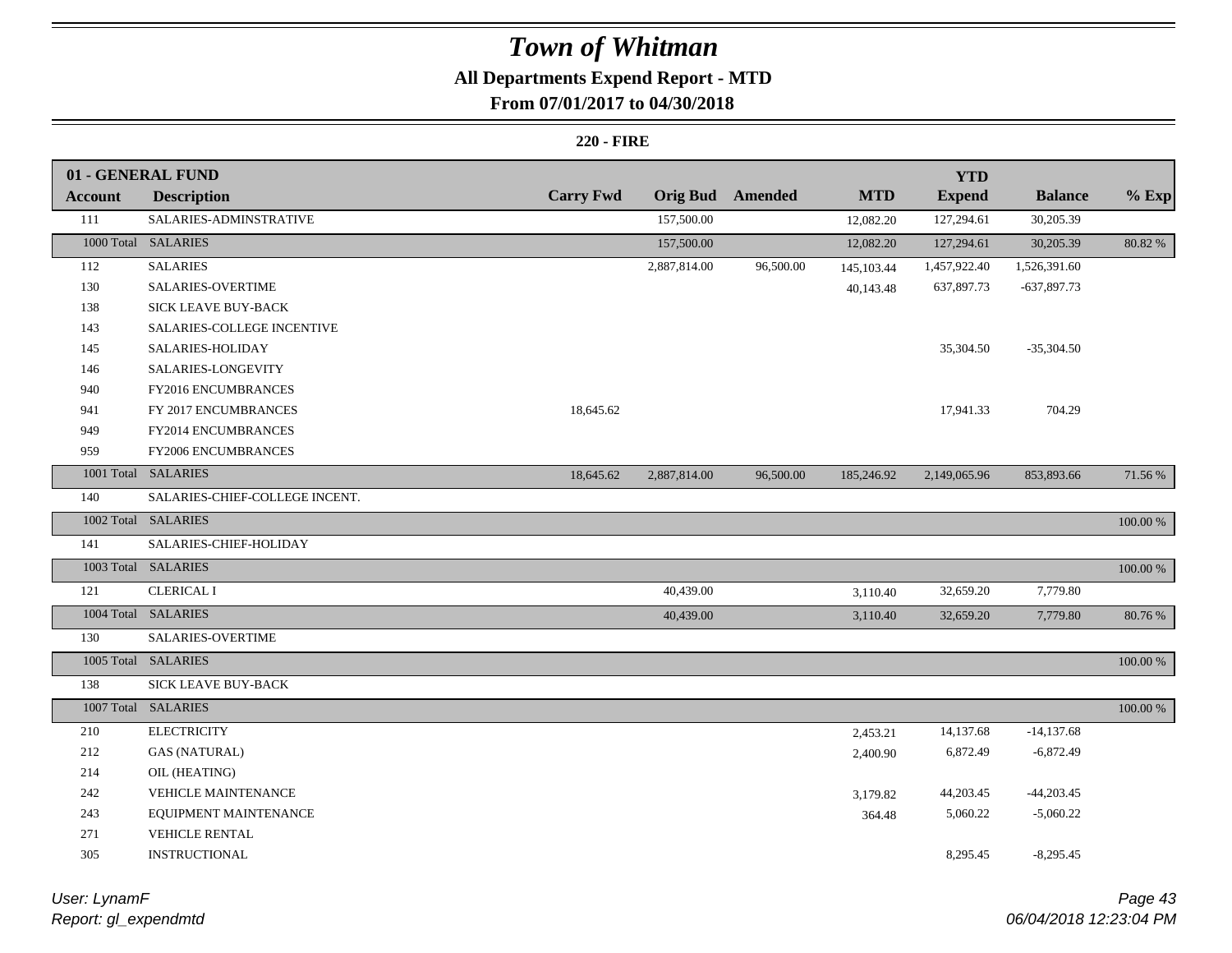### **All Departments Expend Report - MTD**

### **From 07/01/2017 to 04/30/2018**

|                | 01 - GENERAL FUND                        |                  |            |                         |            | <b>YTD</b>    |                |          |
|----------------|------------------------------------------|------------------|------------|-------------------------|------------|---------------|----------------|----------|
| <b>Account</b> | <b>Description</b>                       | <b>Carry Fwd</b> |            | <b>Orig Bud</b> Amended | <b>MTD</b> | <b>Expend</b> | <b>Balance</b> | $%$ Exp  |
| 340            | <b>TELEPHONE</b>                         |                  |            |                         |            |               |                |          |
| 341            | AMBULANCE LICENSES                       |                  |            |                         |            | 1,700.00      | $-1,700.00$    |          |
| 343            | <b>CELL PHONES</b>                       |                  |            |                         | 364.09     | 3,855.05      | $-3,855.05$    |          |
| 420            | OFFICE SUPPLIES                          |                  |            |                         | 29.99      | 94.99         | $-94.99$       |          |
| 430            | <b>BUILDING MAINTENANCE &amp; REPAIR</b> |                  |            |                         | 927.41     | 37,952.86     | $-37,952.86$   |          |
| 481            | <b>GASOLINE</b>                          |                  |            |                         | 1,398.46   | 15,124.29     | $-15,124.29$   |          |
| 580            | FIRE SUPPLIES/PROTECT GEAR               |                  |            |                         | 685.18     | 4,292.18      | $-4,292.18$    |          |
| 581            | AMBULANCE SUPPLIES & EXPENSE             |                  |            |                         | 3,755.55   | 10,584.35     | $-10,584.35$   |          |
| 582            | <b>UNIFORMS</b>                          |                  |            |                         |            | 27,860.66     | $-27,860.66$   |          |
| 585            | MISCELLANEOUS EXPENSE                    |                  | 200,000.00 | 25,000.00               | 2,628.33   | 23, 245. 35   | 201,754.65     |          |
| 320            | HEALTH CLUB MEMBERSHIPS                  |                  |            |                         |            |               |                |          |
| 717            | FIRE/SPRINKLER ALARM SYS.MAINT           |                  |            |                         |            |               |                |          |
| 730            | <b>ASSOCIATION DUES</b>                  |                  |            |                         |            | 1,724.00      | $-1,724.00$    |          |
| 731            | <b>MEETINGS</b>                          |                  |            |                         |            | 569.00        | $-569.00$      |          |
|                | 2000 Total EXPENSE                       |                  | 200,000.00 | 25,000.00               | 18,187.42  | 205,572.02    | 19,427.98      | 91.36%   |
| 354            | FIRE / SPRINKLER ALARM SYSTEM            |                  | 12,500.00  |                         | 1,835.00   | 8,633.85      | 3,866.15       |          |
|                | 2001 Total EXPENSE                       |                  | 12,500.00  |                         | 1,835.00   | 8,633.85      | 3,866.15       | 69.07 %  |
| 948            | <b>FY07 ENCUMBRANCES</b>                 |                  |            |                         |            |               |                |          |
| 939            | FY2015 ENCUMBRANCES                      |                  |            |                         |            |               |                |          |
| 940            | FY2016 ENCUMBRANCES                      |                  |            |                         |            |               |                |          |
| 941            | FY 2017 ENCUMBRANCES                     | 2,616.00         |            |                         |            | 2,616.00      |                |          |
| 943            | FY2012 ENCUMBRANCES                      |                  |            |                         |            |               |                |          |
| 945            | FY2013 ENCUMBRANCES                      |                  |            |                         |            |               |                |          |
| 946            | FY2010 ENCUMBRANCES                      |                  |            |                         |            |               |                |          |
| 949            | FY2014 ENCUMBRANCES                      |                  |            |                         |            |               |                |          |
| 953            | FY2009 ENCUMBRANCES                      |                  |            |                         |            |               |                |          |
| 958            | <b>FY2005 ENCUMBRANCES</b>               |                  |            |                         |            |               |                |          |
| 959            | FY2006 ENCUMBRANCES                      |                  |            |                         |            |               |                |          |
|                | 2002 Total EXPENSE                       | 2,616.00         |            |                         |            | 2,616.00      |                | 100.00 % |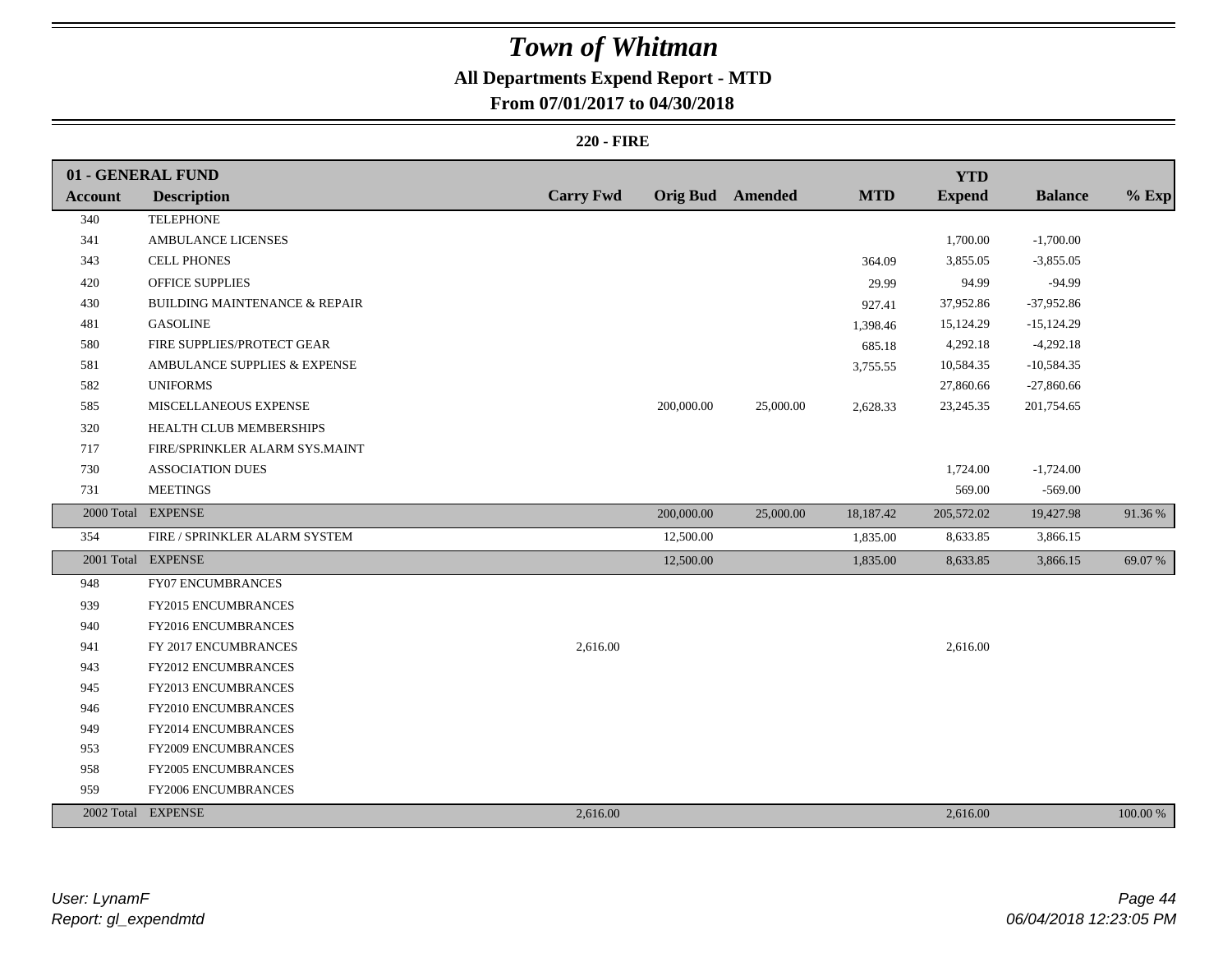### **All Departments Expend Report - MTD**

### **From 07/01/2017 to 04/30/2018**

|                | 01 - GENERAL FUND                                   |                  |                 |           |            | <b>YTD</b>    |                |             |
|----------------|-----------------------------------------------------|------------------|-----------------|-----------|------------|---------------|----------------|-------------|
| <b>Account</b> | <b>Description</b>                                  | <b>Carry Fwd</b> | <b>Orig Bud</b> | Amended   | <b>MTD</b> | <b>Expend</b> | <b>Balance</b> | $%$ Exp     |
| 382            | ARMORY BUILDING MAINTENANCE                         |                  | 10,000.00       |           | 2,168.08   | 4,896.63      | 5,103.37       |             |
|                | 2003 Total EXPENSE                                  |                  | 10,000.00       |           | 2,168.08   | 4,896.63      | 5,103.37       | 48.96 %     |
| 353            | REGIONAL DISPATCH                                   |                  | 53,045.00       |           |            | 40,925.00     | 12,120.00      |             |
|                | 2004 Total EXPENSE                                  |                  | 53,045.00       |           |            | 40,925.00     | 12,120.00      | 77.15 %     |
| 999            |                                                     |                  |                 |           |            |               |                |             |
|                | 4436 Total A.2 STM 5/4/15 PUR.FIRE/CHF AUTO         |                  |                 |           |            |               |                | 100.00 %    |
| 999            |                                                     |                  |                 |           |            |               |                |             |
|                | 4437 Total A20ATM5/15LEA/PUR2015PUMP.ENG.1/8        |                  |                 |           |            |               |                | $100.00~\%$ |
| 580            | FIRE SUPPLIES/PROTECT GEAR                          |                  | 20,000.00       |           |            | 20,000.00     |                |             |
|                | 4438 Total A.23ATM 5/17EQUIP NEW FIREFIGHTERS       |                  | 20,000.00       |           |            | 20,000.00     |                | 100.00 %    |
| 999            |                                                     |                  | 70,926.90       |           |            | 70,926.90     |                |             |
|                | 4439 Total A24ATM5/17L/P 2015 PUMP.ENG.3/8          |                  | 70,926.90       |           |            | 70,926.90     |                | 100.00 %    |
| 999            |                                                     |                  |                 |           |            |               |                |             |
|                | 4440 Total A21ATM 5/09 PUR.FIRE/CHF AUTO            |                  |                 |           |            |               |                | 100.00 %    |
| 999            |                                                     |                  |                 |           |            |               |                |             |
|                | 4441 Total A11ATM5/16 FUND REGIONAL DISPATCH        |                  |                 |           |            |               |                | $100.00~\%$ |
| 999            |                                                     |                  |                 |           |            |               |                |             |
|                | 4442 Total A.42 ATM5/16 PUR.PROT.EQ./FIRE DEPT      |                  |                 |           |            |               |                | 100.00 %    |
| 999            |                                                     |                  | 22,204.00       |           |            |               | 22,204.00      |             |
|                | 4443 Total A27ATM5/17 SELF CONT.BR.APPAR.10%MTCH    |                  | 22,204.00       |           |            |               | 22,204.00      | $0.00~\%$   |
| 999            |                                                     |                  |                 | 26,744.00 | 12,725.00  | 26,744.00     |                |             |
|                | 4458 Total A.16STM12/17REPL.ROOFTOP UNITS-FIRE STA. |                  |                 | 26,744.00 | 12,725.00  | 26,744.00     |                | $100.00~\%$ |
| 999            |                                                     |                  |                 |           |            |               |                |             |
|                | 4502 Total A19ATM5/15 LEA/PUR&EQUIP. AMB. (5/5)     |                  |                 |           |            |               |                | 100.00 %    |
| 999            |                                                     |                  |                 |           |            |               |                |             |
|                | 4517 Total A.39ATM5/16PUR.DEFIBRILLATORS            |                  |                 |           |            |               |                | 100.00 %    |
| 999            |                                                     |                  |                 |           |            |               |                |             |
|                | 4518 Total A.29 ATM 5/14 FUND REGIONAL DISPATCH     |                  |                 |           |            |               |                | 100.00 %    |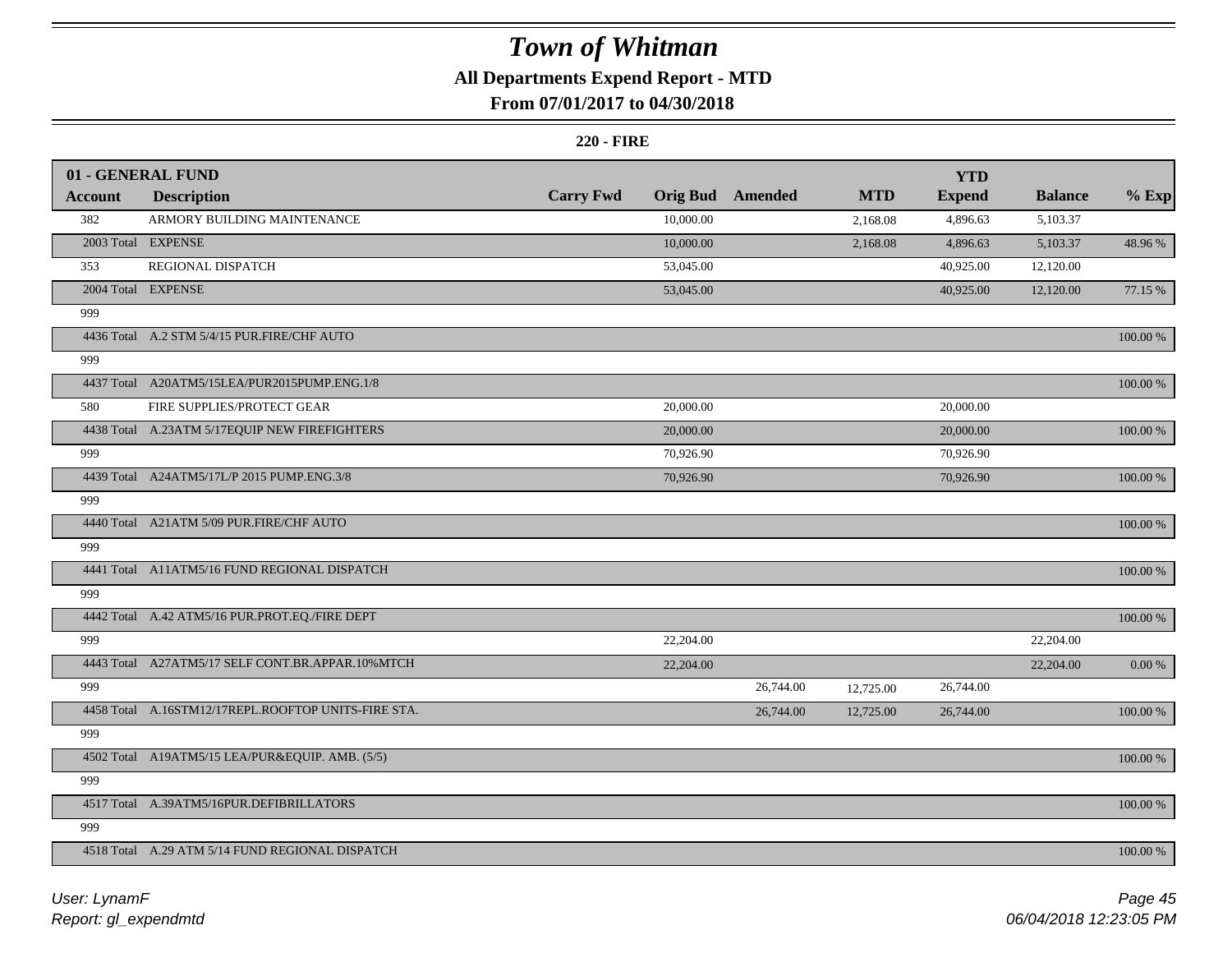### **All Departments Expend Report - MTD**

### **From 07/01/2017 to 04/30/2018**

|                | 01 - GENERAL FUND                                  |                  |                 |            |            | <b>YTD</b>    |                |            |
|----------------|----------------------------------------------------|------------------|-----------------|------------|------------|---------------|----------------|------------|
| Account        | <b>Description</b>                                 | <b>Carry Fwd</b> | <b>Orig Bud</b> | Amended    | <b>MTD</b> | <b>Expend</b> | <b>Balance</b> | $%$ Exp    |
| 999            |                                                    |                  | 60,000.00       | 15,000.00  |            | 11,832.07     | 63,167.93      |            |
|                | 4528 Total A25ATM5/17&19STM12/17REFURB1990PUMP.ENG |                  | 60,000.00       | 15,000.00  |            | 11,832.07     | 63,167.93      | 15.77 %    |
| 999            |                                                    |                  |                 |            |            |               |                |            |
|                | 4530 Total A.16ATM5/14 PUR EMS REPORTING SOFTWARE  |                  |                 |            |            |               |                | 100.00 %   |
| 999            |                                                    |                  | 40,050.28       |            |            | 39,955.74     | 94.54          |            |
|                | 4547 Total A.26 STM5/17 LEA/PUR.2017 AMB. 1/5      |                  | 40,050.28       |            |            | 39,955.74     | 94.54          | 99.76 %    |
| 999            |                                                    |                  |                 |            |            |               |                |            |
|                | 4554 Total A.38ATM5/16PUR.JAWS OF LIFE TOOLS       |                  |                 |            |            |               |                | 100.00 %   |
| 999            |                                                    |                  |                 |            |            |               |                |            |
|                | 4558 Total A19ATM5/14 REPL. FIRE STA.HEAT UNITS    |                  |                 |            |            |               |                | 100.00 %   |
| 999            |                                                    |                  |                 |            |            |               |                |            |
|                | 4559 Total A.40ATM5/16LEA/PUR&EQ.2012.AMB.4/4      |                  |                 |            |            |               |                | 100.00 %   |
| 999            |                                                    |                  |                 | 50,000.00  |            |               | 50,000.00      |            |
|                | 4566 Total A.18STM12/17RADIO SYSTEM-FIRE DEPT      |                  |                 | 50,000.00  |            |               | 50,000.00      | $0.00\,\%$ |
| 999            |                                                    |                  |                 |            |            |               |                |            |
|                | 4567 Total A.37ATM 5/16PUR2.AMB.STRCHS&STRUC.SYS   |                  |                 |            |            |               |                | 100.00 %   |
| 999            |                                                    |                  |                 |            |            |               |                |            |
|                | 4568 Total A.18ATM 5/14 PUR/EQ.FIRE COMMAND VEH.   |                  |                 |            |            |               |                | 100.00 %   |
| 220 Total FIRE |                                                    | 21,261.62        | 3,574,479.18    | 213,244.00 | 235,355.02 | 2,741,121.98  | 1,067,862.82   |            |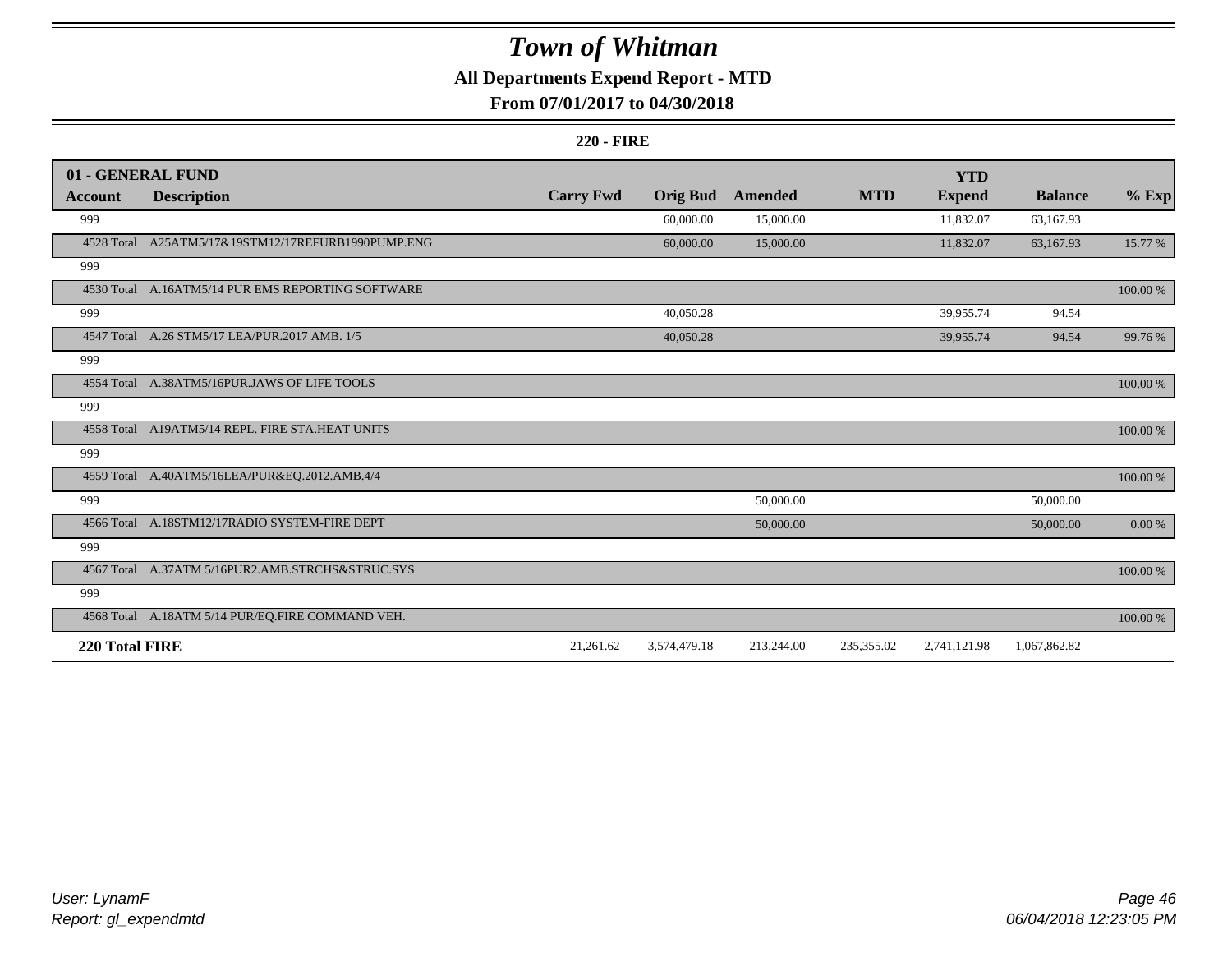**All Departments Expend Report - MTD**

### **From 07/01/2017 to 04/30/2018**

#### **221 - FIRE ALARM MAINTENANCE**

|         | 01 - GENERAL FUND                         |                  |                 |         |            | <b>YTD</b>    |                |          |
|---------|-------------------------------------------|------------------|-----------------|---------|------------|---------------|----------------|----------|
| Account | <b>Description</b>                        | <b>Carry Fwd</b> | <b>Orig Bud</b> | Amended | <b>MTD</b> | <b>Expend</b> | <b>Balance</b> | $%$ Exp  |
| 585     | MISCELLANEOUS EXPENSE                     |                  |                 |         |            |               |                |          |
|         | 2000 Total EXPENSE                        |                  |                 |         |            |               |                | 100.00 % |
| 945     | <b>FY2013 ENCUMBRANCES</b>                |                  |                 |         |            |               |                |          |
| 946     | <b>FY2010 ENCUMBRANCES</b>                |                  |                 |         |            |               |                |          |
| 949     | <b>FY2014 ENCUMBRANCES</b>                |                  |                 |         |            |               |                |          |
|         | 2001 Total EXPENSE                        |                  |                 |         |            |               |                | 100.00 % |
| 999     |                                           |                  |                 |         |            |               |                |          |
|         | 4423 Total A.4STM5/6/02FIRE ALMS.TN.BLDGS |                  |                 |         |            |               |                | 100.00 % |
|         | <b>221 Total FIRE ALARM MAINTENANCE</b>   |                  |                 |         |            |               |                |          |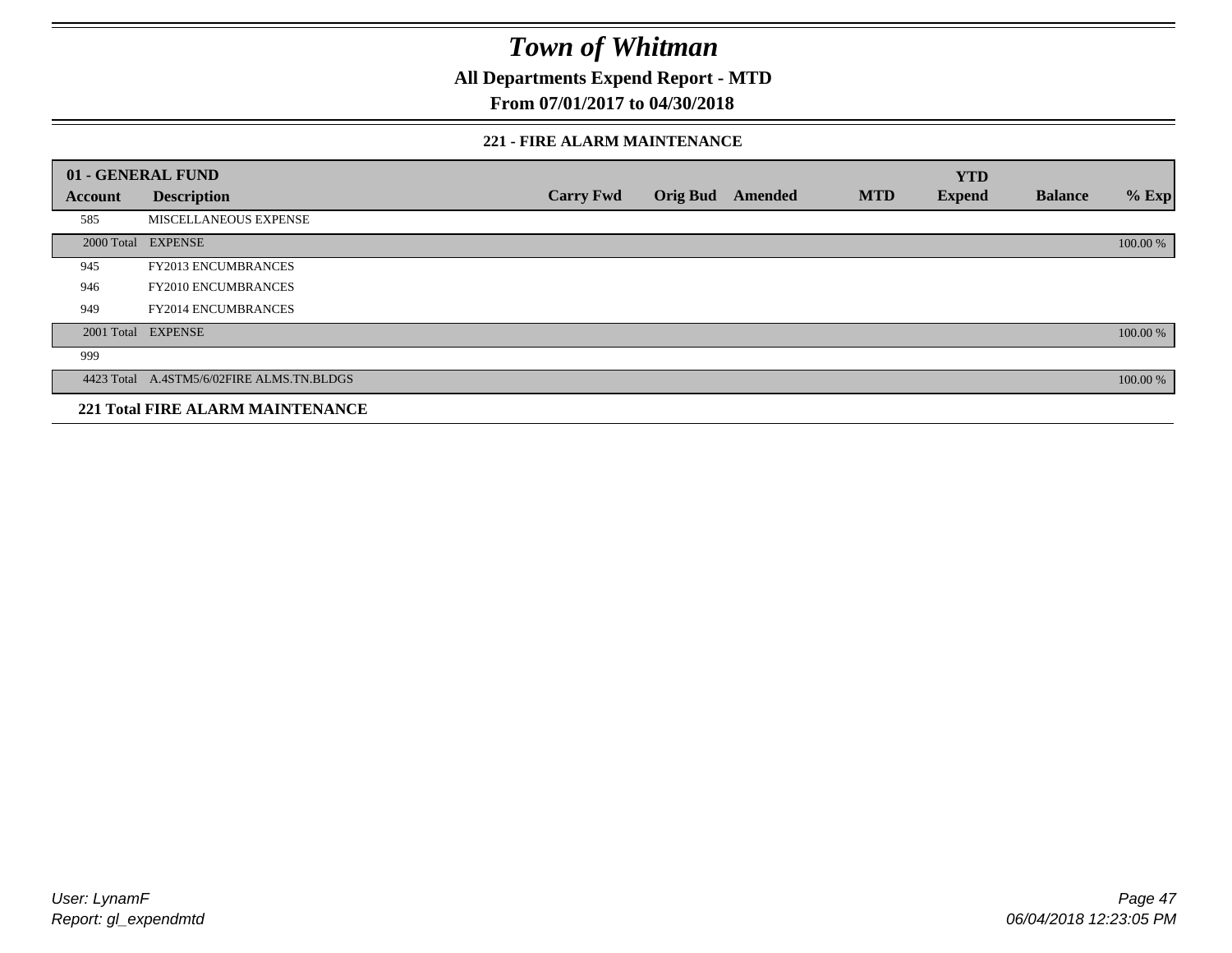### **All Departments Expend Report - MTD**

### **From 07/01/2017 to 04/30/2018**

#### **222 - FOREST FIRES**

|         | 01 - GENERAL FUND             |                  |                 |         |            | <b>YTD</b>    |                |          |
|---------|-------------------------------|------------------|-----------------|---------|------------|---------------|----------------|----------|
| Account | <b>Description</b>            | <b>Carry Fwd</b> | <b>Orig Bud</b> | Amended | <b>MTD</b> | <b>Expend</b> | <b>Balance</b> | $%$ Exp  |
| 112     | <b>SALARIES</b>               |                  |                 |         |            |               |                |          |
|         | 1000 Total SALARIES           |                  |                 |         |            |               |                | 100.00 % |
| 585     | MISCELLANEOUS EXPENSE         |                  | 2,000.00        |         |            | 2,000.00      |                |          |
|         | 2000 Total EXPENSE            |                  | 2,000.00        |         |            | 2,000.00      |                | 100.00 % |
| 943     | <b>FY2012 ENCUMBRANCES</b>    |                  |                 |         |            |               |                |          |
| 945     | <b>FY2013 ENCUMBRANCES</b>    |                  |                 |         |            |               |                |          |
| 946     | <b>FY2010 ENCUMBRANCES</b>    |                  |                 |         |            |               |                |          |
|         | 2001 Total EXPENSE            |                  |                 |         |            |               |                | 100.00 % |
|         | <b>222 Total FOREST FIRES</b> |                  | 2,000.00        |         |            | 2,000.00      |                |          |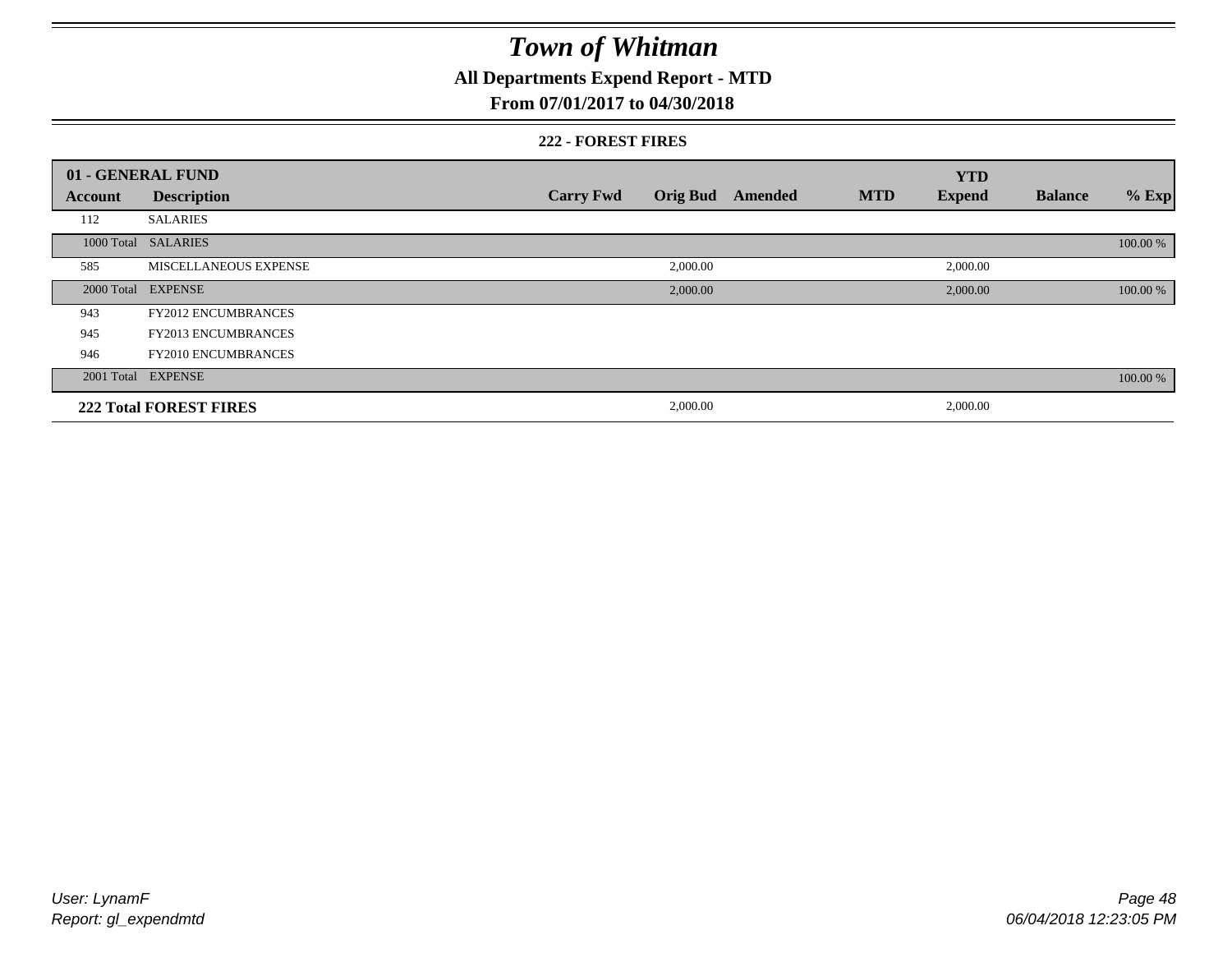**All Departments Expend Report - MTD**

**From 07/01/2017 to 04/30/2018**

#### **230 - RIGHT TO KNOW LAW BUDGET**

|         | 01 - GENERAL FUND                  |                  |                  |            | <b>YTD</b>    |                |          |
|---------|------------------------------------|------------------|------------------|------------|---------------|----------------|----------|
| Account | <b>Description</b>                 | <b>Carry Fwd</b> | Orig Bud Amended | <b>MTD</b> | <b>Expend</b> | <b>Balance</b> | $%$ Exp  |
| 585     | MISCELLANEOUS EXPENSE              |                  |                  |            |               |                |          |
|         | 2000 Total EXPENSE                 |                  |                  |            |               |                | 100.00 % |
|         | 230 Total RIGHT TO KNOW LAW BUDGET |                  |                  |            |               |                |          |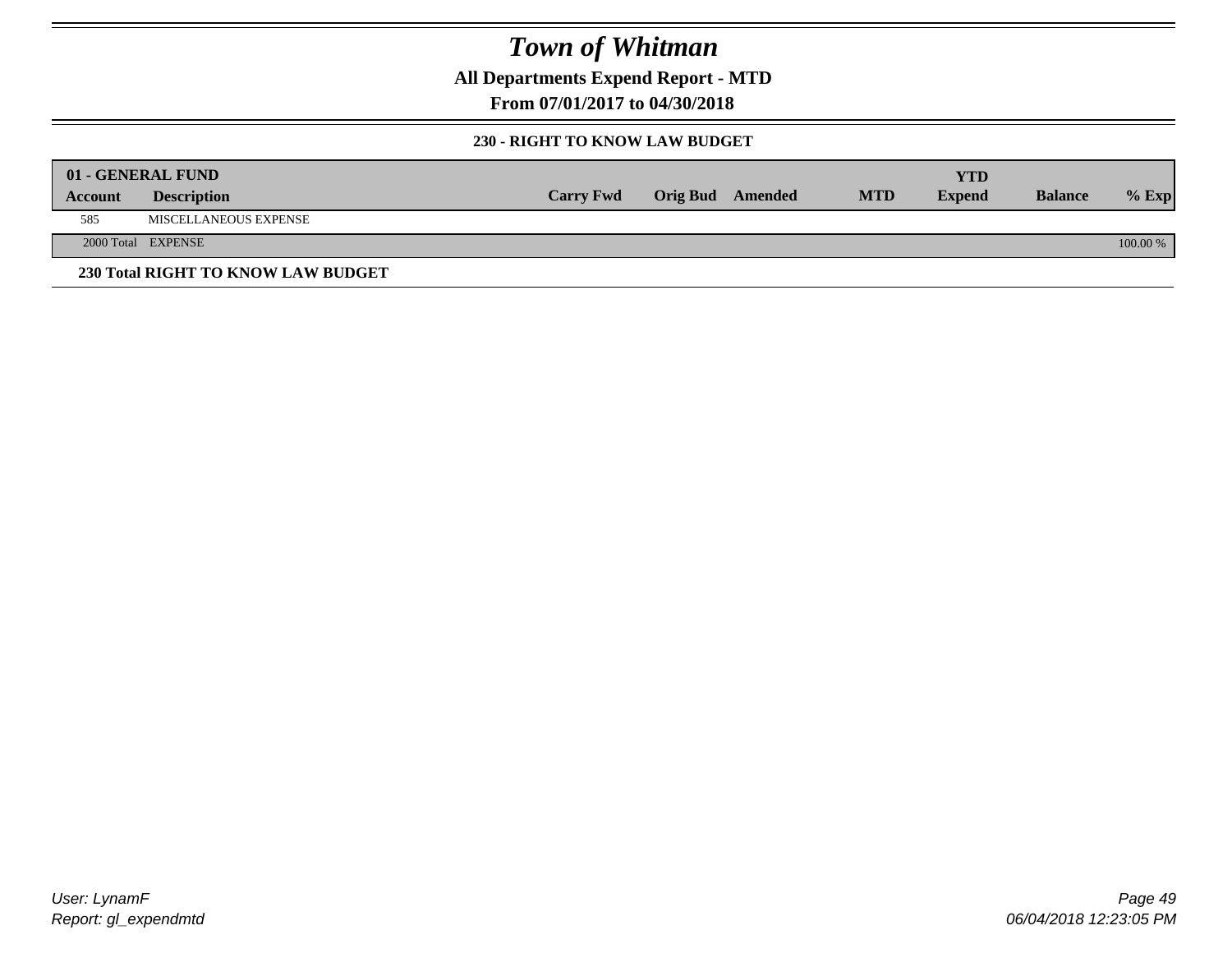**All Departments Expend Report - MTD**

**From 07/01/2017 to 04/30/2018**

#### **231 - AMBULANCE REPAIR**

|         | 01 - GENERAL FUND          |                  |                 |         |            | <b>YTD</b>    |                |          |
|---------|----------------------------|------------------|-----------------|---------|------------|---------------|----------------|----------|
| Account | <b>Description</b>         | <b>Carry Fwd</b> | <b>Orig Bud</b> | Amended | <b>MTD</b> | <b>Expend</b> | <b>Balance</b> | $%$ Exp  |
| 585     | MISCELLANEOUS EXPENSE      |                  | 25,000.00       |         | 1.668.65   | 20.942.33     | 4,057.67       |          |
|         | 2000 Total EXPENSE         |                  | 25,000.00       |         | 1.668.65   | 20,942.33     | 4.057.67       | 83.76 %  |
| 939     | <b>FY2015 ENCUMBRANCES</b> |                  |                 |         |            |               |                |          |
|         | 2001 Total EXPENSE         |                  |                 |         |            |               |                | 100.00 % |
|         | 231 Total AMBULANCE REPAIR |                  | 25,000.00       |         | 1,668.65   | 20,942.33     | 4,057.67       |          |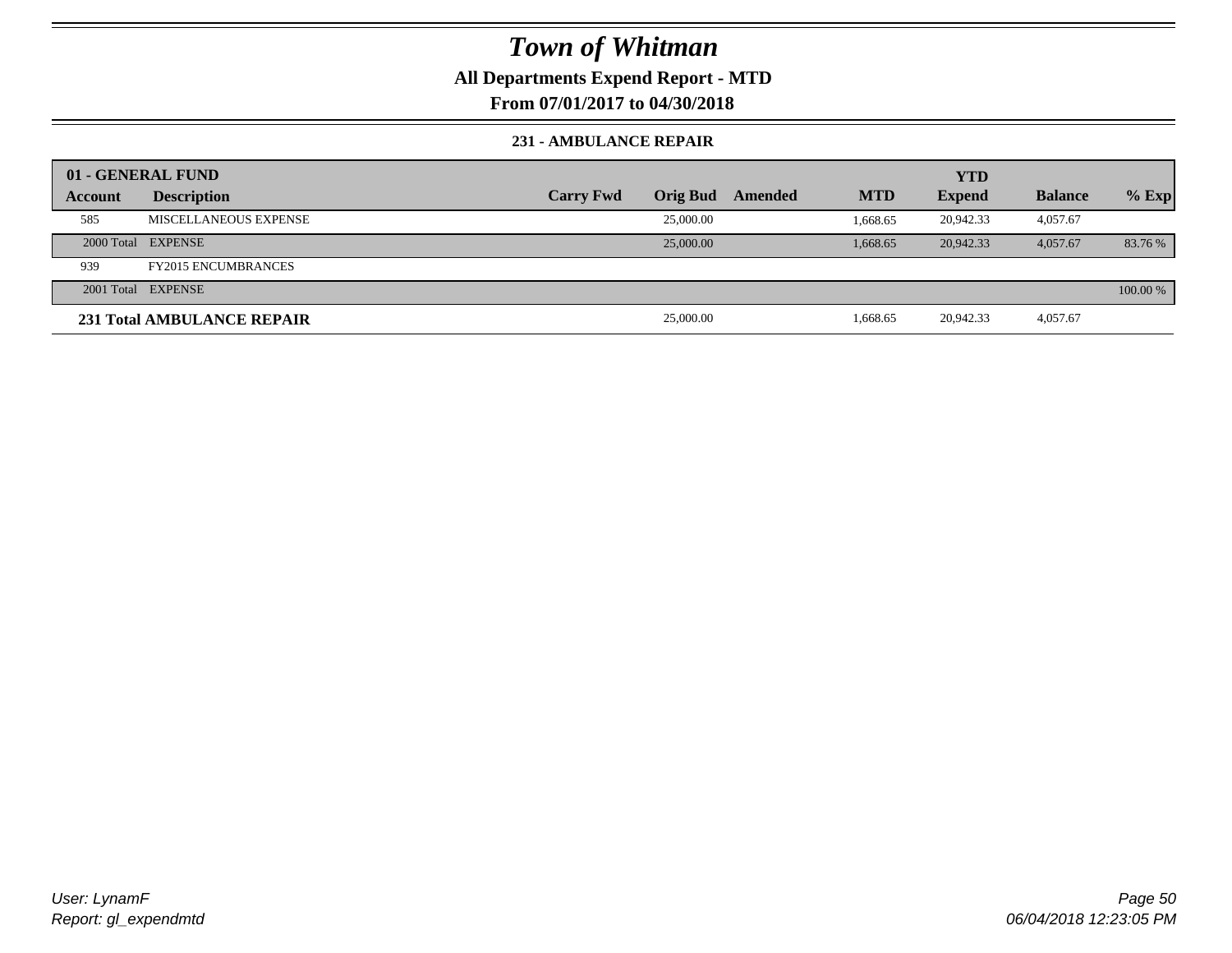**All Departments Expend Report - MTD**

**From 07/01/2017 to 04/30/2018**

#### **233 - AMBULANCE BILLING**

|         | 01 - GENERAL FUND           |                  |                 |         |            | <b>YTD</b>    |                |          |
|---------|-----------------------------|------------------|-----------------|---------|------------|---------------|----------------|----------|
| Account | <b>Description</b>          | <b>Carry Fwd</b> | <b>Orig Bud</b> | Amended | <b>MTD</b> | <b>Expend</b> | <b>Balance</b> | $%$ Exp  |
| 252     | <b>SERVICES</b>             |                  | 28,000.00       |         | 2,475.31   | 28,000.00     |                |          |
|         | 2000 Total EXPENSE          |                  | 28,000.00       |         | 2,475.31   | 28,000.00     |                | 100.00 % |
| 941     | FY 2017 ENCUMBRANCES        | 3,254.58         |                 |         |            | 3,254.58      |                |          |
| 943     | <b>FY2012 ENCUMBRANCES</b>  |                  |                 |         |            |               |                |          |
| 945     | <b>FY2013 ENCUMBRANCES</b>  |                  |                 |         |            |               |                |          |
| 946     | <b>FY2010 ENCUMBRANCES</b>  |                  |                 |         |            |               |                |          |
| 949     | <b>FY2014 ENCUMBRANCES</b>  |                  |                 |         |            |               |                |          |
| 959     | <b>FY2006 ENCUMBRANCES</b>  |                  |                 |         |            |               |                |          |
|         | 2001 Total EXPENSE          | 3,254.58         |                 |         |            | 3,254.58      |                | 100.00 % |
|         | 233 Total AMBULANCE BILLING | 3,254.58         | 28,000.00       |         | 2,475.31   | 31,254.58     |                |          |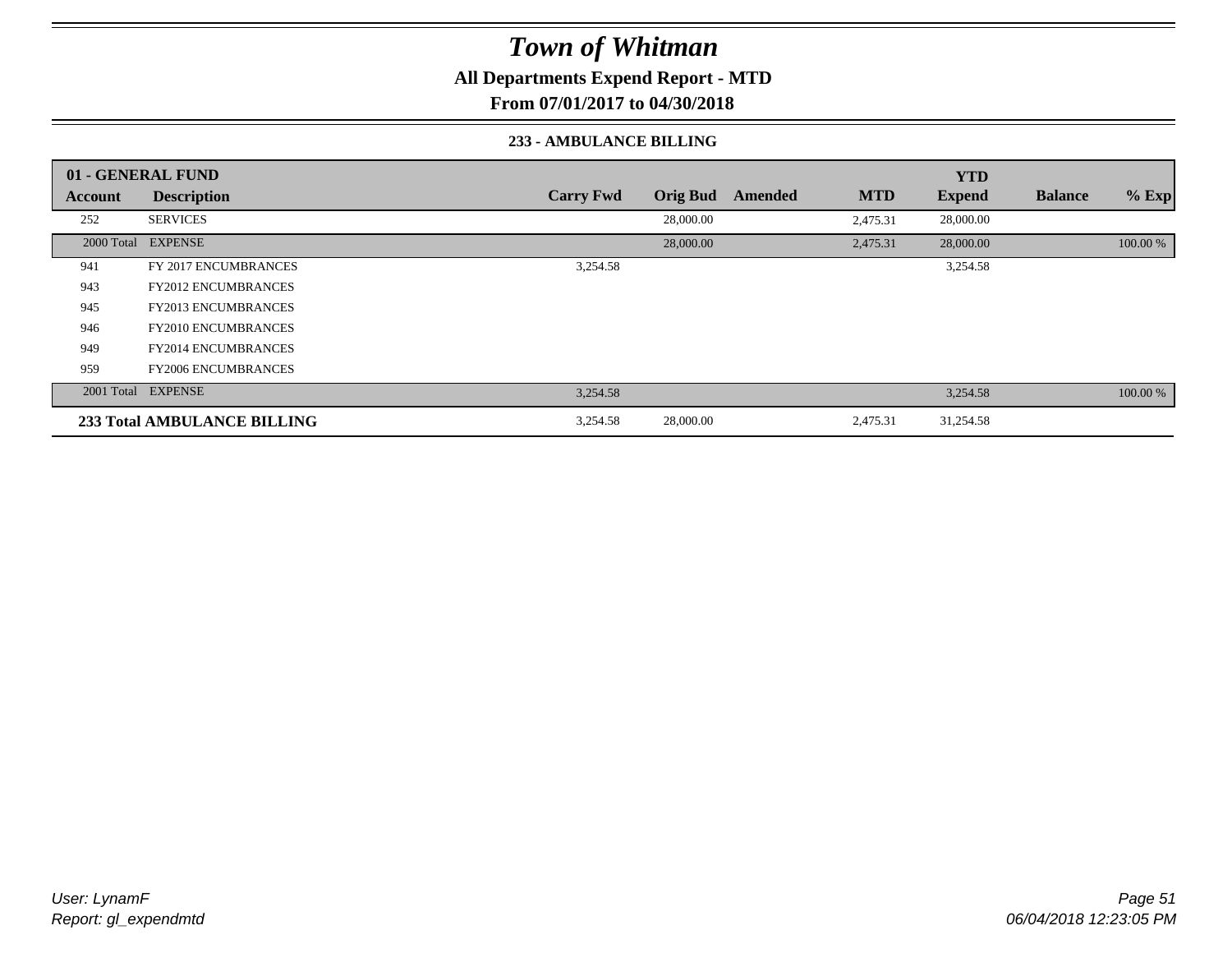### **All Departments Expend Report - MTD**

**From 07/01/2017 to 04/30/2018**

#### **241 - BUILDING INSPECTOR**

|                | 01 - GENERAL FUND                   |                  |                                       | <b>YTD</b>    |                |          |
|----------------|-------------------------------------|------------------|---------------------------------------|---------------|----------------|----------|
| <b>Account</b> | <b>Description</b>                  | <b>Carry Fwd</b> | <b>Orig Bud</b> Amended<br><b>MTD</b> | <b>Expend</b> | <b>Balance</b> | $%$ Exp  |
| 120            | SALARIES-PART TIME                  | 64,201.00        | 4,938.52                              | 51,854.46     | 12,346.54      |          |
|                | 1000 Total SALARIES                 | 64,201.00        | 4,938.52                              | 51,854.46     | 12,346.54      | 80.76 %  |
| 121            | <b>CLERICAL I</b>                   | 46,257.00        | 3,558.16                              | 37,114.26     | 9,142.74       |          |
|                | 1001 Total SALARIES                 | 46,257.00        | 3,558.16                              | 37,114.26     | 9,142.74       | 80.23 %  |
| 126            | <b>CLERICAL II</b>                  |                  |                                       |               |                |          |
|                | 1002 Total SALARIES                 |                  |                                       |               |                | 100.00 % |
| 133            | <b>ASSISTANT</b>                    | 1,700.00         |                                       | 250.00        | 1,450.00       |          |
|                | 1003 Total SALARIES                 | 1,700.00         |                                       | 250.00        | 1,450.00       | 14.70 %  |
| 242            | VEHICLE MAINTENANCE                 |                  |                                       |               |                |          |
| 340            | <b>TELEPHONE</b>                    |                  |                                       |               |                |          |
| 343            | <b>CELL PHONES</b>                  |                  | 50.99                                 | 356.93        | $-356.93$      |          |
| 420            | <b>OFFICE SUPPLIES</b>              |                  | 100.86                                | 1,239.39      | $-1,239.39$    |          |
| 481            | <b>GASOLINE</b>                     |                  |                                       |               |                |          |
| 585            | MISCELLANEOUS EXPENSE               | 4,869.00         |                                       |               | 4,869.00       |          |
| 730            | <b>ASSOCIATION DUES</b>             |                  |                                       | 70.00         | $-70.00$       |          |
| 731            | <b>MEETINGS</b>                     |                  | 175.00                                | 458.50        | $-458.50$      |          |
| 746            | <b>AUTO EXPENSE</b>                 |                  | 85.68                                 | 558.91        | $-558.91$      |          |
|                | 2000 Total EXPENSE                  | 4,869.00         | 412.53                                | 2,683.73      | 2,185.27       | 55.11 %  |
| 710            | IN STATE TRAVEL                     |                  |                                       |               |                |          |
| 746            | <b>AUTO EXPENSE</b>                 | 800.00           |                                       | 406.55        | 393.45         |          |
|                | 2001 Total EXPENSE                  | 800.00           |                                       | 406.55        | 393.45         | 50.81 %  |
| 940            | FY2016 ENCUMBRANCES                 |                  |                                       |               |                |          |
| 943            | FY2012 ENCUMBRANCES                 |                  |                                       |               |                |          |
| 939            | FY2015 ENCUMBRANCES                 |                  |                                       |               |                |          |
| 949            | FY2014 ENCUMBRANCES                 |                  |                                       |               |                |          |
|                | 2002 Total EXPENSE                  |                  |                                       |               |                | 100.00 % |
| 750            | RS.FD.-DEMO.BARN-655 WASHINGTON ST. |                  |                                       |               |                |          |
|                | 2003 Total EXPENSE                  |                  |                                       |               |                | 100.00 % |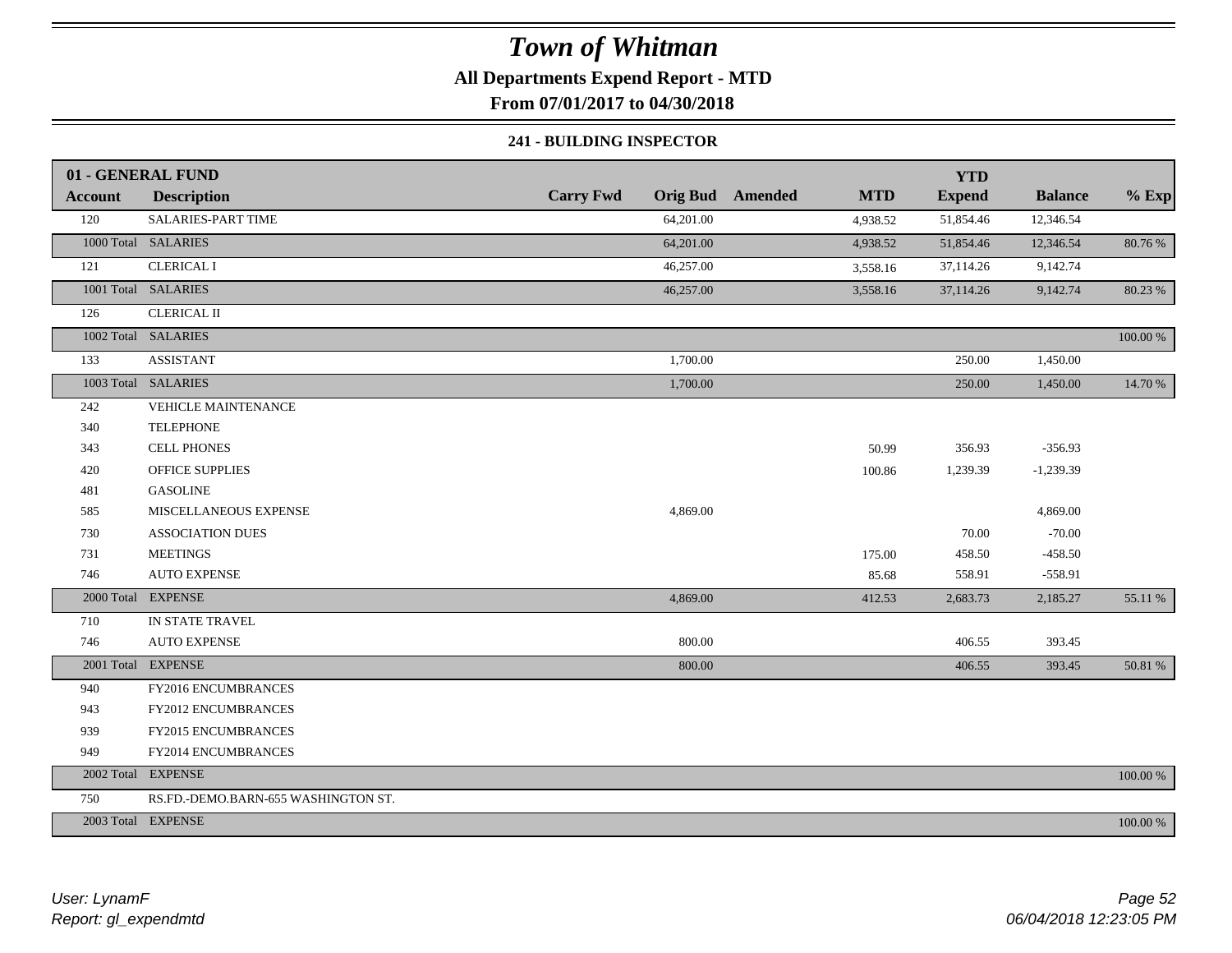### **All Departments Expend Report - MTD**

### **From 07/01/2017 to 04/30/2018**

#### **241 - BUILDING INSPECTOR**

|         | 01 - GENERAL FUND                     |                  |            |         |            | <b>YTD</b>    |                |            |
|---------|---------------------------------------|------------------|------------|---------|------------|---------------|----------------|------------|
| Account | <b>Description</b>                    | <b>Carry Fwd</b> | Orig Bud   | Amended | <b>MTD</b> | <b>Expend</b> | <b>Balance</b> | $%$ Exp    |
| 753     | RS.FD.-COND.PROP.- 64 STAR ST.        |                  |            |         |            |               |                |            |
| 754     | RES. FND. TR. - BOARD UP 35 EAST AVE. |                  |            |         |            |               |                |            |
|         | 2004 Total EXPENSE                    |                  |            |         |            |               |                | $100.00\%$ |
|         | 241 Total BUILDING INSPECTOR          |                  | 117,827.00 |         | 8,909.21   | 92,309.00     | 25,518.00      |            |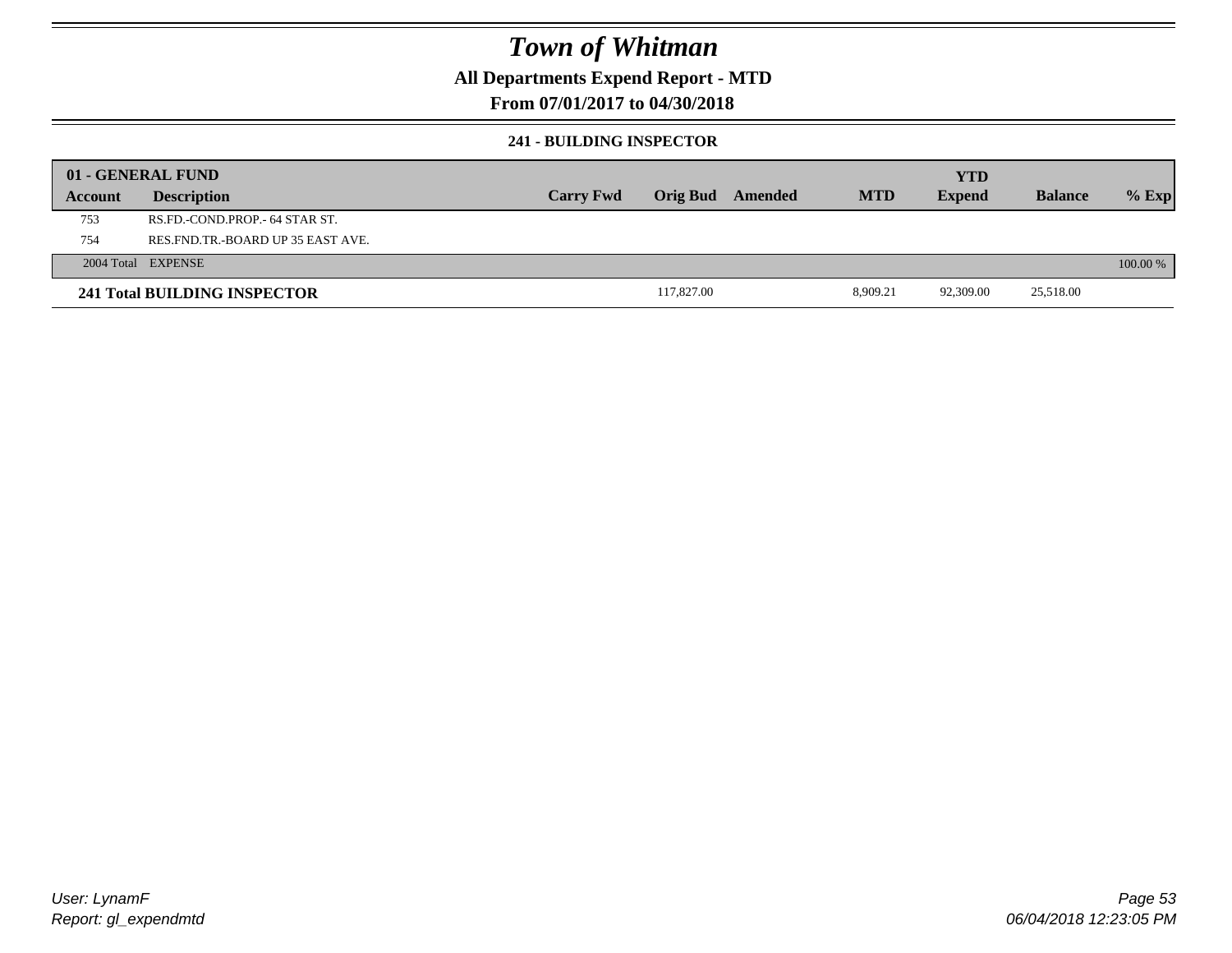### **All Departments Expend Report - MTD**

**From 07/01/2017 to 04/30/2018**

#### **242 - GAS INSPECTOR**

|                | 01 - GENERAL FUND              |                                     |                       | <b>YTD</b>    |                |         |
|----------------|--------------------------------|-------------------------------------|-----------------------|---------------|----------------|---------|
| <b>Account</b> | <b>Description</b>             | <b>Orig Bud</b><br><b>Carry Fwd</b> | <b>MTD</b><br>Amended | <b>Expend</b> | <b>Balance</b> | $%$ Exp |
| 120            | <b>SALARIES-PART TIME</b>      | 4,571.00                            | 380.92                | 3,809.20      | 761.80         |         |
|                | 1000 Total SALARIES            | 4,571.00                            | 380.92                | 3,809.20      | 761.80         | 83.33 % |
| 420            | <b>OFFICE SUPPLIES</b>         |                                     |                       |               |                |         |
| 585            | MISCELLANEOUS EXPENSE          | 400.00                              |                       |               | 400.00         |         |
| 710            | <b>IN STATE TRAVEL</b>         |                                     |                       | 113.96        | $-113.96$      |         |
| 731            | <b>MEETINGS</b>                |                                     |                       | 270.00        | $-270.00$      |         |
|                | 2000 Total EXPENSE             | 400.00                              |                       | 383.96        | 16.04          | 95.99 % |
|                | <b>242 Total GAS INSPECTOR</b> | 4,971.00                            | 380.92                | 4,193.16      | 777.84         |         |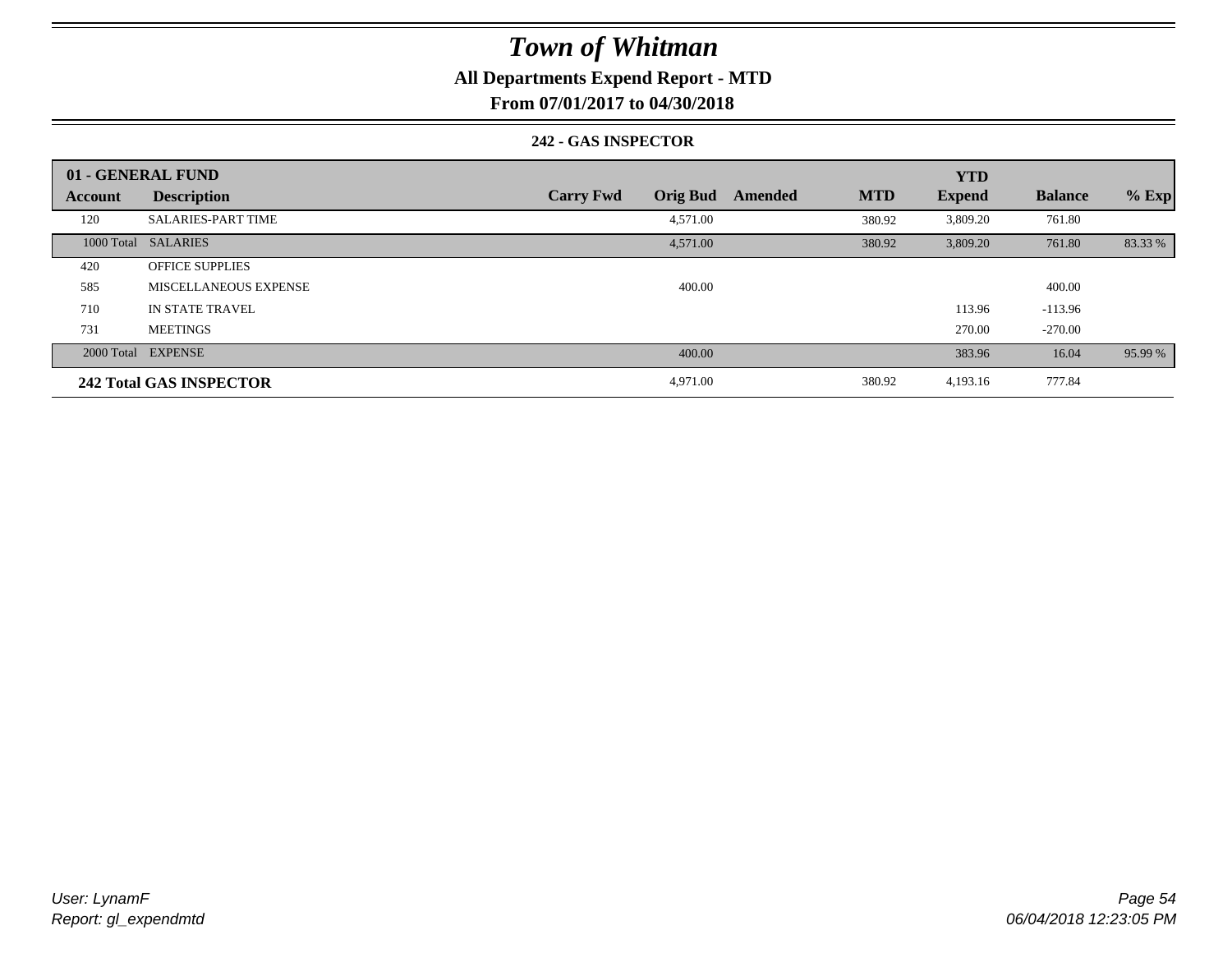### **All Departments Expend Report - MTD**

**From 07/01/2017 to 04/30/2018**

#### **243 - PLUMBING INSPECTOR**

|         | 01 - GENERAL FUND            |                                     |                       | <b>YTD</b>    |                |         |
|---------|------------------------------|-------------------------------------|-----------------------|---------------|----------------|---------|
| Account | <b>Description</b>           | <b>Orig Bud</b><br><b>Carry Fwd</b> | <b>MTD</b><br>Amended | <b>Expend</b> | <b>Balance</b> | $%$ Exp |
| 120     | <b>SALARIES-PART TIME</b>    | 11.106.00                           | 925.50                | 9,255.00      | 1,851.00       |         |
|         | 1000 Total SALARIES          | 11,106.00                           | 925.50                | 9,255.00      | 1,851.00       | 83.33 % |
| 420     | <b>OFFICE SUPPLIES</b>       |                                     |                       |               |                |         |
| 585     | MISCELLANEOUS EXPENSE        | 500.00                              |                       |               | 500.00         |         |
| 710     | IN STATE TRAVEL              |                                     | 17.44                 | 35.42         | $-35.42$       |         |
| 731     | <b>MEETINGS</b>              |                                     |                       | 125.00        | $-125.00$      |         |
|         | 2000 Total EXPENSE           | 500.00                              | 17.44                 | 160.42        | 339.58         | 32.08 % |
|         | 243 Total PLUMBING INSPECTOR | 11,606.00                           | 942.94                | 9,415.42      | 2,190.58       |         |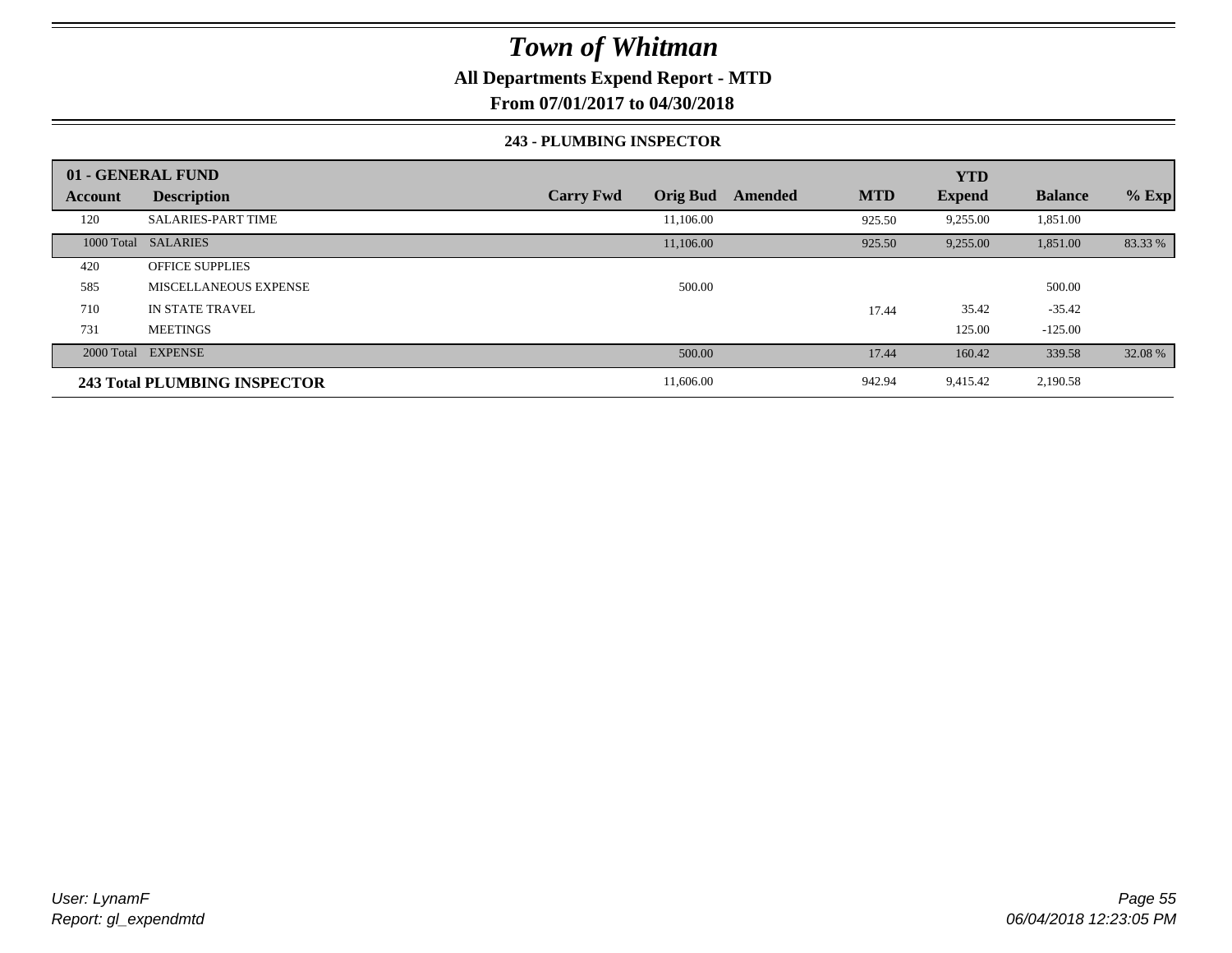**All Departments Expend Report - MTD**

**From 07/01/2017 to 04/30/2018**

#### **244 - SEALER OF WEIGHTS & MEASURES**

|                | 01 - GENERAL FUND                        |                  |                 |         |            | <b>YTD</b>    |                |             |
|----------------|------------------------------------------|------------------|-----------------|---------|------------|---------------|----------------|-------------|
| <b>Account</b> | <b>Description</b>                       | <b>Carry Fwd</b> | <b>Orig Bud</b> | Amended | <b>MTD</b> | <b>Expend</b> | <b>Balance</b> | $%$ Exp     |
| 120            | <b>SALARIES-PART TIME</b>                |                  | 4,526.00        |         | 377.16     | 3,205.86      | 1,320.14       |             |
|                | 1000 Total SALARIES                      |                  | 4,526.00        |         | 377.16     | 3,205.86      | 1,320.14       | 70.83 %     |
| 420            | <b>OFFICE SUPPLIES</b>                   |                  |                 |         |            | 145.00        | $-145.00$      |             |
| 585            | MISCELLANEOUS EXPENSE                    |                  | 550.00          |         |            | 58.00         | 492.00         |             |
| 710            | IN STATE TRAVEL                          |                  |                 |         |            |               |                |             |
| 730            | <b>ASSOCIATION DUES</b>                  |                  |                 |         |            |               |                |             |
| 731            | <b>MEETINGS</b>                          |                  |                 |         |            |               |                |             |
|                | 2000 Total EXPENSE                       |                  | 550.00          |         |            | 203.00        | 347.00         | 36.90 %     |
| 243            | EQUIPMENT MAINTENANCE                    |                  | 125.00          |         |            |               | 125.00         |             |
|                | 2001 Total EXPENSE                       |                  | 125.00          |         |            |               | 125.00         | 0.00 %      |
| 949            | FY2014 ENCUMBRANCES                      |                  |                 |         |            |               |                |             |
|                | 2002 Total EXPENSE                       |                  |                 |         |            |               |                | 100.00 %    |
| 999            |                                          |                  |                 |         |            |               |                |             |
|                | 3801 Total RESERVE FND.TRAN. - EQUIPMENT |                  |                 |         |            |               |                | $100.00~\%$ |
|                | 244 Total SEALER OF WEIGHTS & MEASURES   |                  | 5,201.00        |         | 377.16     | 3,408.86      | 1,792.14       |             |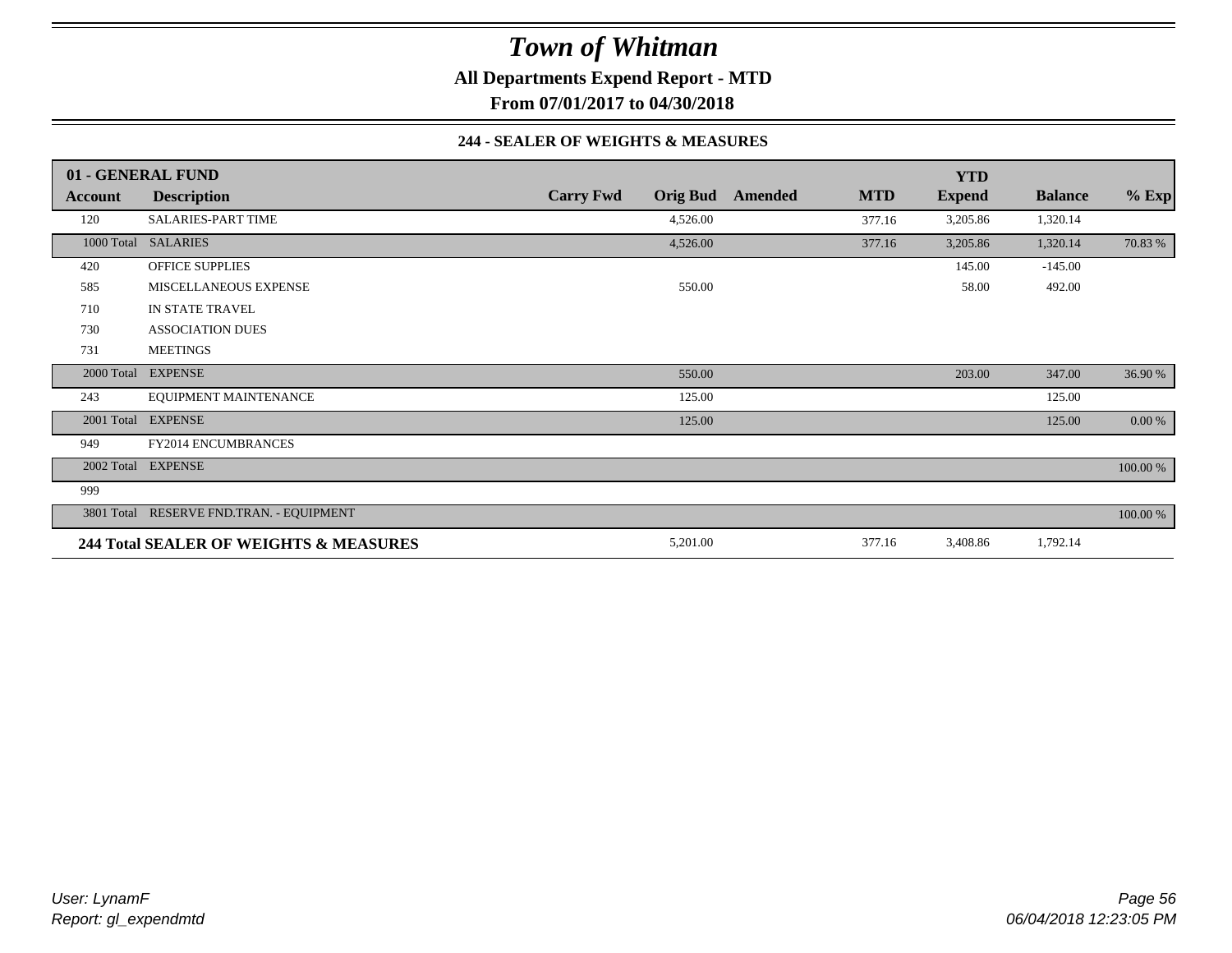**All Departments Expend Report - MTD**

**From 07/01/2017 to 04/30/2018**

#### **245 - ELECTRICAL INSPECTOR**

|         | 01 - GENERAL FUND              |                                     |                       | <b>YTD</b>    |                |          |
|---------|--------------------------------|-------------------------------------|-----------------------|---------------|----------------|----------|
| Account | <b>Description</b>             | <b>Orig Bud</b><br><b>Carry Fwd</b> | <b>MTD</b><br>Amended | <b>Expend</b> | <b>Balance</b> | $%$ Exp  |
| 120     | <b>SALARIES-PART TIME</b>      | 16,454.00                           | 1,371.17              | 13,711.70     | 2,742.30       |          |
| 219     | <b>EMERGENCY RESPONSE</b>      | 1,200.00                            | 240.00                | 1,380.00      | $-180.00$      |          |
|         | 1000 Total SALARIES            | 17,654.00                           | 1,611.17              | 15,091.70     | 2,562.30       | 85.48%   |
| 340     | <b>TELEPHONE</b>               |                                     |                       |               |                |          |
| 343     | <b>CELL PHONES</b>             |                                     |                       |               |                |          |
| 420     | <b>OFFICE SUPPLIES</b>         |                                     |                       |               |                |          |
| 585     | MISCELLANEOUS EXPENSE          | 2,600.00                            |                       | 100.00        | 2,500.00       |          |
| 710     | IN STATE TRAVEL                |                                     |                       | 32.10         | $-32.10$       |          |
| 948     | <b>FY07 ENCUMBRANCES</b>       |                                     |                       |               |                |          |
|         | 2000 Total EXPENSE             | 2,600.00                            |                       | 132.10        | 2,467.90       | 5.08 %   |
| 948     | <b>FY07 ENCUMBRANCES</b>       |                                     |                       |               |                |          |
|         | 2001 Total EXPENSE             |                                     |                       |               |                | 100.00 % |
|         | 245 Total ELECTRICAL INSPECTOR | 20,254.00                           | 1,611.17              | 15,223.80     | 5,030.20       |          |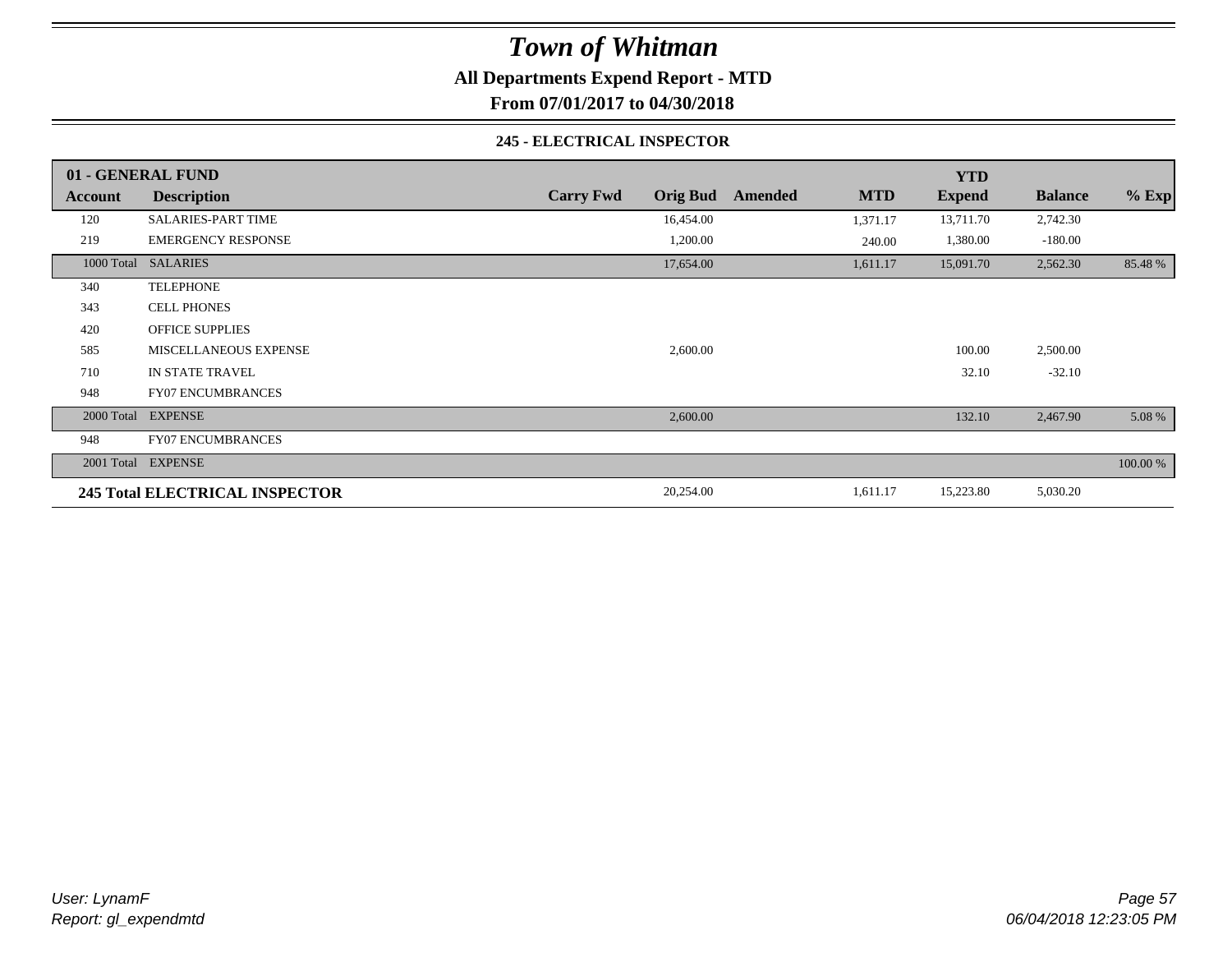**All Departments Expend Report - MTD**

### **From 07/01/2017 to 04/30/2018**

#### **291 - CIVIL DEFENSE**

|                | 01 - GENERAL FUND              |                  |           |                         |            | <b>YTD</b>    |                |          |
|----------------|--------------------------------|------------------|-----------|-------------------------|------------|---------------|----------------|----------|
| <b>Account</b> | <b>Description</b>             | <b>Carry Fwd</b> |           | <b>Orig Bud</b> Amended | <b>MTD</b> | <b>Expend</b> | <b>Balance</b> | $%$ Exp  |
| 112            | <b>SALARIES</b>                |                  |           |                         |            |               |                |          |
|                | 1000 Total SALARIES            |                  |           |                         |            |               |                | 100.00 % |
| 116            | <b>CLERICAL</b>                |                  | 3,742.00  |                         |            | 2,806.50      | 935.50         |          |
|                | 1001 Total SALARIES            |                  | 3,742.00  |                         |            | 2,806.50      | 935.50         | 75.00 %  |
| 242            | <b>VEHICLE MAINTENANCE</b>     |                  |           |                         |            |               |                |          |
| 243            | EQUIPMENT MAINTENANCE          |                  |           |                         |            |               |                |          |
| 311            | <b>COMPUTER SERVICES</b>       |                  |           |                         |            |               |                |          |
| 340            | <b>TELEPHONE</b>               |                  |           |                         |            |               |                |          |
| 343            | <b>CELL PHONES</b>             |                  |           |                         | 39.99      | 399.90        | $-399.90$      |          |
| 748            | <b>GENERATOR MAINTENANCE</b>   |                  |           |                         |            |               |                |          |
| 420            | <b>OFFICE SUPPLIES</b>         |                  |           |                         |            |               |                |          |
| 582            | <b>UNIFORMS</b>                |                  |           |                         |            |               |                |          |
| 585            | MISCELLANEOUS EXPENSE          |                  | 3,500.00  |                         | 12.34      | 2,908.17      | 591.83         |          |
| 730            | <b>ASSOCIATION DUES</b>        |                  |           |                         |            |               |                |          |
| 740            | <b>INSURANCE PREMIUMS</b>      |                  |           |                         |            |               |                |          |
|                | 2000 Total EXPENSE             |                  | 3,500.00  |                         | 52.33      | 3,308.07      | 191.93         | 94.51 %  |
| 311            | <b>COMPUTER SERVICES</b>       |                  |           |                         |            |               |                |          |
| 343            | <b>CELL PHONES</b>             |                  |           |                         |            |               |                |          |
| 739            | <b>AUXILIARY POLICE</b>        |                  |           |                         |            |               |                |          |
|                | 2001 Total EXPENSE             |                  |           |                         |            |               |                | 100.00 % |
| 943            | FY2012 ENCUMBRANCES            |                  |           |                         |            |               |                |          |
| 946            | FY2010 ENCUMBRANCES            |                  |           |                         |            |               |                |          |
| 949            | FY2014 ENCUMBRANCES            |                  |           |                         |            |               |                |          |
|                | 2002 Total EXPENSE             |                  |           |                         |            |               |                | 100.00 % |
| 748            | <b>GENERATOR MAINTENANCE</b>   |                  | 7,300.00  |                         |            | 7,248.05      | 51.95          |          |
|                | 2003 Total EXPENSE             |                  | 7,300.00  |                         |            | 7,248.05      | 51.95          | 99.28 %  |
|                | <b>291 Total CIVIL DEFENSE</b> |                  | 14,542.00 |                         | 52.33      | 13,362.62     | 1,179.38       |          |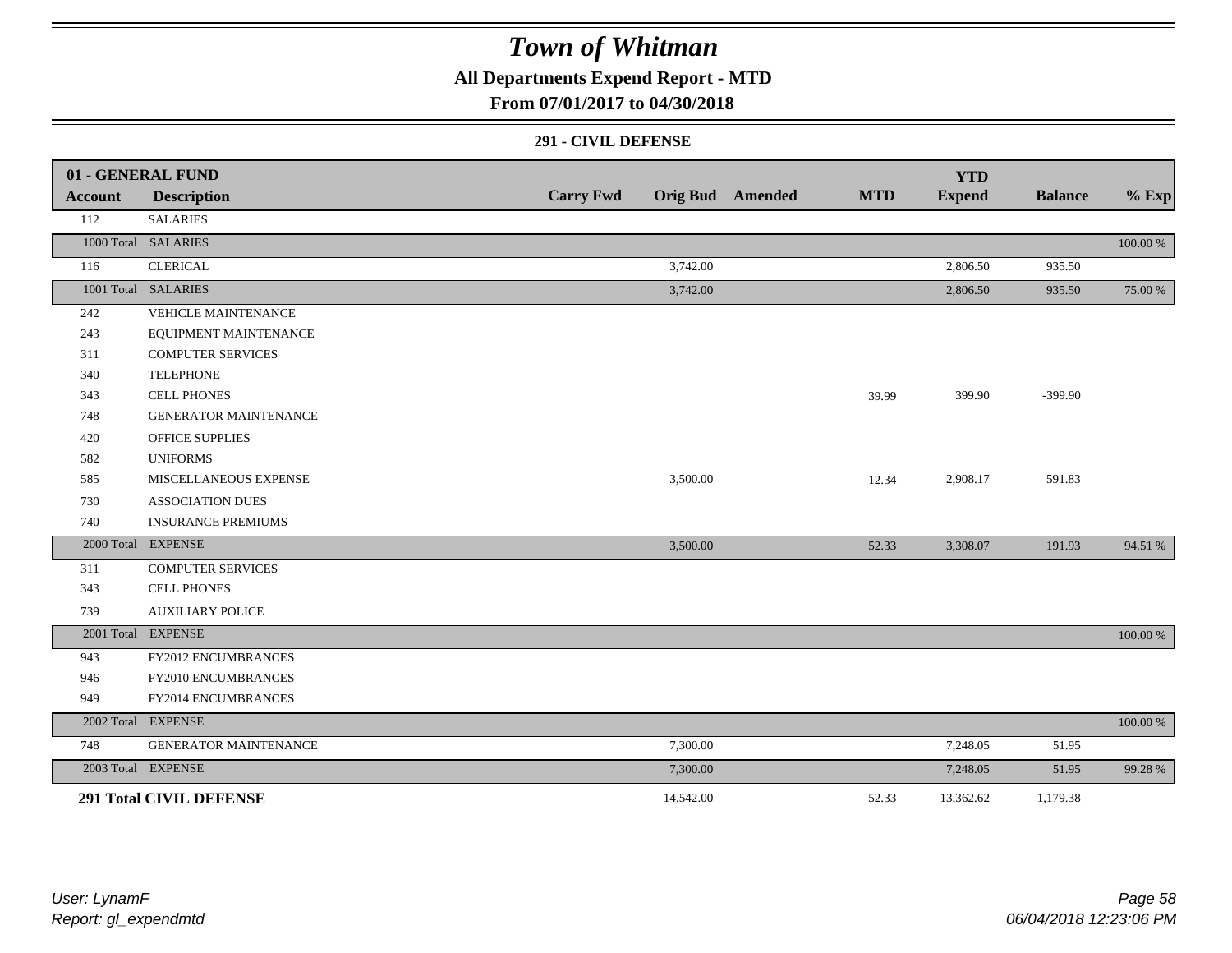### *Town of Whitman* **All Departments Expend Report - MTD**

**From 07/01/2017 to 04/30/2018**

### **292 - SMALL ANIMAL CONTROL**

|         | 01 - GENERAL FUND                                  |                  |           |                         |            | <b>YTD</b>    |                |          |
|---------|----------------------------------------------------|------------------|-----------|-------------------------|------------|---------------|----------------|----------|
| Account | <b>Description</b>                                 | <b>Carry Fwd</b> |           | <b>Orig Bud</b> Amended | <b>MTD</b> | <b>Expend</b> | <b>Balance</b> | $%$ Exp  |
| 112     | <b>SALARIES</b>                                    |                  | 29,195.00 | 6,400.49                | 3,375.12   | 24,625.83     | 10,969.66      |          |
|         | 1000 Total SALARIES                                |                  | 29,195.00 | 6,400.49                | 3,375.12   | 24,625.83     | 10,969.66      | 69.18%   |
| 120     | <b>SALARIES-PART TIME</b>                          |                  | 15,641.00 | $-6,400.49$             |            | 9,240.51      |                |          |
|         | 1001 Total SALARIES                                |                  | 15,641.00 | $-6,400.49$             |            | 9,240.51      |                | 100.00 % |
| 210     | <b>ELECTRICITY</b>                                 |                  |           |                         |            | 1,231.13      | $-1,231.13$    |          |
| 212     | <b>GAS (NATURAL)</b>                               |                  |           |                         |            | 575.78        | $-575.78$      |          |
| 242     | <b>VEHICLE MAINTENANCE</b>                         |                  |           |                         |            | 210.00        | $-210.00$      |          |
| 340     | <b>TELEPHONE</b>                                   |                  |           |                         |            |               |                |          |
| 343     | CELL PHONES                                        |                  |           |                         | 50.99      | 566.35        | $-566.35$      |          |
| 430     | <b>BUILDING MAINTENANCE &amp; REPAIR</b>           |                  |           |                         |            | 2,365.66      | $-2,365.66$    |          |
| 481     | <b>GASOLINE</b>                                    |                  |           |                         | 42.84      | 193.14        | $-193.14$      |          |
| 585     | MISCELLANEOUS EXPENSE                              |                  | 10,234.00 |                         |            | 4,741.89      | 5,492.11       |          |
| 586     | <b>CARE OF ANIMALS</b>                             |                  |           |                         |            | 385.73        | $-385.73$      |          |
| 730     | <b>ASSOCIATION DUES</b>                            |                  |           |                         |            |               |                |          |
|         | 2000 Total EXPENSE                                 |                  | 10,234.00 |                         | 93.83      | 10,269.68     | $-35.68$       | 100.34 % |
| 200     | <b>BURIAL OF DEAD ANIMALS</b>                      |                  | 4,088.00  |                         |            | 615.00        | 3,473.00       |          |
|         | 2001 Total EXPENSE                                 |                  | 4,088.00  |                         |            | 615.00        | 3,473.00       | 15.04 %  |
| 941     | FY 2017 ENCUMBRANCES                               | 390.00           |           |                         |            | 390.00        |                |          |
| 945     | FY2013 ENCUMBRANCES                                |                  |           |                         |            |               |                |          |
| 940     | FY2016 ENCUMBRANCES                                |                  |           |                         |            |               |                |          |
|         | 2002 Total EXPENSE                                 | 390.00           |           |                         |            | 390.00        |                | 100.00 % |
| 999     |                                                    |                  |           |                         |            |               |                |          |
|         | 4433 Total A23ATM5/13 LEA/PUR AN.CNTRL.VEH.(3/3)   |                  |           |                         |            |               |                | 100.00 % |
| 999     |                                                    | 11,300.00        |           |                         |            |               | 11,300.00      |          |
|         | 4435 Total A27A ATM5/16TN.KEN.-REP.FLR.INST.FENC   | 11,300.00        |           |                         |            |               | 11,300.00      | 0.00 %   |
| 999     |                                                    |                  |           |                         |            |               |                |          |
|         | 4463 Total A.17ATM5/13 REP.TO ANIMAL CONT.FACILITY |                  |           |                         |            |               |                | 100.00 % |
| 999     |                                                    |                  |           |                         |            |               |                |          |
|         | 4464 Total A.9 STM 5/14 REWIRE TOWN KENNEL         |                  |           |                         |            |               |                | 100.00 % |
|         |                                                    |                  |           |                         |            |               |                |          |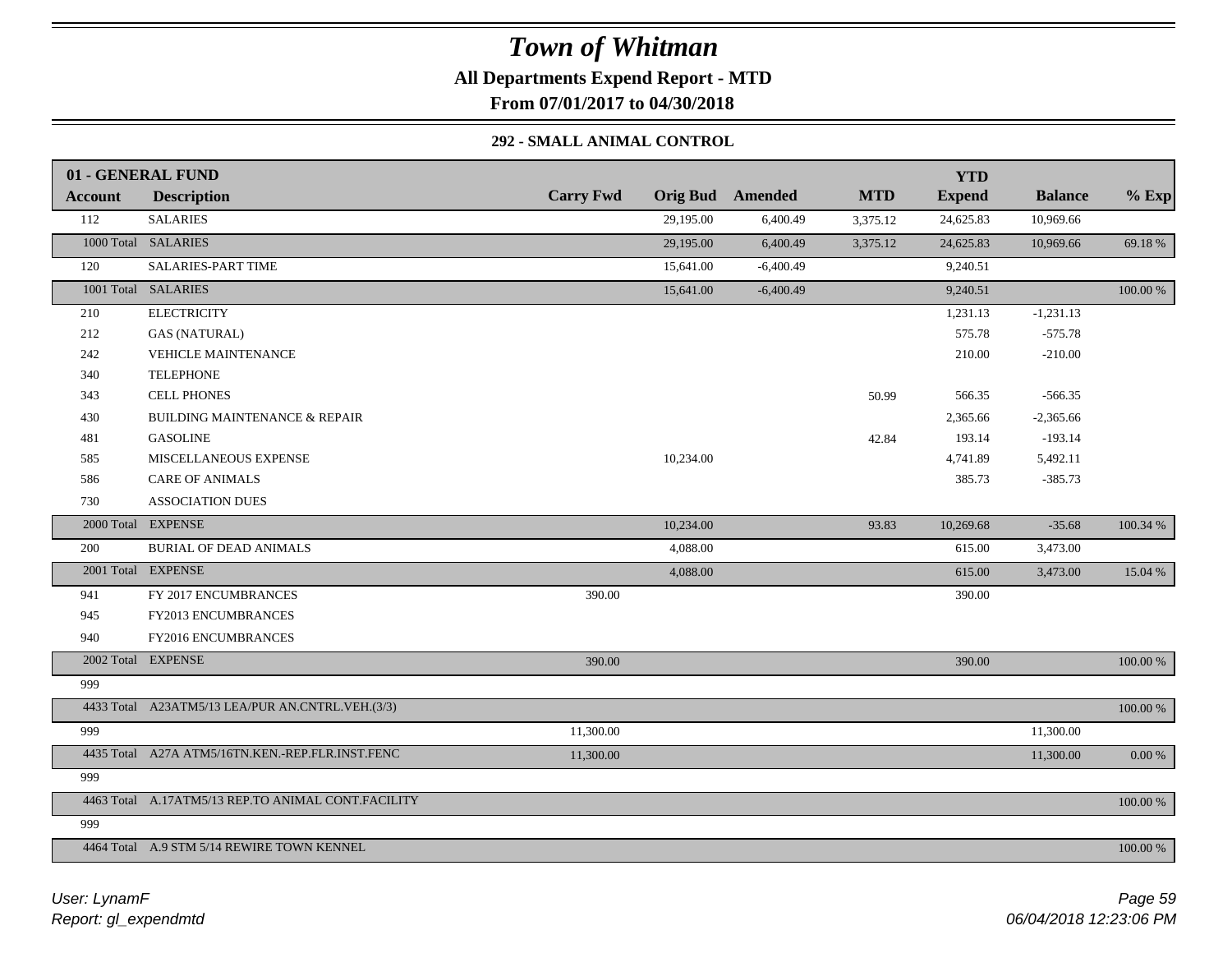**All Departments Expend Report - MTD**

**From 07/01/2017 to 04/30/2018**

#### **292 - SMALL ANIMAL CONTROL**

| 01 - GENERAL FUND                     |                  |                     |            | YTD           |                |         |
|---------------------------------------|------------------|---------------------|------------|---------------|----------------|---------|
| <b>Description</b><br><b>Account</b>  | <b>Carry Fwd</b> | Orig Bud<br>Amended | <b>MTD</b> | <b>Expend</b> | <b>Balance</b> | $%$ Exp |
| <b>292 Total SMALL ANIMAL CONTROL</b> | 1.690.00         | 59.158.00           | 3.468.95   | 45,141.02     | 25,706.98      |         |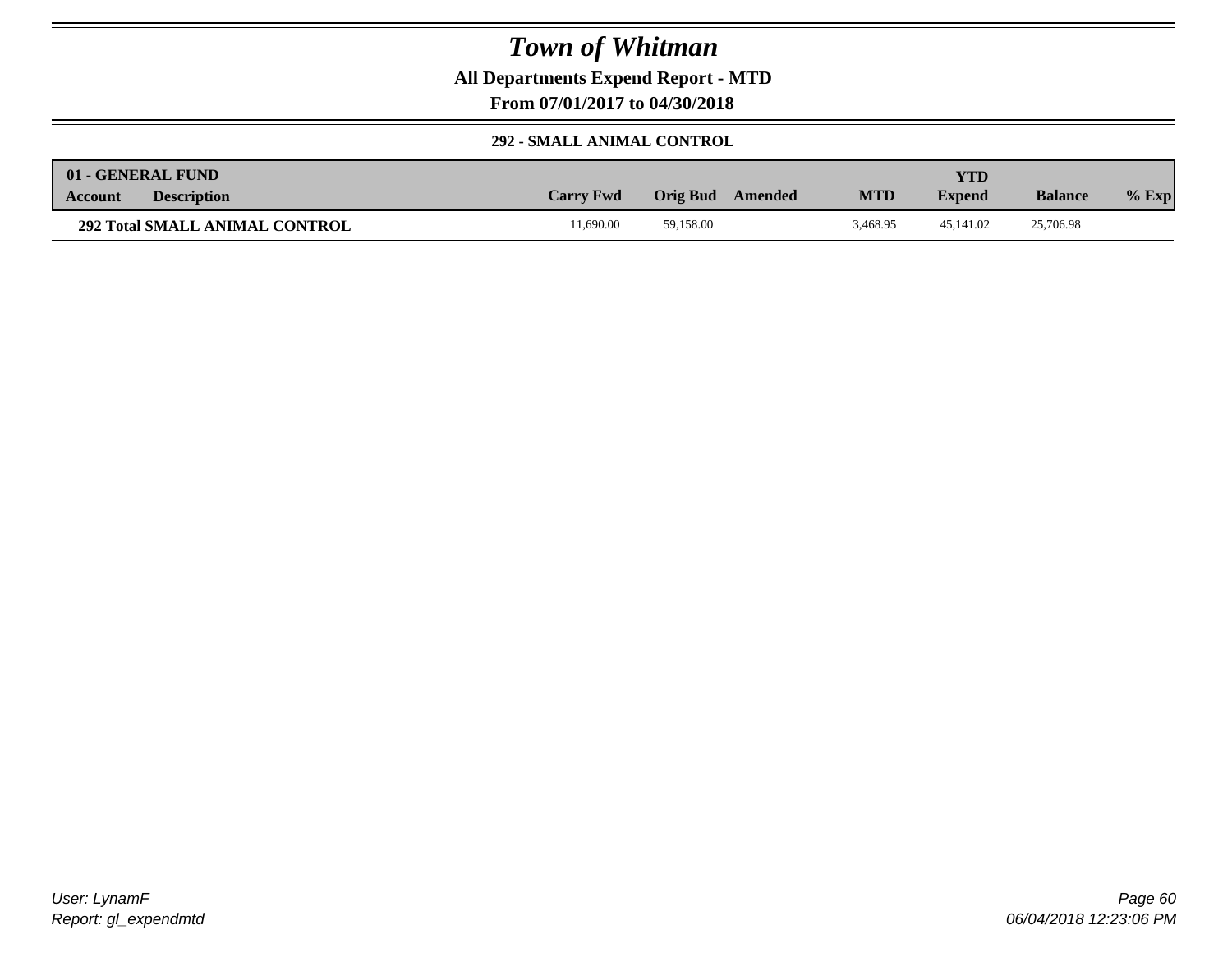**All Departments Expend Report - MTD**

### **From 07/01/2017 to 04/30/2018**

#### **300 - SCHOOL DEPARTMENT**

|                | 01 - GENERAL FUND                                   |                  |                         |            |            | <b>YTD</b>    |                |            |
|----------------|-----------------------------------------------------|------------------|-------------------------|------------|------------|---------------|----------------|------------|
| <b>Account</b> | <b>Description</b>                                  | <b>Carry Fwd</b> | <b>Orig Bud</b> Amended |            | <b>MTD</b> | <b>Expend</b> | <b>Balance</b> | $%$ Exp    |
| 718            | HOLT SCHOOL-MAINTENANCE & EXP.                      |                  |                         |            |            |               |                |            |
|                | 2000 Total EXPENSE                                  |                  |                         |            |            |               |                | 100.00 %   |
| 940            | FY2016 ENCUMBRANCES                                 |                  |                         |            |            |               |                |            |
| 945            | FY2013 ENCUMBRANCES                                 |                  |                         |            |            |               |                |            |
|                | 2001 Total EXPENSE                                  |                  |                         |            |            |               |                | 100.00 %   |
| 999            |                                                     | 300,000.00       |                         | 300,000.00 |            |               | 600,000.00     |            |
|                | 4447 Total A46BATM5/16&A15STM12/17REP.DUVAL ROOF    | 300,000.00       |                         | 300,000.00 |            |               | 600,000.00     | 0.00 %     |
| 999            |                                                     | 5,142.25         |                         |            |            |               | 5,142.25       |            |
|                | 4449 Total A46A ATM5/16ENG.&DESIGN DUVAL ROOF       | 5,142.25         |                         |            |            |               | 5,142.25       | 0.00 %     |
| 999            |                                                     |                  |                         |            |            |               |                |            |
|                | 4450 Total A.51ATM5/16 PUR.ACOUST.MAT.CON&DUV       |                  |                         |            |            |               |                | 100.00 %   |
| 999            |                                                     | 8,000.00         |                         |            |            |               | 8,000.00       |            |
|                | 4458 Total A.16STM12/17REPL.ROOFTOP UNITS-FIRE STA. | 8,000.00         |                         |            |            |               | 8,000.00       | 0.00 %     |
| 999            |                                                     |                  |                         | 15,000.00  |            |               | 15,000.00      |            |
|                | 4461 Total A.13STM12/17REPL2ROOFTOP UNITS-MID.SCH   |                  |                         | 15,000.00  |            |               | 15,000.00      | 0.00 %     |
| 999            |                                                     |                  |                         |            |            |               |                |            |
|                | 4540 Total A.50ATM5/16REPLACE CARPETS CONL&MID.     |                  |                         |            |            |               |                | 100.00 %   |
| 999            |                                                     |                  | 25,000.00               |            |            | 24,799.96     | 200.04         |            |
|                | 4574 Total A.S2 ATM5/17 MIDDLE SCH.GYM FLOOR        |                  | 25,000.00               |            |            | 24,799.96     | 200.04         | 99.19 %    |
| 999            |                                                     |                  | 12,000.00               |            |            |               | 12,000.00      |            |
|                | 4580 Total A.S3ATM5/17PHS.ED.CURT.&PORT.BLCH.MID.SC |                  | 12,000.00               |            |            |               | 12,000.00      | $0.00\:\%$ |
| 999            |                                                     |                  | 16,000.00               |            |            |               | 16,000.00      |            |
|                | 4581 Total A.S4ATM5/17EXT.DOORS-DUV,CON.MID.        |                  | 16,000.00               |            |            |               | 16,000.00      | 0.00 %     |
| 999            |                                                     |                  | 13,000.00               |            |            | 13,000.00     |                |            |
|                | 4582 Total A.S6ATM5/17 SEAL PLAYGRDS.DUV,CON,MID.   |                  | 13,000.00               |            |            | 13,000.00     |                | 100.00 %   |
| 999            |                                                     |                  | 20,000.00               |            |            |               | 20,000.00      |            |
|                | 4583 Total A.S7ATM5/17REPAIR SIDEWALKS-DUVAL        |                  | 20,000.00               |            |            |               | 20,000.00      | $0.00\ \%$ |
|                |                                                     |                  |                         |            |            |               |                |            |
|                | <b>300 Total SCHOOL DEPARTMENT</b>                  | 313,142.25       | 86,000.00               | 315,000.00 |            | 37,799.96     | 676,342.29     |            |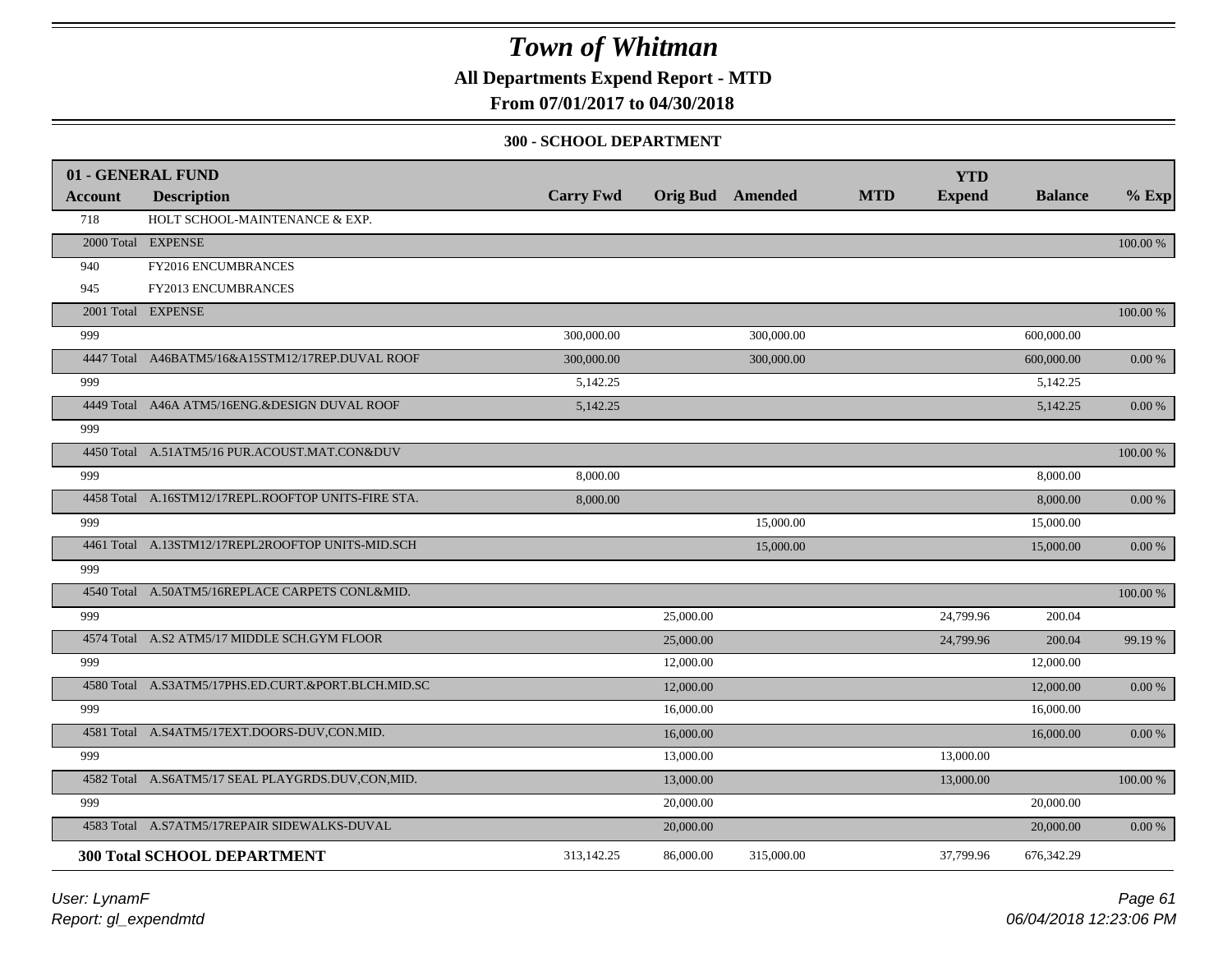### **All Departments Expend Report - MTD**

**From 07/01/2017 to 04/30/2018**

#### **301 - VOCATIONAL TRAINING**

|         | 01 - GENERAL FUND                    |                  |                 |         |            | <b>YTD</b>    |                |          |
|---------|--------------------------------------|------------------|-----------------|---------|------------|---------------|----------------|----------|
| Account | <b>Description</b>                   | <b>Carry Fwd</b> | <b>Orig Bud</b> | Amended | <b>MTD</b> | <b>Expend</b> | <b>Balance</b> | $%$ Exp  |
| 319     | SO.SH.VO.TEC.ADD'L APP.              |                  |                 |         |            |               |                |          |
| 321     | SOUTH SHORE VOCATIONAL-TECH.         |                  | 1,429,657.00    |         |            | 1,063,418.09  | 366,238.91     |          |
|         | 2000 Total EXPENSE                   |                  | 1,429,657.00    |         |            | 1,063,418.09  | 366,238.91     | 74.38 %  |
| 112     | <b>SALARIES</b>                      |                  |                 |         |            |               |                |          |
| 322     | OTHER VOCATIONAL TUITION             |                  | 266,000.00      |         |            | 199,341.00    | 66,659.00      |          |
|         | 2001 Total EXPENSE                   |                  | 266,000.00      |         |            | 199,341.00    | 66,659.00      | 74.94 %  |
| 710     | <b>IN STATE TRAVEL</b>               |                  | 49,000.00       |         |            | 31,108.00     | 17,892.00      |          |
|         | 2002 Total EXPENSE                   |                  | 49,000.00       |         |            | 31,108.00     | 17,892.00      | 63.48 %  |
| 946     | <b>FY2010 ENCUMBRANCES</b>           |                  |                 |         |            |               |                |          |
|         | 2003 Total EXPENSE                   |                  |                 |         |            |               |                | 100.00 % |
|         | <b>301 Total VOCATIONAL TRAINING</b> |                  | 1,744,657.00    |         |            | 1,293,867.09  | 450,789.91     |          |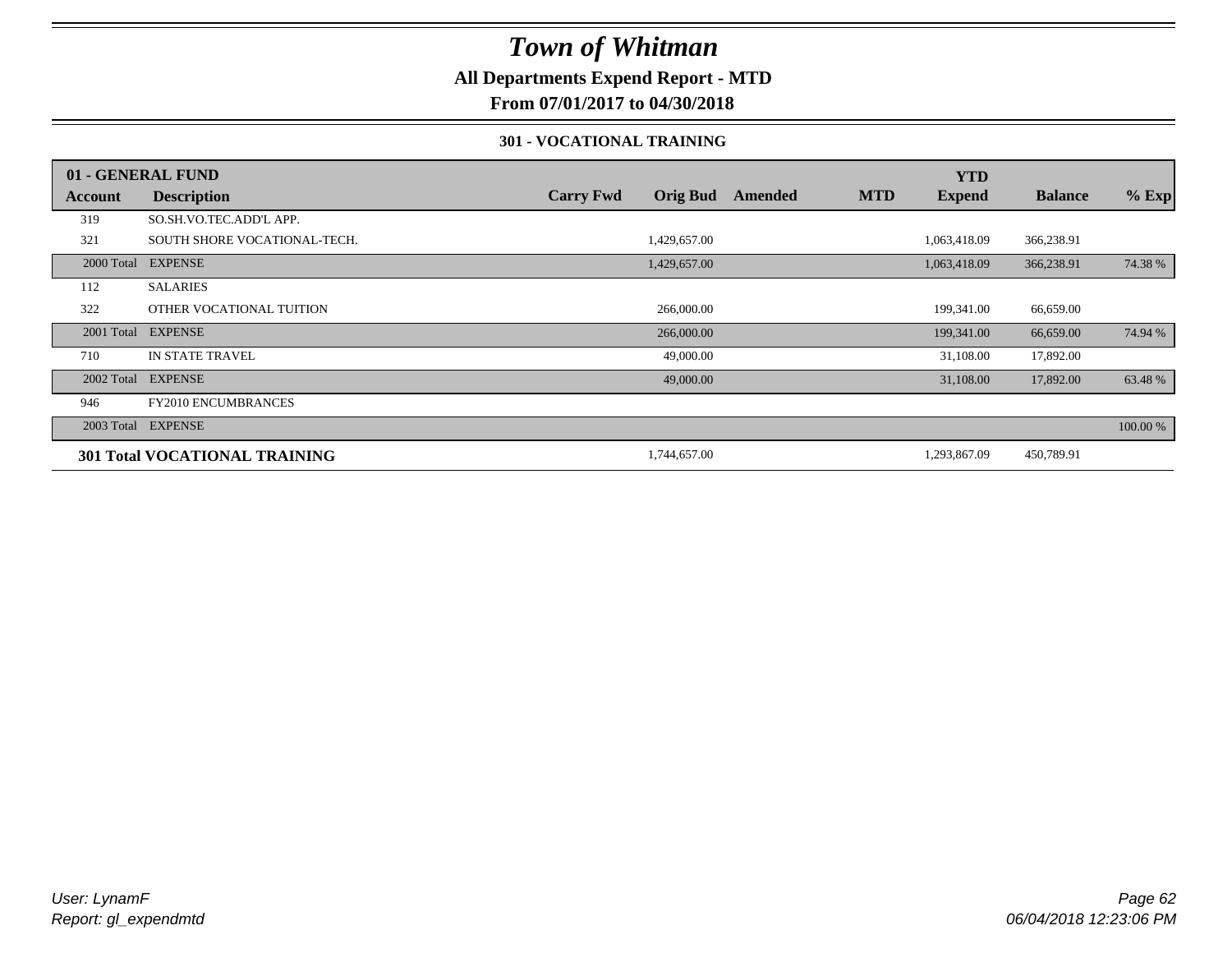## *Town of Whitman* **All Departments Expend Report - MTD**

**From 07/01/2017 to 04/30/2018**

#### **320 - WHITMAN-HANSON REGIONAL**

|                | 01 - GENERAL FUND                                |                  |                 |           |            | <b>YTD</b>    |                |             |
|----------------|--------------------------------------------------|------------------|-----------------|-----------|------------|---------------|----------------|-------------|
| <b>Account</b> | <b>Description</b>                               | <b>Carry Fwd</b> | <b>Orig Bud</b> | Amended   | <b>MTD</b> | <b>Expend</b> | <b>Balance</b> | $%$ Exp     |
| 324            | <b>CROSSING GUARDS</b>                           |                  | 38,262.00       |           | 3,058.92   | 27,941.78     | 10,320.22      |             |
|                | 1000 Total SALARIES                              |                  | 38,262.00       |           | 3,058.92   | 27,941.78     | 10,320.22      | 73.02 %     |
| 305            | <b>INSTRUCTIONAL</b>                             |                  | 12,064,192.00   |           |            | 12,064,192.00 |                |             |
|                | 2000 Total EXPENSE                               |                  | 12,064,192.00   |           |            | 12,064,192.00 |                | 100.00 %    |
| 323            | NON-MANDATED BUSSING                             |                  | 365,362.00      |           |            | 365,362.00    |                |             |
| 943            | FY2012 ENCUMBRANCES                              |                  |                 |           |            |               |                |             |
|                | 2001 Total EXPENSE                               |                  | 365,362.00      |           |            | 365,362.00    |                | $100.00~\%$ |
| 324            | <b>CROSSING GUARDS</b>                           |                  |                 |           |            | 188.47        | $-188.47$      |             |
|                | 2002 Total EXPENSE                               |                  |                 |           |            | 188.47        | $-188.47$      | 100.00 %    |
| 999            |                                                  |                  |                 |           |            |               |                |             |
|                | 4452 Total A.53ATM5/16REPAIR WALKWAYS -WHRS      |                  |                 |           |            |               |                | 100.00 %    |
| 999            |                                                  | 15,525.00        |                 |           |            |               | 15,525.00      |             |
|                | 4453 Total A54ATM5/16REPL.BLCHER CHAIR LIFT WHRS | 15,525.00        |                 |           |            |               | 15,525.00      | $0.00\%$    |
| 999            |                                                  |                  |                 |           |            |               |                |             |
|                | 4455 Total A7STM 5/16 REPL.HOT WTR. SYS.WHRHS    |                  |                 |           |            |               |                | $100.00~\%$ |
| 999            |                                                  |                  |                 | 26,536.00 |            |               | 26,536.00      |             |
|                | 4457 Total A.14STM12/17MOVING P-K PROG.TO W-H    |                  |                 | 26,536.00 |            |               | 26,536.00      | 0.00 %      |
| 999            |                                                  |                  |                 |           |            |               |                |             |
|                | 4459 Total A.8STM5/17 PUR.W.H.R.SCHL LUNCH VAN   |                  |                 |           |            |               |                | $100.00~\%$ |
| 999            |                                                  |                  |                 |           |            |               |                |             |
|                | 4460 Total A.52ATM5/16RECONSTR.TENNIS CTS.WHRS   |                  |                 |           |            |               |                | 100.00 %    |
| 999            |                                                  |                  |                 |           |            |               |                |             |
|                | 4465 Total A.23 ATM 5/16 DEBT SERV.HIGH SCH.     |                  |                 |           |            |               |                | 100.00 %    |
| 999            |                                                  |                  | 478,603.35      |           |            | 478,603.35    |                |             |
|                | 4466 Total A.9 ATM 5/17 DEBT SERV. HIGH SCHOOL   |                  | 478,603.35      |           |            | 478,603.35    |                | 100.00 %    |
| 999            |                                                  |                  |                 |           |            |               |                |             |
|                | 4467 Total A.6 ATM5/15 DEBT SERV. HIGH SCH       |                  |                 |           |            |               |                | 100.00 %    |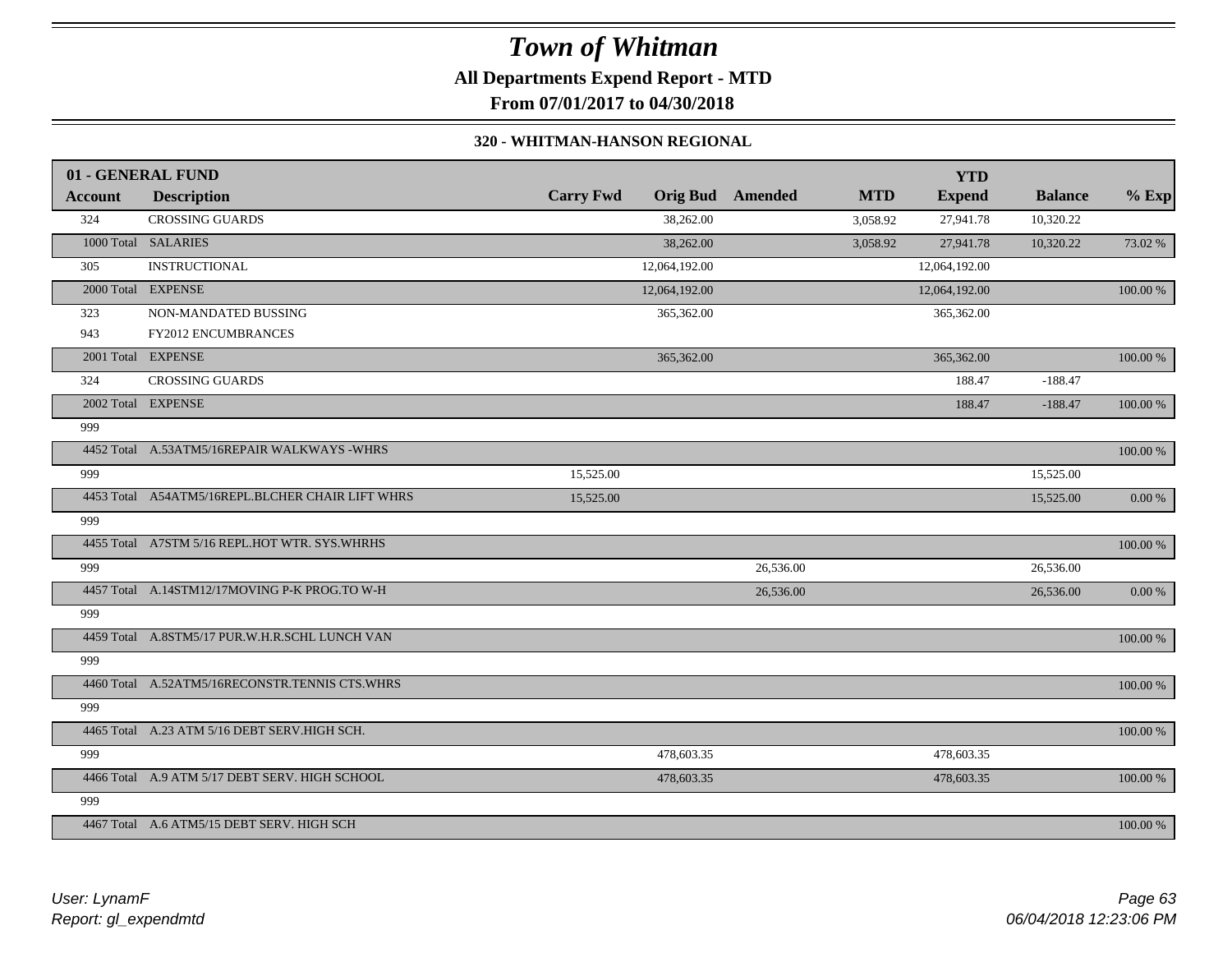**All Departments Expend Report - MTD**

**From 07/01/2017 to 04/30/2018**

#### **320 - WHITMAN-HANSON REGIONAL**

|            | 01 - GENERAL FUND                              |                  |                 |            |            | <b>YTD</b>      |                |          |
|------------|------------------------------------------------|------------------|-----------------|------------|------------|-----------------|----------------|----------|
| Account    | <b>Description</b>                             | <b>Carry Fwd</b> | <b>Orig Bud</b> | Amended    | <b>MTD</b> | <b>Expend</b>   | <b>Balance</b> | $%$ Exp  |
| 999        |                                                |                  |                 | 256,725.62 |            |                 | 256,725.62     |          |
|            | 4584 Total A1STM3/18 Mov.P-K Fr.Maquan toWHRHS |                  |                 | 256,725.62 |            |                 | 256,725.62     | 0.00 %   |
| 999        |                                                |                  | 253,087.00      |            |            | 226,150.26      | 26,936.74      |          |
| 4590 Total | A.S8ATM5/17 RESTORE TURF-HIGH SCHOOL           |                  | 253,087.00      |            |            | 226,150.26      | 26,936.74      | 89.35 %  |
| 999        |                                                |                  | 23,820.00       |            |            |                 | 23,820.00      |          |
| 4591 Total | A.S10ATM 5/17REP.POTHOLES&CRAKS-H.S.           |                  | 23,820.00       |            |            |                 | 23,820.00      | 0.00 %   |
| 999        |                                                |                  | 11,910.00       |            |            | 11,910.00       |                |          |
| 4592 Total | A.S11ATM5/17CROSSING LIGHTS-H.S.               |                  | 11,910.00       |            |            | 11,910.00       |                | 100.00 % |
| 999        |                                                |                  | 14,887.00       |            |            |                 | 14,887.00      |          |
| 4593 Total | A.S13ATM5/17ENVELOPE REPAIRS-H.S.              |                  | 14,887.00       |            |            |                 | 14,887.00      | 0.00 %   |
| 999        |                                                |                  | 20,842.00       |            |            |                 | 20,842.00      |          |
| 4594 Total | A.S14ATM5/17 HOT WATER HEATER -H.S.            |                  | 20,842.00       |            |            |                 | 20,842.00      | 0.00 %   |
|            | <b>320 Total WHITMAN-HANSON REGIONAL</b>       | 15,525.00        | 13,270,965.35   | 283,261.62 | 3,058.92   | 13, 174, 347.86 | 395,404.11     |          |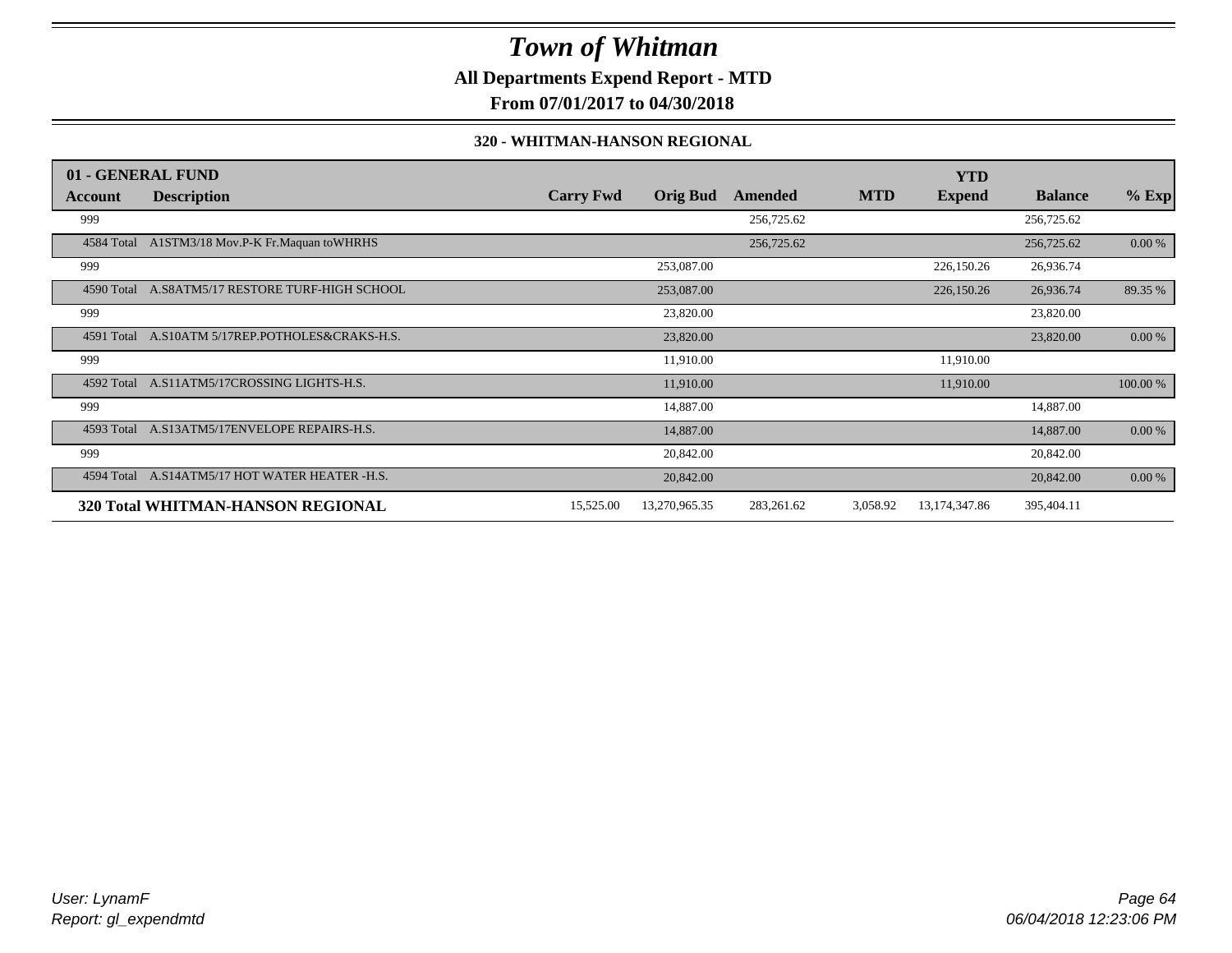### **All Departments Expend Report - MTD**

### **From 07/01/2017 to 04/30/2018**

#### **294 - DPW-TREE DEPARTMENT**

|         | 01 - GENERAL FUND              |                  |                         |            | <b>YTD</b>    |                |          |
|---------|--------------------------------|------------------|-------------------------|------------|---------------|----------------|----------|
| Account | <b>Description</b>             | <b>Carry Fwd</b> | <b>Orig Bud</b> Amended | <b>MTD</b> | <b>Expend</b> | <b>Balance</b> | $%$ Exp  |
| 247     | <b>INSECT CONTROL</b>          |                  |                         |            |               |                |          |
| 460     | <b>GROUNDSKEEPING SUPPLIES</b> |                  |                         |            |               |                |          |
| 585     | MISCELLANEOUS EXPENSE          |                  |                         |            |               |                |          |
|         | 2000 Total EXPENSE             |                  |                         |            |               |                | 100.00 % |
|         | 294 Total DPW-TREE DEPARTMENT  |                  |                         |            |               |                |          |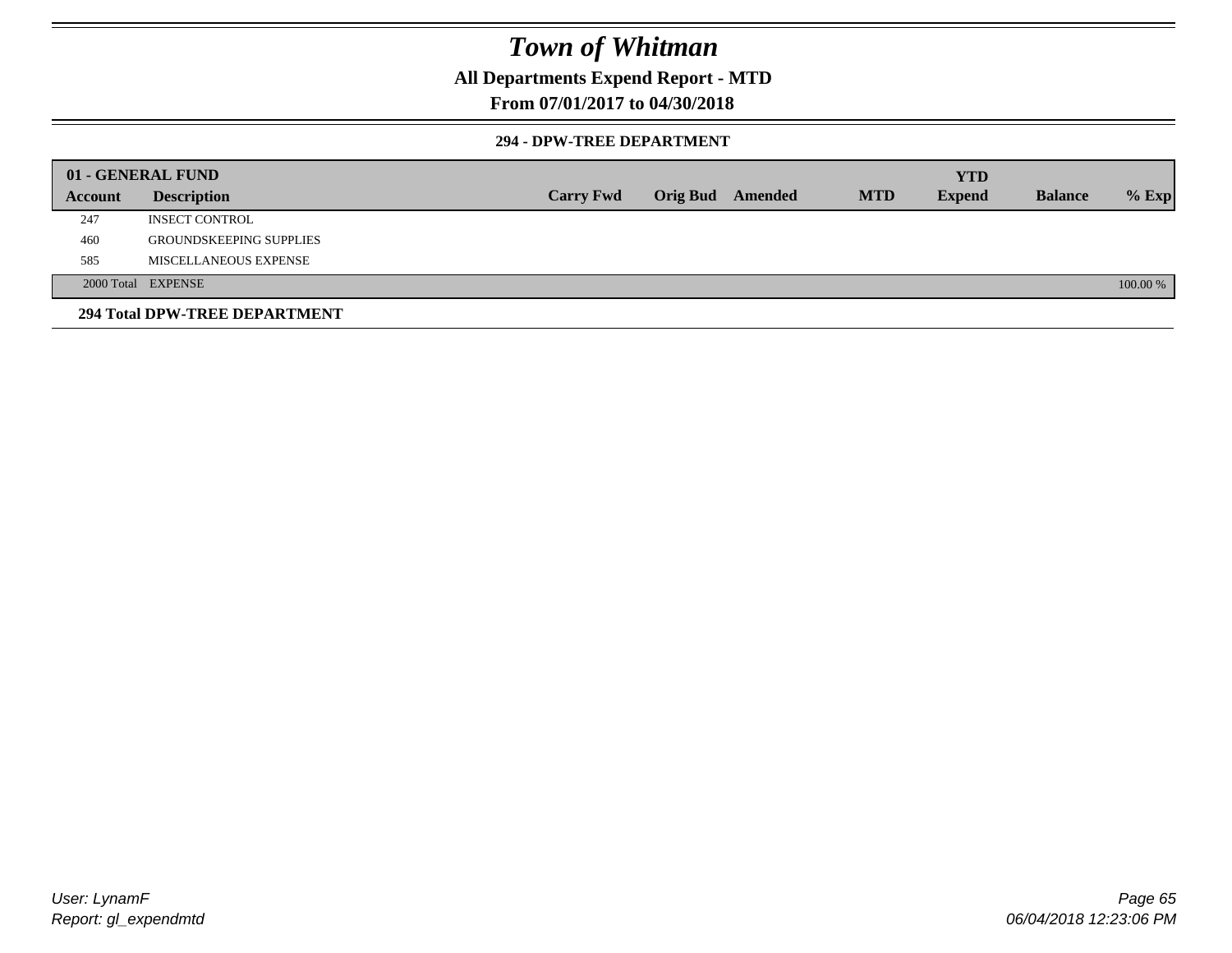### **All Departments Expend Report - MTD**

### **From 07/01/2017 to 04/30/2018**

#### **400 - DPW SALARIES**

|                | 01 - GENERAL FUND                             |                                     |                       | <b>YTD</b>    |                |          |
|----------------|-----------------------------------------------|-------------------------------------|-----------------------|---------------|----------------|----------|
| <b>Account</b> | <b>Description</b>                            | <b>Carry Fwd</b><br><b>Orig Bud</b> | <b>MTD</b><br>Amended | <b>Expend</b> | <b>Balance</b> | $%$ Exp  |
| 113            | DIVISIONAL LABOR-REGULAR                      | 470,491.00                          | 32,798.83             | 337,475.63    | 133,015.37     |          |
| 114            | DIVISIONAL LABOR-O.T.                         |                                     | 1,813.39              | 26,330.02     | $-26,330.02$   |          |
| 116            | <b>CLERICAL</b>                               | 42,825.00                           | 3,294.20              | 34,589.10     | 8,235.90       |          |
| 123            | <b>RECORDING SECRETARY</b>                    | 1,666.00                            | 121.20                | 1,325.28      | 340.72         |          |
| 144            | <b>EDUCATION INCENTIVE</b>                    |                                     |                       |               |                |          |
| 146            | SALARIES-LONGEVITY                            | 1,675.00                            | 325.00                | 1,200.00      | 475.00         |          |
| 222            | CDL LIC. / STIPEND                            |                                     |                       |               |                |          |
| 939            | <b>FY2015 ENCUMBRANCES</b>                    |                                     |                       |               |                |          |
| 1000 Total     | <b>SALARIES</b>                               | 516,657.00                          | 38,352.62             | 400,920.03    | 115,736.97     | 77.59 %  |
| 119            | SALARY-ASSIST.SUPERINTENDENT                  | 96,458.00                           | 7,399.52              | 77,959.23     | 18,498.77      |          |
| 222            | CDL LIC. / STIPEND                            | 960.00                              |                       | 960.00        |                |          |
| 234            | <b>SALARIES - UNUSED SICK &amp; VAC. TIME</b> |                                     |                       |               |                |          |
| 1001 Total     | <b>SALARIES</b>                               | 97,418.00                           | 7,399.52              | 78,919.23     | 18,498.77      | 81.01 %  |
| 138            | <b>SICK LEAVE BUY-BACK</b>                    |                                     |                       |               |                |          |
| 1002 Total     | <b>SALARIES</b>                               |                                     |                       |               |                | 100.00 % |
|                | <b>400 Total DPW SALARIES</b>                 | 614,075.00                          | 45,752.14             | 479,839.26    | 134,235.74     |          |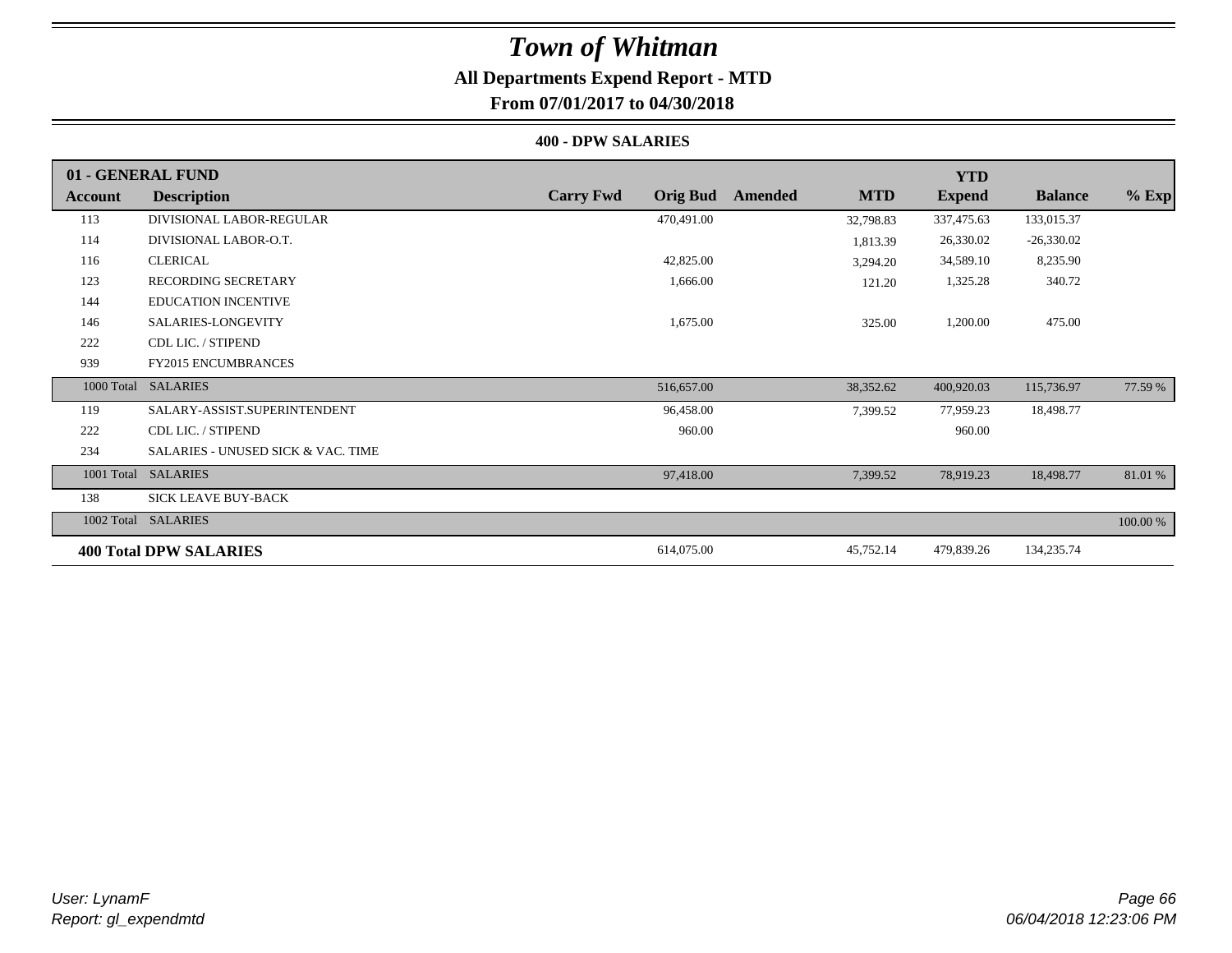### **All Departments Expend Report - MTD**

**From 07/01/2017 to 04/30/2018**

#### **402 - DPW-DIVISIONAL EXPENSE**

|                | 01 - GENERAL FUND              |                  |            |                         |            | <b>YTD</b>    |                |             |
|----------------|--------------------------------|------------------|------------|-------------------------|------------|---------------|----------------|-------------|
| <b>Account</b> | <b>Description</b>             | <b>Carry Fwd</b> |            | <b>Orig Bud</b> Amended | <b>MTD</b> | <b>Expend</b> | <b>Balance</b> | $%$ Exp     |
| 247            | <b>INSECT CONTROL</b>          |                  |            |                         |            |               |                |             |
| 460            | GROUNDSKEEPING SUPPLIES        |                  |            |                         |            | 4,800.00      | $-4,800.00$    |             |
| 582            | <b>UNIFORMS</b>                |                  |            |                         |            |               |                |             |
| 585            | MISCELLANEOUS EXPENSE          |                  | 172,100.00 |                         |            | 1,742.10      | 170,357.90     |             |
|                | 2294 Total DPW-TREE DEPARTMENT |                  | 172,100.00 |                         |            | 6,542.10      | 165,557.90     | 3.80 %      |
| 144            | EDUCATION INCENTIVE            |                  |            |                         |            |               |                |             |
| 244            | OFFICE EQUIPMENT MAINTENANCE   |                  |            |                         |            |               |                |             |
| 340            | <b>TELEPHONE</b>               |                  |            |                         | 38.80      | 349.20        | $-349.20$      |             |
| 343            | <b>CELL PHONES</b>             |                  |            |                         | 370.92     | 3,710.45      | $-3,710.45$    |             |
| 948            | FY07 ENCUMBRANCES              |                  |            |                         |            |               |                |             |
| 949            | FY2014 ENCUMBRANCES            |                  |            |                         |            |               |                |             |
| 420            | OFFICE SUPPLIES                |                  |            |                         |            | 1,652.98      | $-1,652.98$    |             |
| 422            | <b>COPY EXPENSE</b>            |                  |            |                         |            | 429.13        | $-429.13$      |             |
| 582            | <b>UNIFORMS</b>                |                  |            |                         |            | 400.00        | $-400.00$      |             |
| 585            | MISCELLANEOUS EXPENSE          |                  |            |                         | 68.70      | 493.74        | $-493.74$      |             |
| 939            | <b>FY2015 ENCUMBRANCES</b>     |                  |            |                         |            |               |                |             |
| 730            | <b>ASSOCIATION DUES</b>        |                  |            |                         |            |               |                |             |
| 870            | OFFICE EQUIPMENT               |                  |            |                         |            |               |                |             |
| 2405 Total     | DPW-ADMINISTRATION             |                  |            |                         | 478.42     | 7,035.50      | $-7,035.50$    | $100.00~\%$ |
| 530            | <b>CHEMICALS</b>               |                  |            |                         |            |               |                |             |
| 582            | <b>UNIFORMS</b>                |                  |            |                         |            |               |                |             |
| 585            | MISCELLANEOUS EXPENSE          |                  |            |                         |            |               |                |             |
| 730            | <b>ASSOCIATION DUES</b>        |                  |            |                         |            |               |                |             |
| 731            | <b>MEETINGS</b>                |                  |            |                         |            |               |                |             |
| 943            | FY2012 ENCUMBRANCES            |                  |            |                         |            |               |                |             |
|                | 2411 Total DPW-ENGINEERING     |                  |            |                         |            |               |                | 100.00 %    |
| 245            | ROADWAY MAINTENANCE            |                  |            |                         | 2,108.24   | 12,796.21     | $-12,796.21$   |             |
| 248            | STREET SIGNS & MARKINGS        |                  |            |                         | 1,479.50   | 5,032.52      | $-5,032.52$    |             |
| 250            | <b>DRAINAGE</b>                |                  |            |                         |            | 136.20        | $-136.20$      |             |
| 272            | EQUIPMENT RENTAL               |                  |            |                         |            |               |                |             |
| 582            | <b>UNIFORMS</b>                |                  |            |                         | 161.39     | 5,548.22      | $-5,548.22$    |             |
|                |                                |                  |            |                         |            |               |                |             |

*Report: gl\_expendmtd User: LynamF*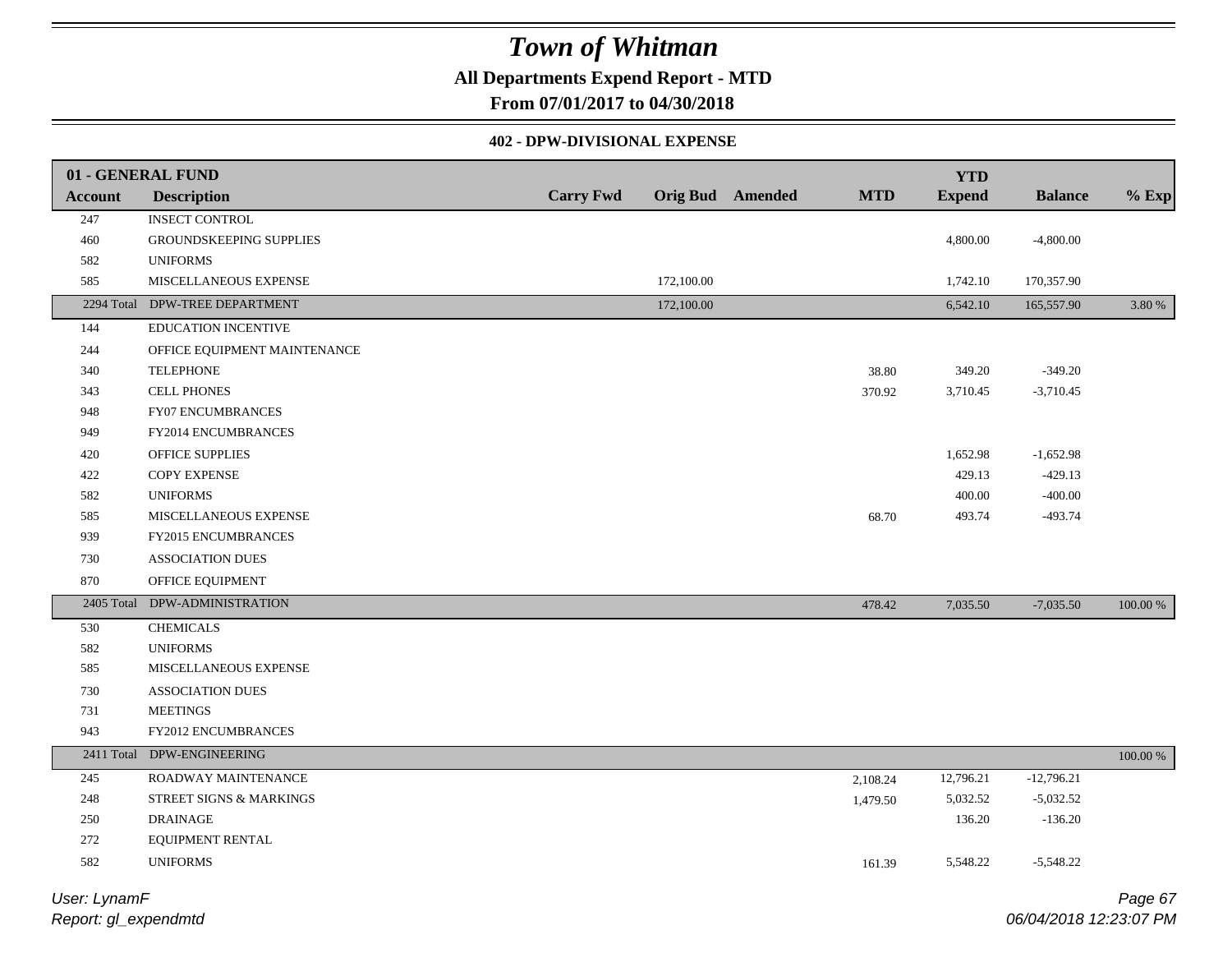**All Departments Expend Report - MTD**

**From 07/01/2017 to 04/30/2018**

#### **402 - DPW-DIVISIONAL EXPENSE**

|                | 01 - GENERAL FUND                        |                  |            |                         |            | <b>YTD</b>    |                |          |
|----------------|------------------------------------------|------------------|------------|-------------------------|------------|---------------|----------------|----------|
| <b>Account</b> | <b>Description</b>                       | <b>Carry Fwd</b> |            | <b>Orig Bud</b> Amended | <b>MTD</b> | <b>Expend</b> | <b>Balance</b> | $%$ Exp  |
| 585            | MISCELLANEOUS EXPENSE                    |                  |            |                         | 1,176.96   | 8,760.33      | $-8,760.33$    |          |
| 2422 Total     | DPW-HIGHWAY CONSTRUCT. & MAINT           |                  |            |                         | 4,926.09   | 32,273.48     | $-32,273.48$   | 100.00 % |
| 582            | <b>UNIFORMS</b>                          |                  |            |                         |            |               |                |          |
| 585            | MISCELLANEOUS EXPENSE                    |                  |            |                         |            |               |                |          |
|                | 2427 Total FUEL DEPOT MAINTENANCE        |                  |            |                         |            |               |                | 100.00 % |
| 210            | <b>ELECTRICITY</b>                       |                  |            |                         | 2,065.50   | 9,018.99      | $-9,018.99$    |          |
| 212            | <b>GAS (NATURAL)</b>                     |                  |            |                         | 1,781.20   | 5,483.51      | $-5,483.51$    |          |
| 214            | OIL (HEATING)                            |                  |            |                         |            |               |                |          |
| 430            | <b>BUILDING MAINTENANCE &amp; REPAIR</b> |                  |            |                         | 406.79     | 1,622.32      | $-1,622.32$    |          |
| 530            | <b>CHEMICALS</b>                         |                  |            |                         |            |               |                |          |
| 582            | <b>UNIFORMS</b>                          |                  |            |                         |            |               |                |          |
| 585            | MISCELLANEOUS EXPENSE                    |                  |            |                         | 57.46      | 405.74        | $-405.74$      |          |
|                | 2428 Total DPW-BUILDING & YARD MAINT.    |                  |            |                         | 4,310.95   | 16,530.56     | $-16,530.56$   | 100.00 % |
| 242            | <b>VEHICLE MAINTENANCE</b>               |                  |            |                         | 5,881.46   | 37,737.96     | $-37,737.96$   |          |
| 481            | <b>GASOLINE</b>                          |                  |            |                         | 5,728.51   | 24,195.20     | $-24,195.20$   |          |
| 582            | <b>UNIFORMS</b>                          |                  |            |                         |            |               |                |          |
| 585            | MISCELLANEOUS EXPENSE                    |                  |            |                         |            | 1,936.91      | $-1,936.91$    |          |
| 945            | FY2013 ENCUMBRANCES                      |                  |            |                         |            |               |                |          |
|                | 2429 Total DPW-EQUIPMENT MAINTENANCE     |                  |            |                         | 11,609.97  | 63,870.07     | $-63,870.07$   | 100.00 % |
| 272            | EQUIPMENT RENTAL                         |                  |            |                         |            |               |                |          |
| 311            | <b>COMPUTER SERVICES</b>                 |                  |            |                         |            |               |                |          |
| 2450 Total     | <b>DPW-WATER</b>                         |                  |            |                         |            |               |                | 100.00 % |
| 241            | RECREATIONAL FACILITIES MAINT.           |                  |            |                         |            |               |                |          |
| 460            | GROUNDSKEEPING SUPPLIES                  |                  |            |                         | 1,273.71   | 2,440.10      | $-2,440.10$    |          |
| 582            | <b>UNIFORMS</b>                          |                  |            |                         |            | 1,836.10      | $-1,836.10$    |          |
| 585            | MISCELLANEOUS EXPENSE                    |                  |            |                         |            | 748.82        | $-748.82$      |          |
|                | 2650 Total DPW-PARK MAINTENANCE          |                  |            |                         | 1,273.71   | 5,025.02      | $-5,025.02$    | 100.00 % |
|                | <b>402 Total DPW-DIVISIONAL EXPENSE</b>  |                  | 172,100.00 |                         | 22,599.14  | 131,276.73    | 40,823.27      |          |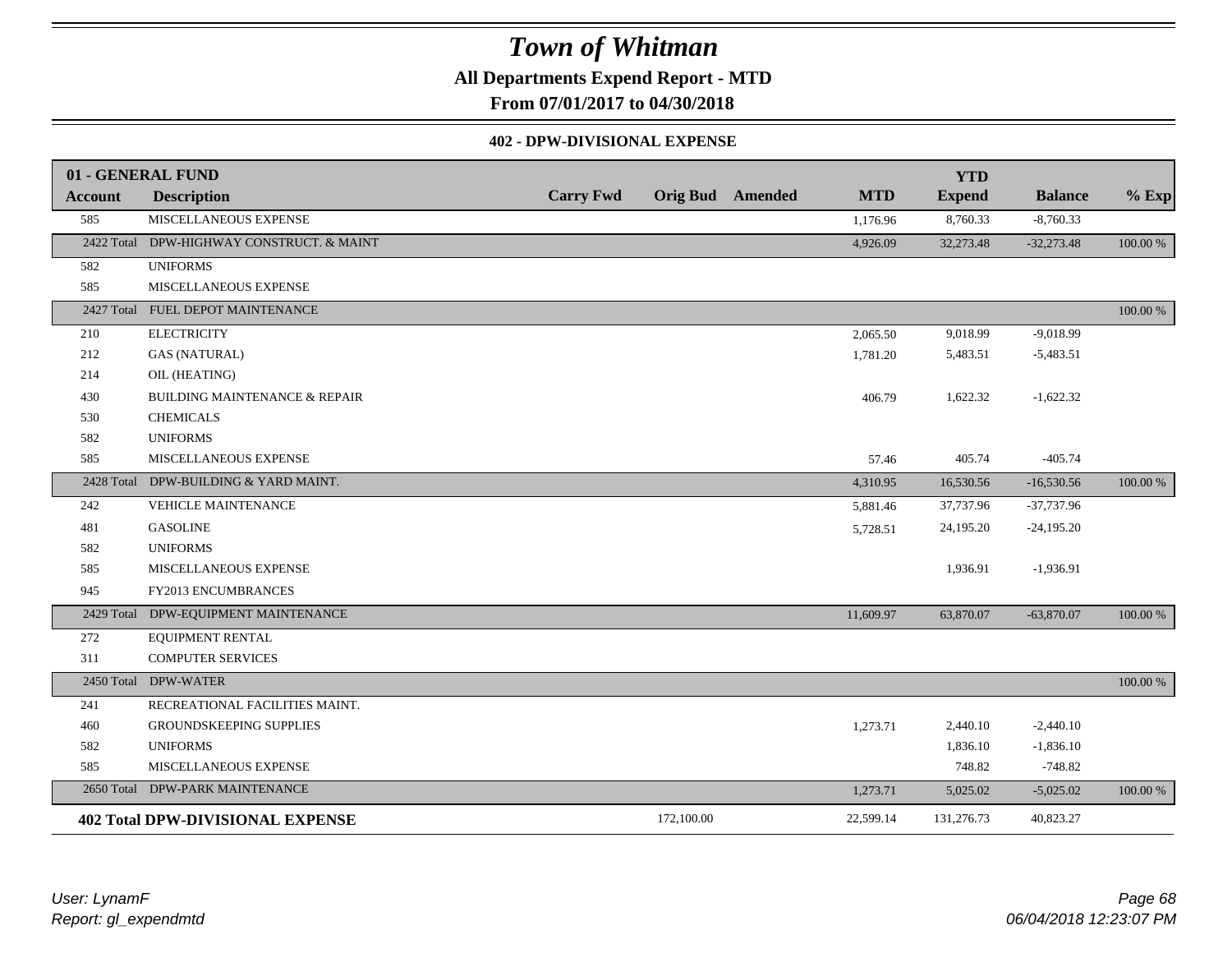**All Departments Expend Report - MTD**

**From 07/01/2017 to 04/30/2018**

#### **403 - DPW - SPECIAL ARTICLES**

| 01 - GENERAL FUND |                                                     |                  |           |                         |            | <b>YTD</b>    |                |             |
|-------------------|-----------------------------------------------------|------------------|-----------|-------------------------|------------|---------------|----------------|-------------|
| <b>Account</b>    | <b>Description</b>                                  | <b>Carry Fwd</b> |           | <b>Orig Bud</b> Amended | <b>MTD</b> | <b>Expend</b> | <b>Balance</b> | $%$ Exp     |
| 999               |                                                     |                  | 42,105.55 |                         |            | 42,105.55     |                |             |
|                   | 4498 Total A.32ATM5/17LEA/PUR.2017SDWALK PLOW       |                  | 42,105.55 |                         |            | 42,105.55     |                | 100.00 %    |
| 999               |                                                     |                  |           |                         |            |               |                |             |
|                   | 4503 Total A16ATM 5/15 PUR.PICKUP TRUCK W/PLOW      |                  |           |                         |            |               |                | 100.00 %    |
| 999               |                                                     |                  |           |                         |            |               |                |             |
|                   | 4504 Total A14ATM 5/15 INSTALL TRAFFIC CNTRL.SIGNAL |                  |           |                         |            |               |                | 100.00 %    |
| 999               |                                                     |                  |           |                         |            |               |                |             |
|                   | 4505 Total A17ATM 5/15 PUR.48" LAWN MOWER           |                  |           |                         |            |               |                | 100.00 %    |
| 999               |                                                     |                  |           |                         |            |               |                |             |
|                   | 4506 Total A.9ATM5/16 CH.90 REPAIR STS.& S/WALKS    |                  |           |                         |            |               |                | 100.00 %    |
| 999               |                                                     |                  |           |                         |            |               |                |             |
|                   | 4507 Total A10ATM5/16Pur&instdump trk.body&lift     |                  |           |                         |            |               |                | 100.00 %    |
| 999               |                                                     |                  |           |                         |            |               |                |             |
|                   | 4508 Total A.23ATM5/14PUR.3 SOLAR TRAFIC BEACONS    |                  |           |                         |            |               |                | 100.00 %    |
| 999               |                                                     |                  |           |                         |            |               |                |             |
|                   | 4509 Total A.27 ATM 5/09 PUR.11FT.POW.REV.PLOW      |                  |           |                         |            |               |                | 100.00 %    |
| 999               |                                                     |                  |           |                         |            |               |                |             |
|                   | 4525 Total A.25ATM5/13CONSTRUCT STS&SIDEWKS         |                  |           |                         |            |               |                | 100.00 %    |
| 999               |                                                     |                  |           |                         |            |               |                |             |
|                   | 4529 Total A31ATM 5/17CH90 REPAIR STS.& S/WALKS     |                  |           |                         |            |               |                | 100.00 %    |
| 999               |                                                     |                  |           |                         |            |               |                |             |
|                   | 4531 Total A13 ATM 5/15 CH90 REPAIR STS.& S/WALKS   |                  |           |                         |            |               |                | 100.00 %    |
| 999               |                                                     |                  |           |                         |            |               |                |             |
|                   | 4535 Total A24ATM5/10CH90PUR.PRE-MIX HEATER TRAILER |                  |           |                         |            |               |                | $100.00~\%$ |
| 999               |                                                     |                  |           |                         |            |               |                |             |
|                   | 4537 Total A15 ATM 5/15 CH 90 REPAIR STS.& S/WALKS  |                  |           |                         |            |               |                | 100.00 %    |
| 999               |                                                     |                  |           |                         |            |               |                |             |
|                   | 4541 Total A.39 ATM 5/04STS -WHIT.WDS               |                  |           |                         |            |               |                | 100.00 %    |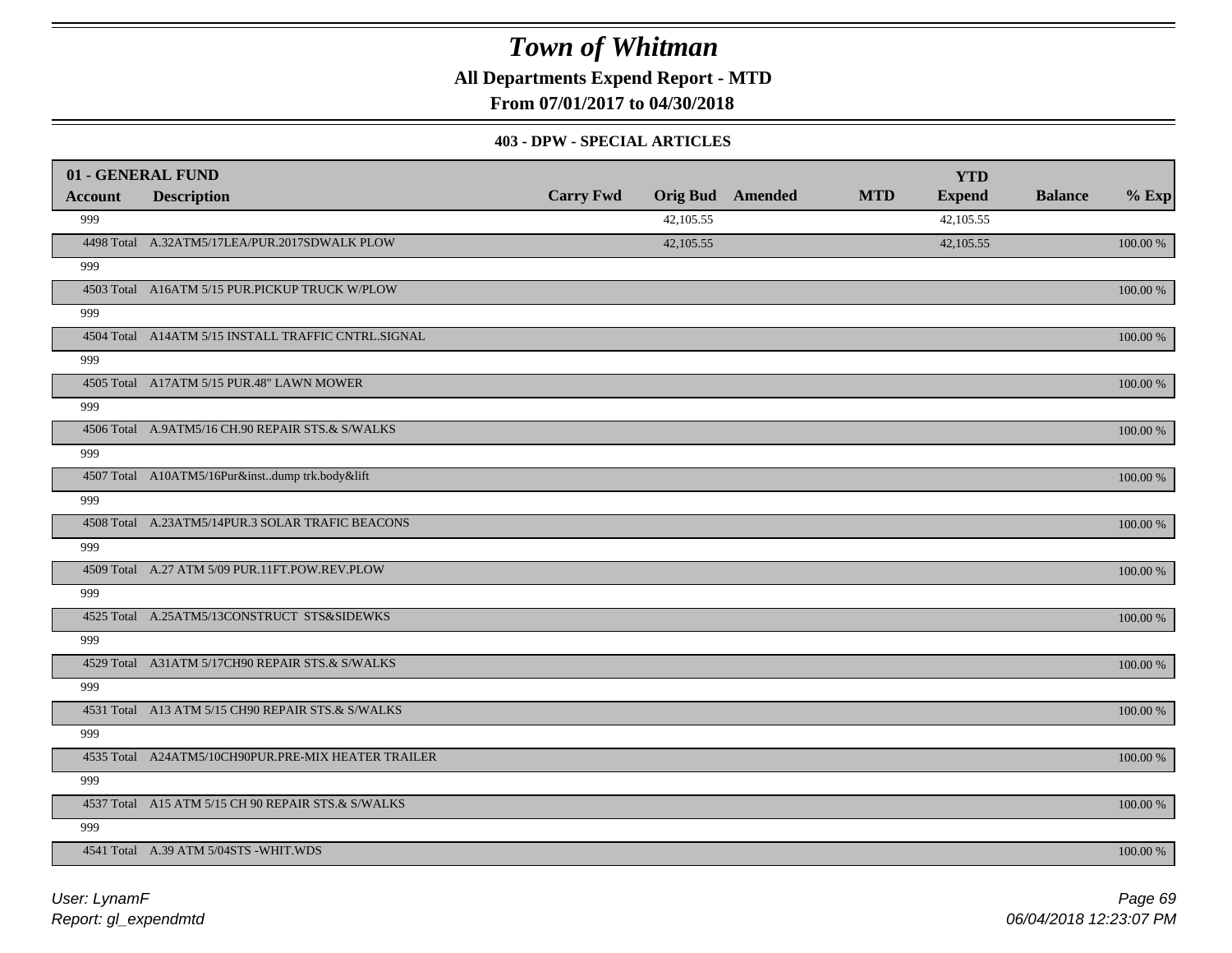**All Departments Expend Report - MTD**

### **From 07/01/2017 to 04/30/2018**

#### **403 - DPW - SPECIAL ARTICLES**

| 01 - GENERAL FUND |                                           |                  |                 |          |            | <b>YTD</b>    |                |          |
|-------------------|-------------------------------------------|------------------|-----------------|----------|------------|---------------|----------------|----------|
| Account           | <b>Description</b>                        | <b>Carry Fwd</b> | <b>Orig Bud</b> | Amended  | <b>MTD</b> | <b>Expend</b> | <b>Balance</b> | $%$ Exp  |
| 999               |                                           |                  |                 |          |            |               |                |          |
|                   | 4542 Total A.40ATM5/04 PREP.STS.FOR ACCEP |                  |                 |          |            |               |                | 100.00 % |
| 999               |                                           | 15,690.50        |                 |          |            |               | 15,690.50      |          |
|                   | 4561 Total A.27B ATM 5/16 DPW SITE EVAL.  | 15,690.50        |                 |          |            |               | 15,690.50      | 0.00 %   |
| 999               |                                           |                  |                 | 7,000.00 |            |               | 7,000.00       |          |
|                   | 4569 Total A6 STM12/17INSTALL GEN.@ DPW   |                  |                 | 7,000.00 |            |               | 7,000.00       | 0.00 %   |
| 999               |                                           |                  |                 |          |            |               |                |          |
| 4576 Total        | <b>ESTABLISH PETTY CASH-DPW</b>           |                  |                 |          |            |               |                | 100.00 % |
|                   | 403 Total DPW - SPECIAL ARTICLES          | 15,690.50        | 42,105.55       | 7,000.00 |            | 42,105.55     | 22,690.50      |          |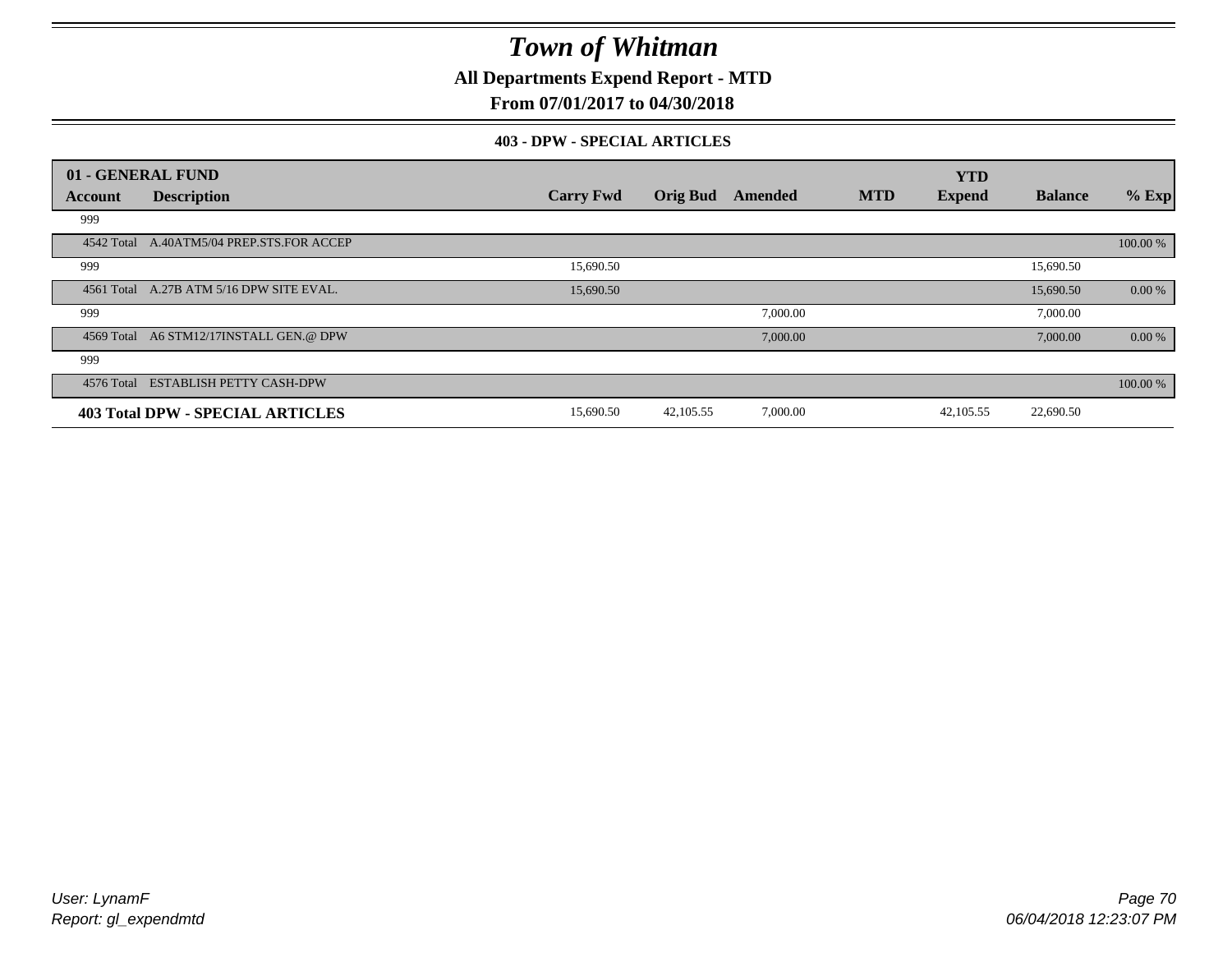**All Departments Expend Report - MTD**

### **From 07/01/2017 to 04/30/2018**

#### **405 - DPW-ADMINSTRATION**

|         | 01 - GENERAL FUND                  |                  |                  |            | <b>YTD</b>    |                |          |
|---------|------------------------------------|------------------|------------------|------------|---------------|----------------|----------|
| Account | <b>Description</b>                 | <b>Carry Fwd</b> | Orig Bud Amended | <b>MTD</b> | <b>Expend</b> | <b>Balance</b> | $%$ Exp  |
| 111     | SALARIES-ADMINSTRATIVE             |                  |                  |            |               |                |          |
|         | 1000 Total SALARIES                |                  |                  |            |               |                | 100.00 % |
| 244     | OFFICE EQUIPMENT MAINTENANCE       |                  |                  |            |               |                |          |
| 340     | <b>TELEPHONE</b>                   |                  |                  |            |               |                |          |
| 871     | OPERATING EQUIPMENT                |                  |                  |            |               |                |          |
| 877     | DEP ADMINISTRATIVE ASSESSMENT      |                  |                  |            |               |                |          |
| 420     | <b>OFFICE SUPPLIES</b>             |                  |                  |            |               |                |          |
| 422     | <b>COPY EXPENSE</b>                |                  |                  |            |               |                |          |
| 585     | MISCELLANEOUS EXPENSE              |                  |                  |            |               |                |          |
| 730     | <b>ASSOCIATION DUES</b>            |                  |                  |            |               |                |          |
| 870     | OFFICE EQUIPMENT                   |                  |                  |            |               |                |          |
|         | 2000 Total EXPENSE                 |                  |                  |            |               |                | 100.00 % |
|         | <b>405 Total DPW-ADMINSTRATION</b> |                  |                  |            |               |                |          |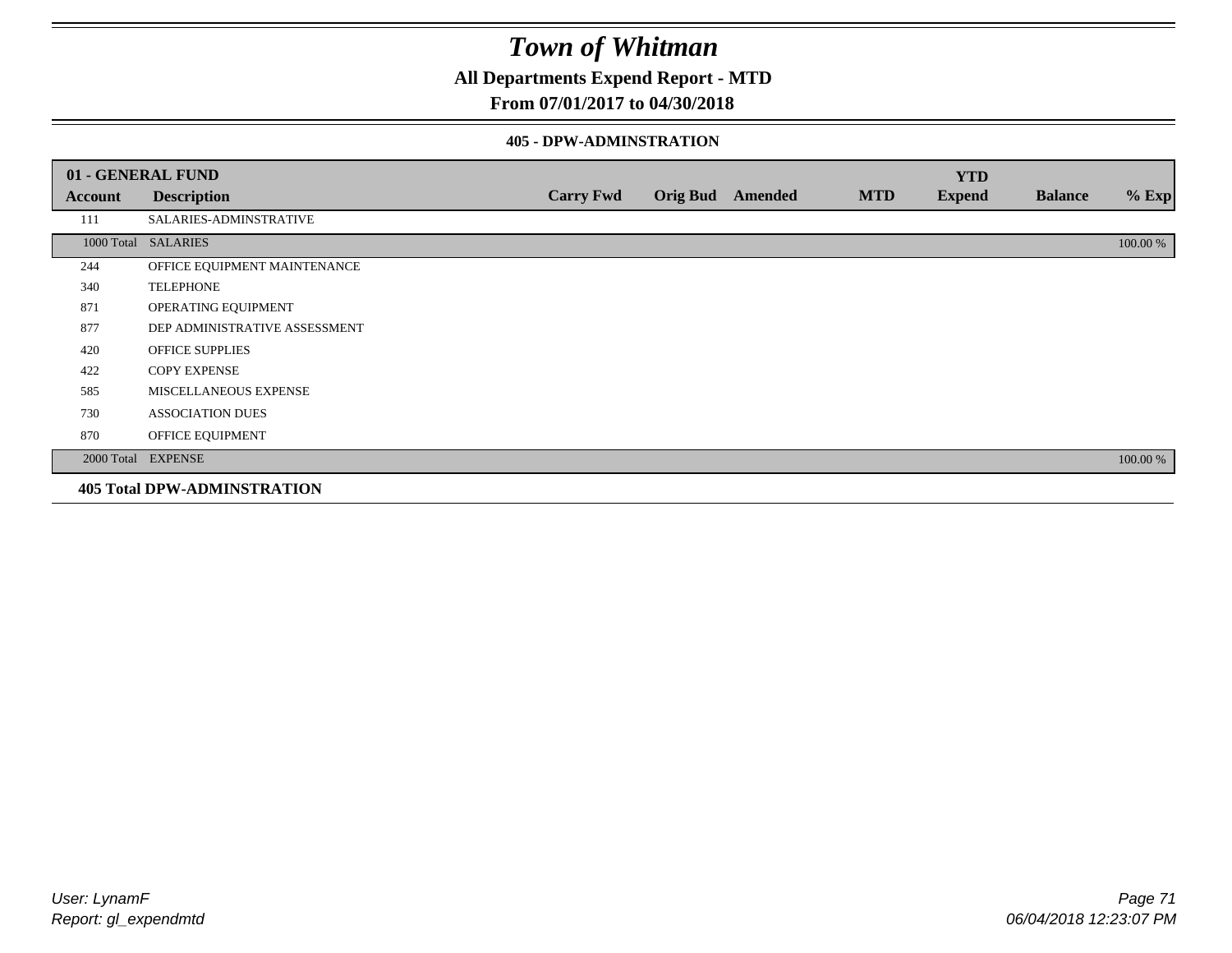**All Departments Expend Report - MTD**

**From 07/01/2017 to 04/30/2018**

### **414 - DPW-POLICE COVERAGE**

|         | 01 - GENERAL FUND             |                  |                 |         |            | <b>YTD</b>    |                |          |
|---------|-------------------------------|------------------|-----------------|---------|------------|---------------|----------------|----------|
| Account | <b>Description</b>            | <b>Carry Fwd</b> | <b>Orig Bud</b> | Amended | <b>MTD</b> | <b>Expend</b> | <b>Balance</b> | $%$ Exp  |
| 134     | <b>SALARIES-DPW COVERAGE</b>  |                  | 19,000.00       |         |            | 10.086.04     | 8,913.96       |          |
|         | 1000 Total SALARIES           |                  | 19,000.00       |         |            | 10,086.04     | 8,913.96       | 53.08 %  |
| 941     | FY 2017 ENCUMBRANCES          | 3.220.00         |                 |         |            | 3,220.00      |                |          |
|         | 2001 Total EXPENSE            | 3.220.00         |                 |         |            | 3,220.00      |                | 100.00 % |
|         | 414 Total DPW-POLICE COVERAGE | 3.220.00         | 19,000.00       |         |            | 13,306.04     | 8,913.96       |          |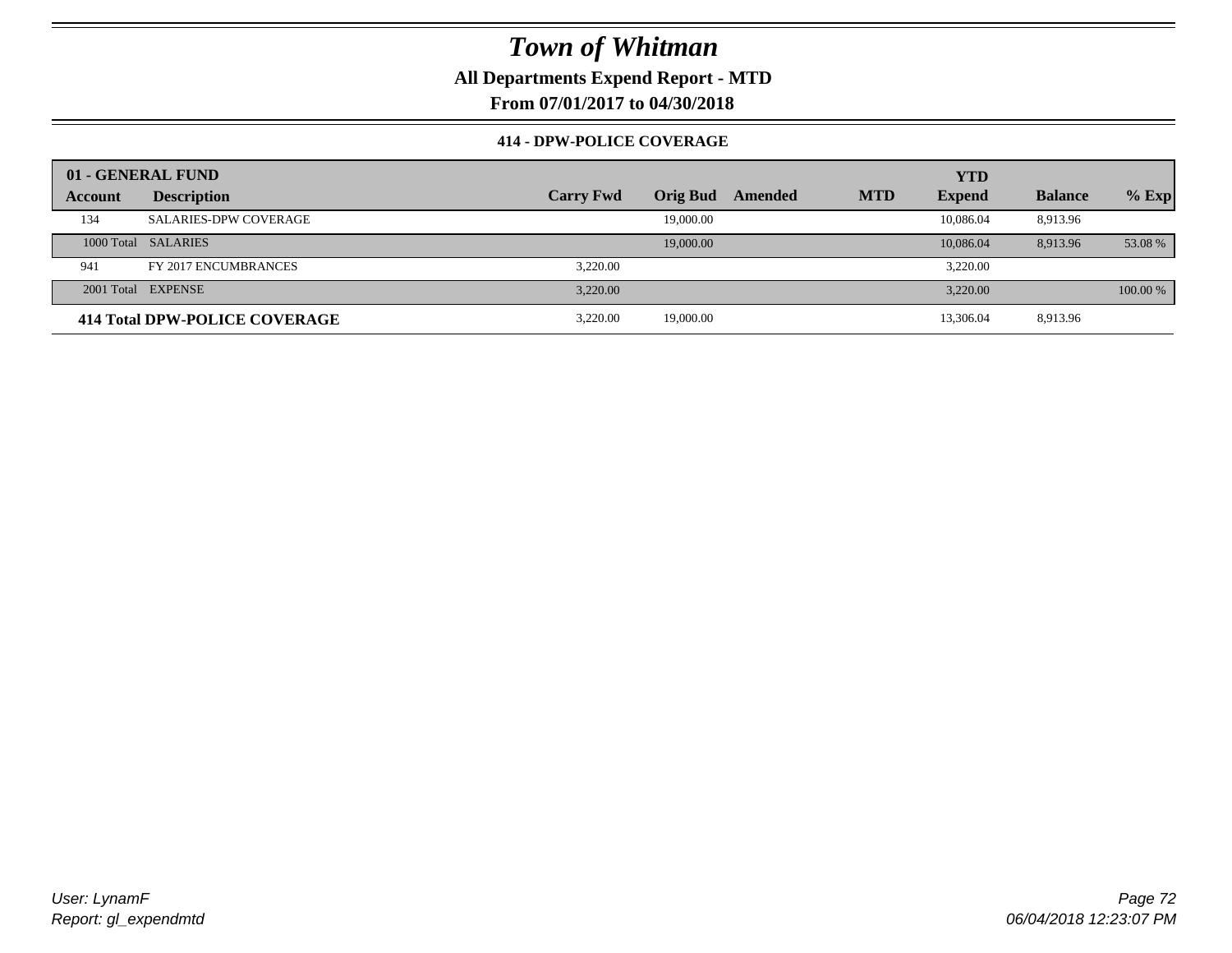## **All Departments Expend Report - MTD**

**From 07/01/2017 to 04/30/2018**

### **423 - SNOW & ICE CONTROL**

|         | 01 - GENERAL FUND            |                  |                 |         |            | <b>YTD</b>    |                |          |
|---------|------------------------------|------------------|-----------------|---------|------------|---------------|----------------|----------|
| Account | <b>Description</b>           | <b>Carry Fwd</b> | <b>Orig Bud</b> | Amended | <b>MTD</b> | <b>Expend</b> | <b>Balance</b> | $%$ Exp  |
| 114     | DIVISIONAL LABOR-O.T.        |                  |                 |         |            | 74,233.78     | -74,233.78     |          |
|         | 1000 Total SALARIES          |                  |                 |         |            | 74,233.78     | $-74,233.78$   | 100.00 % |
| 272     | <b>EQUIPMENT RENTAL</b>      |                  |                 |         | 8,970.00   | 72,734.00     | $-72,734.00$   |          |
| 530     | <b>CHEMICALS</b>             |                  |                 |         | 14,463.69  | 79,761.66     | $-79,761.66$   |          |
| 585     | MISCELLANEOUS EXPENSE        |                  | 120,000.00      |         | 4,152.16   | 38,739.31     | 81,260.69      |          |
|         | 2000 Total EXPENSE           |                  | 120,000.00      |         | 27,585.85  | 191.234.97    | $-71,234.97$   | 159.36 % |
|         | 423 Total SNOW & ICE CONTROL |                  | 120,000.00      |         | 27,585.85  | 265,468.75    | -145,468.75    |          |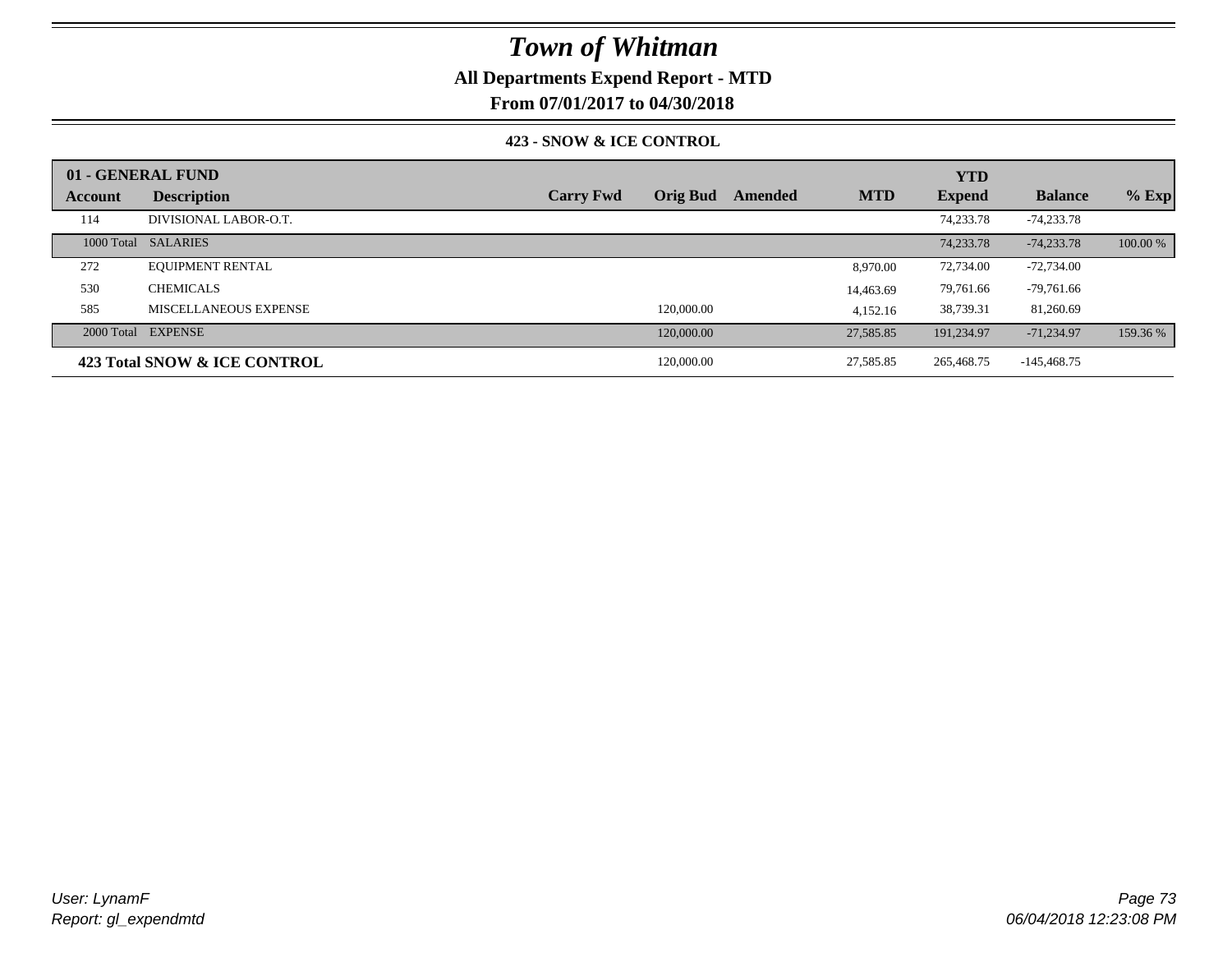## **All Departments Expend Report - MTD**

**From 07/01/2017 to 04/30/2018**

### **424 - STREET LIGHTS**

|         | 01 - GENERAL FUND          |                  |                 |         | <b>YTD</b> |               |                |          |  |
|---------|----------------------------|------------------|-----------------|---------|------------|---------------|----------------|----------|--|
| Account | <b>Description</b>         | <b>Carry Fwd</b> | <b>Orig Bud</b> | Amended | <b>MTD</b> | <b>Expend</b> | <b>Balance</b> | $%$ Exp  |  |
| 210     | <b>ELECTRICITY</b>         |                  | 140,000.00      |         | 13.932.73  | 123,060.82    | 16,939.18      |          |  |
|         | 2000 Total EXPENSE         |                  | 140,000.00      |         | 13.932.73  | 123,060.82    | 16,939.18      | 87.90 %  |  |
| 940     | <b>FY2016 ENCUMBRANCES</b> |                  |                 |         |            |               |                |          |  |
| 945     | <b>FY2013 ENCUMBRANCES</b> |                  |                 |         |            |               |                |          |  |
| 953     | <b>FY2009 ENCUMBRANCES</b> |                  |                 |         |            |               |                |          |  |
|         | 2001 Total EXPENSE         |                  |                 |         |            |               |                | 100.00 % |  |
|         | 424 Total STREET LIGHTS    |                  | 140,000.00      |         | 13,932.73  | 123,060.82    | 16,939.18      |          |  |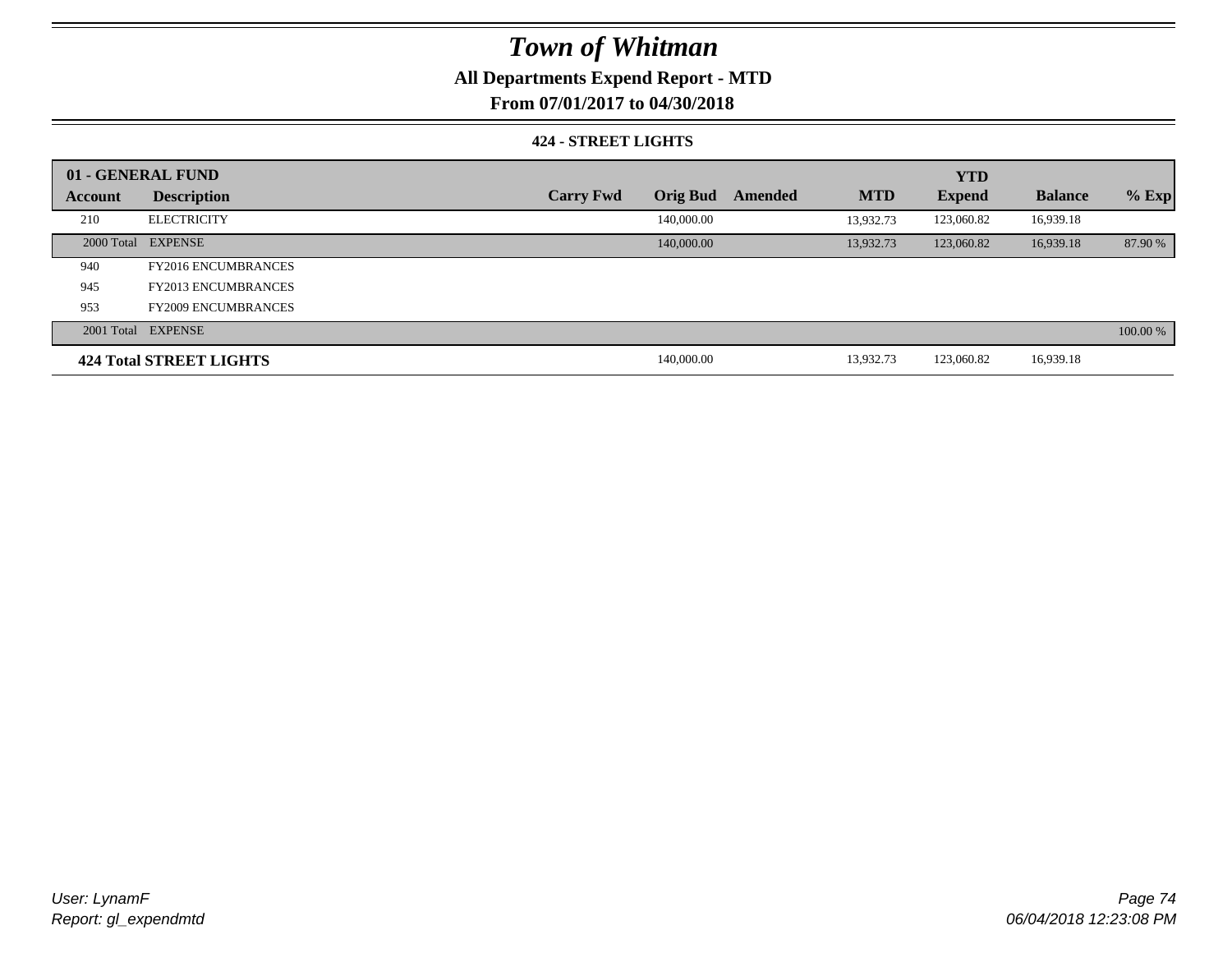**All Departments Expend Report - MTD**

**From 07/01/2017 to 04/30/2018**

### **433 - DPW-WASTE COLLECTION & DISP.**

|         | 01 - GENERAL FUND                         |                  |                 |                |            | <b>YTD</b>    |                |          |
|---------|-------------------------------------------|------------------|-----------------|----------------|------------|---------------|----------------|----------|
| Account | <b>Description</b>                        | <b>Carry Fwd</b> | <b>Orig Bud</b> | <b>Amended</b> | <b>MTD</b> | <b>Expend</b> | <b>Balance</b> | $%$ Exp  |
| 112     | <b>SALARIES</b>                           |                  |                 |                |            |               |                |          |
| 380     | <b>DISPOSAL COSTS</b>                     |                  | 1,121,059.00    |                | 98,516.75  | 768,474.80    | 352,584.20     |          |
| 585     | <b>MISCELLANEOUS EXPENSE</b>              |                  |                 |                |            | 14,205.70     | $-14,205.70$   |          |
|         | 2000 Total EXPENSE                        |                  | 1,121,059.00    |                | 98,516.75  | 782,680.50    | 338,378.50     | 69.81 %  |
| 939     | <b>FY2015 ENCUMBRANCES</b>                |                  |                 |                |            |               |                |          |
| 943     | <b>FY2012 ENCUMBRANCES</b>                |                  |                 |                |            |               |                |          |
| 945     | <b>FY2013 ENCUMBRANCES</b>                |                  |                 |                |            |               |                |          |
|         | 2001 Total EXPENSE                        |                  |                 |                |            |               |                | 100.00 % |
| 999     |                                           |                  |                 |                |            |               |                |          |
|         | 4496 Total A.9STM6/5/97PUR.RECYCLING BINS |                  |                 |                |            |               |                | 100.00 % |
|         | 433 Total DPW-WASTE COLLECTION & DISP.    |                  | 1,121,059.00    |                | 98,516.75  | 782,680.50    | 338,378.50     |          |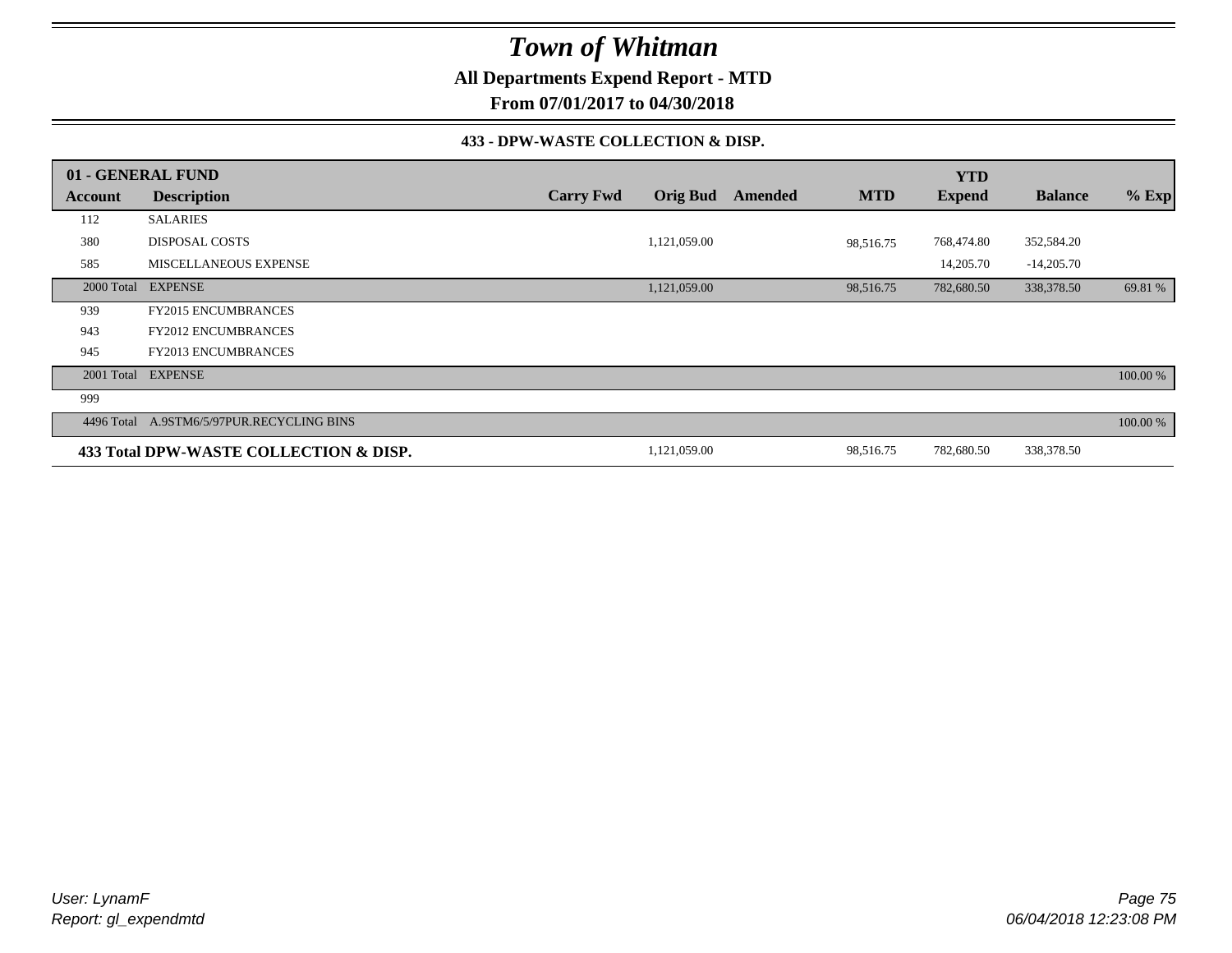**All Departments Expend Report - MTD**

## **From 07/01/2017 to 04/30/2018**

### **452 - WATER PURCHASE**

|         | 01 - GENERAL FUND               |                  |                 |         |            | <b>YTD</b>    |                |          |
|---------|---------------------------------|------------------|-----------------|---------|------------|---------------|----------------|----------|
| Account | <b>Description</b>              | <b>Carry Fwd</b> | <b>Orig Bud</b> | Amended | <b>MTD</b> | <b>Expend</b> | <b>Balance</b> | $%$ Exp  |
| 230     | <b>WATER PURCHASE</b>           |                  |                 |         |            |               |                |          |
| 585     | MISCELLANEOUS EXPENSE           |                  |                 |         |            |               |                |          |
|         | 2000 Total EXPENSE              |                  |                 |         |            |               |                | 100.00 % |
| 940     | <b>FY2016 ENCUMBRANCES</b>      |                  |                 |         |            |               |                |          |
| 949     | <b>FY2014 ENCUMBRANCES</b>      |                  |                 |         |            |               |                |          |
|         | 2001 Total EXPENSE              |                  |                 |         |            |               |                | 100.00 % |
|         | <b>452 Total WATER PURCHASE</b> |                  |                 |         |            |               |                |          |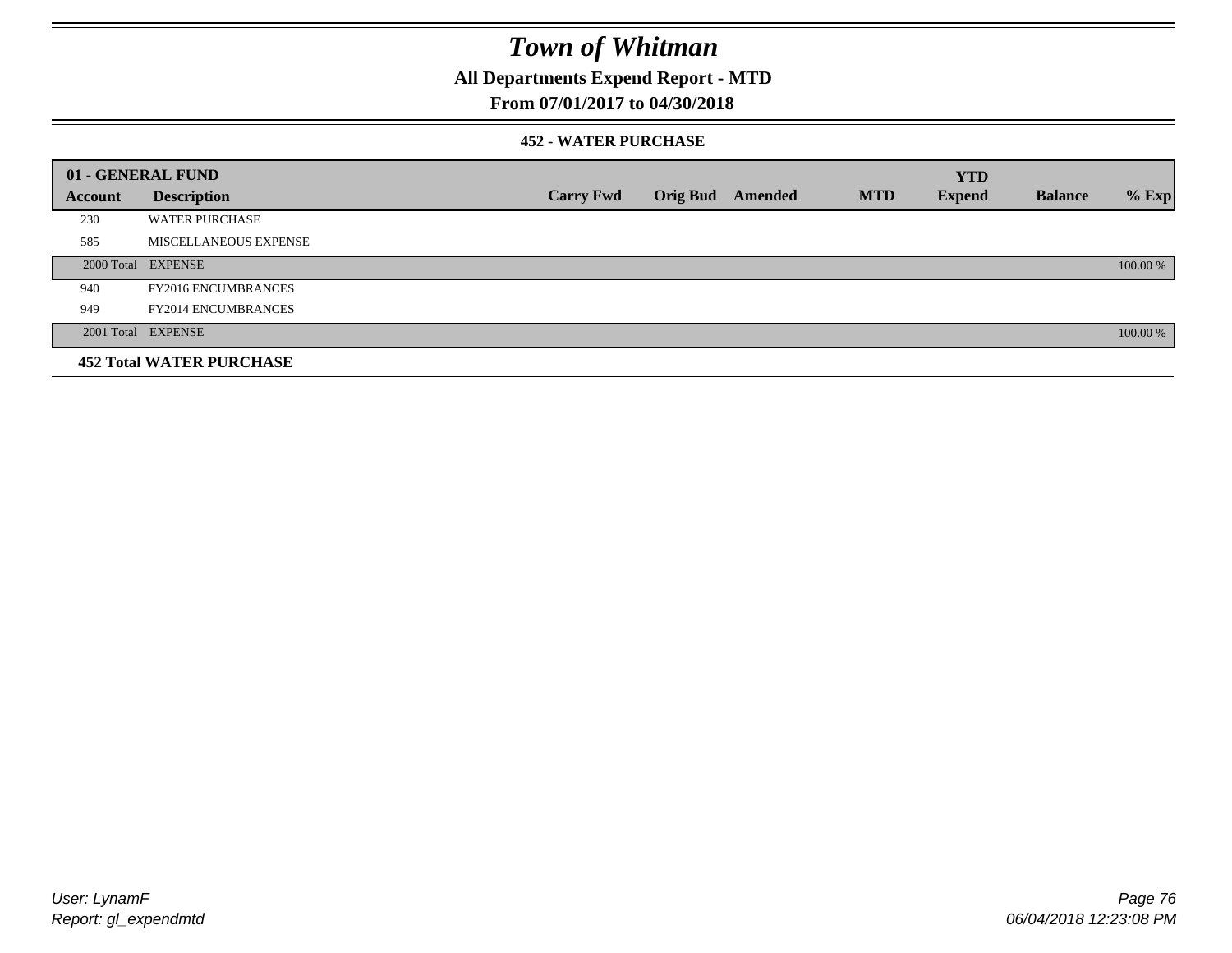**All Departments Expend Report - MTD**

**From 07/01/2017 to 04/30/2018**

### **492 - CARE OF SOLDIERS GRAVES**

|                | 01 - GENERAL FUND                 |                  |                  |            | YTD           |                |          |
|----------------|-----------------------------------|------------------|------------------|------------|---------------|----------------|----------|
| <b>Account</b> | <b>Description</b>                | <b>Carry Fwd</b> | Orig Bud Amended | <b>MTD</b> | <b>Expend</b> | <b>Balance</b> | $%$ Exp  |
| 240            | BUILDING & GROUNDS MAINT.         |                  | 1,500.00         |            | 1,500.00      |                |          |
|                | 2000 Total EXPENSE                |                  | 1,500.00         |            | 1,500.00      |                | 100.00 % |
|                | 492 Total CARE OF SOLDIERS GRAVES |                  | 1,500.00         |            | 1,500.00      |                |          |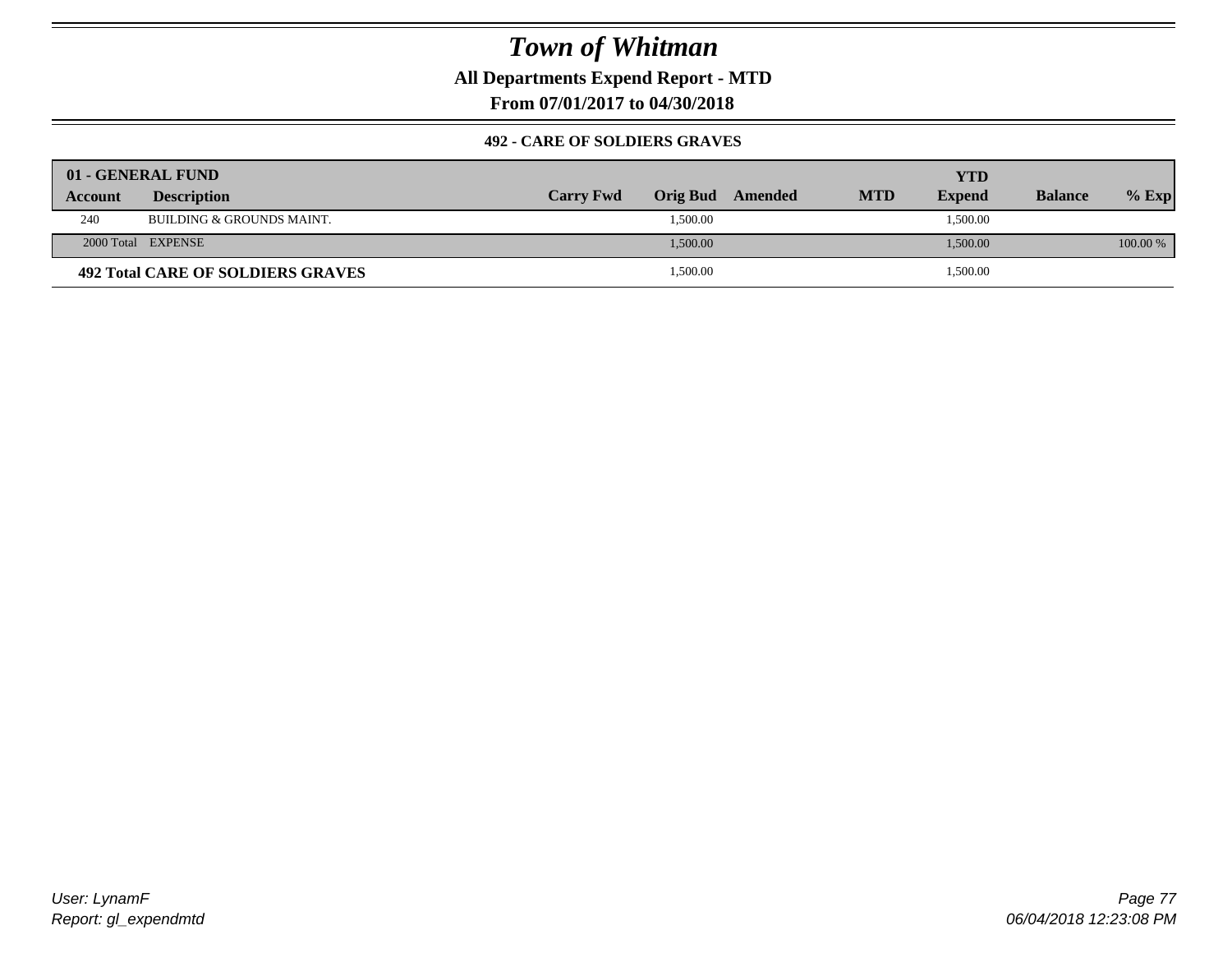## **All Departments Expend Report - MTD**

**From 07/01/2017 to 04/30/2018**

### **510 - BOARD OF HEALTH**

|         | 01 - GENERAL FUND            |                  |                         |            | <b>YTD</b>    |                |             |
|---------|------------------------------|------------------|-------------------------|------------|---------------|----------------|-------------|
| Account | <b>Description</b>           | <b>Carry Fwd</b> | <b>Orig Bud</b> Amended | <b>MTD</b> | <b>Expend</b> | <b>Balance</b> | $%$ Exp     |
| 110     | SALARIES-BOARD MEMBERS       |                  |                         |            |               |                |             |
|         | 1001 Total SALARIES          |                  |                         |            |               |                | 100.00 %    |
| 120     | SALARIES-PART TIME           | 39,343.00        | 3,804.71                | 3,261.18   | 33,588.69     | 9,559.02       |             |
|         | 1002 Total SALARIES          | 39,343.00        | 3,804.71                | 3,261.18   | 33,588.69     | 9,559.02       | 77.84 %     |
| 121     | <b>CLERICAL I</b>            | 24,867.00        |                         | 1,888.89   | 19,946.92     | 4,920.08       |             |
|         | 1003 Total SALARIES          | 24,867.00        |                         | 1,888.89   | 19,946.92     | 4,920.08       | 80.21 %     |
| 123     | RECORDING SECRETARY          | 3,501.00         |                         | 168.29     | 2,174.80      | 1,326.20       |             |
|         | 1004 Total SALARIES          | 3,501.00         |                         | 168.29     | 2,174.80      | 1,326.20       | 62.11 %     |
| 133     | <b>ASSISTANT</b>             | 1,800.00         |                         |            | 559.00        | 1,241.00       |             |
|         | 1005 Total SALARIES          | 1,800.00         |                         |            | 559.00        | 1,241.00       | 31.05 %     |
| 126     | <b>CLERICAL II</b>           | 1,366.00         |                         |            | 902.63        | 463.37         |             |
|         | 1006 Total SALARIES          | 1,366.00         |                         |            | 902.63        | 463.37         | 66.07 %     |
| 482     | RESERVE FUND TRANS.-SALARIES |                  |                         |            |               |                |             |
| 483     | RESERVE FUND TRANS.-VACATION |                  |                         |            |               |                |             |
|         | 1019 Total SALARIES          |                  |                         |            |               |                | $100.00~\%$ |
| 150     | <b>ANIMAL INSPECTOR</b>      | 804.00           | 400.00                  | 60.00      | 960.00        | 244.00         |             |
| 151     | <b>BURIAL DEAD ANIMALS</b>   |                  |                         |            |               |                |             |
| 315     | <b>BURIAL AGENT</b>          | 275.00           |                         |            | 137.50        | 137.50         |             |
| 316     | <b>LABORATORY FEES</b>       |                  |                         |            |               |                |             |
| 340     | <b>TELEPHONE</b>             |                  |                         |            |               |                |             |
| 343     | <b>CELL PHONES</b>           |                  |                         |            |               |                |             |
| 420     | <b>OFFICE SUPPLIES</b>       |                  |                         | 4.98       | 361.10        | $-361.10$      |             |
| 501     | PREMIUM ON SALE OF BONDS     |                  |                         |            |               |                |             |
| 585     | MISCELLANEOUS EXPENSE        | 2,500.00         |                         | 55.11      | 675.87        | 1,824.13       |             |
| 730     | <b>ASSOCIATION DUES</b>      |                  |                         |            | 270.00        | $-270.00$      |             |
| 731     | <b>MEETINGS</b>              |                  |                         |            |               |                |             |
| 737     | <b>RABID ANIMAL EXPENSE</b>  | 200.00           |                         |            | 35.00         | 165.00         |             |
| 738     | HOUSEHOLD HAZARDOUS WASTE    | 3,000.00         |                         |            |               | 3,000.00       |             |
|         | 2000 Total EXPENSE           | 6,779.00         | 400.00                  | 120.09     | 2,439.47      | 4,739.53       | 33.98 %     |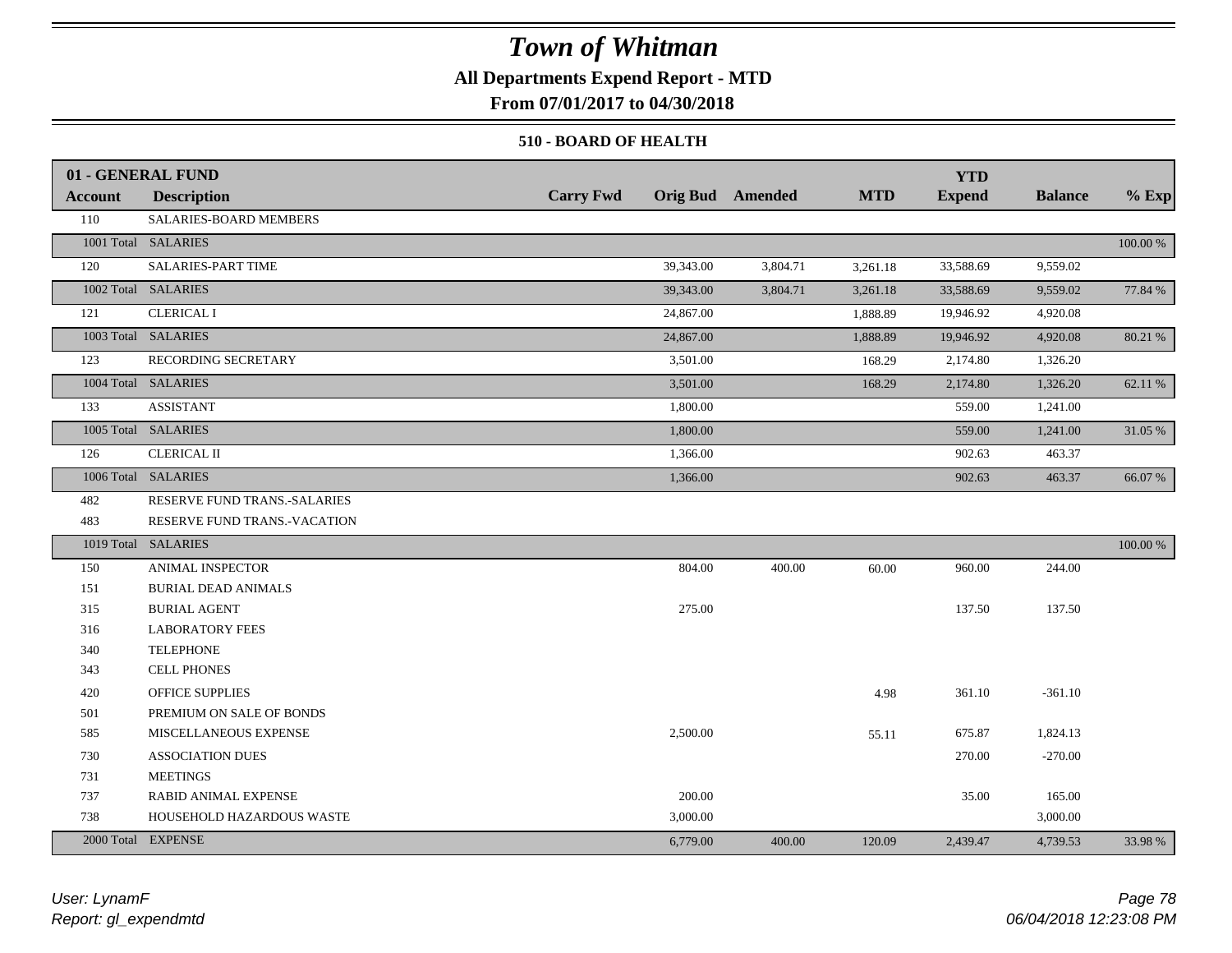**All Departments Expend Report - MTD**

**From 07/01/2017 to 04/30/2018**

### **510 - BOARD OF HEALTH**

|            | 01 - GENERAL FUND                           |                  |                 |          |            | <b>YTD</b>    |                |          |
|------------|---------------------------------------------|------------------|-----------------|----------|------------|---------------|----------------|----------|
| Account    | <b>Description</b>                          | <b>Carry Fwd</b> | <b>Orig Bud</b> | Amended  | <b>MTD</b> | <b>Expend</b> | <b>Balance</b> | $%$ Exp  |
| 710        | <b>IN STATE TRAVEL</b>                      |                  | 1,443.00        |          | 12.59      | 250.33        | 1,192.67       |          |
|            | 2001 Total EXPENSE                          |                  | 1,443.00        |          | 12.59      | 250.33        | 1,192.67       | 17.34 %  |
| 940        | <b>FY2016 ENCUMBRANCES</b>                  |                  |                 |          |            |               |                |          |
|            | 2002 Total EXPENSE                          |                  |                 |          |            |               |                | 100.00 % |
| 999        |                                             |                  |                 |          |            |               |                |          |
|            | 4448 Total A5 ATM 5/15 HAZARDOUS WSTE.DAY   |                  |                 |          |            |               |                | 100.00 % |
| 999        |                                             | 2,648.96         |                 |          |            | 1,744.66      | 904.30         |          |
| 4451 Total | A.6 ATM 5/16 HAZ.WASTE.DAY                  | 2,648.96         |                 |          |            | 1,744.66      | 904.30         | 65.86%   |
| 999        |                                             |                  |                 |          |            |               |                |          |
|            | 4456 Total A.27ATM5/14 HAZ.WASTE DAY        |                  |                 |          |            |               |                | 100.00 % |
| 999        |                                             |                  | 1,500.00        |          |            |               | 1,500.00       |          |
|            | 4543 Total A.14 ATM5/17 B.O.H.SITE TRAINING |                  | 1,500.00        |          |            |               | 1,500.00       | 0.00 %   |
|            | <b>510 Total BOARD OF HEALTH</b>            | 2,648.96         | 80,599.00       | 4,204.71 | 5,451.04   | 61,606.50     | 25,846.17      |          |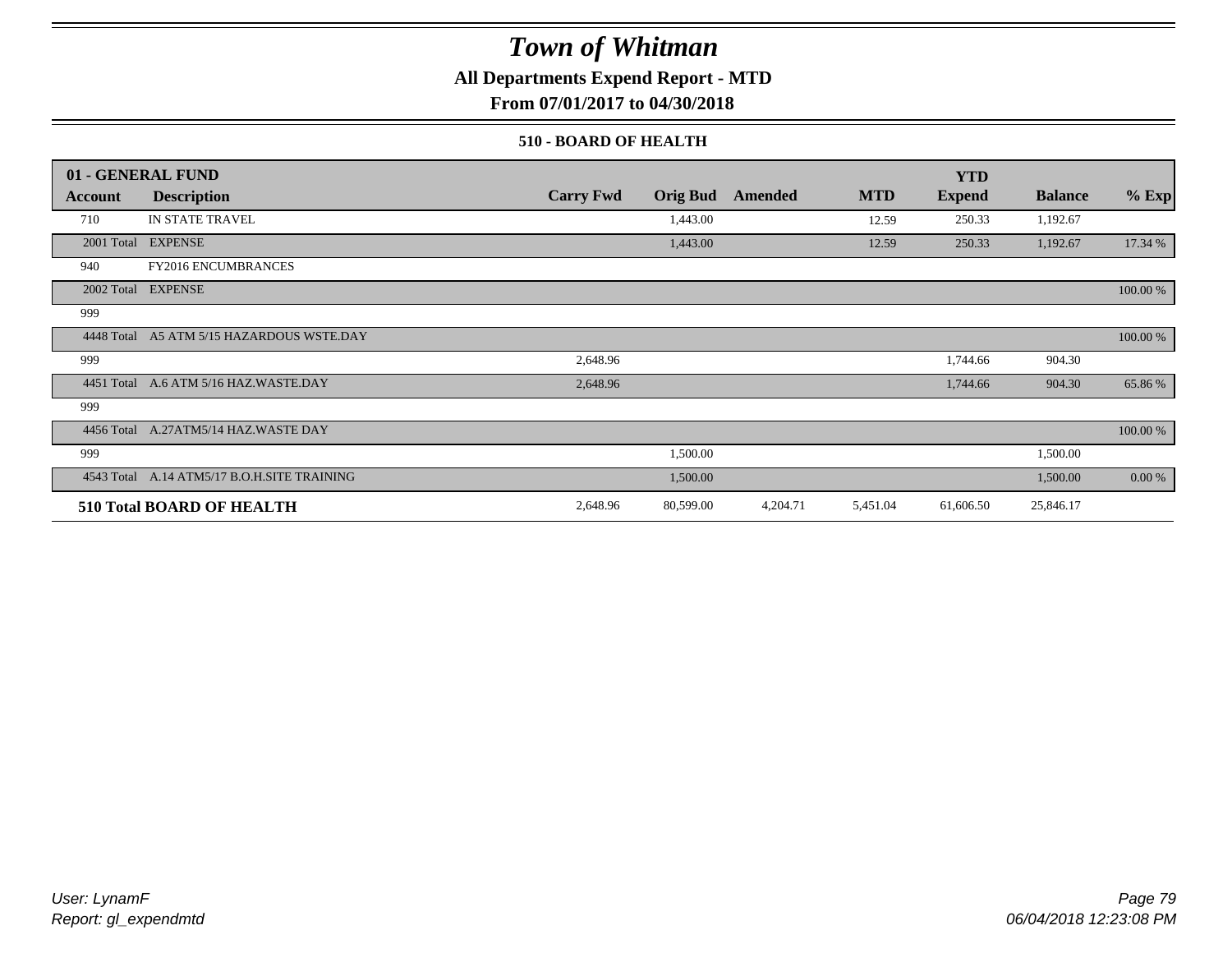**All Departments Expend Report - MTD**

**From 07/01/2017 to 04/30/2018**

### **519 - BOH-SEWER HOOK-UP INSPECTORS**

|         | 01 - GENERAL FUND                      |                  |                         |            | YTD           |                |          |
|---------|----------------------------------------|------------------|-------------------------|------------|---------------|----------------|----------|
| Account | <b>Description</b>                     | <b>Carry Fwd</b> | <b>Orig Bud</b> Amended | <b>MTD</b> | <b>Expend</b> | <b>Balance</b> | $%$ Exp  |
| 120     | SALARIES-PART TIME                     |                  |                         |            |               |                |          |
|         | 1000 Total SALARIES                    |                  |                         |            |               |                | 100.00 % |
|         | 519 Total BOH-SEWER HOOK-UP INSPECTORS |                  |                         |            |               |                |          |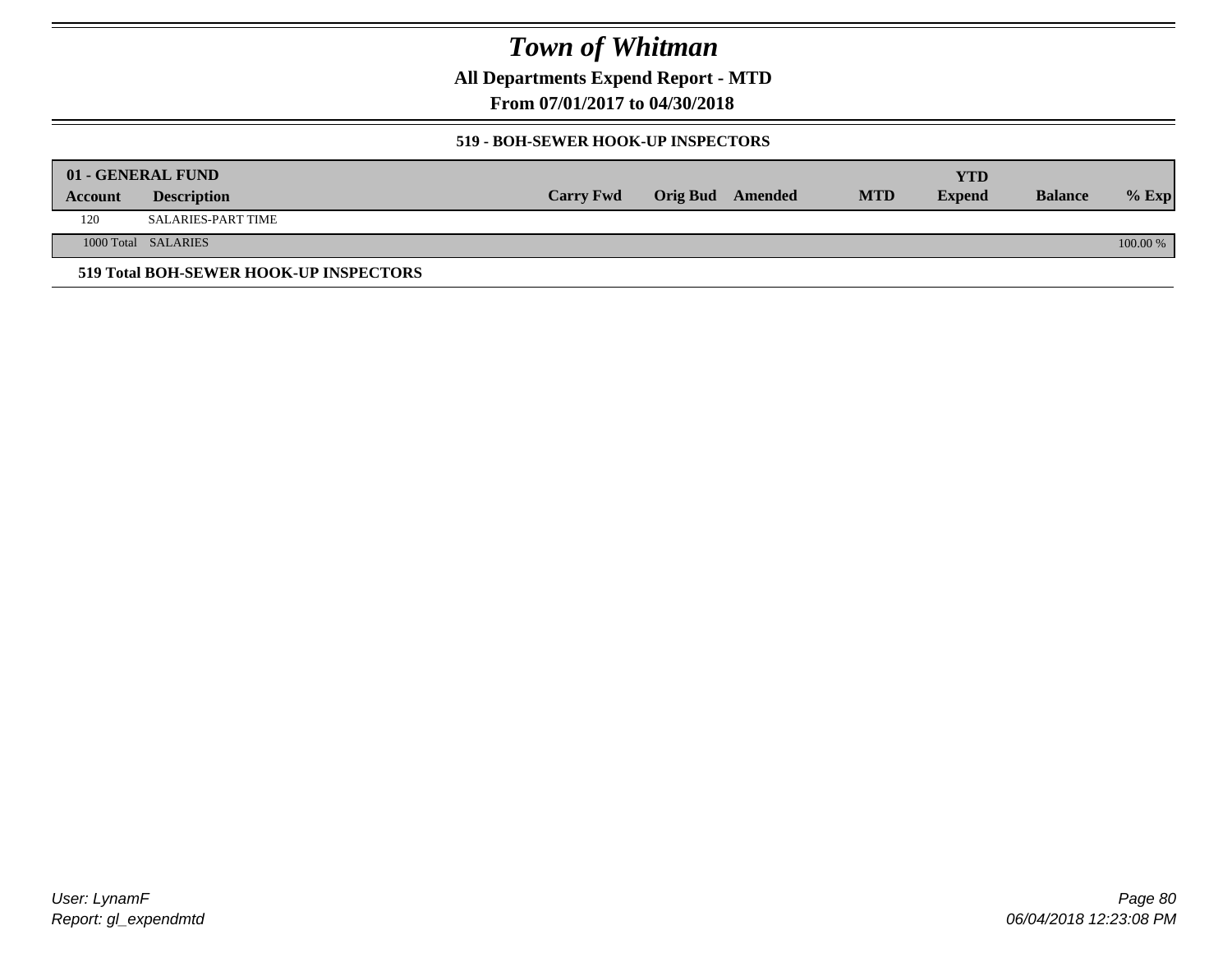## **All Departments Expend Report - MTD**

## **From 07/01/2017 to 04/30/2018**

### **522 - VISITING NURSE**

|         | 01 - GENERAL FUND          |                  |                 |         |            | <b>YTD</b>    |                |          |
|---------|----------------------------|------------------|-----------------|---------|------------|---------------|----------------|----------|
| Account | <b>Description</b>         | <b>Carry Fwd</b> | <b>Orig Bud</b> | Amended | <b>MTD</b> | <b>Expend</b> | <b>Balance</b> | $%$ Exp  |
| 300     | MEDICAL & DENTAL EXPENSE   |                  | 18,025.00       |         | 821.42     | 7.392.78      | 10,632.22      |          |
|         | 2000 Total EXPENSE         |                  | 18,025,00       |         | 821.42     | 7.392.78      | 10.632.22      | 41.01 %  |
| 946     | <b>FY2010 ENCUMBRANCES</b> |                  |                 |         |            |               |                |          |
|         | 2001 Total EXPENSE         |                  |                 |         |            |               |                | 100.00 % |
|         | 522 Total VISITING NURSE   |                  | 18,025.00       |         | 821.42     | 7,392.78      | 10,632.22      |          |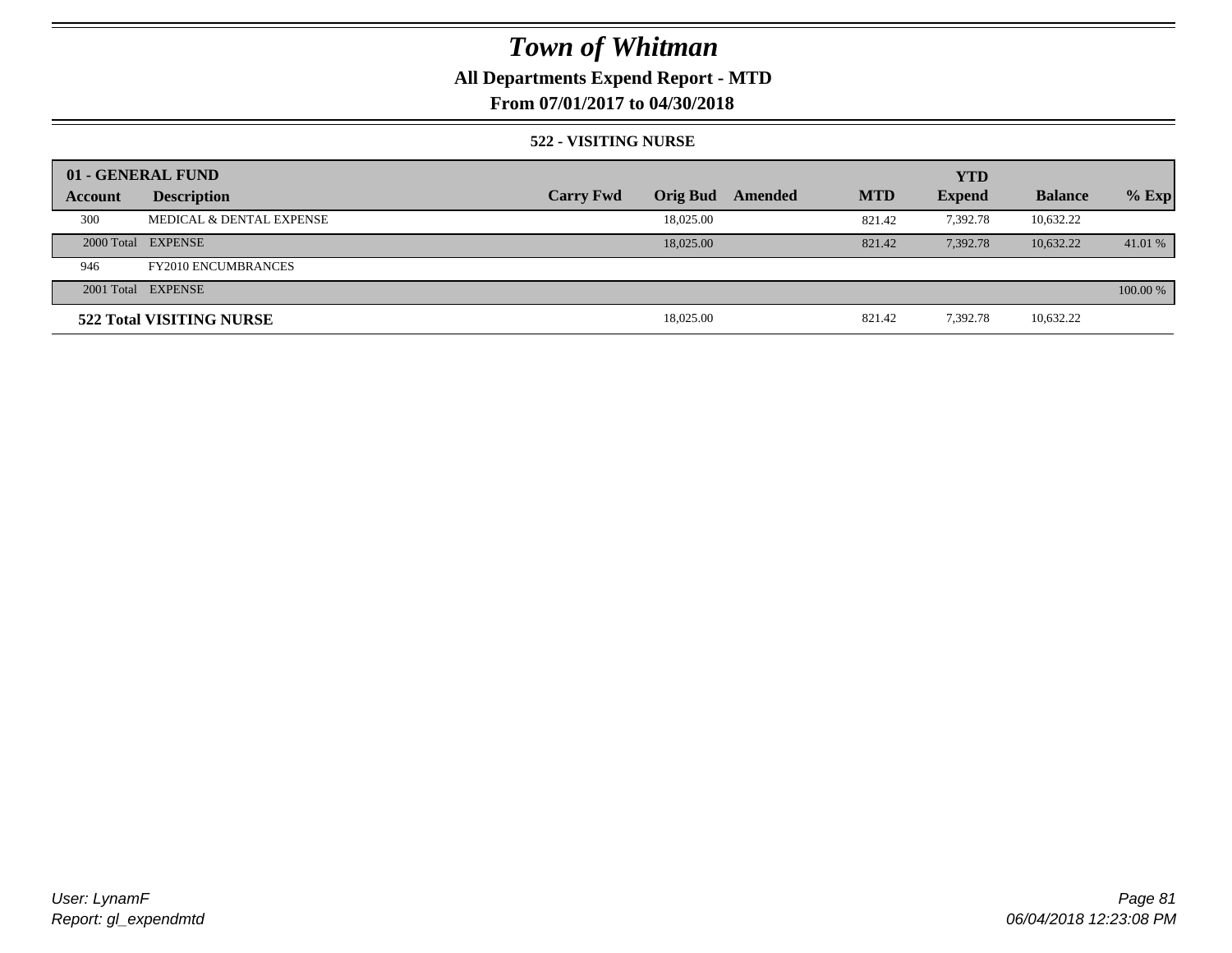## **All Departments Expend Report - MTD**

### **From 07/01/2017 to 04/30/2018**

### **524 - DENTAL**

|         | 01 - GENERAL FUND       |                  |                  |            | <b>YTD</b>    |                |          |
|---------|-------------------------|------------------|------------------|------------|---------------|----------------|----------|
| Account | <b>Description</b>      | <b>Carry Fwd</b> | Orig Bud Amended | <b>MTD</b> | <b>Expend</b> | <b>Balance</b> | $%$ Exp  |
| 730     | <b>ASSOCIATION DUES</b> |                  |                  |            |               |                |          |
|         | 2000 Total EXPENSE      |                  |                  |            |               |                | 100.00 % |
|         | <b>524 Total DENTAL</b> |                  |                  |            |               |                |          |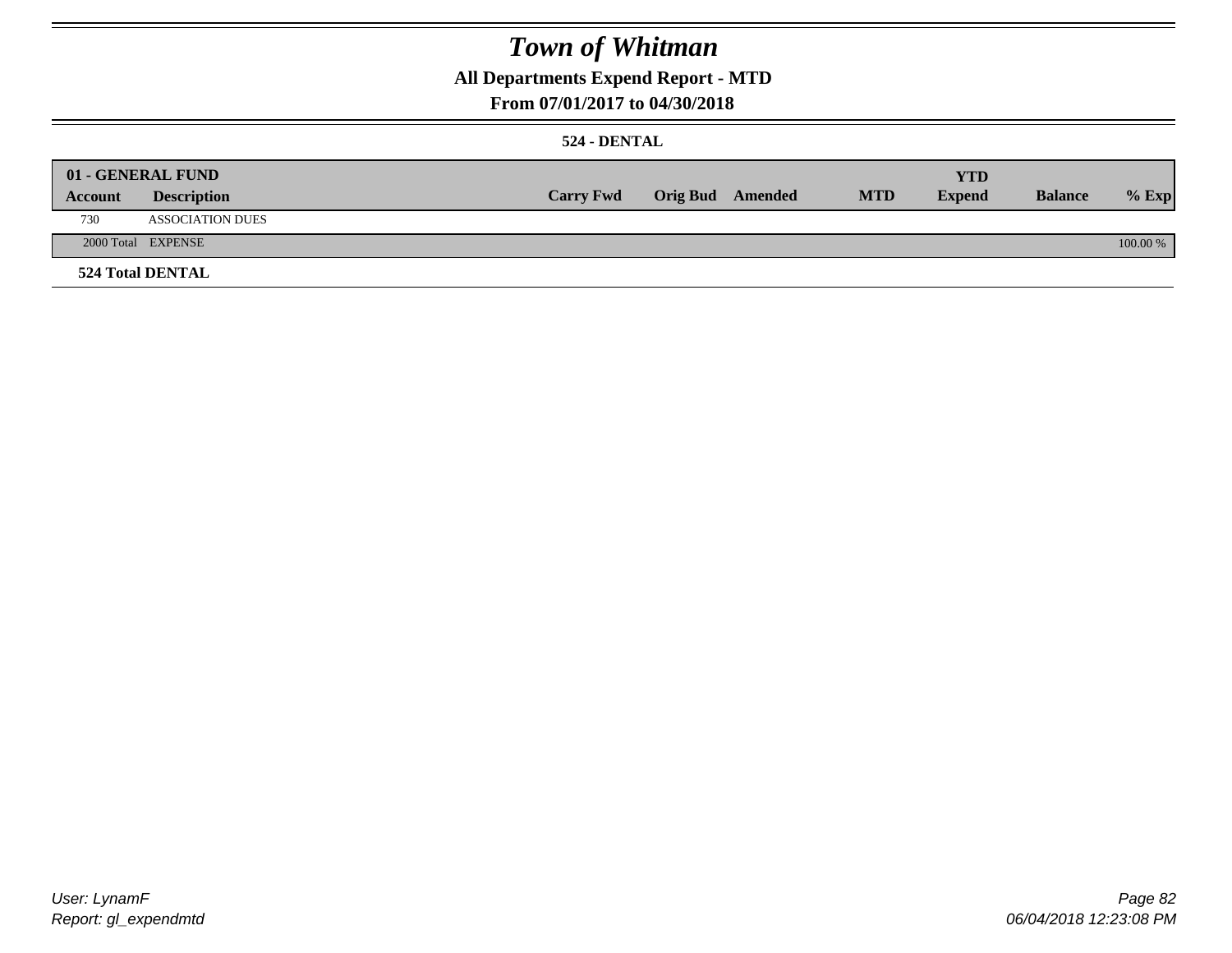## **All Departments Expend Report - MTD**

**From 07/01/2017 to 04/30/2018**

### **541 - COUNCIL ON AGING**

|         | 01 - GENERAL FUND                        |                                     |                              | <b>YTD</b>    |                |          |
|---------|------------------------------------------|-------------------------------------|------------------------------|---------------|----------------|----------|
| Account | <b>Description</b>                       | <b>Carry Fwd</b><br><b>Orig Bud</b> | <b>MTD</b><br><b>Amended</b> | <b>Expend</b> | <b>Balance</b> | $%$ Exp  |
| 111     | SALARIES-ADMINSTRATIVE                   | 66,127.00                           | 5,086.68                     | 53,410.14     | 12,716.86      |          |
| 138     | SICK LEAVE BUY-BACK                      |                                     |                              |               |                |          |
| 146     | SALARIES-LONGEVITY                       |                                     |                              |               |                |          |
|         | 1000 Total SALARIES                      | 66,127.00                           | 5,086.68                     | 53,410.14     | 12,716.86      | 80.76 %  |
| 121     | <b>CLERICAL I</b>                        | 41,001.00                           | 3,153.92                     | 33,052.20     | 7,948.80       |          |
|         | 1001 Total SALARIES                      | 41,001.00                           | 3,153.92                     | 33,052.20     | 7,948.80       | 80.61 %  |
| 117     | <b>CUSTODIAL</b>                         |                                     |                              |               |                |          |
|         | 1002 Total SALARIES                      |                                     |                              |               |                | 100.00 % |
| 157     | <b>BUS DRIVER</b>                        | 35,051.00                           | 2,352.24                     | 22,693.80     | 12,357.20      |          |
|         | 1003 Total SALARIES                      | 35,051.00                           | 2,352.24                     | 22,693.80     | 12,357.20      | 64.74 %  |
| 129     | ADDITIONAL CLERICAL                      | 32,979.00                           | 2,536.80                     | 26,871.96     | 6,107.04       |          |
|         | 1004 Total SALARIES                      | 32,979.00                           | 2,536.80                     | 26,871.96     | 6,107.04       | 81.48%   |
| 131     | <b>SOCIAL WORKER</b>                     | 32,466.00                           | 2,497.32                     | 26,221.86     | 6,244.14       |          |
|         | 1005 Total SALARIES                      | 32,466.00                           | 2,497.32                     | 26,221.86     | 6,244.14       | 80.76%   |
| 210     | <b>ELECTRICITY</b>                       |                                     | 298.36                       | 2,403.91      | $-2,403.91$    |          |
| 212     | <b>GAS (NATURAL)</b>                     |                                     | 361.08                       | 1,570.09      | $-1,570.09$    |          |
| 242     | <b>VEHICLE MAINTENANCE</b>               |                                     |                              |               |                |          |
| 340     | <b>TELEPHONE</b>                         |                                     |                              |               |                |          |
| 343     | <b>CELL PHONES</b>                       |                                     | 101.98                       | 887.85        | $-887.85$      |          |
| 420     | <b>OFFICE SUPPLIES</b>                   |                                     |                              | 1,429.16      | $-1,429.16$    |          |
| 481     | <b>GASOLINE</b>                          |                                     |                              |               |                |          |
| 585     | MISCELLANEOUS EXPENSE                    | 15,157.00                           |                              | 234.82        | 14,922.18      |          |
| 430     | <b>BUILDING MAINTENANCE &amp; REPAIR</b> |                                     | 26.85                        | 1,847.78      | $-1,847.78$    |          |
| 710     | IN STATE TRAVEL                          |                                     |                              | 177.64        | $-177.64$      |          |
| 730     | <b>ASSOCIATION DUES</b>                  |                                     |                              |               |                |          |
| 731     | <b>MEETINGS</b>                          |                                     |                              |               |                |          |
| 870     | OFFICE EQUIPMENT                         |                                     |                              |               |                |          |
|         | 2000 Total EXPENSE                       | 15,157.00                           | 788.27                       | 8,551.25      | 6,605.75       | 56.41 %  |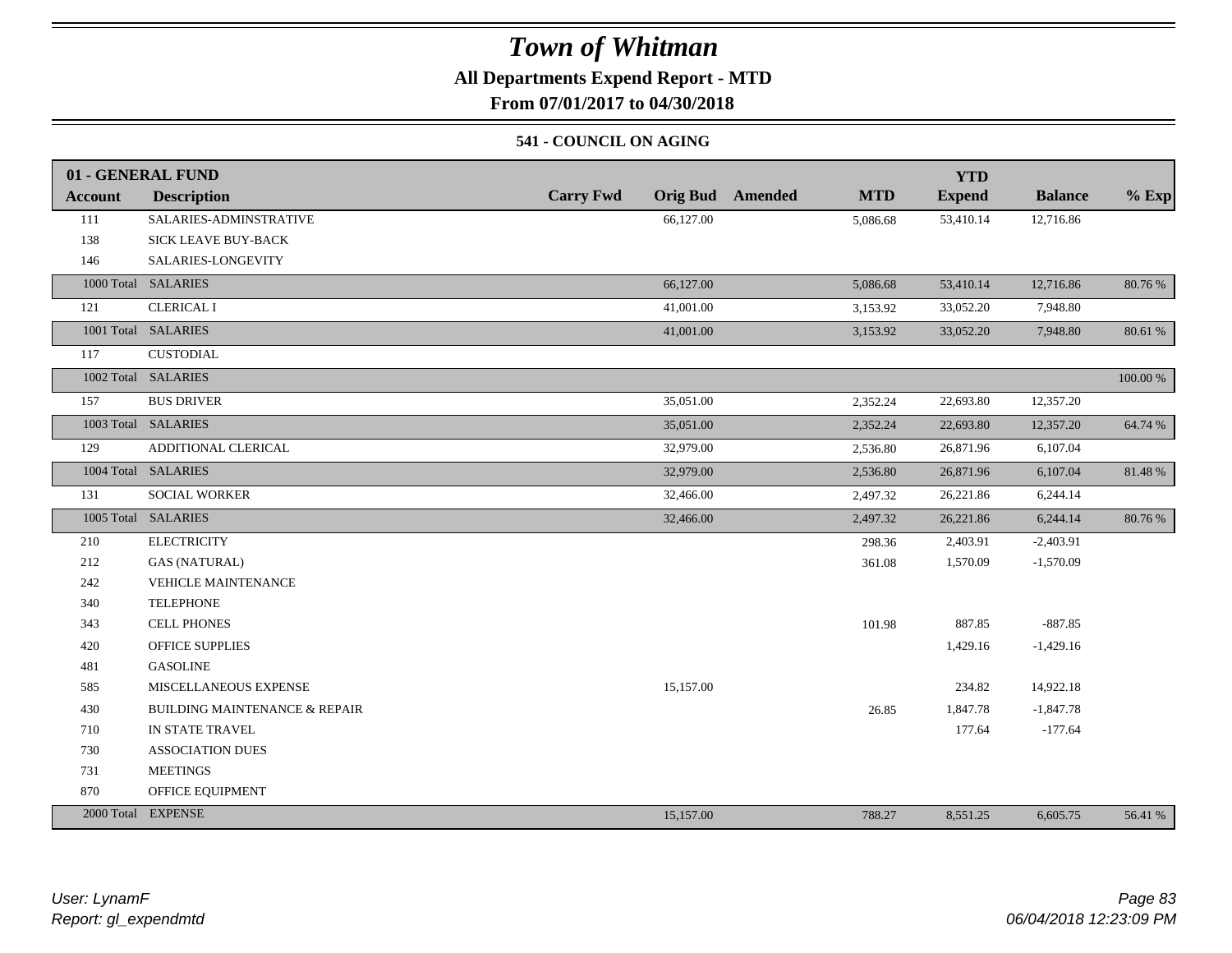## **All Departments Expend Report - MTD**

## **From 07/01/2017 to 04/30/2018**

### **541 - COUNCIL ON AGING**

|         | 01 - GENERAL FUND                                |                  |                 |         |            | <b>YTD</b>    |                |          |
|---------|--------------------------------------------------|------------------|-----------------|---------|------------|---------------|----------------|----------|
| Account | <b>Description</b>                               | <b>Carry Fwd</b> | <b>Orig Bud</b> | Amended | <b>MTD</b> | <b>Expend</b> | <b>Balance</b> | $%$ Exp  |
| 940     | <b>FY2016 ENCUMBRANCES</b>                       |                  |                 |         |            |               |                |          |
| 941     | FY 2017 ENCUMBRANCES                             |                  |                 |         |            |               |                |          |
| 943     | <b>FY2012 ENCUMBRANCES</b>                       |                  |                 |         |            |               |                |          |
| 945     | <b>FY2013 ENCUMBRANCES</b>                       |                  |                 |         |            |               |                |          |
|         | 2002 Total EXPENSE                               |                  |                 |         |            |               |                | 100.00 % |
| 999     |                                                  |                  |                 |         |            |               |                |          |
|         | 4492 Total A.6 STM 5/7/12 PUR.CHAIRS-SENIOR CTR. |                  |                 |         |            |               |                | 100.00 % |
| 999     |                                                  |                  |                 |         |            |               |                |          |
|         | 4493 Total A19 ATM 5/12 C.O.A. BUILDING REPAIRS  |                  |                 |         |            |               |                | 100.00 % |
| 999     |                                                  | 3,061.00         |                 |         |            | 3,061.00      |                |          |
|         | 4494 Total A.5STM5/17TOWN SHR.WHL CHR.EQ.BUS     | 3,061.00         |                 |         |            | 3,061.00      |                | 100.00 % |
| 999     |                                                  |                  |                 |         |            |               |                |          |
|         | 4557 Total A.17 ATM 5/13 REPAVE COA PARKING LOT  |                  |                 |         |            |               |                | 100.00 % |
| 999     |                                                  |                  |                 |         |            |               |                |          |
|         | 4563 Total A.27A ATM 5/16 AIR COND. SEN.CTR.     |                  |                 |         |            |               |                | 100.00 % |
|         | 541 Total COUNCIL ON AGING                       | 3,061.00         | 222,781.00      |         | 16,415.23  | 173,862.21    | 51,979.79      |          |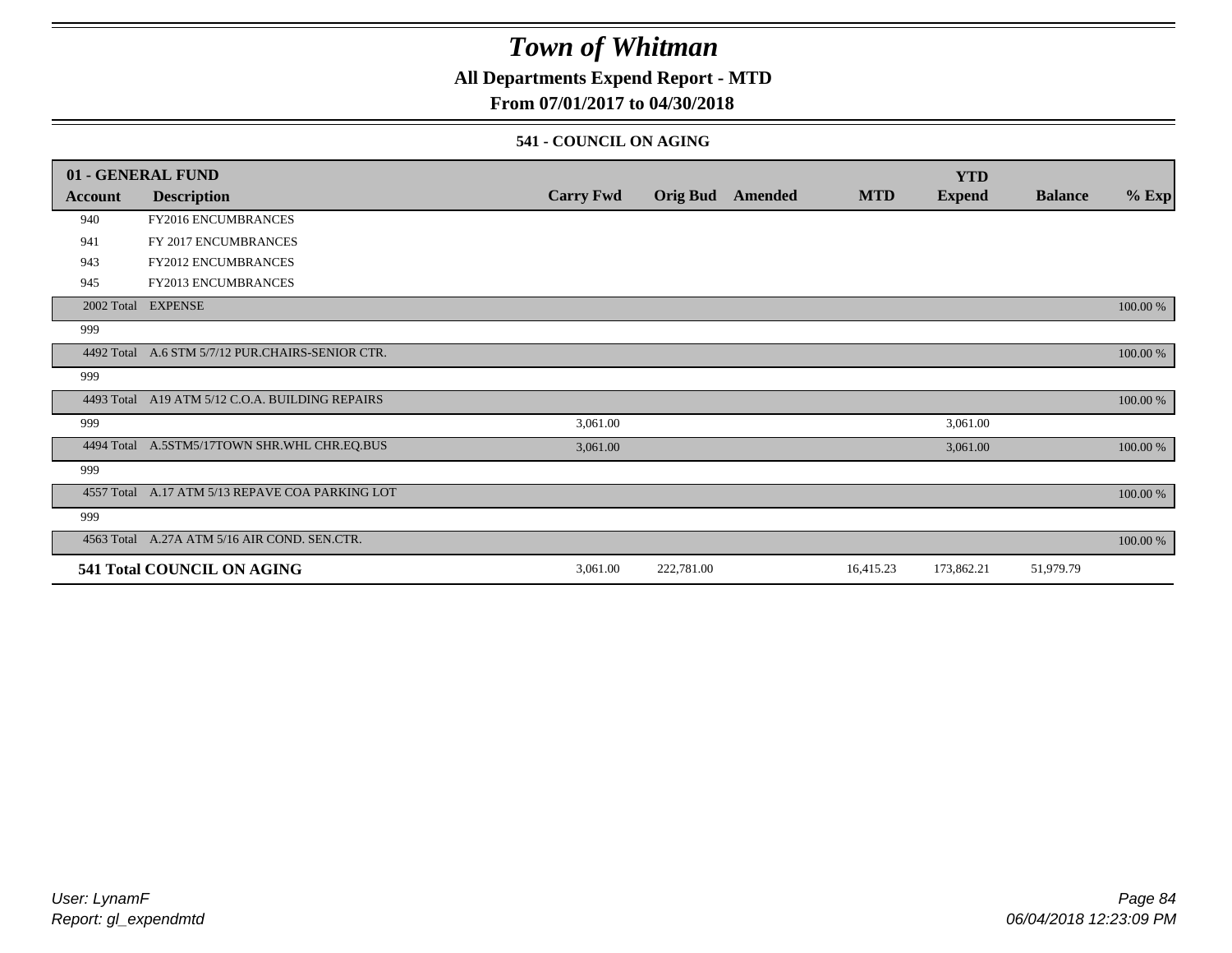**All Departments Expend Report - MTD**

## **From 07/01/2017 to 04/30/2018**

### **543 - VETERANS SERVICES**

|            | 01 - GENERAL FUND                  |                  |                 |         |            | <b>YTD</b>    |                |           |
|------------|------------------------------------|------------------|-----------------|---------|------------|---------------|----------------|-----------|
| Account    | <b>Description</b>                 | <b>Carry Fwd</b> | <b>Orig Bud</b> | Amended | <b>MTD</b> | <b>Expend</b> | <b>Balance</b> | $%$ Exp   |
| 112        | <b>SALARIES</b>                    |                  |                 |         |            |               |                |           |
| 1000 Total | <b>SALARIES</b>                    |                  |                 |         |            |               |                | 100.00 %  |
| 120        | <b>SALARIES-PART TIME</b>          |                  |                 |         |            |               |                |           |
| 1001 Total | <b>SALARIES</b>                    |                  |                 |         |            |               |                | 100.00 %  |
| 330        | <b>DISTRICT SERVICES</b>           |                  | 45,100.00       |         |            | 6,344.01      | 38,755.99      |           |
| 340        | <b>TELEPHONE</b>                   |                  |                 |         |            |               |                |           |
| 343        | <b>CELL PHONES</b>                 |                  |                 |         | 50.99      | 509.90        | $-509.90$      |           |
| 420        | <b>OFFICE SUPPLIES</b>             |                  |                 |         | 55.50      | 55.50         | $-55.50$       |           |
| 585        | MISCELLANEOUS EXPENSE              |                  | 1,500.00        |         |            | 140.00        | 1,360.00       |           |
| 730        | <b>ASSOCIATION DUES</b>            |                  |                 |         |            |               |                |           |
| 731        | <b>MEETINGS</b>                    |                  |                 |         |            |               |                |           |
| 2000 Total | <b>EXPENSE</b>                     |                  | 46,600.00       |         | 106.49     | 7,049.41      | 39,550.59      | 15.12 %   |
| 710        | IN STATE TRAVEL                    |                  | 1,000.00        |         |            |               | 1,000.00       |           |
| 2001 Total | <b>EXPENSE</b>                     |                  | 1,000.00        |         |            |               | 1,000.00       | $0.00 \%$ |
| 999        |                                    |                  |                 |         |            |               |                |           |
| 4412 Total | <b>TRI-TOWN PARADE</b>             |                  |                 |         |            |               |                | 100.00 %  |
|            | <b>543 Total VETERANS SERVICES</b> |                  | 47,600.00       |         | 106.49     | 7,049.41      | 40,550.59      |           |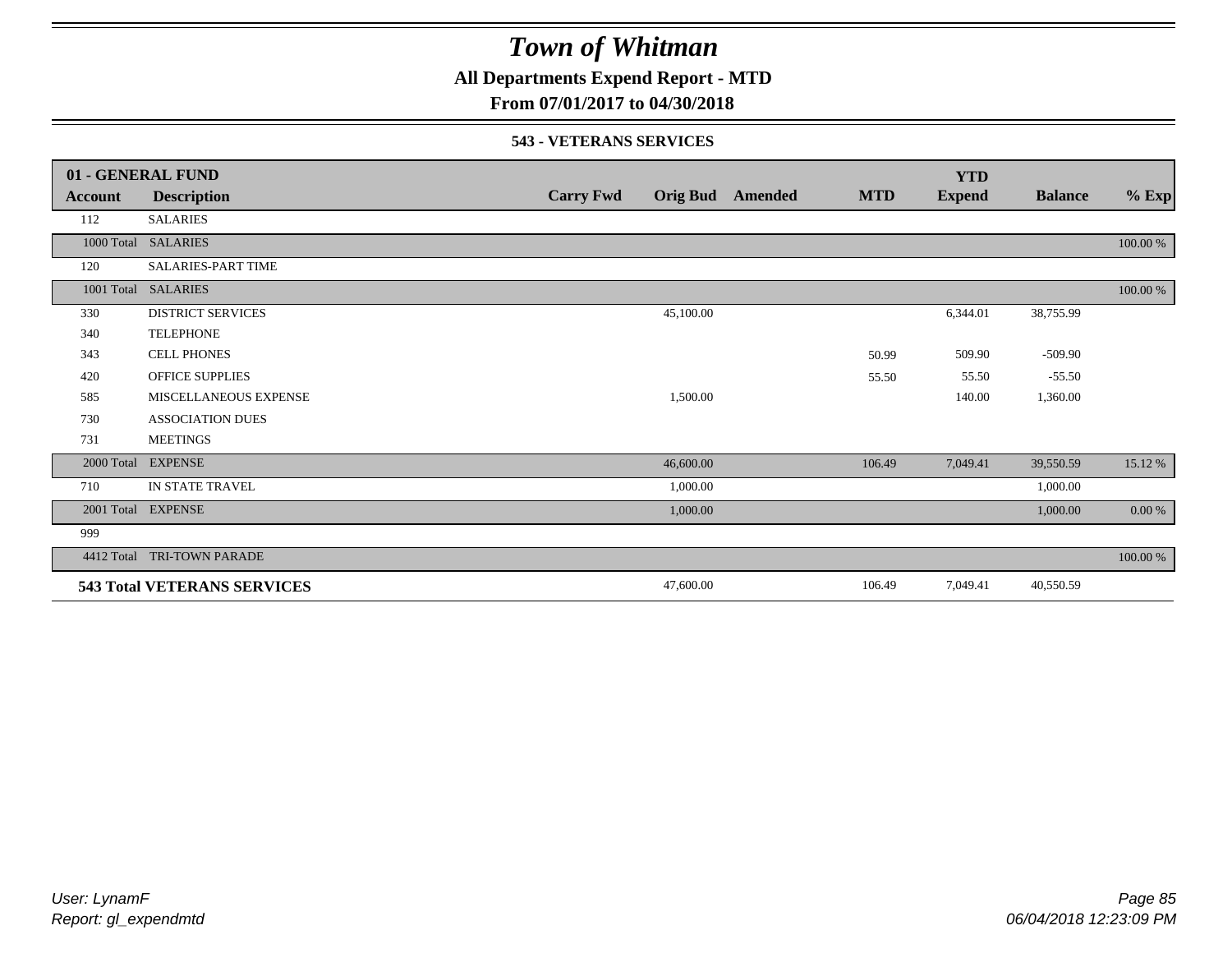## **All Departments Expend Report - MTD**

### **From 07/01/2017 to 04/30/2018**

### **544 - VETERANS BENEFITS**

|         | 01 - GENERAL FUND                  |                  |                 |         |            | <b>YTD</b>    |                |         |
|---------|------------------------------------|------------------|-----------------|---------|------------|---------------|----------------|---------|
| Account | <b>Description</b>                 | <b>Carry Fwd</b> | <b>Orig Bud</b> | Amended | <b>MTD</b> | <b>Expend</b> | <b>Balance</b> | $%$ Exp |
| 585     | MISCELLANEOUS EXPENSE              |                  |                 |         |            |               |                |         |
| 770     | <b>SUBSISTENCE</b>                 |                  | 200,000.00      |         | 14,822.71  | 143,111.03    | 56,888.97      |         |
| 771     | <b>FOOD</b>                        |                  |                 |         |            |               |                |         |
| 772     | <b>FUEL</b>                        |                  |                 |         |            |               |                |         |
| 773     | <b>HOSPITAL</b>                    |                  |                 |         |            |               |                |         |
| 774     | <b>MEDICAL CARE</b>                |                  |                 |         |            |               |                |         |
| 775     | <b>MEDICAL SUPPLIES</b>            |                  |                 |         |            |               |                |         |
| 776     | <b>HOUSING</b>                     |                  |                 |         |            |               |                |         |
|         | 2000 Total EXPENSE                 |                  | 200,000.00      |         | 14,822.71  | 143,111.03    | 56,888.97      | 71.55 % |
|         | <b>544 Total VETERANS BENEFITS</b> |                  | 200,000.00      |         | 14,822.71  | 143,111.03    | 56,888.97      |         |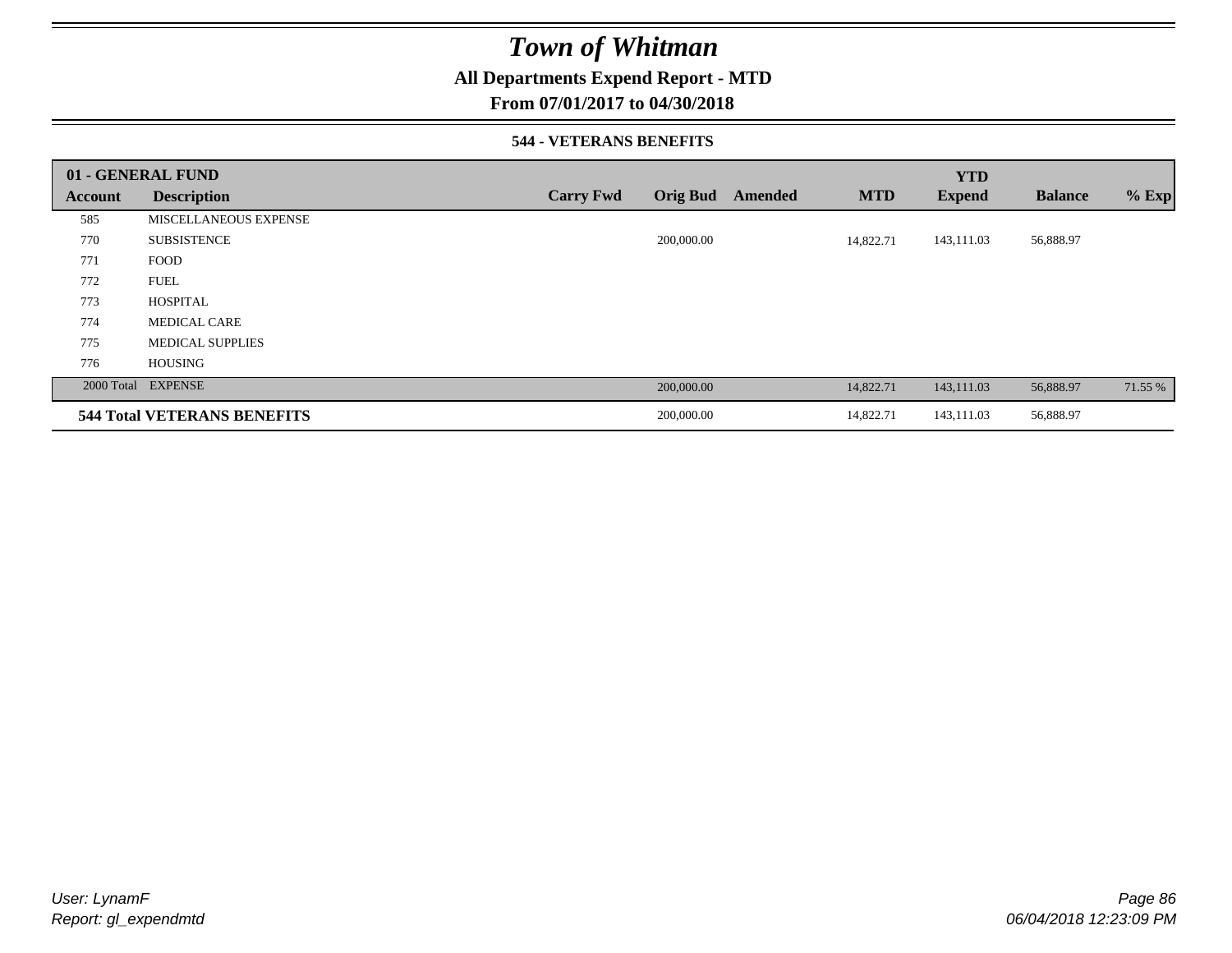## **All Departments Expend Report - MTD**

### **From 07/01/2017 to 04/30/2018**

### **545 - DAV RENTAL**

|         | 01 - GENERAL FUND           |                  |                         |            | <b>YTD</b>    |                |          |
|---------|-----------------------------|------------------|-------------------------|------------|---------------|----------------|----------|
| Account | <b>Description</b>          | <b>Carry Fwd</b> | <b>Orig Bud</b> Amended | <b>MTD</b> | <b>Expend</b> | <b>Balance</b> | $%$ Exp  |
| 270     | <b>BUILDING RENTAL</b>      |                  |                         |            |               |                |          |
|         | 2000 Total EXPENSE          |                  |                         |            |               |                | 100.00 % |
|         | <b>545 Total DAV RENTAL</b> |                  |                         |            |               |                |          |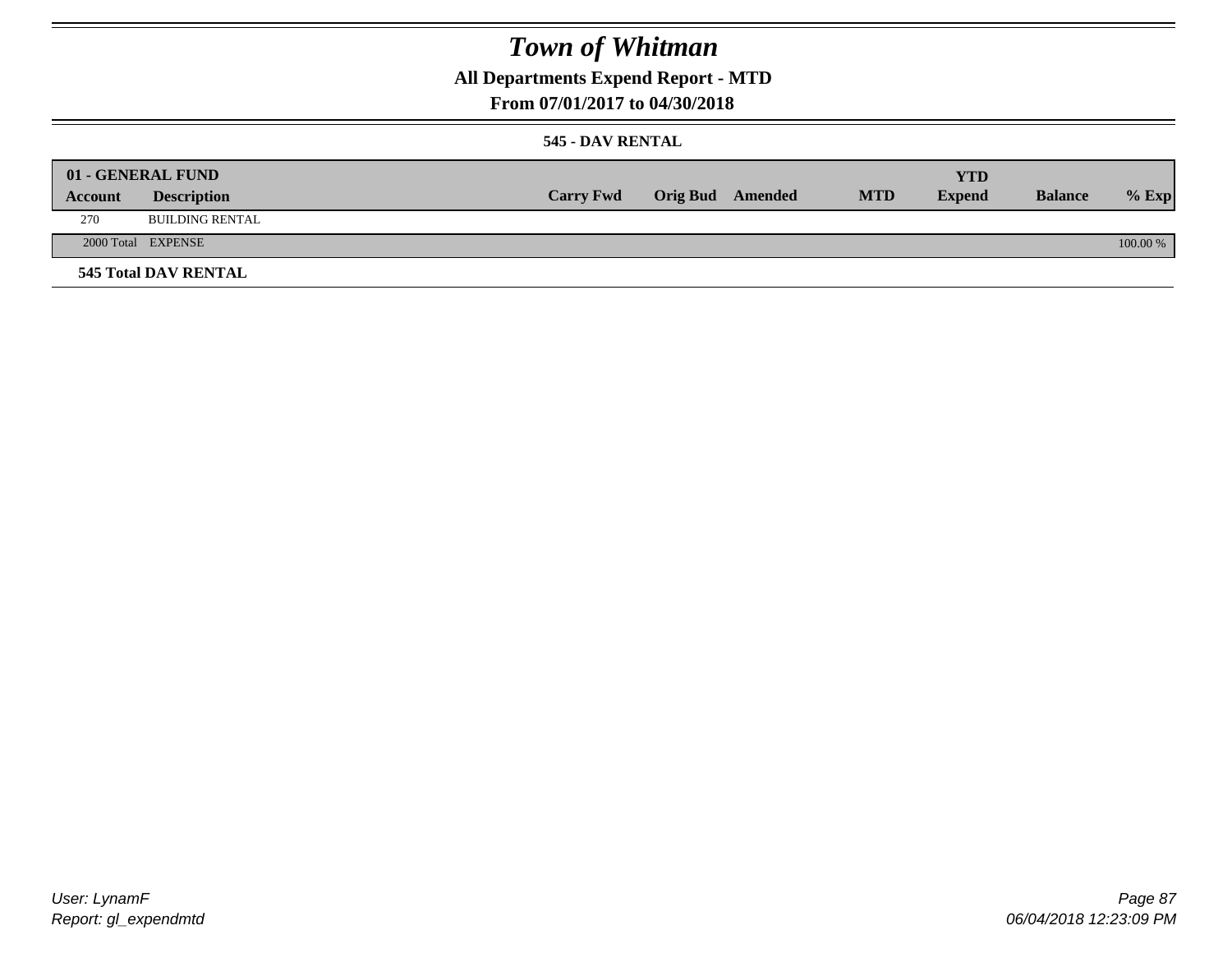**All Departments Expend Report - MTD**

**From 07/01/2017 to 04/30/2018**

### **550 - MISC. HUMAN SERVICES**

|            | 01 - GENERAL FUND                         |                  |                 |         |            | <b>YTD</b>    |                |          |
|------------|-------------------------------------------|------------------|-----------------|---------|------------|---------------|----------------|----------|
| Account    | <b>Description</b>                        | <b>Carry Fwd</b> | <b>Orig Bud</b> | Amended | <b>MTD</b> | <b>Expend</b> | <b>Balance</b> | $%$ Exp  |
| 939        | <b>FY2015 ENCUMBRANCES</b>                |                  |                 |         |            |               |                |          |
| 943        | <b>FY2012 ENCUMBRANCES</b>                |                  |                 |         |            |               |                |          |
| 945        | <b>FY2013 ENCUMBRANCES</b>                |                  |                 |         |            |               |                |          |
| 999        |                                           |                  | 12,000.00       |         | 3,000.00   | 9,000.00      | 3,000.00       |          |
| 4414 Total | ART.2 ATM 5/12 WHITMAN COUNS.             |                  | 12,000.00       |         | 3,000.00   | 9,000.00      | 3,000.00       | 75.00 %  |
| 999        |                                           |                  | 500.00          |         |            |               | 500.00         |          |
|            | 4416 Total A.2 ATM 5/12 PLYMOUTH CTY.EXT. |                  | 500.00          |         |            |               | 500.00         | 0.00 %   |
| 999        |                                           |                  |                 |         |            |               |                |          |
| 4522 Total | <b>COMPLETE STREETS GRANT -TIER 2</b>     |                  |                 |         |            |               |                | 100.00 % |
|            | <b>550 Total MISC. HUMAN SERVICES</b>     |                  | 12,500.00       |         | 3,000.00   | 9,000.00      | 3,500.00       |          |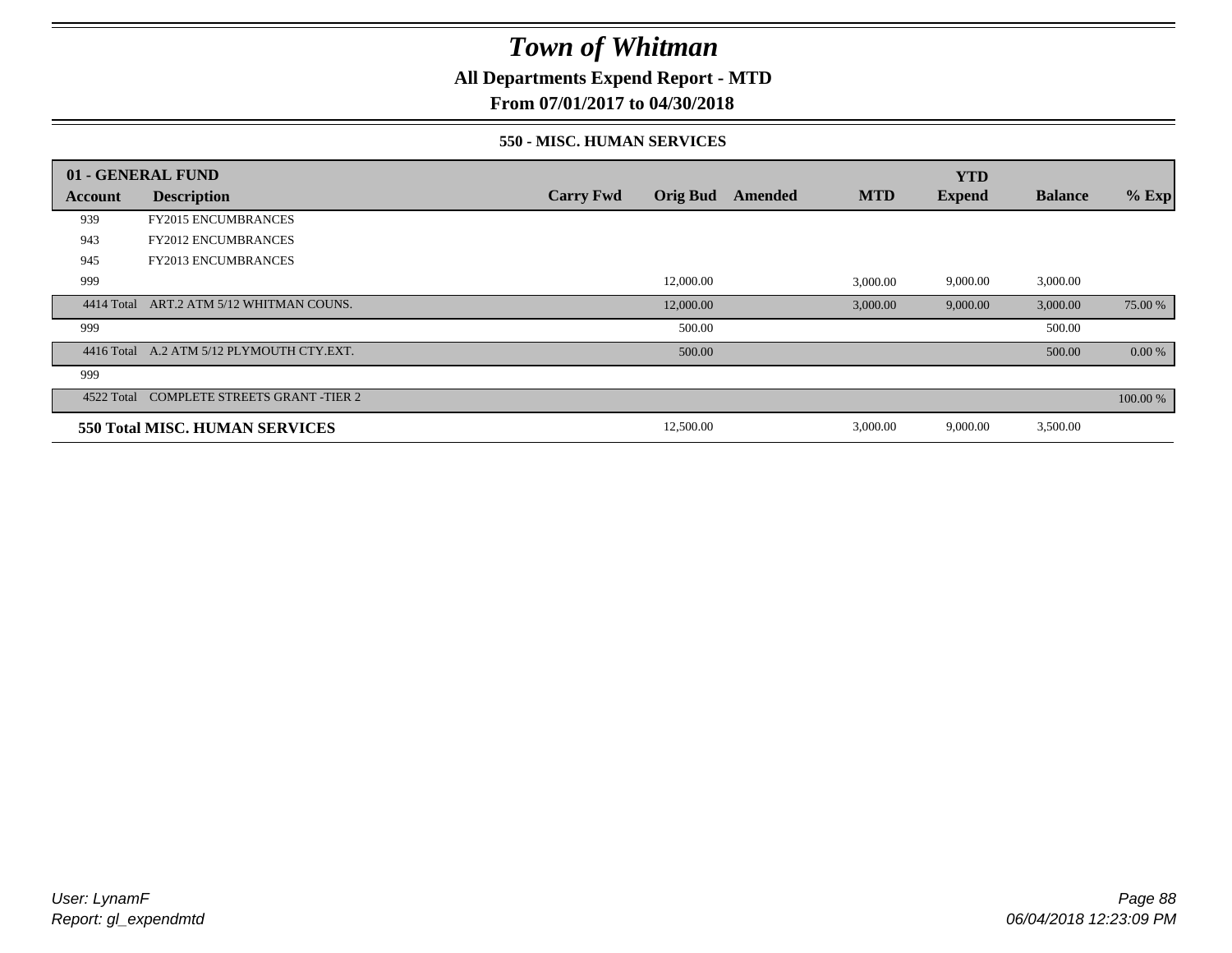## **All Departments Expend Report - MTD**

**From 07/01/2017 to 04/30/2018**

### **610 - LIBRARY**

|                | 01 - GENERAL FUND                        |                  |                 |          |            | <b>YTD</b>    |                |          |
|----------------|------------------------------------------|------------------|-----------------|----------|------------|---------------|----------------|----------|
| <b>Account</b> | <b>Description</b>                       | <b>Carry Fwd</b> | <b>Orig Bud</b> | Amended  | <b>MTD</b> | <b>Expend</b> | <b>Balance</b> | $%$ Exp  |
| 111            | SALARIES-ADMINSTRATIVE                   |                  | 67,095.00       |          | 5,161.16   | 54,192.18     | 12,902.82      |          |
| 138            | SICK LEAVE BUY-BACK                      |                  |                 |          |            |               |                |          |
| 146            | SALARIES-LONGEVITY                       |                  | 1,200.00        |          |            | 1,200.00      |                |          |
|                | 1000 Total SALARIES                      |                  | 68,295.00       |          | 5,161.16   | 55,392.18     | 12,902.82      | 81.10 %  |
| 153            | SALARY-REF.LIBRARIAN-P.T.                |                  |                 |          |            |               |                |          |
|                | 1001 Total SALARIES                      |                  |                 |          |            |               |                | 100.00 % |
| 154            | SALARY-ASSISTANT DIRECTOR                |                  | 48,539.00       | 2,183.00 | 3,901.80   | 40,968.90     | 9,753.10       |          |
|                | 1002 Total SALARIES                      |                  | 48,539.00       | 2,183.00 | 3,901.80   | 40,968.90     | 9,753.10       | 80.77 %  |
| 155            | SALARY-CIRCULATION SUPERVISOR            |                  | 45,751.00       | 2,825.00 | 3,736.60   | 39,234.30     | 9,341.70       |          |
|                | 1003 Total SALARIES                      |                  | 45,751.00       | 2,825.00 | 3,736.60   | 39,234.30     | 9,341.70       | 80.76 %  |
| 156            | SALARY-YOUTH SERV. LIBRARIAN             |                  | 44,032.00       | 1,022.00 | 3,490.20   | 36,327.90     | 8,726.10       |          |
|                | 1004 Total SALARIES                      |                  | 44,032.00       | 1,022.00 | 3,490.20   | 36,327.90     | 8,726.10       | 80.63 %  |
| 159            | SALARY-LIBRARY TECHNICIANS-P.T.          |                  | 71,975.00       | 2,829.00 | 5,803.30   | 60,776.41     | 14,027.59      |          |
|                | 1005 Total SALARIES                      |                  | 71,975.00       | 2,829.00 | 5,803.30   | 60,776.41     | 14,027.59      | 81.24 %  |
| 117            | <b>CUSTODIAL</b>                         |                  |                 |          |            |               |                |          |
|                | 1006 Total SALARIES                      |                  |                 |          |            |               |                | 100.00 % |
| 220            | SENIOR LIBRARY TECHNICIAN                |                  | 40,179.00       | 1,245.00 | 3,186.40   | 33,457.20     | 7,966.80       |          |
|                | 1007 Total SALARIES                      |                  | 40,179.00       | 1,245.00 | 3,186.40   | 33,457.20     | 7,966.80       | 80.76 %  |
| 949            | FY2014 ENCUMBRANCES                      |                  |                 |          |            |               |                |          |
|                | 1008 Total SALARIES                      |                  |                 |          |            |               |                | 100.00 % |
| 210            | <b>ELECTRICITY</b>                       |                  |                 |          |            |               |                |          |
| 212            | <b>GAS (NATURAL)</b>                     |                  |                 |          |            |               |                |          |
| 244            | OFFICE EQUIPMENT MAINTENANCE             |                  |                 |          |            | 1,790.64      | $-1,790.64$    |          |
| 311            | <b>COMPUTER SERVICES</b>                 |                  |                 |          |            |               |                |          |
| 340            | <b>TELEPHONE</b>                         |                  |                 |          |            |               |                |          |
| 589            | CATALOGING                               |                  |                 |          |            |               |                |          |
| 420            | OFFICE SUPPLIES                          |                  |                 |          |            | 4,429.11      | $-4,429.11$    |          |
| 430            | <b>BUILDING MAINTENANCE &amp; REPAIR</b> |                  |                 |          |            |               |                |          |
| 585            | MISCELLANEOUS EXPENSE                    |                  | 44,094.00       |          |            | 46.62         | 44,047.38      |          |
| 587            | <b>BOOKS</b>                             |                  |                 |          |            | 33,718.27     | $-33,718.27$   |          |
|                |                                          |                  |                 |          |            |               |                |          |

*Report: gl\_expendmtd User: LynamF*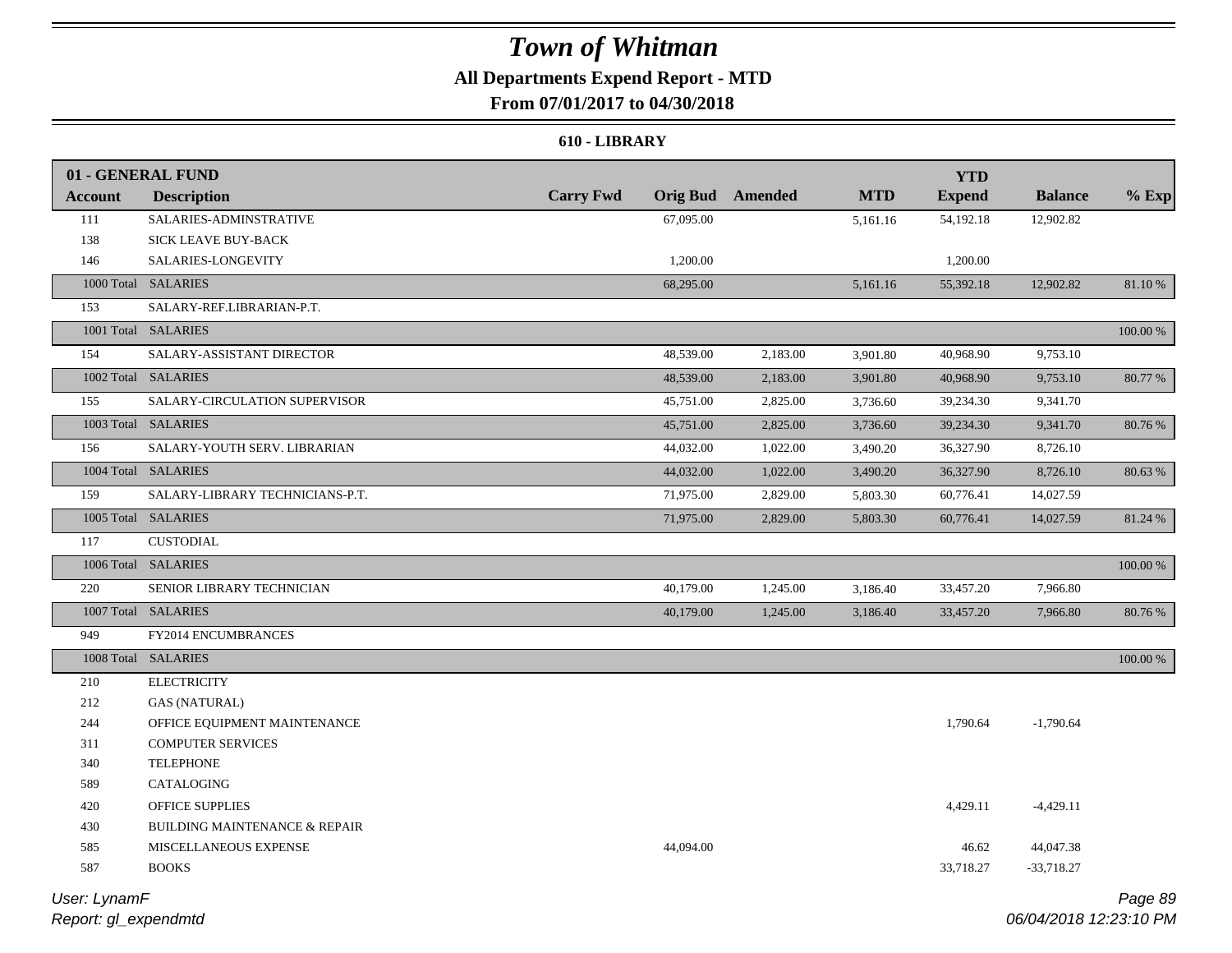## **All Departments Expend Report - MTD**

## **From 07/01/2017 to 04/30/2018**

### **610 - LIBRARY**

|                | 01 - GENERAL FUND                               |                  |           |                         |            | <b>YTD</b>    |                |          |
|----------------|-------------------------------------------------|------------------|-----------|-------------------------|------------|---------------|----------------|----------|
| <b>Account</b> | <b>Description</b>                              | <b>Carry Fwd</b> |           | <b>Orig Bud</b> Amended | <b>MTD</b> | <b>Expend</b> | <b>Balance</b> | $%$ Exp  |
| 588            | <b>PERIODICALS</b>                              |                  |           |                         |            | 4,098.05      | $-4,098.05$    |          |
| 939            | FY2015 ENCUMBRANCES                             |                  |           |                         |            |               |                |          |
| 710            | IN STATE TRAVEL                                 |                  |           |                         |            |               |                |          |
| 730            | <b>ASSOCIATION DUES</b>                         |                  |           |                         |            |               |                |          |
| 731            | <b>MEETINGS</b>                                 |                  |           |                         |            |               |                |          |
|                | 2000 Total EXPENSE                              |                  | 44,094.00 |                         |            | 44,082.69     | 11.31          | 99.97 %  |
| 210            | <b>ELECTRICITY</b>                              |                  | 23,692.00 |                         | 1,582.86   | 10,929.67     | 12,762.33      |          |
| 212            | <b>GAS (NATURAL)</b>                            |                  |           |                         | 880.71     | 4,665.23      | $-4,665.23$    |          |
| 213            | MAINTENANCE CONTRACTS                           |                  |           |                         |            |               |                |          |
| 240            | BUILDING & GROUNDS MAINT.                       |                  |           |                         | 656.78     | 7,018.90      | $-7,018.90$    |          |
| 2001 Total     | <b>EXPENSE</b>                                  |                  | 23,692.00 |                         | 3,120.35   | 22,613.80     | 1,078.20       | 95.44 %  |
| 940            | FY2016 ENCUMBRANCES                             |                  |           |                         |            |               |                |          |
| 946            | FY2010 ENCUMBRANCES                             |                  |           |                         |            |               |                |          |
|                | 2002 Total EXPENSE                              |                  |           |                         |            |               |                | 100.00 % |
| 940            | FY2016 ENCUMBRANCES                             |                  |           |                         |            |               |                |          |
|                | 2003 Total EXPENSE                              |                  |           |                         |            |               |                | 100.00 % |
| 215            | <b>OCLN MEMBERSHIP</b>                          |                  | 22,053.00 |                         |            | 22,052.59     | 0.41           |          |
| 943            | FY2012 ENCUMBRANCES                             |                  |           |                         |            |               |                |          |
|                | 2004 Total EXPENSE                              |                  | 22,053.00 |                         |            | 22,052.59     | 0.41           | 99.99 %  |
| 949            | FY2014 ENCUMBRANCES                             |                  |           |                         |            |               |                |          |
| 943            | FY2012 ENCUMBRANCES                             |                  |           |                         |            |               |                |          |
| 945            | FY2013 ENCUMBRANCES                             |                  |           |                         |            |               |                |          |
|                | 2009 Total EXPENSE                              |                  |           |                         |            |               |                | 100.00 % |
| 999            |                                                 |                  |           |                         |            |               |                |          |
|                | 4490 Total A19 ATM 5/12 REPAIR&PAINT LIBRARY    |                  |           |                         |            |               |                | 100.00 % |
| 999            |                                                 |                  |           |                         |            |               |                |          |
|                | 4501 Total A.17 ATM 5/13 PAINT & REPAIR LIBRARY |                  |           |                         |            |               |                | 100.00 % |
| 999            |                                                 |                  |           |                         |            |               |                |          |
|                | 4523 Total A.10STM5/2/11 REPAIR HEATING SYS.    |                  |           |                         |            |               |                | 100.00 % |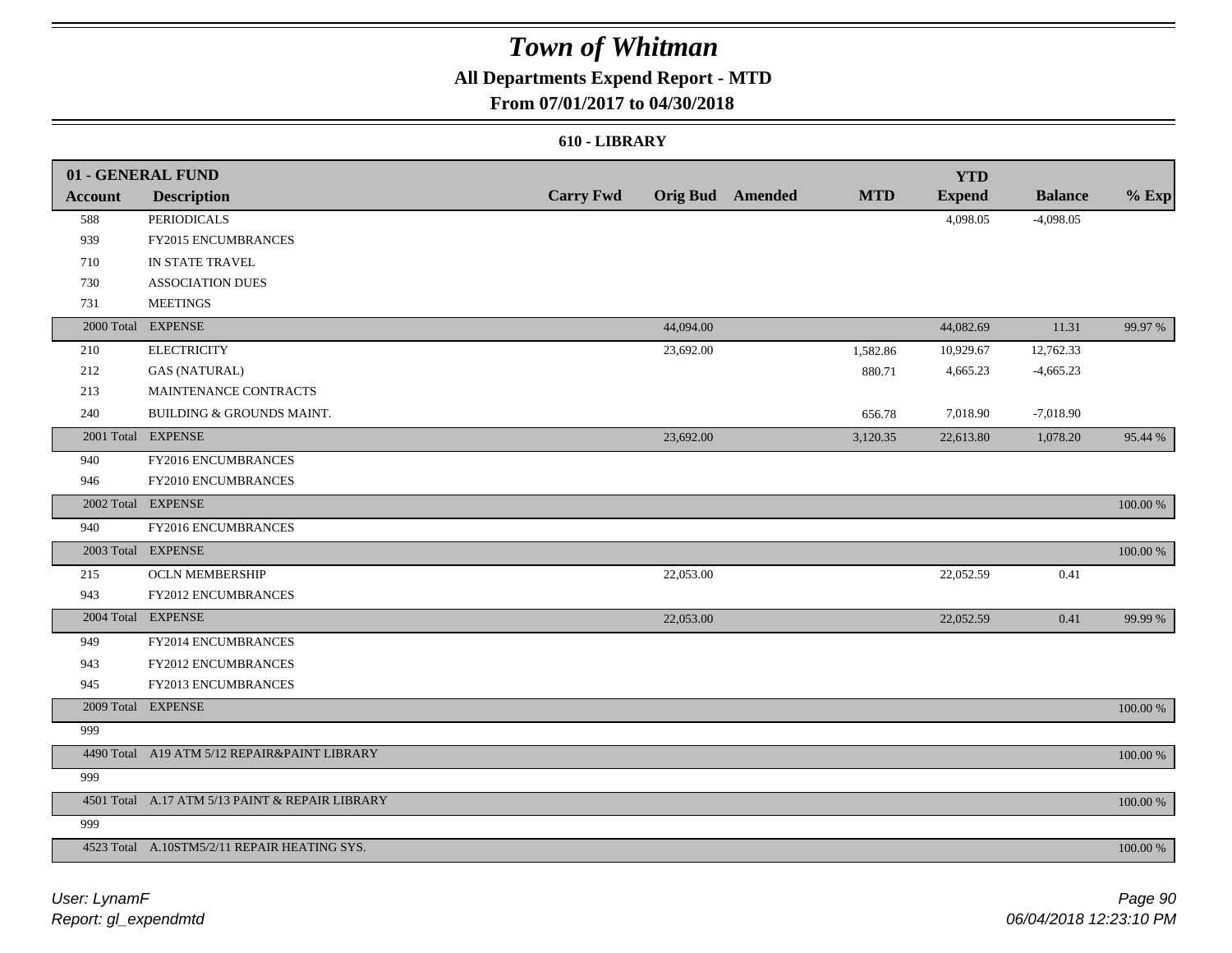## **All Departments Expend Report - MTD**

## **From 07/01/2017 to 04/30/2018**

#### **610 - LIBRARY**

| <b>Account</b> | 01 - GENERAL FUND<br><b>Description</b>      | <b>Carry Fwd</b> | Orig Bud Amended |           | <b>MTD</b> | <b>YTD</b><br><b>Expend</b> | <b>Balance</b> | $%$ Exp    |
|----------------|----------------------------------------------|------------------|------------------|-----------|------------|-----------------------------|----------------|------------|
| 999            |                                              |                  |                  |           |            |                             |                |            |
|                | 4573 Total A.10ATM5/14 PAVE LIB. PARKING LOT |                  |                  |           |            |                             |                | $100.00\%$ |
|                | <b>610 Total LIBRARY</b>                     |                  | 408,610.00       | 10.104.00 | 28,399.81  | 354,905.97                  | 63,808.03      |            |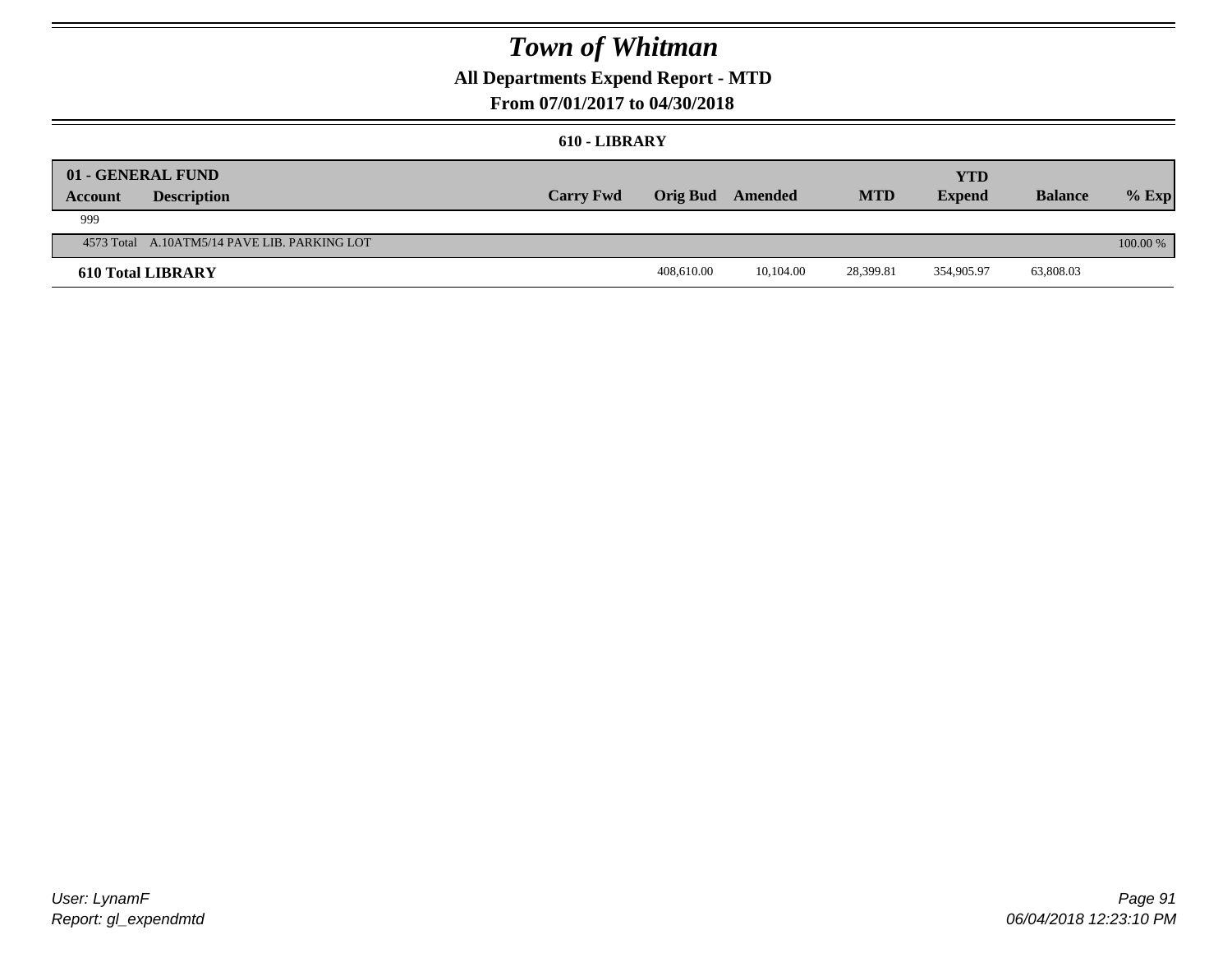## **All Departments Expend Report - MTD**

## **From 07/01/2017 to 04/30/2018**

### **630 - RECREATION**

|         | 01 - GENERAL FUND                        |                  |           |                         |            | <b>YTD</b>    |                |             |
|---------|------------------------------------------|------------------|-----------|-------------------------|------------|---------------|----------------|-------------|
| Account | <b>Description</b>                       | <b>Carry Fwd</b> |           | <b>Orig Bud</b> Amended | <b>MTD</b> | <b>Expend</b> | <b>Balance</b> | $%$ Exp     |
| 111     | SALARIES-ADMINSTRATIVE                   |                  | 17,795.00 |                         | 1,482.92   | 14,829.20     | 2,965.80       |             |
|         | 1000 Total SALARIES                      |                  | 17,795.00 |                         | 1,482.92   | 14,829.20     | 2,965.80       | 83.33 %     |
| 124     | SALARIES-POOL                            |                  | 8,000.00  |                         |            | 8,000.00      |                |             |
|         | 1001 Total SALARIES                      |                  | 8,000.00  |                         |            | 8,000.00      |                | 100.00 %    |
| 120     | <b>SALARIES-PART TIME</b>                |                  |           |                         |            |               |                |             |
|         | 1002 Total SALARIES                      |                  |           |                         |            |               |                | $100.00~\%$ |
| 125     | SALARIES-WINTER PROGRAM                  |                  |           |                         |            |               |                |             |
|         | 1003 Total SALARIES                      |                  |           |                         |            |               |                | 100.00 %    |
| 127     | PARK PROGRAM                             |                  |           |                         |            |               |                |             |
|         | 1004 Total SALARIES                      |                  |           |                         |            |               |                | 100.00 %    |
| 210     | <b>ELECTRICITY</b>                       |                  |           |                         |            | 667.25        | $-667.25$      |             |
| 340     | <b>TELEPHONE</b>                         |                  |           |                         |            | 195.53        | $-195.53$      |             |
| 430     | <b>BUILDING MAINTENANCE &amp; REPAIR</b> |                  |           |                         |            | 26.92         | $-26.92$       |             |
| 584     | RECREATIONAL SUPPLIES                    |                  |           |                         |            | 89.40         | $-89.40$       |             |
| 585     | MISCELLANEOUS EXPENSE                    |                  | 6,100.00  |                         |            | 920.54        | 5,179.46       |             |
| 591     | <b>FOURTH OF JULY</b>                    |                  |           |                         |            | 2,025.00      | $-2,025.00$    |             |
| 710     | IN STATE TRAVEL                          |                  |           |                         |            |               |                |             |
| 730     | <b>ASSOCIATION DUES</b>                  |                  |           |                         |            |               |                |             |
| 731     | <b>MEETINGS</b>                          |                  |           |                         |            |               |                |             |
| 749     | POOL MAINTENANCE                         |                  |           |                         |            | 2,174.82      | $-2,174.82$    |             |
|         | 2000 Total EXPENSE                       |                  | 6,100.00  |                         |            | 6,099.46      | 0.54           | 99.99 %     |
| 939     | FY2015 ENCUMBRANCES                      |                  |           |                         |            |               |                |             |
| 948     | FY07 ENCUMBRANCES                        |                  |           |                         |            |               |                |             |
| 959     | FY2006 ENCUMBRANCES                      |                  |           |                         |            |               |                |             |
|         | 2001 Total EXPENSE                       |                  |           |                         |            |               |                | 100.00 %    |
| 999     |                                          |                  |           |                         |            |               |                |             |
|         | 4412 Total TRI-TOWN PARADE               |                  |           |                         |            |               |                | 100.00 %    |
| 999     |                                          |                  |           |                         |            |               |                |             |
|         | 4413 Total RES.FD.TR.POOL FILTER REPAIRS |                  |           |                         |            |               |                | 100.00 %    |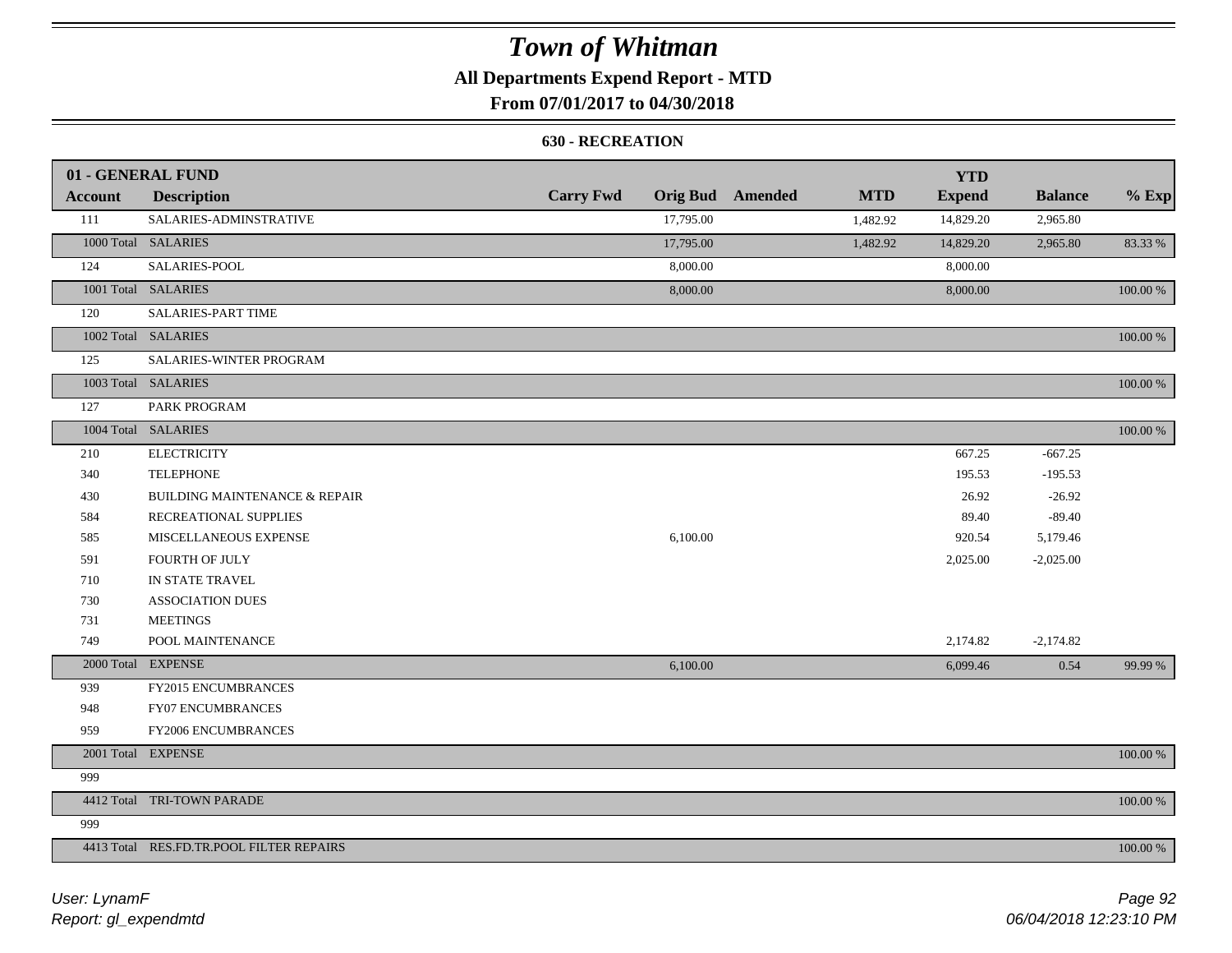## **All Departments Expend Report - MTD**

## **From 07/01/2017 to 04/30/2018**

#### **630 - RECREATION**

| 01 - GENERAL FUND |                                              |                  |                 |         |            | <b>YTD</b>    |                |          |
|-------------------|----------------------------------------------|------------------|-----------------|---------|------------|---------------|----------------|----------|
| Account           | <b>Description</b>                           | <b>Carry Fwd</b> | <b>Orig Bud</b> | Amended | <b>MTD</b> | <b>Expend</b> | <b>Balance</b> | % Exp    |
| 999               |                                              |                  |                 |         |            |               |                |          |
| 4489 Total        | A18STM11/00 PLAYGROUND REPAIRS               |                  |                 |         |            |               |                | 100.00 % |
| 999               |                                              |                  |                 |         |            |               |                |          |
| 4491 Total        | A14STM5/6/13REP/UPGR.POOL FILTRATION SYS     |                  |                 |         |            |               |                | 100.00 % |
| 999               |                                              |                  |                 |         |            |               |                |          |
|                   | 4555 Total ESTABLISH PETTY CASH-PARK PROGRAM |                  |                 |         |            |               |                | 100.00 % |
| 999               |                                              |                  |                 |         |            |               |                |          |
|                   | 4556 Total ESTABLISH PETTY CASH-POOL PROGRAM |                  |                 |         |            |               |                | 100.00 % |
|                   | <b>630 Total RECREATION</b>                  |                  | 31,895.00       |         | 1,482.92   | 28,928.66     | 2,966.34       |          |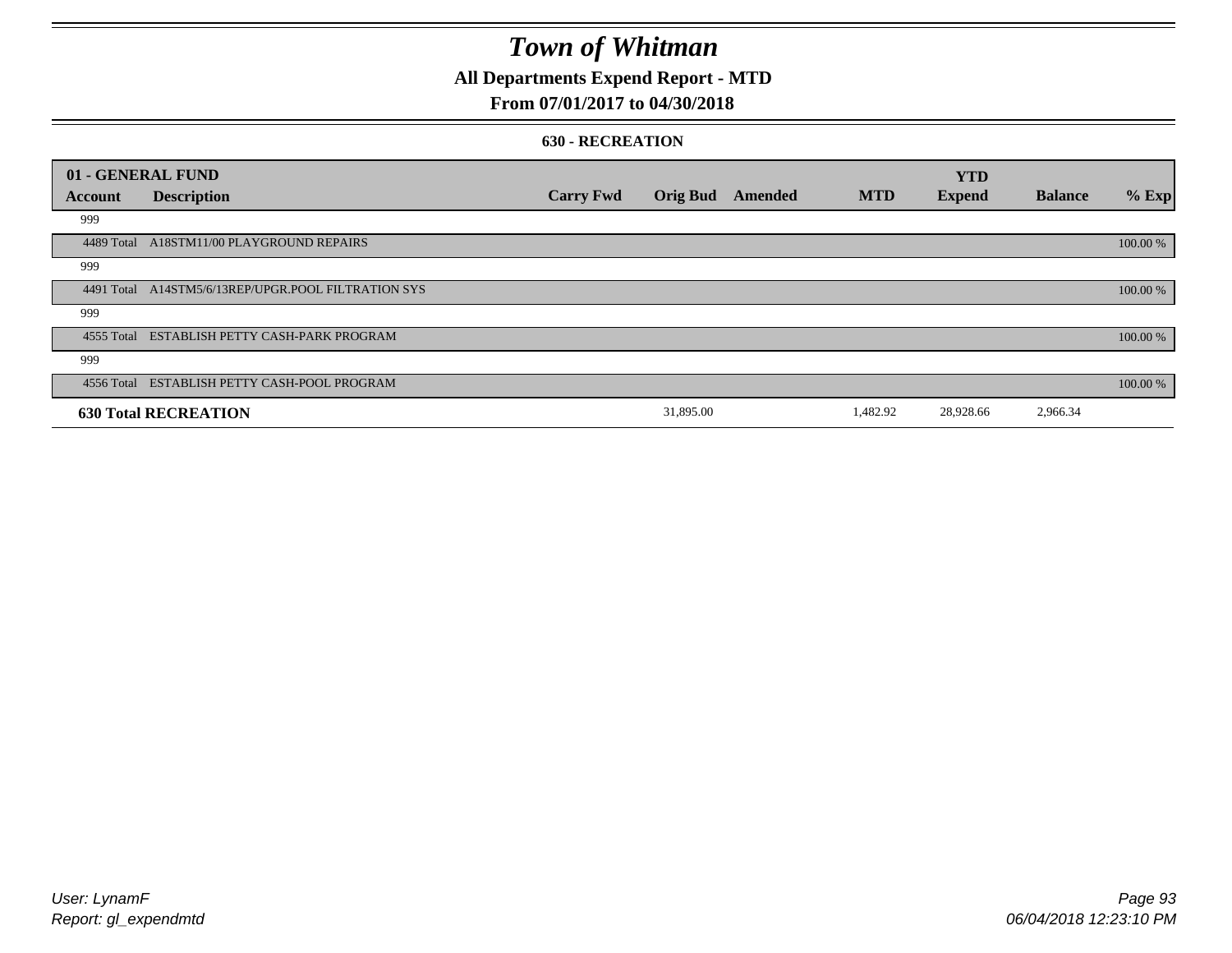**All Departments Expend Report - MTD**

**From 07/01/2017 to 04/30/2018**

### **650 - DPW-BANDSTAND & PARK MAINTENANCE**

|            | 01 - GENERAL FUND                          |                  |                 |         |            | <b>YTD</b>    |                |          |
|------------|--------------------------------------------|------------------|-----------------|---------|------------|---------------|----------------|----------|
| Account    | <b>Description</b>                         | <b>Carry Fwd</b> | <b>Orig Bud</b> | Amended | <b>MTD</b> | <b>Expend</b> | <b>Balance</b> | $%$ Exp  |
| 241        | RECREATIONAL FACILITIES MAINT.             |                  |                 |         |            |               |                |          |
| 460        | <b>GROUNDSKEEPING SUPPLIES</b>             |                  |                 |         |            |               |                |          |
| 585        | <b>MISCELLANEOUS EXPENSE</b>               |                  | 2,000.00        |         |            | 986.74        | 1,013.26       |          |
| 2000 Total | <b>EXPENSE</b>                             |                  | 2,000.00        |         |            | 986.74        | 1,013.26       | 49.33 %  |
| 999        |                                            | 21,089.00        |                 |         |            |               | 21,089.00      |          |
|            | 4485 Total A.40ATM05/07PARK GRTS-TN.MATCH  | 21,089.00        |                 |         |            |               | 21,089.00      | 0.00 %   |
| 999        |                                            | 79,913.66        |                 |         |            | 38,726.09     | 41,187.57      |          |
| 4486 Total | A6 STM5/17 TOWN PARK UPGRADES              | 79,913.66        |                 |         |            | 38,726.09     | 41,187.57      | 48.45 %  |
| 999        |                                            |                  |                 |         |            |               |                |          |
| 4487 Total | A.19STM11/00 MSTR PLAN-TN.PARK             |                  |                 |         |            |               |                | 100.00 % |
| 999        |                                            |                  |                 |         |            |               |                |          |
| 4488 Total | A10STM5/14TOWN PARK ADA IMPROVE            |                  |                 |         |            |               |                | 100.00 % |
|            | 650 Total DPW-BANDSTAND & PARK MAINTENANCE | 101,002.66       | 2,000.00        |         |            | 39,712.83     | 63,289.83      |          |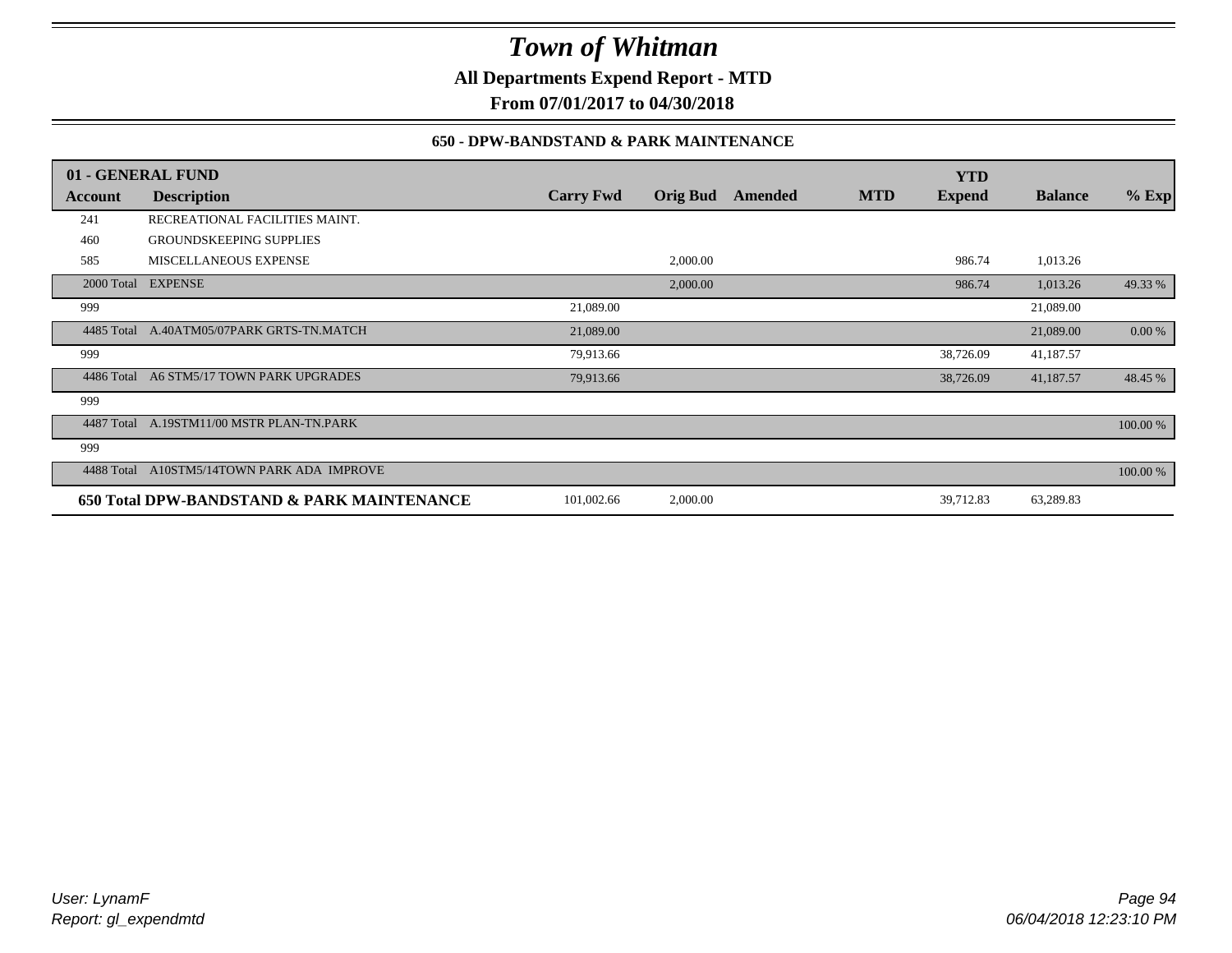**All Departments Expend Report - MTD**

**From 07/01/2017 to 04/30/2018**

### **651 - BANDSTAND MAINTENANCE**

| 01 - GENERAL FUND |                                            |                  |                         |            | <b>YTD</b>    |                |          |
|-------------------|--------------------------------------------|------------------|-------------------------|------------|---------------|----------------|----------|
| <b>Account</b>    | <b>Description</b>                         | <b>Carry Fwd</b> | <b>Orig Bud</b> Amended | <b>MTD</b> | <b>Expend</b> | <b>Balance</b> | $%$ Exp  |
| 585               | MISCELLANEOUS EXPENSE                      |                  |                         |            |               |                |          |
|                   | 2000 Total EXPENSE                         |                  |                         |            |               |                | 100.00 % |
| 999               |                                            |                  |                         |            |               |                |          |
|                   | 4488 Total A10STM5/14TOWN PARK ADA IMPROVE |                  |                         |            |               |                | 100.00 % |
|                   | <b>651 Total BANDSTAND MAINTENANCE</b>     |                  |                         |            |               |                |          |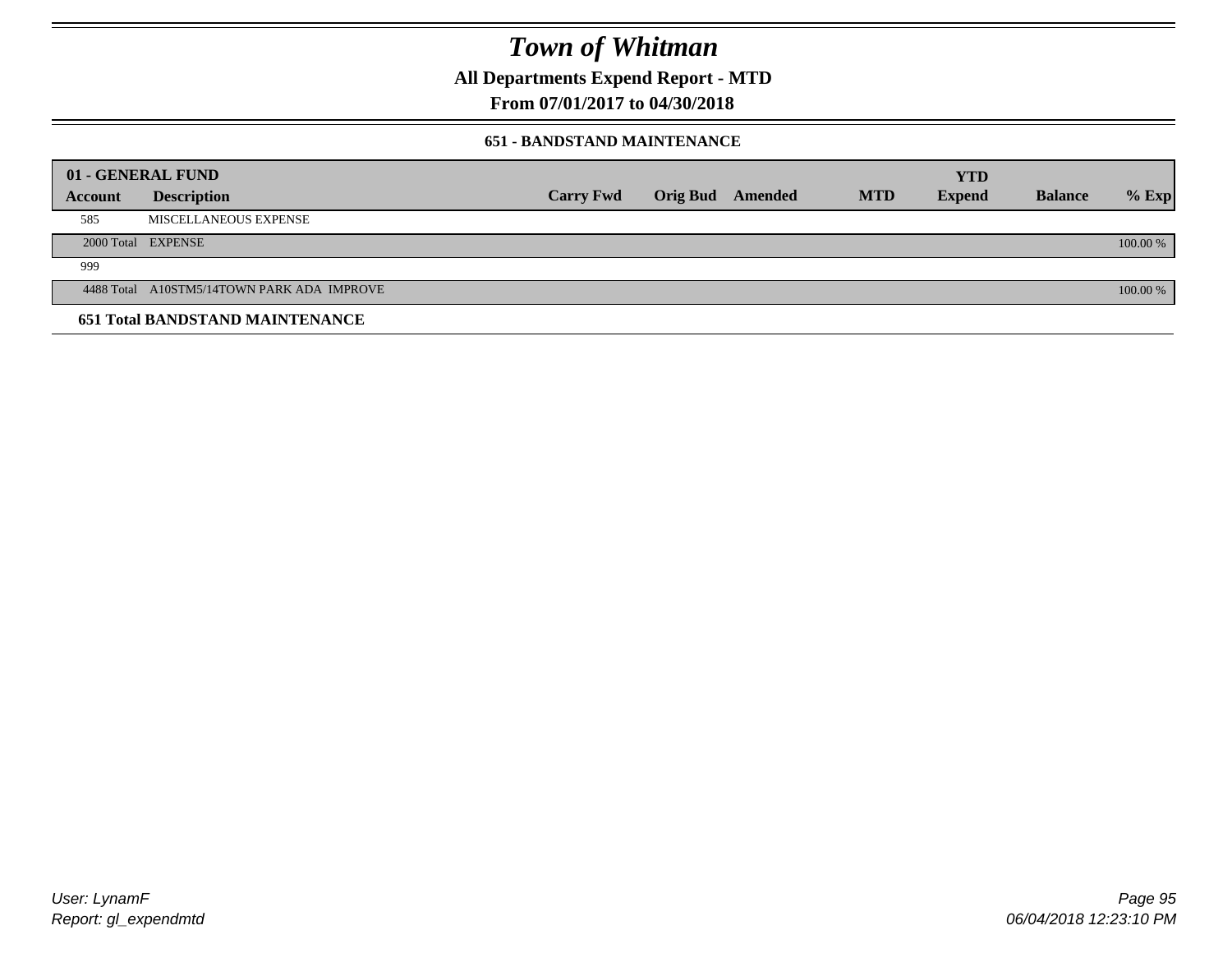**All Departments Expend Report - MTD**

## **From 07/01/2017 to 04/30/2018**

### **691 - HISTORICAL COMMISSION**

|            | 01 - GENERAL FUND                               |                  |                 |         |            | <b>YTD</b>    |                |          |
|------------|-------------------------------------------------|------------------|-----------------|---------|------------|---------------|----------------|----------|
| Account    | <b>Description</b>                              | <b>Carry Fwd</b> | <b>Orig Bud</b> | Amended | <b>MTD</b> | <b>Expend</b> | <b>Balance</b> | $%$ Exp  |
| 420        | <b>OFFICE SUPPLIES</b>                          |                  |                 |         |            |               |                |          |
| 585        | MISCELLANEOUS EXPENSE                           |                  | 500.00          |         |            | 200.00        | 300.00         |          |
| 730        | <b>ASSOCIATION DUES</b>                         |                  |                 |         |            |               |                |          |
| 731        | <b>MEETINGS</b>                                 |                  |                 |         |            |               |                |          |
| 2000 Total | <b>EXPENSE</b>                                  |                  | 500.00          |         |            | 200.00        | 300.00         | 40.00 %  |
| 945        | <b>FY2013 ENCUMBRANCES</b>                      |                  |                 |         |            |               |                |          |
| 953        | <b>FY2009 ENCUMBRANCES</b>                      |                  |                 |         |            |               |                |          |
| 2001 Total | <b>EXPENSE</b>                                  |                  |                 |         |            |               |                | 100.00 % |
| 999        |                                                 |                  |                 |         |            |               |                |          |
|            | 4484 Total A.3STM5/13TN.HALL HIST.REG.MTCH.FNDS |                  |                 |         |            |               |                | 100.00 % |
|            | 691 Total HISTORICAL COMMISSION                 |                  | 500.00          |         |            | 200.00        | 300.00         |          |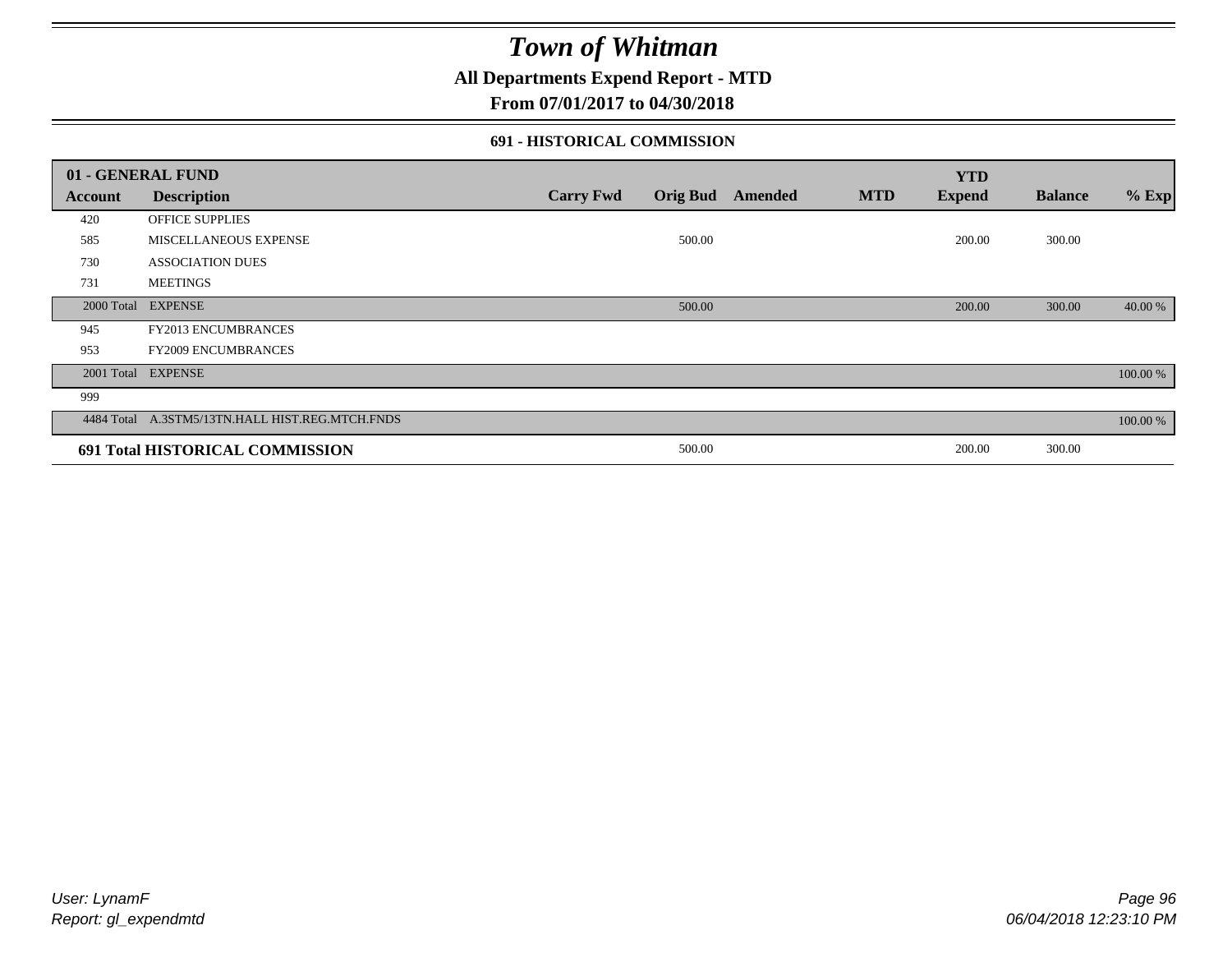## **All Departments Expend Report - MTD**

**From 07/01/2017 to 04/30/2018**

### **692 - MEMORIAL DAY**

|         | 01 - GENERAL FUND             |                  | <b>YTD</b>      |         |            |               |                |          |
|---------|-------------------------------|------------------|-----------------|---------|------------|---------------|----------------|----------|
| Account | <b>Description</b>            | <b>Carry Fwd</b> | <b>Orig Bud</b> | Amended | <b>MTD</b> | <b>Expend</b> | <b>Balance</b> | $%$ Exp  |
| 585     | MISCELLANEOUS EXPENSE         |                  | 2,200.00        |         | 984.92     | 984.92        | 1,215.08       |          |
|         | 2000 Total EXPENSE            |                  | 2,200,00        |         | 984.92     | 984.92        | 1,215.08       | 44.76 %  |
| 945     | <b>FY2013 ENCUMBRANCES</b>    |                  |                 |         |            |               |                |          |
|         | 2001 Total EXPENSE            |                  |                 |         |            |               |                | 100.00 % |
|         | <b>692 Total MEMORIAL DAY</b> |                  | 2,200.00        |         | 984.92     | 984.92        | 1,215.08       |          |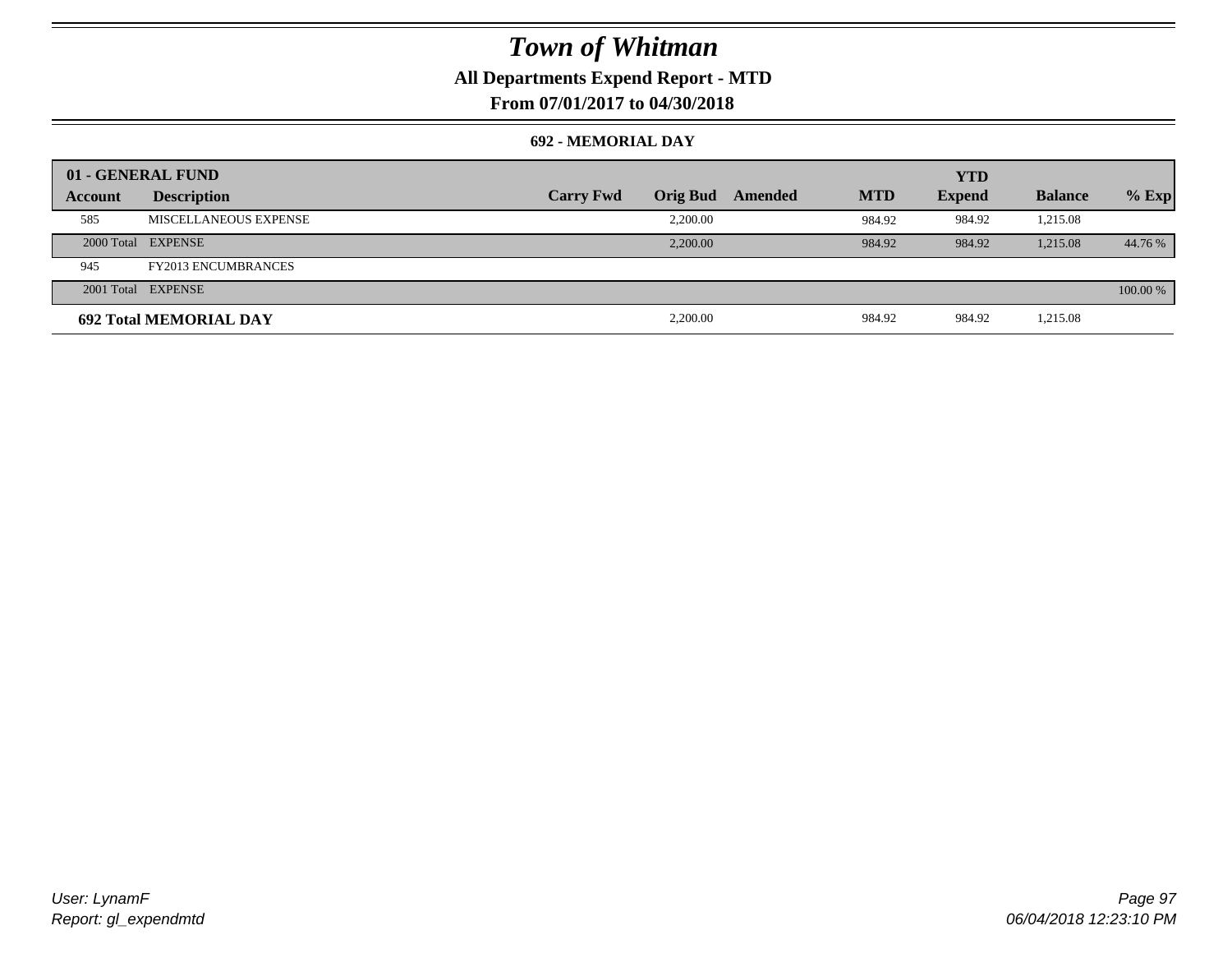**All Departments Expend Report - MTD**

**From 07/01/2017 to 04/30/2018**

### **693 - 125TH ANNIVERSARY CELEBRATION**

|         | 01 - GENERAL FUND                       |                  |                         |            | YTD           |                |          |
|---------|-----------------------------------------|------------------|-------------------------|------------|---------------|----------------|----------|
| Account | <b>Description</b>                      | <b>Carry Fwd</b> | <b>Orig Bud</b> Amended | <b>MTD</b> | <b>Expend</b> | <b>Balance</b> | $%$ Exp  |
| 585     | MISCELLANEOUS EXPENSE                   |                  |                         |            |               |                |          |
|         | 2000 Total EXPENSE                      |                  |                         |            |               |                | 100.00 % |
|         | 693 Total 125TH ANNIVERSARY CELEBRATION |                  |                         |            |               |                |          |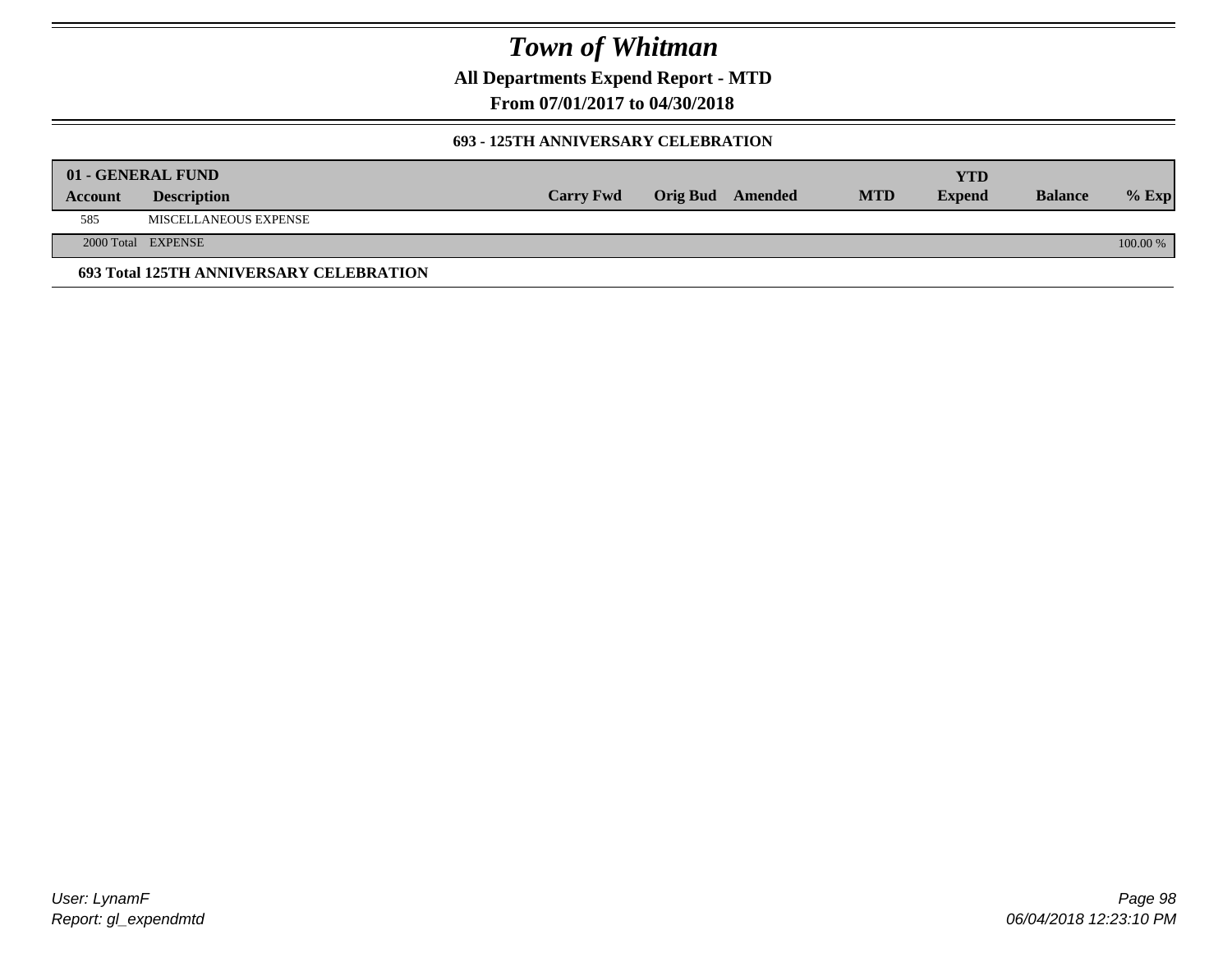## **All Departments Expend Report - MTD**

## **From 07/01/2017 to 04/30/2018**

### **710 - RETIREMENT OF DEBT**

|                | 01 - GENERAL FUND                                 |                  |            |                  |            | <b>YTD</b>    |                |          |
|----------------|---------------------------------------------------|------------------|------------|------------------|------------|---------------|----------------|----------|
| <b>Account</b> | <b>Description</b>                                | <b>Carry Fwd</b> |            | Orig Bud Amended | <b>MTD</b> | <b>Expend</b> | <b>Balance</b> | $%$ Exp  |
| 910            | MAT.PRIN.L.T.DEBT 6/1/2008                        |                  |            |                  |            |               |                |          |
| 911            | INT.LONG TERM DEBT WTR/SWR                        |                  |            |                  |            |               |                |          |
| 912            | MAT.PRIN.-L.TERM DEBT TN.BLDGS                    |                  |            |                  |            |               |                |          |
| 919            | <b>INT.LONG TERM DEBT - WATER</b>                 |                  |            |                  |            |               |                |          |
| 921            | MAT.PRIN.-REVENUE ANT.NOTES                       |                  |            |                  |            |               |                |          |
| 2000 Total     | <b>EXPENSE</b>                                    |                  |            |                  |            |               |                | 100.00 % |
| 912            | MAT.PRIN.-L.TERM DEBT TN.BLDGS                    |                  |            |                  |            |               |                |          |
| 922            | MAT.PRIN.-BANS-TH/POL/FIRE STA                    |                  |            |                  |            |               |                |          |
| 923            | PRINCIPAL LONG TERM - SEWER                       |                  |            |                  |            |               |                |          |
| 925            | <b>INTEREST TEMPORARY LOANS</b>                   |                  |            |                  |            |               |                |          |
|                | 2001 Total EXPENSE                                |                  |            |                  |            |               |                | 100.00 % |
| 924            | DEBT MISCELLANEOUS - WATER                        |                  |            |                  |            |               |                |          |
|                | 2002 Total EXPENSE                                |                  |            |                  |            |               |                | 100.00 % |
| 928            | A. 8 ATM 5/14 TITLE V LOAN PMT.                   |                  |            |                  |            |               |                |          |
| 929            | A.7 ATM 5/16 TITLE V LOAN PMN                     |                  |            |                  |            |               |                |          |
| 934            | A.11 ATM 5/17 TITLE V DEBT SERV                   |                  | 6,623.20   |                  |            | 5,873.20      | 750.00         |          |
| 936            | A.10 ATM 5/15 TITLE V LOAN PMN                    |                  |            |                  |            |               |                |          |
|                | 2003 Total EXPENSE                                |                  | 6,623.20   |                  |            | 5,873.20      | 750.00         | 88.67 %  |
| 912            | MAT.PRIN.-L.TERM DEBT TN.BLDGS                    |                  |            |                  |            |               |                |          |
| 916            | <b>INTEREST LONG TERM DEBT</b>                    |                  |            |                  |            |               |                |          |
|                | 4601 Total A.7 ATM 5/14 DEBT TN.BLDGS.POLICE STA. |                  |            |                  |            |               |                | 100.00 % |
| 912            | MAT.PRIN.-L.TERM DEBT TN.BLDGS                    |                  |            |                  |            |               |                |          |
| 916            | <b>INTEREST LONG TERM DEBT</b>                    |                  |            |                  |            |               |                |          |
|                | 4602 Total A.8 ATM 5/15 DEBT SERV. TN.BLDGS.      |                  |            |                  |            |               |                | 100.00 % |
| 912            | MAT.PRIN.-L.TERM DEBT TN.BLDGS                    |                  |            |                  |            |               |                |          |
| 916            | <b>INTEREST LONG TERM DEBT</b>                    |                  |            |                  |            |               |                |          |
|                | 4603 Total A.24 ATM5/16 DEBT SERV.TN.BLDGS        |                  |            |                  |            |               |                | 100.00 % |
| 912            | MAT.PRIN.-L.TERM DEBT TN.BLDGS                    |                  | 165,000.00 |                  |            | 165,000.00    |                |          |
| 916            | <b>INTEREST LONG TERM DEBT</b>                    |                  | 5,208.75   |                  |            | 3,078.75      | 2,130.00       |          |
|                | 4604 Total A.10 ATM5/17 DEBT TN.BLDGS.            |                  | 170,208.75 |                  |            | 168,078.75    | 2,130.00       | 98.74 %  |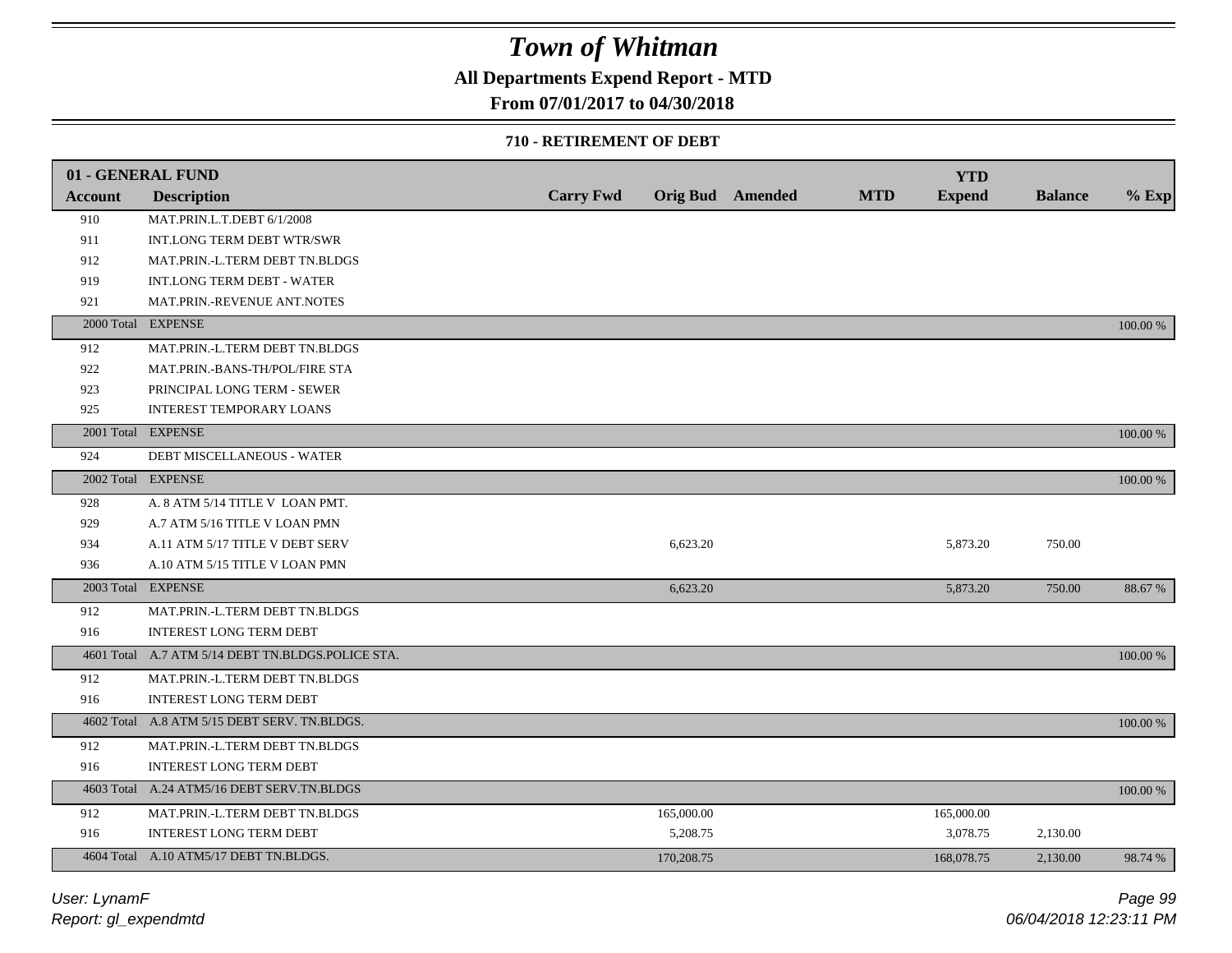**All Departments Expend Report - MTD**

**From 07/01/2017 to 04/30/2018**

### **710 - RETIREMENT OF DEBT**

|         | 01 - GENERAL FUND                                |                  |                     |            | <b>YTD</b>    |                |         |
|---------|--------------------------------------------------|------------------|---------------------|------------|---------------|----------------|---------|
| Account | <b>Description</b>                               | <b>Carry Fwd</b> | Orig Bud<br>Amended | <b>MTD</b> | <b>Expend</b> | <b>Balance</b> | $%$ Exp |
| 912     | MAT.PRIN.-L.TERM DEBT TN.BLDGS                   | 525,000.00       |                     |            |               | 525,000.00     |         |
| 916     | <b>INTEREST LONG TERM DEBT</b>                   | 258,562.50       |                     |            | 129,281.26    | 129,281.24     |         |
|         | 4605 Total A.12ATM5/17DEBT SERV.TN.BLDGS-POL.STA | 783,562.50       |                     |            | 129,281.26    | 654,281.24     | 16.49 % |
|         | <b>710 Total RETIREMENT OF DEBT</b>              | 783,562.50       | 176,831.95          |            | 303.233.21    | 657,161.24     |         |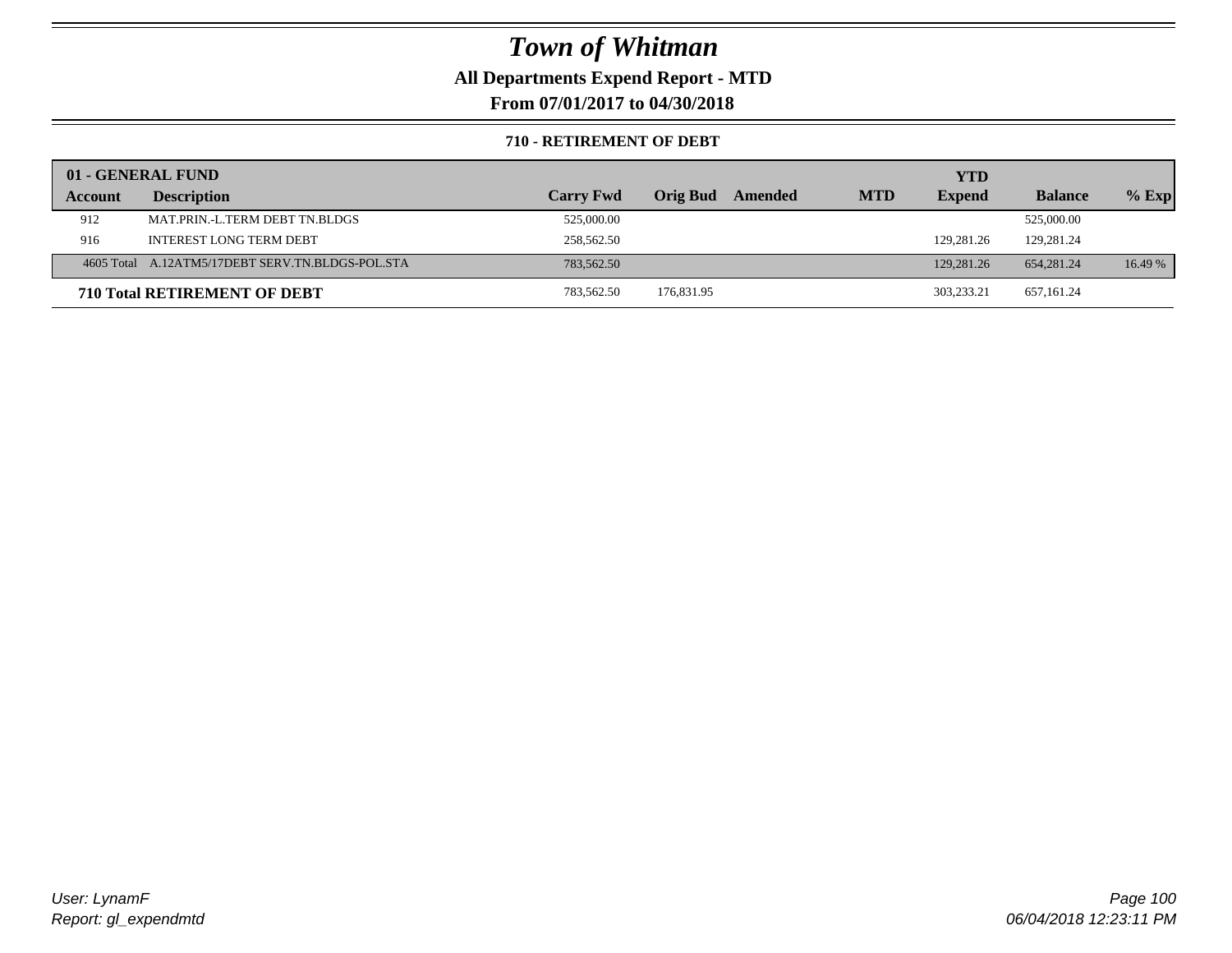## **All Departments Expend Report - MTD**

## **From 07/01/2017 to 04/30/2018**

### **751 - INTEREST-LONG TERM DEBT**

|         | 01 - GENERAL FUND                 |                  |  |                  |            | <b>YTD</b>    |                |          |
|---------|-----------------------------------|------------------|--|------------------|------------|---------------|----------------|----------|
| Account | <b>Description</b>                | <b>Carry Fwd</b> |  | Orig Bud Amended | <b>MTD</b> | <b>Expend</b> | <b>Balance</b> | $%$ Exp  |
| 916     | <b>INTEREST LONG TERM DEBT</b>    |                  |  |                  |            |               |                |          |
| 917     | INTEREST LONG TERM DEBT-T.HALL    |                  |  |                  |            |               |                |          |
| 918     | INT.LONG TERM DEBT-LIBRARY        |                  |  |                  |            |               |                |          |
|         | 2000 Total EXPENSE                |                  |  |                  |            |               |                | 100.00 % |
|         | 751 Total INTEREST-LONG TERM DEBT |                  |  |                  |            |               |                |          |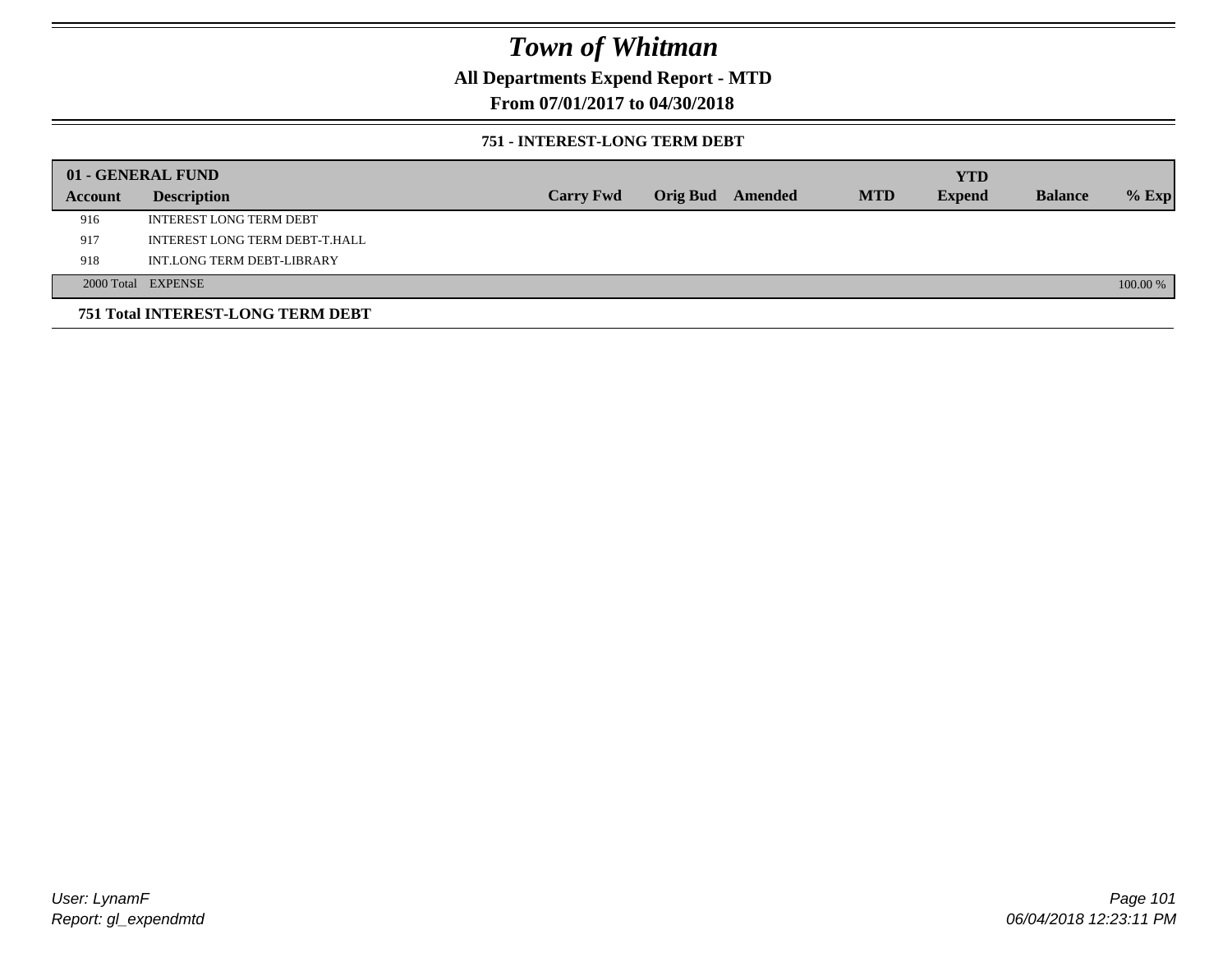## **All Departments Expend Report - MTD**

## **From 07/01/2017 to 04/30/2018**

### **752 - INTEREST-SHORT TERM DEBT**

|         | 01 - GENERAL FUND                         |                  |                 |         |            | <b>YTD</b>    |                |          |
|---------|-------------------------------------------|------------------|-----------------|---------|------------|---------------|----------------|----------|
| Account | <b>Description</b>                        | <b>Carry Fwd</b> | <b>Orig Bud</b> | Amended | <b>MTD</b> | <b>Expend</b> | <b>Balance</b> | $%$ Exp  |
| 925     | INTEREST TEMPORARY LOANS                  |                  |                 |         |            |               |                |          |
| 927     | INTEREST ON TAX ABATEMENTS                |                  |                 |         |            |               |                |          |
| 951     | <b>DEBT ISSUANCE EXPENSE</b>              |                  |                 |         |            |               |                |          |
|         | 2000 Total EXPENSE                        |                  |                 |         |            |               |                | 100.00 % |
|         | <b>752 Total INTEREST-SHORT TERM DEBT</b> |                  |                 |         |            |               |                |          |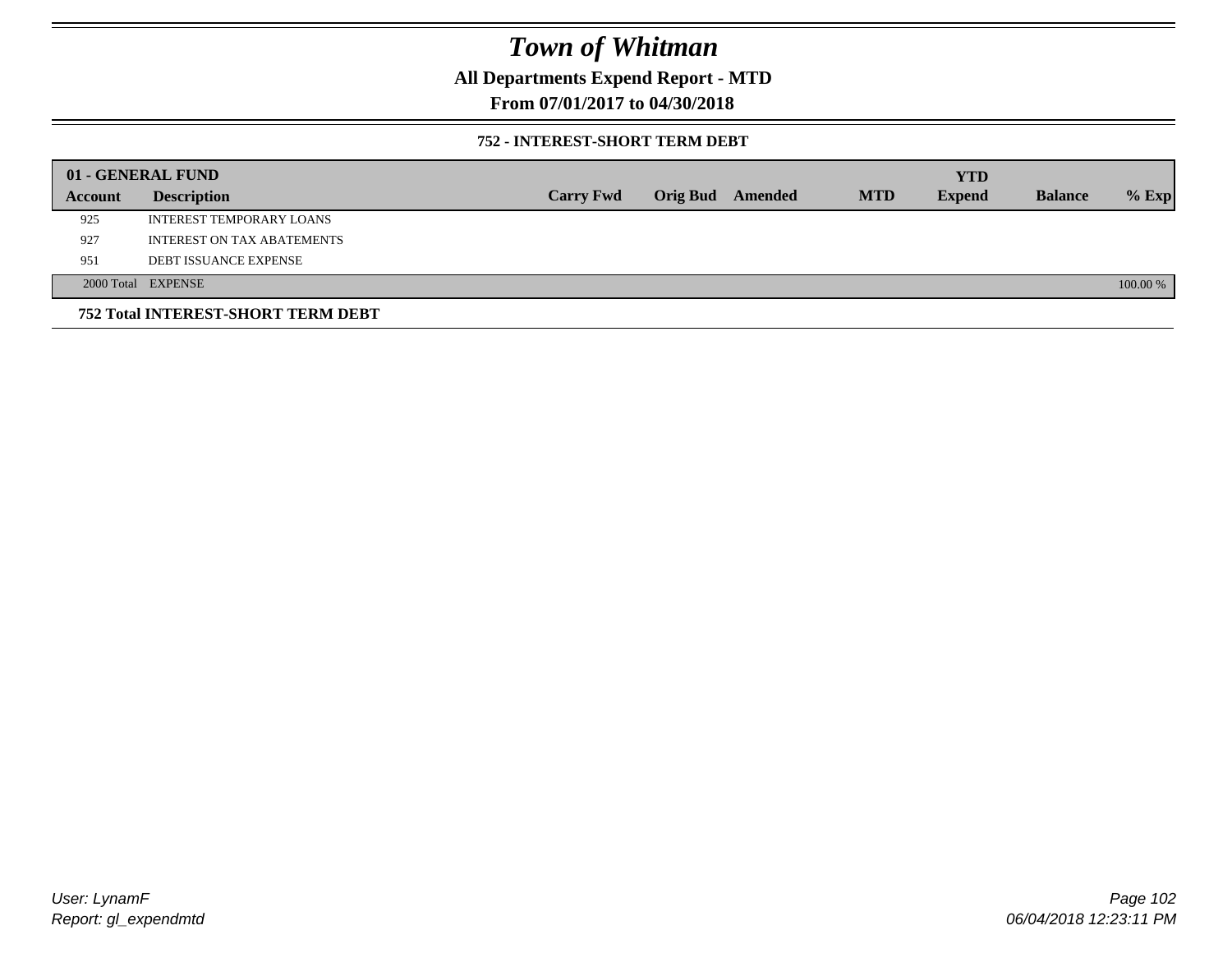**All Departments Expend Report - MTD**

**From 07/01/2017 to 04/30/2018**

### **760 - AGENCY & REGISTRATION FEES**

|         | 01 - GENERAL FUND                    |                  |                         |            | YTD           |                |          |
|---------|--------------------------------------|------------------|-------------------------|------------|---------------|----------------|----------|
| Account | <b>Description</b>                   | <b>Carry Fwd</b> | <b>Orig Bud</b> Amended | <b>MTD</b> | <b>Expend</b> | <b>Balance</b> | $%$ Exp  |
| 252     | <b>SERVICES</b>                      |                  |                         |            |               |                |          |
|         | 2000 Total EXPENSE                   |                  |                         |            |               |                | 100.00 % |
|         | 760 Total AGENCY & REGISTRATION FEES |                  |                         |            |               |                |          |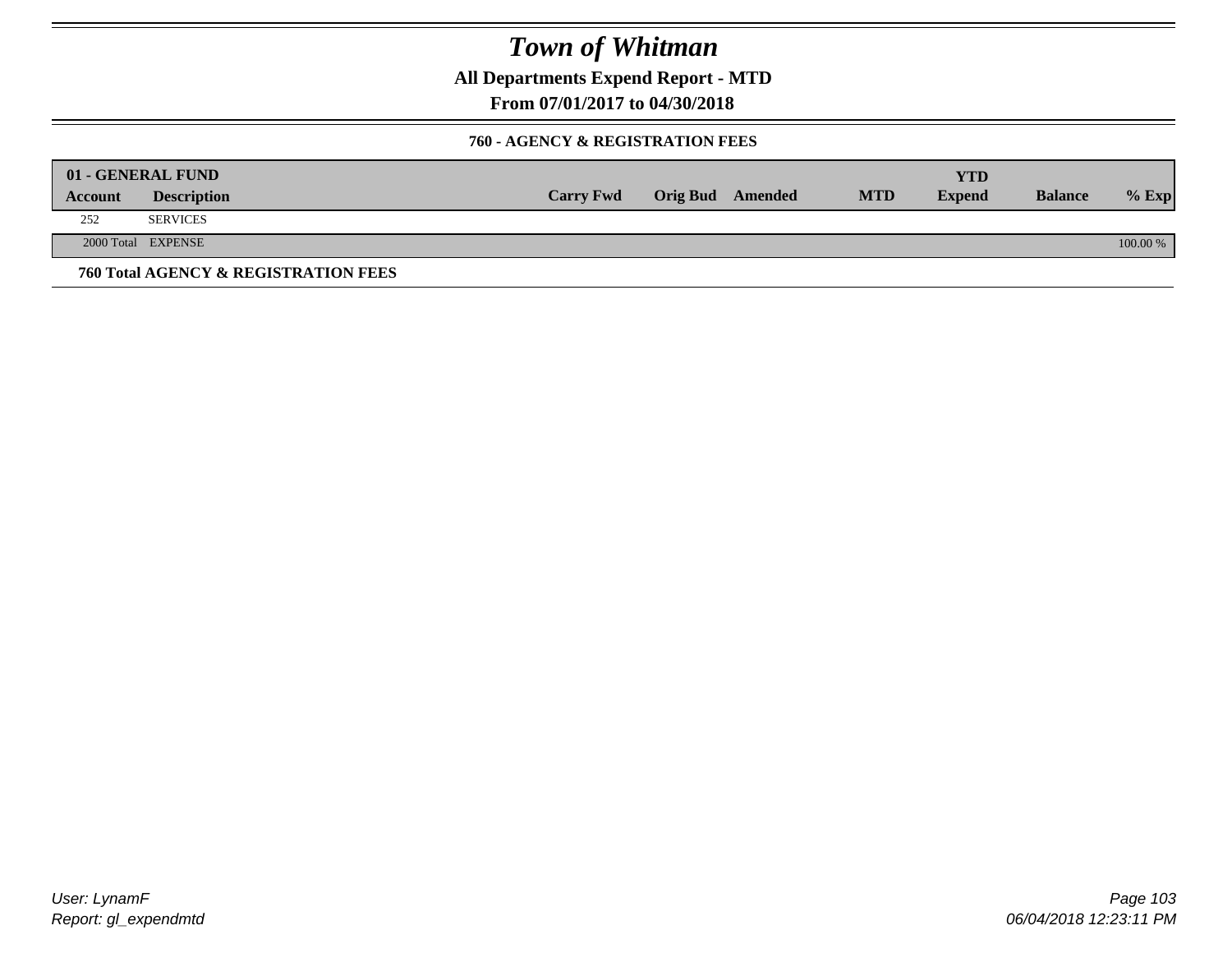## **All Departments Expend Report - MTD**

## **From 07/01/2017 to 04/30/2018**

### **761 - DEBT ISSUE EXPENSE**

|         | 01 - GENERAL FUND                       |                  |          |                         |            | <b>YTD</b>    |                |         |
|---------|-----------------------------------------|------------------|----------|-------------------------|------------|---------------|----------------|---------|
| Account | <b>Description</b>                      | <b>Carry Fwd</b> |          | <b>Orig Bud</b> Amended | <b>MTD</b> | <b>Expend</b> | <b>Balance</b> | $%$ Exp |
| 252     | <b>SERVICES</b>                         |                  | 2,000.00 |                         |            |               | 2,000.00       |         |
| 255     | PRIOR YEAR ADJUSTMENT                   |                  |          |                         |            | 25.31         | $-25.31$       |         |
| 298     | RES. FND. TRAN. TITLE V DEBT ISSUE EXP. |                  |          |                         |            |               |                |         |
|         | 2000 Total EXPENSE                      |                  | 2,000.00 |                         |            | 25.31         | 1,974.69       | 1.26 %  |
|         | <b>761 Total DEBT ISSUE EXPENSE</b>     |                  | 2,000.00 |                         |            | 25.31         | 1,974.69       |         |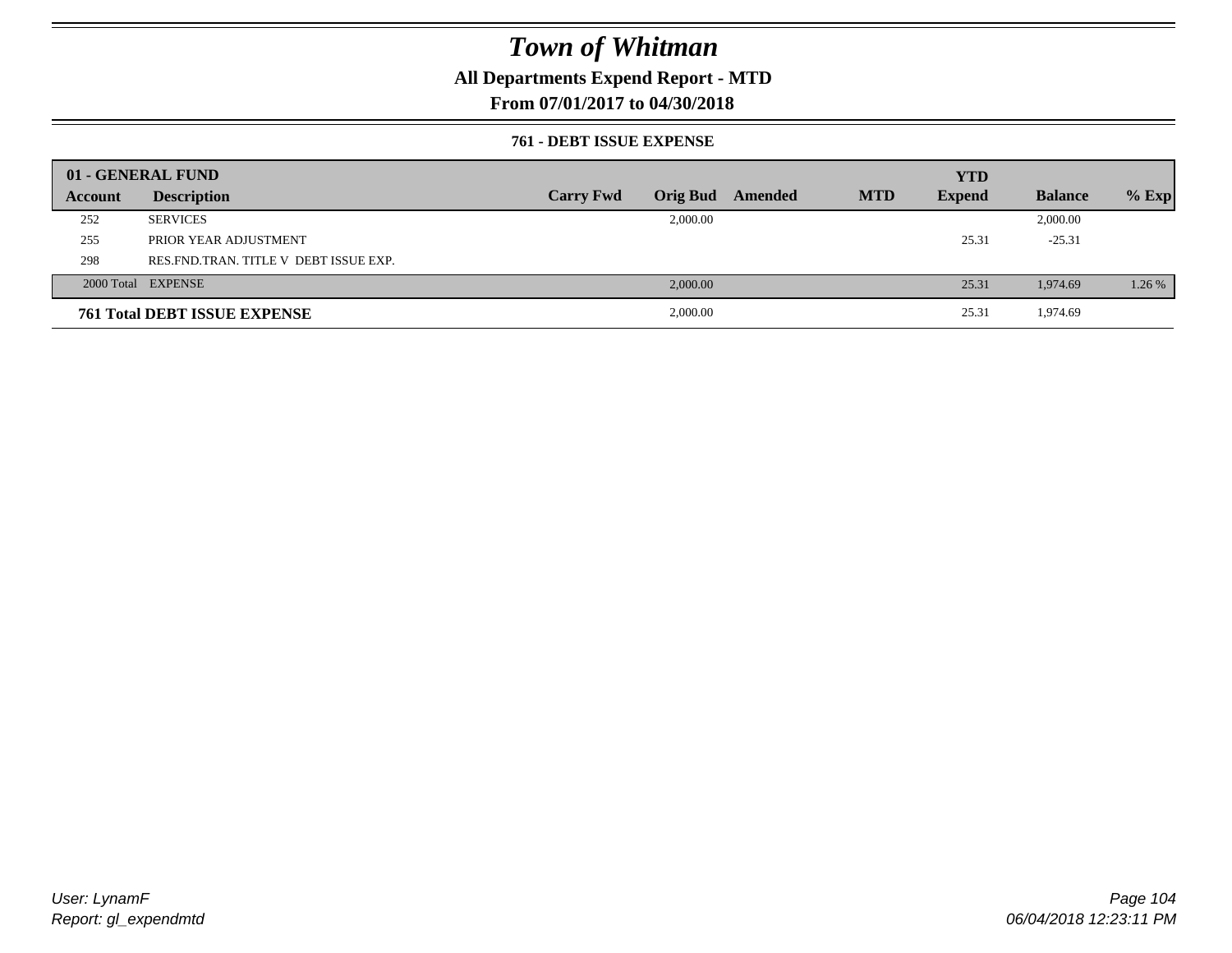## **All Departments Expend Report - MTD**

**From 07/01/2017 to 04/30/2018**

### **820 - STATE ASSESSMENTS**

|            | 01 - GENERAL FUND                  |                  |                 |         |            | <b>YTD</b>    |                |         |
|------------|------------------------------------|------------------|-----------------|---------|------------|---------------|----------------|---------|
| Account    | <b>Description</b>                 | <b>Carry Fwd</b> | <b>Orig Bud</b> | Amended | <b>MTD</b> | <b>Expend</b> | <b>Balance</b> | $%$ Exp |
| 640        | AIR POLLUTION CONTROL DISTRICT     |                  | 3,964.00        |         |            | 2,979.00      | 985.00         |         |
| 2002 Total | <b>EXPENSE</b>                     |                  | 3,964.00        |         |            | 2,979.00      | 985.00         | 75.15 % |
| 642        | OLD COLONY PLANNING COUNCIL        |                  | 5,374.00        |         |            | 4,032.00      | 1,342.00       |         |
| 2003 Total | <b>EXPENSE</b>                     |                  | 5,374.00        |         |            | 4,032.00      | 1,342.00       | 75.02 % |
| 644        | REGIONAL TRANSPORTATION AUTH.      |                  | 22,798.00       |         |            | 17,100.00     | 5,698.00       |         |
| 2005 Total | <b>EXPENSE</b>                     |                  | 22,798.00       |         |            | 17,100.00     | 5,698.00       | 75.00 % |
| 645        | RMV NON-RENEWAL SURCHARGE          |                  | 21,820.00       |         |            | 16,371.00     | 5,449.00       |         |
| 2006 Total | <b>EXPENSE</b>                     |                  | 21,820.00       |         |            | 16,371.00     | 5,449.00       | 75.02 % |
| 646        | MOSQUITO CONTROL                   |                  | 27,622.00       |         |            | 20,727.00     | 6,895.00       |         |
| 2007 Total | <b>EXPENSE</b>                     |                  | 27,622.00       |         |            | 20,727.00     | 6,895.00       | 75.03 % |
| 647        | <b>MBTA</b>                        |                  | 74,577.00       |         |            | 55,935.00     | 18,642.00      |         |
| 2009 Total | <b>EXPENSE</b>                     |                  | 74,577.00       |         |            | 55,935.00     | 18,642.00      | 75.00 % |
|            | <b>820 Total STATE ASSESSMENTS</b> |                  | 156,155.00      |         |            | 117,144.00    | 39,011.00      |         |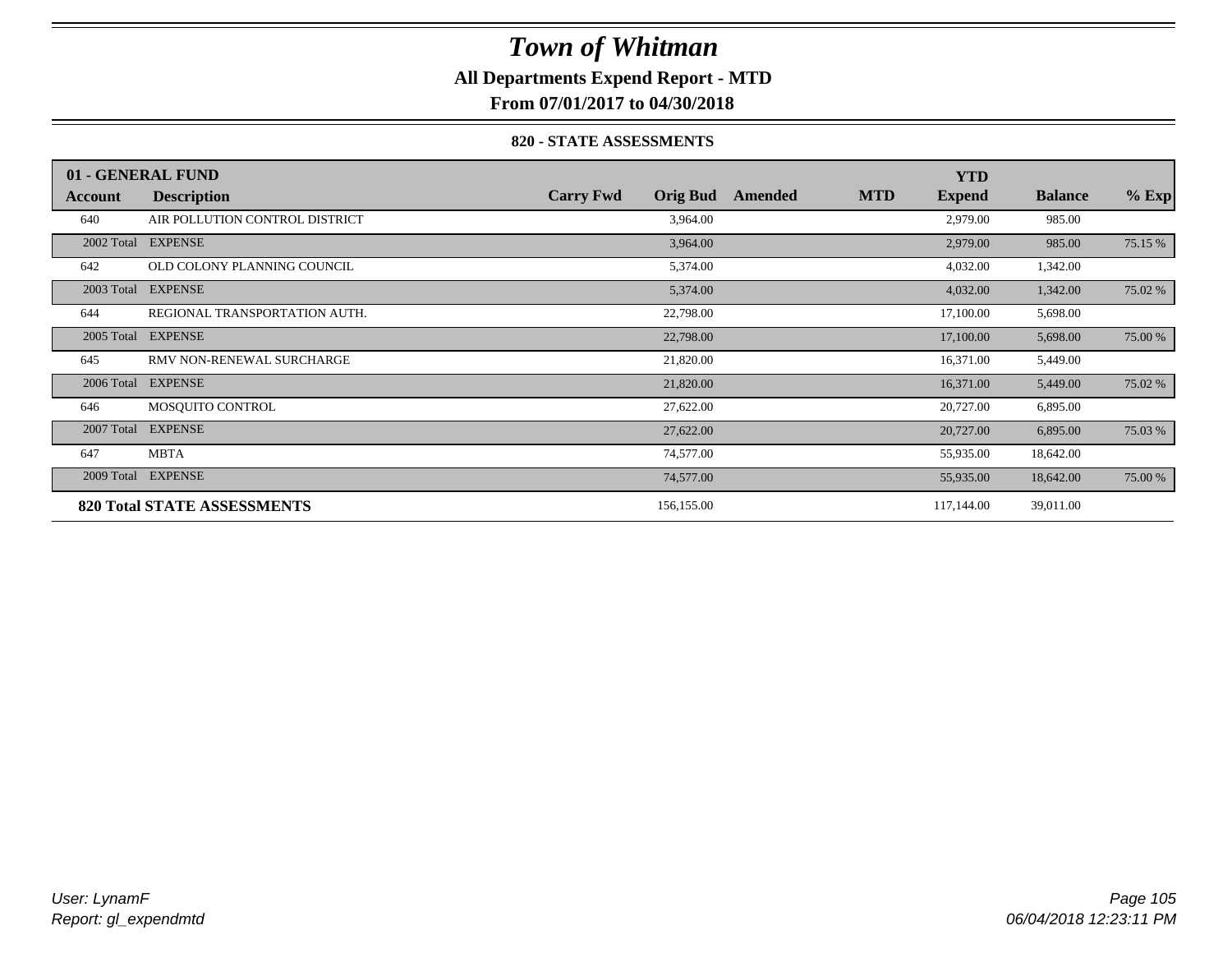**All Departments Expend Report - MTD**

**From 07/01/2017 to 04/30/2018**

### **830 - COUNTY ASSESSMENT**

|                | 01 - GENERAL FUND           |                  |                 |         |            | YTD           |                |         |
|----------------|-----------------------------|------------------|-----------------|---------|------------|---------------|----------------|---------|
| <b>Account</b> | <b>Description</b>          | <b>Carry Fwd</b> | <b>Orig Bud</b> | Amended | <b>MTD</b> | <b>Expend</b> | <b>Balance</b> | $%$ Exp |
| 622            | <b>COUNTY TAX</b>           |                  | 31,264.00       |         |            | 15.632.00     | 15,632.00      |         |
|                | 2000 Total EXPENSE          |                  | 31,264.00       |         |            | 15,632.00     | 15,632.00      | 50.00 % |
|                | 830 Total COUNTY ASSESSMENT |                  | 31,264.00       |         |            | 15,632.00     | 15,632.00      |         |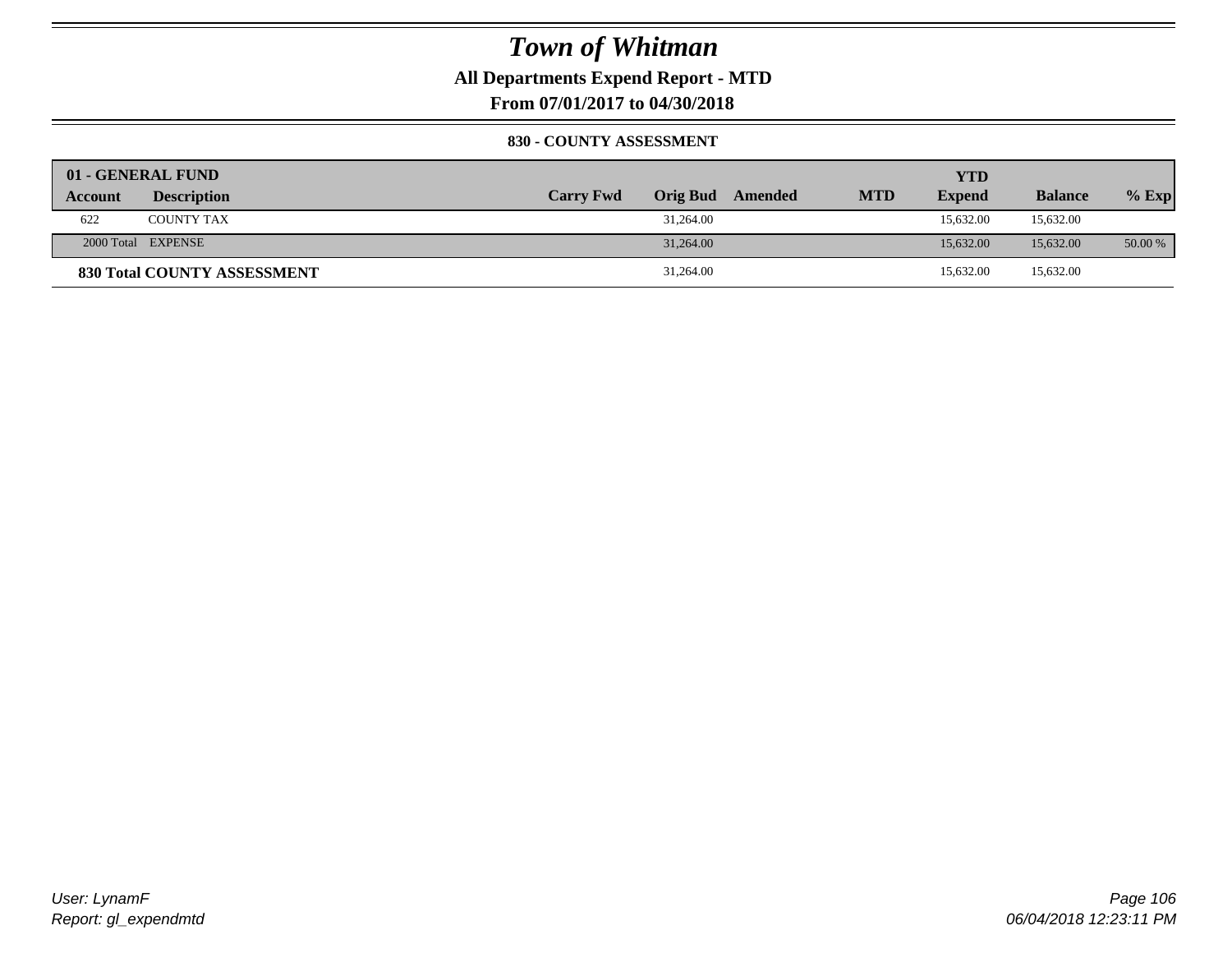## **All Departments Expend Report - MTD**

### **From 07/01/2017 to 04/30/2018**

### **870 - AGENCY**

| Account | 01 - GENERAL FUND<br><b>Description</b> | <b>Carry Fwd</b> | <b>Orig Bud</b> Amended | <b>MTD</b> | <b>YTD</b><br><b>Expend</b> | <b>Balance</b> | $%$ Exp  |
|---------|-----------------------------------------|------------------|-------------------------|------------|-----------------------------|----------------|----------|
| 899     | EXCHANGE ACCOUNT                        |                  |                         |            |                             |                |          |
|         | 2002 Total EXPENSE                      |                  |                         |            |                             |                | 100.00 % |
|         | <b>870 Total AGENCY</b>                 |                  |                         |            |                             |                |          |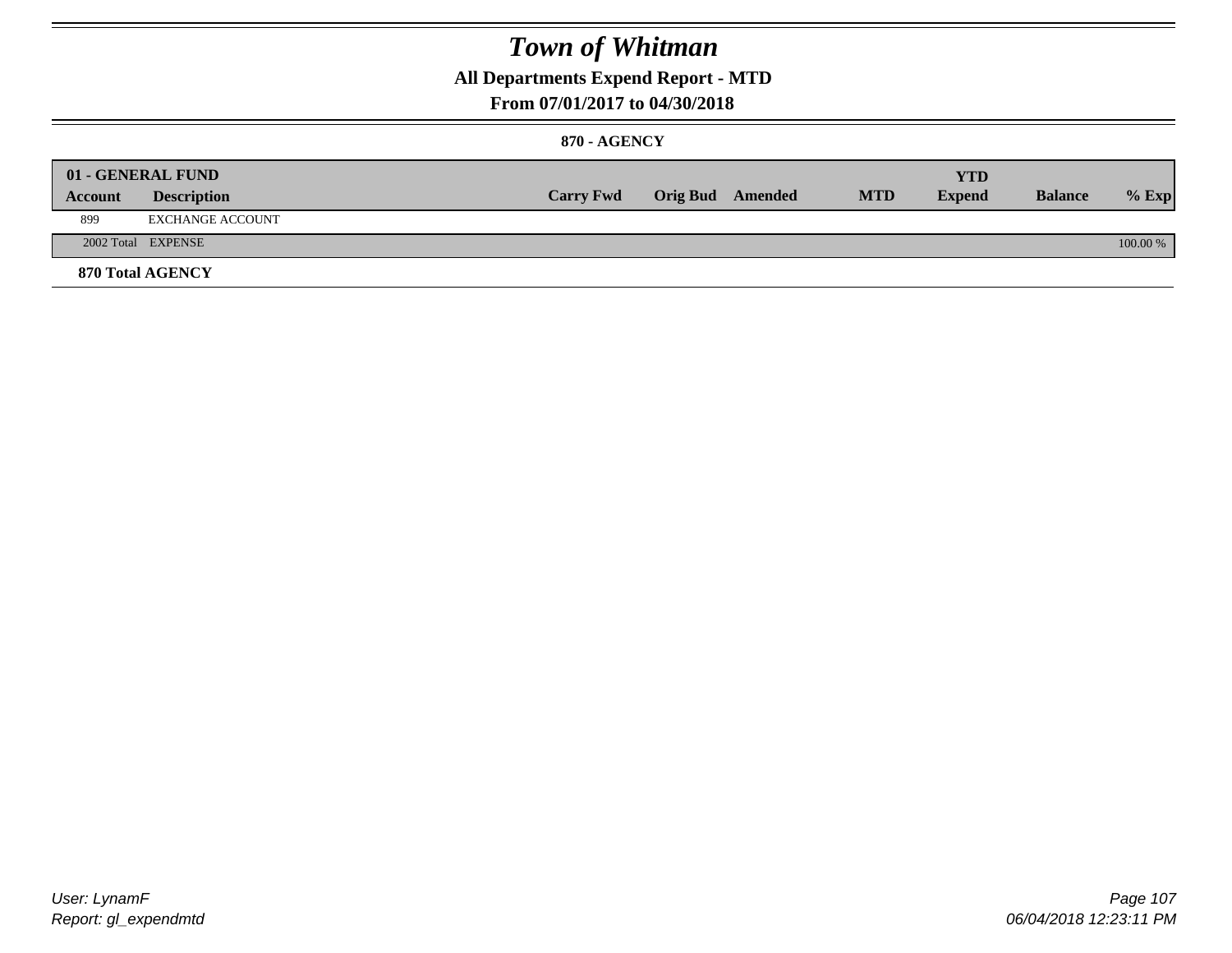**All Departments Expend Report - MTD**

**From 07/01/2017 to 04/30/2018**

### **877 - OFF-SITE STOR.RECORDS RETENT.**

|                | 01 - GENERAL FUND                       |                  |                         |            | YTD           |                |          |
|----------------|-----------------------------------------|------------------|-------------------------|------------|---------------|----------------|----------|
| <b>Account</b> | <b>Description</b>                      | <b>Carry Fwd</b> | <b>Orig Bud</b> Amended | <b>MTD</b> | <b>Expend</b> | <b>Balance</b> | $%$ Exp  |
| 585            | MISCELLANEOUS EXPENSE                   |                  |                         |            |               |                |          |
|                | 2000 Total EXPENSE                      |                  |                         |            |               |                | 100.00 % |
|                | 877 Total OFF-SITE STOR.RECORDS RETENT. |                  |                         |            |               |                |          |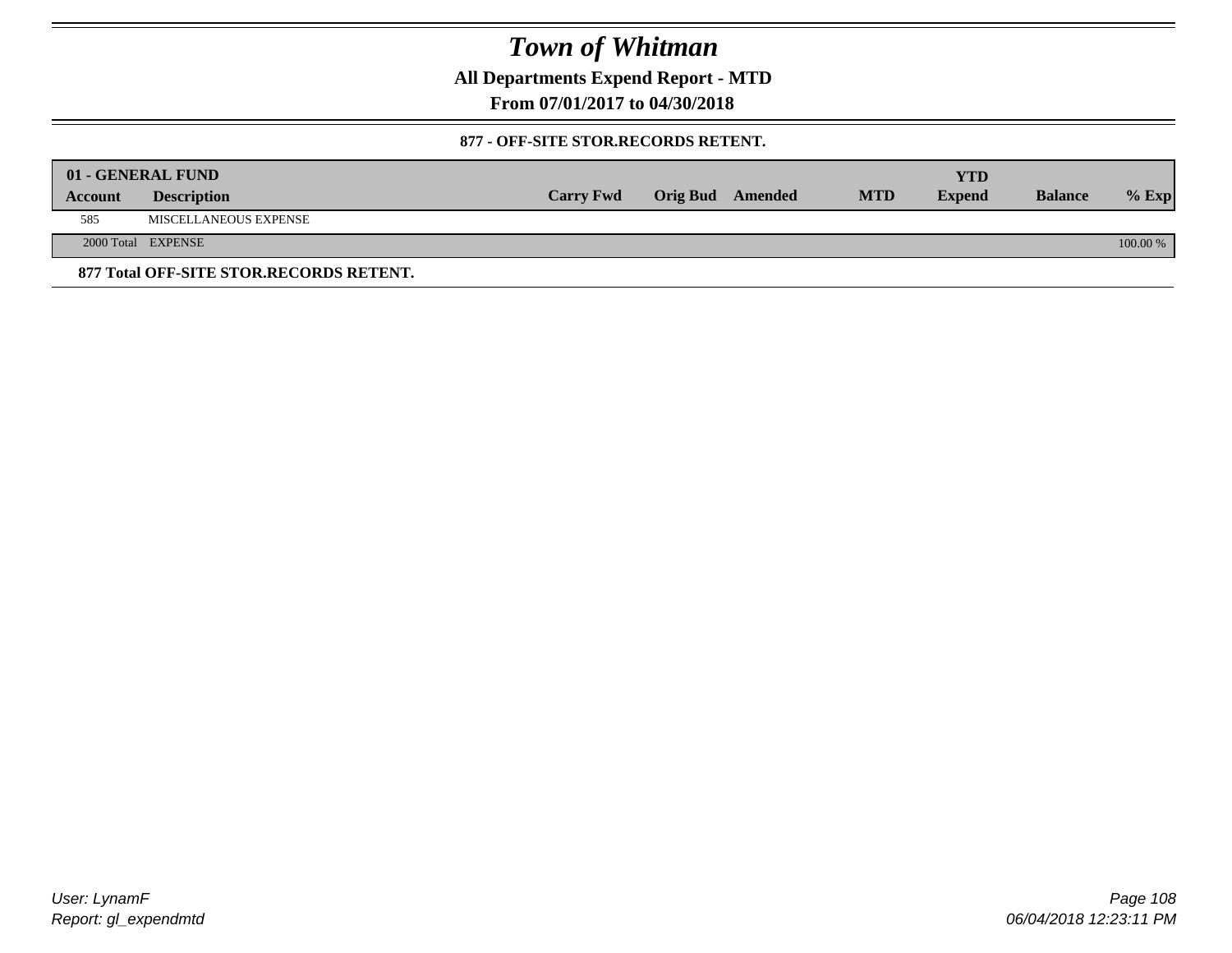### **All Departments Expend Report - MTD**

### **From 07/01/2017 to 04/30/2018**

#### **878 - OTHER FINANCING USES**

|         | 01 - GENERAL FUND                     |                  |                 |         |            | <b>YTD</b>    |                |         |
|---------|---------------------------------------|------------------|-----------------|---------|------------|---------------|----------------|---------|
| Account | <b>Description</b>                    | <b>Carry Fwd</b> | <b>Orig Bud</b> | Amended | <b>MTD</b> | <b>Expend</b> | <b>Balance</b> | $%$ Exp |
| 401     | WTR/SWR CAPITAL PROJ. FUND            |                  |                 |         |            |               |                |         |
| 403     | <b>CAPITAL PROJECT FUND</b>           |                  |                 |         |            |               |                |         |
| 404     | <b>SPECIAL REVENUE FUND</b>           |                  |                 |         |            |               |                |         |
| 405     | WATER/SEWER ENTERPRISE FUND           |                  | 11.017.00       |         |            |               | 11.017.00      |         |
| 406     | <b>TRUST FUNDS</b>                    |                  | 140,000.00      |         |            | 140,000.00    |                |         |
| 407     | <b>AGENCY FUND</b>                    |                  |                 |         |            |               |                |         |
|         | 2100 Total INTERFUND TRANSFERS        |                  | 151,017.00      |         |            | 140,000.00    | 11,017.00      | 92.70 % |
|         | <b>878 Total OTHER FINANCING USES</b> |                  | 151,017.00      |         |            | 140,000.00    | 11,017.00      |         |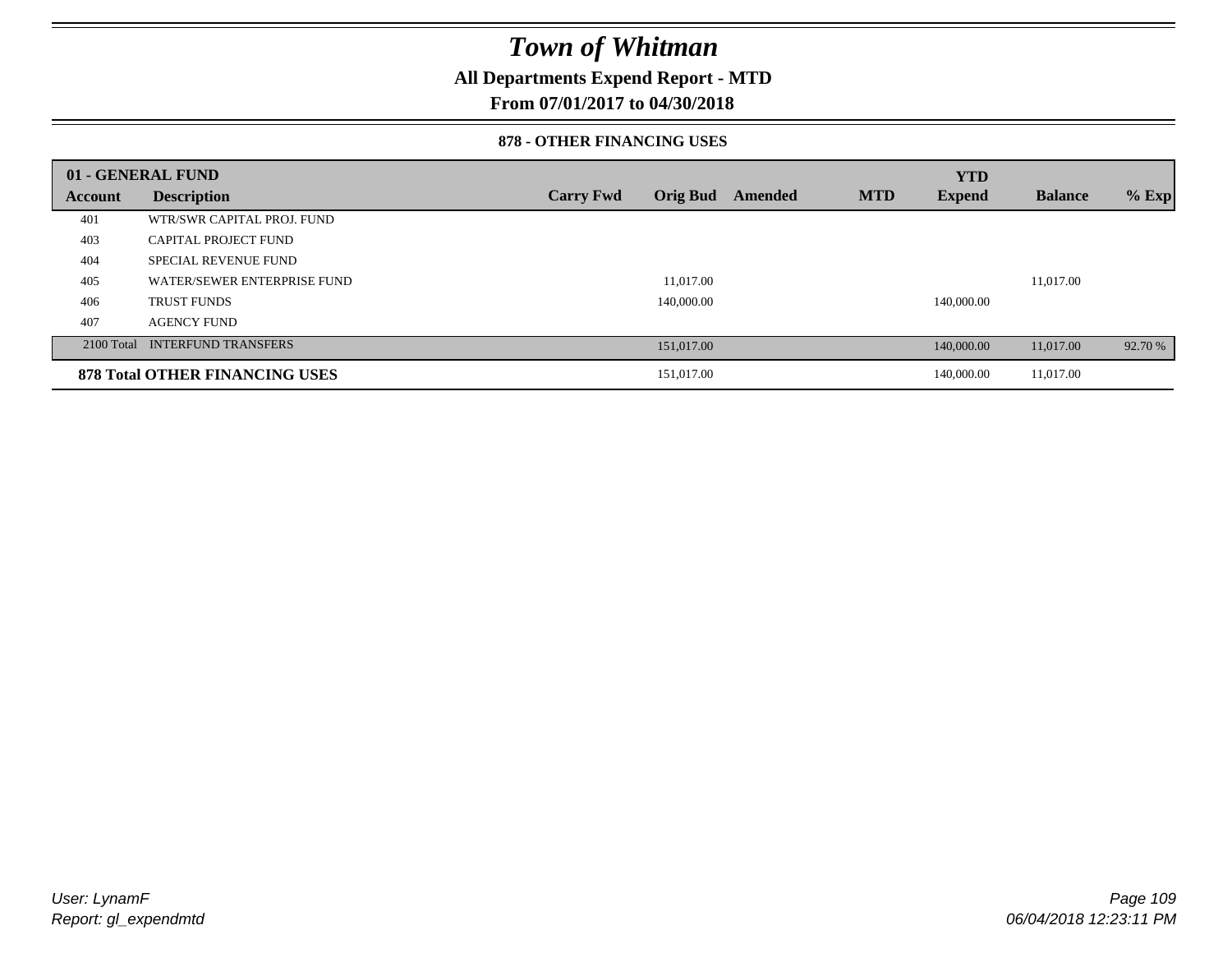### **All Departments Expend Report - MTD**

### **From 07/01/2017 to 04/30/2018**

#### **910 - UNPAID BILLS**

|         | 01 - GENERAL FUND          |                  |                 |         |            | <b>YTD</b>    |                |          |
|---------|----------------------------|------------------|-----------------|---------|------------|---------------|----------------|----------|
| Account | <b>Description</b>         | <b>Carry Fwd</b> | <b>Orig Bud</b> | Amended | <b>MTD</b> | <b>Expend</b> | <b>Balance</b> | $%$ Exp  |
| 112     | <b>SALARIES</b>            |                  |                 |         |            |               |                |          |
|         | 1000 Total SALARIES        |                  |                 |         |            |               |                | 100.00 % |
| 585     | MISCELLANEOUS EXPENSE      |                  |                 |         |            |               |                |          |
|         | 2000 Total EXPENSE         |                  |                 |         |            |               |                | 100.00 % |
| 945     | <b>FY2013 ENCUMBRANCES</b> |                  |                 |         |            |               |                |          |
|         | 2001 Total EXPENSE         |                  |                 |         |            |               |                | 100.00 % |
|         | 910 Total UNPAID BILLS     |                  |                 |         |            |               |                |          |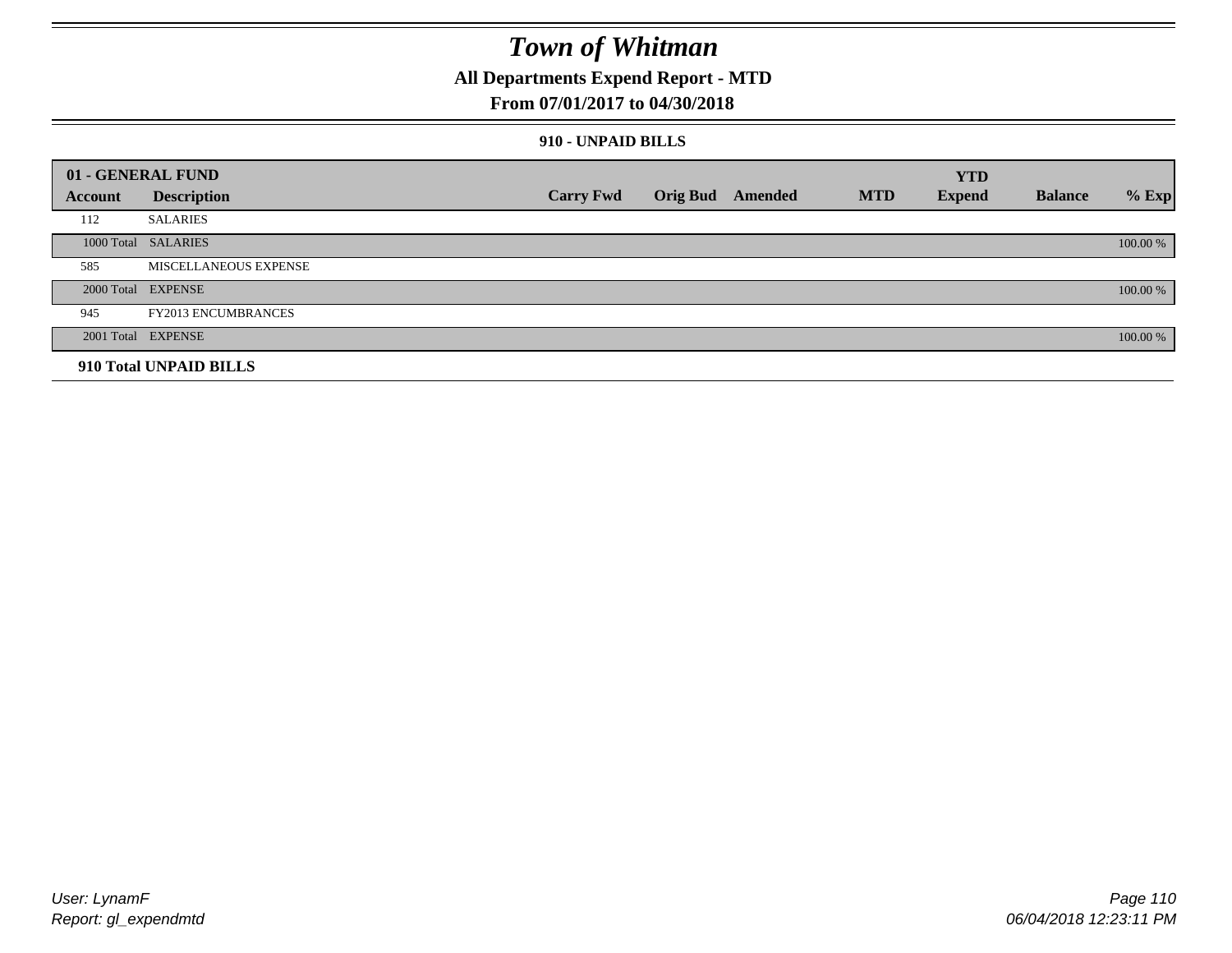### **All Departments Expend Report - MTD**

### **From 07/01/2017 to 04/30/2018**

#### **911 - RETIREMENT**

|         | 01 - GENERAL FUND          |                  |                 |         |            | <b>YTD</b>    |                |          |
|---------|----------------------------|------------------|-----------------|---------|------------|---------------|----------------|----------|
| Account | <b>Description</b>         | <b>Carry Fwd</b> | <b>Orig Bud</b> | Amended | <b>MTD</b> | <b>Expend</b> | <b>Balance</b> | $%$ Exp  |
| 170     | <b>COUNTY RETIREMENT</b>   |                  | 1,878,591.00    |         |            | 1,878,591.00  |                |          |
|         | 2000 Total EXPENSE         |                  | 1,878,591.00    |         |            | 1,878,591.00  |                | 100.00 % |
| 169     | STATE RETIREMENT-SECT.59A  |                  |                 |         |            |               |                |          |
|         | 2001 Total EXPENSE         |                  |                 |         |            |               |                | 100.00 % |
| 943     | <b>FY2012 ENCUMBRANCES</b> |                  |                 |         |            |               |                |          |
|         | 2002 Total EXPENSE         |                  |                 |         |            |               |                | 100.00 % |
|         | 911 Total RETIREMENT       |                  | 1,878,591.00    |         |            | 1.878.591.00  |                |          |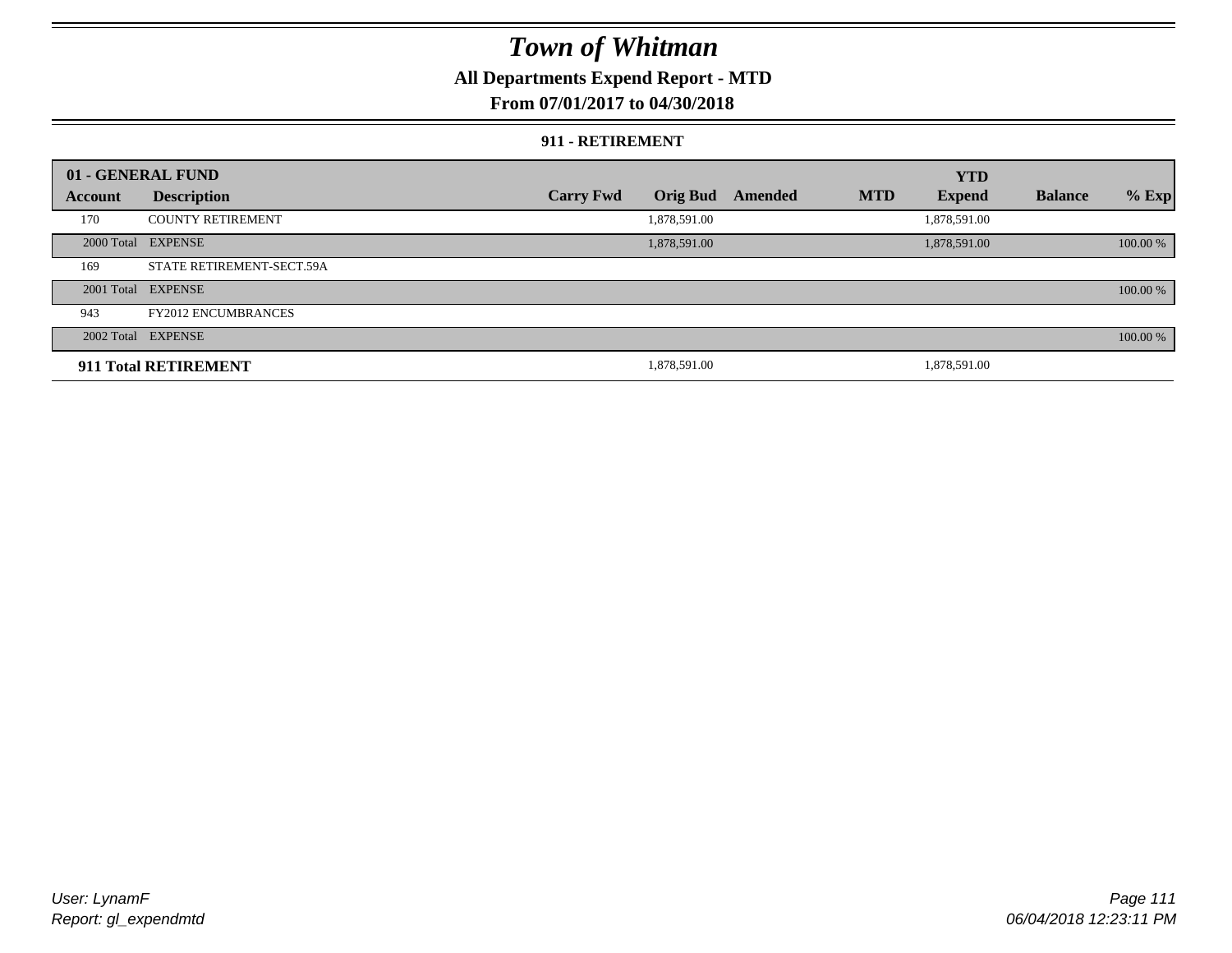**All Departments Expend Report - MTD**

**From 07/01/2017 to 04/30/2018**

#### **912 - WORKER'S COMPENSATION**

|         | 01 - GENERAL FUND               |                  |                         |            | <b>YTD</b>    |                |          |
|---------|---------------------------------|------------------|-------------------------|------------|---------------|----------------|----------|
| Account | <b>Description</b>              | <b>Carry Fwd</b> | <b>Orig Bud</b> Amended | <b>MTD</b> | <b>Expend</b> | <b>Balance</b> | $%$ Exp  |
| 171     | <b>WORKER'S COMPENSATION</b>    |                  |                         |            |               |                |          |
|         | 2000 Total EXPENSE              |                  |                         |            |               |                | 100.00 % |
|         | 912 Total WORKER'S COMPENSATION |                  |                         |            |               |                |          |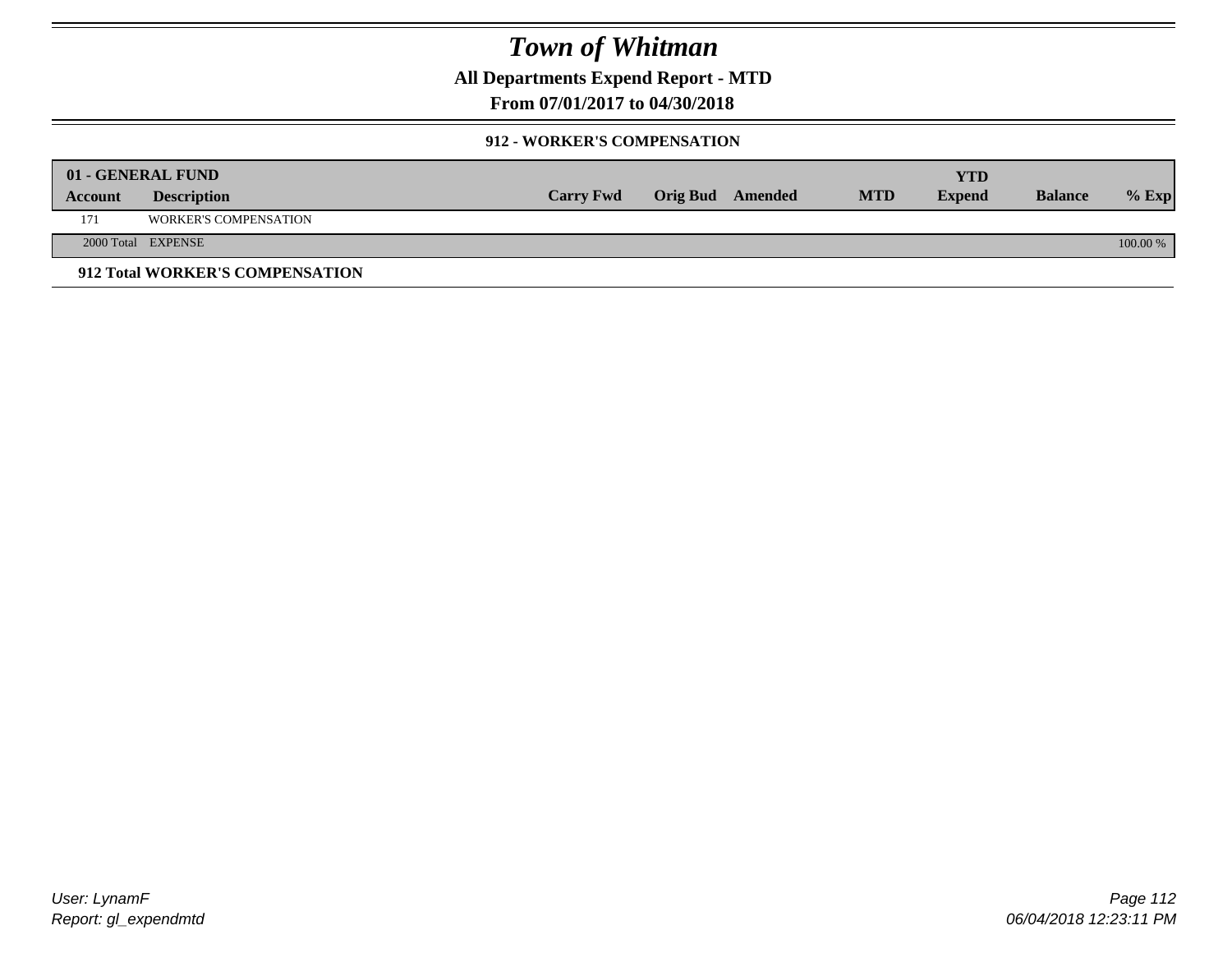**All Departments Expend Report - MTD**

**From 07/01/2017 to 04/30/2018**

#### **913 - UNEMPLOYMENT COMPENSATION**

|            | 01 - GENERAL FUND                   |                  |                 |                |            | <b>YTD</b>    |                |          |
|------------|-------------------------------------|------------------|-----------------|----------------|------------|---------------|----------------|----------|
| Account    | <b>Description</b>                  | <b>Carry Fwd</b> | <b>Orig Bud</b> | <b>Amended</b> | <b>MTD</b> | <b>Expend</b> | <b>Balance</b> | $%$ Exp  |
| 172        | UNEMPLOYMENT INSURANCE              |                  | 8,000.00        | 7,300.00       | 2,040.00   | 12,240.00     | 3,060.00       |          |
| 2000 Total | <b>EXPENSE</b>                      |                  | 8,000.00        | 7,300.00       | 2,040.00   | 12,240.00     | 3,060.00       | 80.00 %  |
| 939        | <b>FY2015 ENCUMBRANCES</b>          |                  |                 |                |            |               |                |          |
| 940        | <b>FY2016 ENCUMBRANCES</b>          |                  |                 |                |            |               |                |          |
| 948        | <b>FY07 ENCUMBRANCES</b>            |                  |                 |                |            |               |                |          |
| 958        | <b>FY2005 ENCUMBRANCES</b>          |                  |                 |                |            |               |                |          |
| 959        | <b>FY2006 ENCUMBRANCES</b>          |                  |                 |                |            |               |                |          |
| 943        | <b>FY2012 ENCUMBRANCES</b>          |                  |                 |                |            |               |                |          |
|            | 2001 Total EXPENSE                  |                  |                 |                |            |               |                | 100.00 % |
|            | 913 Total UNEMPLOYMENT COMPENSATION |                  | 8,000.00        | 7,300.00       | 2,040.00   | 12,240.00     | 3,060.00       |          |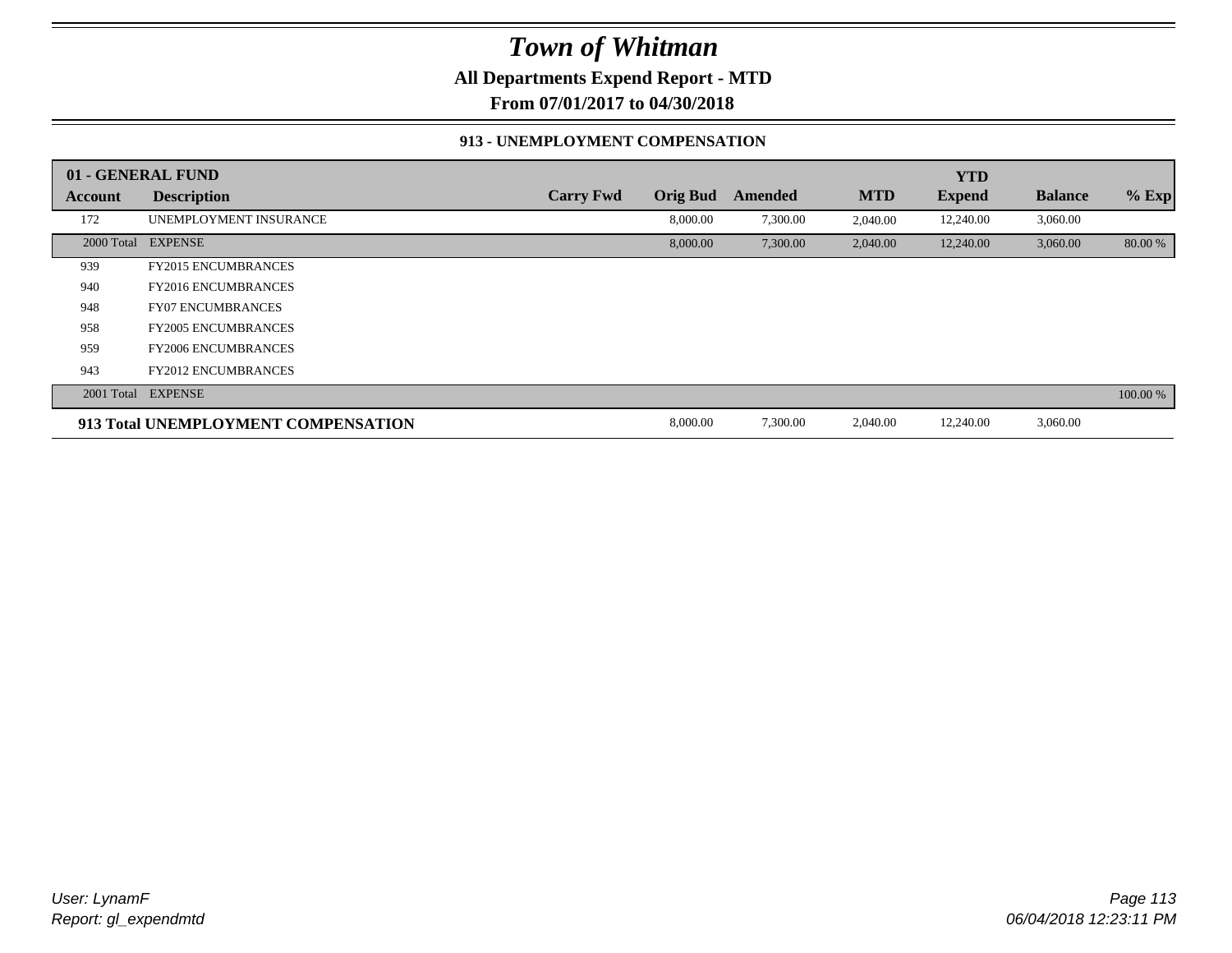**All Departments Expend Report - MTD**

**From 07/01/2017 to 04/30/2018**

#### **914 - HEALTH/LIFE INSURANCE-TOWN MATCH**

|            | 01 - GENERAL FUND                          |                  |                 |         |            | <b>YTD</b>    |                |         |
|------------|--------------------------------------------|------------------|-----------------|---------|------------|---------------|----------------|---------|
| Account    | <b>Description</b>                         | <b>Carry Fwd</b> | <b>Orig Bud</b> | Amended | <b>MTD</b> | <b>Expend</b> | <b>Balance</b> | $%$ Exp |
| 175        | LIFE INSURANCE                             |                  |                 |         |            | 7,406.44      | $-7,406.44$    |         |
| 180        | <b>FLEX BENEFITS FEES</b>                  |                  |                 |         | 125.00     | 1,115.00      | $-1,115.00$    |         |
| 181        | MANDATORY DEF.COMP.EXP.                    |                  |                 |         |            |               |                |         |
| 174        | <b>HEALTH INSURANCE</b>                    |                  | 1,491,000.00    |         |            | 1,080,663.79  | 410,336.21     |         |
| 2000 Total | <b>EXPENSE</b>                             |                  | 1,491,000.00    |         | 125.00     | 1,089,185.23  | 401,814.77     | 73.05 % |
| 941        | FY 2017 ENCUMBRANCES                       | 350.00           |                 |         |            |               | 350.00         |         |
| 945        | <b>FY2013 ENCUMBRANCES</b>                 |                  |                 |         |            |               |                |         |
| 949        | <b>FY2014 ENCUMBRANCES</b>                 |                  |                 |         |            |               |                |         |
| 953        | <b>FY2009 ENCUMBRANCES</b>                 |                  |                 |         |            |               |                |         |
| 958        | <b>FY2005 ENCUMBRANCES</b>                 |                  |                 |         |            |               |                |         |
| 943        | <b>FY2012 ENCUMBRANCES</b>                 |                  |                 |         |            |               |                |         |
| 2001 Total | <b>EXPENSE</b>                             | 350.00           |                 |         |            |               | 350.00         | 0.00 %  |
|            | 914 Total HEALTH/LIFE INSURANCE-TOWN MATCH | 350.00           | 1,491,000.00    |         | 125.00     | 1,089,185.23  | 402,164.77     |         |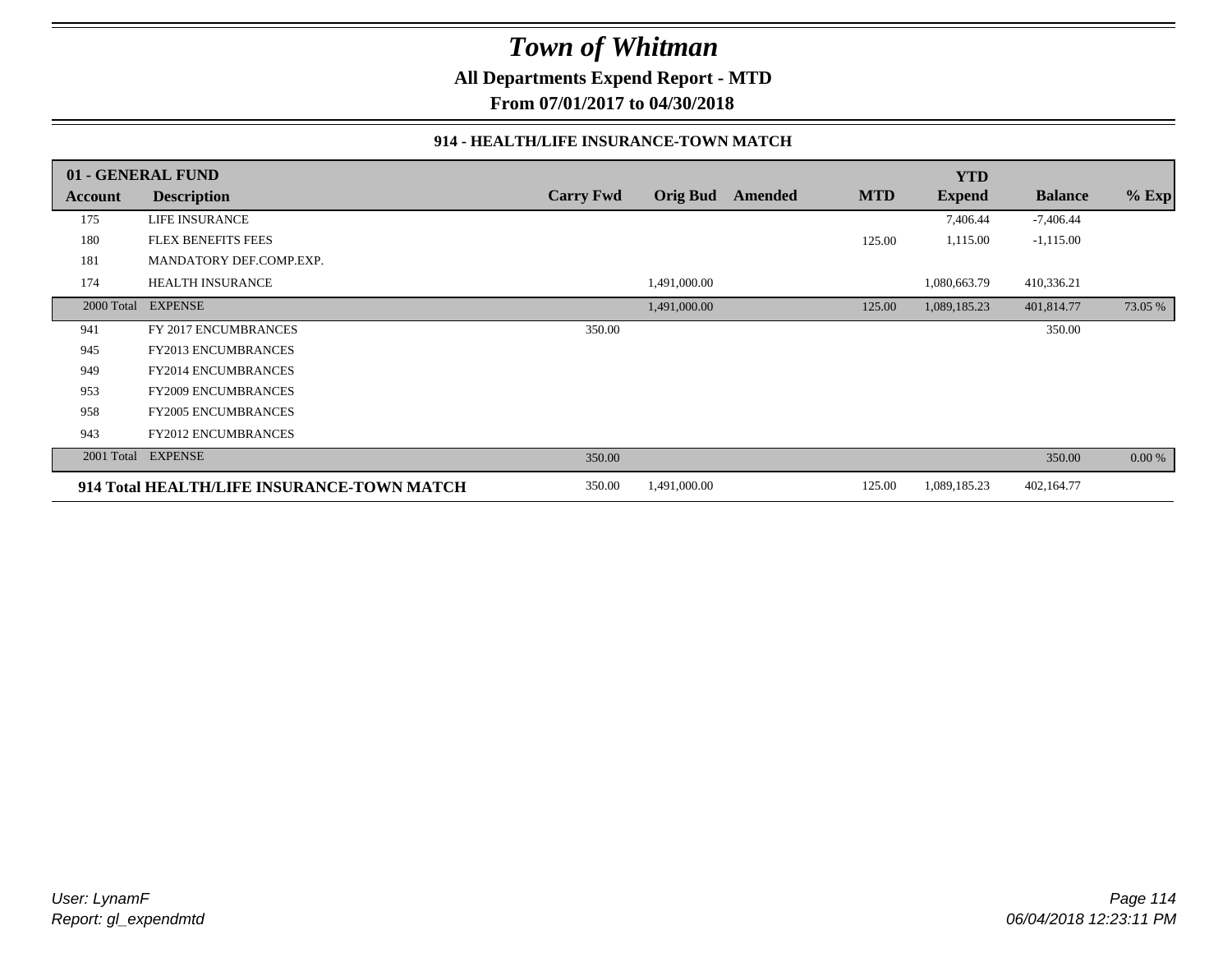**All Departments Expend Report - MTD**

**From 07/01/2017 to 04/30/2018**

#### **915 - OPEIU SICK LEAVE BUY-OUT**

|         | 01 - GENERAL FUND                  |                  |                  |            | YTD           |                |          |
|---------|------------------------------------|------------------|------------------|------------|---------------|----------------|----------|
| Account | <b>Description</b>                 | <b>Carry Fwd</b> | Orig Bud Amended | <b>MTD</b> | <b>Expend</b> | <b>Balance</b> | $%$ Exp  |
| 112     | SALARIES                           |                  |                  |            |               |                |          |
|         | 1000 Total SALARIES                |                  |                  |            |               |                | 100.00 % |
|         | 915 Total OPEIU SICK LEAVE BUY-OUT |                  |                  |            |               |                |          |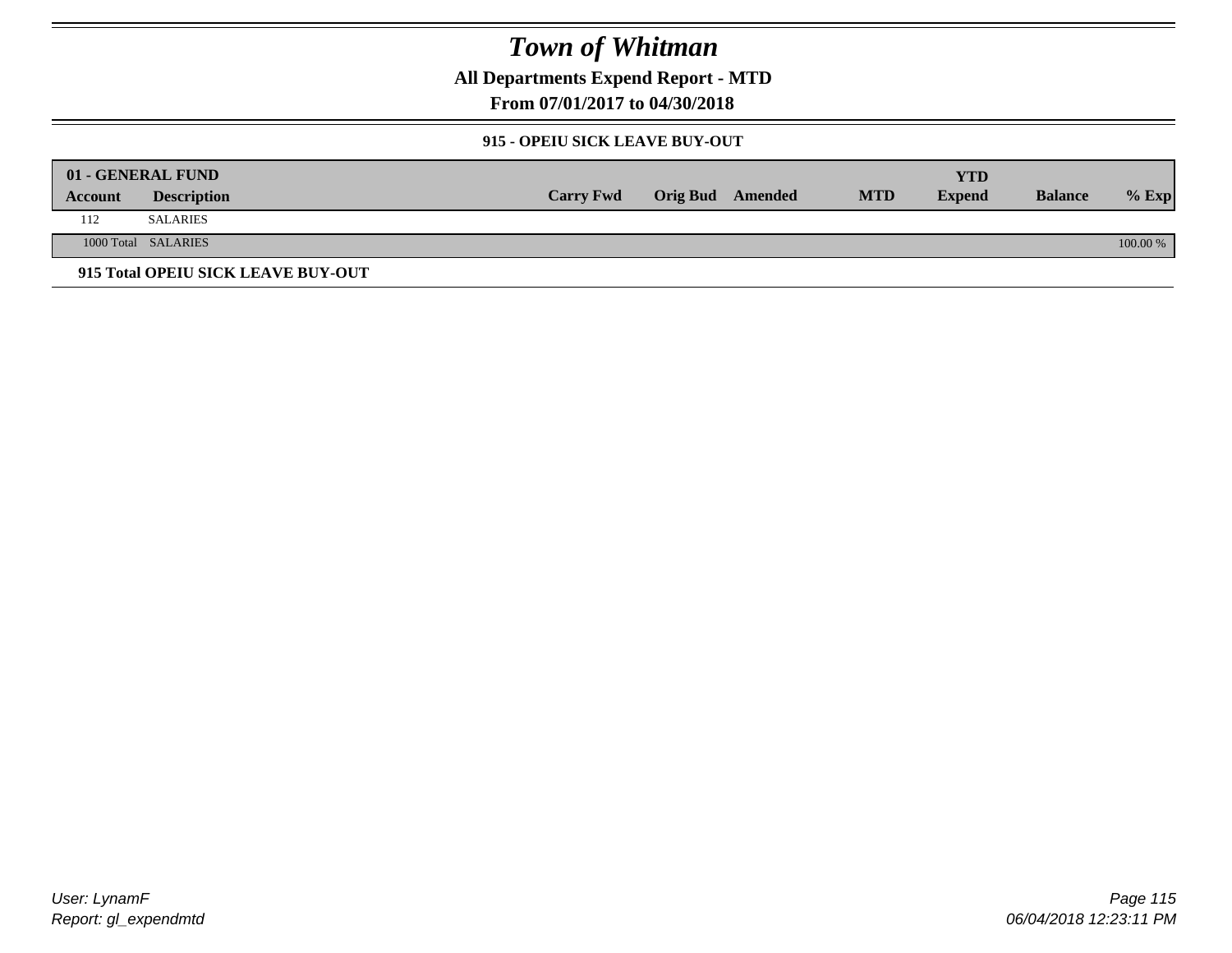**All Departments Expend Report - MTD**

**From 07/01/2017 to 04/30/2018**

#### **916 - OPEIU FY01 RETROACTIVE**

|         | 01 - GENERAL FUND                |                  |                         |            | YTD           |                |          |
|---------|----------------------------------|------------------|-------------------------|------------|---------------|----------------|----------|
| Account | <b>Description</b>               | <b>Carry Fwd</b> | <b>Orig Bud</b> Amended | <b>MTD</b> | <b>Expend</b> | <b>Balance</b> | $%$ Exp  |
| 112     | <b>SALARIES</b>                  |                  |                         |            |               |                |          |
|         | 1000 Total SALARIES              |                  |                         |            |               |                | 100.00 % |
|         | 916 Total OPEIU FY01 RETROACTIVE |                  |                         |            |               |                |          |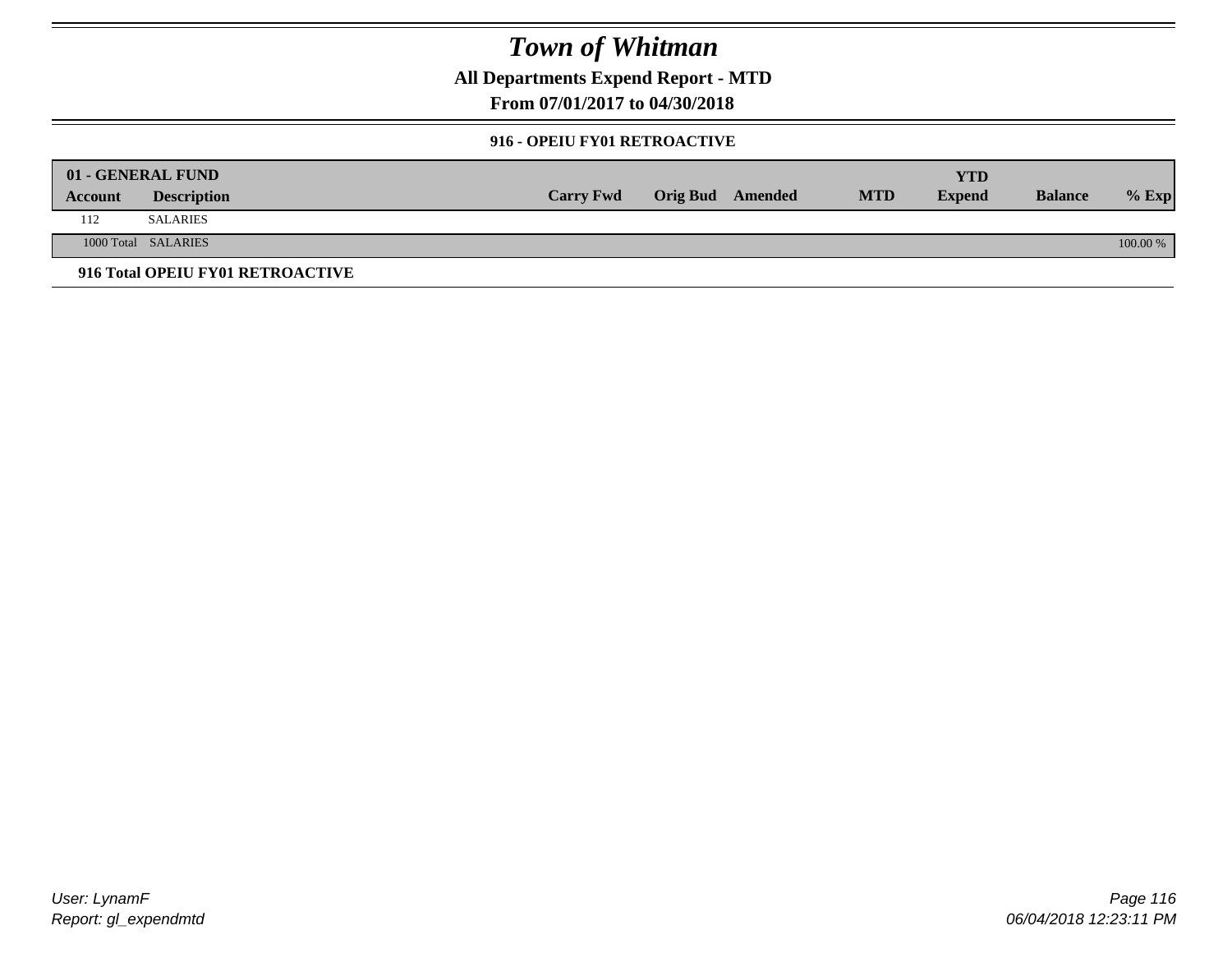**All Departments Expend Report - MTD**

**From 07/01/2017 to 04/30/2018**

### **917 - OPEIU DEPARTMENT HEAD COVERAGE**

|         | 01 - GENERAL FUND                        |                  |                  |            | YTD           |                |            |
|---------|------------------------------------------|------------------|------------------|------------|---------------|----------------|------------|
| Account | <b>Description</b>                       | <b>Carry Fwd</b> | Orig Bud Amended | <b>MTD</b> | <b>Expend</b> | <b>Balance</b> | $%$ Exp    |
| 112     | SALARIES                                 |                  |                  |            |               |                |            |
|         | 1000 Total SALARIES                      |                  |                  |            |               |                | $100.00\%$ |
|         | 917 Total OPEIU DEPARTMENT HEAD COVERAGE |                  |                  |            |               |                |            |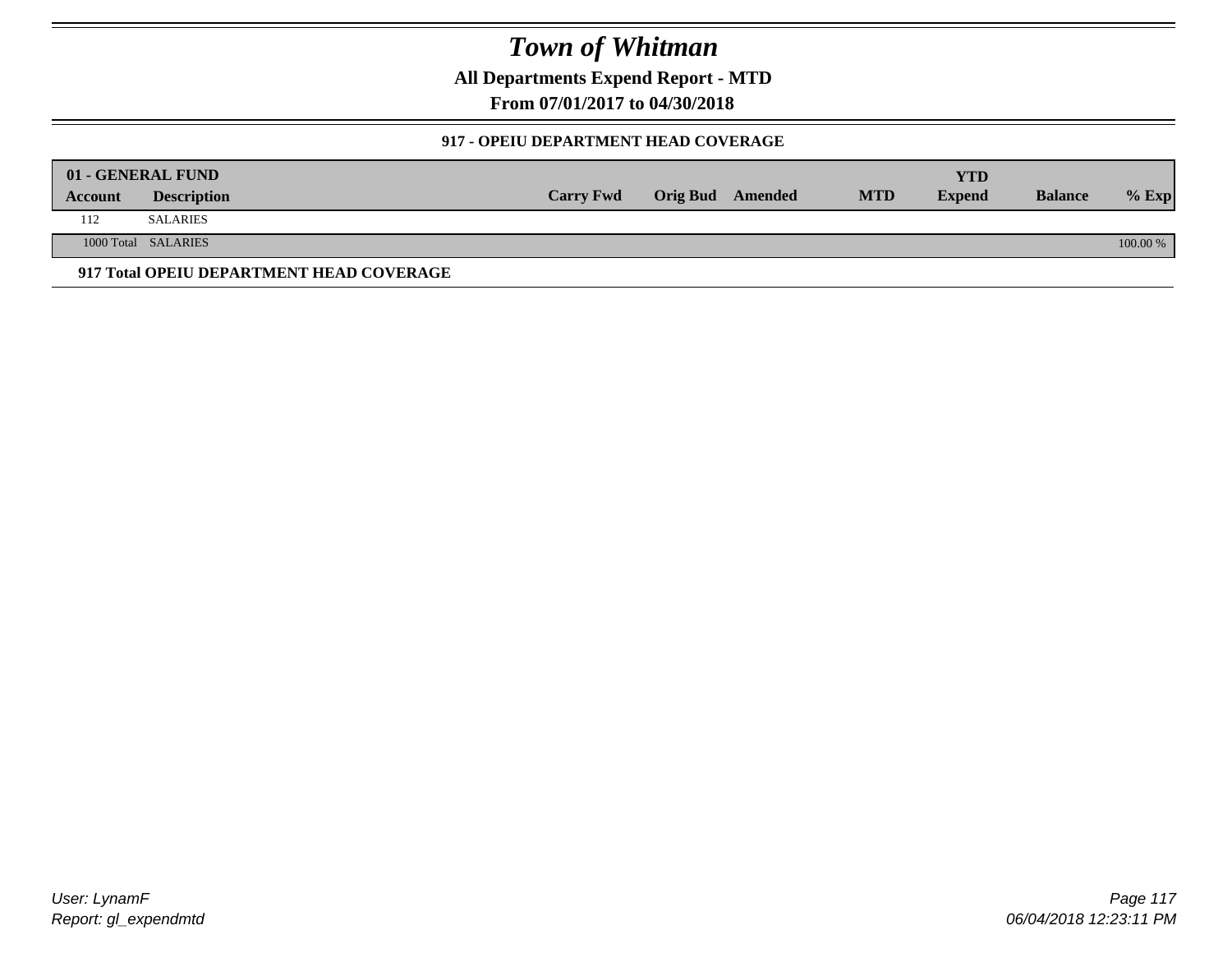**All Departments Expend Report - MTD**

**From 07/01/2017 to 04/30/2018**

#### **919 - PAYROLL TAXES - TOWN MATCH**

|         | 01 - GENERAL FUND                    |                  |                 |         |            | <b>YTD</b>    |                |          |
|---------|--------------------------------------|------------------|-----------------|---------|------------|---------------|----------------|----------|
| Account | <b>Description</b>                   | <b>Carry Fwd</b> | <b>Orig Bud</b> | Amended | <b>MTD</b> | <b>Expend</b> | <b>Balance</b> | $%$ Exp  |
| 177     | F.I.C.A.                             |                  |                 |         |            |               |                |          |
| 181     | MANDATORY DEF.COMP.EXP.              |                  |                 |         |            |               |                |          |
| 176     | <b>MEDICARE TAX</b>                  |                  | 127,000.00      |         | 9.506.67   | 103,852.94    | 23.147.06      |          |
|         | 2000 Total EXPENSE                   |                  | 127,000.00      |         | 9.506.67   | 103,852.94    | 23,147.06      | 81.77 %  |
| 941     | FY 2017 ENCUMBRANCES                 |                  |                 |         |            |               |                |          |
|         | 2001 Total EXPENSE                   |                  |                 |         |            |               |                | 100.00 % |
|         | 919 Total PAYROLL TAXES - TOWN MATCH |                  | 127,000.00      |         | 9,506.67   | 103,852.94    | 23,147.06      |          |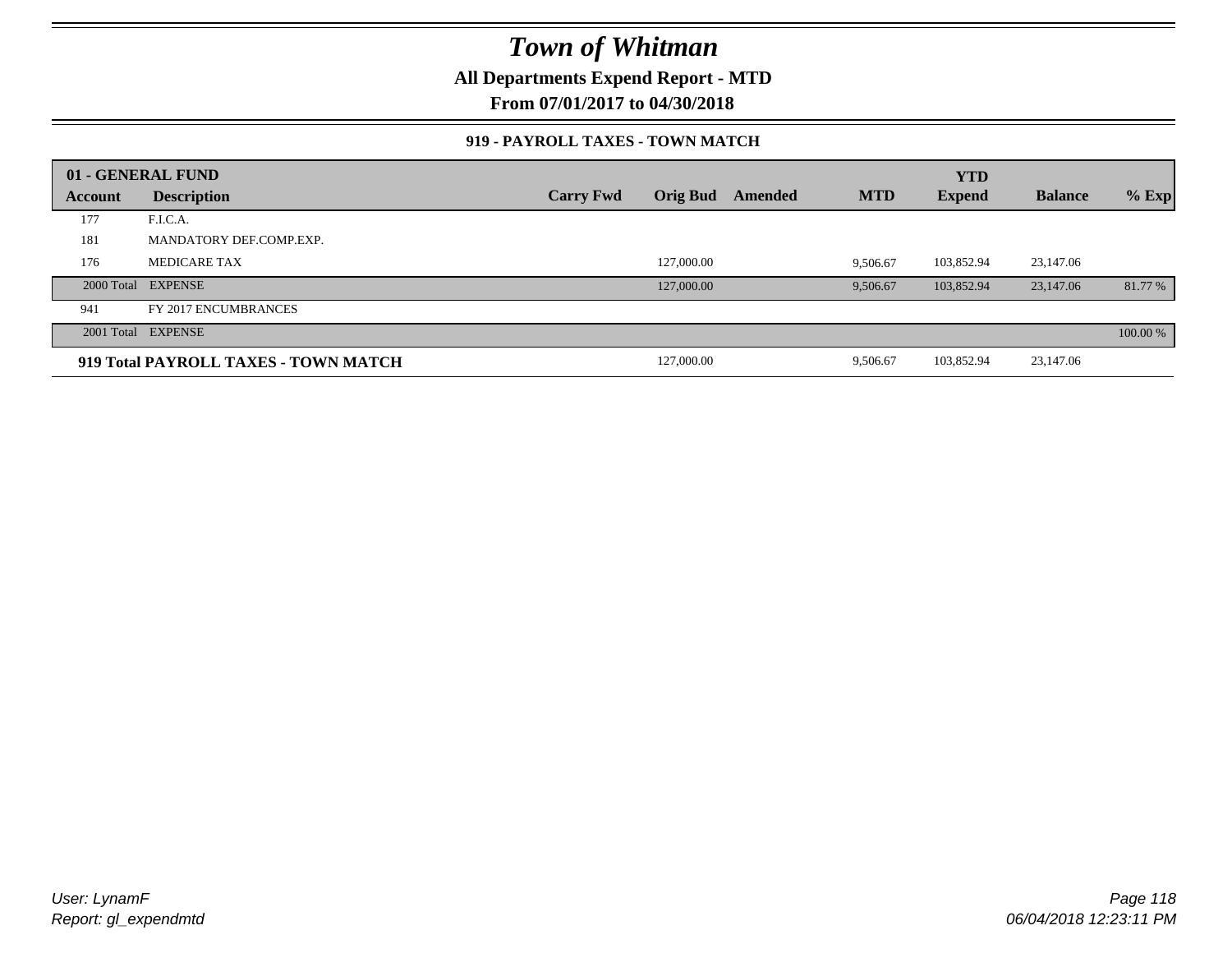### **All Departments Expend Report - MTD**

**From 07/01/2017 to 04/30/2018**

#### **945 - LIABILITY INSURANCE**

|         | 01 - GENERAL FUND                |                  |                 |                |            | <b>YTD</b>    |                |          |
|---------|----------------------------------|------------------|-----------------|----------------|------------|---------------|----------------|----------|
| Account | <b>Description</b>               | <b>Carry Fwd</b> | <b>Orig Bud</b> | <b>Amended</b> | <b>MTD</b> | <b>Expend</b> | <b>Balance</b> | $%$ Exp  |
| 740     | <b>INSURANCE PREMIUMS</b>        |                  | 338,000.00      |                | 2,538.34   | 294,485.88    | 43,514.12      |          |
| 742     | <b>INSURANCE SEMINARS</b>        |                  |                 |                |            |               |                |          |
| 743     | <b>INSURANCE-BID ADVERTISING</b> |                  |                 |                |            |               |                |          |
|         | 2000 Total EXPENSE               |                  | 338,000.00      |                | 2,538.34   | 294,485.88    | 43,514.12      | 87.12 %  |
| 939     | <b>FY2015 ENCUMBRANCES</b>       |                  |                 |                |            |               |                |          |
| 943     | <b>FY2012 ENCUMBRANCES</b>       |                  |                 |                |            |               |                |          |
| 945     | <b>FY2013 ENCUMBRANCES</b>       |                  |                 |                |            |               |                |          |
|         | 2001 Total EXPENSE               |                  |                 |                |            |               |                | 100.00 % |
|         | 945 Total LIABILITY INSURANCE    |                  | 338,000.00      |                | 2,538.34   | 294,485.88    | 43,514.12      |          |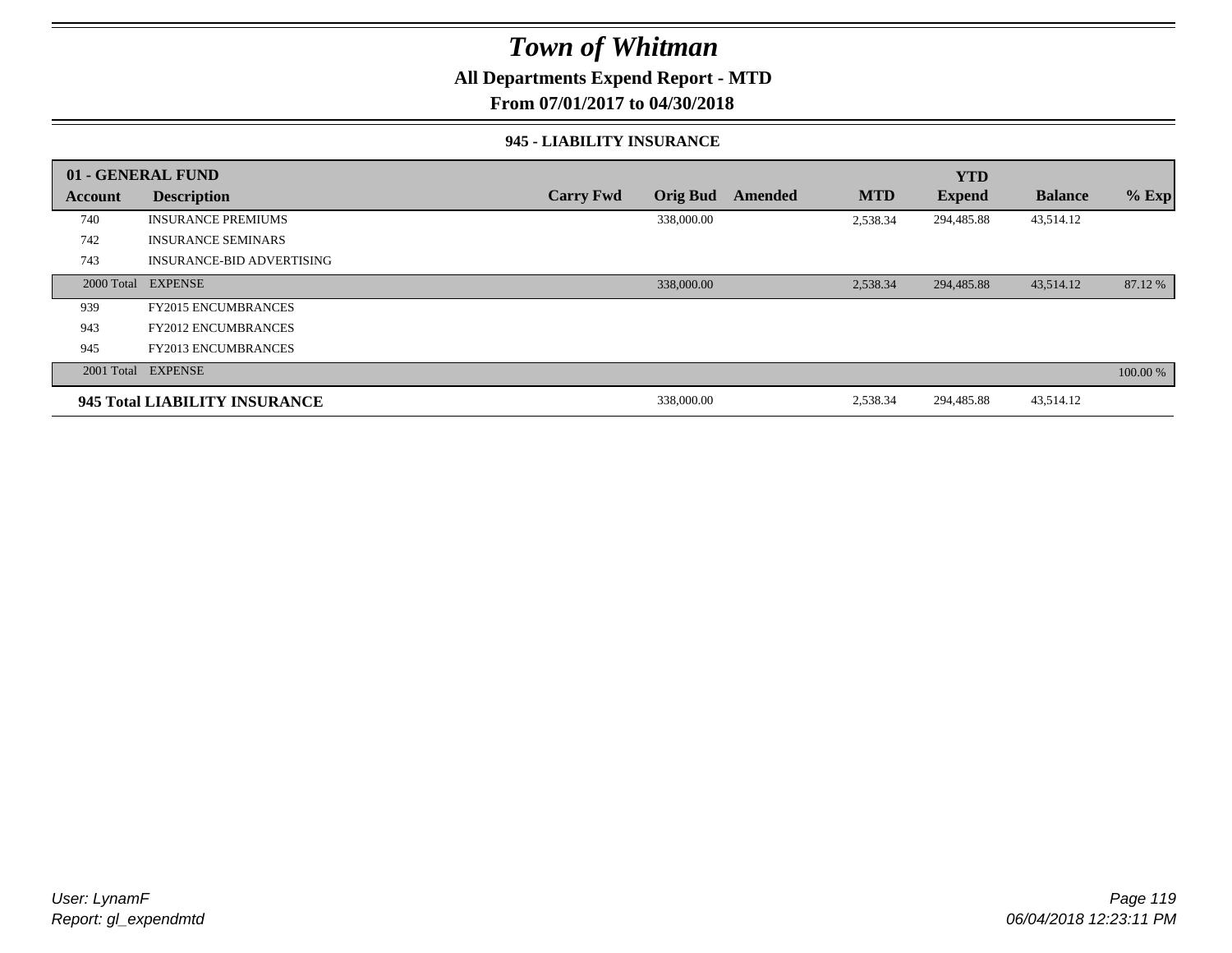**All Departments Expend Report - MTD**

## **From 07/01/2017 to 04/30/2018**

#### **996 - TRANSFERS TO TRUST FUNDS**

|         | 01 - GENERAL FUND                         |                  |                 |         |            | <b>YTD</b>    |                |            |
|---------|-------------------------------------------|------------------|-----------------|---------|------------|---------------|----------------|------------|
| Account | <b>Description</b>                        | <b>Carry Fwd</b> | <b>Orig Bud</b> | Amended | <b>MTD</b> | <b>Expend</b> | <b>Balance</b> | $%$ Exp    |
| 999     |                                           |                  |                 |         |            |               |                |            |
|         | 4001 Total A8 ATM 5/16 O.P.E.B.TRUST FUND |                  |                 |         |            |               |                | $100.00\%$ |
| 999     |                                           |                  |                 |         |            |               |                |            |
|         | 4002 Total ART.1 STM 1/17/95              |                  |                 |         |            |               |                | 100.00 %   |
|         | 996 Total TRANSFERS TO TRUST FUNDS        |                  |                 |         |            |               |                |            |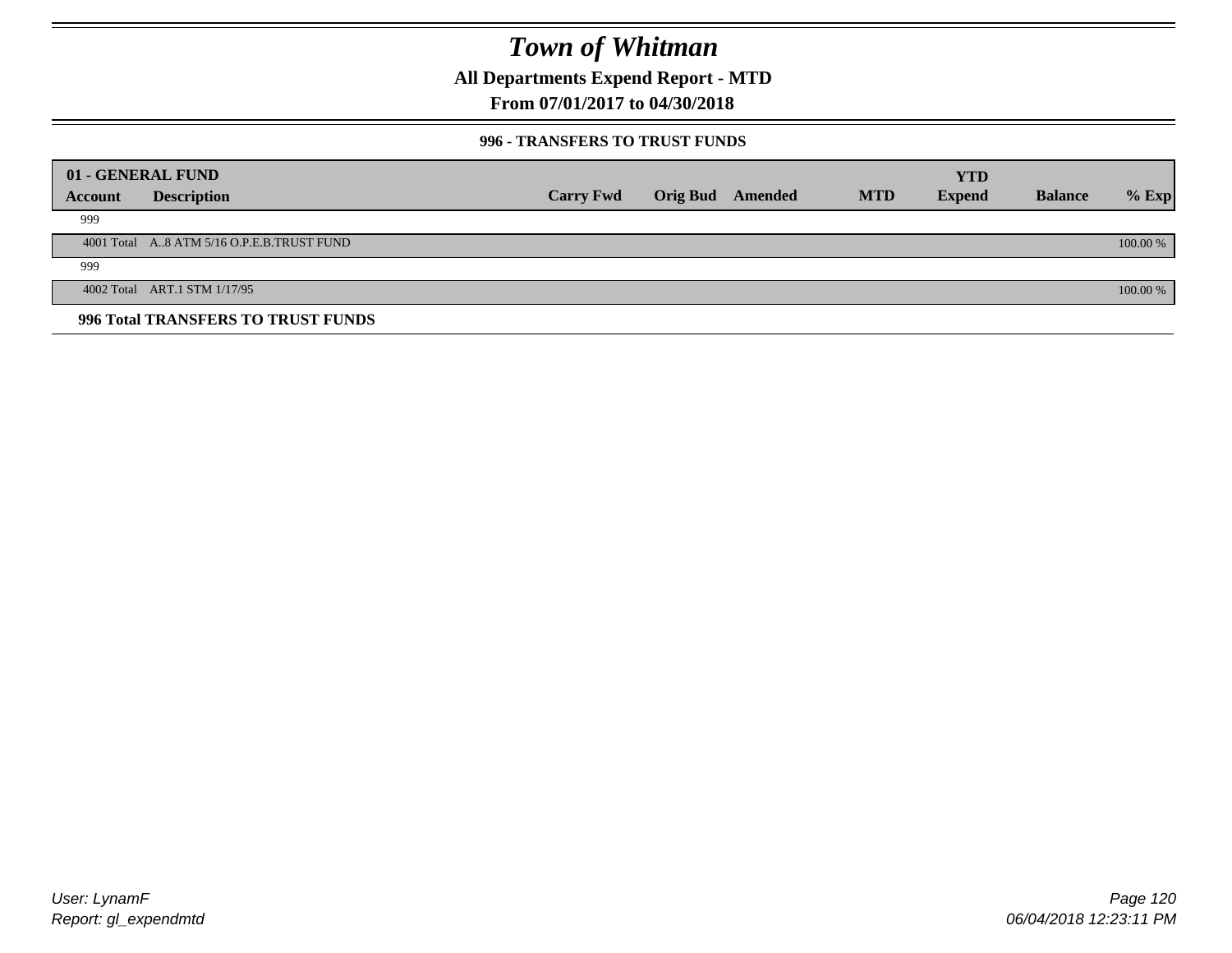**All Departments Expend Report - MTD**

### **From 07/01/2017 to 04/30/2018**

#### **997 - TRANSFERS TO AGENCY FUND**

|         | 01 - GENERAL FUND                  |                  |               |            |            | <b>YTD</b>       |                |          |
|---------|------------------------------------|------------------|---------------|------------|------------|------------------|----------------|----------|
| Account | <b>Description</b>                 | <b>Carry Fwd</b> | Orig Bud      | Amended    | <b>MTD</b> | <b>Expend</b>    | <b>Balance</b> | $%$ Exp  |
| 999     |                                    |                  |               |            |            |                  |                |          |
|         | 4003 Total PRIOR YEAR ADJUSTMENT   |                  |               |            |            |                  |                | 100.00 % |
|         | 997 Total TRANSFERS TO AGENCY FUND |                  |               |            |            |                  |                |          |
|         | 01 Total GENERAL FUND              | 1,333,227.23     | 31,933,297.60 | 903,414.33 | 994,432.20 | 28, 387, 233. 94 | 5,782,705.22   |          |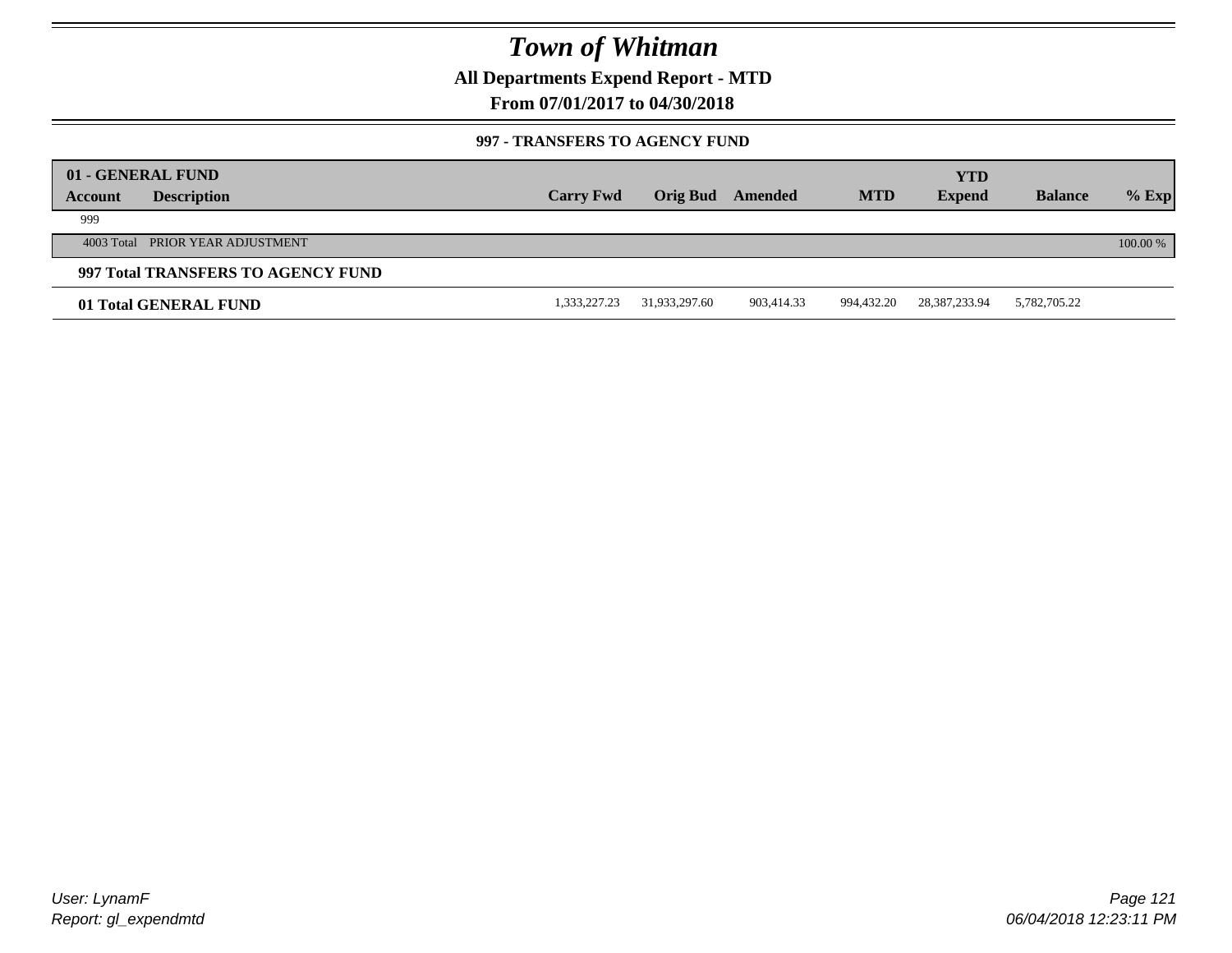**All Departments Expend Report - MTD**

**From 07/01/2017 to 04/30/2018**

#### **853 - PLANNING BOARD REVOLVING CH53G**

|         | 05 - SPECIAL REVENUE FUND                |                  |                         |            | <b>YTD</b>    |                |             |
|---------|------------------------------------------|------------------|-------------------------|------------|---------------|----------------|-------------|
| Account | <b>Description</b>                       | <b>Carry Fwd</b> | <b>Orig Bud</b> Amended | <b>MTD</b> | <b>Expend</b> | <b>Balance</b> | $%$ Exp     |
| 359     | PL.BD.REV.WINDSOR EST.C44S53G            |                  |                         |            |               |                |             |
|         | 2004 Total EXPENSE                       |                  |                         |            |               |                | 100.00 %    |
| 360     | PL.BD.REV. DANECCA EST.C44S53G           |                  |                         |            |               |                |             |
|         | 2005 Total EXPENSE                       |                  |                         |            |               |                | 100.00 %    |
| 361     | PL.BD.REV.BUTTERNUT CH44 S53G            |                  |                         |            |               |                |             |
|         | 2007 Total EXPENSE                       |                  |                         |            |               |                | 100.00 %    |
| 362     | PL.BD.REV.OAKDALE FM.I C44S53G           |                  |                         |            |               |                |             |
|         | 2008 Total EXPENSE                       |                  |                         |            |               |                | $100.00~\%$ |
| 358     | PLANNG.BD.REV.R.R.AVE.CH44S53G           |                  |                         |            |               |                |             |
|         | 2009 Total EXPENSE                       |                  |                         |            |               |                | 100.00 %    |
| 364     | PLANNING BOARD                           |                  |                         |            |               |                |             |
|         | 2010 Total EXPENSE                       |                  |                         |            |               |                | $100.00~\%$ |
| 365     | PL.BD.RV.VICTORIA EST.CH44S53G           |                  |                         |            |               |                |             |
|         | 2011 Total EXPENSE                       |                  |                         |            |               |                | 100.00 %    |
| 369     | PL.BD.REV.MEADOWBROOK CH44S53G           |                  |                         |            |               |                |             |
|         | 2016 Total EXPENSE                       |                  |                         |            |               |                | 100.00 %    |
| 370     | PL.BD.RV.CATHERINE RD.CH44S53G           |                  |                         |            |               |                |             |
|         | 2017 Total EXPENSE                       |                  |                         |            |               |                | 100.00 %    |
| 371     | PL.BD.RV.J.YOUNG EST.CH44S53G            |                  |                         |            |               |                |             |
|         | 2018 Total EXPENSE                       |                  |                         |            |               |                | $100.00~\%$ |
| 372     | PL.BD.REV.ERIN ST.EXT.C44S53G            |                  |                         |            |               |                |             |
|         | 2019 Total EXPENSE                       |                  |                         |            |               |                | 100.00 %    |
| 373     | PL.BD.RV.HIGHLND ST.EX.C44S53G           |                  |                         |            |               |                |             |
|         | 2020 Total EXPENSE                       |                  |                         |            |               |                | 100.00 %    |
| 357     | PLANNG.BD.REV.HARV.LN.CH44S53G           |                  |                         |            |               |                |             |
|         | 2021 Total EXPENSE                       |                  |                         |            |               |                | 100.00 %    |
|         | 853 Total PLANNING BOARD REVOLVING CH53G |                  |                         |            |               |                |             |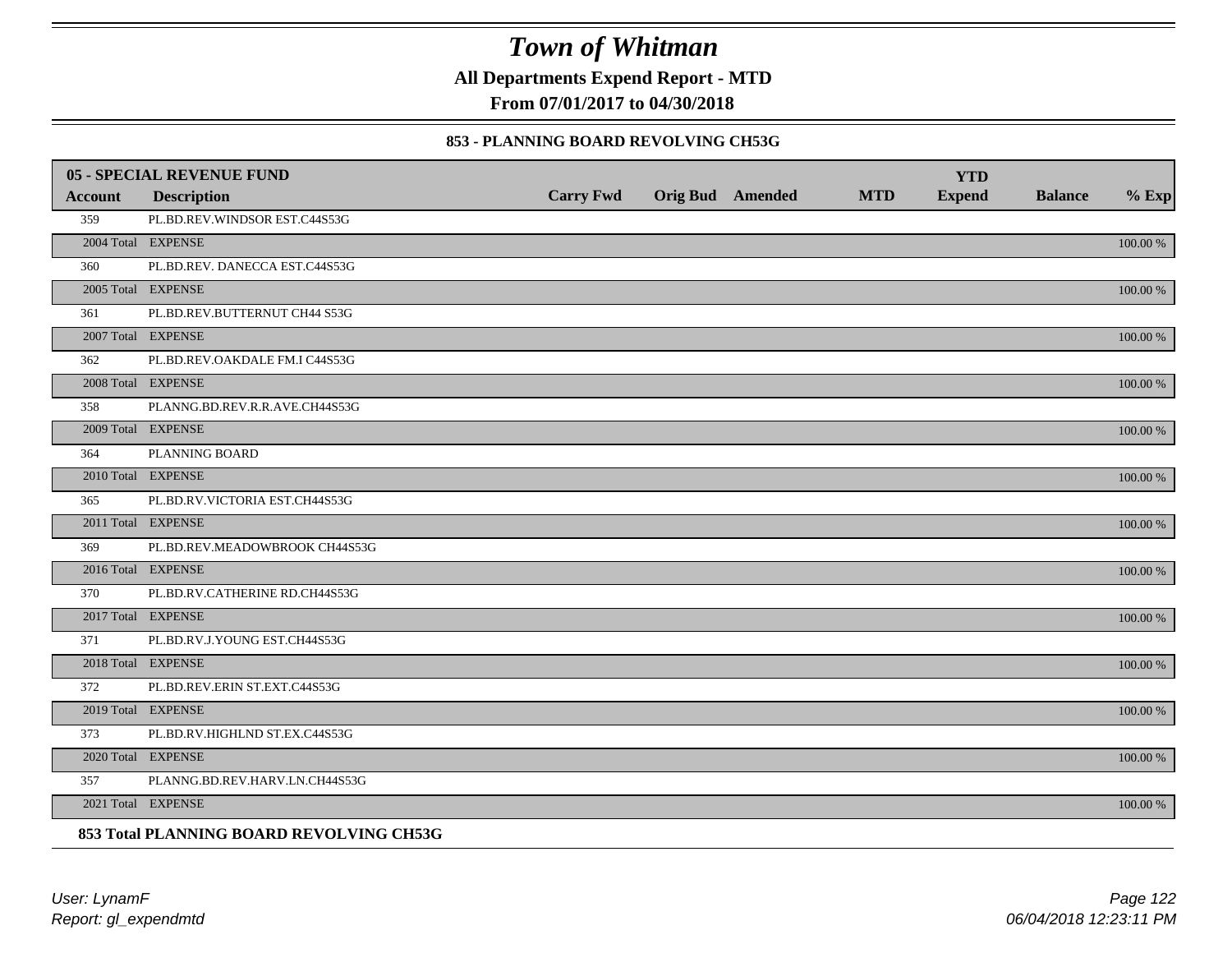**All Departments Expend Report - MTD**

**From 07/01/2017 to 04/30/2018**

### **855 - REVOLVING ACCOUNTS CH53E 1/2**

|            | 05 - SPECIAL REVENUE FUND              |                  |                            |            | <b>YTD</b>    |                |          |
|------------|----------------------------------------|------------------|----------------------------|------------|---------------|----------------|----------|
| Account    | <b>Description</b>                     | <b>Carry Fwd</b> | <b>Orig Bud</b><br>Amended | <b>MTD</b> | <b>Expend</b> | <b>Balance</b> | $%$ Exp  |
| 355        | C.O.A.PROGRAM REV. CH 53E 1/2          | 10,000.00        | 6,653.00                   | 486.31     | 4,562.56      | 12,090.44      |          |
| 2000 Total | <b>EXPENSE</b>                         | 10,000.00        | 6,653.00                   | 486.31     | 4,562.56      | 12,090.44      | 27.39 %  |
| 356        | LIB.FINES & FEES REV.CH53E1/2          | 2,829.65         | 10,910.75                  | 9,235.44   | 12,049.84     | 1,690.56       |          |
| 2001 Total | <b>EXPENSE</b>                         | 2,829.65         | 10,910.75                  | 9,235.44   | 12,049.84     | 1,690.56       | 87.69 %  |
| 363        | <b>CROSS CONN.TESTING EXPENSE</b>      |                  |                            |            |               |                |          |
| 2002 Total | <b>EXPENSE</b>                         |                  |                            |            |               |                | 100.00 % |
| 350        | SEMLAC REV.CH44S53E1/2 (POLICE)        |                  | 5,460.00                   |            | 3,852.21      | 1,607.79       |          |
| 374        | PLANNING BOARD REV.C44 S53E1/2         | 60,927.68        | 9,936.00                   | 1,155.00   | 9,509.81      | 61,353.87      |          |
| 377        | PASSPORT PHOTO REV.CH44S53E1/2         | 3,000.00         | 1,550.00                   |            | 428.99        | 4,121.01       |          |
| 378        | FIRE ALARM REV.CH44S53E1/2             | 150.00           |                            |            |               | 150.00         |          |
| 379        | <b>MARIHUANA FINES CH44S53E1/2</b>     | 100.00           |                            |            |               | 100.00         |          |
|            | 2003 Total EXPENSE                     | 64,177.68        | 16,946.00                  | 1,155.00   | 13,791.01     | 67,332.67      | 16.99 %  |
|            | 855 Total REVOLVING ACCOUNTS CH53E 1/2 | 77,007.33        | 34,509.75                  | 10,876.75  | 30,403.41     | 81,113.67      |          |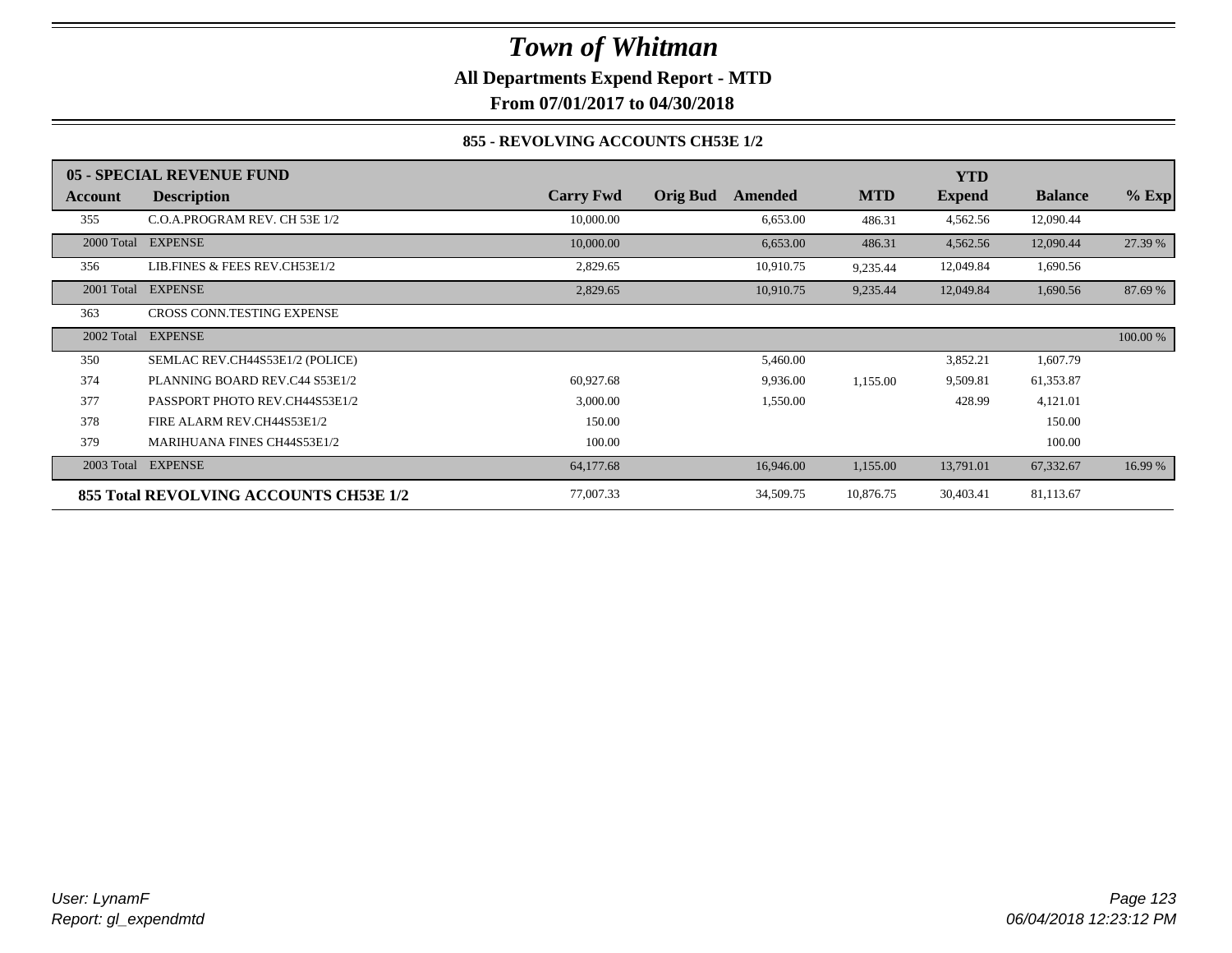**All Departments Expend Report - MTD**

**From 07/01/2017 to 04/30/2018**

### **857 - REVOLVING ACCOUNTS - MISC.**

|         | 05 - SPECIAL REVENUE FUND            |                  |                 |          |            | YTD           |                |         |
|---------|--------------------------------------|------------------|-----------------|----------|------------|---------------|----------------|---------|
| Account | <b>Description</b>                   | <b>Carry Fwd</b> | <b>Orig Bud</b> | Amended  | <b>MTD</b> | <b>Expend</b> | <b>Balance</b> | $%$ Exp |
| 376     | WETLANDS PROT.FND.CH43S218A.97       | 38,664.79        |                 | 2.012.50 | 250.00     | 250.00        | 40,427.29      |         |
|         | 2023 Total EXPENSE                   | 38,664.79        |                 | 2.012.50 | 250.00     | 250.00        | 40,427.29      | 0.61%   |
|         | 857 Total REVOLVING ACCOUNTS - MISC. | 38,664.79        |                 | 2,012.50 | 250.00     | 250.00        | 40,427.29      |         |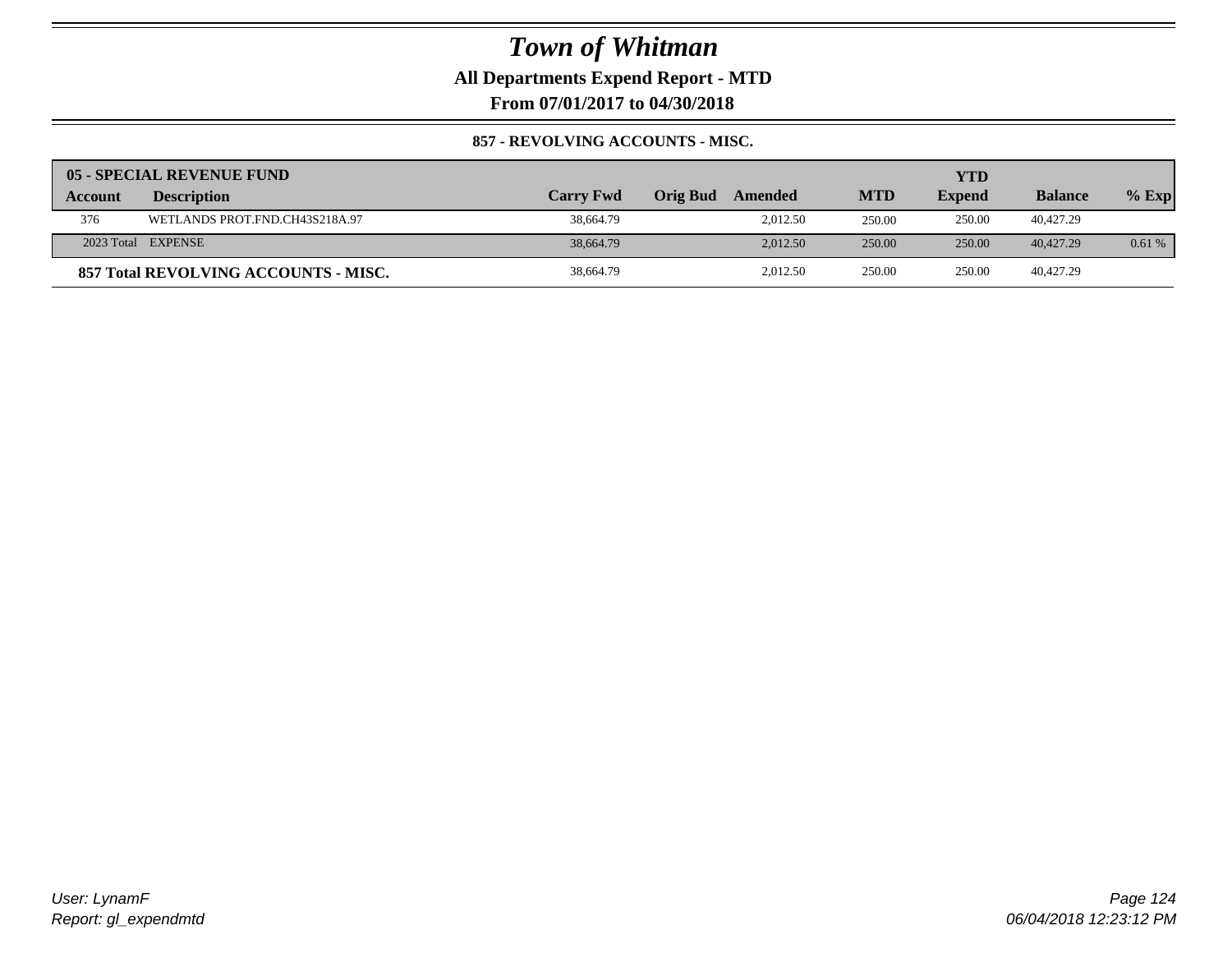**All Departments Expend Report - MTD**

**From 07/01/2017 to 04/30/2018**

#### **858 - APPEALS BD.REVOLVING S53G**

|         | 05 - SPECIAL REVENUE FUND           |                  |                  |            | YTD           |                |            |
|---------|-------------------------------------|------------------|------------------|------------|---------------|----------------|------------|
| Account | <b>Description</b>                  | <b>Carry Fwd</b> | Orig Bud Amended | <b>MTD</b> | <b>Expend</b> | <b>Balance</b> | $\%$ Exp   |
| 367     | APPEALS BD.-TWOCAN PROP. S53G       |                  |                  |            |               |                |            |
|         | 2014 Total EXPENSE                  |                  |                  |            |               |                | $100.00\%$ |
|         | 858 Total APPEALS BD.REVOLVING S53G |                  |                  |            |               |                |            |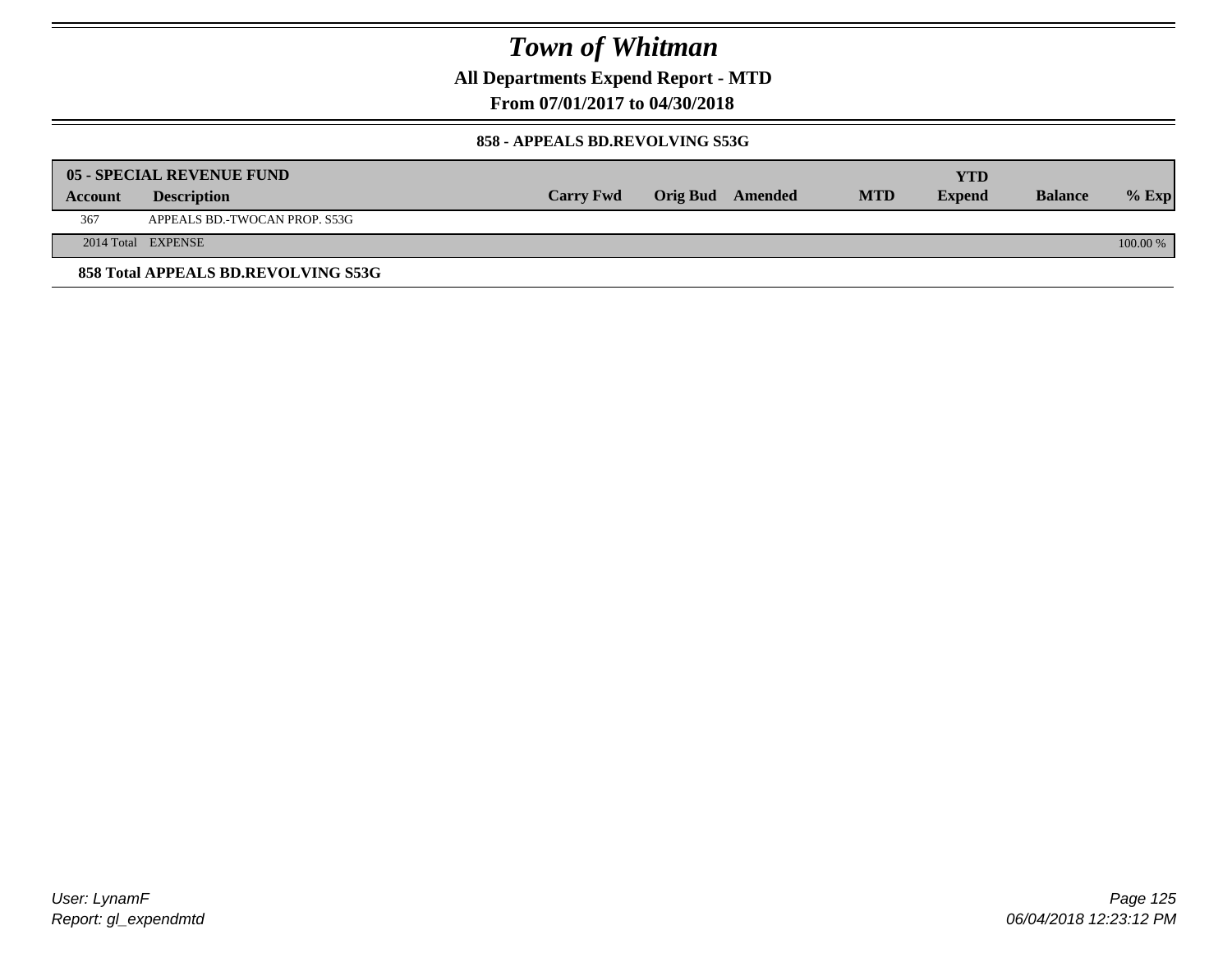**All Departments Expend Report - MTD**

## **From 07/01/2017 to 04/30/2018**

#### **862 - RECREATION REVOLVING**

|                | 05 - SPECIAL REVENUE FUND        |                  |                         |            | <b>YTD</b>    |                |             |
|----------------|----------------------------------|------------------|-------------------------|------------|---------------|----------------|-------------|
| <b>Account</b> | <b>Description</b>               | <b>Carry Fwd</b> | <b>Orig Bud Amended</b> | <b>MTD</b> | <b>Expend</b> | <b>Balance</b> | $%$ Exp     |
| 010            | <b>BASKETBALL</b>                |                  |                         |            |               |                |             |
|                | 2000 Total EXPENSE               |                  |                         |            |               |                | $100.00~\%$ |
| 011            | <b>FIELD TRIP</b>                |                  |                         |            |               |                |             |
|                | 2001 Total EXPENSE               |                  |                         |            |               |                | 100.00 %    |
| 012            | <b>GOLF</b>                      |                  |                         |            |               |                |             |
|                | 2002 Total EXPENSE               |                  |                         |            |               |                | 100.00 %    |
| 013            | <b>RECREATION</b>                | 22,861.71        | 22,739.15               | 1,822.72   | 36,957.60     | 8,643.26       |             |
|                | 2003 Total EXPENSE               | 22,861.71        | 22,739.15               | 1,822.72   | 36,957.60     | 8,643.26       | 81.04 %     |
| 014            | PRESCHOOL                        |                  |                         |            |               |                |             |
|                | 2004 Total EXPENSE               |                  |                         |            |               |                | 100.00 %    |
| 015            | <b>TENNIS</b>                    |                  |                         |            |               |                |             |
|                | 2005 Total EXPENSE               |                  |                         |            |               |                | 100.00 %    |
| 016            | TAI CHI                          |                  |                         |            |               |                |             |
|                | 2006 Total EXPENSE               |                  |                         |            |               |                | 100.00 %    |
| 017            | <b>WOMENS GYM</b>                |                  |                         |            |               |                |             |
|                | 2007 Total EXPENSE               |                  |                         |            |               |                | $100.00~\%$ |
| 018            | <b>FIELD MAINT</b>               | 1,932.84         | 8,650.00                | 2,723.01   | 6,932.46      | 3,650.38       |             |
|                | 2008 Total EXPENSE               | 1,932.84         | 8,650.00                | 2,723.01   | 6,932.46      | 3,650.38       | 65.50 %     |
| 019            | ARTS & CRAFTS REVOLVING          |                  |                         |            |               |                |             |
|                | 2009 Total EXPENSE               |                  |                         |            |               |                | $100.00~\%$ |
| 020            | FIELD LIGHTING                   | 1.65             |                         |            |               | 1.65           |             |
|                | 2010 Total EXPENSE               | 1.65             |                         |            |               | 1.65           | 0.00 %      |
| 009            | PLAYGROUND                       |                  |                         |            |               |                |             |
|                | 2013 Total EXPENSE               |                  |                         |            |               |                | $100.00~\%$ |
| 033            | DANCE PROGRAMS                   |                  |                         |            |               |                |             |
|                | 2014 Total EXPENSE               |                  |                         |            |               |                | 100.00 %    |
| 056            | GUARANTEE DEP.REFND.-J. KELLEHER |                  |                         |            |               |                |             |
|                | 2015 Total EXPENSE               |                  |                         |            |               |                | 100.00 %    |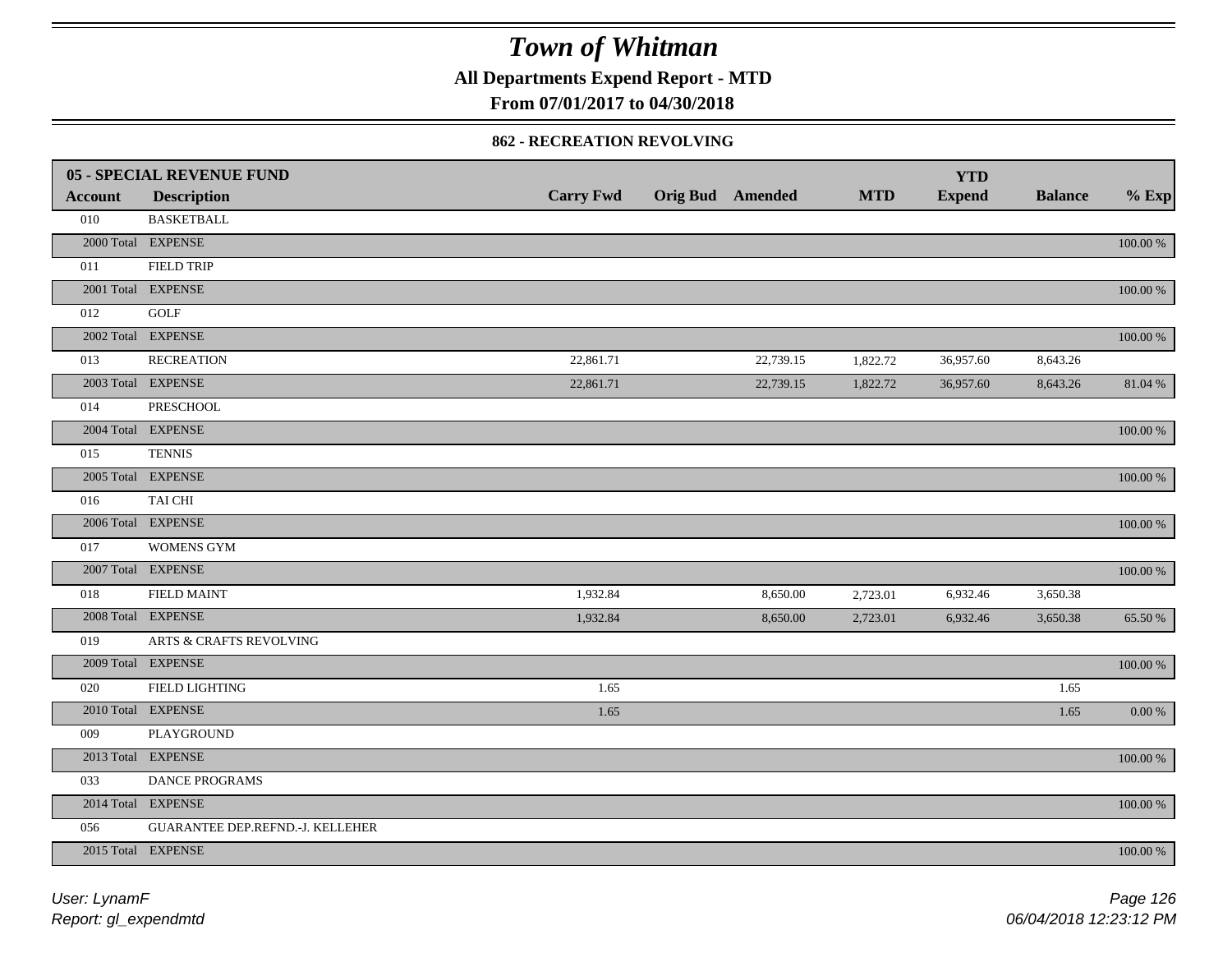**All Departments Expend Report - MTD**

### **From 07/01/2017 to 04/30/2018**

#### **862 - RECREATION REVOLVING**

|         | 05 - SPECIAL REVENUE FUND             |                  |          |           |            | <b>YTD</b>    |                |          |
|---------|---------------------------------------|------------------|----------|-----------|------------|---------------|----------------|----------|
| Account | <b>Description</b>                    | <b>Carry Fwd</b> | Orig Bud | Amended   | <b>MTD</b> | <b>Expend</b> | <b>Balance</b> | $%$ Exp  |
| 216     | RECREATION-SUMMER PROGRAMS            |                  |          |           |            |               |                |          |
|         | 2024 Total EXPENSE                    |                  |          |           |            |               |                | 100.00 % |
| 217     | <b>RECREATION-WINTER PROGRAMS</b>     |                  |          |           |            |               |                |          |
|         | 2025 Total EXPENSE                    |                  |          |           |            |               |                | 100.00 % |
|         | <b>862 Total RECREATION REVOLVING</b> | 24,796.20        |          | 31,389.15 | 4,545.73   | 43,890.06     | 12,295.29      |          |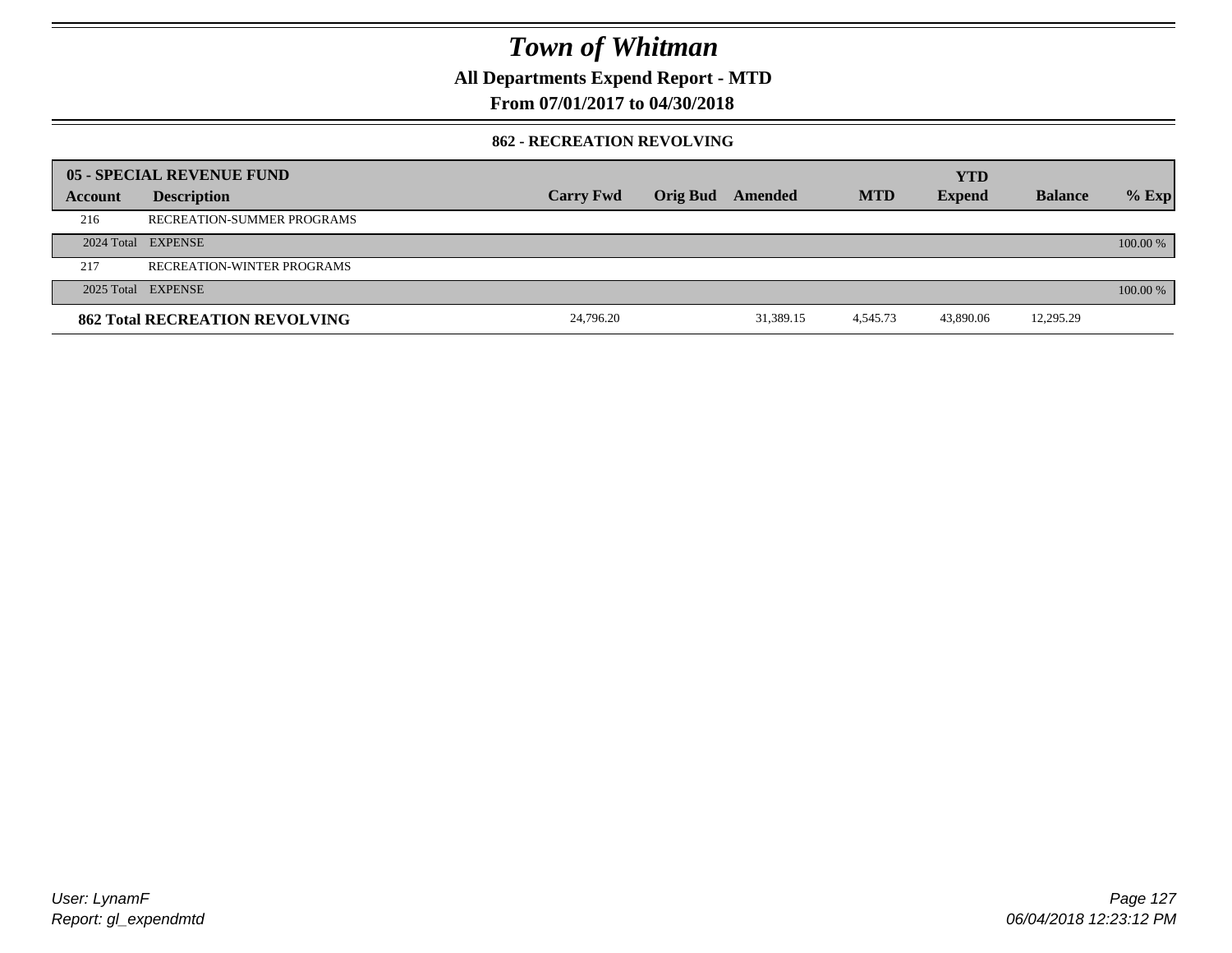## **All Departments Expend Report - MTD**

**From 07/01/2017 to 04/30/2018**

#### **875 - MISCELLANEOUS**

|            | 05 - SPECIAL REVENUE FUND        |                  |                            |            | <b>YTD</b>    |                |          |
|------------|----------------------------------|------------------|----------------------------|------------|---------------|----------------|----------|
| Account    | <b>Description</b>               | <b>Carry Fwd</b> | <b>Orig Bud</b><br>Amended | <b>MTD</b> | <b>Expend</b> | <b>Balance</b> | $%$ Exp  |
| 022        | POLICE DEPT.RESTITUTION          | 326.30           | 100.00                     |            |               | 426.30         |          |
| 023        | FIRE DEPT. RESTITUTION           |                  |                            |            |               |                |          |
| 025        | <b>DPW - RESTITUTION</b>         | 41.51            |                            |            | 12.09         | 29.42          |          |
| 047        | <b>LIBRARY RESTITUTION</b>       | 589.67           | 1,176.83                   |            |               | 1,766.50       |          |
| 2000 Total | <b>EXPENSE</b>                   | 957.48           | 1,276.83                   |            | 12.09         | 2,222.22       | 0.54%    |
| 041        | <b>AMBULANCE REFUNDS</b>         |                  |                            |            | 1,179.46      | $-1,179.46$    |          |
| 2001 Total | <b>EXPENSE</b>                   |                  |                            |            | 1,179.46      | $-1,179.46$    | 100.00 % |
| 045        | PARKING TICKET REFUNDS           |                  |                            |            |               |                |          |
|            | 2002 Total EXPENSE               |                  |                            |            |               |                | 100.00 % |
| 049        | <b>INSURANCE PROCEEDS</b>        |                  |                            | 1,144.55   | 34,482.82     | $-34,482.82$   |          |
|            | 2003 Total EXPENSE               |                  |                            | 1,144.55   | 34,482.82     | $-34,482.82$   | 100.00 % |
| 259        | LIBRARY AWARD-HEALTH ACCESS 2009 | 28.88            |                            |            |               | 28.88          |          |
|            | 2004 Total EXPENSE               | 28.88            |                            |            |               | 28.88          | 0.00 %   |
| 262        | FRIENDS OF WHITMAN PARK GRANT    | 244.99           |                            |            |               | 244.99         |          |
| 265        | NESTLE MATCH.GR.-WHITMAN PARK    | 4,550.55         |                            |            | 3,130.00      | 1,420.55       |          |
| 2005 Total | <b>EXPENSE</b>                   | 4,795.54         |                            |            | 3,130.00      | 1,665.54       | 65.26 %  |
| 264        | MAYFL.MUN.HLTH.-WELLNESS GRANT   | 5.72             | 50.00                      |            |               | 55.72          |          |
|            | 2006 Total EXPENSE               | 5.72             | 50.00                      |            |               | 55.72          | 0.00 %   |
| 266        | FIRE DEPT-ARSON REWARD PROGRAM   |                  |                            |            |               |                |          |
|            | 2007 Total EXPENSE               |                  |                            |            |               |                | 100.00 % |
|            | <b>875 Total MISCELLANEOUS</b>   | 5,787.62         | 1,326.83                   | 1,144.55   | 38,804.37     | $-31,689.92$   |          |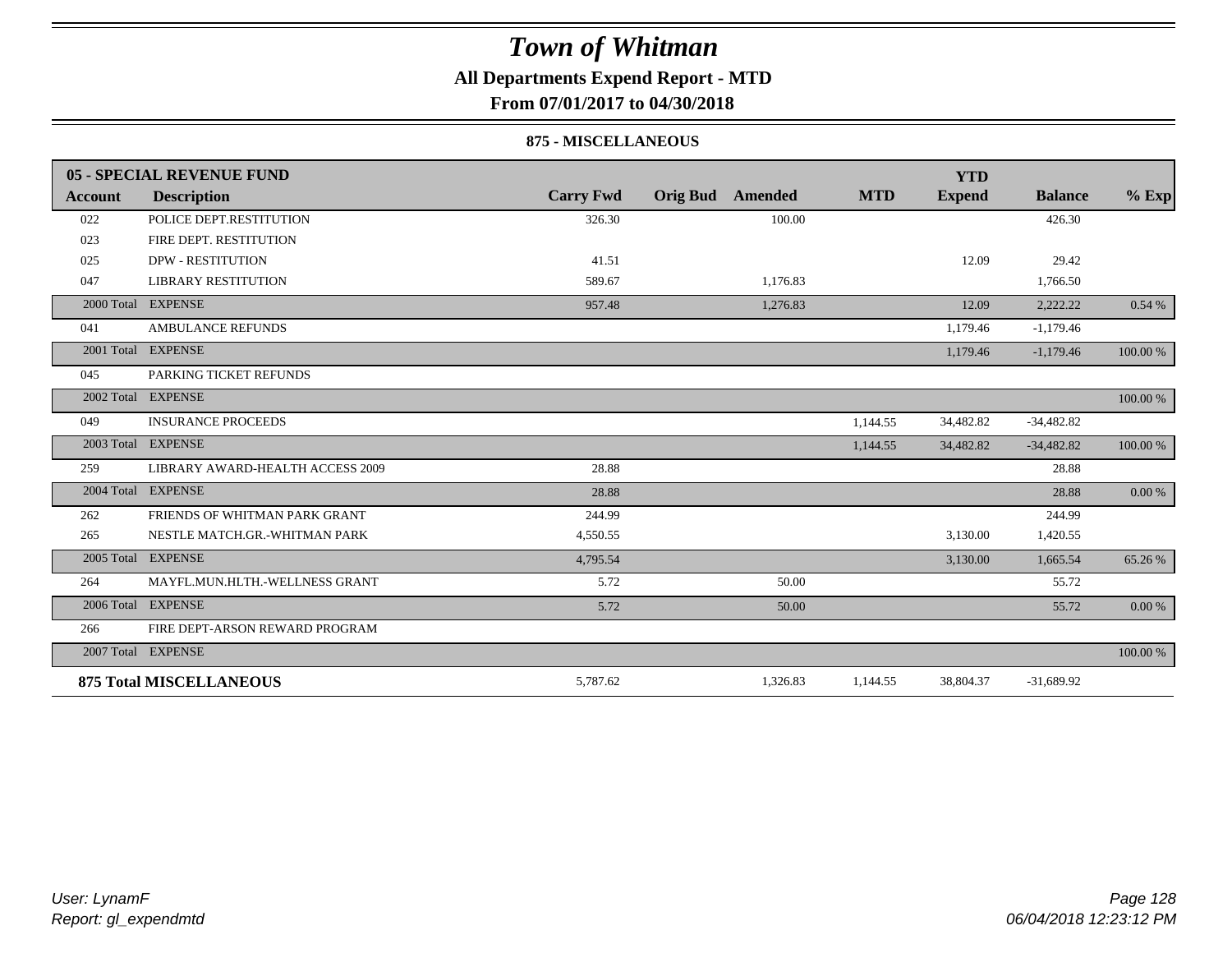**All Departments Expend Report - MTD**

**From 07/01/2017 to 04/30/2018**

#### **878 - OTHER FINANCING USES**

|         | 05 - SPECIAL REVENUE FUND             |                  |                  |            | YTD           |                |          |
|---------|---------------------------------------|------------------|------------------|------------|---------------|----------------|----------|
| Account | <b>Description</b>                    | <b>Carry Fwd</b> | Orig Bud Amended | <b>MTD</b> | <b>Expend</b> | <b>Balance</b> | $%$ Exp  |
| 400     | <b>GENERAL FUND</b>                   |                  | 1,494,638.37     |            | 1,494,638.37  |                |          |
|         | 2100 Total INTERFUND TRANSFERS        |                  | 1,494,638.37     |            | 1,494,638.37  |                | 100.00 % |
|         | <b>878 Total OTHER FINANCING USES</b> |                  | 1,494,638.37     |            | 494,638.37    |                |          |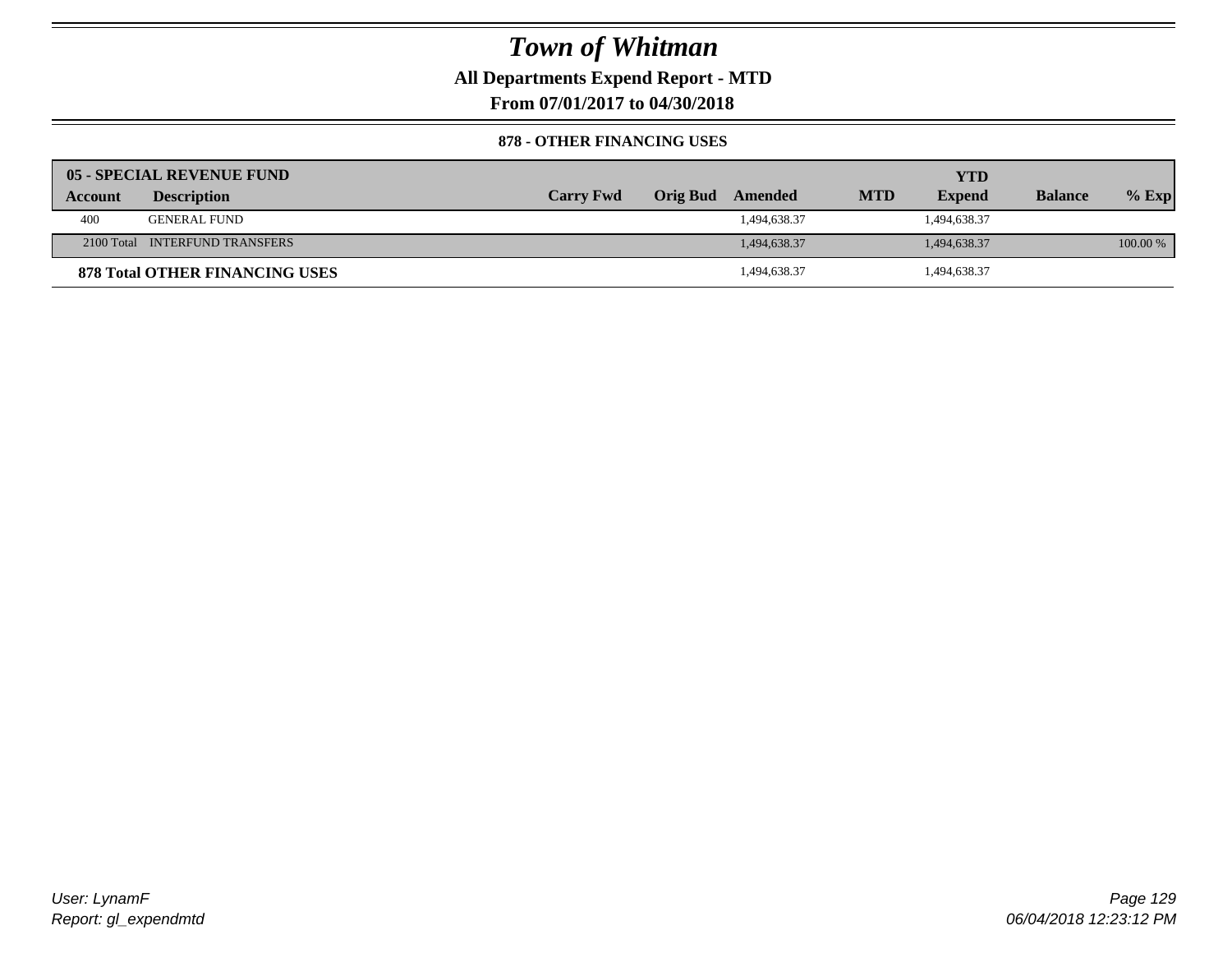**All Departments Expend Report - MTD**

**From 07/01/2017 to 04/30/2018**

#### **880 - FEDERAL GRANTS-TOWN**

|                | 05 - SPECIAL REVENUE FUND              |                  |                         |          |            | <b>YTD</b>    |                |            |
|----------------|----------------------------------------|------------------|-------------------------|----------|------------|---------------|----------------|------------|
| <b>Account</b> | <b>Description</b>                     | <b>Carry Fwd</b> | <b>Orig Bud</b> Amended |          | <b>MTD</b> | <b>Expend</b> | <b>Balance</b> | $%$ Exp    |
| 218            | FED.GRANT-POL. CLICKIT OR TICK         | 12.60            |                         |          |            |               | 12.60          |            |
| 026            | FED.GRANT-COPS MORE                    |                  |                         |          |            |               |                |            |
| 057            | FED.GRANT-COPS IN SCHOOL               |                  |                         |          |            |               |                |            |
| 084            | FED.GRANT-COPS FAST                    |                  |                         |          |            |               |                |            |
| 086            | FED.EQUIT.SHARING FNDS-DEPT.OF JUSTICE | 0.14             |                         |          |            |               | 0.14           |            |
|                | 2002 Total EXPENSE                     | 12.74            |                         |          |            |               | 12.74          | 0.00 %     |
| 075            | LSTA HEALTH INFORMATION GRANT          |                  |                         |          |            |               |                |            |
| 207            | FED.GRANT THRU ST.- HIGHWAY SAFETY     |                  |                         |          |            |               |                |            |
|                | 2005 Total EXPENSE                     |                  |                         |          |            |               |                | 100.00 %   |
| 099            | FED.GRANT TITLE IIIE OCPC              |                  |                         |          |            |               |                |            |
|                | 2006 Total EXPENSE                     |                  |                         |          |            |               |                | 100.00 %   |
| 600            | FED.GR.-THRU STATE-CERT FY09           |                  |                         |          |            |               |                |            |
| 601            | FY05 EMA-CITIZEN CORP/CERT GRA         |                  |                         |          |            |               |                |            |
| 607            | FED.GR-THRU ST.FFY13EMA-CIT.CORP/CERT  |                  |                         |          |            |               |                |            |
| 610            | FED.GRNT.-THRU ST.FY14 CIT.CORP.PROG.  |                  |                         |          |            |               |                |            |
|                | 2007 Total EXPENSE                     |                  |                         |          |            |               |                | 100.00 %   |
| 602            | LIB.EQUAL ACCESS GRANT                 |                  |                         |          |            |               |                |            |
| 606            | FY11LIBRARIES FOR JOB SEEKERS GR.      | 27.71            |                         |          |            |               | 27.71          |            |
| 615            | FAIR GR.-MA HUMANITIES                 | 17.02            |                         |          |            |               | 17.02          |            |
| 616            | LIBRARY-FULL STEAM AHEAD GRANT         |                  |                         |          |            |               |                |            |
|                | 2008 Total EXPENSE                     | 44.73            |                         |          |            |               | 44.73          | $0.00\ \%$ |
| 603            | FED.GRANT LOCAL PREP.GR.FY05           |                  |                         |          |            |               |                |            |
| 609            | FED.GRANT LOCAL PREP.GRNT.FY06         |                  |                         |          |            |               |                |            |
|                | 2009 Total EXPENSE                     |                  |                         |          |            |               |                | 100.00 %   |
| 604            | FED.GR.-FY04ASST.TO FIREFIGHTE         |                  |                         |          |            |               |                |            |
|                | 2010 Total EXPENSE                     |                  |                         |          |            |               |                | 100.00 %   |
| 608            | FED.GRANT-(SRAC)HOMELAND SECUR         |                  |                         |          |            |               |                |            |
| 612            | FED.GRNT-THRU STATE FY11 EMPG          |                  |                         |          |            |               |                |            |
| 613            | FED.GRNT-THRU STATE FY10 EMPG          |                  |                         |          |            |               |                |            |
| 614            | FED.GRNT-THRU STATE EMPG               | $-3,220.00$      |                         | 3,220.00 | 3,220.00   | 3,220.00      | $-3,220.00$    |            |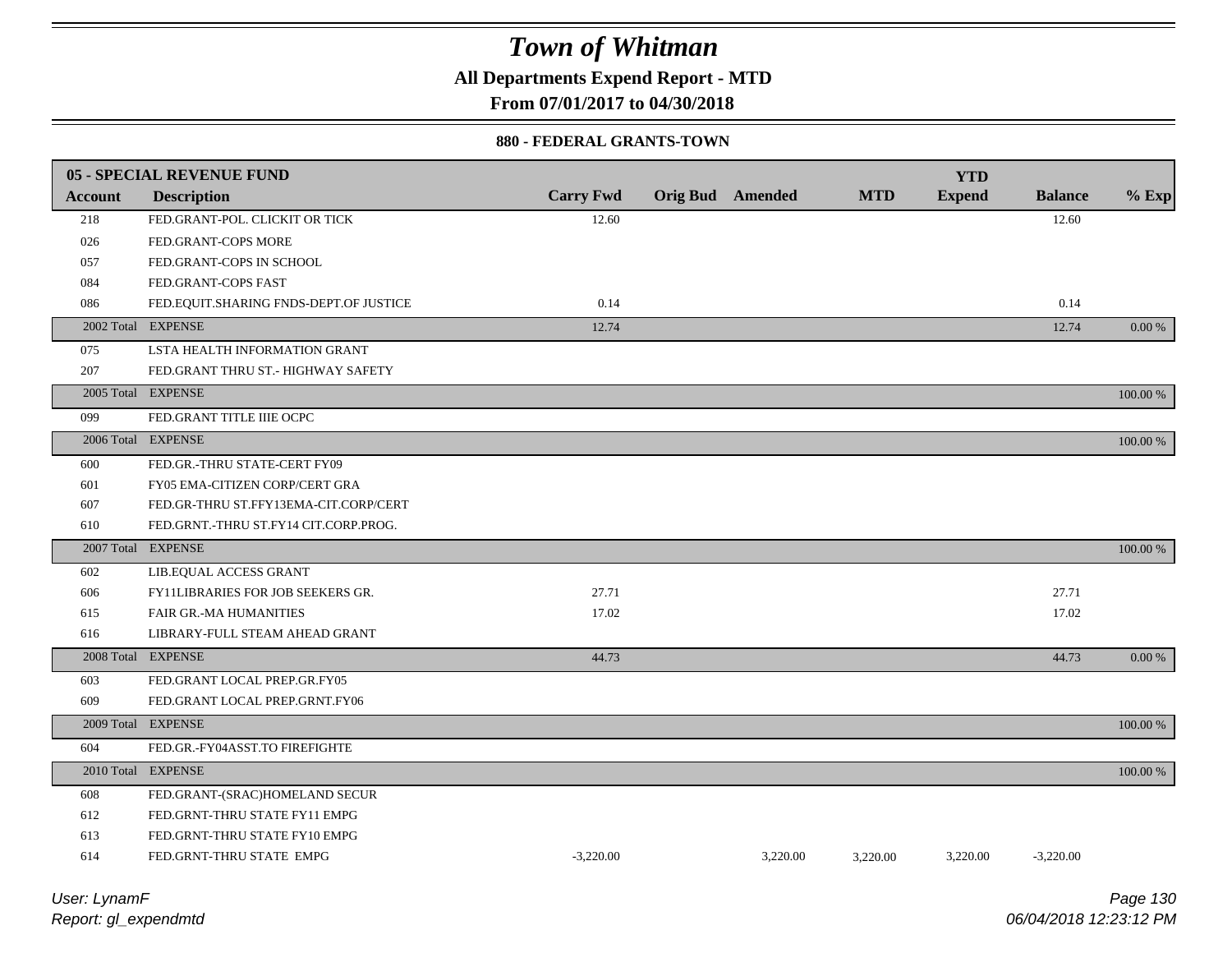### **All Departments Expend Report - MTD**

**From 07/01/2017 to 04/30/2018**

#### **880 - FEDERAL GRANTS-TOWN**

| 05 - SPECIAL REVENUE FUND            |                  |                     |            | YTD           |                |            |
|--------------------------------------|------------------|---------------------|------------|---------------|----------------|------------|
| <b>Description</b><br><b>Account</b> | <b>Carry Fwd</b> | Orig Bud<br>Amended | <b>MTD</b> | <b>Expend</b> | <b>Balance</b> | $%$ Exp    |
| 2011 Total EXPENSE                   | $-3.220.00$      | 3.220.00            | 3.220.00   | 3.220.00      | $-3,220,00$    | $100.00\%$ |
| <b>880 Total FEDERAL GRANTS-TOWN</b> | $-3,162.53$      | 3,220.00            | 3,220.00   | 3,220.00      | $-3,162.53$    |            |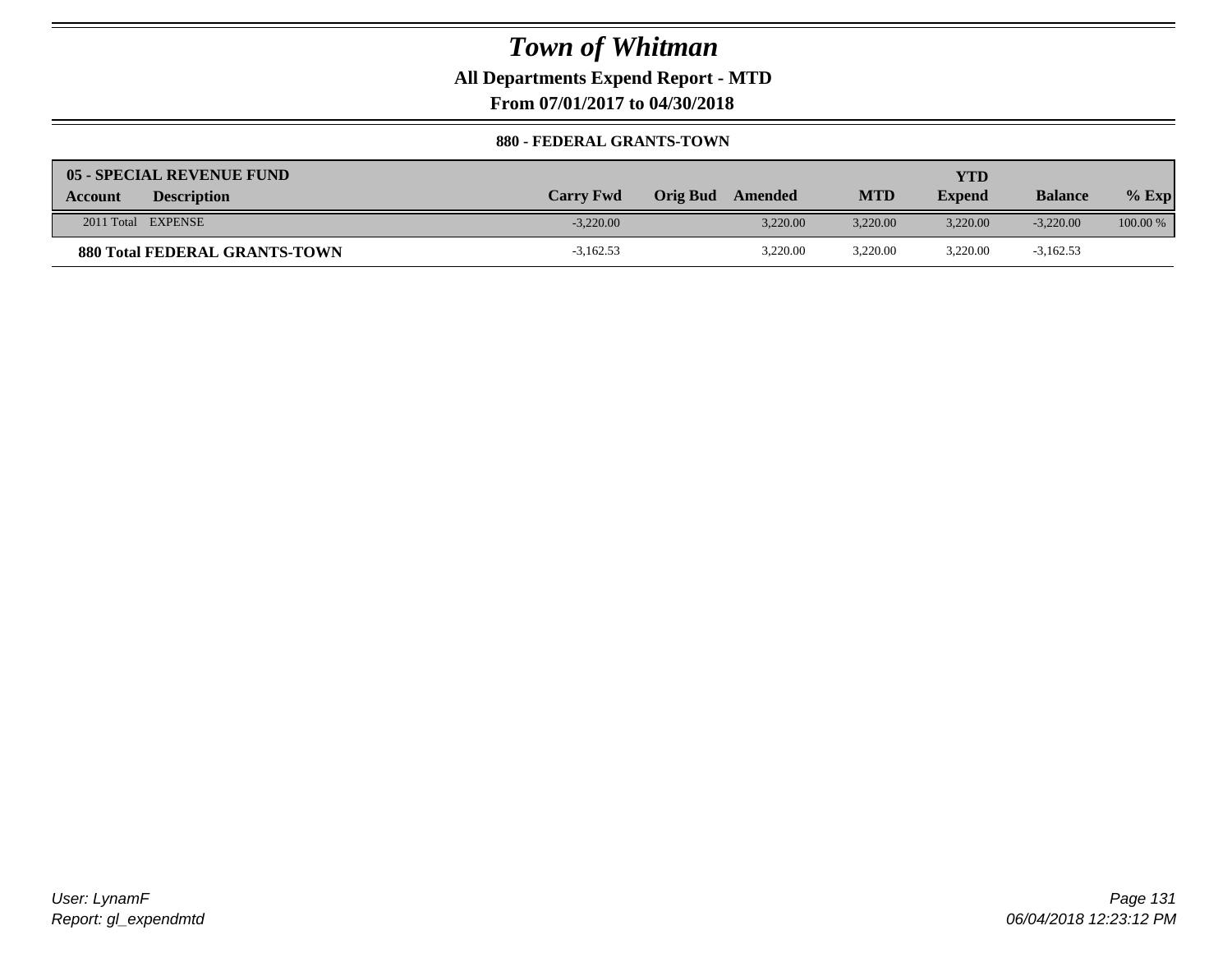**All Departments Expend Report - MTD**

**From 07/01/2017 to 04/30/2018**

#### **881 - FEDERAL REVENUE DIRECT**

|         | <b>05 - SPECIAL REVENUE FUND</b>        |                  |                  |            | YTD           |                |            |
|---------|-----------------------------------------|------------------|------------------|------------|---------------|----------------|------------|
| Account | <b>Description</b>                      | <b>Carry Fwd</b> | Orig Bud Amended | <b>MTD</b> | <b>Expend</b> | <b>Balance</b> | $%$ Exp    |
| 086     | FED.EQUIT.SHARING FNDS-DEPT.OF JUSTICE  |                  |                  |            |               |                |            |
|         | 2002 Total EXPENSE                      |                  |                  |            |               |                | $100.00\%$ |
|         | <b>881 Total FEDERAL REVENUE DIRECT</b> |                  |                  |            |               |                |            |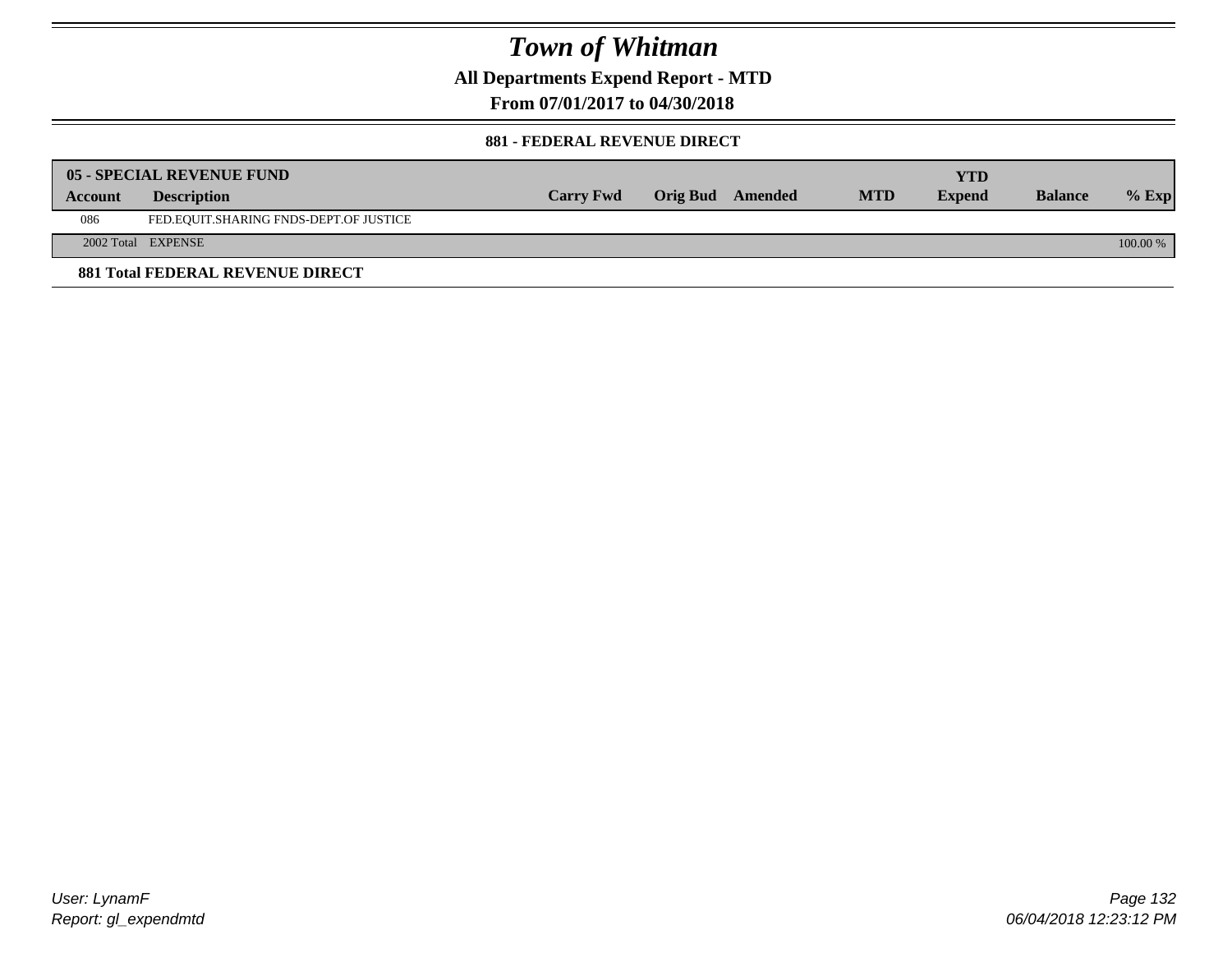**All Departments Expend Report - MTD**

**From 07/01/2017 to 04/30/2018**

#### **882 - STATE GRANTS-TOWN**

|                | 05 - SPECIAL REVENUE FUND         |                  |                         |            | <b>YTD</b>    |                |          |
|----------------|-----------------------------------|------------------|-------------------------|------------|---------------|----------------|----------|
| <b>Account</b> | <b>Description</b>                | <b>Carry Fwd</b> | <b>Orig Bud</b> Amended | <b>MTD</b> | <b>Expend</b> | <b>Balance</b> | $%$ Exp  |
| 061            | STATE MANDATE - POLLING HOURS     | 24,909.56        | 4,421.05                | 2,151.80   | 4,927.76      | 24,402.85      |          |
|                | 2000 Total EXPENSE                | 24,909.56        | 4,421.05                | 2,151.80   | 4,927.76      | 24,402.85      | 16.80 %  |
| 069            | <b>CHAPTER 90</b>                 |                  |                         |            |               |                |          |
| 070            | <b>CHAPTER 811</b>                |                  |                         |            |               |                |          |
|                | 2001 Total EXPENSE                |                  |                         |            |               |                | 100.00 % |
| 065            | WHITMAN CULTURAL COUNCIL          | 6,231.59         | 6,602.22                |            | 5,350.00      | 7,483.81       |          |
|                | 2002 Total EXPENSE                | 6,231.59         | 6,602.22                |            | 5,350.00      | 7,483.81       | 41.68%   |
| 073            | LIB. INCENTIVE/MUN. EQUAL.        | 2,024.54         | 20,737.00               | 1,406.98   | 17,672.75     | 5,088.79       |          |
|                | 2003 Total EXPENSE                | 2,024.54         | 20,737.00               | 1,406.98   | 17,672.75     | 5,088.79       | 77.64 %  |
| 074            | C.O.A.SERV.INCENT.GR(ELDER AFF    |                  |                         |            |               |                |          |
| 076            | SENIOR CIT.FORMULA GRANT          | 13,466.06        | 9,978.94                | 438.34     | 7,968.95      | 15,476.05      |          |
| 197            | <b>OCES NUTRITION GRANT</b>       | 2,330.87         |                         |            |               | 2,330.87       |          |
|                | 2004 Total EXPENSE                | 15,796.93        | 9,978.94                | 438.34     | 7,968.95      | 17,806.92      | 30.91 %  |
| 077            | D.A.R.E.                          |                  |                         |            |               |                |          |
| 078            | <b>BULLET-PROOF VESTS</b>         |                  |                         |            |               |                |          |
| 079            | CCJ-POLICE PUBLIC SFTY.EQUIP.     |                  |                         |            |               |                |          |
| 082            | <b>COMMUNITY POLICING</b>         |                  |                         |            |               |                |          |
| 083            | <b>GOV.ALLIANCE AGAINST DRUGS</b> |                  |                         |            |               |                |          |
| 2005 Total     | <b>EXPENSE</b>                    |                  |                         |            |               |                | 100.00 % |
| 085            | WPAT TITLE 5 PROGRAM              | 12,304.78        |                         |            |               | 12,304.78      |          |
| 194            | SP.REV.WPAT TITLE 5 PROG.LOAN     | 5.00             |                         |            |               | 5.00           |          |
| 325            | ST.GRANT - B.O.H. PHEP FUNDS      | 906.55           | 2,337.78                | 90.98      | 909.80        | 2,334.53       |          |
| 326            | ST.GRANT - B.O.H. PHER 3          |                  |                         |            |               |                |          |
| 329            | ST.GR.LOCAL PUB.HLTH.MINI GR.2013 |                  |                         |            |               |                |          |
|                | 2006 Total EXPENSE                | 13,216.33        | 2,337.78                | 90.98      | 909.80        | 14,644.31      | 5.84 %   |
| 087            | MHC-HISTORICAL PROPERTIES         |                  |                         |            |               |                |          |
| 198            | CIVIL WAR MONUMENT                |                  |                         |            |               |                |          |
|                | 2007 Total EXPENSE                |                  |                         |            |               |                | 100.00 % |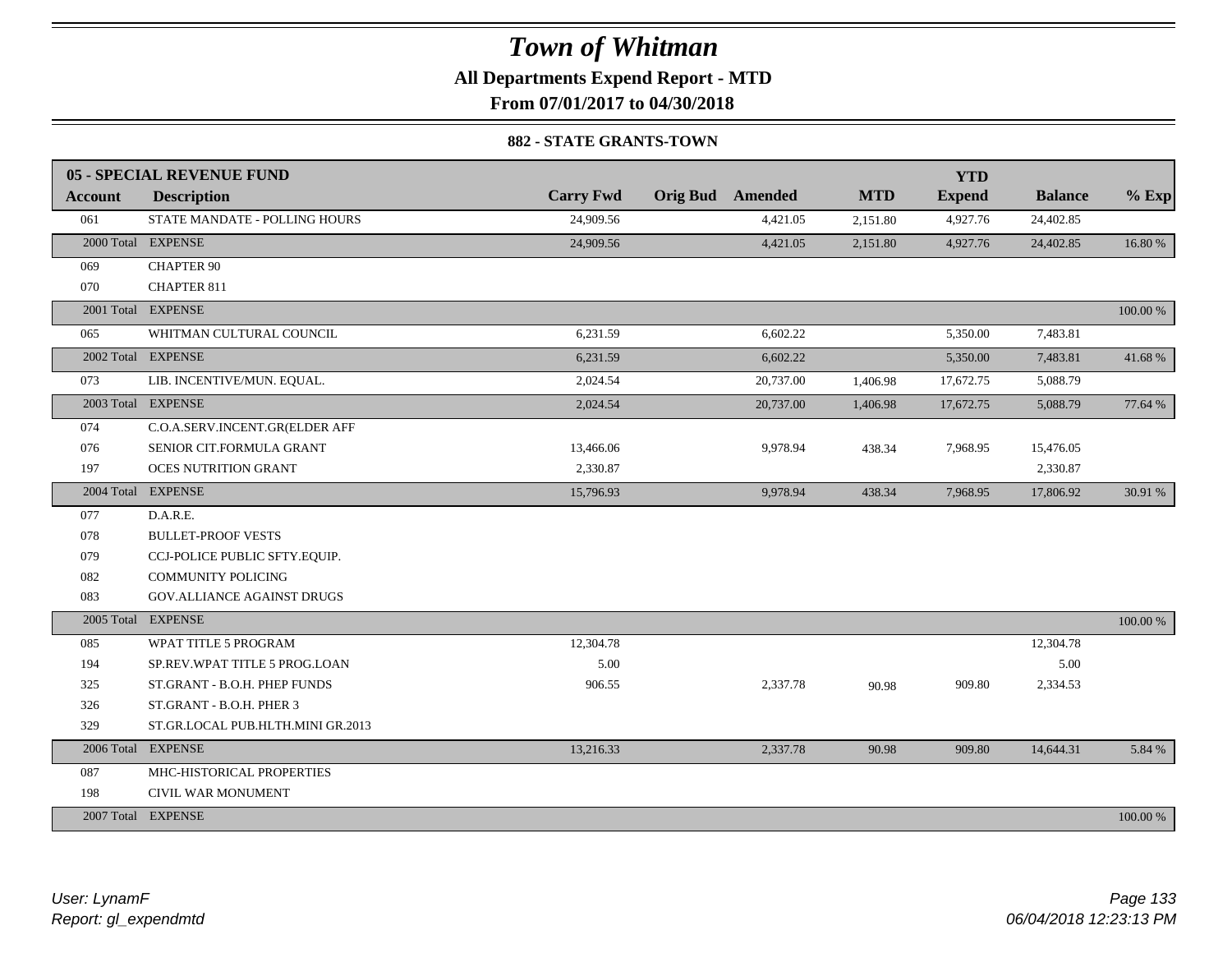## **All Departments Expend Report - MTD**

**From 07/01/2017 to 04/30/2018**

#### **882 - STATE GRANTS-TOWN**

|                | 05 - SPECIAL REVENUE FUND          |                  |                 |            |            | <b>YTD</b>    |                |          |
|----------------|------------------------------------|------------------|-----------------|------------|------------|---------------|----------------|----------|
| <b>Account</b> | <b>Description</b>                 | <b>Carry Fwd</b> | <b>Orig Bud</b> | Amended    | <b>MTD</b> | <b>Expend</b> | <b>Balance</b> | $%$ Exp  |
| 089            | FIRE DEPT. S.A.F.E. GRANT          | 3,744.84         |                 | 6,123.00   | 749.81     | 5,484.21      | 4,383.63       |          |
| 189            | ST.GRANT-CCJ-FIRE EQUIPMENT        |                  |                 |            |            |               |                |          |
|                | 2008 Total EXPENSE                 | 3,744.84         |                 | 6,123.00   | 749.81     | 5,484.21      | 4,383.63       | 55.57 %  |
| 190            | ST.GR-GREEN COMMUNITIES-ENRGY GR.  |                  |                 | 49,352.00  |            | 197,328.00    | $-147,976.00$  |          |
| 191            | SUST.MAT.RECYC.GR.- CARTS          | 2.288.00         |                 | 6,600.00   |            | 5,038.00      | 3,850.00       |          |
| 192            | COMM.COMPACT-WAGE &CLASS STUDY     | 10,000.00        |                 |            |            | 10,000.00     |                |          |
| 193            | COMM.COMPACT--SOLAR DEVELPMENT     | 15,000.00        |                 |            | 1,640.00   | 4,840.00      | 10,160.00      |          |
| 199            | COMM.COMPACT-MFG.SITE DEVELOPMENT  | 15,000.00        |                 |            |            | 9,740.00      | 5,260.00       |          |
| 2009 Total     | <b>EXPENSE</b>                     | 42,288.00        |                 | 55,952.00  | 1,640.00   | 226,946.00    | $-128,706.00$  | 231.01 % |
| 195            | PLYM.CNTY.GRNT.OPER.SAFE PROM      |                  |                 |            |            |               |                |          |
|                | 2010 Total EXPENSE                 |                  |                 |            |            |               |                | 100.00 % |
| 196            | FIRE-PUBLIC SAFETY EQUIPMENT       |                  |                 |            |            |               |                |          |
|                | 2011 Total EXPENSE                 |                  |                 |            |            |               |                | 100.00 % |
| 201            | ST.GRANT - FIREFIGHTING EQUIPM     |                  |                 |            |            |               |                |          |
|                | 2013 Total EXPENSE                 |                  |                 |            |            |               |                | 100.00 % |
| 202            | ST.GRANT-HOMELAND SECURITY         |                  |                 |            |            |               |                |          |
| 203            | MDPH-AMB.TASK FORCE GRANT          |                  |                 |            |            |               |                |          |
| 2014 Total     | <b>EXPENSE</b>                     |                  |                 |            |            |               |                | 100.00 % |
| 225            | ST.GR.MA.HIST.PRES.PARK LIGHT.     |                  |                 |            |            |               |                |          |
|                | 2015 Total EXPENSE                 |                  |                 |            |            |               |                | 100.00 % |
| 227            | ST.GRANT-MC/VFA EMA GRANT          |                  |                 |            |            |               |                |          |
|                | 2016 Total EXPENSE                 |                  |                 |            |            |               |                | 100.00 % |
|                | <b>882 Total STATE GRANTS-TOWN</b> | 108,211.79       |                 | 106,151.99 | 6,477.91   | 269,259.47    | $-54,895.69$   |          |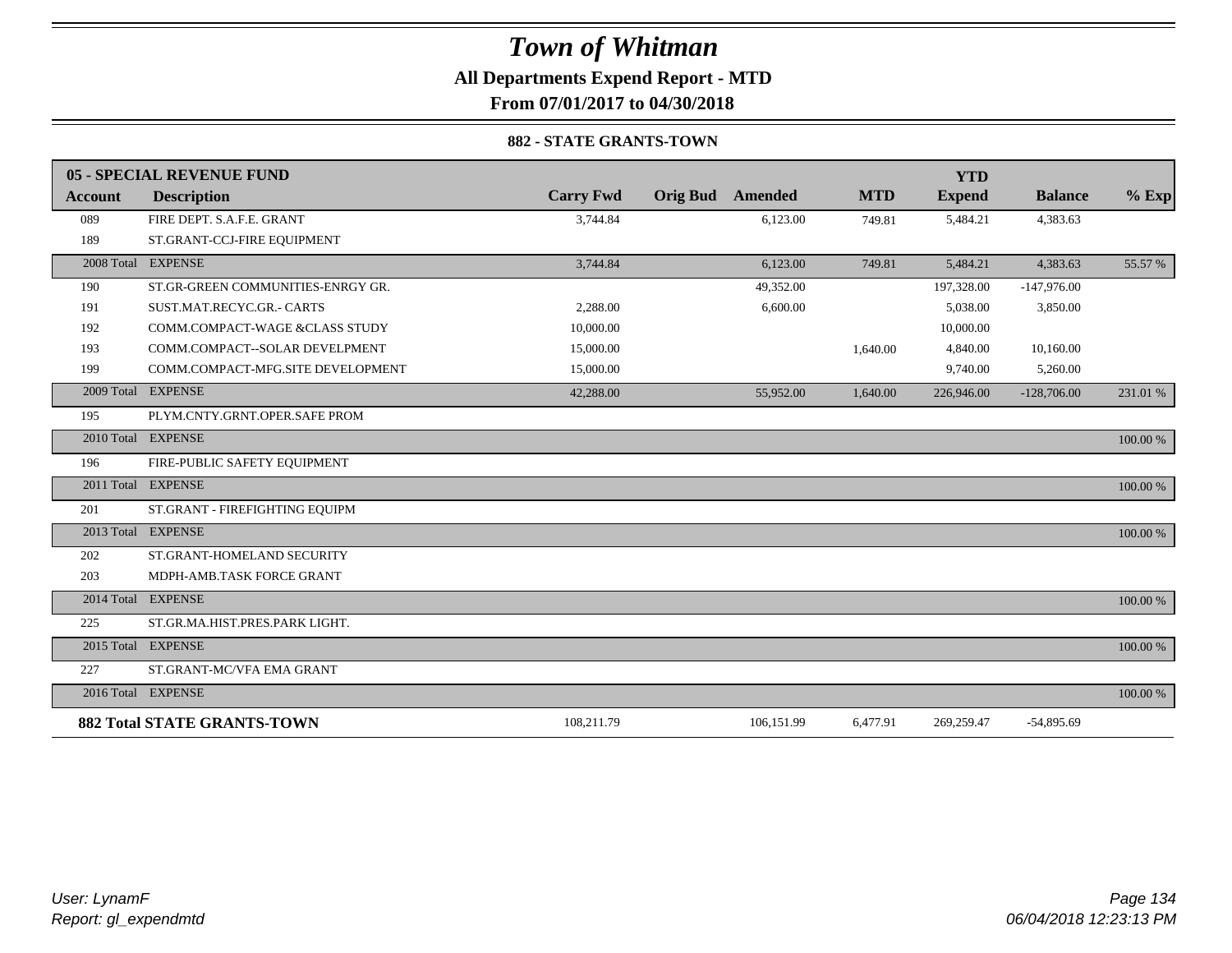## **All Departments Expend Report - MTD**

## **From 07/01/2017 to 04/30/2018**

#### **895 - GIFTS**

|         | <b>05 - SPECIAL REVENUE FUND</b> |                  |                         |            | <b>YTD</b>    |                |             |
|---------|----------------------------------|------------------|-------------------------|------------|---------------|----------------|-------------|
| Account | <b>Description</b>               | <b>Carry Fwd</b> | <b>Orig Bud Amended</b> | <b>MTD</b> | <b>Expend</b> | <b>Balance</b> | $%$ Exp     |
| 100     | <b>GIFT-COUNCIL ON AGING</b>     | 21,643.74        | 1,890.69                |            | 200.00        | 23,334.43      |             |
|         | 2000 Total EXPENSE               | 21,643.74        | 1,890.69                |            | 200.00        | 23,334.43      | 0.84 %      |
| 101     | GIFT-RECREATION-POOL             | 26.28            |                         |            |               | 26.28          |             |
|         | 2001 Total EXPENSE               | 26.28            |                         |            |               | 26.28          | $0.00\ \%$  |
| 102     | <b>GIFT-TOWN HALL</b>            | 20.01            | 275.00                  |            | 294.65        | 0.36           |             |
|         | 2003 Total EXPENSE               | 20.01            | 275.00                  |            | 294.65        | 0.36           | 99.87 %     |
| 103     | <b>GIFTS-DARE PROGRAM</b>        |                  |                         |            |               |                |             |
|         | 2004 Total EXPENSE               |                  |                         |            |               |                | 100.00 %    |
| 108     | <b>GIFT-FIRE DEPT</b>            | 180.81           | 1,555.00                |            | 302.12        | 1,433.69       |             |
| 256     | GIFT-EMERGENCY MANAGEMENT        | 615.36           |                         |            |               | 615.36         |             |
|         | 2005 Total EXPENSE               | 796.17           | 1,555.00                |            | 302.12        | 2,049.05       | 12.84 %     |
| 104     | GIFT-RECREATION COMMISSION       | 20.45            |                         |            |               | 20.45          |             |
|         | 2006 Total EXPENSE               | 20.45            |                         |            |               | 20.45          | 0.00 %      |
| 098     | GIFT-GOLD STAR SIGN PROJECT      | 788.27           |                         |            |               | 788.27         |             |
| 105     | GIFT-HISTORICAL COMMISSION       | 89.52            | 200.00                  |            |               | 289.52         |             |
|         | 2007 Total EXPENSE               | 877.79           | 200.00                  |            |               | 1,077.79       | $0.00\,\%$  |
| 107     | <b>GIFT-LEARN NOT TO BURN</b>    |                  |                         |            |               |                |             |
|         | 2008 Total EXPENSE               |                  |                         |            |               |                | $100.00~\%$ |
| 160     | GIFT-DARE,CLASSROOM EDUCATION    | 12,370.08        |                         |            | 4,764.05      | 7,606.03       |             |
| 208     | POLICE DEPT.LOJACK GIFT ACCT.    | 1,720.00         |                         |            | 660.00        | 1,060.00       |             |
| 238     | GIFT-POLICE DEPT.                |                  | 100.00                  |            |               | 100.00         |             |
|         | 2009 Total EXPENSE               | 14,090.08        | 100.00                  |            | 5,424.05      | 8,766.03       | 38.22 %     |
| 161     | <b>GIFT-YOUTH CENTER</b>         | 39.66            |                         |            |               | 39.66          |             |
|         | 2010 Total EXPENSE               | 39.66            |                         |            |               | 39.66          | $0.00\,\%$  |
| 162     | GIFT-SMALL ANIMAL CONTROL        | 12,466.17        | 650.00                  | 455.98     | 6,394.81      | 6,721.36       |             |
| 185     | GIFT-SMALL ANIMAL CONT.-CAT US   |                  |                         |            |               |                |             |
|         | 2011 Total EXPENSE               | 12,466.17        | 650.00                  | 455.98     | 6,394.81      | 6,721.36       | 48.75 %     |
| 163     | GIFT-PLAYGROUND RESTORATION      | 587.65           | 889.36                  |            |               | 1,477.01       |             |
|         | 2013 Total EXPENSE               | 587.65           | 889.36                  |            |               | 1,477.01       | 0.00 %      |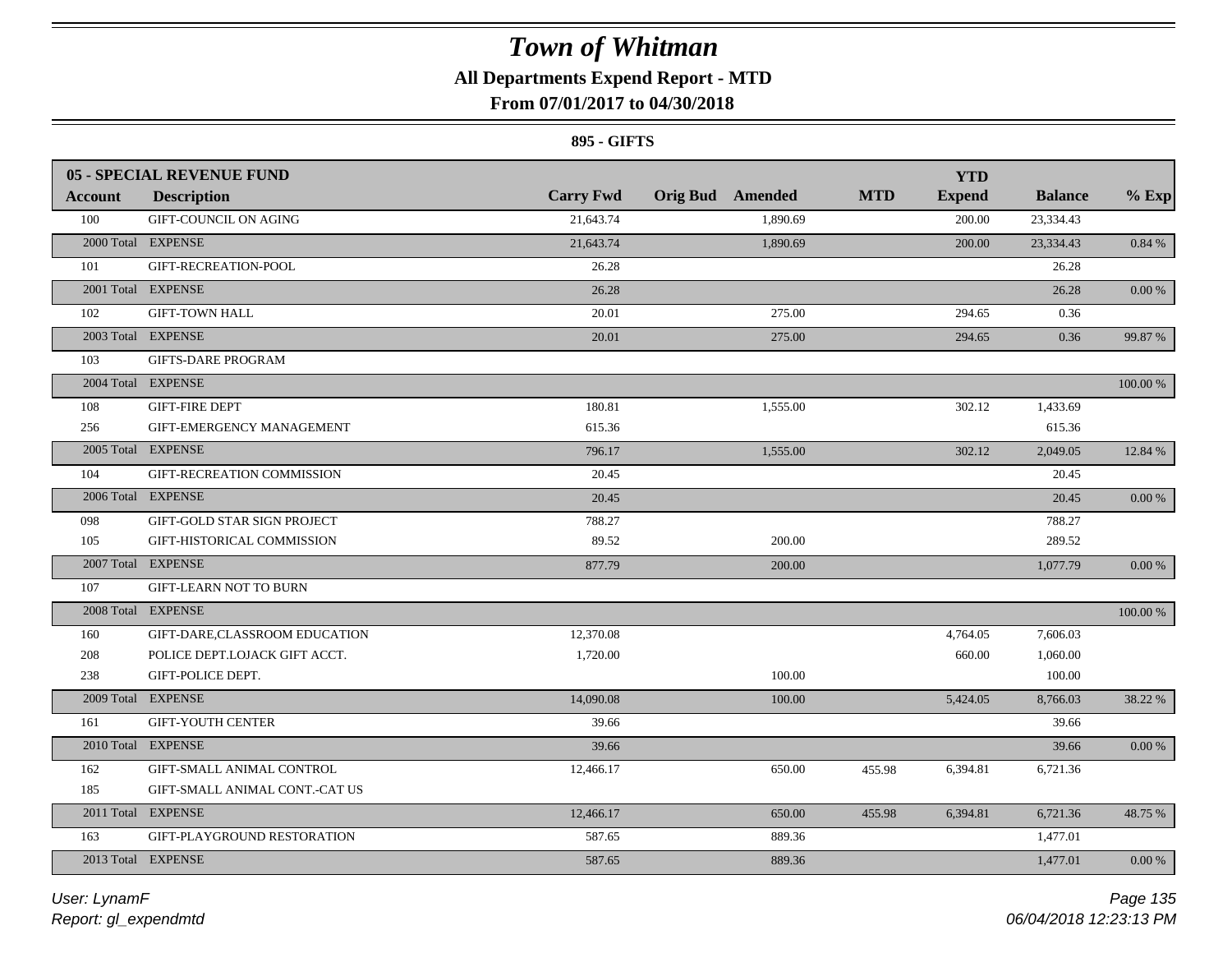## **All Departments Expend Report - MTD**

### **From 07/01/2017 to 04/30/2018**

#### **895 - GIFTS**

|                        | 05 - SPECIAL REVENUE FUND             |                  |                            |            | <b>YTD</b>    |                |          |
|------------------------|---------------------------------------|------------------|----------------------------|------------|---------------|----------------|----------|
| Account                | <b>Description</b>                    | <b>Carry Fwd</b> | <b>Orig Bud</b><br>Amended | <b>MTD</b> | <b>Expend</b> | <b>Balance</b> | $%$ Exp  |
| 106                    | <b>GIFT-LIBRARY GIFT FUND</b>         | 3,817.10         | 4,071.00                   | 262.84     | 4,142.66      | 3,745.44       |          |
| 166                    | <b>GIFT-LIBRARY LARGE PRINT BOOKS</b> |                  |                            |            |               |                |          |
|                        | 2014 Total EXPENSE                    | 3,817.10         | 4,071.00                   | 262.84     | 4,142.66      | 3,745.44       | 52.51 %  |
| 164                    | GIFT-RECREATION-BASKETBALL            |                  |                            |            |               |                |          |
|                        | 2015 Total EXPENSE                    |                  |                            |            |               |                | 100.00 % |
| 165                    | GIFT-R.ROSEN-POOL & BASKETBALL        |                  |                            |            |               |                |          |
|                        | 2016 Total EXPENSE                    |                  |                            |            |               |                | 100.00 % |
| 168                    | GIFT - NESTLE PLAYGROUND ACCT.        |                  |                            |            |               |                |          |
| 2017 Total             | <b>EXPENSE</b>                        |                  |                            |            |               |                | 100.00 % |
| 109                    | GIFT-CONSERVATION COMMISSION          | 188.74           | 1,200.00                   |            |               | 1,388.74       |          |
| 205                    | <b>GIFT - PARK RESTORATION</b>        | 25.00            |                            |            |               | 25.00          |          |
| 2018 Total             | <b>EXPENSE</b>                        | 213.74           | 1,200.00                   |            |               | 1,413.74       | 0.00 %   |
| 224                    | <b>GIFT - CULTURAL COUNCIL</b>        | 2,628.04         | 234.00                     | 137.50     | 687.50        | 2,174.54       |          |
|                        | 2019 Total EXPENSE                    | 2,628.04         | 234.00                     | 137.50     | 687.50        | 2,174.54       | 24.02 %  |
| 233                    | GIFT - PUB.LIB.MTCHG.INCENT.GR        | 142.41           |                            |            |               | 142.41         |          |
|                        | 2020 Total EXPENSE                    | 142.41           |                            |            |               | 142.41         | 0.00 %   |
| 235                    | GIFT - FIRE / HARVARD PILG. HEALTH    |                  |                            |            |               |                |          |
|                        | 2021 Total EXPENSE                    |                  |                            |            |               |                | 100.00 % |
| <b>895 Total GIFTS</b> |                                       | 57,369.29        | 11,065.05                  | 856.32     | 17,445.79     | 50,988.55      |          |
|                        | <b>05 Total SPECIAL REVENUE FUND</b>  | 308,674.49       | 1,684,313.64               | 27,371.26  | 1,897,911.47  | 95,076.66      |          |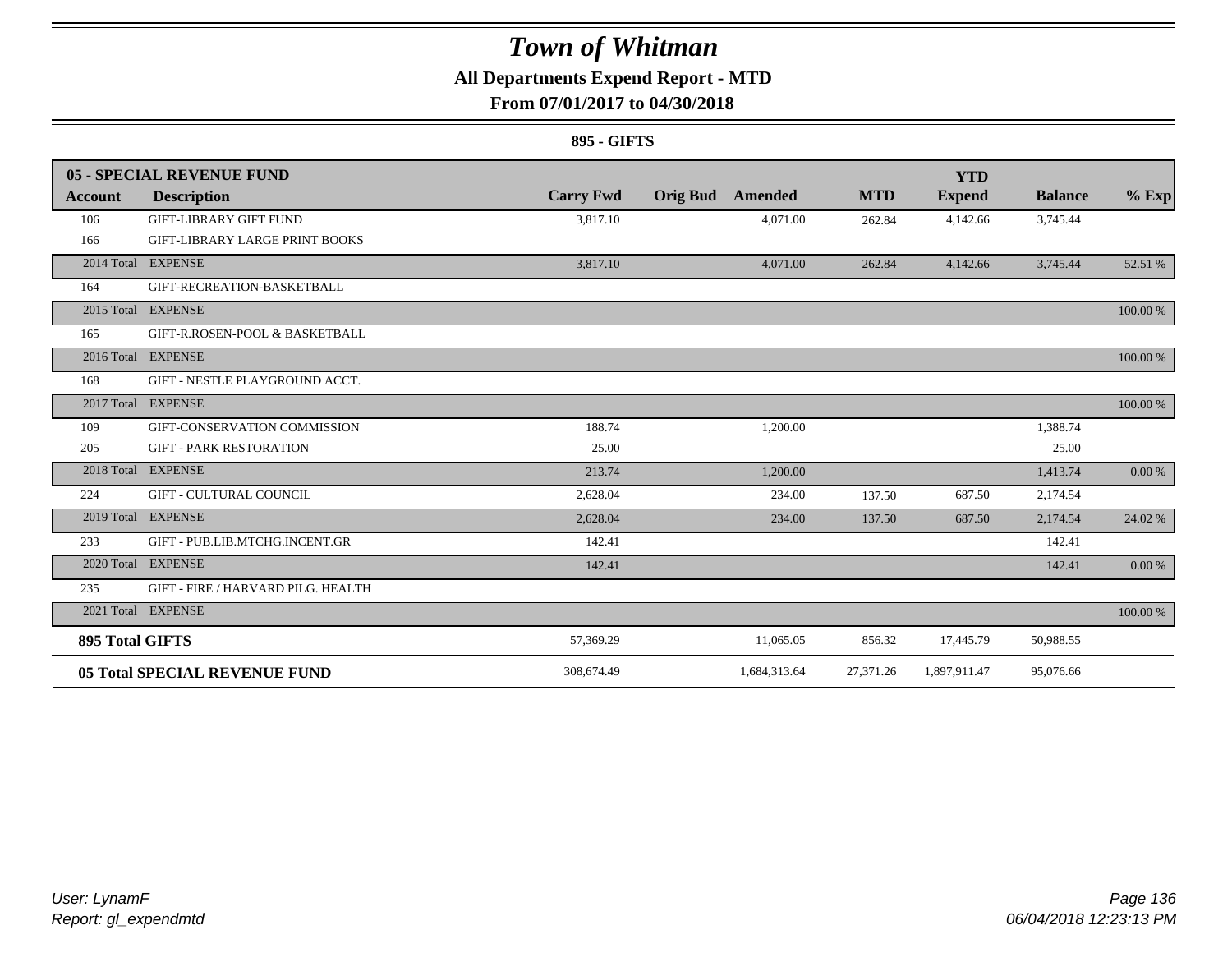**All Departments Expend Report - MTD**

**From 07/01/2017 to 04/30/2018**

#### **710 - RETIREMENT OF DEBT**

|         | <b>06 - CAPITAL PROJECTS FUND</b>   | <b>Carry Fwd</b> | Orig Bud Amended | <b>MTD</b> | <b>YTD</b><br><b>Expend</b> | <b>Balance</b> |            |
|---------|-------------------------------------|------------------|------------------|------------|-----------------------------|----------------|------------|
| Account | <b>Description</b>                  |                  |                  |            |                             |                | $%$ Exp    |
| 922     | MAT.PRIN.-BANS-TH/POL/FIRE STA      |                  |                  |            |                             |                |            |
|         | 2001 Total EXPENSE                  |                  |                  |            |                             |                | $100.00\%$ |
|         | <b>710 Total RETIREMENT OF DEBT</b> |                  |                  |            |                             |                |            |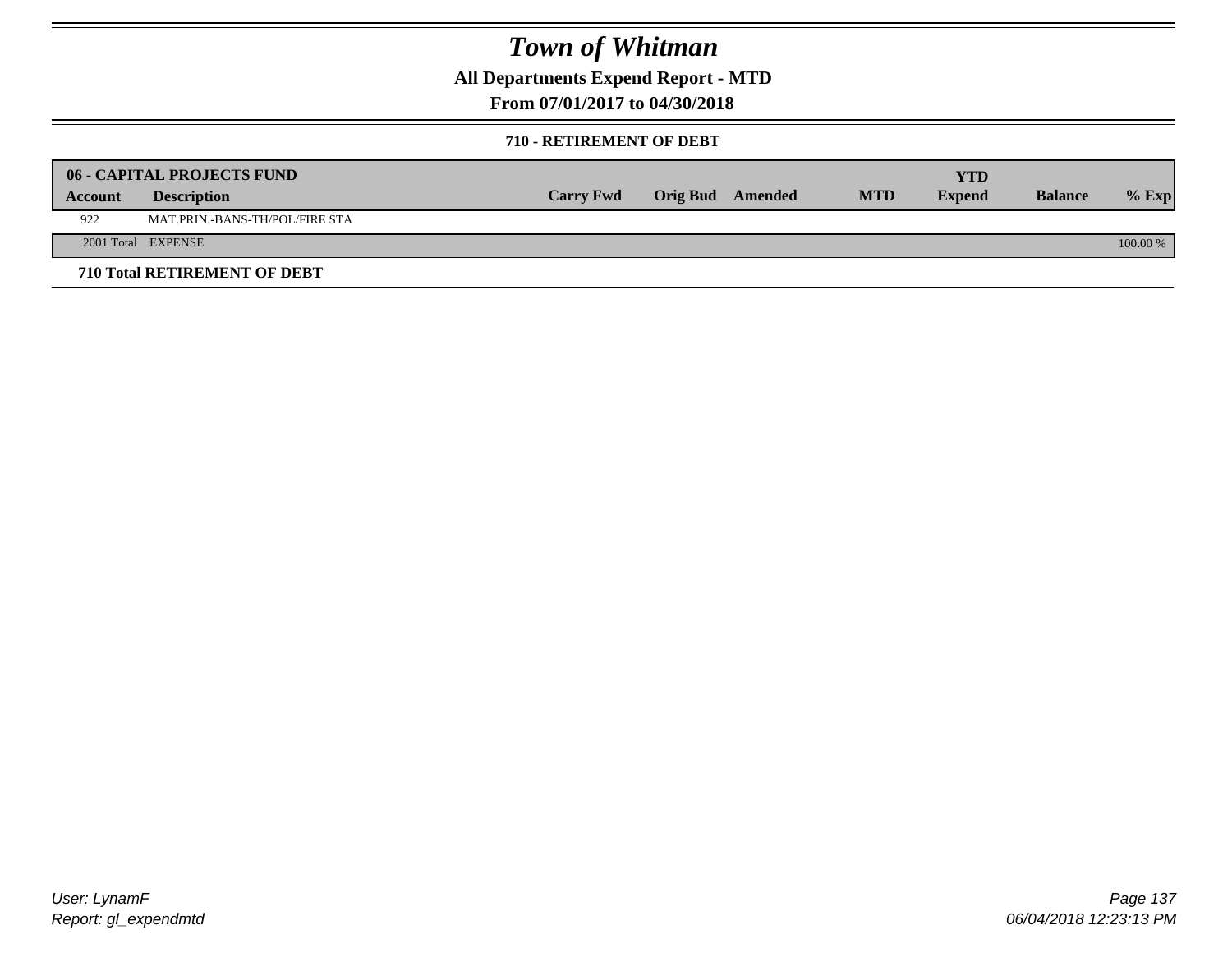### **All Departments Expend Report - MTD**

### **From 07/01/2017 to 04/30/2018**

#### **930 - CAPITAL PROJECTS**

|            | 06 - CAPITAL PROJECTS FUND                   |                  |                 |         |            | <b>YTD</b>    |                |          |
|------------|----------------------------------------------|------------------|-----------------|---------|------------|---------------|----------------|----------|
| Account    | <b>Description</b>                           | <b>Carry Fwd</b> | <b>Orig Bud</b> | Amended | <b>MTD</b> | <b>Expend</b> | <b>Balance</b> | $%$ Exp  |
| 832        | PROJECT MANAGEMENT SERVICES                  |                  |                 |         |            |               |                |          |
| 833        | <b>EQUIPMENT &amp; FURNISHINGS</b>           |                  |                 |         |            |               |                |          |
| 834        | <b>ISSUANCE COSTS</b>                        |                  |                 |         |            |               |                |          |
| 835        | CAP.PROJ.-BUDGET ONLY                        |                  |                 |         |            |               |                |          |
| 836        | <b>FIRE STATION</b>                          |                  |                 |         |            |               |                |          |
| 837        | TOWN HALL - AIR CONDITIONING                 |                  |                 |         |            |               |                |          |
| 839        | POLICE STATION                               |                  |                 |         |            |               |                |          |
|            | 4510 Total A.1STM11/08 CAP.PROJ-BLDGS        |                  |                 |         |            |               |                | 100.00 % |
| 837        | TOWN HALL - AIR CONDITIONING                 |                  |                 |         |            |               |                |          |
| 4511 Total | A.4 STM11/13 AIR COND.TOWN HALL              |                  |                 |         |            |               |                | 100.00 % |
| 837        | TOWN HALL - AIR CONDITIONING                 | 50,554.03        |                 |         |            | 10,656.50     | 39,897.53      |          |
|            | 4578 Total A.1 STM1/12/15 AIR COND.TOWN HALL | 50,554.03        |                 |         |            | 10,656.50     | 39,897.53      | 21.07 %  |
|            | 930 Total CAPITAL PROJECTS                   | 50,554.03        |                 |         |            | 10,656.50     | 39,897.53      |          |
|            | 06 Total CAPITAL PROJECTS FUND               | 50,554.03        |                 |         |            | 10,656.50     | 39,897.53      |          |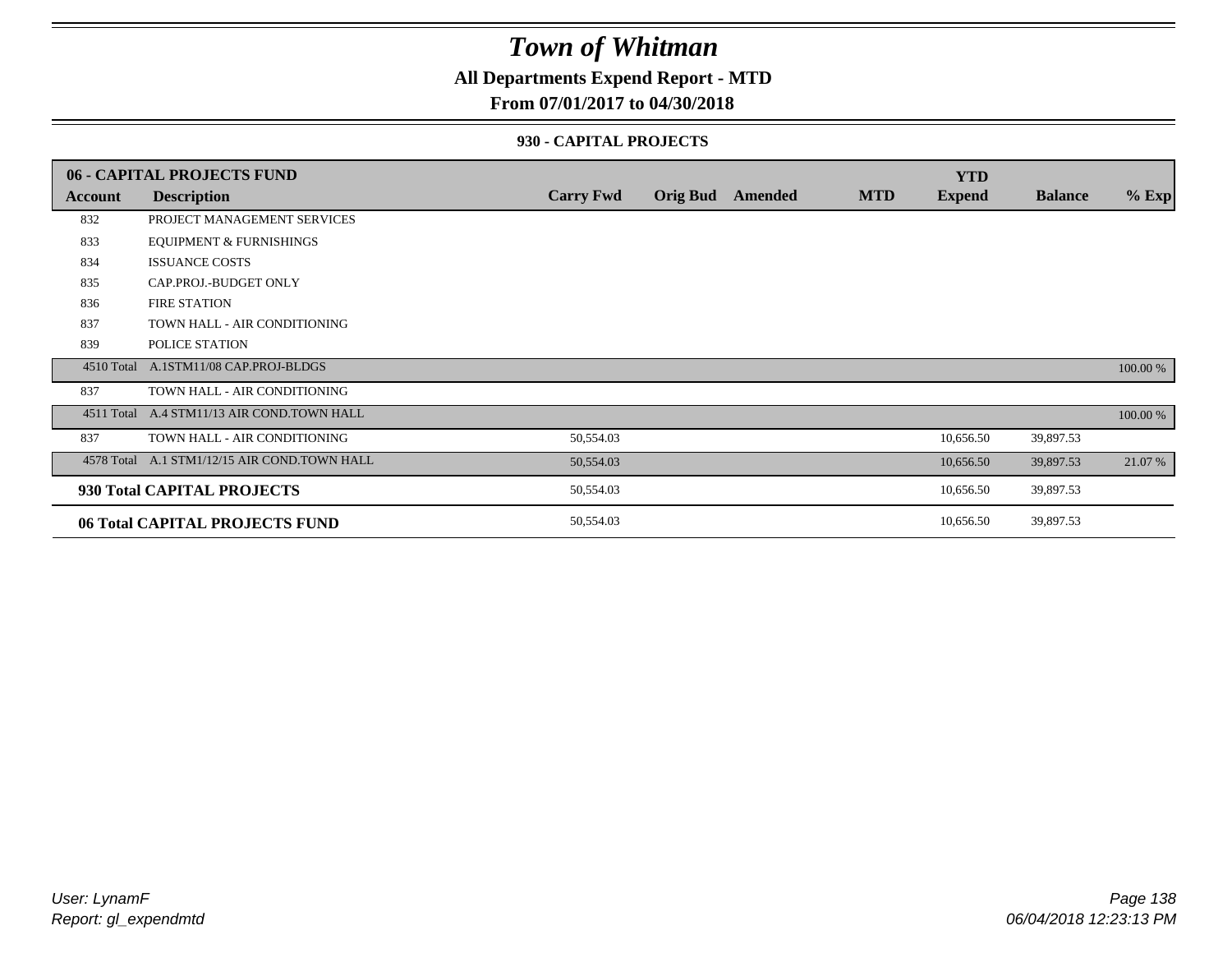**All Departments Expend Report - MTD**

**From 07/01/2017 to 04/30/2018**

#### **403 - DPW - SPECIAL ARTICLES**

|                | 07 - CHAPTER 90 HIGHWAY FUND                        |                  |             |                         |            | <b>YTD</b>    |                |             |
|----------------|-----------------------------------------------------|------------------|-------------|-------------------------|------------|---------------|----------------|-------------|
| <b>Account</b> | <b>Description</b>                                  | <b>Carry Fwd</b> |             | <b>Orig Bud</b> Amended | <b>MTD</b> | <b>Expend</b> | <b>Balance</b> | $%$ Exp     |
| 069            | <b>CHAPTER 90</b>                                   | 642.34           |             | 0.33                    |            |               | 642.67         |             |
| 070            | <b>CHAPTER 811</b>                                  |                  |             |                         |            |               |                |             |
|                | 2001 Total EXPENSE                                  | 642.34           |             | 0.33                    |            |               | 642.67         | $0.00\ \%$  |
| 999            |                                                     |                  |             |                         |            |               |                |             |
|                | 4504 Total A14ATM 5/15 INSTALL TRAFFIC CNTRL.SIGNAL |                  |             |                         |            |               |                | 100.00 %    |
| 999            |                                                     | 213,562.16       |             |                         |            | 213,562.16    |                |             |
|                | 4506 Total A.9ATM5/16 CH.90 REPAIR STS.& S/WALKS    | 213,562.16       |             |                         |            | 213,562.16    |                | $100.00~\%$ |
| 999            |                                                     |                  |             |                         |            |               |                |             |
|                | 4521 Total WINTER RECOVERY ASSIST.FY15 MDOT         |                  |             |                         |            |               |                | 100.00 %    |
| 999            |                                                     |                  |             |                         | 6,779.26   | 21,534.12     | $-21,534.12$   |             |
|                | 4522 Total COMPLETE STREETS GRANT -TIER 2           |                  |             |                         | 6,779.26   | 21,534.12     | $-21,534.12$   | 100.00 %    |
| 999            |                                                     |                  |             |                         |            |               |                |             |
|                | 4525 Total A.25ATM5/13CONSTRUCT STS&SIDEWKS         |                  |             |                         |            |               |                | 100.00 %    |
| 999            |                                                     |                  | 333,217.20  |                         |            | 299,171.59    | 34,045.61      |             |
|                | 4529 Total A31ATM 5/17CH90 REPAIR STS.& S/WALKS     |                  | 333,217.20  |                         |            | 299,171.59    | 34,045.61      | 89.78%      |
| 999            |                                                     |                  |             |                         |            |               |                |             |
|                | 4531 Total A13 ATM 5/15 CH90 REPAIR STS.& S/WALKS   |                  |             |                         |            |               |                | 100.00 %    |
| 999            |                                                     | 9,921.00         | $-9,921.00$ |                         |            |               |                |             |
|                | 4533 Total A.32ATM5/16 CH90 PUR.6 WHEEL DMP.TRK.    | 9.921.00         | $-9,921.00$ |                         |            |               |                | 100.00 %    |
| 999            |                                                     |                  |             |                         |            |               |                |             |
|                | 4534 Total A.3 STM 11/13 CH90 REPAIR STS.& S/WALKS  |                  |             |                         |            |               |                | 100.00 %    |
| 999            |                                                     |                  |             |                         |            |               |                |             |
|                | 4535 Total A24ATM5/10CH90PUR.PRE-MIX HEATER TRAILER |                  |             |                         |            |               |                | 100.00 %    |
| 999            |                                                     |                  |             |                         |            |               |                |             |
|                | 4537 Total A15 ATM 5/15 CH 90 REPAIR STS.& S/WALKS  |                  |             |                         |            |               |                | 100.00 %    |
|                | <b>403 Total DPW - SPECIAL ARTICLES</b>             | 224,125.50       | 323,296.20  | 0.33                    | 6,779.26   | 534,267.87    | 13,154.16      |             |
|                | 07 Total CHAPTER 90 HIGHWAY FUND                    | 224,125.50       | 323,296.20  | 0.33                    | 6,779.26   | 534,267.87    | 13,154.16      |             |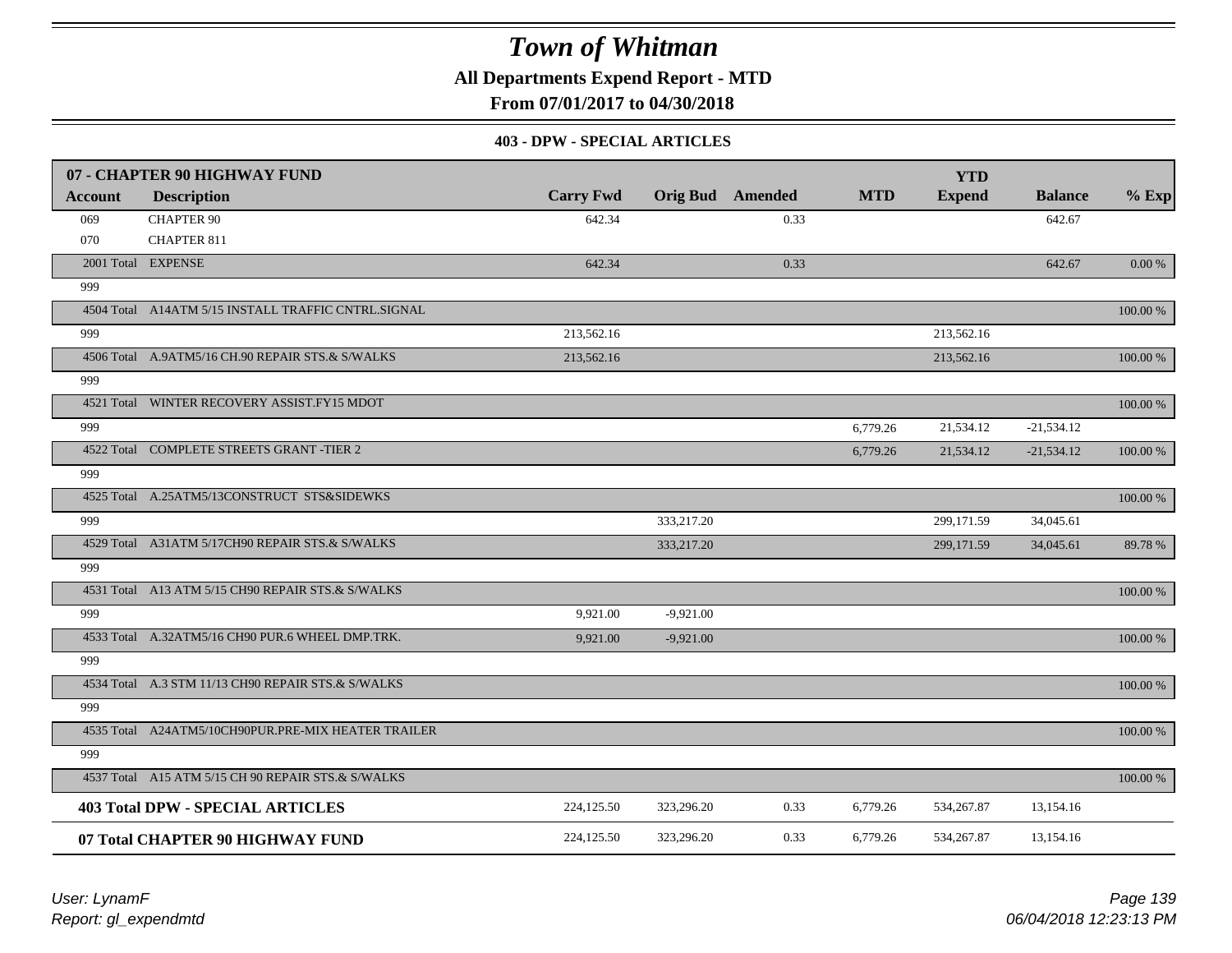### **All Departments Expend Report - MTD**

**From 07/01/2017 to 04/30/2018**

#### **852 - POLICE REVOLVING**

| 09 - AGENCY FUND |                                   |                  |          |         |            | YTD           |                |            |
|------------------|-----------------------------------|------------------|----------|---------|------------|---------------|----------------|------------|
| Account          | <b>Description</b>                | <b>Carry Fwd</b> | Orig Bud | Amended | <b>MTD</b> | <b>Expend</b> | <b>Balance</b> | $%$ Exp    |
| 007              | <b>REGULAR DETAILS</b>            |                  |          |         | 22,140.00  | 201,383.00    | $-201,383.00$  |            |
|                  | 1000 Total SALARIES               |                  |          |         | 22,140.00  | 201,383,00    | $-201,383,00$  | $100.00\%$ |
|                  | <b>852 Total POLICE REVOLVING</b> |                  |          |         | 22,140.00  | 201,383.00    | $-201,383.00$  |            |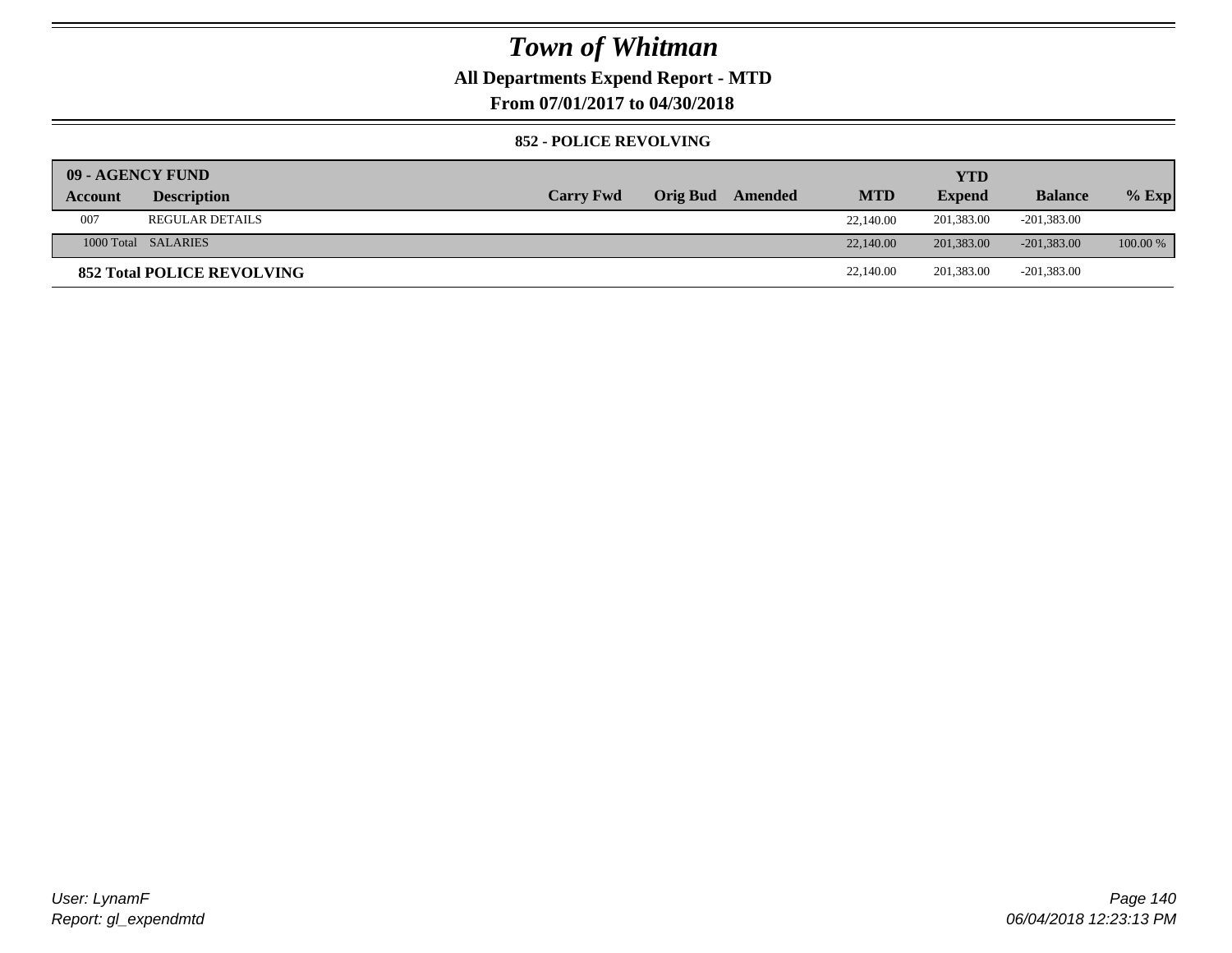**All Departments Expend Report - MTD**

**From 07/01/2017 to 04/30/2018**

#### **853 - PLANNING BOARD REVOLVING CH53G**

| 09 - AGENCY FUND |                                          |                  |                         |            | <b>YTD</b>    |                |             |
|------------------|------------------------------------------|------------------|-------------------------|------------|---------------|----------------|-------------|
| <b>Account</b>   | <b>Description</b>                       | <b>Carry Fwd</b> | <b>Orig Bud</b> Amended | <b>MTD</b> | <b>Expend</b> | <b>Balance</b> | $%$ Exp     |
| 359              | PL.BD.REV.WINDSOR EST.C44S53G            |                  |                         |            |               |                |             |
|                  | 2004 Total EXPENSE                       |                  |                         |            |               |                | 100.00 %    |
| 360              | PL.BD.REV. DANECCA EST.C44S53G           |                  |                         |            |               |                |             |
|                  | 2005 Total EXPENSE                       |                  |                         |            |               |                | 100.00 %    |
| 361              | PL.BD.REV.BUTTERNUT CH44 S53G            |                  |                         |            |               |                |             |
|                  | 2007 Total EXPENSE                       |                  |                         |            |               |                | 100.00 %    |
| 362              | PL.BD.REV.OAKDALE FM.I C44S53G           |                  |                         |            |               |                |             |
|                  | 2008 Total EXPENSE                       |                  |                         |            |               |                | 100.00 %    |
| 358              | PLANNG.BD.REV.R.R.AVE.CH44S53G           | 1,323.73         | 0.67                    |            |               | 1,324.40       |             |
|                  | 2009 Total EXPENSE                       | 1,323.73         | 0.67                    |            |               | 1,324.40       | 0.00 %      |
| 365              | PL.BD.RV.VICTORIA EST.CH44S53G           |                  |                         |            |               |                |             |
|                  | 2011 Total EXPENSE                       |                  |                         |            |               |                | 100.00 %    |
| 369              | PL.BD.REV.MEADOWBROOK CH44S53G           |                  |                         |            |               |                |             |
|                  | 2016 Total EXPENSE                       |                  |                         |            |               |                | $100.00~\%$ |
| 370              | PL.BD.RV.CATHERINE RD.CH44S53G           |                  |                         |            |               |                |             |
|                  | 2017 Total EXPENSE                       |                  |                         |            |               |                | 100.00 %    |
| 371              | PL.BD.RV.J.YOUNG EST.CH44S53G            |                  |                         |            |               |                |             |
|                  | 2018 Total EXPENSE                       |                  |                         |            |               |                | 100.00 %    |
| 372              | PL.BD.REV.ERIN ST.EXT.C44S53G            |                  |                         |            |               |                |             |
|                  | 2019 Total EXPENSE                       |                  |                         |            |               |                | 100.00 %    |
| 373              | PL.BD.RV.HIGHLND ST.EX.C44S53G           |                  |                         |            |               |                |             |
|                  | 2020 Total EXPENSE                       |                  |                         |            |               |                | 100.00 %    |
| 357              | PLANNG.BD.REV.HARV.LN.CH44S53G           |                  |                         |            |               |                |             |
|                  | 2021 Total EXPENSE                       |                  |                         |            |               |                | 100.00 %    |
|                  | 853 Total PLANNING BOARD REVOLVING CH53G | 1,323.73         | 0.67                    |            |               | 1,324.40       |             |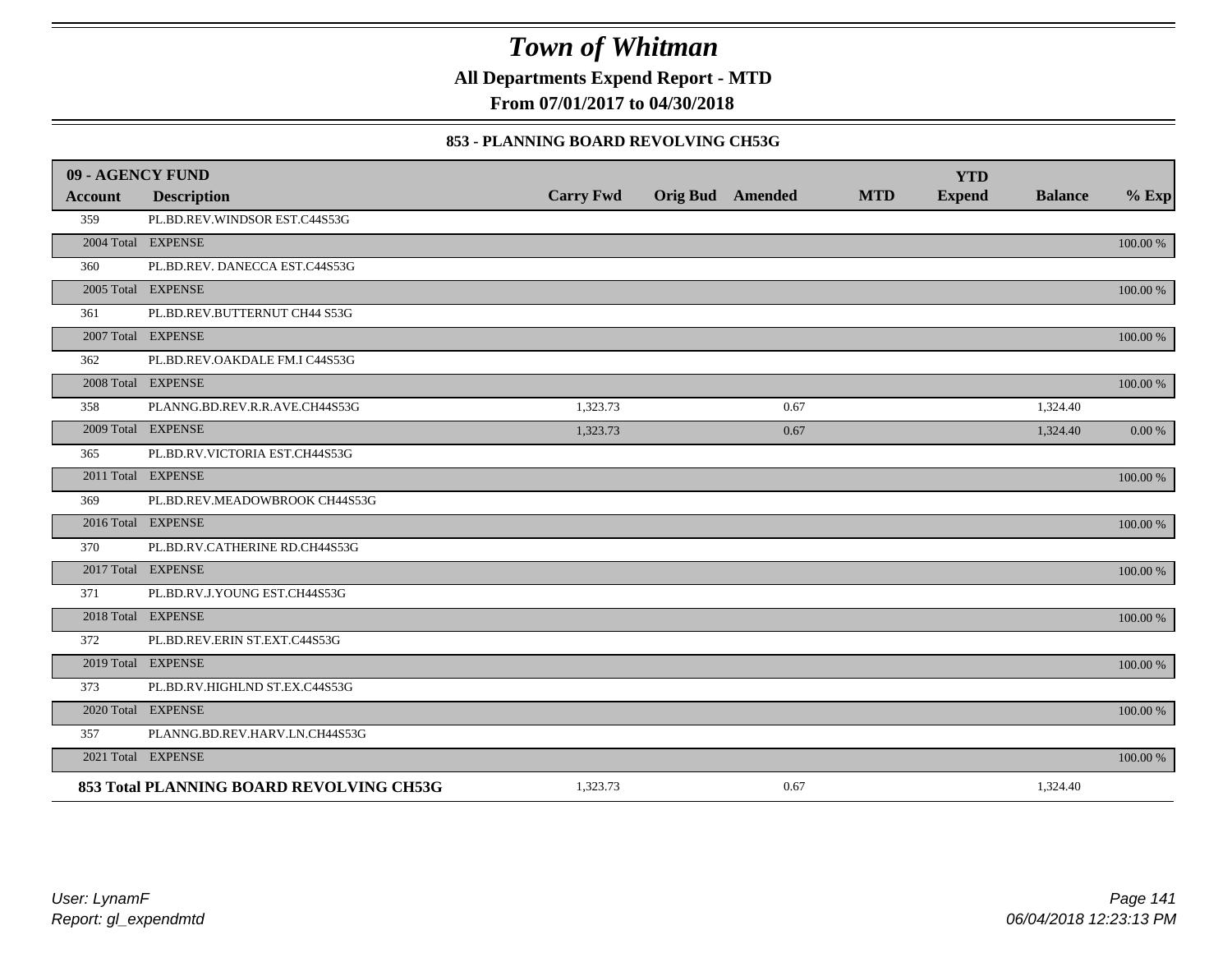**All Departments Expend Report - MTD**

### **From 07/01/2017 to 04/30/2018**

#### **854 - DPW DETAILS**

|         | 09 - AGENCY FUND      |                  |                         |            | YTD           |                |            |
|---------|-----------------------|------------------|-------------------------|------------|---------------|----------------|------------|
| Account | <b>Description</b>    | <b>Carry Fwd</b> | <b>Orig Bud</b> Amended | <b>MTD</b> | <b>Expend</b> | <b>Balance</b> | $%$ Exp    |
| 007     | REGULAR DETAILS       |                  |                         |            |               |                |            |
|         | 1000 Total SALARIES   |                  |                         |            |               |                | $100.00\%$ |
|         | 854 Total DPW DETAILS |                  |                         |            |               |                |            |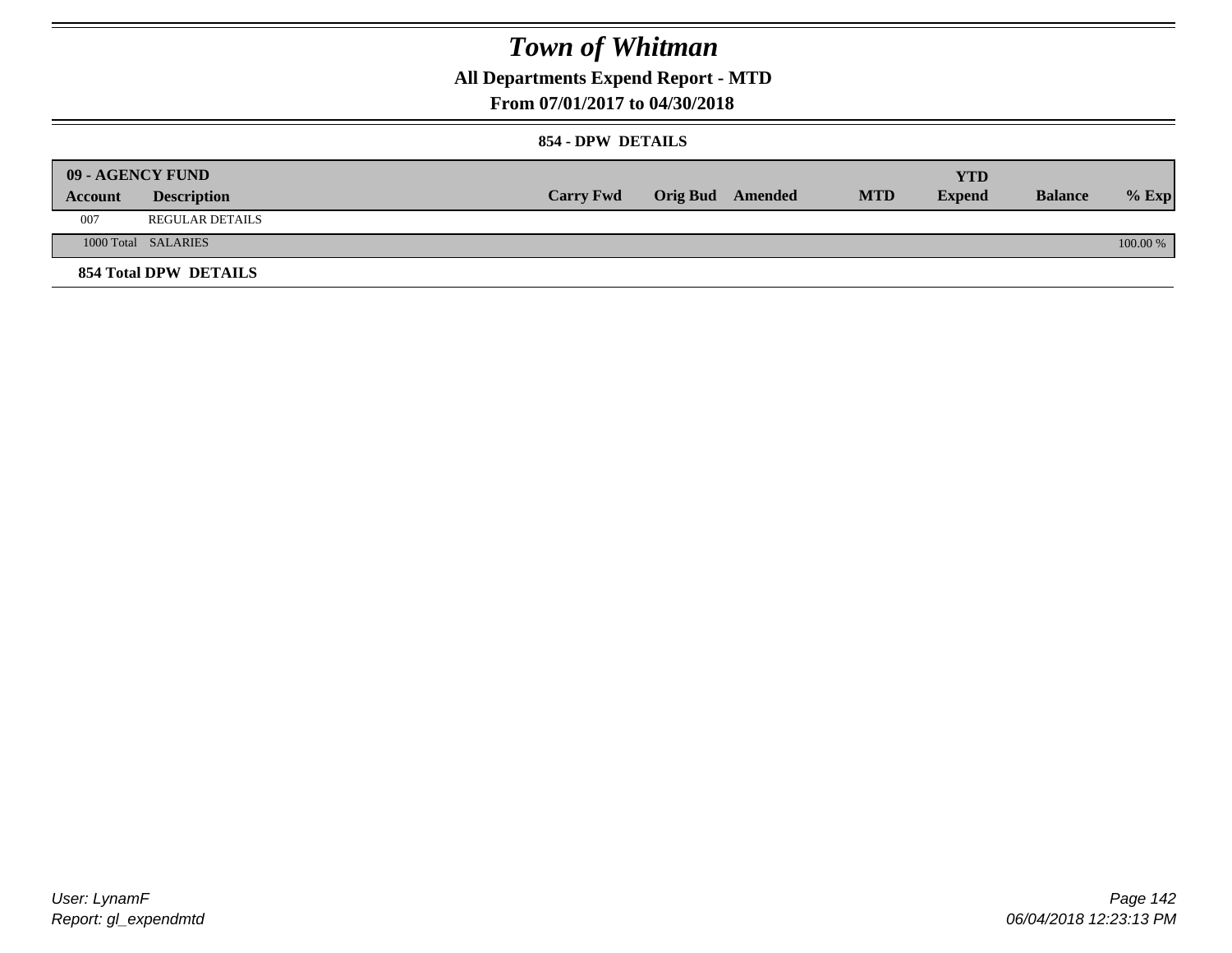### **All Departments Expend Report - MTD**

**From 07/01/2017 to 04/30/2018**

#### **856 - FIRE DETAILS**

| 09 - AGENCY FUND |                        |                  |                 |         |            | <b>YTD</b>    |                |            |
|------------------|------------------------|------------------|-----------------|---------|------------|---------------|----------------|------------|
| Account          | <b>Description</b>     | <b>Carry Fwd</b> | <b>Orig Bud</b> | Amended | <b>MTD</b> | <b>Expend</b> | <b>Balance</b> | $%$ Exp    |
| 007              | <b>REGULAR DETAILS</b> |                  |                 |         | 6.432.00   | 21,024.00     | $-21,024.00$   |            |
|                  | 1000 Total SALARIES    |                  |                 |         | 6.432.00   | 21,024.00     | $-21,024,00$   | $100.00\%$ |
|                  | 856 Total FIRE DETAILS |                  |                 |         | 6.432.00   | 21,024.00     | $-21,024.00$   |            |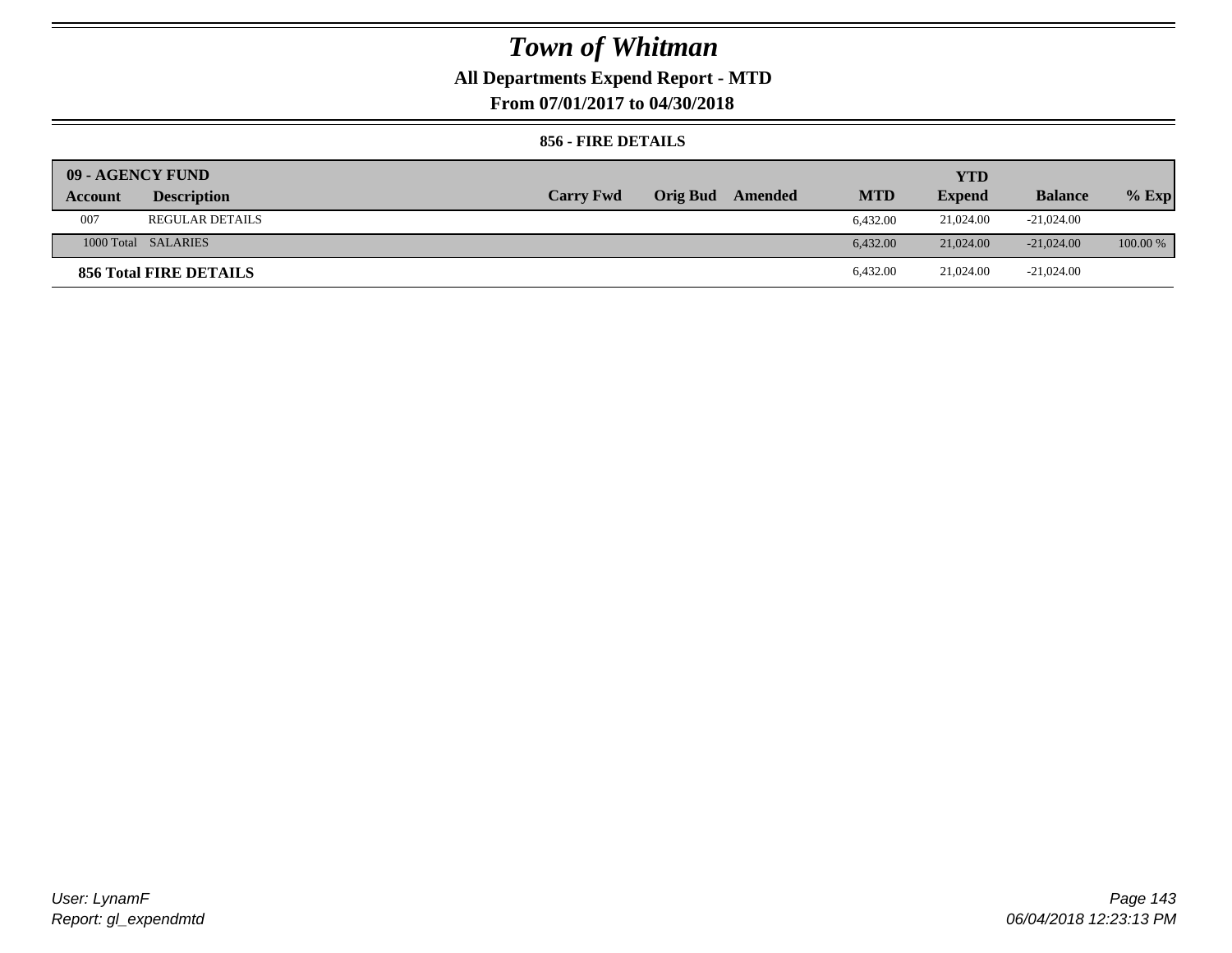**All Departments Expend Report - MTD**

**From 07/01/2017 to 04/30/2018**

#### **858 - APPEALS BD.REVOLVING S53G**

|         | 09 - AGENCY FUND                    |                  |                         |            | YTD           |                |            |
|---------|-------------------------------------|------------------|-------------------------|------------|---------------|----------------|------------|
| Account | <b>Description</b>                  | <b>Carry Fwd</b> | <b>Orig Bud</b> Amended | <b>MTD</b> | <b>Expend</b> | <b>Balance</b> | $%$ Exp    |
| 367     | APPEALS BD.-TWOCAN PROP. S53G       |                  |                         |            |               |                |            |
|         | 2014 Total EXPENSE                  |                  |                         |            |               |                | $100.00\%$ |
|         | 858 Total APPEALS BD.REVOLVING S53G |                  |                         |            |               |                |            |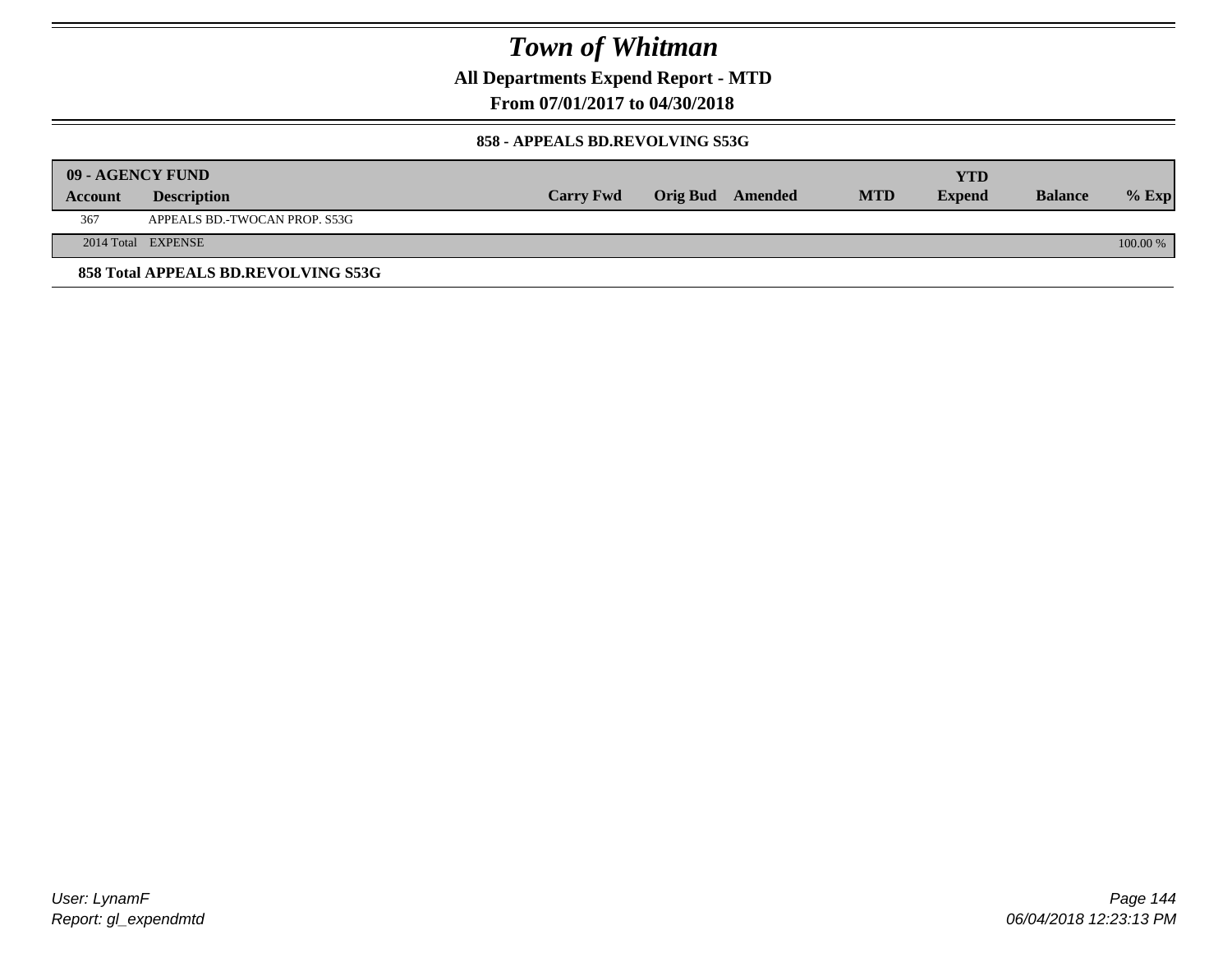## **All Departments Expend Report - MTD**

**From 07/01/2017 to 04/30/2018**

### **870 - AGENCY**

| 09 - AGENCY FUND |                                |                  |                         |            | <b>YTD</b>    |                |          |
|------------------|--------------------------------|------------------|-------------------------|------------|---------------|----------------|----------|
| Account          | <b>Description</b>             | <b>Carry Fwd</b> | <b>Orig Bud</b> Amended | <b>MTD</b> | <b>Expend</b> | <b>Balance</b> | $%$ Exp  |
| 030              | DEPUTY COLLECTOR'S FEES        |                  |                         | 3,608.00   | 46,960.00     | $-46,960.00$   |          |
|                  | 2000 Total EXPENSE             |                  |                         | 3,608.00   | 46,960.00     | $-46,960.00$   | 100.00 % |
| 031              | SPORTING LICENSES STATE        |                  |                         |            |               |                |          |
| 032              | DUE TO STATE-GUN PERMITS       |                  |                         | 3,662.50   | 11,412.50     | $-11,412.50$   |          |
|                  | 2001 Total EXPENSE             |                  |                         | 3,662.50   | 11,412.50     | $-11,412.50$   | 100.00 % |
| 780              | F.I.C.A. WITHHOLDING           |                  |                         |            |               |                |          |
| 781              | FEDERAL WITHHOLDING            |                  |                         | 67,537.38  | 898,018.65    | $-898,018.65$  |          |
| 782              | STATE WITHHOLDING              |                  |                         | 29,355.03  | 331,192.41    | $-331,192.41$  |          |
| 783              | <b>COUNTY RETIREMENT</b>       |                  |                         | 55,439.34  | 529,259.11    | $-529,259.11$  |          |
| 785              | MEDICARE TAX WITHHOLDING       |                  |                         | 9,506.67   | 103,852.94    | $-103,852.94$  |          |
| 786              | <b>CREDIT UNION-TOWN</b>       |                  |                         | 41,400.00  | 425,597.07    | -425,597.07    |          |
| 788              | DEFERRED COMPENSATION-TOWN     |                  |                         | 22,688.00  | 231,732.00    | $-231,732.00$  |          |
| 790              | COURT ORDERED DEDUCTIONS       |                  |                         |            |               |                |          |
| 791              | <b>DUES-POLICE</b>             |                  |                         | 1,176.00   | 11,466.00     | $-11,466.00$   |          |
| 792              | <b>DUES-FIRE</b>               |                  |                         | 2,400.00   | 19,800.00     | $-19,800.00$   |          |
| 793              | <b>DUES-DPW</b>                |                  |                         | 738.15     | 6,535.05      | $-6,535.05$    |          |
| 794              | DUES-T.H.EMPLOYEES UNION       |                  |                         | 397.00     | 3,573.00      | $-3,573.00$    |          |
| 795              | DUES-T.H. EMPLOYEES-VOLUNTARY  |                  |                         |            |               |                |          |
| 796              | <b>INSURANCE 1</b>             |                  |                         |            | 5,762.23      | $-5,762.23$    |          |
| 797              | <b>INSURANCE 2</b>             |                  |                         |            | 16,769.79     | $-16,769.79$   |          |
| 799              | WAGE GARNISHMENTS              |                  |                         |            | 26.87         | $-26.87$       |          |
| 800              | BLUE CARE-PREF.PROVIDER OPTION |                  |                         |            | 54,820.32     | $-54,820.32$   |          |
| 801              | MASTER HEALTH PLUS-TOWN        |                  |                         |            |               |                |          |
| 802              | MASTER HEALTH PLUS-PENSION     |                  |                         |            |               |                |          |
| 803              | <b>MEDEX</b>                   |                  |                         |            | 109,224.39    | $-109,224.39$  |          |
| 804              | PILGRIM-TOWN                   |                  |                         |            | 142,977.30    | $-142,977.30$  |          |
| 805              | <b>TEFRA-TOWM</b>              |                  |                         |            |               |                |          |
| 806              | CARVE OUT GROUPS-MEDICARE      |                  |                         |            |               |                |          |
| 812              | MANDATORY DEFFR'D COMPENSATION |                  |                         | 1,992.45   | 17,376.63     | $-17,376.63$   |          |
| 813              | DELTA DENTAL PLAN              |                  |                         |            | 57,320.86     | $-57,320.86$   |          |
| 816              | CAFETERIA PLAN-FSA CARD FEE    |                  |                         | 23.00      | 221.95        | $-221.95$      |          |
| 818              | CAFETERIA BENEFITS-TOWN        |                  |                         | 3,268.64   | 34,256.46     | $-34,256.46$   |          |
|                  |                                |                  |                         |            |               |                |          |

*Report: gl\_expendmtd User: LynamF*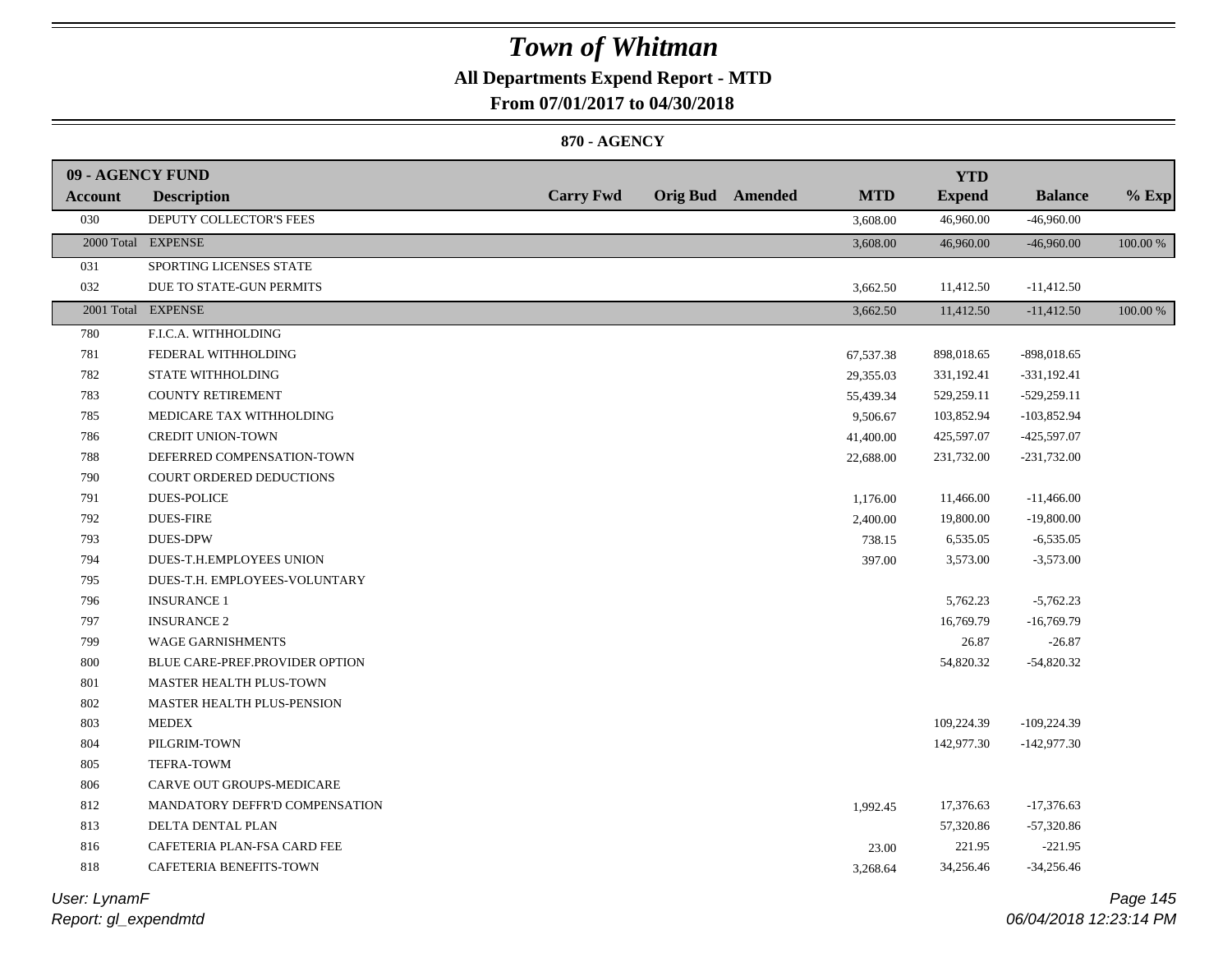## **All Departments Expend Report - MTD**

## **From 07/01/2017 to 04/30/2018**

### **870 - AGENCY**

| 09 - AGENCY FUND |                                |                  |                 |         |            | <b>YTD</b>    |                 |          |
|------------------|--------------------------------|------------------|-----------------|---------|------------|---------------|-----------------|----------|
| Account          | <b>Description</b>             | <b>Carry Fwd</b> | <b>Orig Bud</b> | Amended | <b>MTD</b> | <b>Expend</b> | <b>Balance</b>  | $%$ Exp  |
| 819              | <b>TAXABLE FRINGE BENEFITS</b> |                  |                 |         | 1,100.00   | 6,480.90      | $-6,480.90$     |          |
| 821              | NETWORK BLUE                   |                  |                 |         |            | 282,546.03    | $-282,546.03$   |          |
| 823              | <b>HPHC MEDICARE ENHANCE</b>   |                  |                 |         |            |               |                 |          |
| 824              | MPA - LEGAL DEFENSE FUND       |                  |                 |         |            |               |                 |          |
| 827              | <b>DUES - LIBRARY</b>          |                  |                 |         | 260.42     | 2,791.99      | $-2,791.99$     |          |
| 828              | NETWORK BLUE-RATE SAVER        |                  |                 |         |            | 56,722.50     | $-56,722.50$    |          |
| 829              | HARVARD PILGRIM-RATE SAVER     |                  |                 |         |            | 2,485.30      | $-2,485.30$     |          |
| 881              | DIRECT DEPOSIT-PAYROLL         |                  |                 |         |            |               |                 |          |
| 899              | <b>EXCHANGE ACCOUNT</b>        |                  |                 |         | 19,200.00  | 36,071.96     | $-36,071.96$    |          |
|                  | 2002 Total EXPENSE             |                  |                 |         | 256,482.08 | 3,386,881.71  | $-3,386,881.71$ | 100.00 % |
|                  | 870 Total AGENCY               |                  |                 |         | 263,752.58 | 3,445,254.21  | $-3,445,254.21$ |          |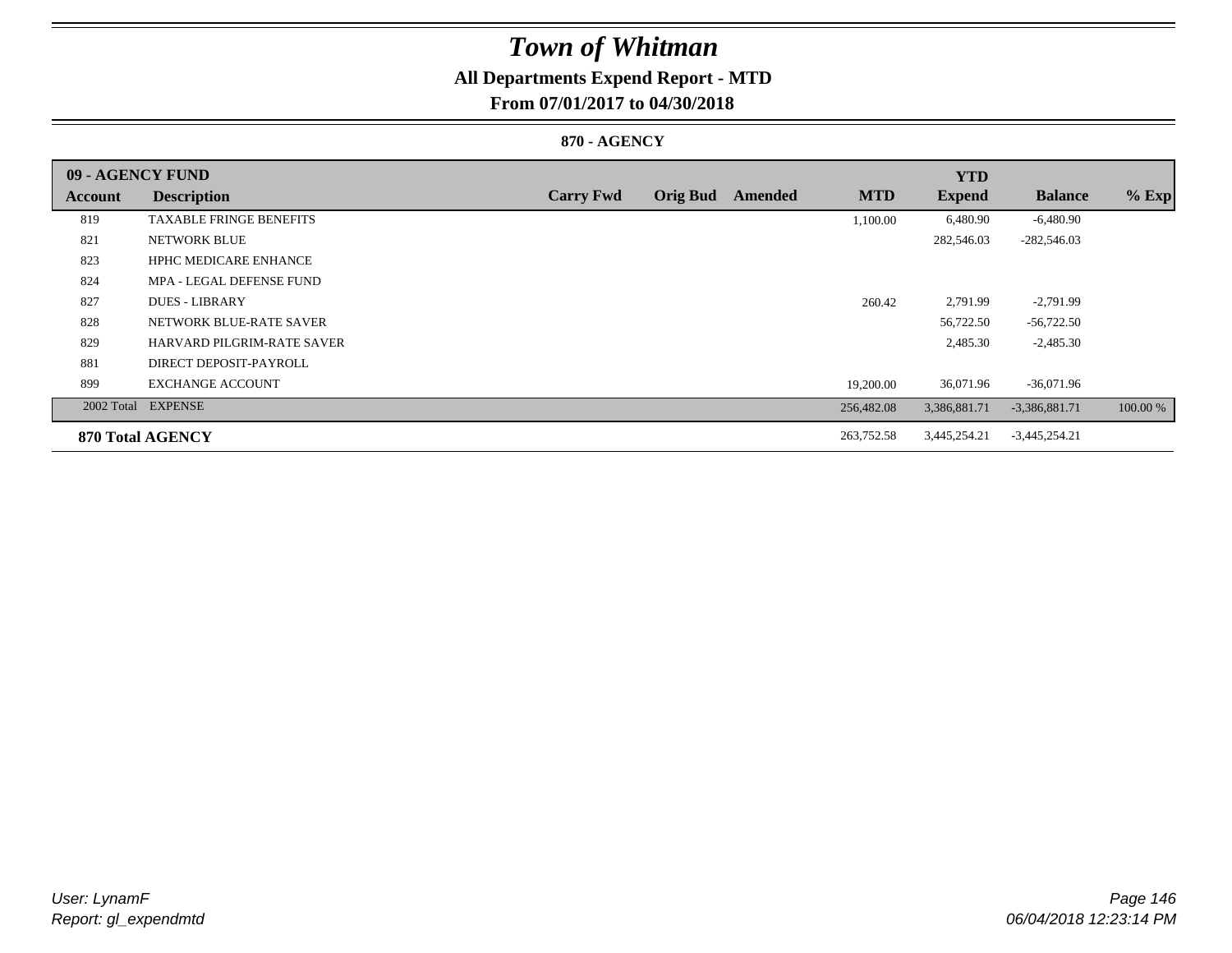**All Departments Expend Report - MTD**

### **From 07/01/2017 to 04/30/2018**

#### **980 - PERFORMANCE BONDS**

|         | 09 - AGENCY FUND            |                  |                 |         |            | <b>YTD</b>    |                 |          |
|---------|-----------------------------|------------------|-----------------|---------|------------|---------------|-----------------|----------|
| Account | <b>Description</b>          | <b>Carry Fwd</b> | <b>Orig Bud</b> | Amended | <b>MTD</b> | <b>Expend</b> | <b>Balance</b>  | $%$ Exp  |
| 364     | PLANNING BOARD              |                  |                 |         |            |               |                 |          |
|         | 2004 Total EXPENSE          |                  |                 |         |            |               |                 | 100.00 % |
|         | 980 Total PERFORMANCE BONDS |                  |                 |         |            |               |                 |          |
|         | 09 Total AGENCY FUND        | 1,323.73         |                 | 0.67    | 292,324.58 | 3,667,661.21  | $-3,666,336.81$ |          |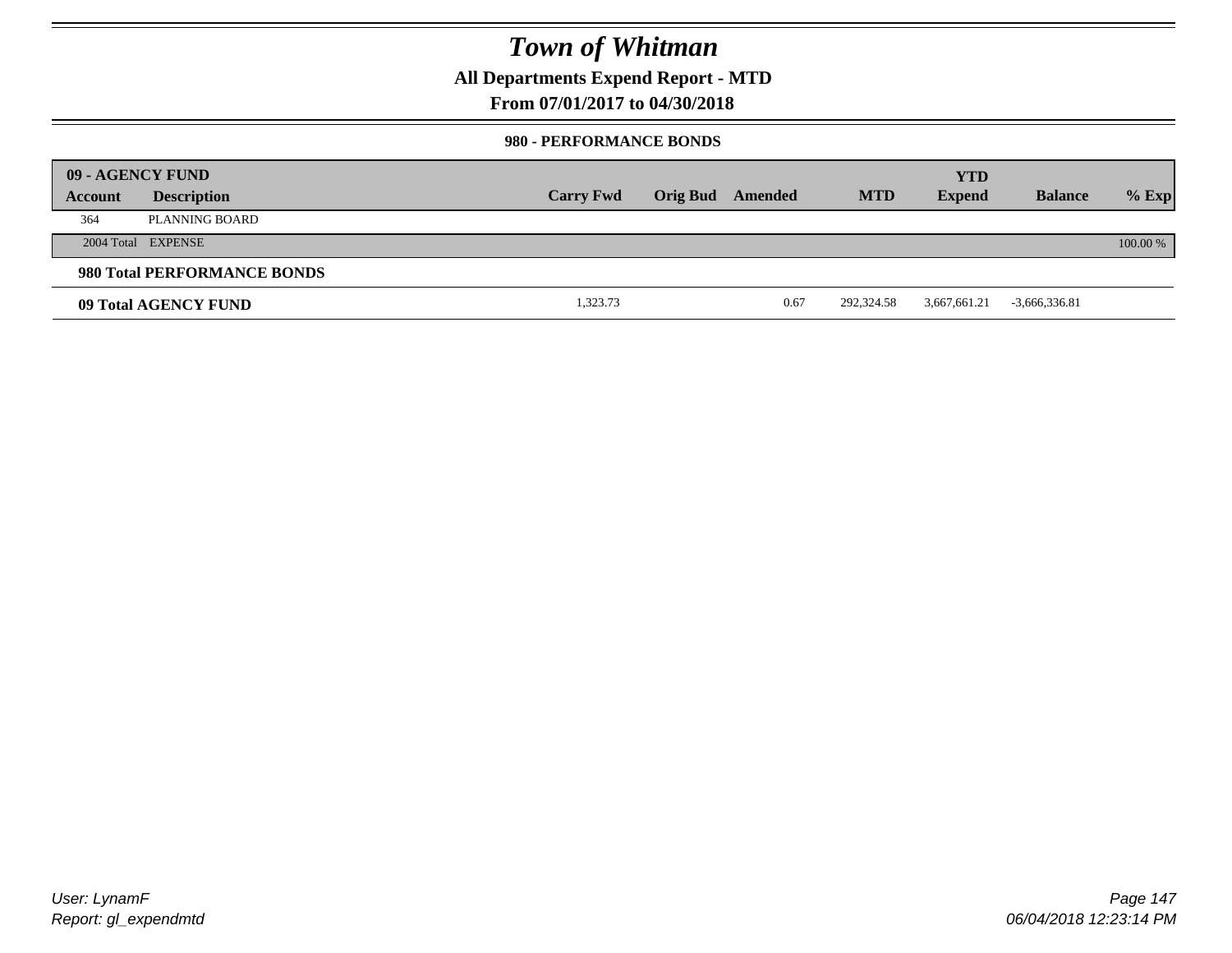## **All Departments Expend Report - MTD**

**From 07/01/2017 to 04/30/2018**

#### **440 - WATER/SEWER**

|                | <b>60 - WATER/SEWER ENTERPRISE FUND</b>  |                  |                                       | <b>YTD</b>    |                |             |
|----------------|------------------------------------------|------------------|---------------------------------------|---------------|----------------|-------------|
| <b>Account</b> | <b>Description</b>                       | <b>Carry Fwd</b> | <b>Orig Bud</b> Amended<br><b>MTD</b> | <b>Expend</b> | <b>Balance</b> | $%$ Exp     |
| 111            | SALARIES-ADMINSTRATIVE                   | 100,766.00       | 7,917.48                              | 80,972.95     | 19,793.05      |             |
| 112            | <b>SALARIES</b>                          |                  |                                       |               |                |             |
| 113            | DIVISIONAL LABOR-REGULAR                 | 465,472.00       | 30,890.88                             | 340,932.40    | 124,539.60     |             |
| 114            | DIVISIONAL LABOR-O.T.                    |                  | 692.08                                | 31,999.89     | -31,999.89     |             |
| 116            | <b>CLERICAL</b>                          | 49,031.00        | 3,770.20                              | 39,463.90     | 9,567.10       |             |
| 119            | SALARY-ASSIST.SUPERINTENDENT             |                  |                                       |               |                |             |
| 136            | POLICE DETAILS                           | 18,000.00        | 712.48                                | 9,658.15      | 8,341.85       |             |
| 144            | <b>EDUCATION INCENTIVE</b>               |                  |                                       |               |                |             |
| 146            | SALARIES-LONGEVITY                       | 2,950.00         |                                       | 2,025.00      | 925.00         |             |
| 222            | CDL LIC. / STIPEND                       | 1,504.00         |                                       | 1,504.00      |                |             |
| 228            | <b>CDL STIPEND - UNION</b>               |                  |                                       |               |                |             |
| 234            | SALARIES - UNUSED SICK & VAC. TIME       |                  |                                       |               |                |             |
|                | 1000 Total SALARIES                      | 637,723.00       | 43,983.12                             | 506,556.29    | 131,166.71     | 79.43 %     |
| 949            | FY2014 ENCUMBRANCES                      |                  |                                       |               |                |             |
|                | 1003 Total SALARIES                      |                  |                                       |               |                | $100.00~\%$ |
| 210            | <b>ELECTRICITY</b>                       | 73,000.00        | 16,626.80                             | 54,716.95     | 18,283.05      |             |
| 212            | <b>GAS (NATURAL)</b>                     | 20,000.00        | 5,163.17                              | 12,322.43     | 7,677.57       |             |
| 230            | <b>WATER PURCHASE</b>                    | 1,400,000.00     | 355,585.26                            | 1,020,662.15  | 379,337.85     |             |
| 243            | EQUIPMENT MAINTENANCE                    |                  |                                       |               |                |             |
| 309            | TECHNICAL SERVICES                       |                  |                                       |               |                |             |
| 340            | <b>TELEPHONE</b>                         | 9,000.00         | 115.24                                | 1,048.96      | 7,951.04       |             |
| 380            | DISPOSAL COSTS                           | 850,000.00       |                                       |               | 850,000.00     |             |
| 381            | PRIOR YEAR USER FEE                      |                  |                                       |               |                |             |
| 420            | <b>OFFICE SUPPLIES</b>                   |                  |                                       |               |                |             |
| 430            | <b>BUILDING MAINTENANCE &amp; REPAIR</b> | 50,000.00        | 523.94                                | 21,437.51     | 28,562.49      |             |
| 481            | <b>GASOLINE</b>                          | 2,500.00         |                                       | 1,261.76      | 1,238.24       |             |
| 530            | <b>CHEMICALS</b>                         | 70,000.00        | 510.00                                | 43,137.46     | 26,862.54      |             |
| 582            | <b>UNIFORMS</b>                          |                  | 137.77                                | 1,521.93      | $-1,521.93$    |             |
| 585            | MISCELLANEOUS EXPENSE                    | 15,000.00        | 259.99                                | 7,637.20      | 7,362.80       |             |
| 363            | CROSS CONN.TESTING EXPENSE               | 3,500.00         |                                       | 1,230.00      | 2,270.00       |             |
| 710            | IN STATE TRAVEL                          |                  |                                       |               |                |             |

*Report: gl\_expendmtd User: LynamF*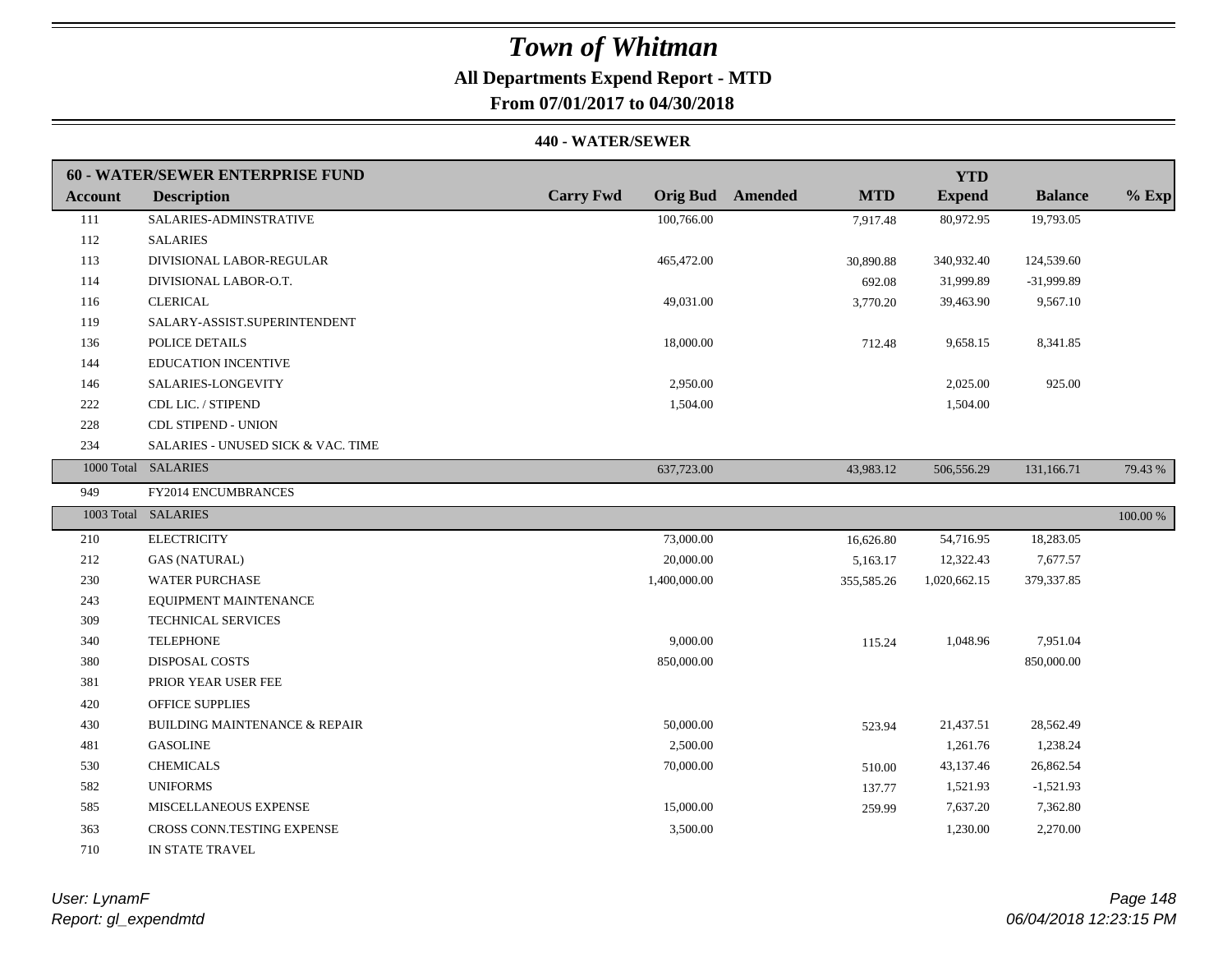## **All Departments Expend Report - MTD**

**From 07/01/2017 to 04/30/2018**

|                | <b>60 - WATER/SEWER ENTERPRISE FUND</b> |                  |              |                         |            | <b>YTD</b>    |                |         |
|----------------|-----------------------------------------|------------------|--------------|-------------------------|------------|---------------|----------------|---------|
| <b>Account</b> | <b>Description</b>                      | <b>Carry Fwd</b> |              | <b>Orig Bud</b> Amended | <b>MTD</b> | <b>Expend</b> | <b>Balance</b> | $%$ Exp |
| 720            | <b>OUT OF STATE TRAVEL</b>              |                  |              |                         |            |               |                |         |
| 730            | <b>ASSOCIATION DUES</b>                 |                  |              |                         |            |               |                |         |
| 734            | AGENCY AND REGISTRATION FEES            |                  |              |                         |            |               |                |         |
| 735            | <b>BANK CHARGES</b>                     |                  | 3,800.00     |                         |            | 450.19        | 3,349.81       |         |
| 924            | DEBT MISCELLANEOUS - WATER              |                  | 33,150.00    |                         |            | 3,996.34      | 29,153.66      |         |
| 926            | DEBT MISCELLANEOUS-SEWER                |                  |              |                         |            |               |                |         |
| 777            | <b>BUDGET RESERVE</b>                   |                  | 139,345.00   |                         |            | 2,000.00      | 137,345.00     |         |
| 825            | <b>LAND</b>                             |                  |              |                         |            |               |                |         |
| 826            | <b>BUILDINGS</b>                        |                  |              |                         |            |               |                |         |
| 830            | <b>PLANT</b>                            |                  |              |                         |            |               |                |         |
| 840            | SITE IMPROVEMENT                        |                  |              |                         |            |               |                |         |
| 850            | ADDITIONAL EQUIPMENT                    |                  |              |                         |            |               |                |         |
| 875            | REPLACE EQUIPMENT                       |                  |              |                         |            |               |                |         |
| 890            | <b>CAPITAL PROJECT</b>                  |                  |              |                         |            |               |                |         |
| 910            | MAT.PRIN.L.T.DEBT 6/1/2008              |                  |              |                         |            |               |                |         |
| 911            | INT.LONG TERM DEBT WTR/SWR              |                  | 95,060.13    |                         |            | 46,593.75     | 48,466.38      |         |
| 913            | PRIN.-L.T. DEBT WTR.RE-FUNDED 3/8/12    |                  | 45,000.00    |                         |            | 45,000.00     |                |         |
| 914            | PRINCIPAL LONG TERM-WATER               |                  | 300,515.28   |                         |            | 300,515.28    |                |         |
| 915            | <b>INT.LONG TERM DEBT-SEWER</b>         |                  | 7,658.27     |                         |            | 7,658.26      | $0.01\,$       |         |
| 916            | <b>INTEREST LONG TERM DEBT</b>          |                  |              |                         |            |               |                |         |
| 919            | INT.LONG TERM DEBT - WATER              |                  | 32,281.60    |                         |            | 31,691.60     | 590.00         |         |
| 925            | <b>INTEREST TEMPORARY LOANS</b>         |                  |              |                         |            |               |                |         |
| 942            | SEWER PRIN.-L.T.DEBT 2030               |                  | 24,831.18    |                         |            | 24,831.18     |                |         |
| 944            | PRIN.LONG TERM-WTR/SWR                  |                  | 154,653.54   |                         |            |               | 154,653.54     |         |
| 950            | <b>REPAYMENT OF BANS</b>                |                  |              |                         |            |               |                |         |
| 951            | DEBT ISSUANCE EXPENSE                   |                  |              |                         |            |               |                |         |
| 955            | REPAYMENT OF GANS-PRINCIPAL             |                  |              |                         |            |               |                |         |
| 957            | MAT.PRIN.-L.T.DEBT 1/15/2013            |                  |              |                         |            |               |                |         |
| 960            | INDIRECT COSTS-TO GENERAL FUND          |                  | 493,199.00   |                         | 493,199.00 | 493,199.00    |                |         |
| 961            | INDIRECT COSTS-TO WATER ENT.FD          |                  |              |                         |            |               |                |         |
|                | 2000 Total EXPENSE                      |                  | 3,822,494.00 |                         | 872,121.17 | 2,120,911.95  | 1,701,582.05   | 55.48 % |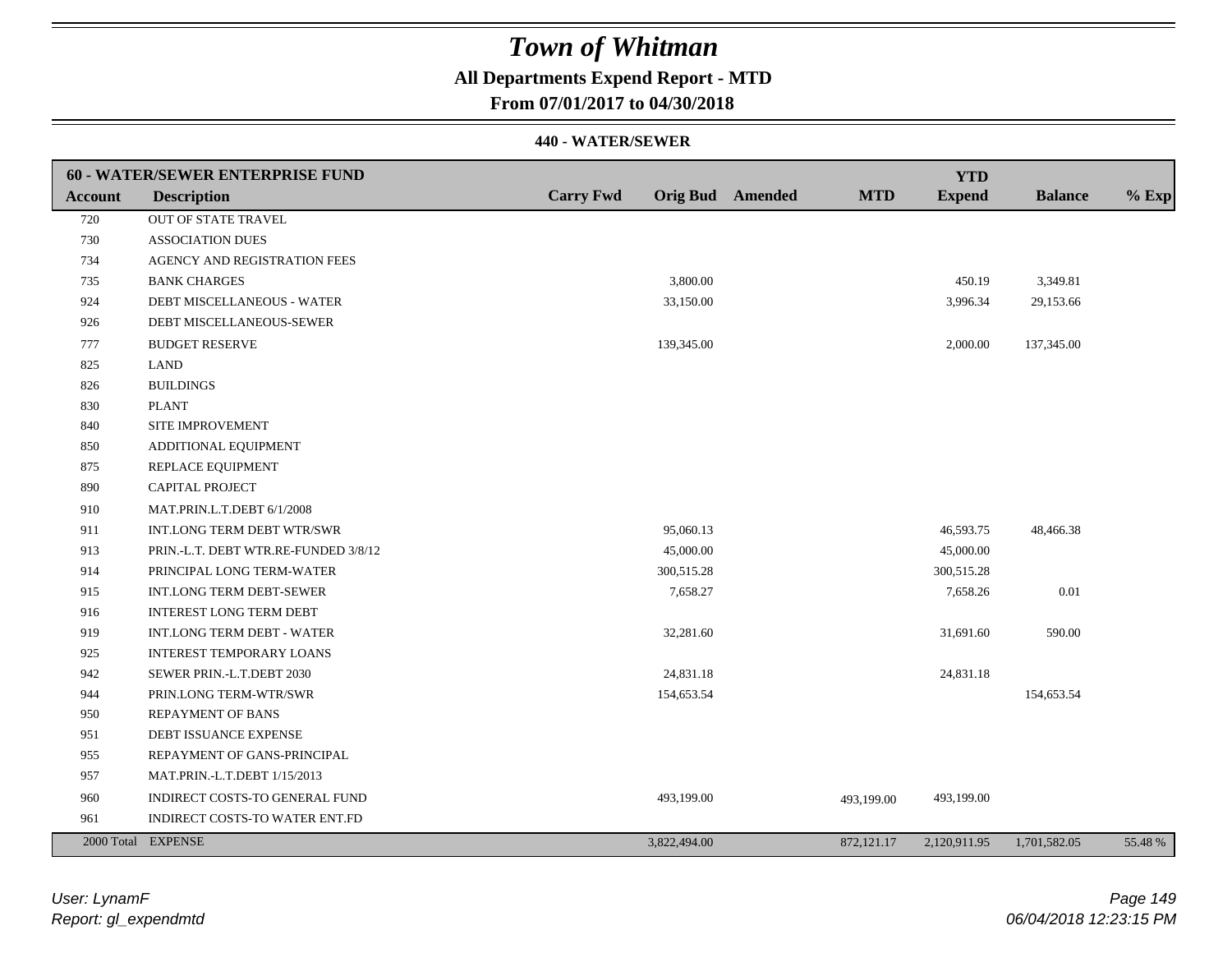## **All Departments Expend Report - MTD**

### **From 07/01/2017 to 04/30/2018**

|                | 60 - WATER/SEWER ENTERPRISE FUND                    |                  |           |                         |            | <b>YTD</b>    |                |            |
|----------------|-----------------------------------------------------|------------------|-----------|-------------------------|------------|---------------|----------------|------------|
| <b>Account</b> | <b>Description</b>                                  | <b>Carry Fwd</b> |           | <b>Orig Bud</b> Amended | <b>MTD</b> | <b>Expend</b> | <b>Balance</b> | $%$ Exp    |
| 956            | REPAYMENT OF BANS-PRINCIPAL                         |                  |           |                         |            |               |                |            |
|                | 2004 Total EXPENSE                                  |                  |           |                         |            |               |                | 100.00 %   |
| 962            | SEWER BOND REFUNDING EXPENSE                        |                  |           |                         |            |               |                |            |
|                | 2005 Total EXPENSE                                  |                  |           |                         |            |               |                | 100.00 %   |
| 311            | <b>COMPUTER SERVICES</b>                            |                  | 12,000.00 |                         | 1,472.29   | 5,439.46      | 6,560.54       |            |
| 344            | <b>POSTAGE</b>                                      |                  |           |                         | 3,182.72   | 5,734.47      | $-5,734.47$    |            |
|                | 2050 Total DATA PROCESSING AND MAILING              |                  | 12,000.00 |                         | 4,655.01   | 11,173.93     | 826.07         | 93.11 %    |
| 272            | <b>EQUIPMENT RENTAL</b>                             |                  |           |                         |            |               |                |            |
| 317            | <b>WATER TESTING</b>                                |                  |           |                         | 2,150.00   | 11,545.00     | $-11,545.00$   |            |
| 251            | <b>WATER MAINS</b>                                  |                  |           |                         | 564.28     | 6,234.70      | $-6,234.70$    |            |
| 253            | <b>HYDRANTS</b>                                     |                  |           |                         |            | 1,560.90      | $-1,560.90$    |            |
| 254            | <b>METERS</b>                                       |                  |           |                         |            | 3,950.24      | $-3,950.24$    |            |
| 582            | <b>UNIFORMS</b>                                     |                  |           |                         |            | 2,633.48      | $-2,633.48$    |            |
| 585            | MISCELLANEOUS EXPENSE                               |                  | 64,300.00 |                         | 1,377.75   | 10,461.82     | 53,838.18      |            |
|                | 2200 Total DIVISIONAL EXPENSE                       |                  | 64,300.00 |                         | 4,092.03   | 36,386.14     | 27,913.86      | 56.58 %    |
| 286            | WATER LEAK DETECTION                                |                  | 8,000.00  |                         |            |               | 8,000.00       |            |
|                | 2201 Total EXPENSE                                  |                  | 8,000.00  |                         |            |               | 8,000.00       | $0.00\,\%$ |
| 999            |                                                     |                  |           |                         |            |               |                |            |
|                | 4469 Total A.27 ATM 5/13FR.R.E. PUR.JETTER MACHINE  |                  |           |                         |            |               |                | 100.00 %   |
| 911            | INT.LONG TERM DEBT WTR/SWR                          |                  |           |                         |            |               |                |            |
| 944            | PRIN.LONG TERM-WTR/SWR                              |                  |           |                         |            |               |                |            |
| 999            |                                                     |                  |           |                         |            |               |                |            |
|                | 4472 Total A.6STM5/15DEBT SER.FY16 1ST PMT.BNDS.R.E |                  |           |                         |            |               |                | 100.00 %   |
| 999            |                                                     | 25,000.00        |           |                         |            |               | 25,000.00      |            |
|                | 4473 Total A10STM5/15ENG.SERV.UNIDIR.FLSH.PR.R.E.   | 25,000.00        |           |                         |            |               | 25,000.00      | $0.00\ \%$ |
| 999            |                                                     |                  |           |                         |            |               |                |            |
|                | 4480 Total A31ATM5/16PUR2016CHEV.4W/D PICKUP W/PLOW |                  |           |                         |            |               |                | 100.00 %   |
| 999            |                                                     |                  |           |                         |            |               |                |            |
|                | 4482 Total A5STM5/15 DEBT SER.-TEMP.BORROWING-R.E.  |                  |           |                         |            |               |                | 100.00 %   |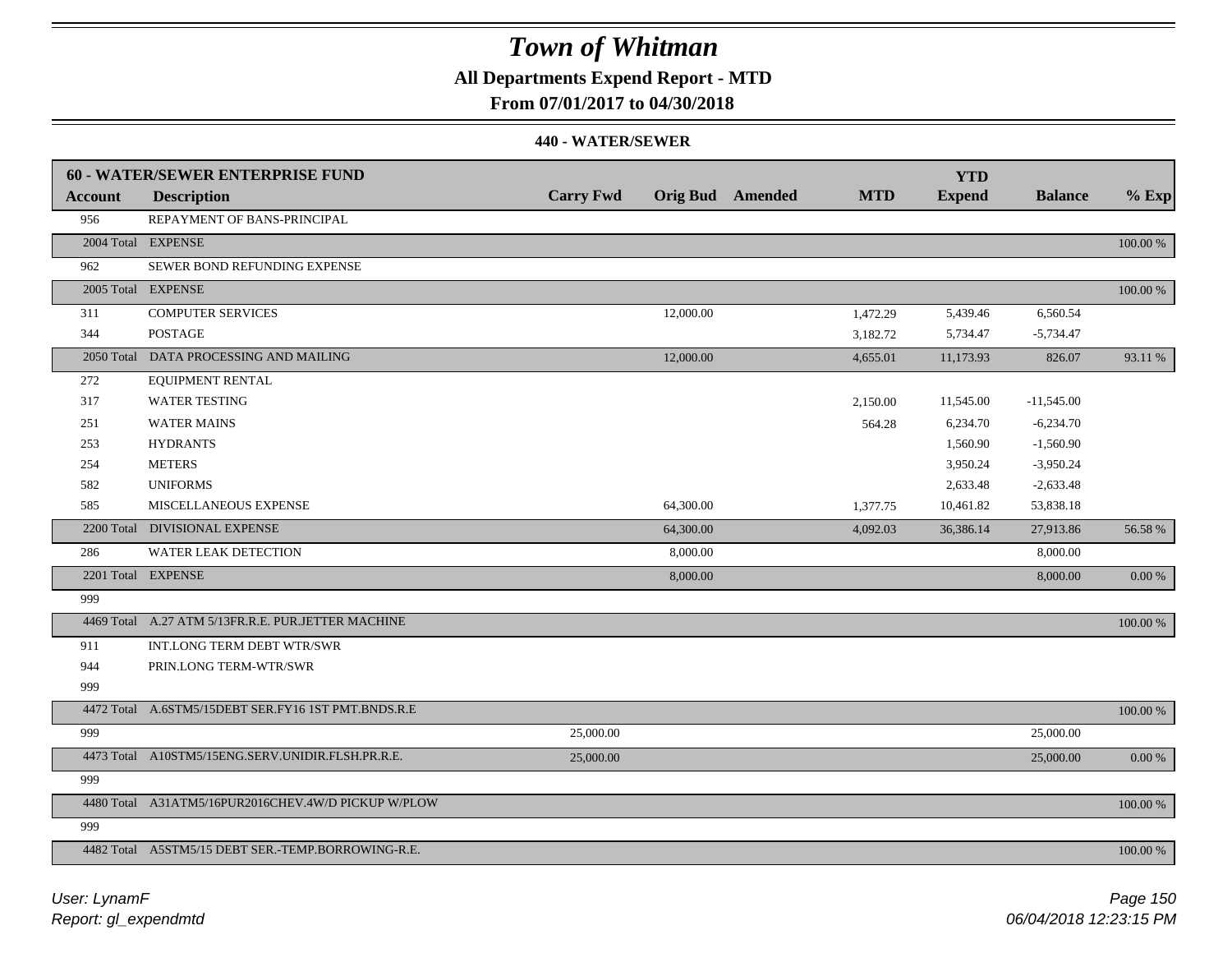**All Departments Expend Report - MTD**

## **From 07/01/2017 to 04/30/2018**

|                | <b>60 - WATER/SEWER ENTERPRISE FUND</b>              |                  |                         |            | <b>YTD</b>    |                |            |
|----------------|------------------------------------------------------|------------------|-------------------------|------------|---------------|----------------|------------|
| <b>Account</b> | <b>Description</b>                                   | <b>Carry Fwd</b> | <b>Orig Bud</b> Amended | <b>MTD</b> | <b>Expend</b> | <b>Balance</b> | $%$ Exp    |
| 999            |                                                      |                  |                         |            |               |                |            |
|                | 4483 Total A.33ATM5/09RELIN.3500FT.PIPE/REP.MANHOLE  |                  |                         |            |               |                | 100.00 %   |
| 999            |                                                      | 59,587.24        |                         |            |               | 59,587.24      |            |
|                | 4532 Total A.20ATM5/12FR.R.EARN.TO REP.SEW.SYS       | 59,587.24        |                         |            |               | 59,587.24      | 0.00 %     |
| 999            |                                                      |                  |                         |            |               |                |            |
|                | 4538 Total A.31 ATM 5/10 50% PUR.E350 FORD CARGO VAN |                  |                         |            |               |                | 100.00 %   |
| 999            |                                                      | 116,392.00       |                         |            | 116,240.98    | 151.02         |            |
|                | 4539 Total A13STM5/15FR.R.E.SEW.SERV.BROCK-PR.YRS    | 116,392.00       |                         |            | 116,240.98    | 151.02         | 99.87%     |
| 999            |                                                      |                  |                         |            |               |                |            |
|                | 4548 Total A.25ATM5/11FR.R.E. TO REP. WSTEWTR PUMPS  |                  |                         |            |               |                | 100.00 %   |
| 999            |                                                      | 1,257.00         |                         |            | 939.00        | 318.00         |            |
|                | 4560 Total A.30 ATM 5/10 REPAIR WASTEWTR.PUMPS       | 1,257.00         |                         |            | 939.00        | 318.00         | 74.70 %    |
| 999            |                                                      |                  |                         |            |               |                |            |
|                | 4562 Total A.30ATM5/16 REPLACE TRUCK BODY            |                  |                         |            |               |                | 100.00 %   |
| 999            |                                                      |                  |                         |            |               |                |            |
|                | 4577 Total DPW-SITE WORK & PERMIT/FACILITY IMPROV.   |                  |                         |            |               |                | 100.00 %   |
| 999            |                                                      |                  | 445,966.71              | 26,294.04  | 427,664.75    | 18,301.96      |            |
|                | 4579 Total A.5STM12/17 SWR.F.MAIN REP.& BY-PASS      |                  | 445,966.71              | 26.294.04  | 427,664.75    | 18,301.96      | 95.89%     |
| 999            |                                                      | 20,000.00        |                         |            | 18,000.00     | 2,000.00       |            |
|                | 4606 Total Res.Fnd. Trans.-Engin.Costs Rte.18 & 27   | 20,000.00        |                         |            | 18,000.00     | 2,000.00       | 90.00 %    |
| 999            |                                                      | 420.00           |                         |            |               | 420.00         |            |
|                | 4608 Total A.21ATM5/12 FR.R.EARN.TO LEAK DETECT.     | 420.00           |                         |            |               | 420.00         | $0.00\,\%$ |
| 999            |                                                      |                  |                         |            |               |                |            |
|                | 4609 Total A.21 ATM5/14 FR.R.E.PUR&INST.BACK-UP GEN  |                  |                         |            |               |                | 100.00 %   |
| 999            |                                                      | 5,265.09         |                         |            | 4,678.00      | 587.09         |            |
|                | 4610 Total A.22ATM5/14FR.R.E.REP.&REPL.EQ@PUMP STA.  | 5,265.09         |                         |            | 4,678.00      | 587.09         | 88.84 %    |
| 999            |                                                      |                  |                         |            |               |                |            |
|                | 4611 Total A2 STM 5/17 PRIOR YEAR BILL               |                  |                         |            |               |                | 100.00 %   |
|                |                                                      |                  |                         |            |               |                |            |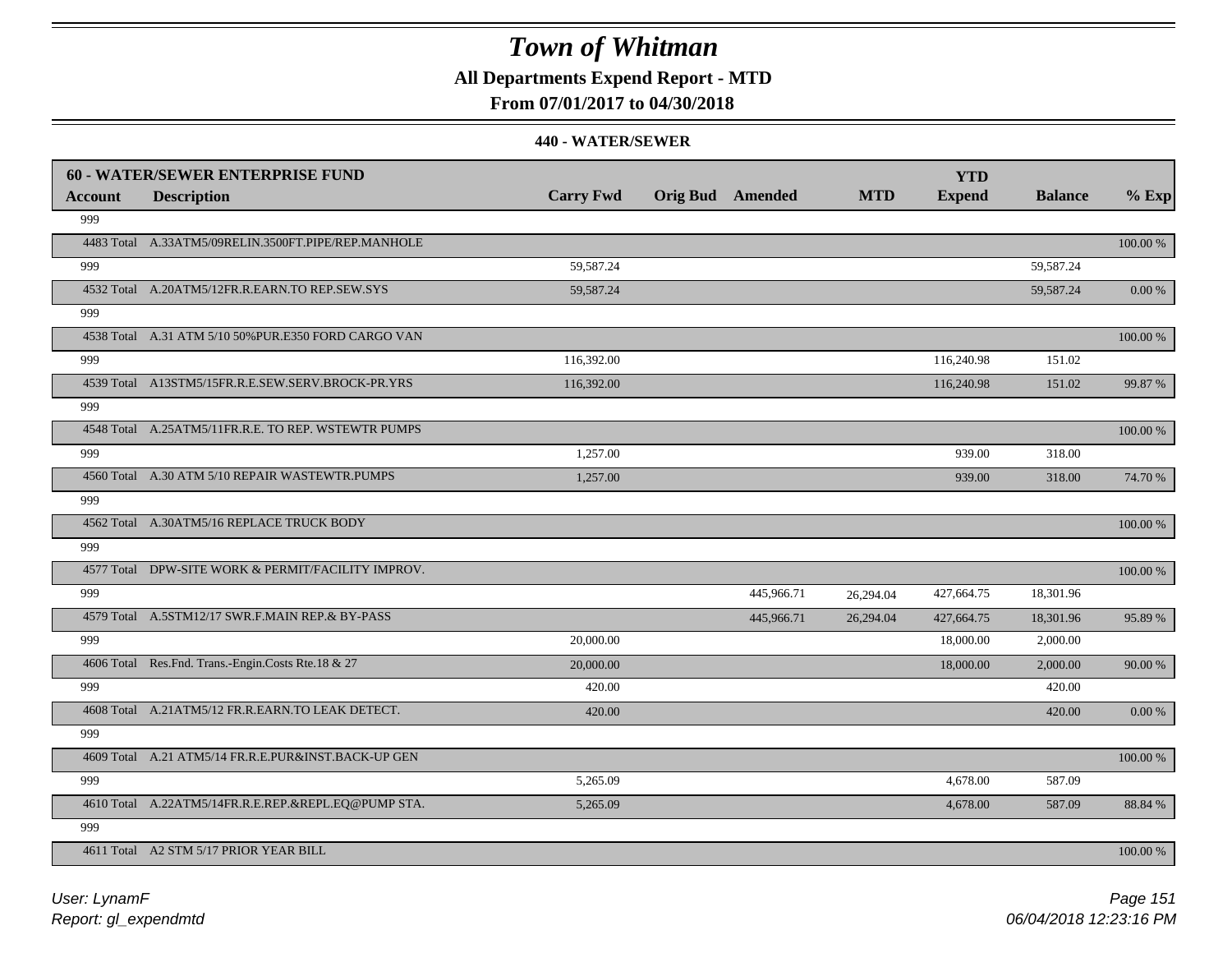## **All Departments Expend Report - MTD**

### **From 07/01/2017 to 04/30/2018**

|            | 60 - WATER/SEWER ENTERPRISE FUND               |                  |                 |            |            | <b>YTD</b>    |                |          |
|------------|------------------------------------------------|------------------|-----------------|------------|------------|---------------|----------------|----------|
| Account    | <b>Description</b>                             | <b>Carry Fwd</b> | <b>Orig Bud</b> | Amended    | <b>MTD</b> | <b>Expend</b> | <b>Balance</b> | $%$ Exp  |
| 999        |                                                |                  |                 | 20,000.00  |            | 17.911.50     | 2,088.50       |          |
|            | 4612 Total A.3STM 12/17 PUR. WATER METERS      |                  |                 | 20,000.00  |            | 17.911.50     | 2.088.50       | 89.55 %  |
| 999        |                                                |                  |                 | 485,000.00 | 10.480.65  | 10,480.65     | 474.519.35     |          |
|            | 4613 Total A.4STM12/17 SWR.EASEMNT SURVEYG ETC |                  |                 | 485,000,00 | 10,480.65  | 10.480.65     | 474.519.35     | 2.16 %   |
| 999        |                                                |                  |                 |            |            |               |                |          |
| 4614 Total | A.30ATM 5/10 WASTEWTR.UPGRADES FY06            |                  |                 |            |            |               |                | 100.00 % |
|            | 440 Total WATER/SEWER                          | 227.921.33       | 4.544.517.00    | 950,966.71 | 961.626.02 | 3.270.943.19  | 2,452,461.85   |          |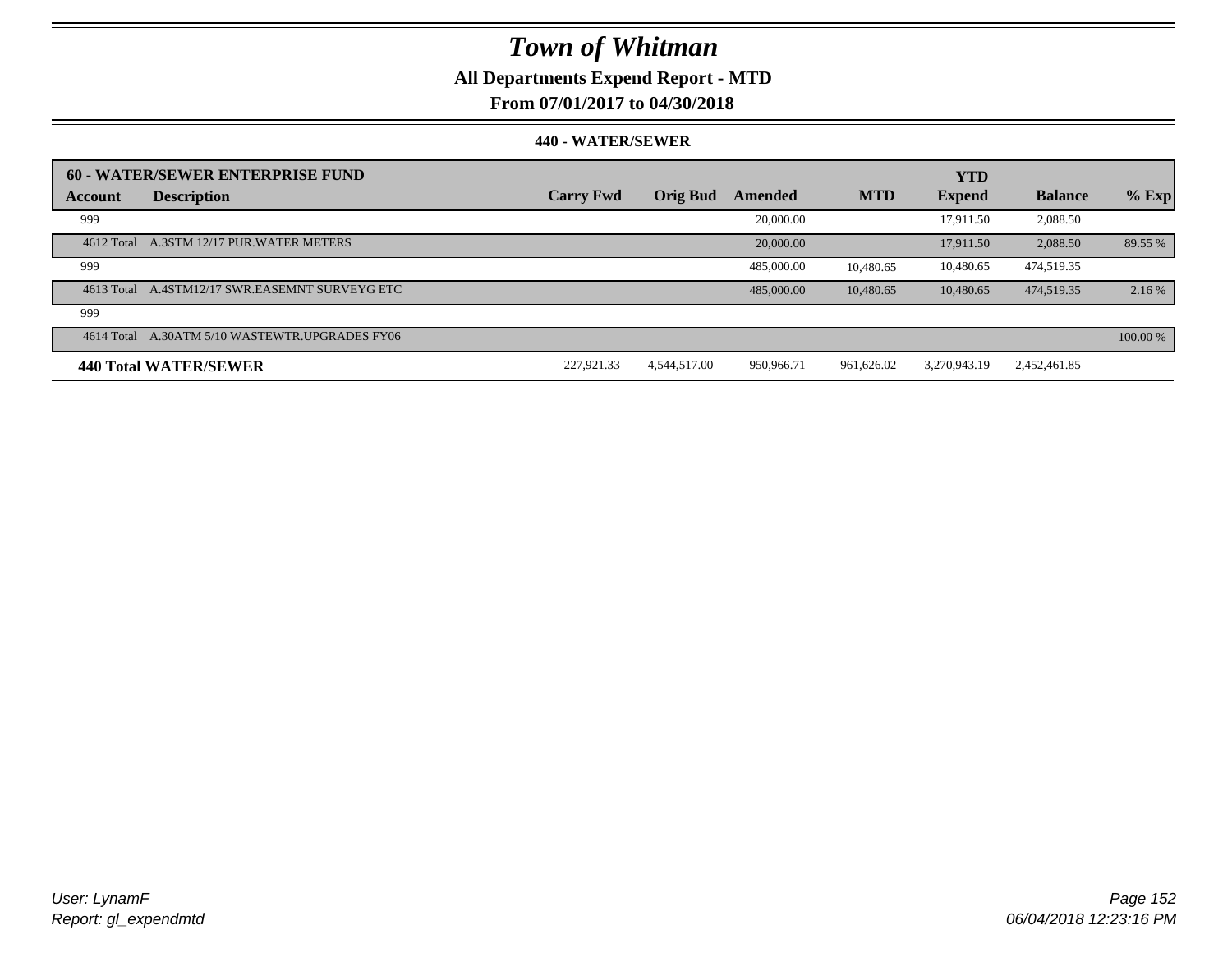**All Departments Expend Report - MTD**

## **From 07/01/2017 to 04/30/2018**

#### **441 - SEWER ENCUMBRANCE**

|                | <b>60 - WATER/SEWER ENTERPRISE FUND</b> |                  |                         |            | <b>YTD</b>    |                |          |
|----------------|-----------------------------------------|------------------|-------------------------|------------|---------------|----------------|----------|
| <b>Account</b> | <b>Description</b>                      | <b>Carry Fwd</b> | <b>Orig Bud</b> Amended | <b>MTD</b> | <b>Expend</b> | <b>Balance</b> | $%$ Exp  |
| 380            | <b>DISPOSAL COSTS</b>                   |                  |                         |            |               |                |          |
|                | 2000 Total EXPENSE                      |                  |                         |            |               |                | 100.00 % |
| 939            | <b>FY2015 ENCUMBRANCES</b>              |                  |                         |            |               |                |          |
| 940            | FY2016 ENCUMBRANCES                     | 850,000.00       |                         |            |               | 850,000.00     |          |
| 943            | FY2012 ENCUMBRANCES                     |                  |                         |            |               |                |          |
| 945            | FY2013 ENCUMBRANCES                     |                  |                         |            |               |                |          |
| 946            | <b>FY2010 ENCUMBRANCES</b>              |                  |                         |            |               |                |          |
| 948            | <b>FY07 ENCUMBRANCES</b>                |                  |                         |            |               |                |          |
| 949            | <b>FY2014 ENCUMBRANCES</b>              |                  |                         |            |               |                |          |
| 953            | <b>FY2009 ENCUMBRANCES</b>              |                  |                         |            |               |                |          |
| 958            | FY2005 ENCUMBRANCES                     |                  |                         |            |               |                |          |
| 959            | <b>FY2006 ENCUMBRANCES</b>              |                  |                         |            |               |                |          |
| 965            | SEWER FY13 DISPOSAL COSTS ENCUMBERED    |                  |                         |            |               |                |          |
| 966            | SEWER FY14 DISPOSAL COSTS ENCUMBERED    |                  |                         |            |               |                |          |
| 967            | SEWER FY15 DISPOSAL COSTS ENCUMBERED    | 259,684.68       |                         |            |               | 259,684.68     |          |
| 941            | FY 2017 ENCUMBRANCES                    | 800,000.00       |                         |            |               | 800,000.00     |          |
|                | 2001 Total EXPENSE                      | 1,909,684.68     |                         |            |               | 1,909,684.68   | 0.00 %   |
| 765            | INDIR.COSTS DUE TO GEN.FD.FY95          |                  |                         |            |               |                |          |
| 766            | INDIR.COSTS DUE TO GEN.FD.FY96          |                  |                         |            |               |                |          |
| 767            | INDIR.COSTS DUE TO GEN.FD FY97          |                  |                         |            |               |                |          |
| 768            | INDIR.COSTS DUE TO GEN.FD.FY98          |                  |                         |            |               |                |          |
| 769            | INDIR.COSTS DUE TO GEN.FD.FY99          |                  |                         |            |               |                |          |
|                | 2002 Total EXPENSE                      |                  |                         |            |               |                | 100.00 % |
| 863            | IND.COSTS FY00 DUE TO GF-PR.YR          |                  |                         |            |               |                |          |
| 869            | INDIR.COSTS DUE TO G.FND-PR.YR          |                  |                         |            |               |                |          |
|                | 2003 Total EXPENSE                      |                  |                         |            |               |                | 100.00 % |
|                | <b>441 Total SEWER ENCUMBRANCE</b>      | 1,909,684.68     |                         |            |               | 1,909,684.68   |          |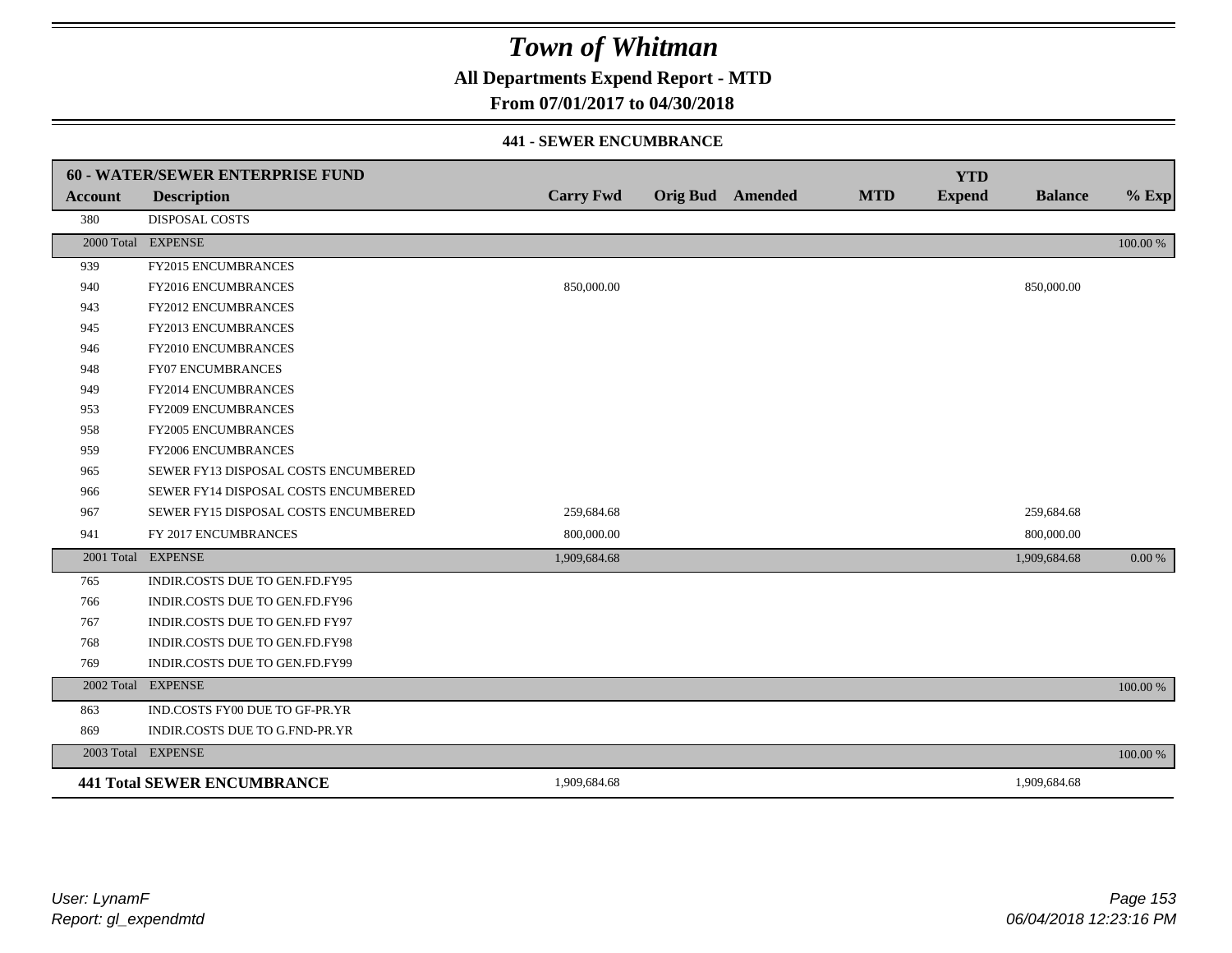**All Departments Expend Report - MTD**

## **From 07/01/2017 to 04/30/2018**

#### **451 - WATER ENCUMBRANCE**

|         | <b>60 - WATER/SEWER ENTERPRISE FUND</b> |                  |          |         |            | <b>YTD</b>    |                |          |
|---------|-----------------------------------------|------------------|----------|---------|------------|---------------|----------------|----------|
| Account | <b>Description</b>                      | <b>Carry Fwd</b> | Orig Bud | Amended | <b>MTD</b> | <b>Expend</b> | <b>Balance</b> | $%$ Exp  |
| 941     | FY 2017 ENCUMBRANCES                    | 60,000.00        |          |         |            | 39.902.57     | 20,097.43      |          |
|         | 2000 Total EXPENSE                      | 60,000,00        |          |         |            | 39.902.57     | 20,097.43      | 66.50 %  |
| 939     | <b>FY2015 ENCUMBRANCES</b>              |                  |          |         |            |               |                |          |
| 940     | <b>FY2016 ENCUMBRANCES</b>              |                  |          |         |            |               |                |          |
| 949     | <b>FY2014 ENCUMBRANCES</b>              |                  |          |         |            |               |                |          |
|         | 2001 Total EXPENSE                      |                  |          |         |            |               |                | 100.00 % |
|         | <b>451 Total WATER ENCUMBRANCE</b>      | 60,000.00        |          |         |            | 39,902.57     | 20,097.43      |          |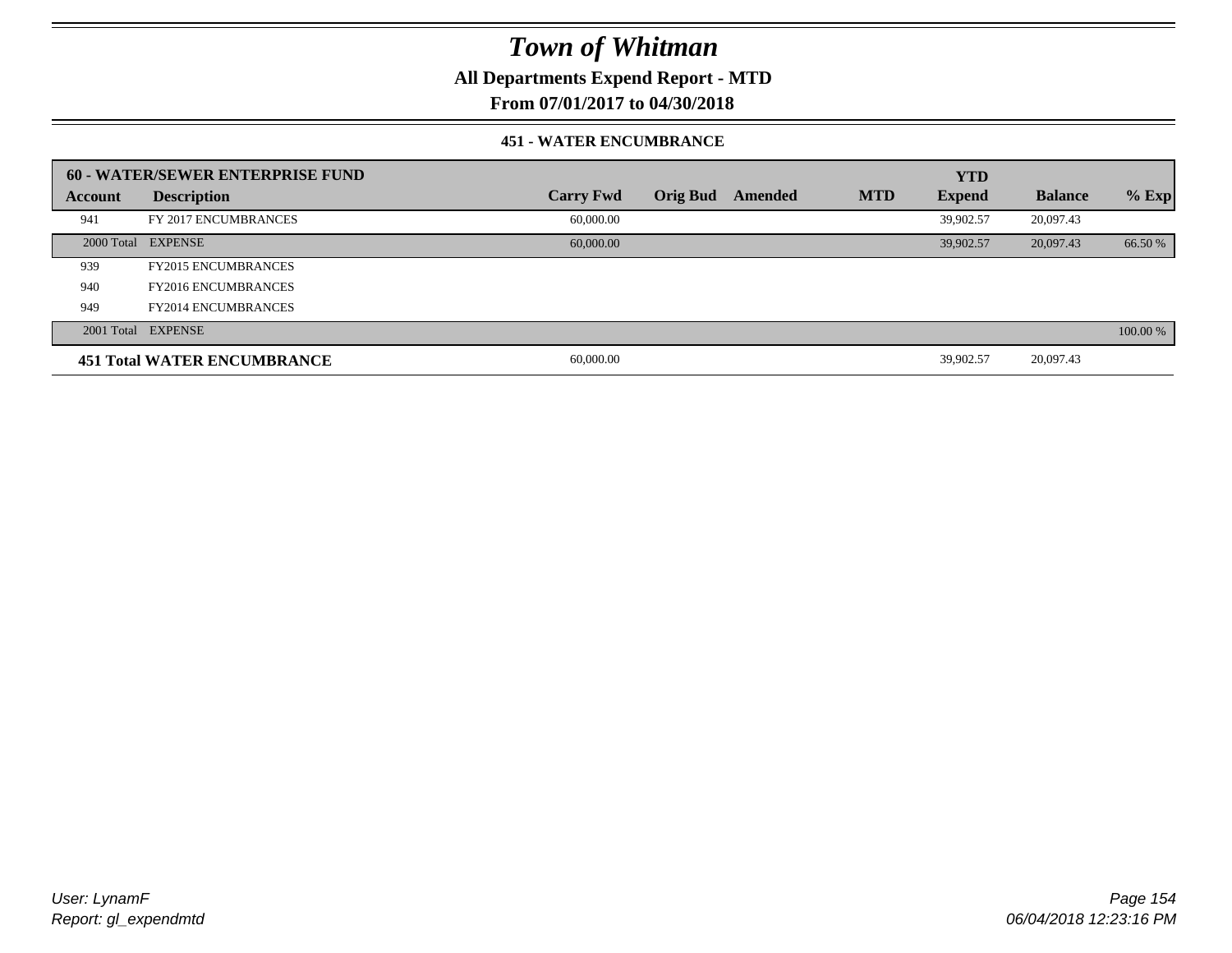**All Departments Expend Report - MTD**

### **From 07/01/2017 to 04/30/2018**

|                 | <b>60 - WATER/SEWER ENTERPRISE FUND</b> |                  |                         |            | YTD           |                |            |
|-----------------|-----------------------------------------|------------------|-------------------------|------------|---------------|----------------|------------|
| Account         | <b>Description</b>                      | <b>Carry Fwd</b> | <b>Orig Bud</b> Amended | <b>MTD</b> | <b>Expend</b> | <b>Balance</b> | $%$ Exp    |
| 005             | <b>TRASH FEE REFUNDS</b>                |                  |                         |            |               |                |            |
| 1997 Total 1997 |                                         |                  |                         |            |               |                | $100.00\%$ |
|                 | <b>850 Total TAX REFUNDS</b>            |                  |                         |            |               |                |            |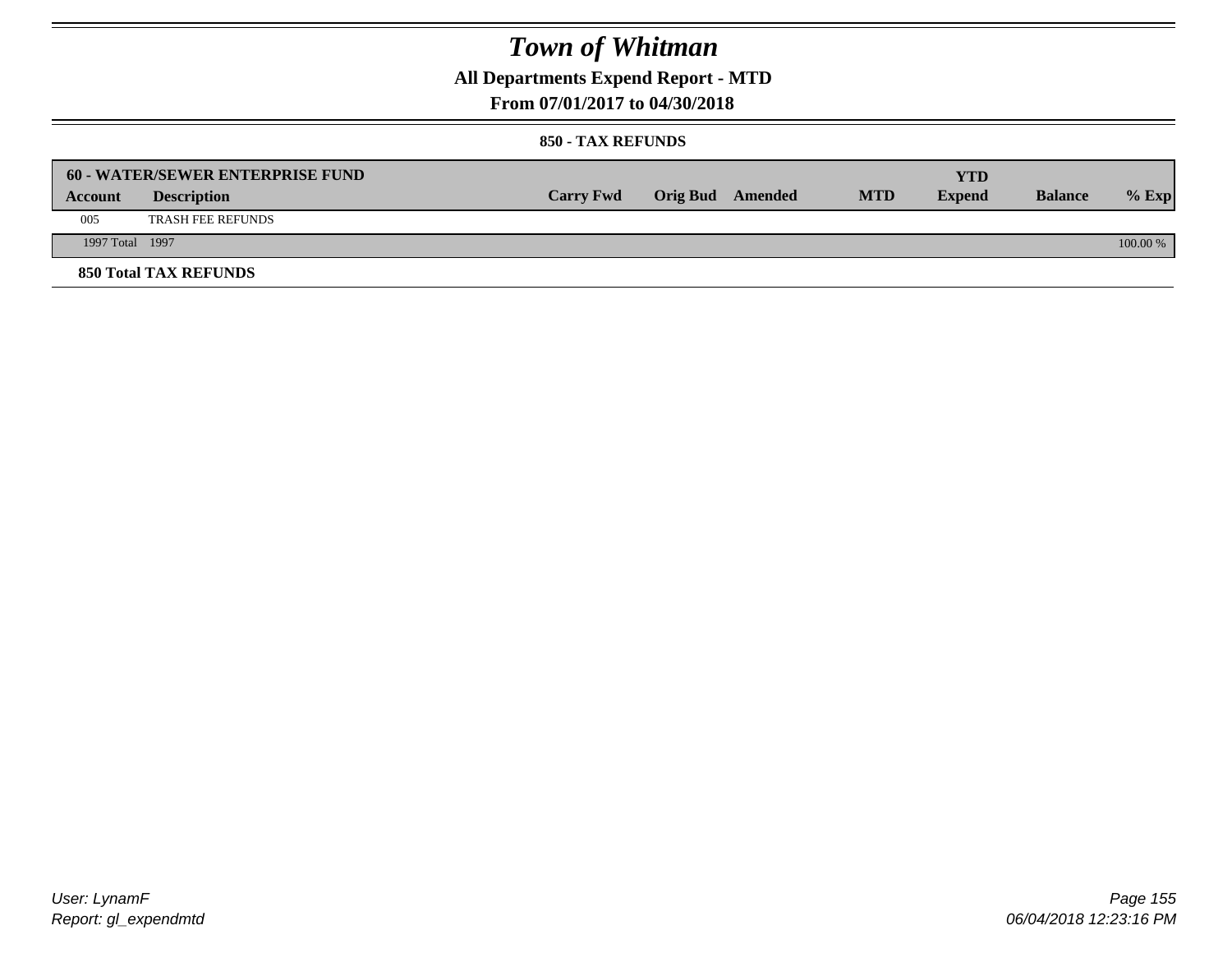**All Departments Expend Report - MTD**

### **From 07/01/2017 to 04/30/2018**

#### **851 - FIRE REVOLVING**

|         | 60 - WATER/SEWER ENTERPRISE FUND |                  |                  |            | YTD           |                |            |
|---------|----------------------------------|------------------|------------------|------------|---------------|----------------|------------|
| Account | <b>Description</b>               | <b>Carry Fwd</b> | Orig Bud Amended | <b>MTD</b> | <b>Expend</b> | <b>Balance</b> | $%$ Exp    |
| 008     | <b>SEWER DETAILS</b>             |                  |                  |            |               |                |            |
|         | 1000 Total SALARIES              |                  |                  |            |               |                | $100.00\%$ |
|         | <b>851 Total FIRE REVOLVING</b>  |                  |                  |            |               |                |            |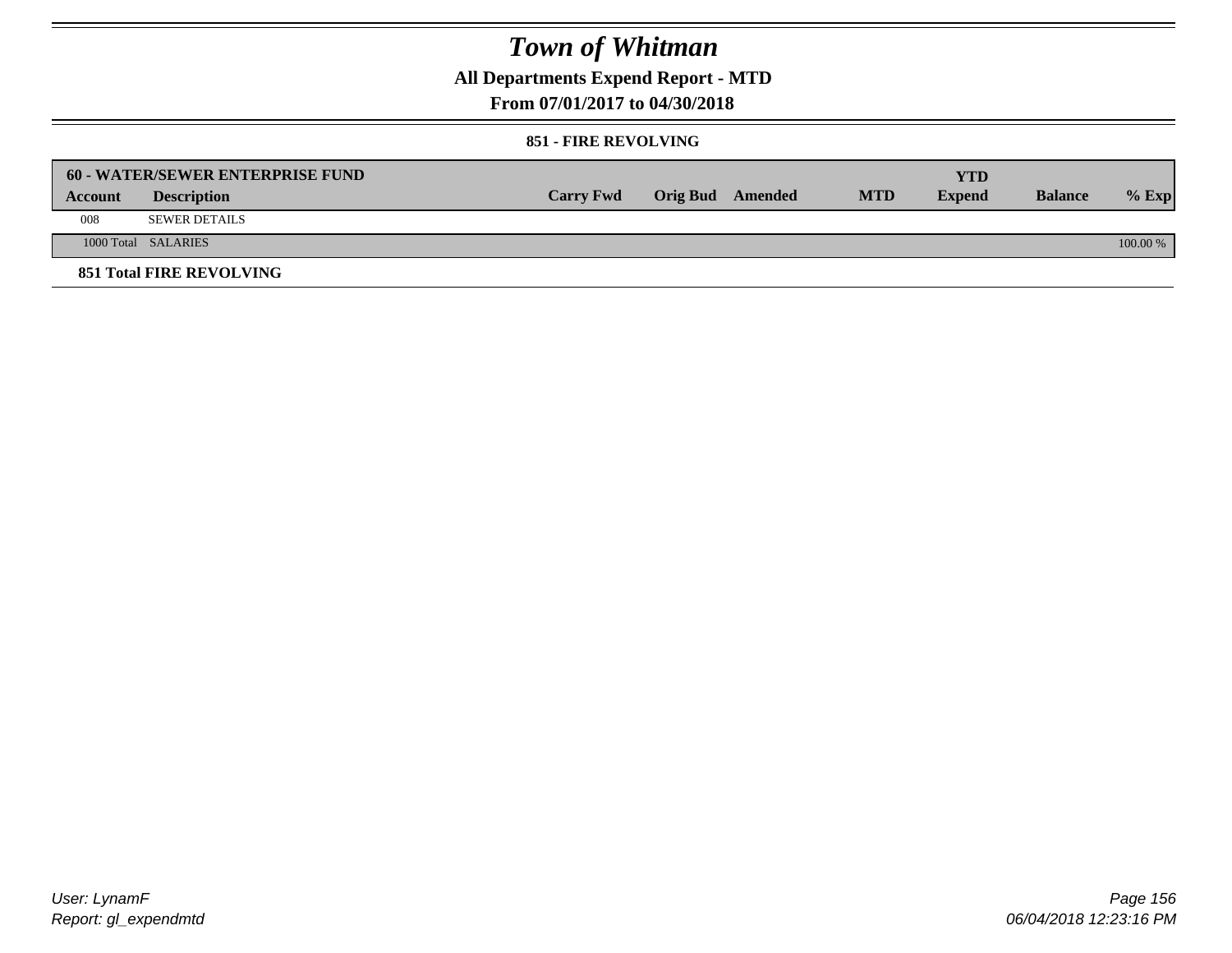**All Departments Expend Report - MTD**

## **From 07/01/2017 to 04/30/2018**

#### **852 - POLICE REVOLVING**

|         | 60 - WATER/SEWER ENTERPRISE FUND  |                  |                  |            | <b>YTD</b>    |                |            |
|---------|-----------------------------------|------------------|------------------|------------|---------------|----------------|------------|
| Account | <b>Description</b>                | <b>Carry Fwd</b> | Orig Bud Amended | <b>MTD</b> | <b>Expend</b> | <b>Balance</b> | $%$ Exp    |
| 008     | <b>SEWER DETAILS</b>              |                  |                  |            |               |                |            |
|         | 1000 Total SALARIES               |                  |                  |            |               |                | $100.00\%$ |
|         | <b>852 Total POLICE REVOLVING</b> |                  |                  |            |               |                |            |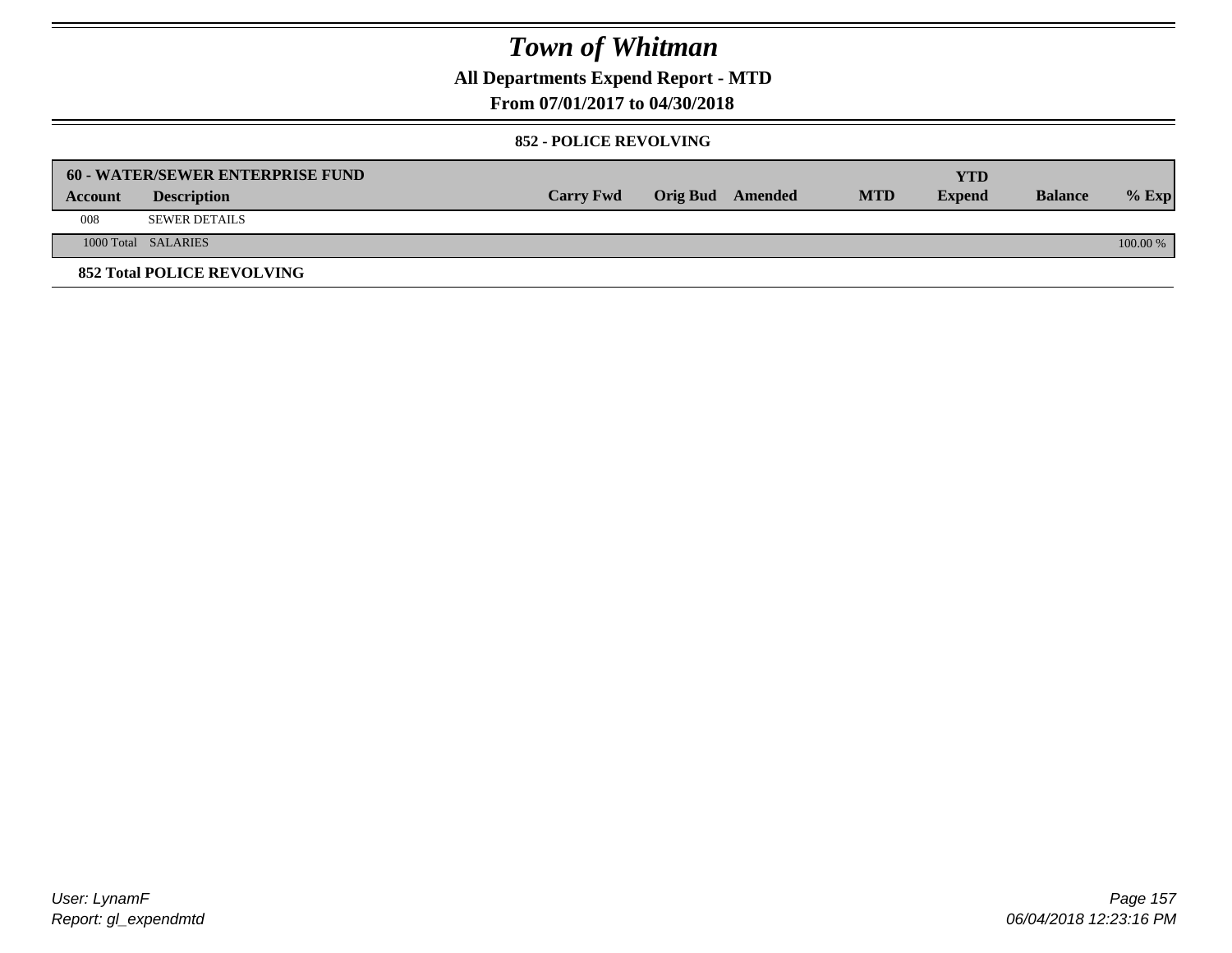## **All Departments Expend Report - MTD**

### **From 07/01/2017 to 04/30/2018**

#### **870 - AGENCY**

|         | <b>60 - WATER/SEWER ENTERPRISE FUND</b> |                  |                 |                |            | <b>YTD</b>    |                |          |
|---------|-----------------------------------------|------------------|-----------------|----------------|------------|---------------|----------------|----------|
| Account | <b>Description</b>                      | <b>Carry Fwd</b> | <b>Orig Bud</b> | <b>Amended</b> | <b>MTD</b> | <b>Expend</b> | <b>Balance</b> | $%$ Exp  |
| 027     | <b>GUAR.DEPOSIT INTEREST-REFUND</b>     |                  |                 |                |            |               |                |          |
| 029     | <b>GUARANTEED DEPOSITS REFUNDED</b>     |                  |                 |                |            |               |                |          |
| 055     | <b>GUARANTEED DEP.J.TASSINARI</b>       |                  |                 |                |            |               |                |          |
| 056     | <b>GUARANTEE DEP.REFND.-J. KELLEHER</b> |                  |                 |                |            |               |                |          |
| 059     | <b>GUARANTEE DEPOSITS FORFIETED</b>     |                  |                 |                |            |               |                |          |
| 236     | GUAR.DEPOSITS REFUNDED-CONSTR.TECH.     |                  |                 |                |            |               |                |          |
| 237     | <b>GUARENTEE DEPOSITS REFUNDED</b>      |                  |                 |                |            |               |                |          |
| 410     | GUAR.DEP.REFNDED-R. Robertson           |                  |                 |                |            |               |                |          |
|         | 2000 Total EXPENSE                      |                  |                 |                |            |               |                | 100.00 % |
| 899     | <b>EXCHANGE ACCOUNT</b>                 |                  |                 |                |            |               |                |          |
|         | 2002 Total EXPENSE                      |                  |                 |                |            |               |                | 100.00 % |
|         | <b>870 Total AGENCY</b>                 |                  |                 |                |            |               |                |          |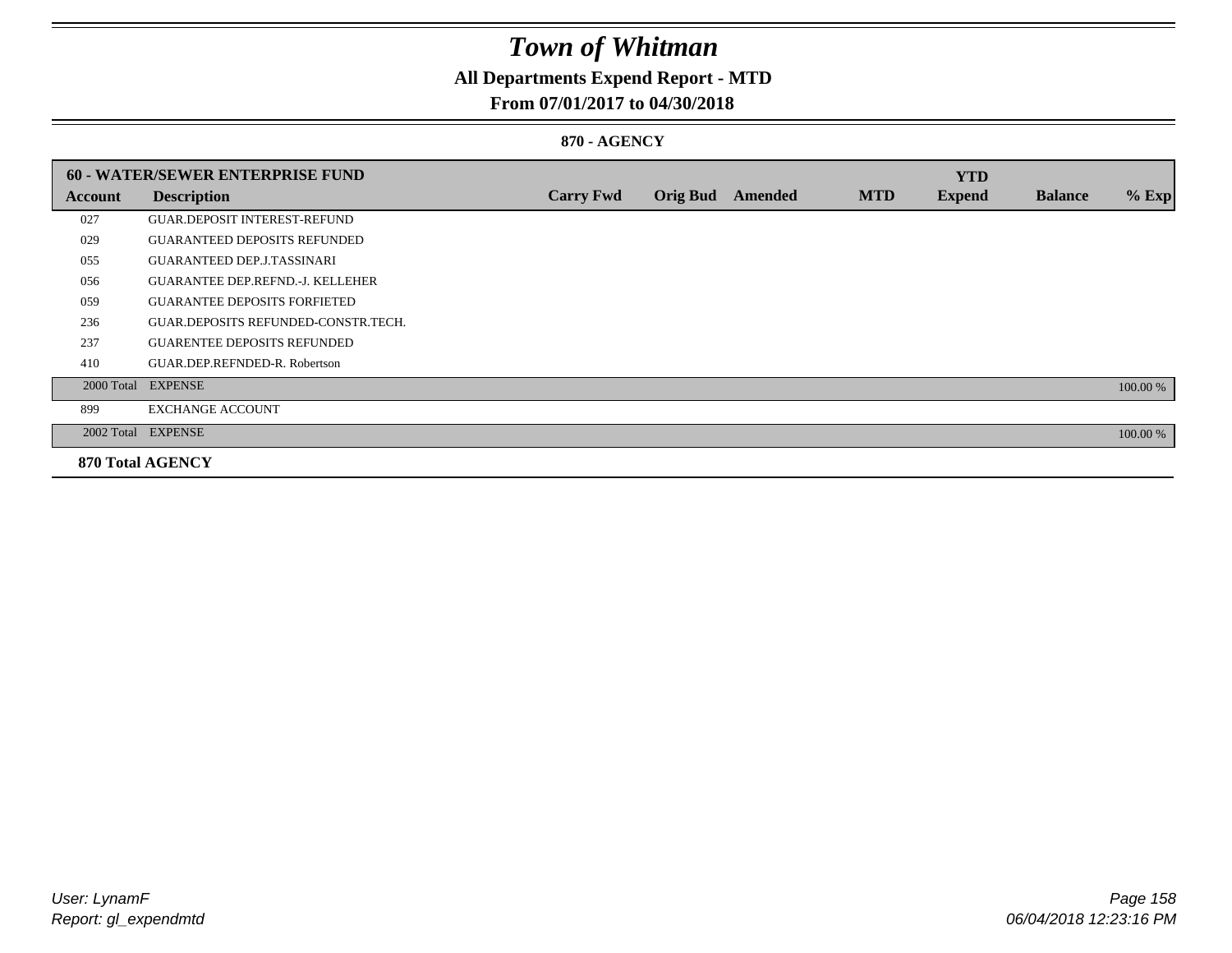**All Departments Expend Report - MTD**

## **From 07/01/2017 to 04/30/2018**

|                 | 60 - WATER/SEWER ENTERPRISE FUND |                  |                         |            | <b>YTD</b>    |                |             |
|-----------------|----------------------------------|------------------|-------------------------|------------|---------------|----------------|-------------|
| <b>Account</b>  | <b>Description</b>               | <b>Carry Fwd</b> | <b>Orig Bud</b> Amended | <b>MTD</b> | <b>Expend</b> | <b>Balance</b> | $%$ Exp     |
| 053             | SEWER RATES REFUNDS              |                  |                         |            |               |                |             |
| 1999 Total 1999 |                                  |                  |                         |            |               |                | 100.00 %    |
| 053             | SEWER RATES REFUNDS              |                  |                         |            |               |                |             |
|                 | 2001 Total EXPENSE               |                  |                         |            |               |                | 100.00 %    |
| 053             | SEWER RATES REFUNDS              |                  |                         |            |               |                |             |
|                 | 2002 Total EXPENSE               |                  |                         |            |               |                | 100.00 %    |
| 053             | <b>SEWER RATES REFUNDS</b>       |                  |                         |            |               |                |             |
|                 | 2003 Total EXPENSE               |                  |                         |            |               |                | 100.00 %    |
| 053             | SEWER RATES REFUNDS              |                  |                         |            |               |                |             |
| 178             | SEWER LIEN REFUNDS               |                  |                         |            |               |                |             |
|                 | 2004 Total EXPENSE               |                  |                         |            |               |                | 100.00 %    |
| 053             | <b>SEWER RATES REFUNDS</b>       |                  |                         |            |               |                |             |
| 178             | SEWER LIEN REFUNDS               |                  |                         |            |               |                |             |
|                 | 2005 Total EXPENSE               |                  |                         |            |               |                | 100.00 %    |
| 053             | SEWER RATES REFUNDS              |                  |                         |            |               |                |             |
|                 | 2006 Total EXPENSE               |                  |                         |            |               |                | 100.00 %    |
| 053             | <b>SEWER RATES REFUNDS</b>       |                  |                         |            |               |                |             |
| 178             | SEWER LIEN REFUNDS               |                  |                         |            |               |                |             |
|                 | 2007 Total EXPENSE               |                  |                         |            |               |                | 100.00 %    |
| 053             | SEWER RATES REFUNDS              |                  |                         |            |               |                |             |
| 178             | SEWER LIEN REFUNDS               |                  |                         |            |               |                |             |
|                 | 2008 Total EXPENSE               |                  |                         |            |               |                | 100.00 %    |
| 053             | SEWER RATES REFUNDS              |                  |                         |            |               |                |             |
| 178             | SEWER LIEN REFUNDS               |                  |                         |            |               |                |             |
|                 | 2009 Total EXPENSE               |                  |                         |            |               |                | 100.00 %    |
| 053             | SEWER RATES REFUNDS              |                  |                         |            |               |                |             |
| 178             | SEWER LIEN REFUNDS               |                  |                         |            |               |                |             |
|                 | 2010 Total EXPENSE               |                  |                         |            |               |                | $100.00~\%$ |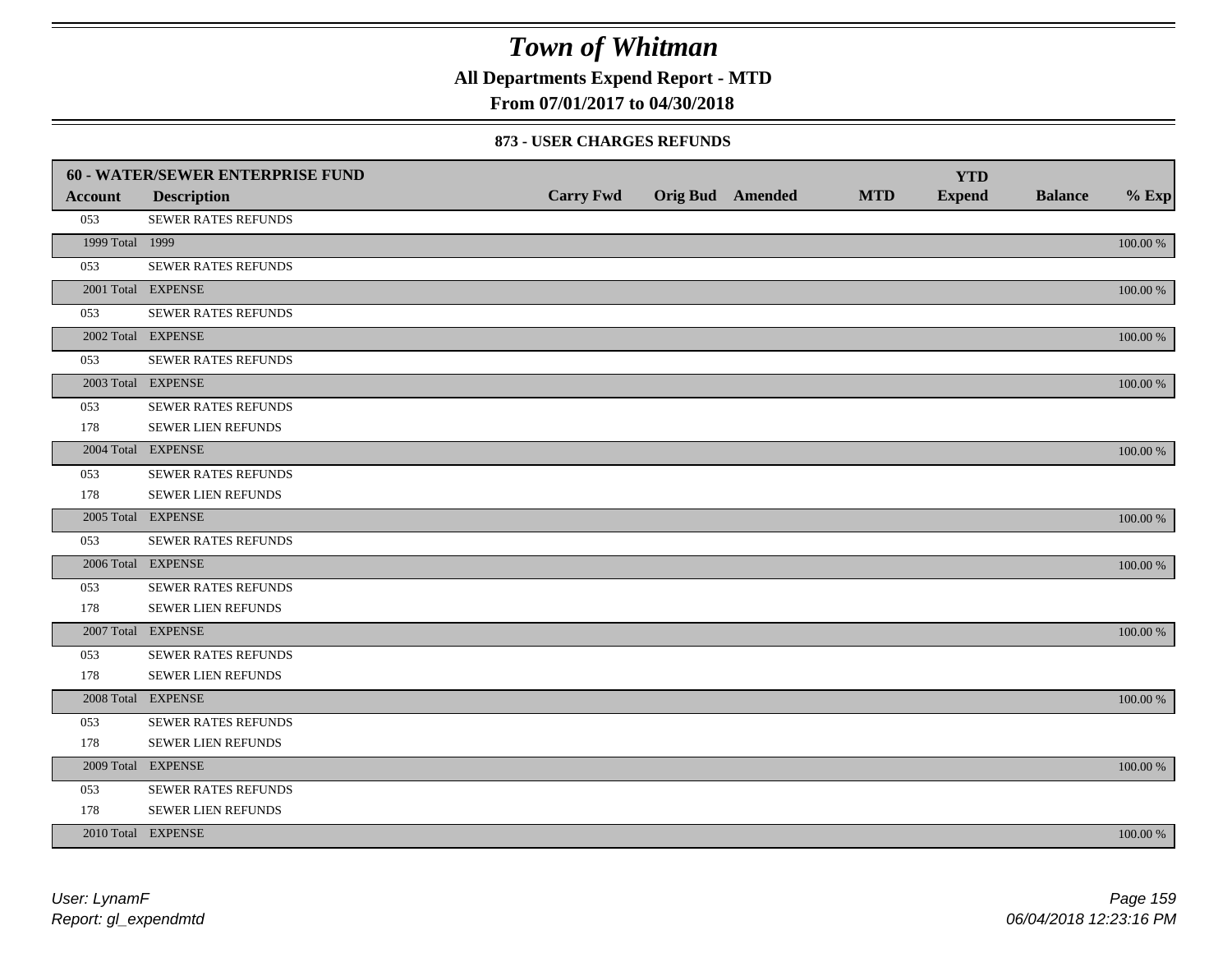**All Departments Expend Report - MTD**

## **From 07/01/2017 to 04/30/2018**

|                | <b>60 - WATER/SEWER ENTERPRISE FUND</b> |                  |                         |            | <b>YTD</b>    |                |          |
|----------------|-----------------------------------------|------------------|-------------------------|------------|---------------|----------------|----------|
| <b>Account</b> | <b>Description</b>                      | <b>Carry Fwd</b> | <b>Orig Bud</b> Amended | <b>MTD</b> | <b>Expend</b> | <b>Balance</b> | $%$ Exp  |
| 053            | SEWER RATES REFUNDS                     |                  |                         |            |               |                |          |
|                | 2011 Total EXPENSE                      |                  |                         |            |               |                | 100.00 % |
| 053            | SEWER RATES REFUNDS                     |                  |                         |            |               |                |          |
| 178            | SEWER LIEN REFUNDS                      |                  |                         |            |               |                |          |
|                | 2012 Total EXPENSE                      |                  |                         |            |               |                | 100.00 % |
| 053            | SEWER RATES REFUNDS                     |                  |                         |            |               |                |          |
| 173            | WATER LIEN REFUNDS                      |                  |                         |            |               |                |          |
| 178            | SEWER LIEN REFUNDS                      |                  |                         |            |               |                |          |
|                | 2013 Total EXPENSE                      |                  |                         |            |               |                | 100.00 % |
| 046            | <b>WATER RATES REFUNDS</b>              |                  |                         |            |               |                |          |
| 053            | SEWER RATES REFUNDS                     |                  |                         |            |               |                |          |
| 173            | WATER LIEN REFUNDS                      |                  |                         |            |               |                |          |
| 178            | <b>SEWER LIEN REFUNDS</b>               |                  |                         |            |               |                |          |
|                | 2014 Total EXPENSE                      |                  |                         |            |               |                | 100.00 % |
| 046            | <b>WATER RATES REFUNDS</b>              |                  |                         |            |               |                |          |
| 053            | SEWER RATES REFUNDS                     |                  |                         |            |               |                |          |
| 173            | <b>WATER LIEN REFUNDS</b>               |                  |                         |            |               |                |          |
| 178            | <b>SEWER LIEN REFUNDS</b>               |                  |                         |            |               |                |          |
|                | 2015 Total EXPENSE                      |                  |                         |            |               |                | 100.00 % |
| 046            | <b>WATER RATES REFUNDS</b>              |                  |                         |            |               |                |          |
| 053            | SEWER RATES REFUNDS                     |                  |                         |            |               |                |          |
| 173            | WATER LIEN REFUNDS                      |                  |                         |            |               |                |          |
| 178            | SEWER LIEN REFUNDS                      |                  |                         |            |               |                |          |
|                | 2016 Total EXPENSE                      |                  |                         |            |               |                | 100.00 % |
| 046            | WATER RATES REFUNDS                     |                  |                         |            | 1,808.74      | $-1,808.74$    |          |
| 053            | SEWER RATES REFUNDS                     |                  |                         |            | 986.10        | $-986.10$      |          |
| 173            | WATER LIEN REFUNDS                      |                  |                         |            |               |                |          |
| 178            | <b>SEWER LIEN REFUNDS</b>               |                  |                         |            |               |                |          |
|                | 2017 Total EXPENSE                      |                  |                         |            | 2,794.84      | $-2,794.84$    | 100.00 % |
|                |                                         |                  |                         |            |               |                |          |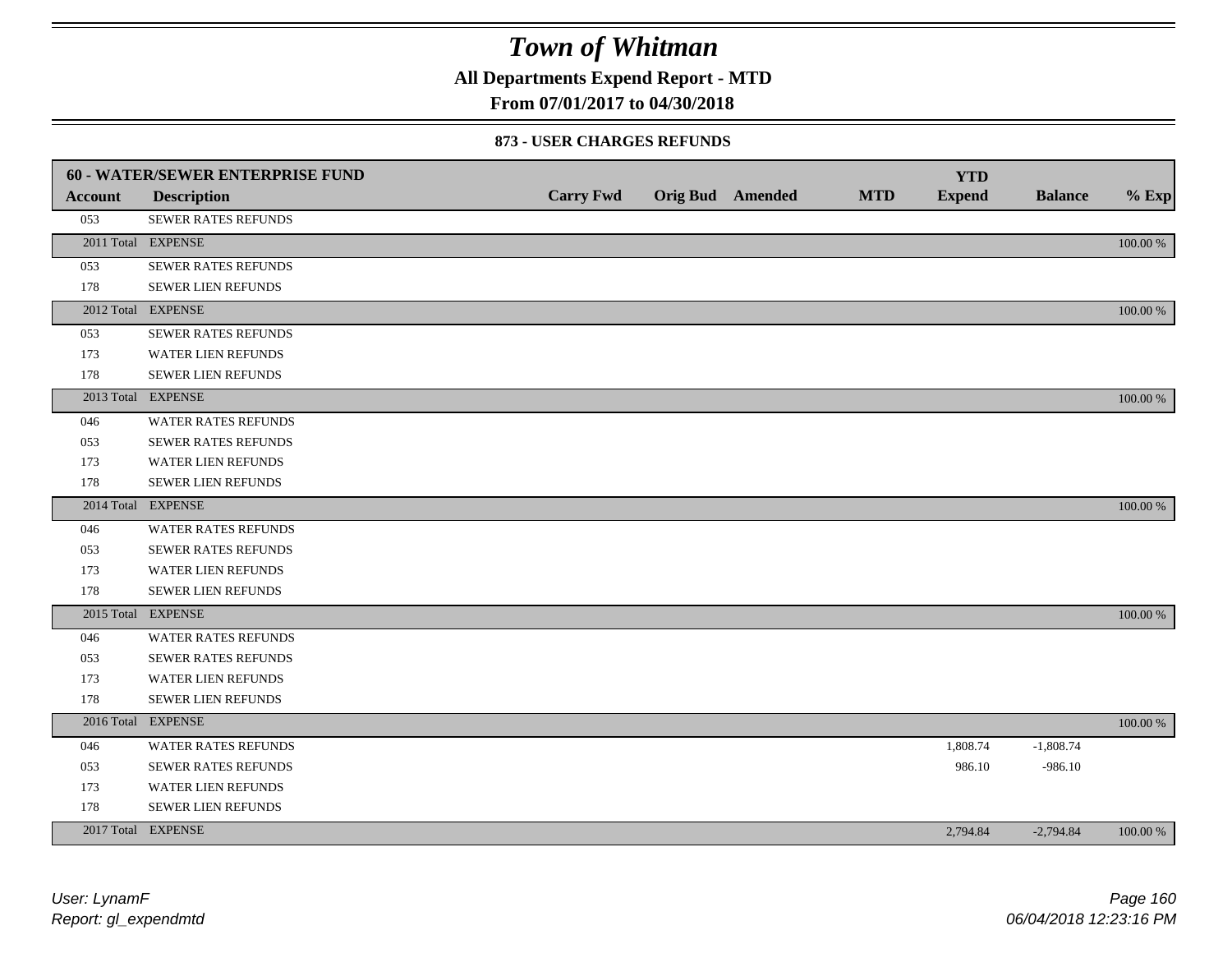## **All Departments Expend Report - MTD**

**From 07/01/2017 to 04/30/2018**

|         | 60 - WATER/SEWER ENTERPRISE FUND |                  |                 |         |            | <b>YTD</b>    |                |          |
|---------|----------------------------------|------------------|-----------------|---------|------------|---------------|----------------|----------|
| Account | <b>Description</b>               | <b>Carry Fwd</b> | <b>Orig Bud</b> | Amended | <b>MTD</b> | <b>Expend</b> | <b>Balance</b> | $%$ Exp  |
| 046     | <b>WATER RATES REFUNDS</b>       |                  |                 |         | 326.62     | 326.62        | $-326.62$      |          |
| 053     | <b>SEWER RATES REFUNDS</b>       |                  |                 |         |            | 492.20        | $-492.20$      |          |
| 173     | WATER LIEN REFUNDS               |                  |                 |         |            |               |                |          |
| 178     | <b>SEWER LIEN REFUNDS</b>        |                  |                 |         |            |               |                |          |
|         | 2018 Total EXPENSE               |                  |                 |         | 326.62     | 818.82        | $-818.82$      | 100.00 % |
|         | 873 Total USER CHARGES REFUNDS   |                  |                 |         | 326.62     | 3,613.66      | $-3,613.66$    |          |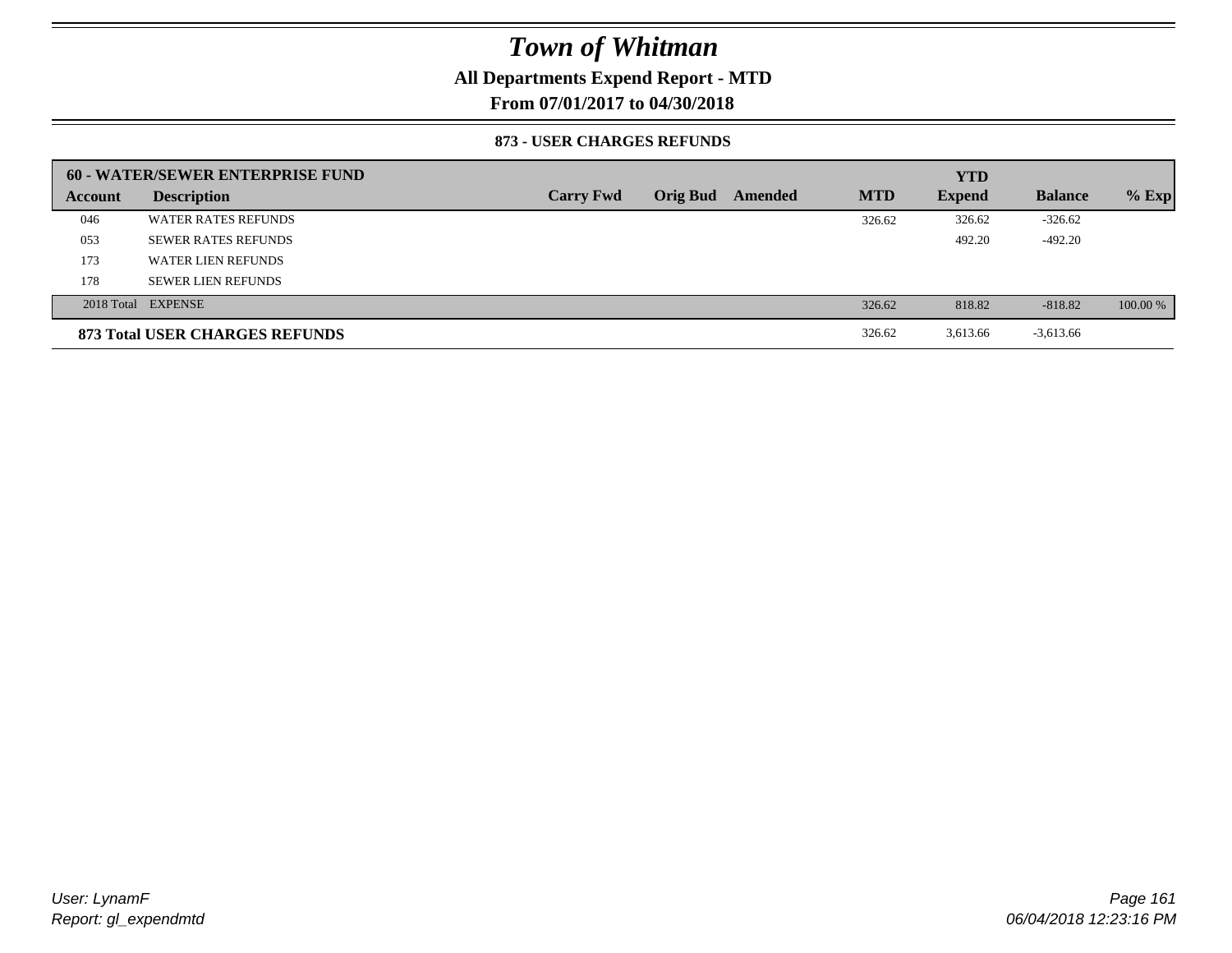## **All Departments Expend Report - MTD**

**From 07/01/2017 to 04/30/2018**

#### **875 - MISCELLANEOUS**

|         | 60 - WATER/SEWER ENTERPRISE FUND |                  |                         |            | <b>YTD</b>    |                |            |
|---------|----------------------------------|------------------|-------------------------|------------|---------------|----------------|------------|
| Account | <b>Description</b>               | <b>Carry Fwd</b> | <b>Orig Bud</b> Amended | <b>MTD</b> | <b>Expend</b> | <b>Balance</b> | $%$ Exp    |
| 044     | <b>REFUNDS-PRIOR YEARS</b>       |                  |                         |            | 300.00        | $-300.00$      |            |
| 080     | WTR/SWR REFUNDS-PEN.&INT.        |                  |                         |            |               |                |            |
|         | 2000 Total EXPENSE               |                  |                         |            | 300.00        | $-300.00$      | $100.00\%$ |
|         | <b>875 Total MISCELLANEOUS</b>   |                  |                         |            | 300.00        | $-300.00$      |            |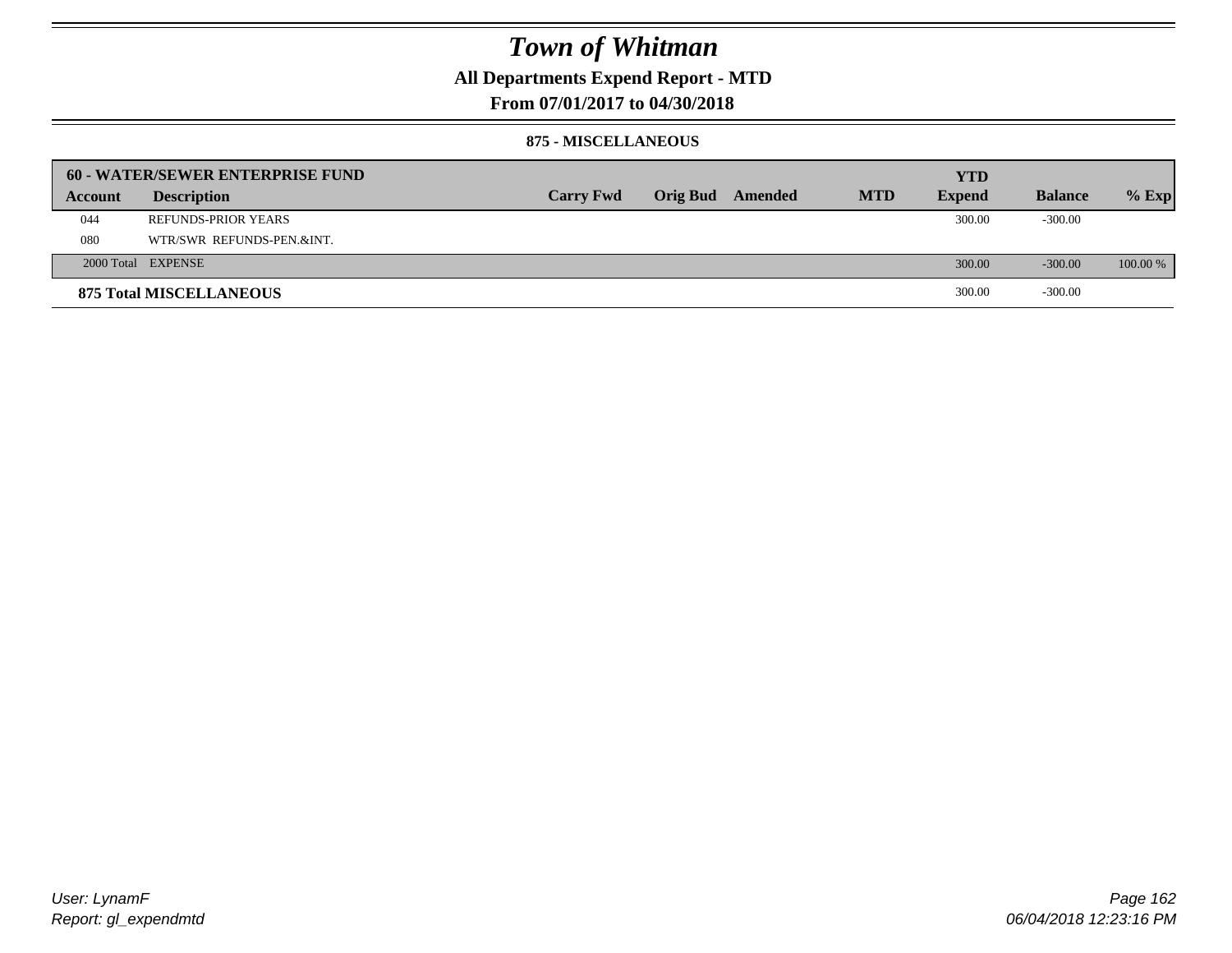**All Departments Expend Report - MTD**

**From 07/01/2017 to 04/30/2018**

#### **878 - OTHER FINANCING USES**

|              | 60 - WATER/SEWER ENTERPRISE FUND     |                  |                 |            |            | <b>YTD</b>    |                 |          |
|--------------|--------------------------------------|------------------|-----------------|------------|------------|---------------|-----------------|----------|
| Account      | <b>Description</b>                   | <b>Carry Fwd</b> | <b>Orig Bud</b> | Amended    | <b>MTD</b> | <b>Expend</b> | <b>Balance</b>  | $%$ Exp  |
| 400          | <b>GENERAL FUND</b>                  |                  |                 |            |            |               |                 |          |
| 401          | WTR/SWR CAPITAL PROJ. FUND           |                  |                 |            |            | 2,800,000,00  | $-2.800,000,00$ |          |
| $2100$ Total | <b>INTERFUND TRANSFERS</b>           |                  |                 |            |            | 2,800,000,00  | $-2,800,000,00$ | 100.00 % |
| 501          | PREMIUM ON SALE OF BONDS             |                  |                 |            | 4.000.00   | 223,098.42    | $-223,098.42$   |          |
|              | 2101 Total INTERFUND TRANSFERS       |                  |                 |            | 4,000.00   | 223,098.42    | $-223.098.42$   | 100.00 % |
|              | 878 Total OTHER FINANCING USES       |                  |                 |            | 4,000.00   | 3.023.098.42  | $-3,023,098.42$ |          |
|              | 60 Total WATER/SEWER ENTERPRISE FUND | 2,197,606.01     | 4.544.517.00    | 950,966.71 | 965,952.64 | 6,337,857.84  | 1,355,231.88    |          |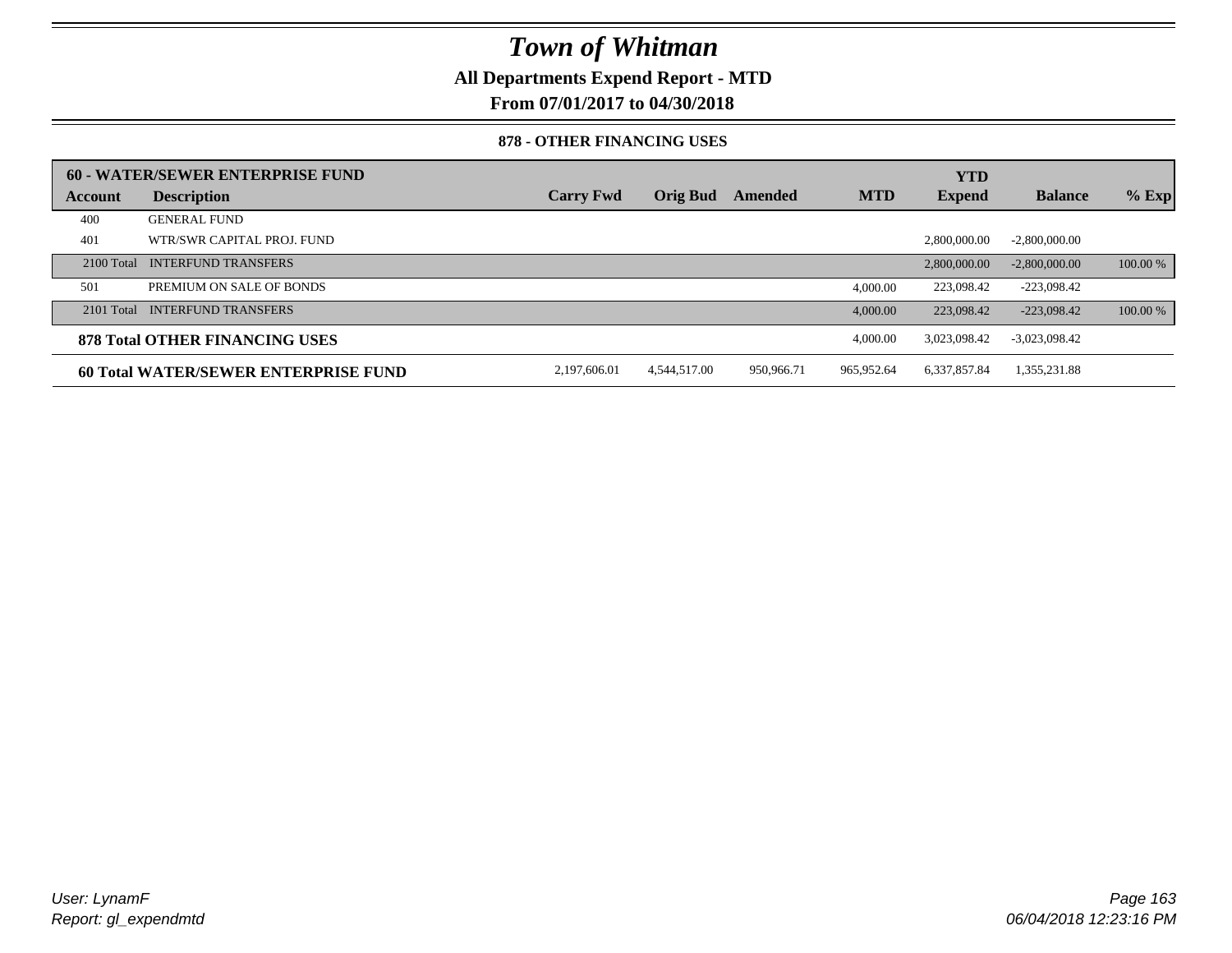**All Departments Expend Report - MTD**

**From 07/01/2017 to 04/30/2018**

#### **878 - OTHER FINANCING USES**

|                | 62 - WATER/SEWER ENT.CAP.PROJ.FUND    |                  |                  |            | <b>YTD</b>    |                |            |
|----------------|---------------------------------------|------------------|------------------|------------|---------------|----------------|------------|
| <b>Account</b> | <b>Description</b>                    | <b>Carry Fwd</b> | Orig Bud Amended | <b>MTD</b> | <b>Expend</b> | <b>Balance</b> | $%$ Exp    |
| 950            | <b>REPAYMENT OF BANS</b>              |                  |                  |            |               |                |            |
|                | 2000 Total EXPENSE                    |                  |                  |            |               |                | $100.00\%$ |
|                | <b>878 Total OTHER FINANCING USES</b> |                  |                  |            |               |                |            |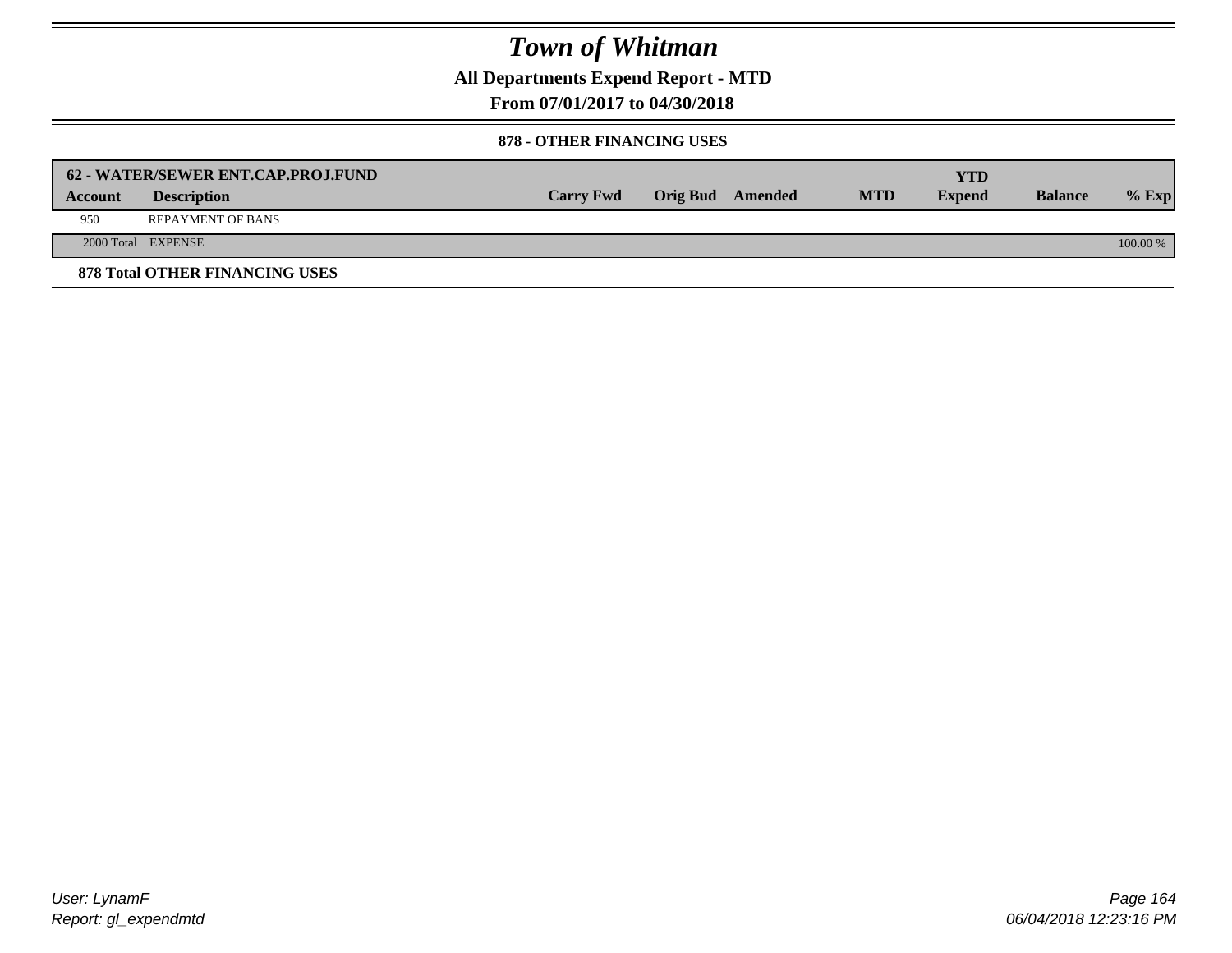**All Departments Expend Report - MTD**

## **From 07/01/2017 to 04/30/2018**

#### **930 - CAPITAL PROJECTS**

|            | 62 - WATER/SEWER ENT.CAP.PROJ.FUND      |                  |                 |              |            | <b>YTD</b>    |                |          |
|------------|-----------------------------------------|------------------|-----------------|--------------|------------|---------------|----------------|----------|
| Account    | <b>Description</b>                      | <b>Carry Fwd</b> | <b>Orig Bud</b> | Amended      | <b>MTD</b> | <b>Expend</b> | <b>Balance</b> | $%$ Exp  |
| 925        | <b>INTEREST TEMPORARY LOANS</b>         |                  |                 |              |            |               |                |          |
| 2000 Total | <b>EXPENSE</b>                          |                  |                 |              |            |               |                | 100.00 % |
| 999        |                                         | 414,357.84       |                 |              |            | 345,458.33    | 68,899.51      |          |
| 4515 Total | A.30 ATM5/13 WATER MAIN PROJECT         | 414,357.84       |                 |              |            | 345,458.33    | 68,899.51      | 83.37 %  |
| 999        |                                         |                  |                 | 1,500,000.00 |            |               | 1,500,000.00   |          |
| 4588 Total | A2STM12/17DPW2018WTR.MAIN PROJ.         |                  |                 | 1,500,000.00 |            |               | 1,500,000.00   | $0.00\%$ |
| 999        |                                         |                  |                 | 1,500,000.00 | 600.00     | 600.00        | 1,499,400.00   |          |
| 4589 Total | A2STM12/17DPW2018WTR.METERS PROJ        |                  |                 | 1,500,000.00 | 600.00     | 600.00        | 1,499,400.00   | 0.04%    |
|            | 930 Total CAPITAL PROJECTS              | 414,357.84       |                 | 3,000,000.00 | 600.00     | 346,058.33    | 3,068,299.51   |          |
|            | 62 Total WATER/SEWER ENT.CAP.PRO.I.FUND | 414,357.84       |                 | 3,000,000.00 | 600.00     | 346,058.33    | 3,068,299.51   |          |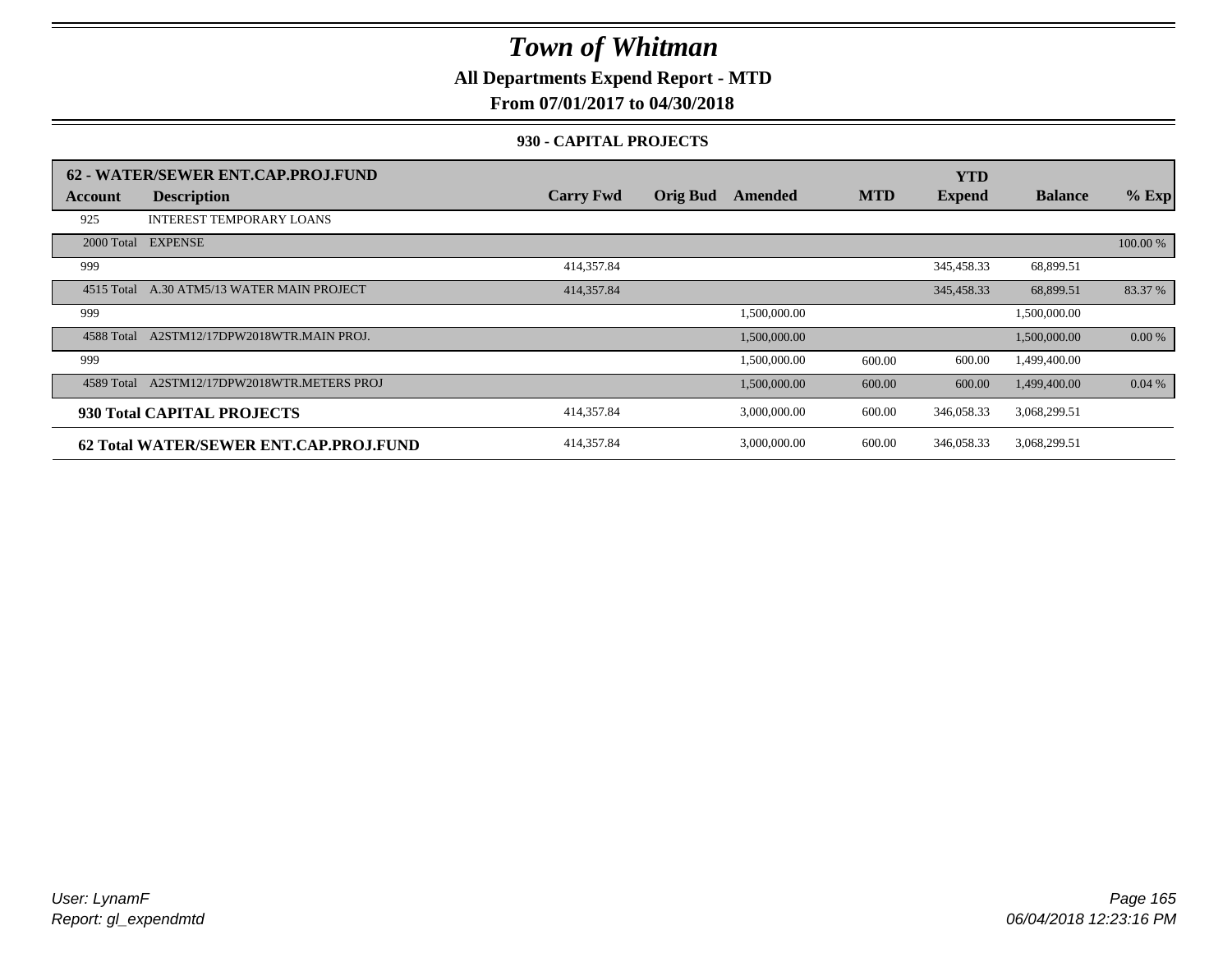**All Departments Expend Report - MTD**

## **From 07/01/2017 to 04/30/2018**

#### **878 - OTHER FINANCING USES**

|         | 70 - SEWER ENTERPRISE-REFUNDED                 |                  |                 |         |            | <b>YTD</b>    |                |          |
|---------|------------------------------------------------|------------------|-----------------|---------|------------|---------------|----------------|----------|
| Account | <b>Description</b>                             | <b>Carry Fwd</b> | <b>Orig Bud</b> | Amended | <b>MTD</b> | <b>Expend</b> | <b>Balance</b> | $%$ Exp  |
| 999     |                                                |                  |                 |         |            |               |                |          |
|         | 2000 Total EXPENSE                             |                  |                 |         |            |               |                | 100.00 % |
|         | <b>878 Total OTHER FINANCING USES</b>          |                  |                 |         |            |               |                |          |
|         | <b>70 Total SEWER ENTERPRISE-REFUNDED DEBT</b> |                  |                 |         |            |               |                |          |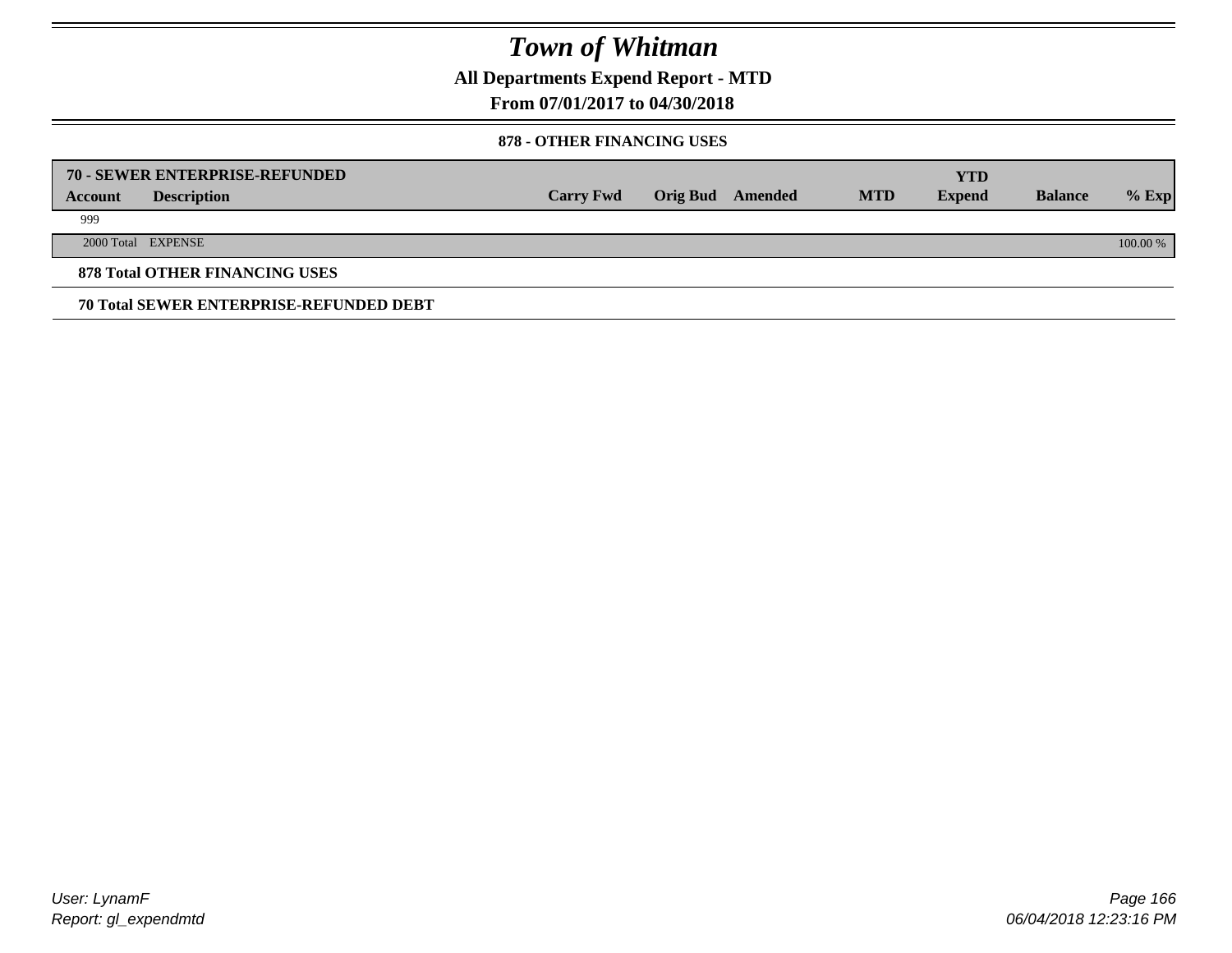## **All Departments Expend Report - MTD**

### **From 07/01/2017 to 04/30/2018**

#### **998 - TRUST FUNDS**

| <b>Account</b> | 83 - TRUST FUNDS - EXPENDABLE<br><b>Description</b> | <b>Carry Fwd</b> | Orig Bud Amended | <b>MTD</b> | <b>YTD</b><br><b>Expend</b> | <b>Balance</b> | $%$ Exp     |
|----------------|-----------------------------------------------------|------------------|------------------|------------|-----------------------------|----------------|-------------|
| 999            |                                                     |                  |                  |            |                             |                |             |
|                | 8301 Total WILMOT V. EVERSON RECREATION             |                  |                  |            |                             |                | 100.00 %    |
| 999            |                                                     |                  |                  |            |                             |                |             |
|                | 8302 Total ELLEN CONWAY SPELLMAN FUND               |                  |                  |            |                             |                | 100.00 %    |
| 999            |                                                     |                  |                  |            |                             |                |             |
|                | 8303 Total PRESTON GURNEY JEWELL FUND               |                  |                  |            |                             |                | 100.00 %    |
| 999            |                                                     |                  |                  |            |                             |                |             |
|                | 8304 Total HELEN L. POOLE SCHOOL FUND               |                  |                  |            |                             |                | 100.00 %    |
| 999            |                                                     |                  |                  |            |                             |                |             |
|                | 8305 Total CHARLES POOLE HIGH SCH.FUND              |                  |                  |            |                             |                | 100.00 %    |
| 999            |                                                     |                  |                  |            |                             |                |             |
|                | 8306 Total CARRIE POOLE HIGH SCH.FUND               |                  |                  |            |                             |                | 100.00 %    |
| 999            |                                                     |                  |                  |            |                             |                |             |
|                | 8307 Total GEOGAN NEEDY FUND                        |                  |                  |            |                             |                | 100.00 %    |
| 999            |                                                     |                  |                  |            |                             |                |             |
|                | 8308 Total BENJAMIN & LUCY CHURCHILL FUND           |                  |                  |            |                             |                | 100.00 %    |
| 999            | 8309 Total ANNA CLIFFORD HOWARD FUND                |                  |                  |            |                             |                |             |
| 999            |                                                     |                  |                  |            |                             |                | 100.00 %    |
|                | 8310 Total J.C. GILBERT FOUNTAIN FUND               |                  |                  |            |                             |                | $100.00~\%$ |
| 999            |                                                     |                  |                  |            |                             |                |             |
|                | 8311 Total HIGH STREET CEMETERY FUND                |                  |                  |            |                             |                | $100.00~\%$ |
| 999            |                                                     |                  |                  |            |                             |                |             |
|                | 8312 Total MOUNT ZION CEMETERY FUND                 |                  |                  |            |                             |                | 100.00 %    |
| 999            |                                                     |                  |                  |            |                             |                |             |
|                | 8313 Total WORLD WAR II MEMORIAL FUND               |                  |                  |            |                             |                | 100.00 %    |
| 999            |                                                     |                  |                  |            |                             |                |             |
|                | 8314 Total GAR ARTIFACTS FUND                       |                  |                  |            |                             |                | 100.00 %    |
|                |                                                     |                  |                  |            |                             |                |             |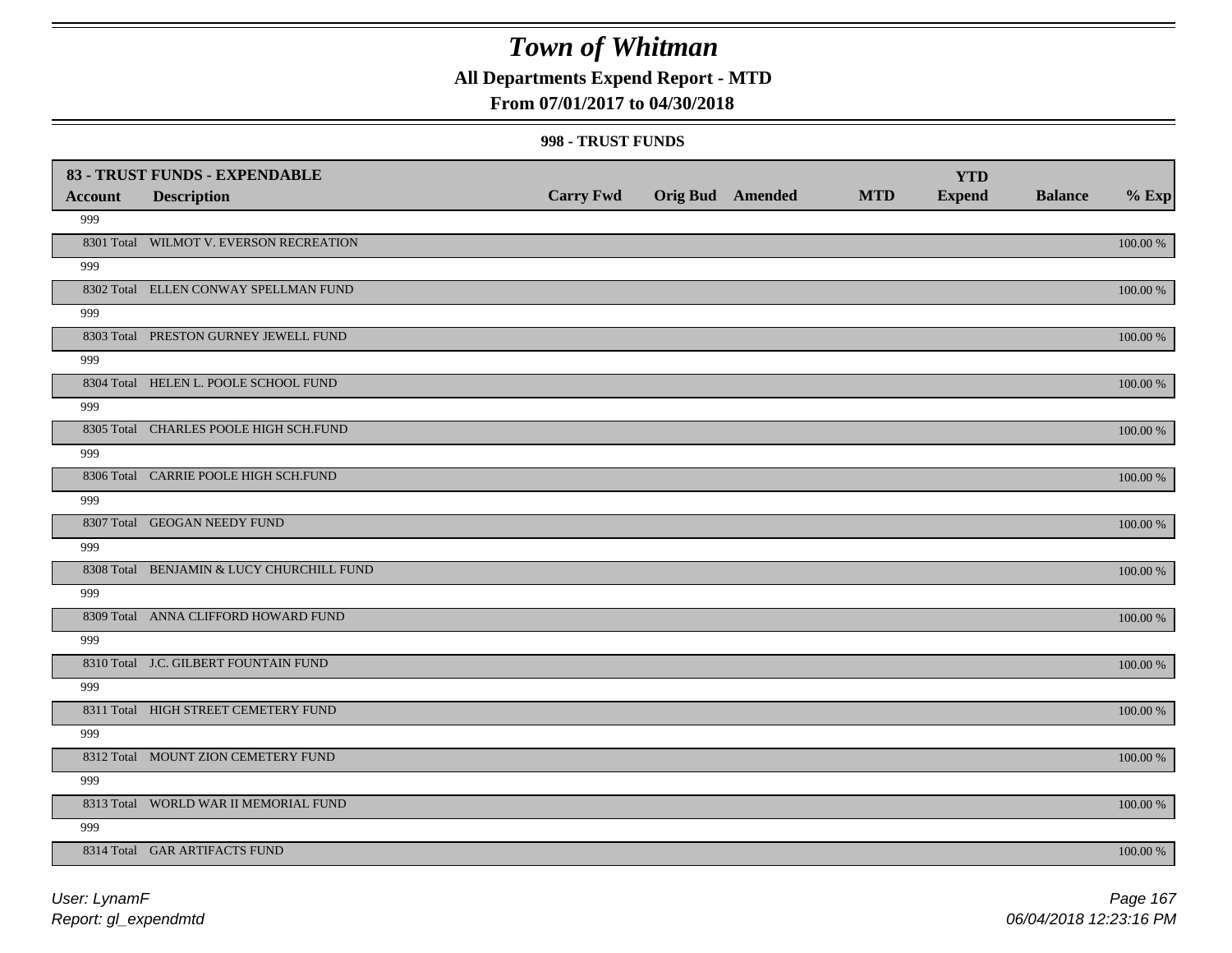## **All Departments Expend Report - MTD**

### **From 07/01/2017 to 04/30/2018**

#### **998 - TRUST FUNDS**

|                | 83 - TRUST FUNDS - EXPENDABLE             |                  |                         |            | <b>YTD</b>    |                |             |
|----------------|-------------------------------------------|------------------|-------------------------|------------|---------------|----------------|-------------|
| <b>Account</b> | <b>Description</b>                        | <b>Carry Fwd</b> | <b>Orig Bud Amended</b> | <b>MTD</b> | <b>Expend</b> | <b>Balance</b> | $%$ Exp     |
| 999            |                                           |                  |                         |            |               |                |             |
|                | 8315 Total BATH HOUSE PROJECT FUND        |                  |                         |            |               |                | $100.00~\%$ |
| 999            |                                           |                  |                         |            |               |                |             |
|                | 8316 Total STABILIZATION FUND             |                  |                         |            |               |                | 100.00 %    |
| 999            |                                           |                  |                         |            |               |                |             |
|                | 8317 Total TOWN HALL RESTORATION FUND     |                  |                         |            |               |                | 100.00 %    |
| 999            |                                           |                  |                         |            |               |                |             |
|                | 8318 Total BICENTENNIAL VITALIZATION FUND |                  |                         |            |               |                | 100.00 %    |
| 999            |                                           |                  |                         |            |               |                |             |
|                | 8319 Total CONSERVATION FUND              |                  |                         |            |               |                | 100.00 %    |
| 999            |                                           |                  |                         |            |               |                |             |
|                | 8320 Total M.ANNIS PEARSON LIBRARY FUND   |                  |                         |            |               |                | 100.00 %    |
| 999            |                                           |                  |                         |            |               |                |             |
|                | 8321 Total ABBEY CHAMPNEY LIBRARY FUND    |                  |                         |            |               |                | 100.00 %    |
| 999            |                                           |                  |                         |            |               |                |             |
|                | 8322 Total BURRILL LIB.FND-(EXP.INC.ONLY) |                  |                         |            |               |                | $100.00~\%$ |
| 999            |                                           |                  |                         |            | 15,000.00     | $-15,000.00$   |             |
|                | 8323 Total BURRILL LIB.FND-CAP.PROJECTS   |                  |                         |            | 15,000.00     | $-15,000.00$   | $100.00~\%$ |
| 999            |                                           |                  |                         |            |               |                |             |
|                | 8324 Total ANNA CLIFFORD LIBRARY FUND     |                  |                         |            |               |                | 100.00 %    |
| 999            |                                           |                  |                         |            |               |                |             |
|                | 8325 Total CARRIE E. POOLE LIBRARY FUND   |                  |                         |            |               |                | 100.00 %    |
| 999            |                                           |                  |                         |            |               |                |             |
|                | 8326 Total WILLIAM POOLE LIBRARY FUND     |                  |                         |            |               |                | 100.00 %    |
| 999            |                                           |                  |                         |            |               |                |             |
|                | 8327 Total CHARLES H. POOLE LIBRARY FUND  |                  |                         |            |               |                | 100.00 %    |
| 999            |                                           |                  |                         |            |               |                |             |
|                | 8328 Total HIRAM POOLE LIBRARY FUND       |                  |                         |            |               |                | 100.00 %    |

*Report: gl\_expendmtd User: LynamF*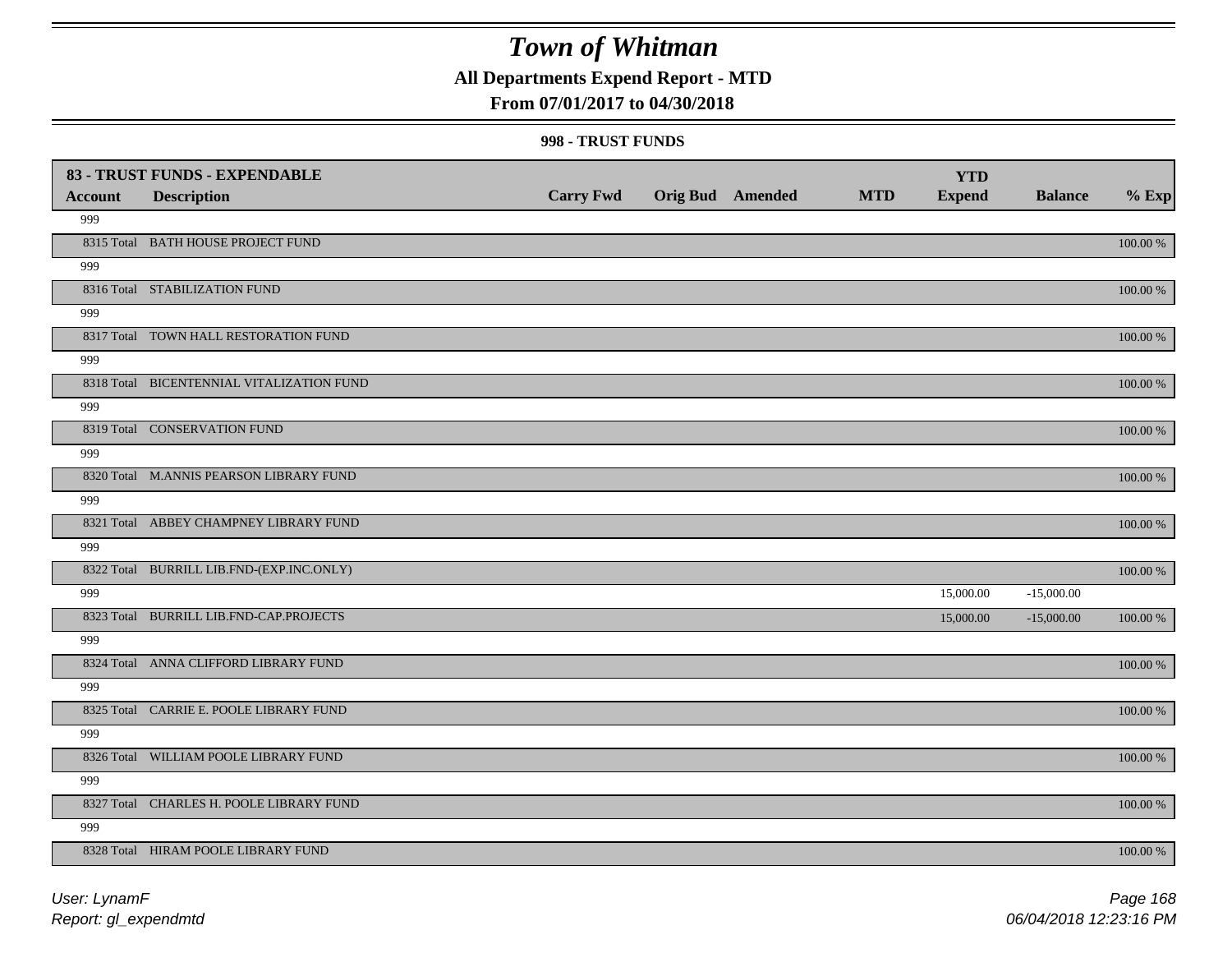## **All Departments Expend Report - MTD**

### **From 07/01/2017 to 04/30/2018**

#### **998 - TRUST FUNDS**

|                | 83 - TRUST FUNDS - EXPENDABLE              |                  |                         |            | <b>YTD</b>    |                |             |
|----------------|--------------------------------------------|------------------|-------------------------|------------|---------------|----------------|-------------|
| <b>Account</b> | <b>Description</b>                         | <b>Carry Fwd</b> | <b>Orig Bud Amended</b> | <b>MTD</b> | <b>Expend</b> | <b>Balance</b> | $%$ Exp     |
| 999            |                                            |                  |                         |            |               |                |             |
|                | 8329 Total MABEL RAND LIBRARY FUND         |                  |                         |            |               |                | $100.00~\%$ |
| 999            |                                            |                  |                         |            |               |                |             |
|                | 8330 Total LEO F.RYAN LIBRARY TRUST FUND   |                  |                         |            |               |                | 100.00 %    |
| 999            |                                            |                  |                         |            |               |                |             |
|                | 8331 Total ANNA CLIFFORD HOWARD RELIEF     |                  |                         |            |               |                | 100.00 %    |
| 999            |                                            |                  |                         |            |               |                |             |
|                | 8332 Total SARAH POOLE LIBRARY FUND        |                  |                         |            |               |                | 100.00 %    |
| 999            |                                            |                  |                         |            |               |                |             |
|                | 8333 Total LYDIA POOLE LIBRARY FUND        |                  |                         |            |               |                | 100.00 %    |
| 999            |                                            |                  |                         |            |               |                |             |
|                | 8334 Total LOUIS SHARP LIBRARY FUND        |                  |                         |            |               |                | 100.00 %    |
| 999            |                                            |                  |                         |            |               |                |             |
|                | 8335 Total DANIEL REED LIBRARY FUND        |                  |                         |            |               |                | 100.00 %    |
| 999            |                                            |                  |                         |            | 500.00        | $-500.00$      |             |
|                | 8336 Total C & L BURRILL SCHOLARSHIP FUND  |                  |                         |            | 500.00        | $-500.00$      | 100.00 %    |
| 999            |                                            |                  |                         |            |               |                |             |
|                | 8337 Total W.J. & A.C. HOWARD SCHOLARSHIP  |                  |                         |            |               |                | $100.00~\%$ |
| 999            |                                            |                  |                         |            |               |                |             |
|                | 8338 Total CHARLES POOLE ORGAN FUND        |                  |                         |            |               |                | 100.00 %    |
| 999            |                                            |                  |                         |            |               |                |             |
|                | 8339 Total HELENE POOLE LIBRARY FUND       |                  |                         |            |               |                | 100.00 %    |
| 999            |                                            |                  |                         |            |               |                |             |
|                | 8340 Total E.P.FITZGIBBONS PERPETUAL CARE  |                  |                         |            |               |                | 100.00 %    |
| 999            |                                            |                  |                         |            |               |                |             |
|                | 8341 Total M.M.FITZGIBBONS, PERPETUAL CARE |                  |                         |            |               |                | 100.00 %    |
| 999            |                                            |                  |                         |            |               |                |             |
|                | 8342 Total SAMUEL HUTCHINSON PERPETUAL C.  |                  |                         |            |               |                | 100.00 %    |
|                |                                            |                  |                         |            |               |                |             |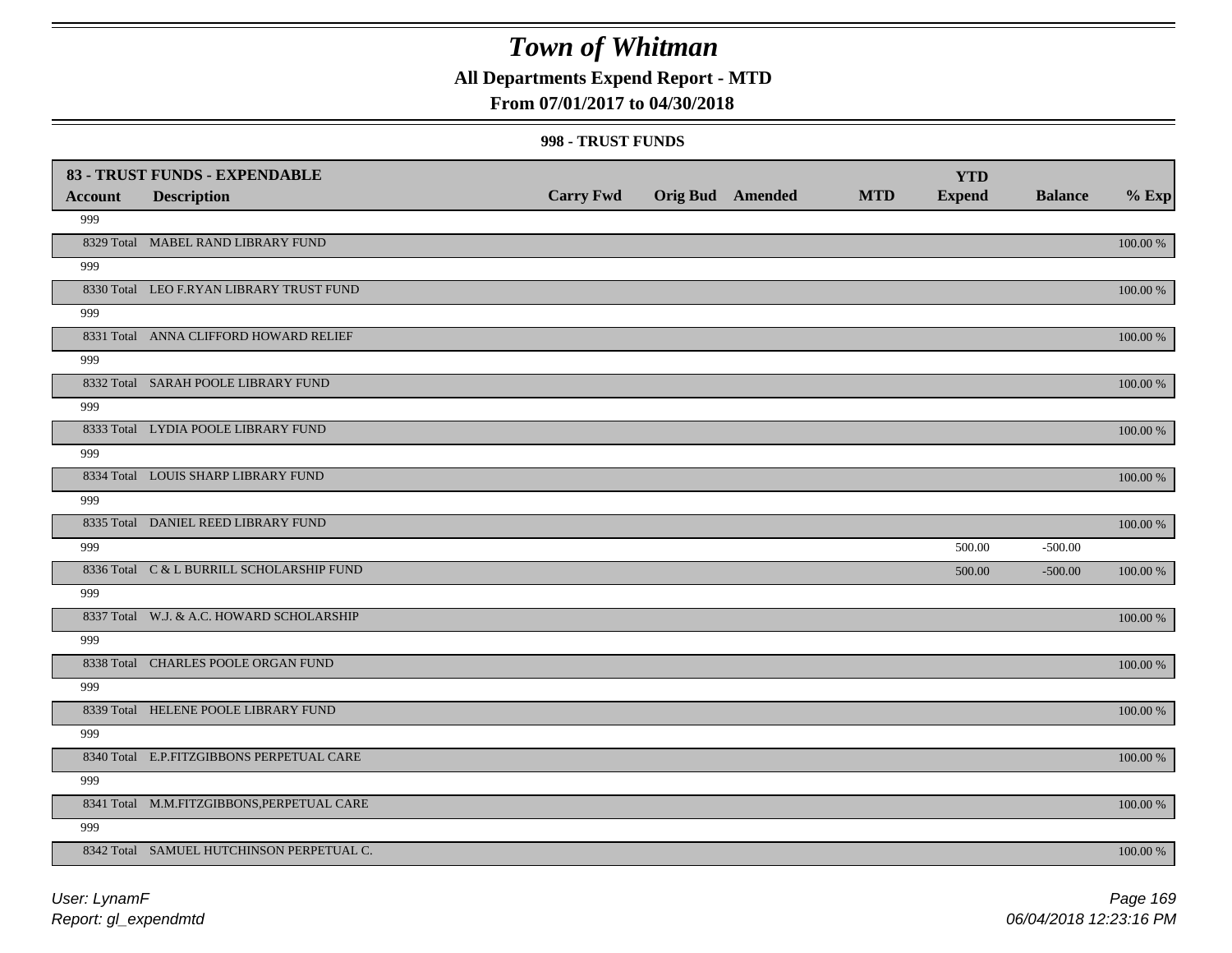## **All Departments Expend Report - MTD**

### **From 07/01/2017 to 04/30/2018**

#### **998 - TRUST FUNDS**

| <b>Account</b> | 83 - TRUST FUNDS - EXPENDABLE<br><b>Description</b> | <b>Carry Fwd</b> | <b>Orig Bud</b> Amended | <b>MTD</b> | <b>YTD</b><br><b>Expend</b> | <b>Balance</b> | $%$ Exp     |
|----------------|-----------------------------------------------------|------------------|-------------------------|------------|-----------------------------|----------------|-------------|
| 999            |                                                     |                  |                         |            |                             |                |             |
|                | 8343 Total J.A.&W.A.MURPHY PERPETUAL CARE           |                  |                         |            |                             |                | 100.00 %    |
| 999            |                                                     |                  |                         |            |                             |                |             |
|                | 8344 Total LUCIA RYAN, PERPETUAL CARE               |                  |                         |            |                             |                | 100.00 %    |
| 999            |                                                     |                  |                         |            |                             |                |             |
|                | 8345 Total JOHN F. GURNEY, PERPETUAL CARE           |                  |                         |            |                             |                | 100.00 %    |
| 999            |                                                     |                  |                         |            |                             |                |             |
|                | 8346 Total WILLIAM H. FOGARTY, PERPETUAL C          |                  |                         |            |                             |                | 100.00 %    |
| 999            |                                                     |                  |                         |            |                             |                |             |
|                | 8348 Total BANDSTAND RESTORATION FUND               |                  |                         |            |                             |                | 100.00 %    |
| 999            |                                                     |                  |                         |            |                             |                |             |
|                | 8350 Total MARY E. PIERCE CONSTRUCTION FD           |                  |                         |            |                             |                | 100.00 %    |
| 999            |                                                     |                  |                         |            | 2,625.00                    | $-2,625.00$    |             |
|                | 8351 Total MARY E. PIERCE LIBRARY FUND              |                  |                         |            | 2,625.00                    | $-2,625.00$    | 100.00 %    |
| 999            |                                                     |                  |                         |            |                             |                |             |
|                | 8352 Total CLAIMS TRUST FUND                        |                  |                         |            |                             |                | 100.00 %    |
| 999            |                                                     |                  |                         |            | 5,603.00                    | $-5,603.00$    |             |
|                | 8353 Total LAW ENFORCEMENT TRUST FUND               |                  |                         |            | 5,603.00                    | $-5,603.00$    | $100.00~\%$ |
| 999            |                                                     |                  |                         |            |                             |                |             |
|                | 8354 Total HENNING W. HANSON BEQUEST-COA            |                  |                         |            |                             |                | 100.00 %    |
| 999            |                                                     |                  |                         |            |                             |                |             |
|                | 8355 Total HENNING W.HANSON BEQUEST-LIBR.           |                  |                         |            |                             |                | 100.00 %    |
| 999            |                                                     |                  |                         |            | 2,470.00                    | $-2,470.00$    |             |
|                | 8357 Total B.G.GUERRA LIBRARY TRUST FUND            |                  |                         |            | 2,470.00                    | $-2,470.00$    | 100.00 %    |
|                | 998 Total TRUST FUNDS                               |                  |                         |            | 26,198.00                   | $-26,198.00$   |             |
|                | 83 Total TRUST FUNDS - EXPENDABLE                   |                  |                         |            | 26,198.00                   | $-26,198.00$   |             |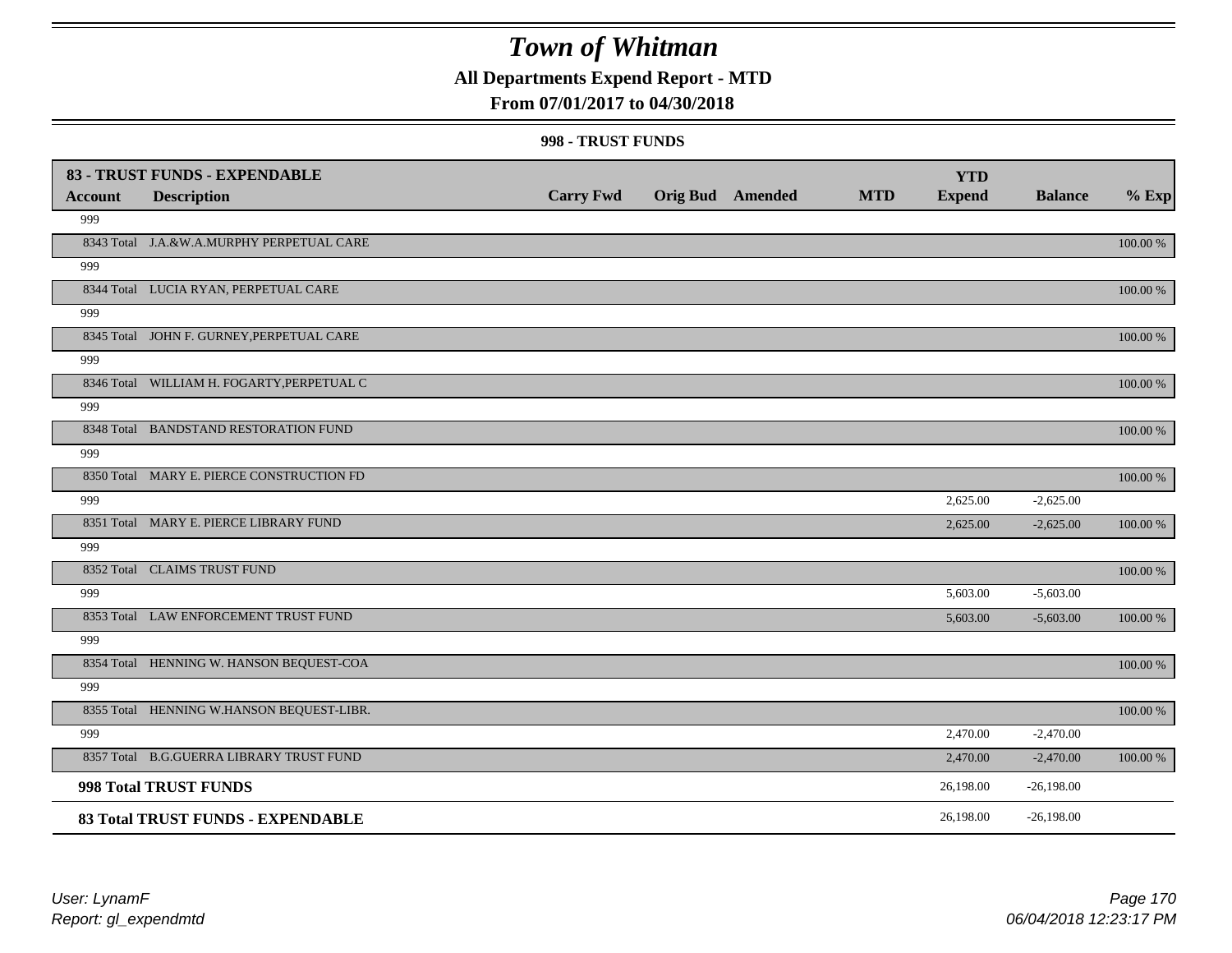**All Departments Expend Report - MTD**

## **From 07/01/2017 to 04/30/2018**

#### **820 - STATE ASSESSMENTS**

|         | 91 - GENERAL LEDGER EXPENSE ACCTS  |                  |                         |            | <b>YTD</b>    |                |          |
|---------|------------------------------------|------------------|-------------------------|------------|---------------|----------------|----------|
| Account | <b>Description</b>                 | <b>Carry Fwd</b> | <b>Orig Bud</b> Amended | <b>MTD</b> | <b>Expend</b> | <b>Balance</b> | $%$ Exp  |
| 631     | <b>SPECIAL EDUCATION</b>           |                  |                         |            |               |                |          |
|         | 2000 Total EXPENSE                 |                  |                         |            |               |                | 100.00 % |
| 634     | MOTOR VEHICLE EXCISE BILLS         |                  |                         |            |               |                |          |
|         | 2001 Total EXPENSE                 |                  |                         |            |               |                | 100.00 % |
| 640     | AIR POLLUTION CONTROL DISTRICT     |                  |                         |            |               |                |          |
|         | 2002 Total EXPENSE                 |                  |                         |            |               |                | 100.00 % |
| 642     | OLD COLONY PLANNING COUNCIL        |                  |                         |            |               |                |          |
|         | 2003 Total EXPENSE                 |                  |                         |            |               |                | 100.00 % |
| 643     | PARKING SURCHARGE                  |                  |                         |            |               |                |          |
|         | 2004 Total EXPENSE                 |                  |                         |            |               |                | 100.00 % |
| 644     | REGIONAL TRANSPORTATION AUTH.      |                  |                         |            |               |                |          |
|         | 2005 Total EXPENSE                 |                  |                         |            |               |                | 100.00 % |
| 645     | RMV NON-RENEWAL SURCHARGE          |                  |                         |            |               |                |          |
|         | 2006 Total EXPENSE                 |                  |                         |            |               |                | 100.00 % |
| 646     | MOSQUITO CONTROL                   |                  |                         |            |               |                |          |
|         | 2007 Total EXPENSE                 |                  |                         |            |               |                | 100.00 % |
| 648     | CRIMINAL JUSTICE TRAINING          |                  |                         |            |               |                |          |
|         | 2008 Total EXPENSE                 |                  |                         |            |               |                | 100.00 % |
| 647     | <b>MBTA</b>                        |                  |                         |            |               |                |          |
|         | 2009 Total EXPENSE                 |                  |                         |            |               |                | 100.00 % |
|         | <b>820 Total STATE ASSESSMENTS</b> |                  |                         |            |               |                |          |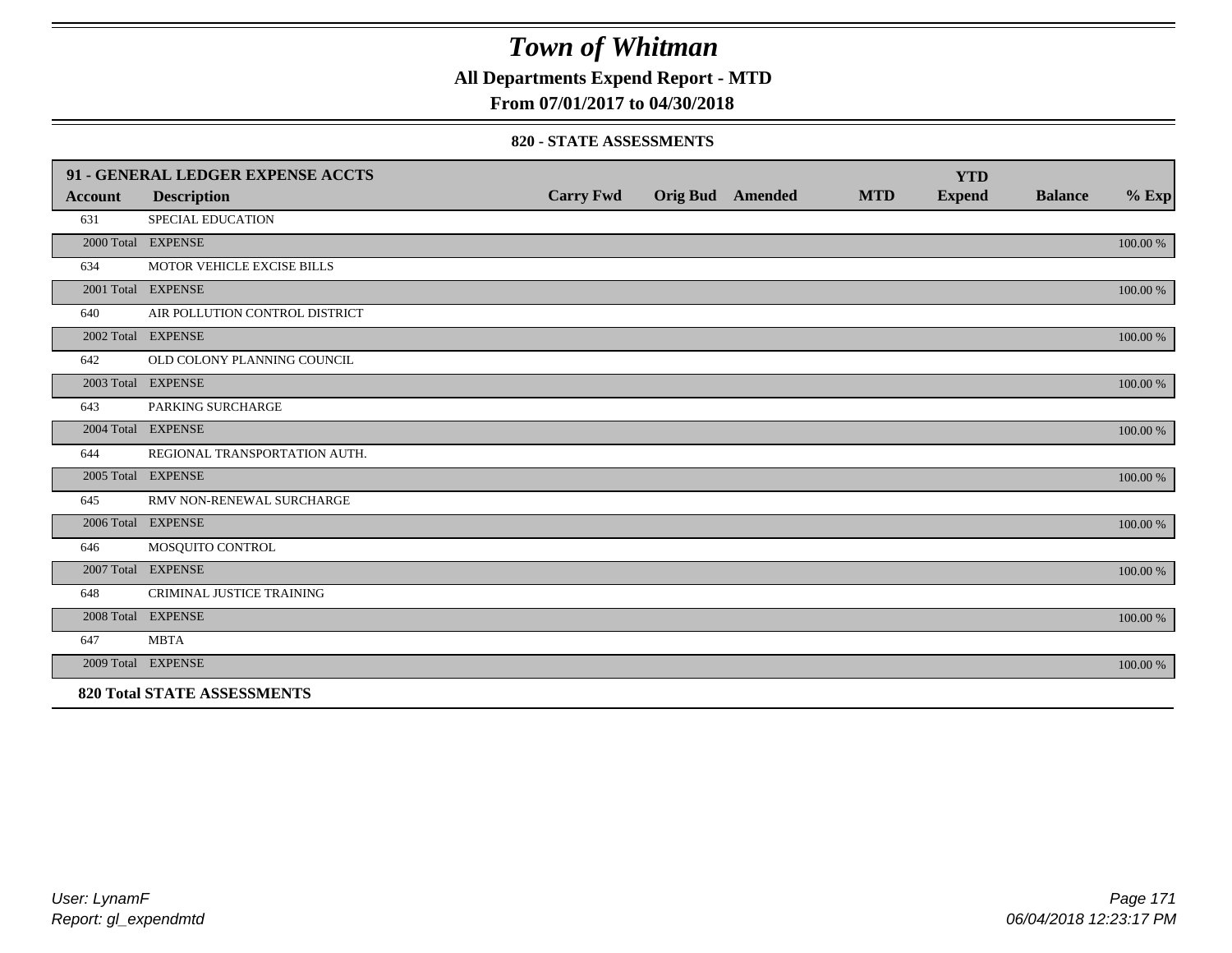**All Departments Expend Report - MTD**

**From 07/01/2017 to 04/30/2018**

#### **830 - COUNTY ASSESSMENT**

|         | 91 - GENERAL LEDGER EXPENSE ACCTS |                  |                  |            | <b>YTD</b>    |                |            |
|---------|-----------------------------------|------------------|------------------|------------|---------------|----------------|------------|
| Account | <b>Description</b>                | <b>Carry Fwd</b> | Orig Bud Amended | <b>MTD</b> | <b>Expend</b> | <b>Balance</b> | $%$ Exp    |
| 622     | <b>COUNTY TAX</b>                 |                  |                  |            |               |                |            |
|         | 2000 Total EXPENSE                |                  |                  |            |               |                | $100.00\%$ |
|         | 830 Total COUNTY ASSESSMENT       |                  |                  |            |               |                |            |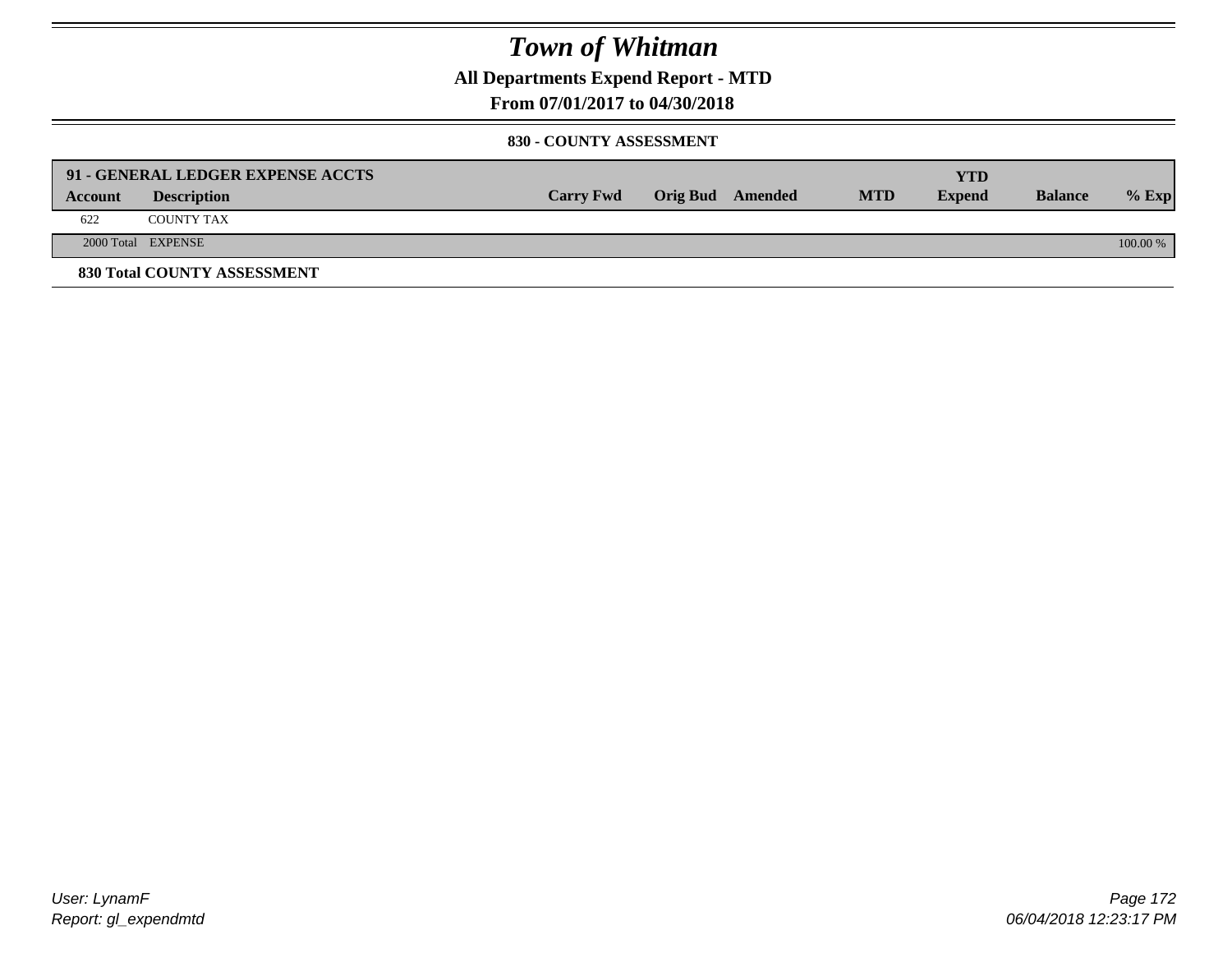**All Departments Expend Report - MTD**

### **From 07/01/2017 to 04/30/2018**

#### **850 - TAX REFUNDS**

|                 | 91 - GENERAL LEDGER EXPENSE ACCTS |                  |                         |            | <b>YTD</b>    |                |             |
|-----------------|-----------------------------------|------------------|-------------------------|------------|---------------|----------------|-------------|
| <b>Account</b>  | <b>Description</b>                | <b>Carry Fwd</b> | <b>Orig Bud Amended</b> | <b>MTD</b> | <b>Expend</b> | <b>Balance</b> | $%$ Exp     |
| 003             | MOTOR VEHICLE EXCISE              |                  |                         |            |               |                |             |
| 1984 Total 1984 |                                   |                  |                         |            |               |                | $100.00~\%$ |
| 003             | MOTOR VEHICLE EXCISE              |                  |                         |            |               |                |             |
| 1985 Total 1985 |                                   |                  |                         |            |               |                | $100.00~\%$ |
| 003             | MOTOR VEHICLE EXCISE              |                  |                         |            |               |                |             |
| 1986 Total 1986 |                                   |                  |                         |            |               |                | $100.00~\%$ |
| 001             | PERSONAL PROPERTY TAX             |                  |                         |            |               |                |             |
| 003             | MOTOR VEHICLE EXCISE              |                  |                         |            |               |                |             |
| 1987 Total 1987 |                                   |                  |                         |            |               |                | 100.00 %    |
| 001             | PERSONAL PROPERTY TAX             |                  |                         |            |               |                |             |
| 003             | MOTOR VEHICLE EXCISE              |                  |                         |            |               |                |             |
| 1988 Total 1988 |                                   |                  |                         |            |               |                | $100.00\%$  |
| 002             | REAL ESTATE TAX                   |                  |                         |            |               |                |             |
| 003             | MOTOR VEHICLE EXCISE              |                  |                         |            |               |                |             |
| 1989 Total 1989 |                                   |                  |                         |            |               |                | 100.00 %    |
| 001             | PERSONAL PROPERTY TAX             |                  |                         |            |               |                |             |
| 002             | REAL ESTATE TAX                   |                  |                         |            |               |                |             |
| 003             | MOTOR VEHICLE EXCISE              |                  |                         |            |               |                |             |
| 1990 Total 1990 |                                   |                  |                         |            |               |                | $100.00~\%$ |
| 001             | PERSONAL PROPERTY TAX             |                  |                         |            |               |                |             |
| 002             | REAL ESTATE TAX                   |                  |                         |            |               |                |             |
| 003             | MOTOR VEHICLE EXCISE              |                  |                         |            |               |                |             |
| 1991 Total 1991 |                                   |                  |                         |            |               |                | 100.00 %    |
| 001             | PERSONAL PROPERTY TAX             |                  |                         |            |               |                |             |
| 003             | MOTOR VEHICLE EXCISE              |                  |                         |            |               |                |             |
| 1992 Total 1992 |                                   |                  |                         |            |               |                | $100.00~\%$ |
| 001             | PERSONAL PROPERTY TAX             |                  |                         |            |               |                |             |
| 002             | REAL ESTATE TAX                   |                  |                         |            |               |                |             |
| 003             | MOTOR VEHICLE EXCISE              |                  |                         |            |               |                |             |
| 005             | TRASH FEE REFUNDS                 |                  |                         |            |               |                |             |
| User: LynamF    |                                   |                  |                         |            |               |                | Page 173    |

*Report: gl\_expendmtd*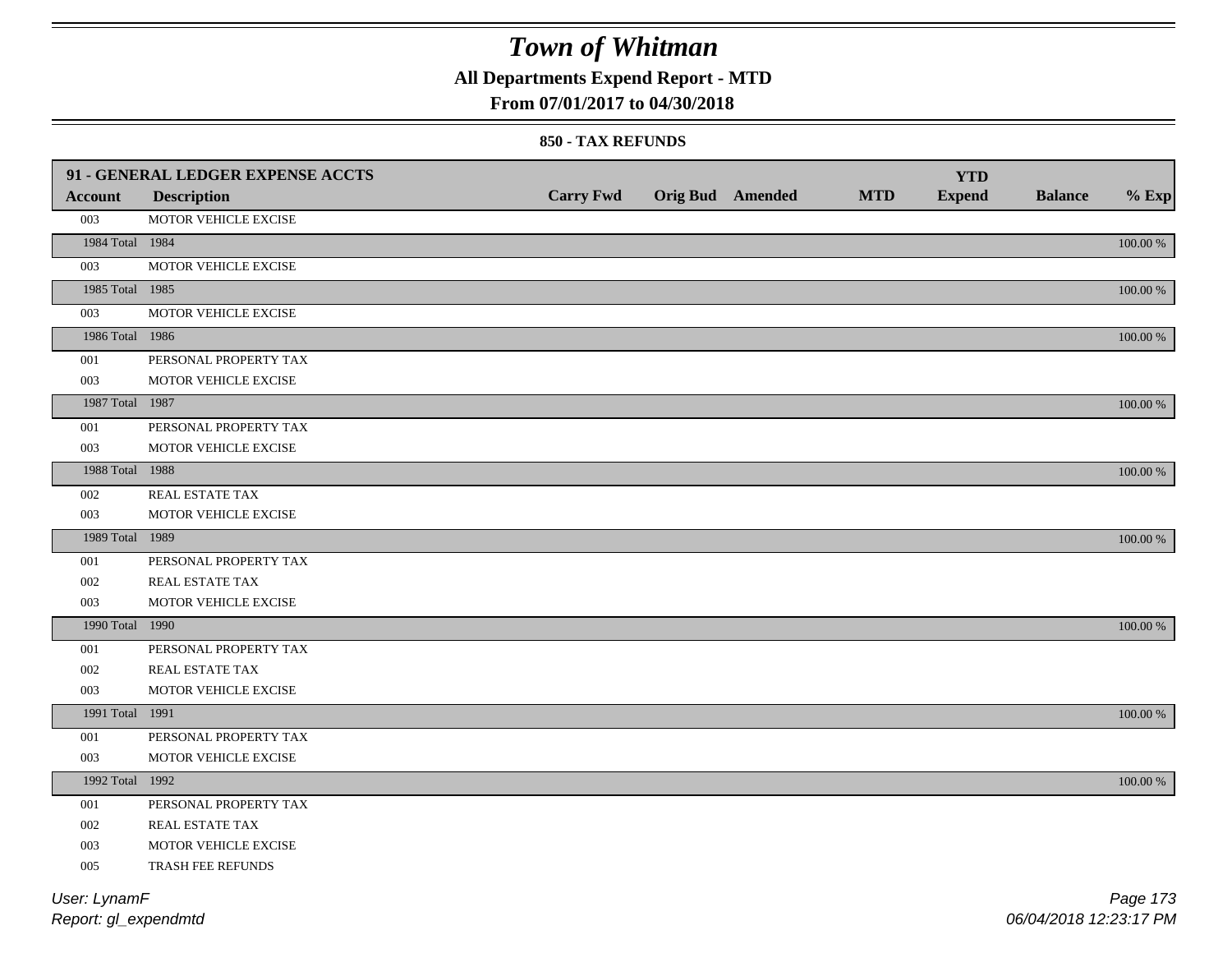## **All Departments Expend Report - MTD**

### **From 07/01/2017 to 04/30/2018**

|                 | 91 - GENERAL LEDGER EXPENSE ACCTS |                  |                         |            | <b>YTD</b>    |                |             |
|-----------------|-----------------------------------|------------------|-------------------------|------------|---------------|----------------|-------------|
| <b>Account</b>  | <b>Description</b>                | <b>Carry Fwd</b> | <b>Orig Bud</b> Amended | <b>MTD</b> | <b>Expend</b> | <b>Balance</b> | $%$ Exp     |
| 006             | TRASH LIEN REFUNDS                |                  |                         |            |               |                |             |
| 1993 Total 1993 |                                   |                  |                         |            |               |                | $100.00~\%$ |
| 001             | PERSONAL PROPERTY TAX             |                  |                         |            |               |                |             |
| 002             | REAL ESTATE TAX                   |                  |                         |            |               |                |             |
| 003             | MOTOR VEHICLE EXCISE              |                  |                         |            |               |                |             |
| 005             | TRASH FEE REFUNDS                 |                  |                         |            |               |                |             |
| 006             | TRASH LIEN REFUNDS                |                  |                         |            |               |                |             |
| 1994 Total 1994 |                                   |                  |                         |            |               |                | 100.00 %    |
| 001             | PERSONAL PROPERTY TAX             |                  |                         |            |               |                |             |
| 002             | REAL ESTATE TAX                   |                  |                         |            |               |                |             |
| 003             | MOTOR VEHICLE EXCISE              |                  |                         |            |               |                |             |
| 1995 Total 1995 |                                   |                  |                         |            |               |                | 100.00 %    |
| 001             | PERSONAL PROPERTY TAX             |                  |                         |            |               |                |             |
| 002             | REAL ESTATE TAX                   |                  |                         |            |               |                |             |
| 003             | MOTOR VEHICLE EXCISE              |                  |                         |            |               |                |             |
| 1996 Total 1996 |                                   |                  |                         |            |               |                | 100.00 %    |
| 001             | PERSONAL PROPERTY TAX             |                  |                         |            |               |                |             |
| 002             | REAL ESTATE TAX                   |                  |                         |            |               |                |             |
| 003             | MOTOR VEHICLE EXCISE              |                  |                         |            |               |                |             |
| 005             | TRASH FEE REFUNDS                 |                  |                         |            |               |                |             |
| 1997 Total 1997 |                                   |                  |                         |            |               |                | 100.00 %    |
| 001             | PERSONAL PROPERTY TAX             |                  |                         |            |               |                |             |
| 002             | REAL ESTATE TAX                   |                  |                         |            |               |                |             |
| 003             | MOTOR VEHICLE EXCISE              |                  |                         |            |               |                |             |
| 1998 Total      | 1998                              |                  |                         |            |               |                | 100.00 %    |
| 001             | PERSONAL PROPERTY TAX             |                  |                         |            |               |                |             |
| 002             | REAL ESTATE TAX                   |                  |                         |            |               |                |             |
| 003             | MOTOR VEHICLE EXCISE              |                  |                         |            |               |                |             |
| 1999 Total 1999 |                                   |                  |                         |            |               |                | 100.00 %    |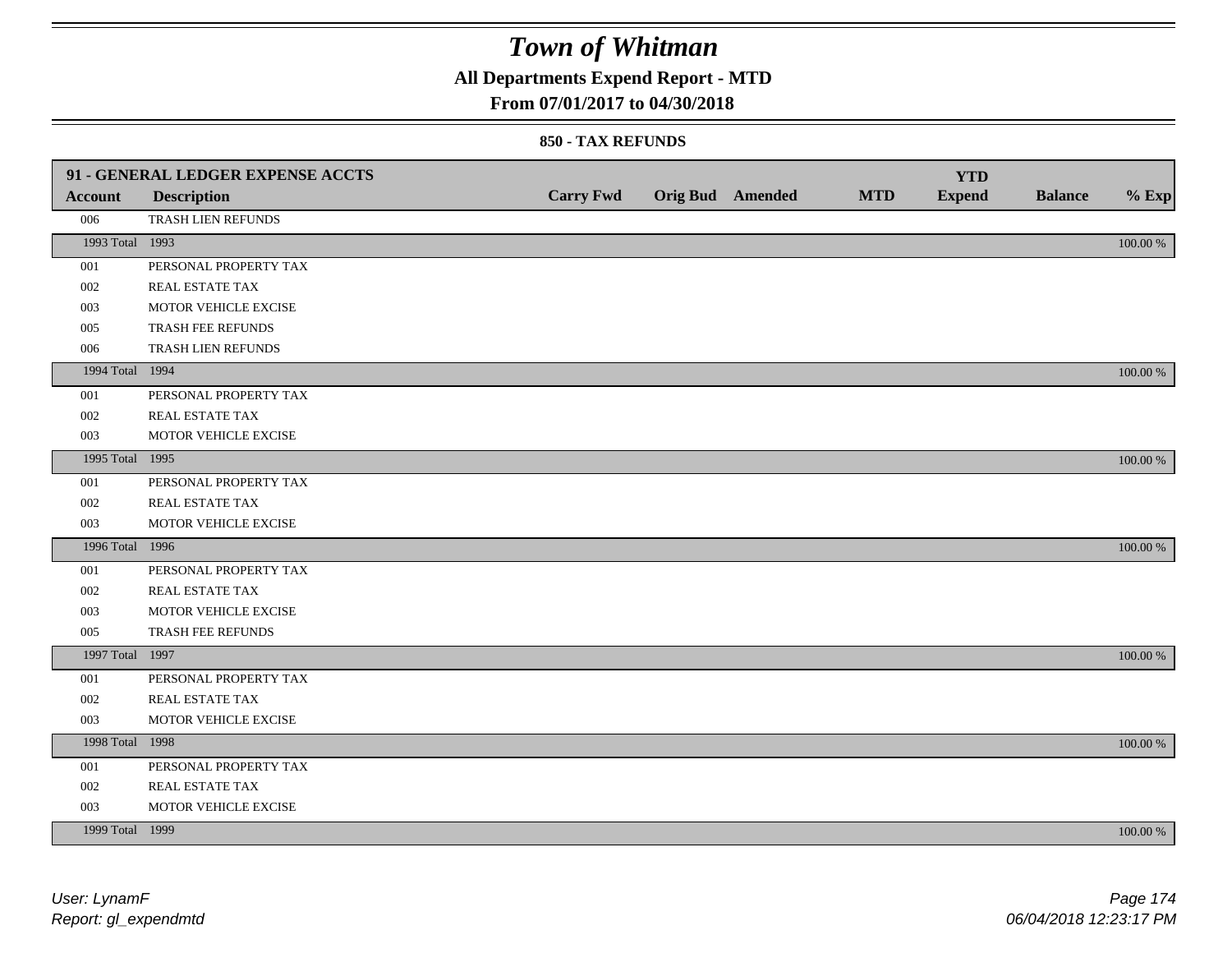## **All Departments Expend Report - MTD**

### **From 07/01/2017 to 04/30/2018**

|                | 91 - GENERAL LEDGER EXPENSE ACCTS |                  |                  |            | <b>YTD</b>    |                |             |
|----------------|-----------------------------------|------------------|------------------|------------|---------------|----------------|-------------|
| <b>Account</b> | <b>Description</b>                | <b>Carry Fwd</b> | Orig Bud Amended | <b>MTD</b> | <b>Expend</b> | <b>Balance</b> | $%$ Exp     |
| 001            | PERSONAL PROPERTY TAX             |                  |                  |            |               |                |             |
| 002            | REAL ESTATE TAX                   |                  |                  |            |               |                |             |
| 003            | MOTOR VEHICLE EXCISE              |                  |                  |            |               |                |             |
|                | 2000 Total EXPENSE                |                  |                  |            |               |                | 100.00 %    |
| 001            | PERSONAL PROPERTY TAX             |                  |                  |            |               |                |             |
| $002\,$        | REAL ESTATE TAX                   |                  |                  |            |               |                |             |
| 003            | MOTOR VEHICLE EXCISE              |                  |                  |            |               |                |             |
|                | 2001 Total EXPENSE                |                  |                  |            |               |                | 100.00 %    |
| 001            | PERSONAL PROPERTY TAX             |                  |                  |            |               |                |             |
| 002            | REAL ESTATE TAX                   |                  |                  |            |               |                |             |
| 003            | MOTOR VEHICLE EXCISE              |                  |                  |            |               |                |             |
| 004            | <b>BOAT EXCISE</b>                |                  |                  |            |               |                |             |
|                | 2002 Total EXPENSE                |                  |                  |            |               |                | 100.00 %    |
| 001            | PERSONAL PROPERTY TAX             |                  |                  |            |               |                |             |
| 002            | REAL ESTATE TAX                   |                  |                  |            |               |                |             |
| 003            | MOTOR VEHICLE EXCISE              |                  |                  |            |               |                |             |
| 004            | <b>BOAT EXCISE</b>                |                  |                  |            |               |                |             |
| 006            | TRASH LIEN REFUNDS                |                  |                  |            |               |                |             |
|                | 2003 Total EXPENSE                |                  |                  |            |               |                | 100.00 %    |
| 001            | PERSONAL PROPERTY TAX             |                  |                  |            |               |                |             |
| 002            | REAL ESTATE TAX                   |                  |                  |            |               |                |             |
| 003            | MOTOR VEHICLE EXCISE              |                  |                  |            |               |                |             |
| 004            | <b>BOAT EXCISE</b>                |                  |                  |            |               |                |             |
|                | 2004 Total EXPENSE                |                  |                  |            |               |                | 100.00 %    |
| 001            | PERSONAL PROPERTY TAX             |                  |                  |            |               |                |             |
| 002            | REAL ESTATE TAX                   |                  |                  |            |               |                |             |
| 003            | MOTOR VEHICLE EXCISE              |                  |                  |            |               |                |             |
| 004            | <b>BOAT EXCISE</b>                |                  |                  |            |               |                |             |
|                | 2005 Total EXPENSE                |                  |                  |            |               |                | $100.00~\%$ |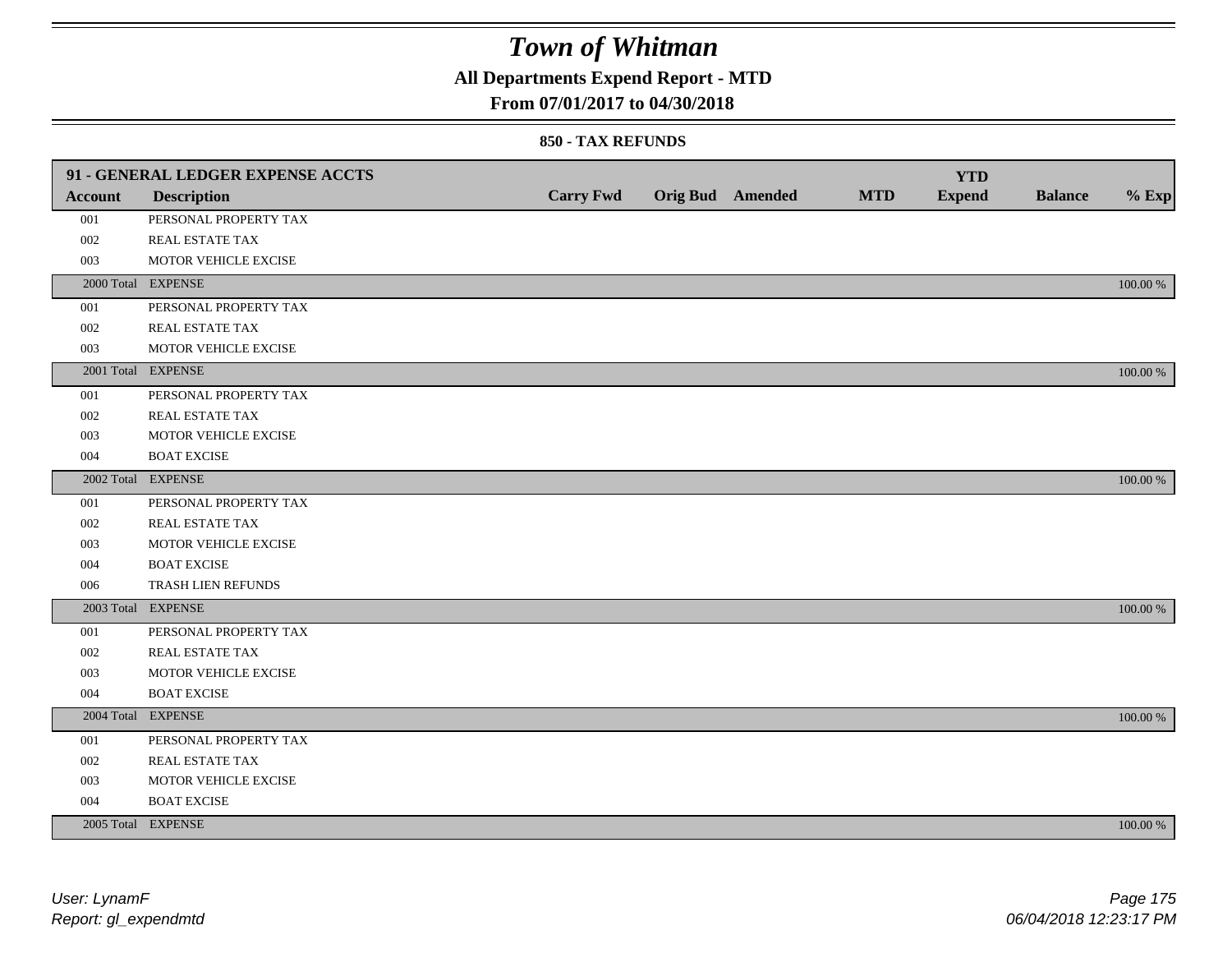## **All Departments Expend Report - MTD**

### **From 07/01/2017 to 04/30/2018**

|         | 91 - GENERAL LEDGER EXPENSE ACCTS |                  |                         |            | <b>YTD</b>    |                |             |
|---------|-----------------------------------|------------------|-------------------------|------------|---------------|----------------|-------------|
| Account | <b>Description</b>                | <b>Carry Fwd</b> | <b>Orig Bud</b> Amended | <b>MTD</b> | <b>Expend</b> | <b>Balance</b> | $%$ Exp     |
| 001     | PERSONAL PROPERTY TAX             |                  |                         |            |               |                |             |
| 002     | REAL ESTATE TAX                   |                  |                         |            |               |                |             |
| 003     | MOTOR VEHICLE EXCISE              |                  |                         |            |               |                |             |
| 004     | <b>BOAT EXCISE</b>                |                  |                         |            |               |                |             |
|         | 2006 Total EXPENSE                |                  |                         |            |               |                | 100.00 %    |
| 001     | PERSONAL PROPERTY TAX             |                  |                         |            |               |                |             |
| 002     | REAL ESTATE TAX                   |                  |                         |            |               |                |             |
| 003     | MOTOR VEHICLE EXCISE              |                  |                         |            |               |                |             |
| 004     | <b>BOAT EXCISE</b>                |                  |                         |            |               |                |             |
|         | 2007 Total EXPENSE                |                  |                         |            |               |                | 100.00 %    |
| 001     | PERSONAL PROPERTY TAX             |                  |                         |            |               |                |             |
| 002     | REAL ESTATE TAX                   |                  |                         |            |               |                |             |
| 003     | MOTOR VEHICLE EXCISE              |                  |                         |            |               |                |             |
| 004     | <b>BOAT EXCISE</b>                |                  |                         |            |               |                |             |
|         | 2008 Total EXPENSE                |                  |                         |            |               |                | 100.00 %    |
| 001     | PERSONAL PROPERTY TAX             |                  |                         |            |               |                |             |
| 002     | <b>REAL ESTATE TAX</b>            |                  |                         |            |               |                |             |
| 003     | MOTOR VEHICLE EXCISE              |                  |                         |            |               |                |             |
| 004     | <b>BOAT EXCISE</b>                |                  |                         |            |               |                |             |
|         | 2009 Total EXPENSE                |                  |                         |            |               |                | 100.00 %    |
| 001     | PERSONAL PROPERTY TAX             |                  |                         |            |               |                |             |
| 002     | REAL ESTATE TAX                   |                  |                         |            |               |                |             |
| 003     | MOTOR VEHICLE EXCISE              |                  |                         |            |               |                |             |
|         | 2010 Total EXPENSE                |                  |                         |            |               |                | 100.00 %    |
| 001     | PERSONAL PROPERTY TAX             |                  |                         |            |               |                |             |
| 002     | REAL ESTATE TAX                   |                  |                         |            |               |                |             |
| 003     | MOTOR VEHICLE EXCISE              |                  |                         |            |               |                |             |
|         | 2011 Total EXPENSE                |                  |                         |            |               |                | $100.00~\%$ |
| 001     | PERSONAL PROPERTY TAX             |                  |                         |            |               |                |             |
| 002     | REAL ESTATE TAX                   |                  |                         |            |               |                |             |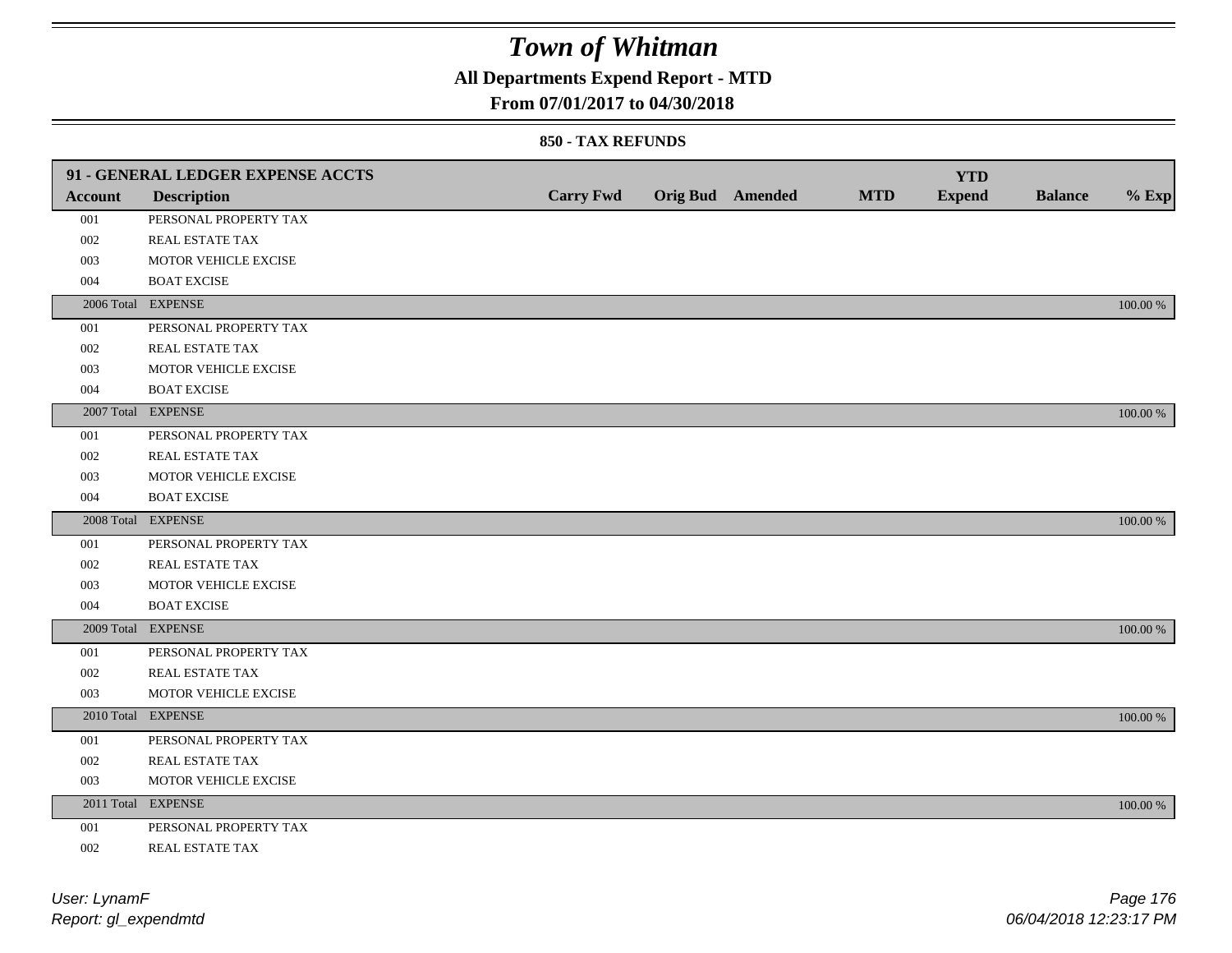## **All Departments Expend Report - MTD**

### **From 07/01/2017 to 04/30/2018**

|                | 91 - GENERAL LEDGER EXPENSE ACCTS | <b>Carry Fwd</b> |                         | <b>MTD</b> | <b>YTD</b>    | <b>Balance</b> |          |
|----------------|-----------------------------------|------------------|-------------------------|------------|---------------|----------------|----------|
| <b>Account</b> | <b>Description</b>                |                  | <b>Orig Bud</b> Amended |            | <b>Expend</b> |                | $%$ Exp  |
| 003            | MOTOR VEHICLE EXCISE              |                  |                         |            |               |                |          |
|                | 2012 Total EXPENSE                |                  |                         |            |               |                | 100.00 % |
| 001            | PERSONAL PROPERTY TAX             |                  |                         |            |               |                |          |
| 002            | REAL ESTATE TAX                   |                  |                         |            |               |                |          |
| 003            | MOTOR VEHICLE EXCISE              |                  |                         |            |               |                |          |
| 004            | <b>BOAT EXCISE</b>                |                  |                         |            |               |                |          |
|                | 2013 Total EXPENSE                |                  |                         |            |               |                | 100.00 % |
| 001            | PERSONAL PROPERTY TAX             |                  |                         |            |               |                |          |
| 002            | REAL ESTATE TAX                   |                  |                         |            |               |                |          |
| 003            | MOTOR VEHICLE EXCISE              |                  |                         |            |               |                |          |
| 004            | <b>BOAT EXCISE</b>                |                  |                         |            |               |                |          |
|                | 2014 Total EXPENSE                |                  |                         |            |               |                | 100.00 % |
| 001            | PERSONAL PROPERTY TAX             |                  |                         |            |               |                |          |
| 002            | REAL ESTATE TAX                   |                  |                         |            |               |                |          |
| 003            | MOTOR VEHICLE EXCISE              |                  |                         |            | 567.51        | $-567.51$      |          |
| 004            | <b>BOAT EXCISE</b>                |                  |                         |            |               |                |          |
|                | 2015 Total EXPENSE                |                  |                         |            | 567.51        | $-567.51$      | 100.00 % |
| 001            | PERSONAL PROPERTY TAX             |                  |                         |            |               |                |          |
| 002            | REAL ESTATE TAX                   |                  |                         |            | 1,488.33      | $-1,488.33$    |          |
| 003            | MOTOR VEHICLE EXCISE              |                  |                         | 90.63      | 1,919.99      | $-1,919.99$    |          |
| 004            | <b>BOAT EXCISE</b>                |                  |                         |            |               |                |          |
|                | 2016 Total EXPENSE                |                  |                         | 90.63      | 3,408.32      | $-3,408.32$    | 100.00 % |
| 001            | PERSONAL PROPERTY TAX             |                  |                         |            | 19.90         | $-19.90$       |          |
| 002            | REAL ESTATE TAX                   |                  |                         |            | 20,026.57     | $-20,026.57$   |          |
| 003            | MOTOR VEHICLE EXCISE              |                  |                         | 433.70     | 27,032.83     | $-27,032.83$   |          |
| 004            | <b>BOAT EXCISE</b>                |                  |                         |            |               |                |          |
|                | 2017 Total EXPENSE                |                  |                         | 433.70     | 47,079.30     | $-47,079.30$   | 100.00 % |
| 001            | PERSONAL PROPERTY TAX             |                  |                         |            |               |                |          |
| 002            | REAL ESTATE TAX                   |                  |                         | 3,017.84   | 3,017.84      | $-3,017.84$    |          |
| 003            | MOTOR VEHICLE EXCISE              |                  |                         | 4,469.69   | 9,531.26      | $-9,531.26$    |          |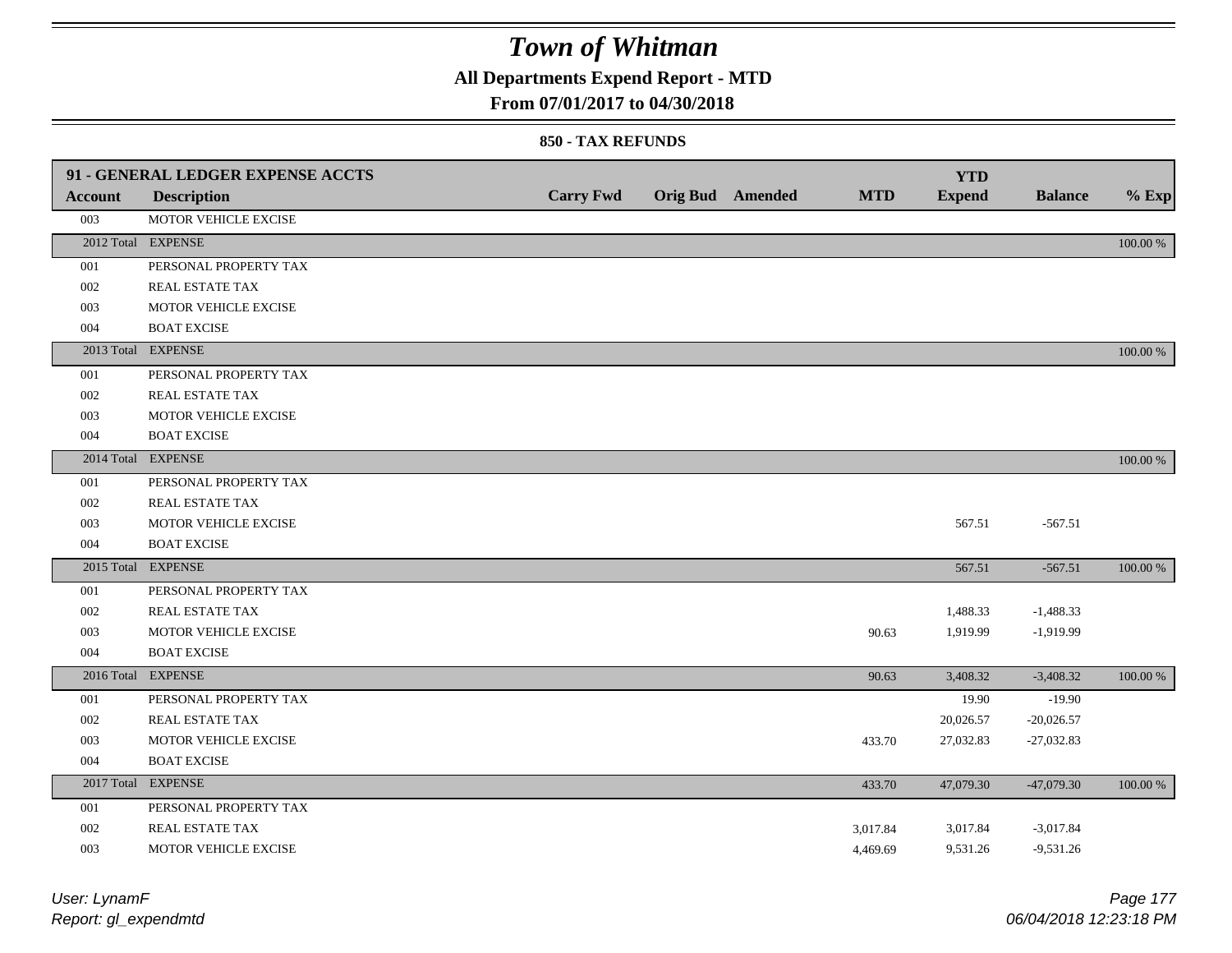## **All Departments Expend Report - MTD**

### **From 07/01/2017 to 04/30/2018**

|         | 91 - GENERAL LEDGER EXPENSE ACCTS |                  |                 |         |            | YTD           |                |            |
|---------|-----------------------------------|------------------|-----------------|---------|------------|---------------|----------------|------------|
| Account | <b>Description</b>                | <b>Carry Fwd</b> | <b>Orig Bud</b> | Amended | <b>MTD</b> | <b>Expend</b> | <b>Balance</b> | $%$ Exp    |
| 004     | <b>BOAT EXCISE</b>                |                  |                 |         |            |               |                |            |
|         | 2018 Total EXPENSE                |                  |                 |         | 7.487.53   | 12.549.10     | $-12.549.10$   | $100.00\%$ |
|         | 850 Total TAX REFUNDS             |                  |                 |         | 8.011.86   | 63,604.23     | $-63,604.23$   |            |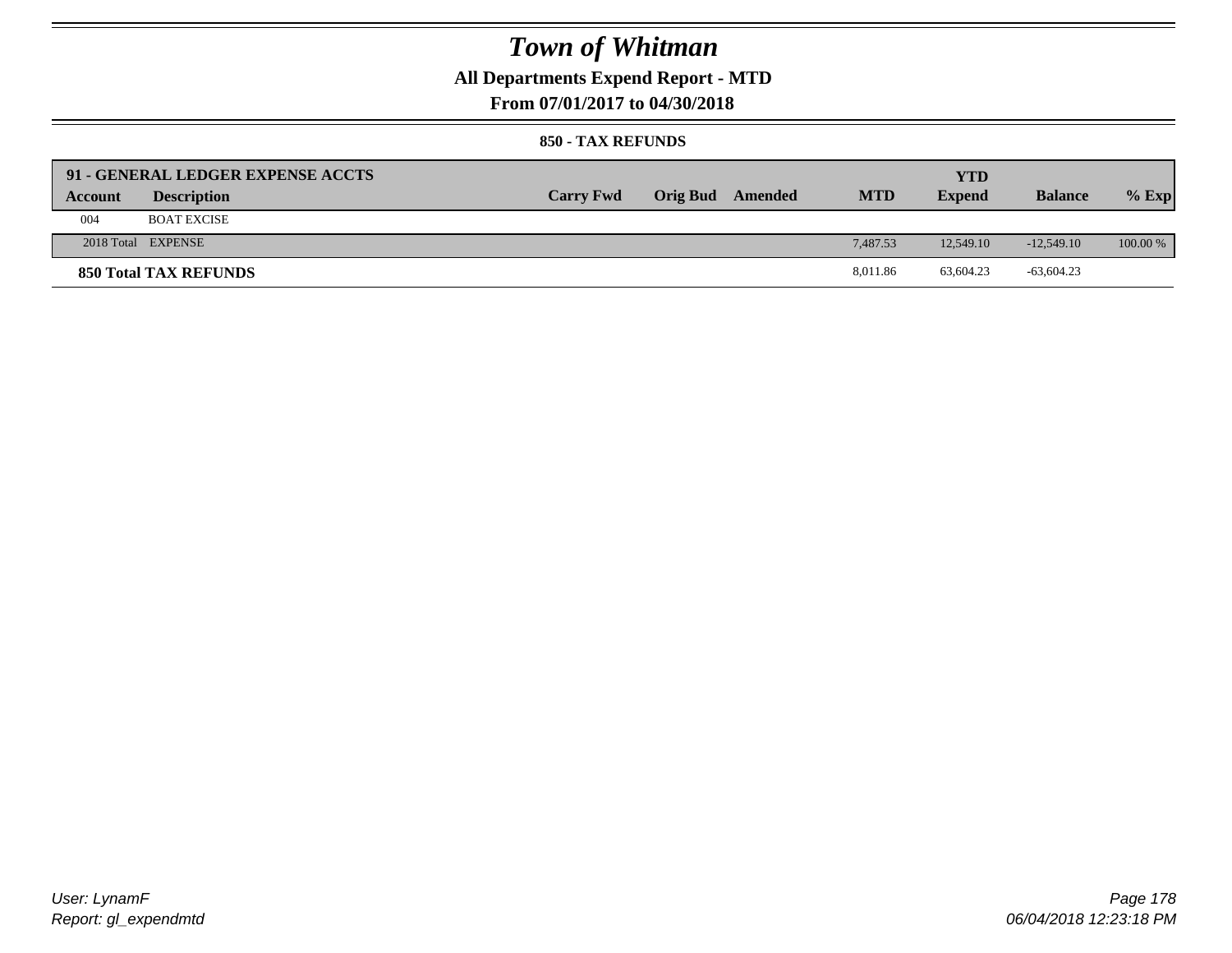## **All Departments Expend Report - MTD**

### **From 07/01/2017 to 04/30/2018**

#### **870 - AGENCY**

|         | 91 - GENERAL LEDGER EXPENSE ACCTS |                  |                         |            | <b>YTD</b>    |                |          |
|---------|-----------------------------------|------------------|-------------------------|------------|---------------|----------------|----------|
| Account | <b>Description</b>                | <b>Carry Fwd</b> | <b>Orig Bud</b> Amended | <b>MTD</b> | <b>Expend</b> | <b>Balance</b> | $%$ Exp  |
| 899     | <b>EXCHANGE ACCOUNT</b>           |                  |                         |            |               |                |          |
|         | 2001 Total EXPENSE                |                  |                         |            |               |                | 100.00 % |
| 028     | MASS.CRUSHING & RECYCLING         |                  |                         |            |               |                |          |
| 033     | <b>DANCE PROGRAMS</b>             |                  |                         |            |               |                |          |
|         | 2012 Total EXPENSE                |                  |                         |            |               |                | 100.00 % |
|         | 870 Total AGENCY                  |                  |                         |            |               |                |          |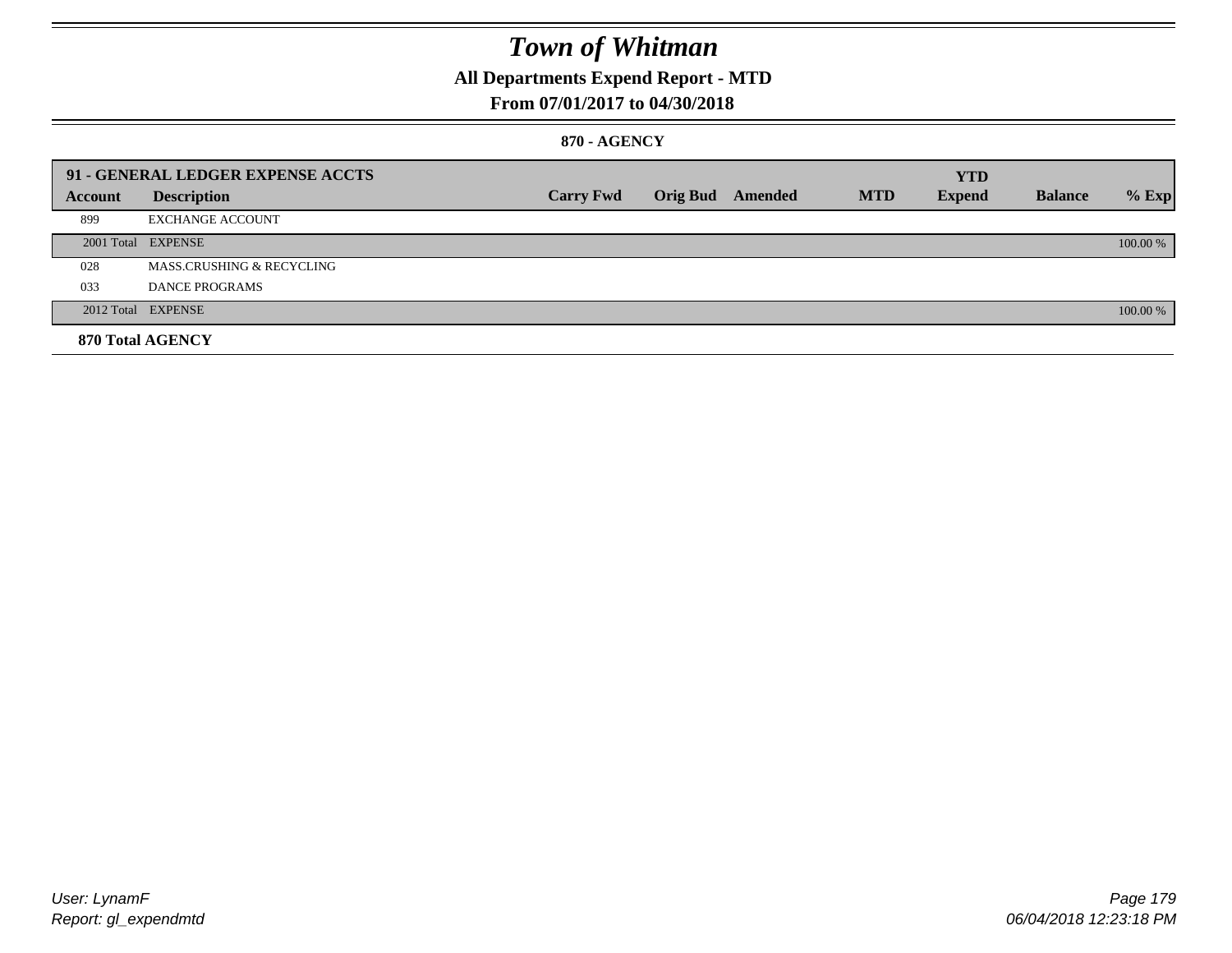**All Departments Expend Report - MTD**

## **From 07/01/2017 to 04/30/2018**

|                | 91 - GENERAL LEDGER EXPENSE ACCTS |                  |                  |            | <b>YTD</b>    |                |          |
|----------------|-----------------------------------|------------------|------------------|------------|---------------|----------------|----------|
| <b>Account</b> | <b>Description</b>                | <b>Carry Fwd</b> | Orig Bud Amended | <b>MTD</b> | <b>Expend</b> | <b>Balance</b> | $%$ Exp  |
| 006            | TRASH LIEN REFUNDS                |                  |                  |            |               |                |          |
| 021            | <b>2014 TRASH FEE REFUNDS</b>     |                  |                  |            |               |                |          |
|                | 2000 Total EXPENSE                |                  |                  |            |               |                | 100.00 % |
| 006            | TRASH LIEN REFUNDS                |                  |                  |            |               |                |          |
|                | 2012 Total EXPENSE                |                  |                  |            |               |                | 100.00 % |
| 005            | <b>TRASH FEE REFUNDS</b>          |                  |                  |            |               |                |          |
| 006            | TRASH LIEN REFUNDS                |                  |                  |            |               |                |          |
| 2015 Total     | <b>EXPENSE</b>                    |                  |                  |            |               |                | 100.00 % |
| 005            | <b>TRASH FEE REFUNDS</b>          |                  |                  |            |               |                |          |
| 006            | TRASH LIEN REFUNDS                |                  |                  |            |               |                |          |
|                | 2016 Total EXPENSE                |                  |                  |            |               |                | 100.00 % |
| 005            | TRASH FEE REFUNDS                 |                  |                  |            |               |                |          |
| 006            | <b>TRASH LIEN REFUNDS</b>         |                  |                  |            |               |                |          |
|                | 2017 Total EXPENSE                |                  |                  |            |               |                | 100.00 % |
| 005            | <b>TRASH FEE REFUNDS</b>          |                  |                  |            |               |                |          |
| 006            | TRASH LIEN REFUNDS                |                  |                  |            |               |                |          |
|                | 2018 Total EXPENSE                |                  |                  |            |               |                | 100.00 % |
|                | 873 Total USER CHARGES REFUNDS    |                  |                  |            |               |                |          |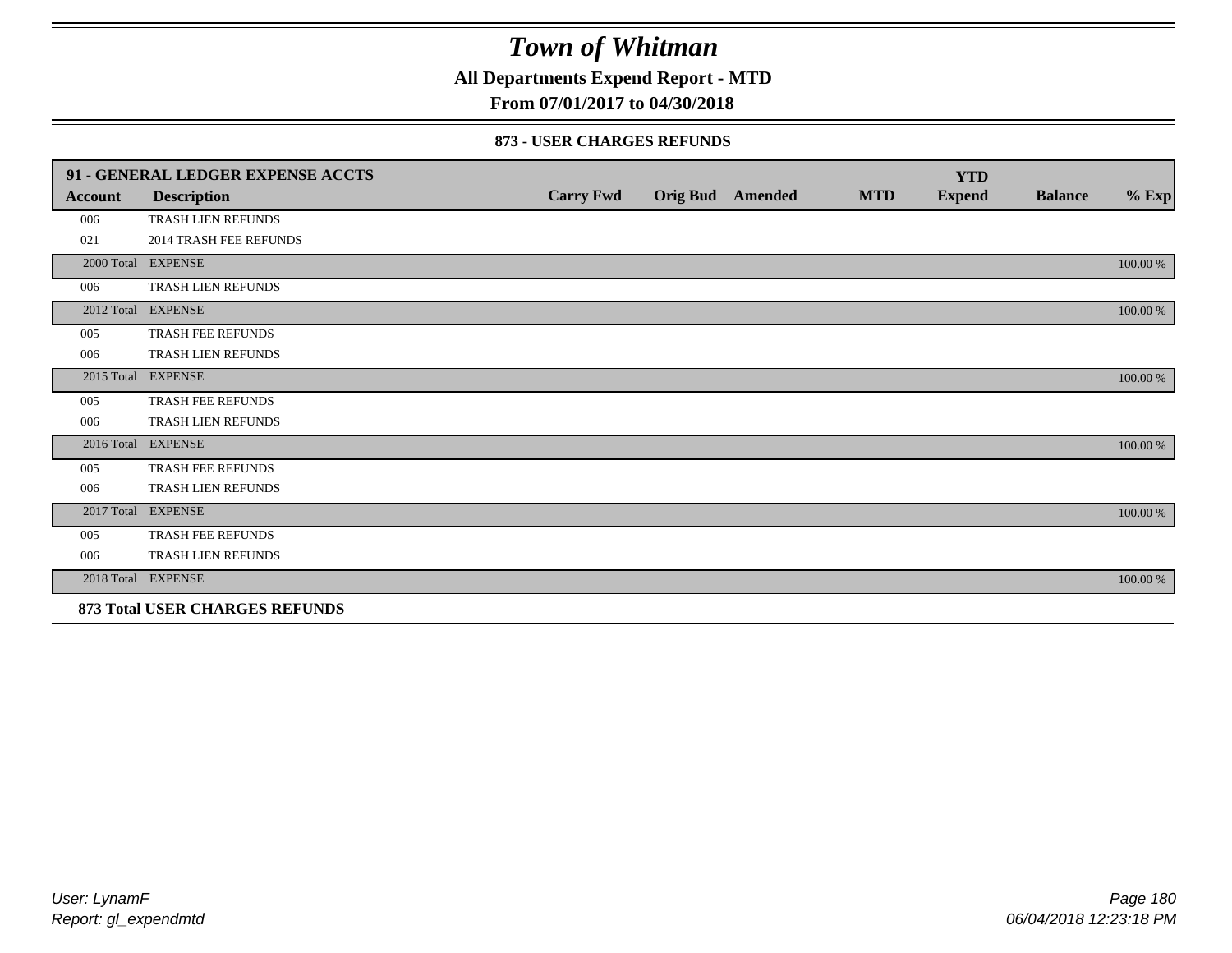**All Departments Expend Report - MTD**

### **From 07/01/2017 to 04/30/2018**

#### **875 - MISCELLANEOUS**

|                 | 91 - GENERAL LEDGER EXPENSE ACCTS |                  |                         |            | <b>YTD</b>    |                |          |
|-----------------|-----------------------------------|------------------|-------------------------|------------|---------------|----------------|----------|
| <b>Account</b>  | <b>Description</b>                | <b>Carry Fwd</b> | <b>Orig Bud</b> Amended | <b>MTD</b> | <b>Expend</b> | <b>Balance</b> | $%$ Exp  |
| 046             | WATER RATES REFUNDS               |                  |                         |            |               |                |          |
| 1997 Total 1997 |                                   |                  |                         |            |               |                | 100.00 % |
| 046             | <b>WATER RATES REFUNDS</b>        |                  |                         |            |               |                |          |
| 1998 Total 1998 |                                   |                  |                         |            |               |                | 100.00 % |
| 046             | WATER RATES REFUNDS               |                  |                         |            |               |                |          |
| 1999 Total 1999 |                                   |                  |                         |            |               |                | 100.00 % |
| 034             | PREMIUM SALE OF BONDS             |                  |                         |            |               |                |          |
| 035             | <b>INTEREST ON SALE OF BONDS</b>  |                  |                         |            |               |                |          |
| 036             | <b>GRANT ANTICIPATION NOTES</b>   |                  |                         |            |               |                |          |
| 038             | REVENUE ANTICIPATION NOTES        |                  |                         |            |               |                |          |
| 039             | <b>BOND ANTICIPATION NOTES</b>    |                  |                         |            |               |                |          |
| 042             | <b>BOARD OF APPEALS REFUNDS</b>   |                  |                         |            |               |                |          |
| 043             | <b>BUILDING INSPECTOR REFUNDS</b> |                  |                         |            |               |                |          |
| 044             | <b>REFUNDS-PRIOR YEARS</b>        |                  |                         |            | $-929.00$     | 929.00         |          |
| 045             | PARKING TICKET REFUNDS            |                  |                         |            |               |                |          |
| 046             | WATER RATES REFUNDS               |                  |                         |            |               |                |          |
| 052             | <b>TAILINGS</b>                   |                  |                         |            |               |                |          |
| 071             | COLLECTORS OVER/SHORT             |                  |                         |            |               |                |          |
| 080             | WTR/SWR REFUNDS-PEN.&INT.         |                  |                         |            |               |                |          |
| 081             | WATER RATES REFUNDS FY95          |                  |                         |            |               |                |          |
| 090             | MUNICIPAL LIEN REFUNDS            |                  |                         |            |               |                |          |
| 093             | WATER RATES REFUNDS FY96          |                  |                         |            |               |                |          |
| 635             | COLLECTORS FEES-REFUNDS           |                  |                         |            | 10.00         | $-10.00$       |          |
| 636             | EXCISE INTEREST-REFUNDS           |                  |                         |            |               |                |          |
|                 | 2000 Total EXPENSE                |                  |                         |            | $-919.00$     | 919.00         | 100.00 % |
| 021             | 2014 TRASH FEE REFUNDS            |                  |                         |            |               |                |          |
| 025             | <b>DPW - RESTITUTION</b>          |                  |                         |            |               |                |          |
| 058             | TRASH FEE REFUNDS FY2000          |                  |                         |            |               |                |          |
| 063             | TRASH FEE REFUNDS FY02            |                  |                         |            |               |                |          |
| 064             | TRASH FEE REFUNDS FY2001          |                  |                         |            |               |                |          |
| 091             | TRASH FEE REFUNDS FY03            |                  |                         |            |               |                |          |

*Report: gl\_expendmtd User: LynamF*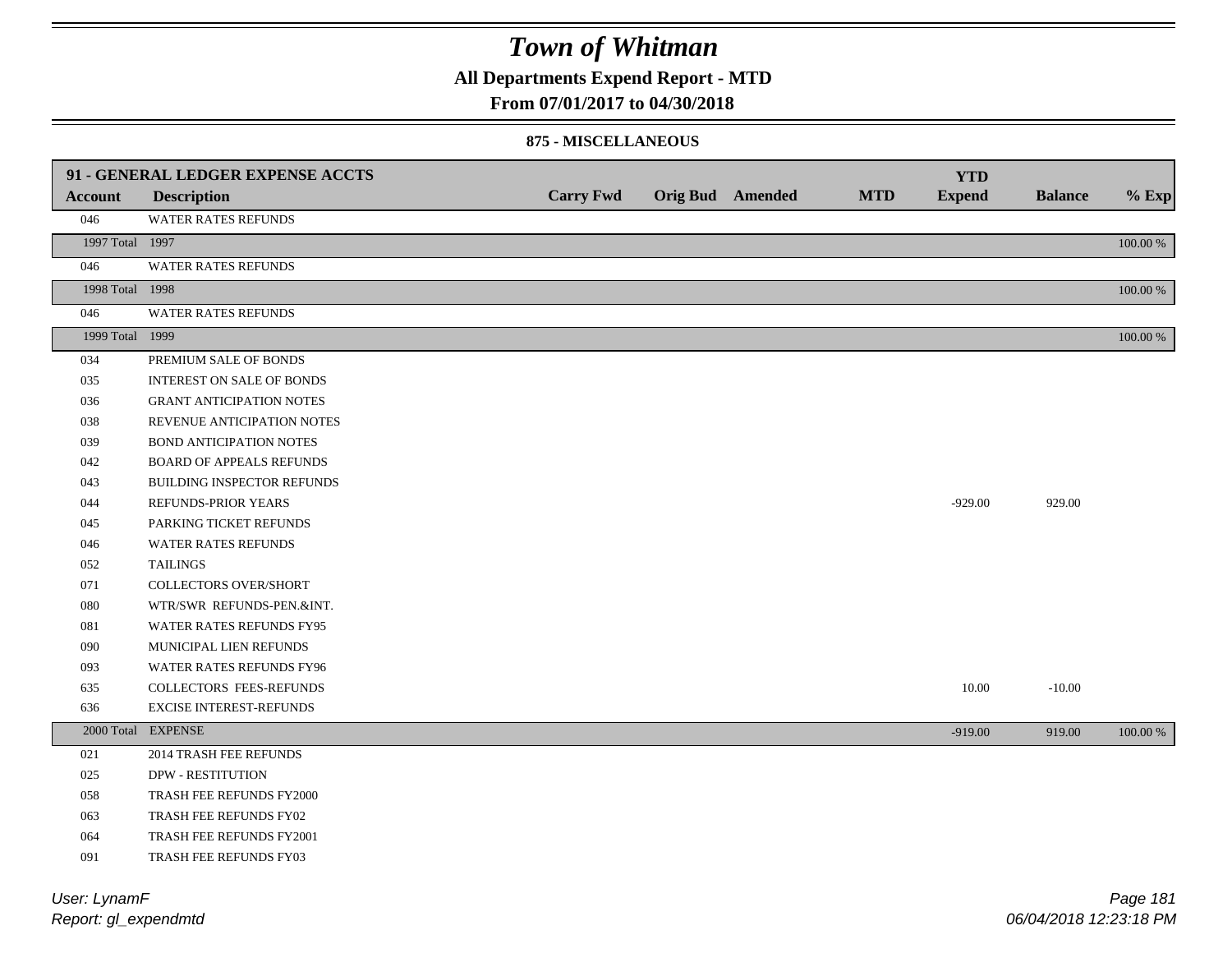**All Departments Expend Report - MTD**

### **From 07/01/2017 to 04/30/2018**

#### **875 - MISCELLANEOUS**

|         | 91 - GENERAL LEDGER EXPENSE ACCTS |                  |                         |            | <b>YTD</b>    |                |          |
|---------|-----------------------------------|------------------|-------------------------|------------|---------------|----------------|----------|
| Account | <b>Description</b>                | <b>Carry Fwd</b> | <b>Orig Bud</b> Amended | <b>MTD</b> | <b>Expend</b> | <b>Balance</b> | $%$ Exp  |
| 092     | TRASH FEE REFUNDS FY2004          |                  |                         |            |               |                |          |
| 094     | TRASH LIEN REFUNDS FY2004         |                  |                         |            |               |                |          |
| 095     | TRASH LIEN REFUNDS FY95           |                  |                         |            |               |                |          |
| 096     | TRASH LIEN REFUNDS FY96           |                  |                         |            |               |                |          |
| 187     | TRASH LIEN REFUNDS 2005           |                  |                         |            |               |                |          |
| 206     | TRASH FEE REFUNDS 2005            |                  |                         |            |               |                |          |
| 209     | <b>TRASH FEE REFUNDS 2006</b>     |                  |                         |            |               |                |          |
| 223     | TRASH LIEN REFUNDS 2006           |                  |                         |            |               |                |          |
| 226     | TRASH FEE REFUNDS 2007            |                  |                         |            |               |                |          |
| 229     | TRASH LIEN REFUNDS 2007           |                  |                         |            |               |                |          |
| 231     | <b>2008 TRASH FEE REFUNDS</b>     |                  |                         |            |               |                |          |
| 232     | 2008 TRASH LIEN REFUNDS           |                  |                         |            |               |                |          |
| 257     | <b>2009 TRASH FEE REFUNDS</b>     |                  |                         |            |               |                |          |
| 258     | <b>2009 TRASH LIEN REFUNDS</b>    |                  |                         |            |               |                |          |
| 260     | 2010 TRASH FEE REFUNDS            |                  |                         |            |               |                |          |
| 261     | 2011 TRASH FEE REFUNDS            |                  |                         |            |               |                |          |
| 263     | <b>2012 TRASH FEE REFUNDS</b>     |                  |                         |            |               |                |          |
| 327     | <b>2013 TRASH FEE REFUNDS</b>     |                  |                         |            |               |                |          |
| 328     | 2013 TRASH LIEN REFUNDS           |                  |                         |            |               |                |          |
|         | 2001 Total EXPENSE                |                  |                         |            |               |                | 100.00 % |
|         | <b>875 Total MISCELLANEOUS</b>    |                  |                         |            | $-919.00$     | 919.00         |          |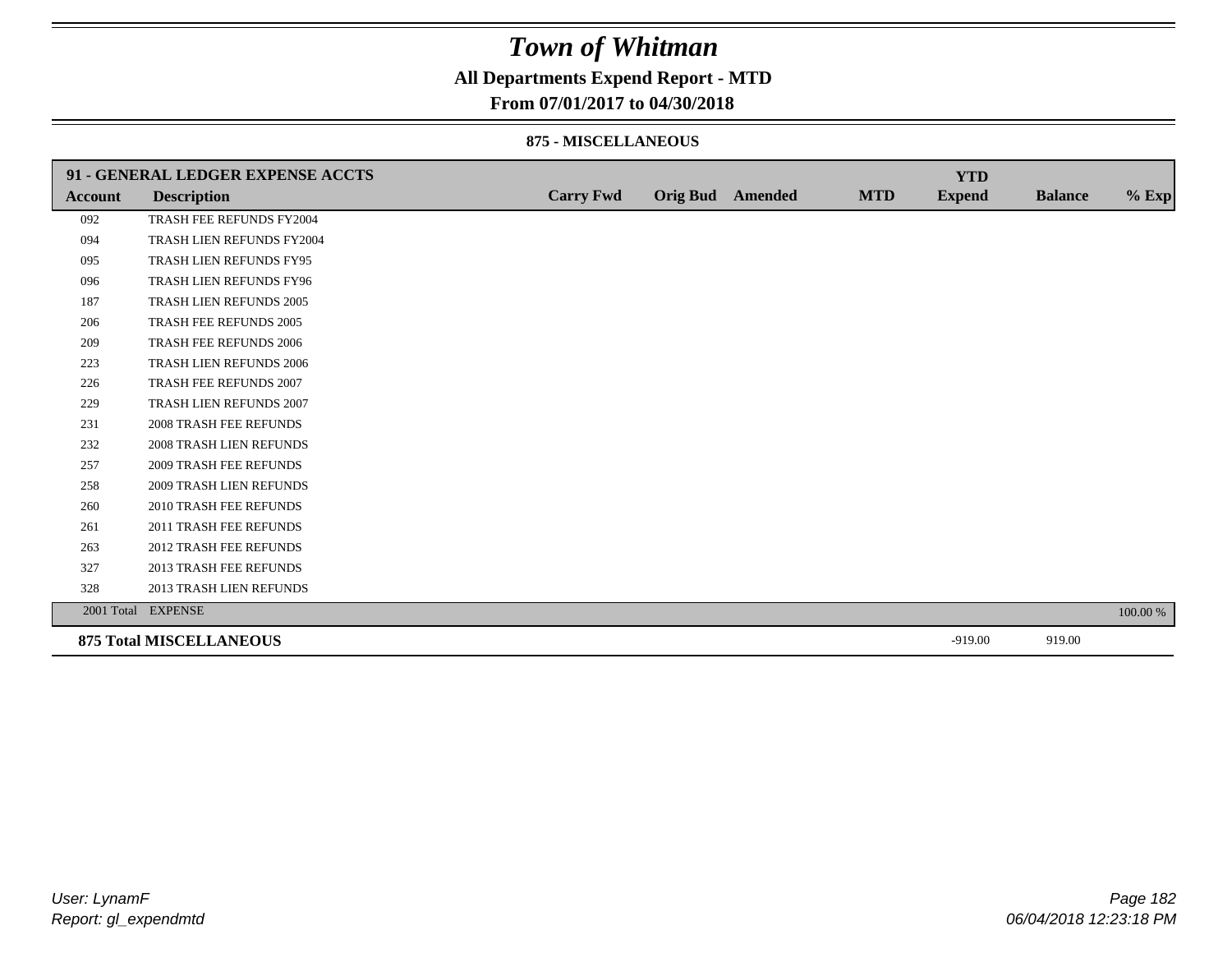### **All Departments Expend Report - MTD**

### **From 07/01/2017 to 04/30/2018**

#### **876 - INVESTMENTS**

|         | 91 - GENERAL LEDGER EXPENSE ACCTS       |                  |                 |                |            | <b>YTD</b>    |                |          |
|---------|-----------------------------------------|------------------|-----------------|----------------|------------|---------------|----------------|----------|
| Account | <b>Description</b>                      | <b>Carry Fwd</b> | <b>Orig Bud</b> | <b>Amended</b> | <b>MTD</b> | <b>Expend</b> | <b>Balance</b> | % Exp    |
| 287     | <b>AUXILIARY POLICE EXPENSE</b>         |                  |                 |                |            |               |                |          |
| 288     | REPURCHASE AGREE.NOTES-GENERAL          |                  |                 |                |            |               |                |          |
| 289     | REPUR.AGREE.NOTES-DPW CHAP811           |                  |                 |                |            |               |                |          |
| 290     | <b>INVESTMENT CD'S-GENERAL</b>          |                  |                 |                |            |               |                |          |
| 293     | PROGRAMMING SERV.& SUPPLIES             |                  |                 |                |            |               |                |          |
| 294     | <b>INVEST. CD'S-CHAPTER 811</b>         |                  |                 |                |            |               |                |          |
| 295     | INVEST. CD'S-SCHOOL LUNCH               |                  |                 |                |            |               |                |          |
| 298     | RES. FND. TRAN. TITLE V DEBT ISSUE EXP. |                  |                 |                |            |               |                |          |
| 299     | REPUR.AGREE.NOTES-DPW CHAP.90           |                  |                 |                |            |               |                |          |
|         | 2000 Total EXPENSE                      |                  |                 |                |            |               |                | 100.00 % |
|         | <b>876 Total INVESTMENTS</b>            |                  |                 |                |            |               |                |          |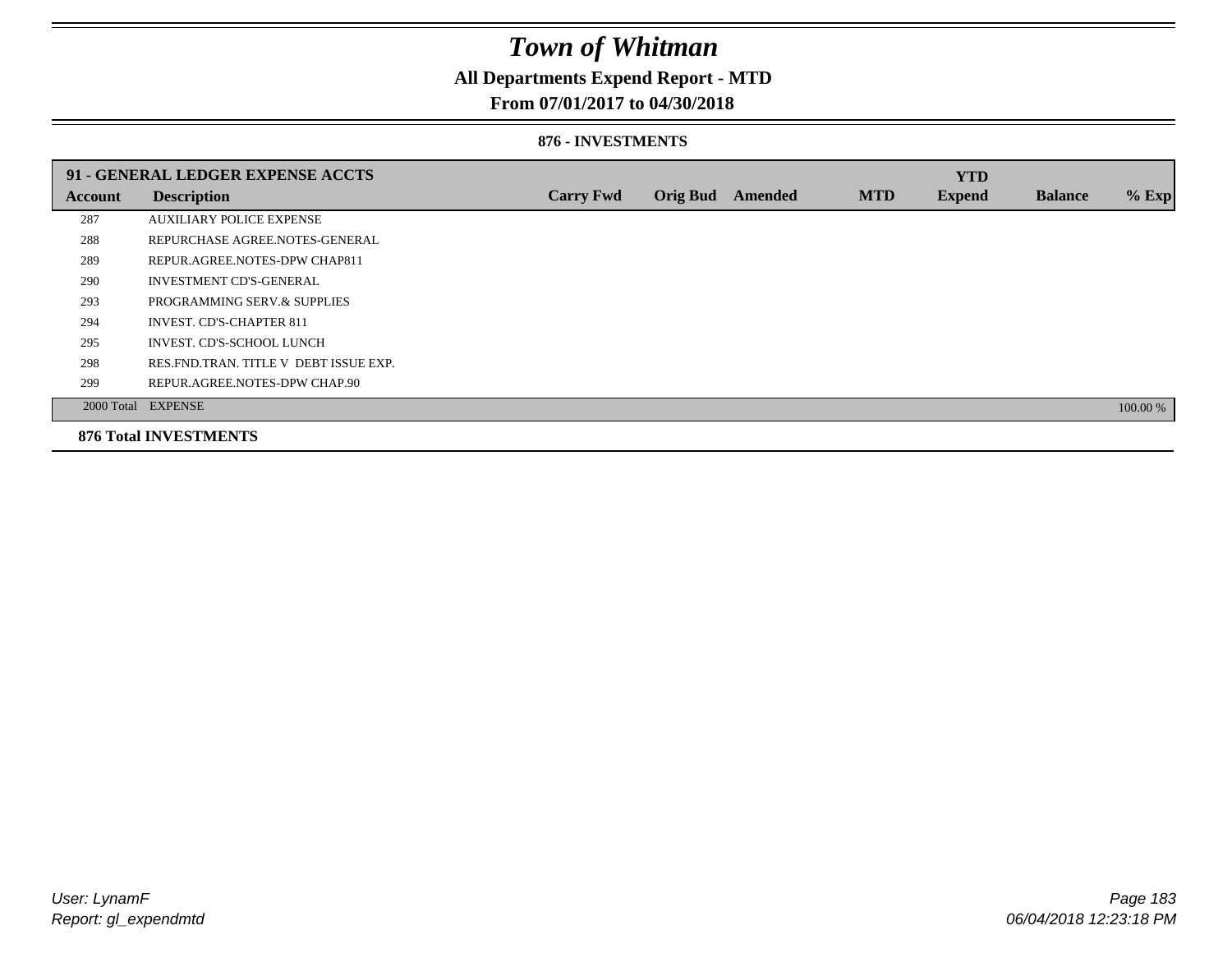**All Departments Expend Report - MTD**

### **From 07/01/2017 to 04/30/2018**

#### **878 - OTHER FINANCING USES**

|                | 91 - GENERAL LEDGER EXPENSE ACCTS     |                  |                 |                |            | <b>YTD</b>    |                |          |
|----------------|---------------------------------------|------------------|-----------------|----------------|------------|---------------|----------------|----------|
| <b>Account</b> | <b>Description</b>                    | <b>Carry Fwd</b> | <b>Orig Bud</b> | <b>Amended</b> | <b>MTD</b> | <b>Expend</b> | <b>Balance</b> | $%$ Exp  |
| 409            | <b>REFUNDED BONDS</b>                 |                  |                 |                |            |               |                |          |
| 2000 Total     | <b>EXPENSE</b>                        |                  |                 |                |            |               |                | 100.00 % |
| 401            | WTR/SWR CAPITAL PROJ. FUND            |                  |                 |                |            |               |                |          |
| 404            | <b>SPECIAL REVENUE FUND</b>           |                  |                 |                |            |               |                |          |
| 2100 Total     | <b>INTERFUND TRANSFERS</b>            |                  |                 |                |            |               |                | 100.00 % |
| 402            | <b>STABILIZATION FUND</b>             |                  |                 |                |            |               |                |          |
| 2101 Total     | <b>INTERFUND TRANSFERS</b>            |                  |                 |                |            |               |                | 100.00 % |
| 403            | <b>CAPITAL PROJECT FUND</b>           |                  |                 |                |            |               |                |          |
|                | 2102 Total INTERFUND TRANSFERS        |                  |                 |                |            |               |                | 100.00 % |
|                | <b>878 Total OTHER FINANCING USES</b> |                  |                 |                |            |               |                |          |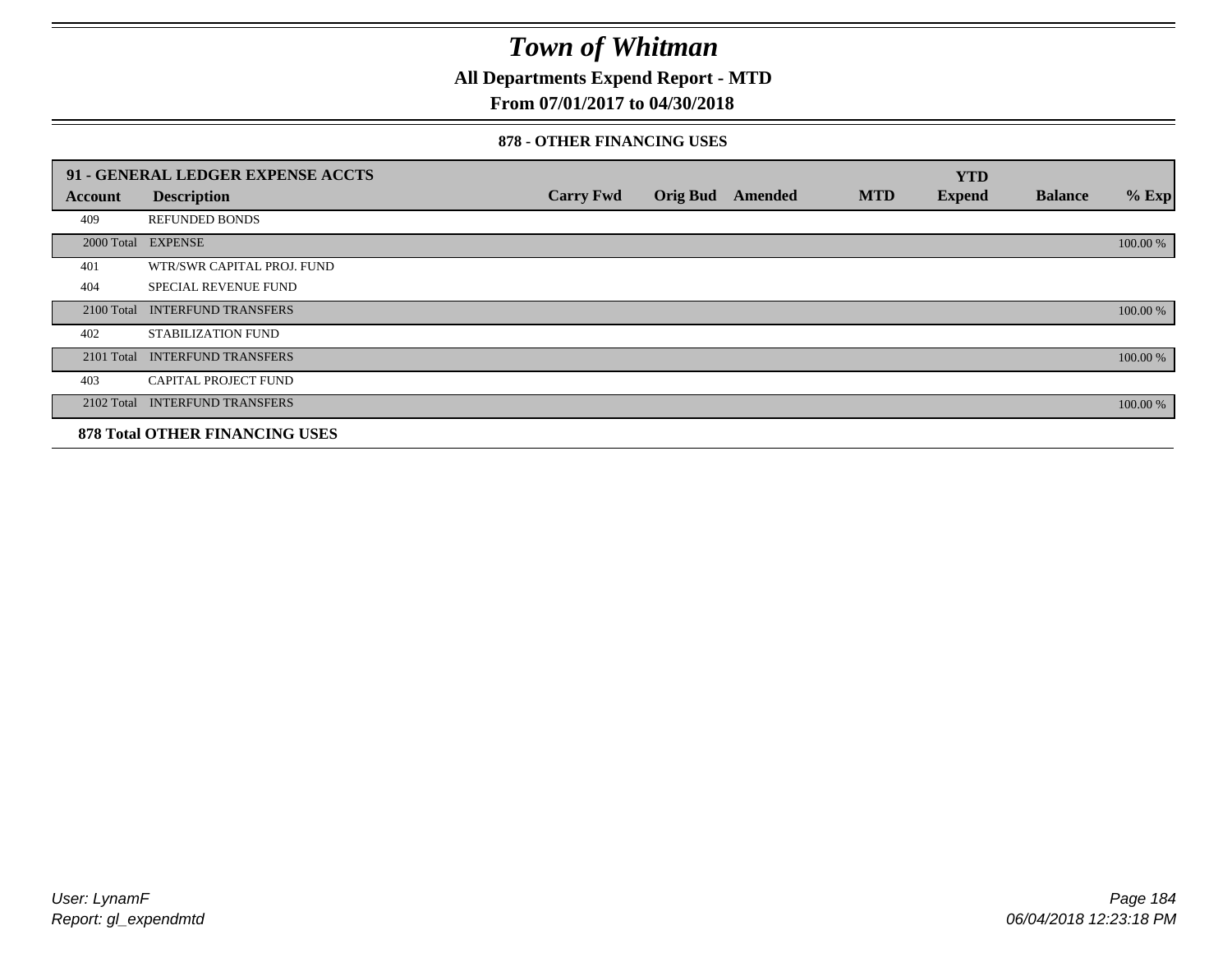**All Departments Expend Report - MTD**

**From 07/01/2017 to 04/30/2018**

#### **883 - DARE GRANT DIST.W-H REG.SCHOOL**

|                                          | 91 - GENERAL LEDGER EXPENSE ACCTS     |                  |  |                         |            | <b>YTD</b>    |                |          |
|------------------------------------------|---------------------------------------|------------------|--|-------------------------|------------|---------------|----------------|----------|
| Account                                  | <b>Description</b>                    | <b>Carry Fwd</b> |  | <b>Orig Bud</b> Amended | <b>MTD</b> | <b>Expend</b> | <b>Balance</b> | $%$ Exp  |
| 112                                      | <b>SALARIES</b>                       |                  |  |                         |            |               |                |          |
| 585                                      | MISCELLANEOUS EXPENSE                 |                  |  |                         |            |               |                |          |
|                                          | 2000 Total EXPENSE                    |                  |  |                         |            |               |                | 100.00 % |
| 883 Total DARE GRANT DIST.W-H REG.SCHOOL |                                       |                  |  |                         |            |               |                |          |
|                                          | 91 Total GENERAL LEDGER EXPENSE ACCTS |                  |  |                         | 8.011.86   | 62.685.23     | $-62,685.23$   |          |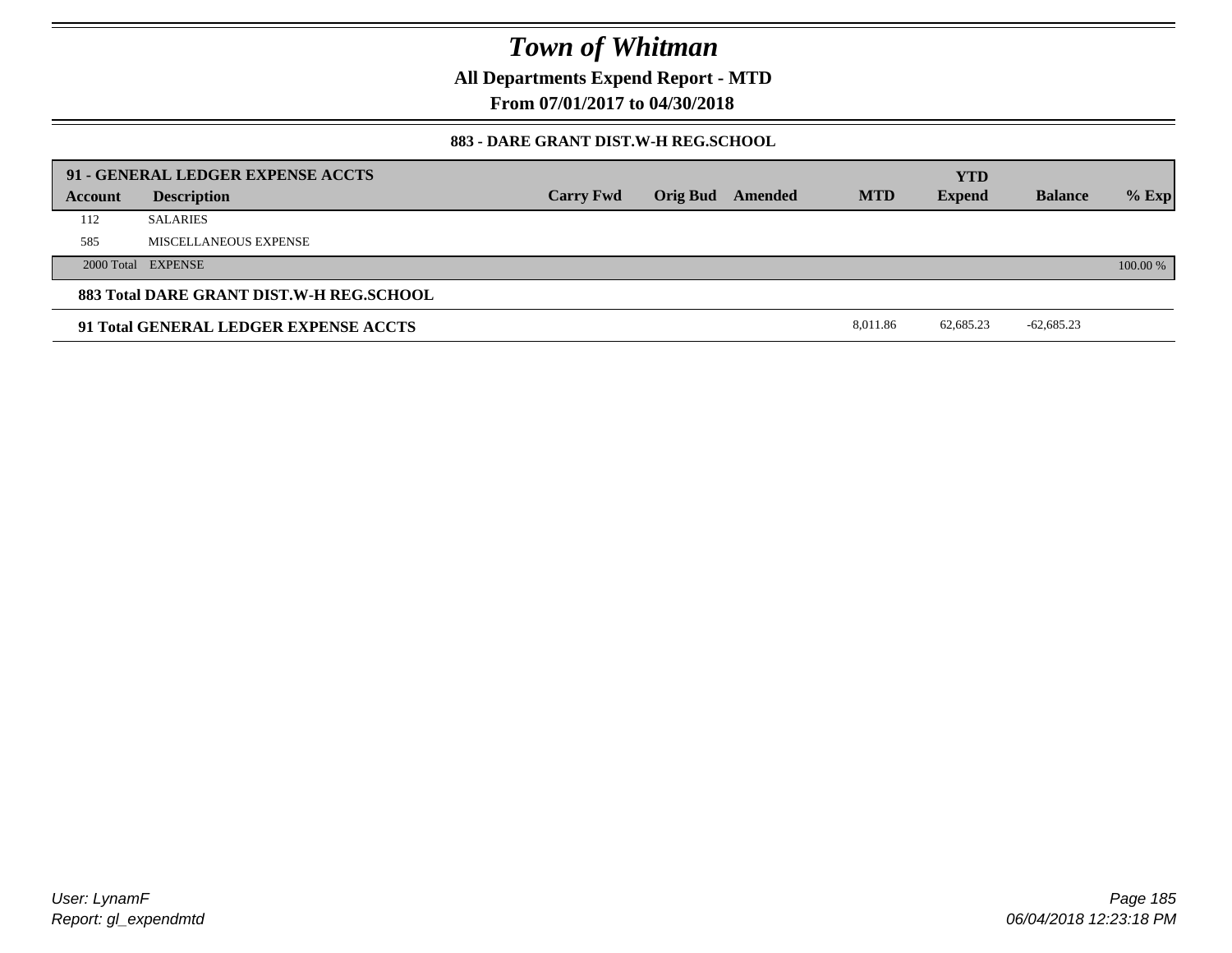**All Departments Expend Report - MTD**

**From 07/01/2017 to 04/30/2018**

#### **878 - OTHER FINANCING USES**

|         | 98 - CABLE ACCESS CORPORATION             |                  |                  |            | <b>YTD</b>    |                |            |
|---------|-------------------------------------------|------------------|------------------|------------|---------------|----------------|------------|
| Account | <b>Description</b>                        | <b>Carry Fwd</b> | Orig Bud Amended | <b>MTD</b> | <b>Expend</b> | <b>Balance</b> | $%$ Exp    |
| 405     | WATER/SEWER ENTERPRISE FUND               |                  |                  |            |               |                |            |
|         | 2104 Total DISTRIBUTION TO CABLE ACCESS C |                  |                  |            |               |                | $100.00\%$ |
|         | <b>878 Total OTHER FINANCING USES</b>     |                  |                  |            |               |                |            |